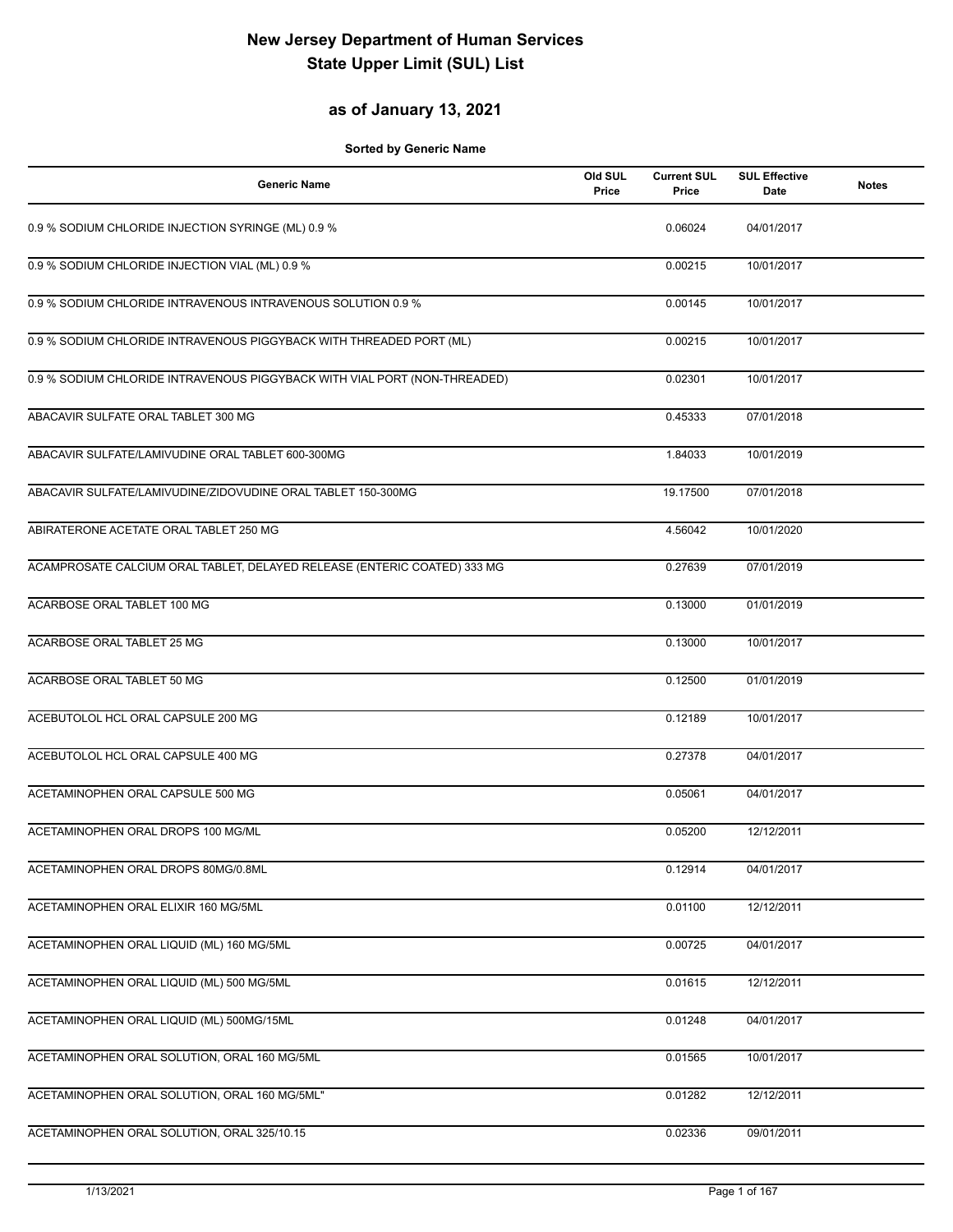### **as of January 13, 2021**

| <b>Generic Name</b>                                                    | Old SUL<br>Price | <b>Current SUL</b><br>Price | <b>SUL Effective</b><br><b>Date</b> | <b>Notes</b> |
|------------------------------------------------------------------------|------------------|-----------------------------|-------------------------------------|--------------|
| ACETAMINOPHEN ORAL SOLUTION, ORAL 650MG/20.3                           |                  | 0.02336                     | 12/12/2011                          |              |
| ACETAMINOPHEN ORAL SUSPENSION, DROPS(FINAL DOSAGE FORM)(ML) 100 MG/ML  |                  | 0.05200                     | 12/12/2011                          |              |
| ACETAMINOPHEN ORAL SUSPENSION, DROPS(FINAL DOSAGE FORM)(ML) 80MG/0.8ML |                  | 0.03484                     | 10/01/2017                          |              |
| ACETAMINOPHEN ORAL SUSPENSION, ORAL (FINAL DOSE FORM) 160 MG/5ML       |                  | 0.01814                     | 10/01/2017                          |              |
| ACETAMINOPHEN ORAL SUSPENSION, ORAL (FINAL DOSE FORM) 160 MG/5ML       |                  | 0.01166                     | 10/01/2017                          |              |
| ACETAMINOPHEN ORAL SUSPENSION, ORAL (FINAL DOSE FORM) 325/10.15        |                  | 0.01166                     | 10/01/2017                          |              |
| ACETAMINOPHEN ORAL SUSPENSION, ORAL (FINAL DOSE FORM) 650MG/20.3       |                  | 0.01741                     | 12/12/2011                          |              |
| ACETAMINOPHEN ORAL SYRINGE (ML) 160 MG/5ML                             |                  | 0.01509                     | 04/01/2017                          |              |
| ACETAMINOPHEN ORAL SYRINGE (ML) 80MG/2.5ML                             |                  | 0.01509                     | 04/01/2017                          |              |
| ACETAMINOPHEN ORAL TABLET 325 MG                                       |                  | 0.00533                     | 10/01/2017                          |              |
| ACETAMINOPHEN ORAL TABLET 500 MG                                       |                  | 0.00844                     | 10/01/2017                          |              |
| ACETAMINOPHEN ORAL TABLET, CHEWABLE 160 MG                             |                  | 0.11550                     | 12/12/2011                          |              |
| ACETAMINOPHEN ORAL TABLET, CHEWABLE 80 MG                              |                  | 0.04133                     | 04/01/2017                          |              |
| ACETAMINOPHEN ORAL TABLET, EXTENDED RELEASE 650 MG                     |                  | 0.06143                     | 04/01/2017                          |              |
| ACETAMINOPHEN ORAL TABLET, DISINTEGRATING 160 MG                       |                  | 0.08723                     | 04/01/2017                          |              |
| ACETAMINOPHEN ORAL TABLET, DISINTEGRATING 80 MG                        |                  | 0.05211                     | 04/01/2017                          |              |
| ACETAMINOPHEN RECTAL SUPPOSITORY, RECTAL 120 MG                        |                  | 0.18917                     | 04/01/2017                          |              |
| ACETAMINOPHEN RECTAL SUPPOSITORY, RECTAL 325 MG                        |                  | 0.27591                     | 10/01/2017                          |              |
| ACETAMINOPHEN RECTAL SUPPOSITORY, RECTAL 650 MG                        |                  | 0.20552                     | 10/01/2017                          |              |
| ACETAMINOPHEN WITH CODEINE PHOSPHATE ORAL ELIXIR 120-12MG/5            |                  | 0.01348                     | 09/01/2011                          |              |
| ACETAMINOPHEN WITH CODEINE PHOSPHATE ORAL SOLUTION, ORAL 120-12MG/5    |                  | 0.01189                     | 04/01/2017                          |              |
| ACETAMINOPHEN WITH CODEINE PHOSPHATE ORAL SOLUTION, ORAL 120-12MG/5    |                  | 0.01600                     | 04/01/2017                          |              |
| ACETAMINOPHEN WITH CODEINE PHOSPHATE ORAL SOLUTION, ORAL 300MG/12.5    |                  | 0.01600                     | 04/01/2017                          |              |
| ACETAMINOPHEN WITH CODEINE PHOSPHATE ORAL TABLET 300MG-15MG            |                  | 0.15346                     | 04/01/2017                          |              |
| ACETAMINOPHEN WITH CODEINE PHOSPHATE ORAL TABLET 300MG-30MG            |                  | 0.07720                     | 10/01/2020                          |              |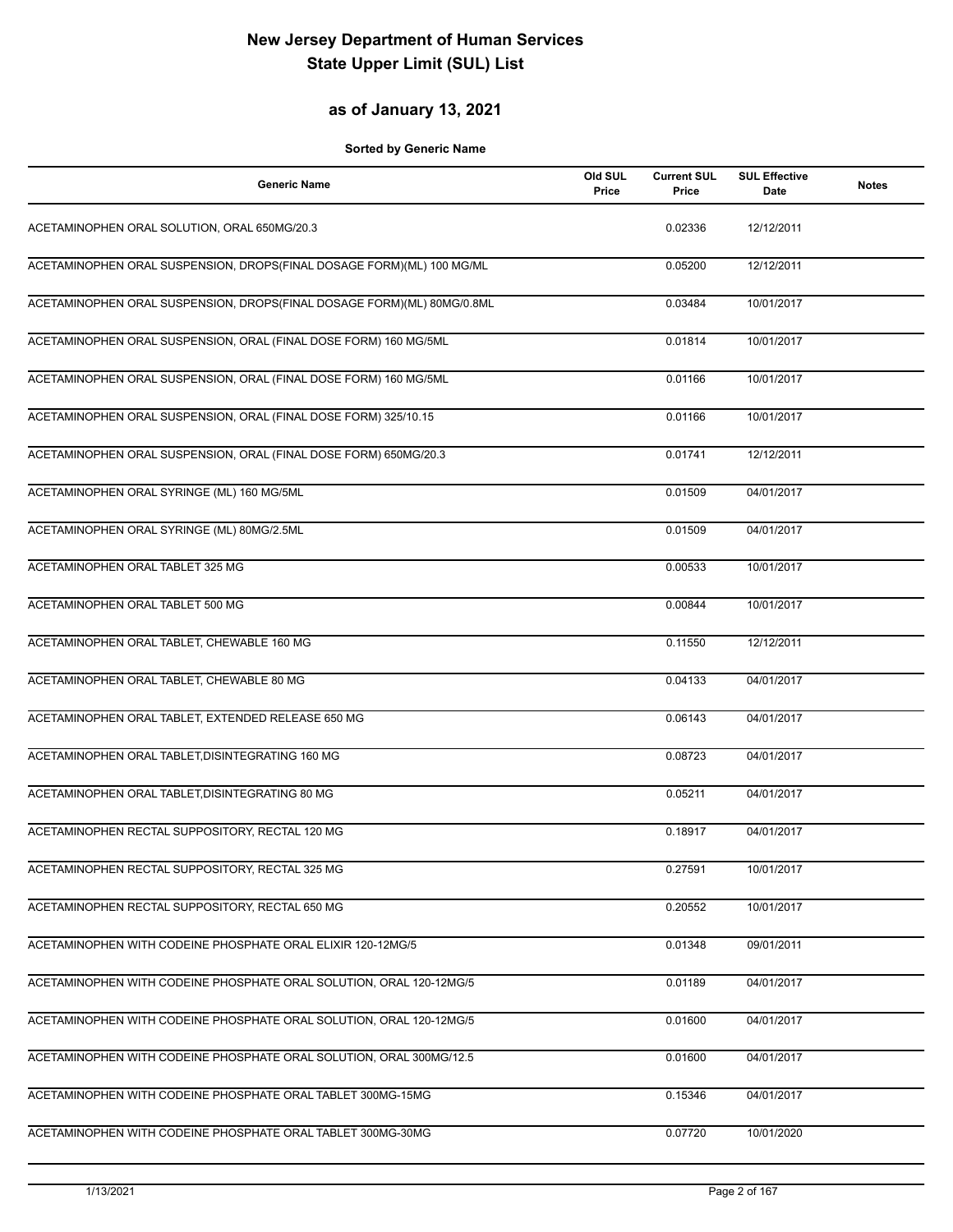#### **as of January 13, 2021**

| <b>Generic Name</b>                                                                      | Old SUL<br>Price | <b>Current SUL</b><br>Price | <b>SUL Effective</b><br>Date | <b>Notes</b> |
|------------------------------------------------------------------------------------------|------------------|-----------------------------|------------------------------|--------------|
| ACETAMINOPHEN WITH CODEINE PHOSPHATE ORAL TABLET 300MG-60MG                              |                  | 0.14271                     | 10/01/2017                   |              |
| ACETAMINOPHEN/CAFFEINE/DIHYDROCODEINE BITARTRATE ORAL CAPSULE 320.5-30MG                 |                  | 2.74353                     | 04/01/2017                   |              |
| ACETAMINOPHEN/DEXTROMETHORPHAN HBR ORAL LIQUID (ML) 1000-30/30                           |                  | 0.01898                     | 04/01/2017                   |              |
| ACETAMINOPHEN/DEXTROMETHORPHAN HBR ORAL SUSPENSION, ORAL (FINAL DOSE<br>FORM) 160-5MG/5  |                  | 0.04194                     | 04/01/2017                   |              |
| ACETAMINOPHEN/DIPHENHYDRAMINE HCL ORAL TABLET 325-12.5MG                                 |                  | 0.01982                     | 04/01/2017                   |              |
| ACETAMINOPHEN/DIPHENHYDRAMINE HCL ORAL TABLET 500MG-25MG                                 |                  | 0.04246                     | 04/01/2017                   |              |
| ACETAZOLAMIDE ORAL CAPSULE, EXTENDED RELEASE 500 MG                                      |                  | 0.33990                     | 01/01/2019                   |              |
| ACETAZOLAMIDE ORAL TABLET 125 MG                                                         |                  | 1.03013                     | 10/01/2017                   |              |
| ACETAZOLAMIDE ORAL TABLET 250 MG                                                         |                  | 0.69948                     | 07/01/2019                   |              |
| ACETAZOLAMIDE SODIUM INJECTION VIAL (EA) 500 MG                                          |                  | 40.00000                    | 04/01/2017                   |              |
| ACETIC ACID IRRIGATION SOLUTION, IRRIGATION 0.25 %                                       |                  | 0.00116                     | 10/01/2017                   |              |
| ACETIC ACID OTIC SOLUTION, NON-ORAL 2 %                                                  |                  | 1.05467                     | 07/01/2019                   |              |
| ACETIC ACID/ALUMINUM ACETATE OTIC DROPS 2 %                                              |                  | 0.92487                     | 04/01/2017                   |              |
| ACETIC ACID/ANTIPYRINE/BENZOCAINE/POLICOSANOL NO.1/AL ACETAT OTIC DROPS 5.4<br>$% -1.4%$ |                  | 11.92038                    | 12/12/2011                   |              |
| ACETYLCYSTEINE INTRAVENOUS VIAL (ML) 200 MG/ML                                           |                  | 6.25000                     | 04/01/2017                   |              |
| ACETYLCYSTEINE MISCELLANEOUS VIAL (ML) 100 MG/ML                                         |                  | 0.31485                     | 04/01/2017                   |              |
| ACETYLCYSTEINE MISCELLANEOUS VIAL (ML) 200 MG/ML                                         |                  | 0.19900                     | 04/01/2020                   |              |
| ACETYLCYSTEINE/MECOBALAMIN/LEVOMEFOLATE CALCIUM ORAL TABLET 600-2-6 MG                   |                  | 1.79867                     | 07/01/2016                   |              |
| ACITRETIN ORAL CAPSULE 10 MG                                                             |                  | 6.66667                     | 01/01/2018                   |              |
| ACITRETIN ORAL CAPSULE 17.5 MG                                                           |                  | 30.76733                    | 04/01/2017                   |              |
| <b>ACITRETIN ORAL CAPSULE 25 MG</b>                                                      |                  | 9.33333                     | 07/01/2019                   |              |
| ACYCLOVIR ORAL CAPSULE 200 MG                                                            |                  | 0.05759                     | 10/01/2017                   |              |
| ACYCLOVIR ORAL SUSPENSION, ORAL (FINAL DOSE FORM) 200 MG/5ML                             |                  | 0.37206                     | 01/01/2019                   |              |
| ACYCLOVIR ORAL TABLET 400 MG                                                             |                  | 0.03700                     | 01/01/2019                   |              |
| ACYCLOVIR ORAL TABLET 800 MG                                                             |                  | 0.10462                     | 10/01/2017                   |              |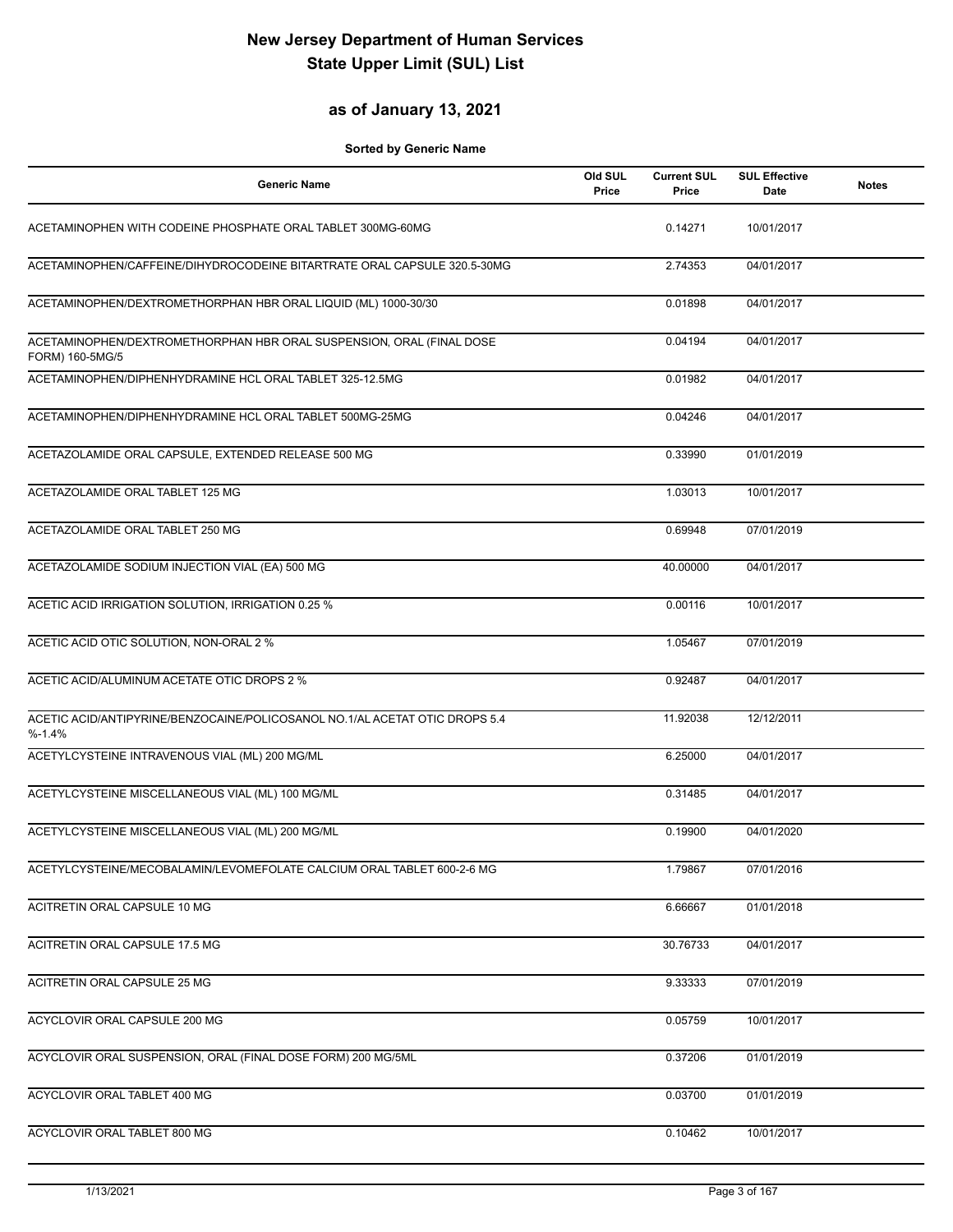## **as of January 13, 2021**

| <b>Generic Name</b>                                                 | Old SUL<br>Price | <b>Current SUL</b><br>Price | <b>SUL Effective</b><br><b>Date</b> | <b>Notes</b> |
|---------------------------------------------------------------------|------------------|-----------------------------|-------------------------------------|--------------|
| ACYCLOVIR SODIUM INTRAVENOUS VIAL (ML) 50 MG/ML                     |                  | 0.43000                     | 04/01/2017                          |              |
| ACYCLOVIR TOPICAL CREAM (GRAM) 5 %                                  |                  | 111.35800                   | 10/01/2020                          |              |
| <b>ACYCLOVIR TOPICAL OINTMENT (GRAM) 5 %</b>                        |                  | 1.94109                     | 01/01/2020                          |              |
| ADAPALENE TOPICAL CREAM (GRAM) 0.1 %                                |                  | 2.88667                     | 01/01/2020                          |              |
| ADAPALENE TOPICAL GEL (GRAM) 0.1 %                                  |                  | 1.52333                     | 07/01/2018                          |              |
| ADAPALENE TOPICAL GEL (GRAM) 0.3 %                                  |                  | 2.41889                     | 01/01/2018                          |              |
| ADAPALENE TOPICAL GEL WITH PUMP (GRAM) 0.3 %                        |                  | 4.81072                     | 04/01/2017                          |              |
| ADAPALENE/BENZOYL PEROXIDE TOPICAL GEL WITH PUMP (GRAM) 0.1 %-2.5%  |                  | 1.24000                     | 07/01/2019                          |              |
| ADEFOVIR DIPIVOXIL ORAL TABLET 10 MG                                |                  | 22.80000                    | 07/01/2019                          |              |
| ADENOSINE INTRAVENOUS SYRINGE (ML) 3 MG/ML                          |                  | 6.50000                     | 04/01/2017                          |              |
| ADENOSINE INTRAVENOUS VIAL (ML) 3 MG/ML                             |                  | 2.75000                     | 04/01/2017                          |              |
| ADENOSINE INTRAVENOUS VIAL (ML) 3 MG/ML                             |                  | 3.09640                     | 04/01/2017                          |              |
| ALBENDAZOLE ORAL TABLET 200 MG                                      |                  | 63.25118                    | 10/01/2020                          |              |
| ALBUMIN HUMAN INTRAVENOUS INTRAVENOUS SOLUTION 25 %                 |                  | 1.14800                     | 04/01/2017                          |              |
| ALBUMIN HUMAN INTRAVENOUS INTRAVENOUS SOLUTION 5 %                  |                  | 0.25700                     | 04/01/2017                          |              |
| ALBUTEROL SULFATE INHALATION HFA AEROSOL WITH ADAPTER (GRAM) 90 MCG |                  | 2.01110                     | 10/01/2020                          |              |
| ALBUTEROL SULFATE INHALATION SOLUTION, NON-ORAL 5 MG/ML             |                  | 0.37880                     | 10/01/2017                          |              |
| ALBUTEROL SULFATE INHALATION VIAL, NEBULIZER (EA) 2.5 MG/0.5        |                  | 0.23782                     | 10/01/2017                          |              |
| ALBUTEROL SULFATE INHALATION VIAL, NEBULIZER (ML) 0.63MG/3ML        |                  | 0.11333                     | 01/01/2020                          |              |
| ALBUTEROL SULFATE INHALATION VIAL, NEBULIZER (ML) 1.25MG/3ML        |                  | 0.13760                     | 01/01/2019                          |              |
| ALBUTEROL SULFATE INHALATION VIAL, NEBULIZER (ML) 2.5 MG/3ML        |                  | 0.02600                     | 04/01/2017                          |              |
| ALBUTEROL SULFATE ORAL SYRUP 2 MG/5 ML                              |                  | 0.00661                     | 10/01/2017                          |              |
| ALBUTEROL SULFATE ORAL TABLET 2 MG                                  |                  | 3.01000                     | 07/01/2019                          |              |
| ALBUTEROL SULFATE ORAL TABLET 4 MG                                  |                  | 3.55114                     | 04/01/2017                          |              |
| ALBUTEROL SULFATE ORAL TABLET, EXTENDED RELEASE 12 HR 4 MG          |                  | 0.67335                     | 10/01/2017                          |              |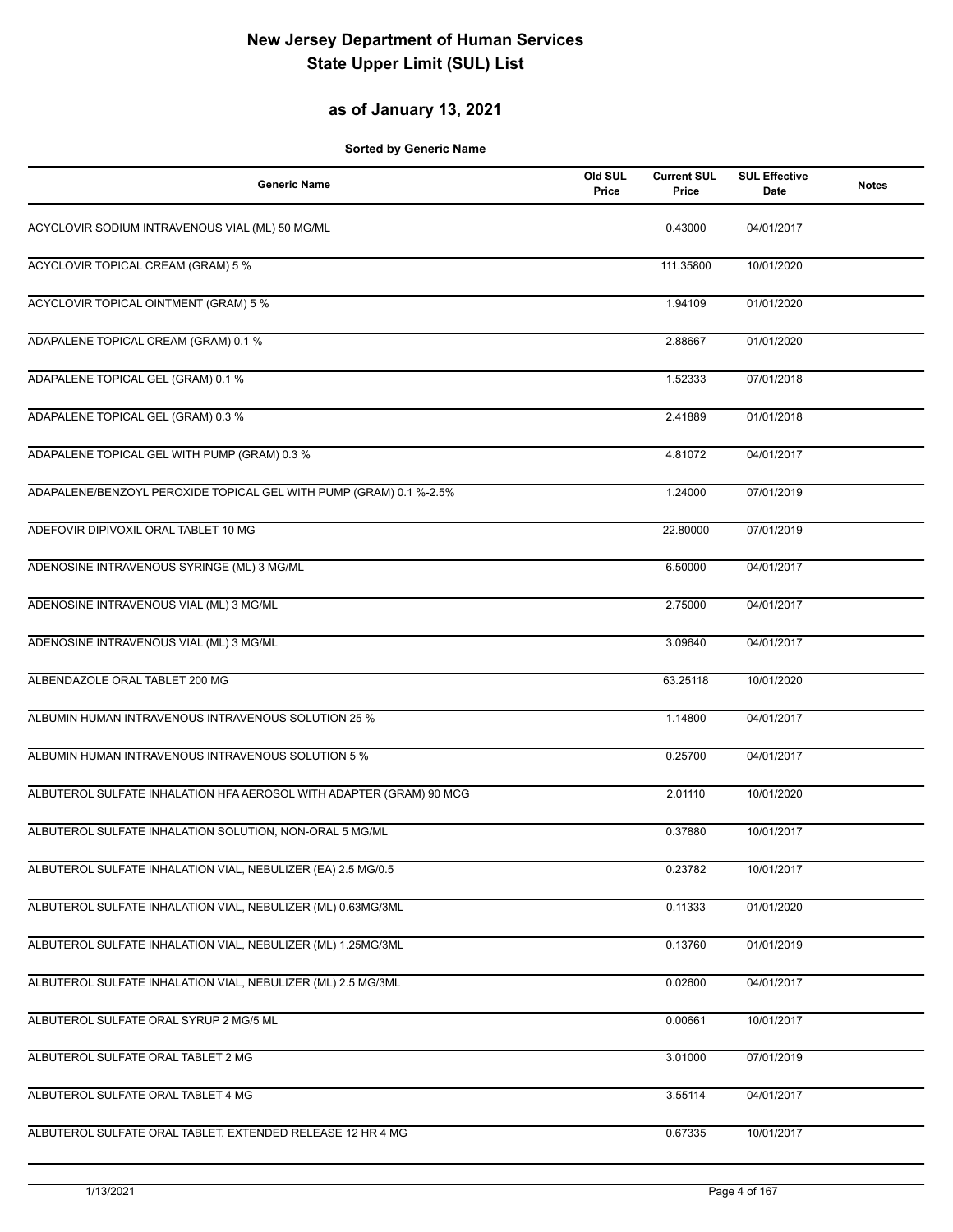### **as of January 13, 2021**

| <b>Generic Name</b>                                         | Old SUL<br>Price | <b>Current SUL</b><br>Price | <b>SUL Effective</b><br><b>Date</b> | <b>Notes</b> |
|-------------------------------------------------------------|------------------|-----------------------------|-------------------------------------|--------------|
| ALBUTEROL SULFATE ORAL TABLET, EXTENDED RELEASE 12 HR 8 MG  |                  | 1.23692                     | 10/01/2017                          |              |
| ALCLOMETASONE DIPROPIONATE TOPICAL CREAM (GRAM) 0.05 %      |                  | 0.24933                     | 04/01/2017                          |              |
| ALCLOMETASONE DIPROPIONATE TOPICAL OINTMENT (GRAM) 0.05 %   |                  | 0.89933                     | 01/01/2018                          |              |
| ALCOHOL ANTISEPTIC PADS TOPICAL PADS, MEDICATED (EA)        |                  | 0.01260                     | 04/01/2017                          |              |
| ALENDRONATE SODIUM ORAL SOLUTION, ORAL 70 MG/75ML           |                  | 0.32844                     | 04/01/2017                          |              |
| ALENDRONATE SODIUM ORAL TABLET 10 MG                        |                  | 0.13833                     | 07/01/2019                          |              |
| ALENDRONATE SODIUM ORAL TABLET 35 MG                        |                  | 0.21250                     | 01/01/2019                          |              |
| ALENDRONATE SODIUM ORAL TABLET 40 MG                        |                  | 5.27900                     | 04/01/2017                          |              |
| ALENDRONATE SODIUM ORAL TABLET 5 MG                         |                  | 0.13472                     | 04/01/2017                          |              |
| ALENDRONATE SODIUM ORAL TABLET 70 MG                        |                  | 0.13750                     | 01/01/2019                          |              |
| ALFENTANIL HCL INJECTION AMPUL (ML) 500 MCG/ML              |                  | 1.27000                     | 04/01/2017                          |              |
| ALFUZOSIN HCL ORAL TABLET, EXTENDED RELEASE 24 HR 10 MG     |                  | 0.06000                     | 01/01/2019                          |              |
| ALISKIREN HEMIFUMARATE ORAL TABLET 150 MG                   |                  | 5.26000                     | 10/01/2020                          |              |
| ALLOPURINOL ORAL TABLET 100 MG                              |                  | 0.01600                     | 01/01/2019                          |              |
| ALLOPURINOL ORAL TABLET 300 MG                              |                  | 0.03690                     | 01/01/2019                          |              |
| ALLOPURINOL SODIUM INTRAVENOUS VIAL (EA) 500 MG             |                  | 328.48038                   | 10/01/2017                          |              |
| ALMOTRIPTAN MALATE ORAL TABLET 12.5 MG                      |                  | 19.23583                    | 04/01/2019                          |              |
| ALMOTRIPTAN MALATE ORAL TABLET 6.25 MG                      |                  | 31.15933                    | 04/01/2017                          |              |
| ALOE VERA/PETROLATUM, HYDROPHILIC TOPICAL OINTMENT (GRAM)   |                  | 0.03508                     | 12/12/2011                          |              |
| ALOGLIPTIN BENZOATE ORAL TABLET 12.5 MG                     |                  | 5.28900                     | 06/27/2018                          |              |
| ALOGLIPTIN BENZOATE ORAL TABLET 25 MG                       |                  | 5.11230                     | 06/21/2019                          |              |
| ALOGLIPTIN BENZOATE ORAL TABLET 6.25 MG                     |                  | 5.81767                     | 04/01/2019                          |              |
| ALOGLIPTIN BENZOATE/METFORMIN HCL ORAL TABLET 12.5-1000     |                  | 1.75000                     | 01/01/2019                          |              |
| ALOGLIPTIN BENZOATE/METFORMIN HCL ORAL TABLET 12.5-500MG    |                  | 2.08333                     | 07/01/2018                          |              |
| ALOGLIPTIN BENZOATE/PIOGLITAZONE HCL ORAL TABLET 12.5-15 MG |                  | 6.50000                     | 04/01/2017                          |              |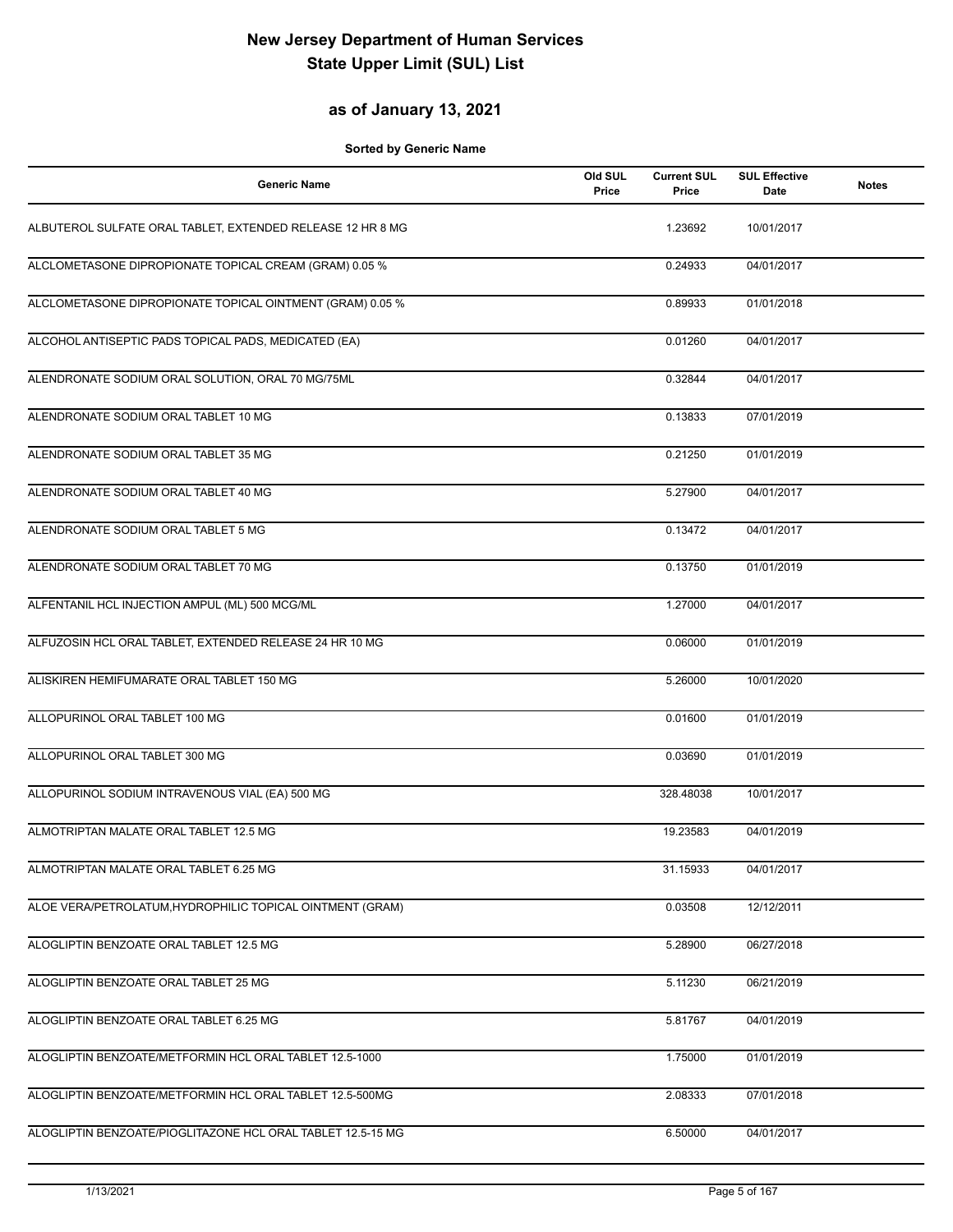#### **as of January 13, 2021**

| <b>Generic Name</b>                                                   | Old SUL<br>Price | <b>Current SUL</b><br>Price | <b>SUL Effective</b><br>Date | <b>Notes</b> |
|-----------------------------------------------------------------------|------------------|-----------------------------|------------------------------|--------------|
| ALOGLIPTIN BENZOATE/PIOGLITAZONE HCL ORAL TABLET 12.5-30 MG           |                  | 6.50000                     | 04/01/2017                   |              |
| ALOGLIPTIN BENZOATE/PIOGLITAZONE HCL ORAL TABLET 12.5-45 MG           |                  | 6.50000                     | 04/01/2017                   |              |
| ALOGLIPTIN BENZOATE/PIOGLITAZONE HCL ORAL TABLET 25 MG-15MG           |                  | 6.43761                     | 04/01/2017                   |              |
| ALOGLIPTIN BENZOATE/PIOGLITAZONE HCL ORAL TABLET 25 MG-30MG           |                  | 5.50767                     | 04/01/2017                   |              |
| ALOGLIPTIN BENZOATE/PIOGLITAZONE HCL ORAL TABLET 25 MG-45MG           |                  | 6.50000                     | 04/01/2017                   |              |
| ALOSETRON HCL ORAL TABLET 0.5 MG                                      |                  | 11.33200                    | 10/01/2020                   |              |
| ALOSETRON HCL ORAL TABLET 1 MG                                        |                  | 11.35072                    | 01/01/2021                   |              |
| ALPRAZOLAM ORAL TABLET 0.25 MG                                        |                  | 0.01235                     | 07/01/2017                   |              |
| ALPRAZOLAM ORAL TABLET 0.5 MG                                         |                  | 0.01310                     | 04/01/2017                   |              |
| ALPRAZOLAM ORAL TABLET 1 MG                                           |                  | 0.01759                     | 04/01/2017                   |              |
| ALPRAZOLAM ORAL TABLET 2 MG                                           |                  | 0.02370                     | 01/01/2019                   |              |
| ALPRAZOLAM ORAL TABLET, EXTENDED RELEASE 24 HR 0.5 MG                 |                  | 0.21530                     | 04/01/2017                   |              |
| ALPRAZOLAM ORAL TABLET, EXTENDED RELEASE 24 HR 1 MG                   |                  | 0.23533                     | 04/01/2018                   |              |
| ALPRAZOLAM ORAL TABLET, EXTENDED RELEASE 24 HR 2 MG                   |                  | 0.30378                     | 04/01/2017                   |              |
| ALPRAZOLAM ORAL TABLET, EXTENDED RELEASE 24 HR 3 MG                   |                  | 0.35572                     | 04/01/2017                   |              |
| ALPRAZOLAM ORAL TABLET, DISINTEGRATING 0.25 MG                        |                  | 1.07900                     | 04/01/2017                   |              |
| ALPRAZOLAM ORAL TABLET.DISINTEGRATING 0.5 MG                          |                  | 1.29110                     | 04/01/2017                   |              |
| ALPRAZOLAM ORAL TABLET, DISINTEGRATING 1 MG                           |                  | 1.75483                     | 04/01/2017                   |              |
| ALPRAZOLAM ORAL TABLET, DISINTEGRATING 2 MG                           |                  | 3.04980                     | 04/01/2017                   |              |
| ALPROSTADIL INJECTION VIAL (ML) 500 MCG/ML                            |                  | 40.58800                    | 04/01/2017                   |              |
| ALUMINUM CHLORIDE TOPICAL SOLUTION, NON-ORAL 20 %                     |                  | 0.19526                     | 12/12/2011                   |              |
| ALUMINUM HYDROXIDE ORAL SUSPENSION, ORAL (FINAL DOSE FORM) 320 MG/5ML |                  | 0.00715                     | 04/01/2017                   |              |
| ALUMINUM HYDROXIDE ORAL SUSPENSION, ORAL (FINAL DOSE FORM) 600MG/5ML  |                  | 0.01558                     | 12/12/2011                   |              |
| AMANTADINE HCL ORAL CAPSULE 100 MG                                    |                  | 0.19742                     | 04/01/2020                   |              |
| AMANTADINE HCL ORAL SOLUTION, ORAL 50 MG/5 ML                         |                  | 0.01945                     | 04/01/2017                   |              |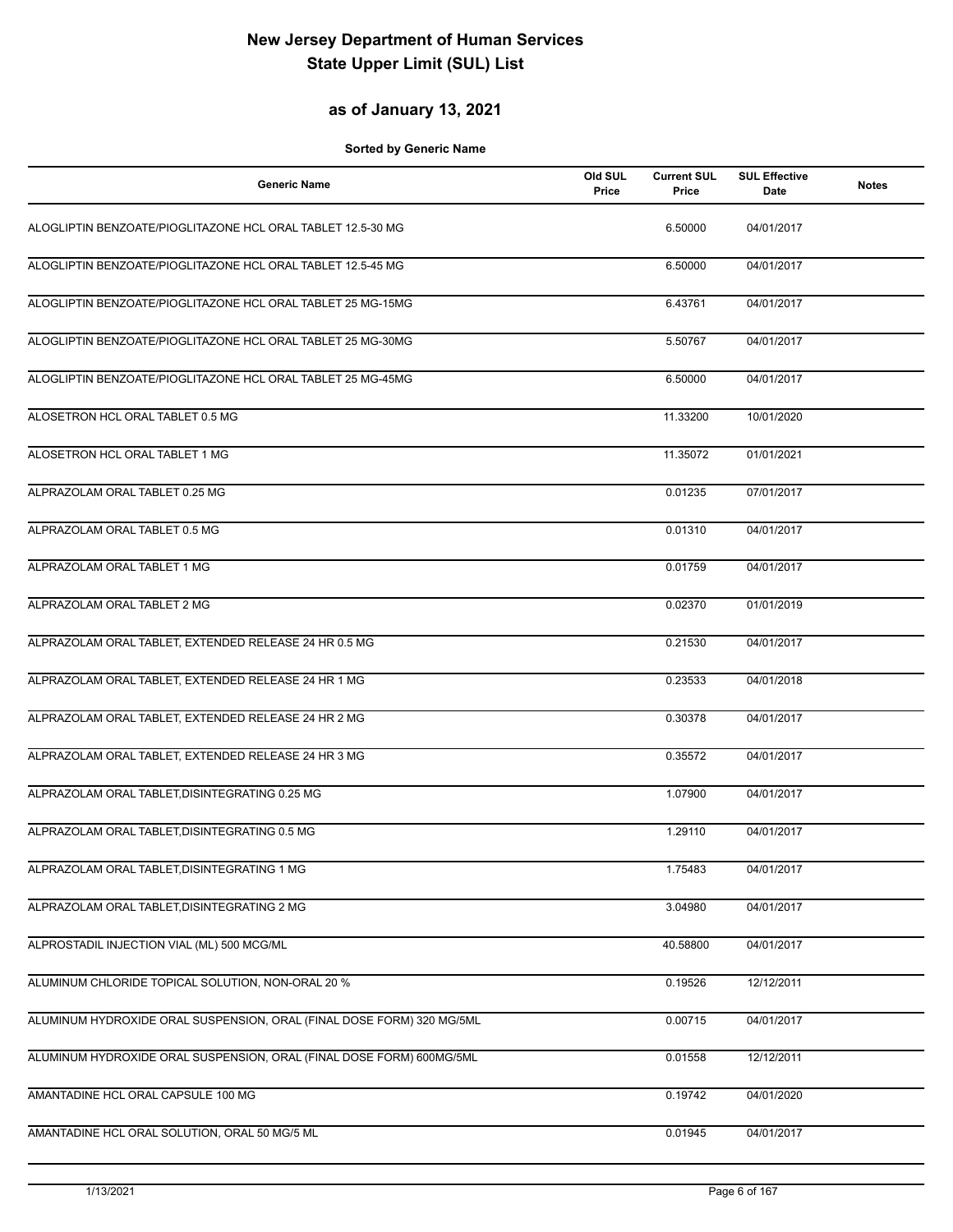## **as of January 13, 2021**

| <b>Generic Name</b>                                      | Old SUL<br>Price | <b>Current SUL</b><br>Price | <b>SUL Effective</b><br>Date | <b>Notes</b> |
|----------------------------------------------------------|------------------|-----------------------------|------------------------------|--------------|
| AMANTADINE HCL ORAL TABLET 100 MG                        |                  | 0.13100                     | 10/01/2019                   |              |
| AMCINONIDE TOPICAL CREAM (GRAM) 0.1 %                    |                  | 0.90433                     | 10/01/2017                   |              |
| AMCINONIDE TOPICAL LOTION (ML) 0.1 %                     |                  | 4.52400                     | 04/01/2017                   |              |
| AMCINONIDE TOPICAL OINTMENT (GRAM) 0.1 %                 |                  | 5.40000                     | 04/01/2017                   |              |
| AMIFOSTINE CRYSTALLINE INTRAVENOUS VIAL (EA) 500 MG      |                  | 451.93333                   | 04/01/2017                   |              |
| AMIKACIN SULFATE INJECTION VIAL (ML) 1000MG/4ML          |                  | 1.82500                     | 04/01/2017                   |              |
| AMIKACIN SULFATE INJECTION VIAL (ML) 500 MG/2ML          |                  | 1.85000                     | 04/01/2017                   |              |
| AMILORIDE HCL ORAL TABLET 5 MG                           |                  | 0.14880                     | 01/01/2020                   |              |
| AMILORIDE HCL/HYDROCHLOROTHIAZIDE ORAL TABLET 5 MG-50 MG |                  | 0.02663                     | 10/01/2017                   |              |
| AMINOCAPROIC ACID INTRAVENOUS VIAL (ML) 250 MG/ML        |                  | 0.05624                     | 10/01/2017                   |              |
| AMINOCAPROIC ACID ORAL SOLUTION, ORAL 250 MG/ML          |                  | 1.11854                     | 12/12/2011                   |              |
| AMINOCAPROIC ACID ORAL TABLET 500 MG                     |                  | 1.56704                     | 12/12/2011                   |              |
| AMINOPHYLLINE INTRAVENOUS VIAL (ML) 250MG/10ML           |                  | 1.12000                     | 04/01/2017                   |              |
| AMINOPHYLLINE INTRAVENOUS VIAL (ML) 500MG/20ML           |                  | 0.32000                     | 04/01/2017                   |              |
| AMINOPHYLLINE ORAL TABLET 100 MG                         |                  | 0.03208                     | 12/12/2011                   |              |
| AMIODARONE HCL INTRAVENOUS SYRINGE (ML) 150 MG/3ML       |                  | 4.33333                     | 04/01/2017                   |              |
| AMIODARONE HCL INTRAVENOUS VIAL (ML) 50 MG/ML            |                  | 0.63518                     | 04/01/2017                   |              |
| AMIODARONE HCL ORAL TABLET 100 MG                        |                  | 1.69500                     | 10/01/2020                   |              |
| AMIODARONE HCL ORAL TABLET 200 MG                        |                  | 0.07850                     | 01/01/2019                   |              |
| AMIODARONE HCL ORAL TABLET 400 MG                        |                  | 2.63667                     | 04/01/2017                   |              |
| AMITRIPTYLINE HCL ORAL TABLET 10 MG                      |                  | 0.01779                     | 10/01/2017                   |              |
| AMITRIPTYLINE HCL ORAL TABLET 100 MG                     |                  | 0.28650                     | 07/01/2019                   |              |
| AMITRIPTYLINE HCL ORAL TABLET 150 MG                     |                  | 0.29900                     | 01/01/2020                   |              |
| AMITRIPTYLINE HCL ORAL TABLET 25 MG                      |                  | 0.04490                     | 01/01/2019                   |              |
| AMITRIPTYLINE HCL ORAL TABLET 50 MG                      |                  | 0.08705                     | 07/01/2019                   |              |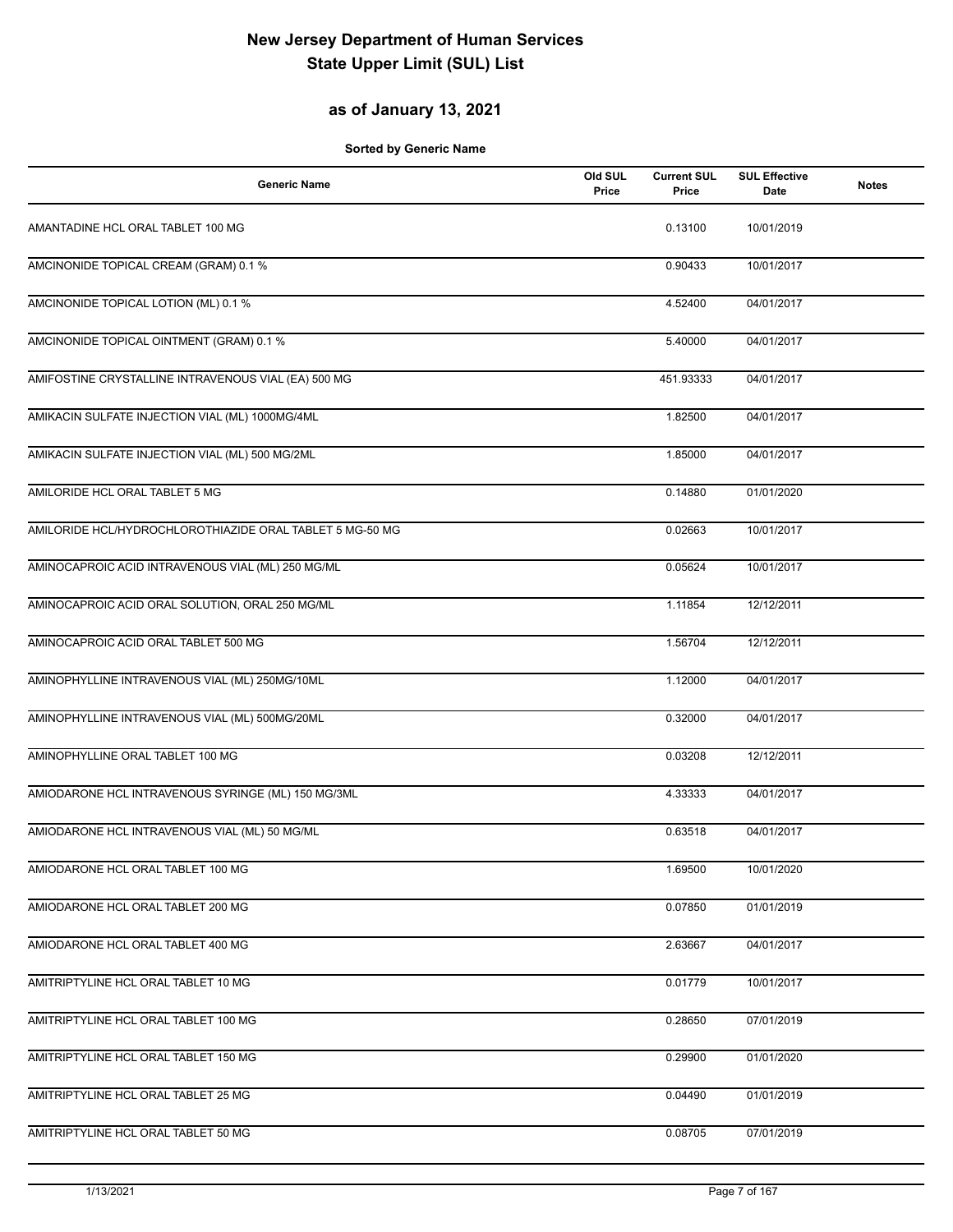#### **as of January 13, 2021**

| <b>Generic Name</b>                                             | Old SUL<br>Price | <b>Current SUL</b><br>Price | <b>SUL Effective</b><br>Date | <b>Notes</b> |
|-----------------------------------------------------------------|------------------|-----------------------------|------------------------------|--------------|
| AMITRIPTYLINE HCL ORAL TABLET 75 MG                             |                  | 0.20000                     | 10/01/2020                   |              |
| AMITRIPTYLINE HCL/CHLORDIAZEPOXIDE ORAL TABLET 12.5MG-5MG       |                  | 0.50211                     | 10/01/2017                   |              |
| AMITRIPTYLINE HCL/CHLORDIAZEPOXIDE ORAL TABLET 25 MG-10MG       |                  | 1.58180                     | 10/01/2017                   |              |
| AMLODIPINE BESYLATE ORAL TABLET 10 MG                           |                  | 0.01200                     | 04/01/2017                   |              |
| AMLODIPINE BESYLATE ORAL TABLET 2.5 MG                          |                  | 0.01252                     | 04/01/2017                   |              |
| AMLODIPINE BESYLATE ORAL TABLET 5 MG                            |                  | 0.01000                     | 04/01/2017                   |              |
| AMLODIPINE BESYLATE/ATORVASTATIN CALCIUM ORAL TABLET 10 MG-10MG |                  | 1.46667                     | 01/01/2020                   |              |
| AMLODIPINE BESYLATE/ATORVASTATIN CALCIUM ORAL TABLET 10 MG-20MG |                  | 1.99467                     | 01/01/2019                   |              |
| AMLODIPINE BESYLATE/ATORVASTATIN CALCIUM ORAL TABLET 10 MG-40MG |                  | 2.88600                     | 04/01/2020                   |              |
| AMLODIPINE BESYLATE/ATORVASTATIN CALCIUM ORAL TABLET 10 MG-80MG |                  | 5.53825                     | 04/01/2017                   |              |
| AMLODIPINE BESYLATE/ATORVASTATIN CALCIUM ORAL TABLET 2.5MG-10MG |                  | 4.34266                     | 04/01/2017                   |              |
| AMLODIPINE BESYLATE/ATORVASTATIN CALCIUM ORAL TABLET 2.5MG-20MG |                  | 4.82300                     | 04/01/2020                   |              |
| AMLODIPINE BESYLATE/ATORVASTATIN CALCIUM ORAL TABLET 2.5MG-40MG |                  | 6.03400                     | 04/01/2017                   |              |
| AMLODIPINE BESYLATE/ATORVASTATIN CALCIUM ORAL TABLET 5 MG-10 MG |                  | 2.91367                     | 04/01/2017                   |              |
| AMLODIPINE BESYLATE/ATORVASTATIN CALCIUM ORAL TABLET 5 MG-20 MG |                  | 2.74000                     | 07/01/2018                   |              |
| AMLODIPINE BESYLATE/ATORVASTATIN CALCIUM ORAL TABLET 5 MG-40 MG |                  | 3.09133                     | 04/01/2020                   |              |
| AMLODIPINE BESYLATE/ATORVASTATIN CALCIUM ORAL TABLET 5 MG-80 MG |                  | 3.28900                     | 07/01/2019                   |              |
| AMLODIPINE BESYLATE/BENAZEPRIL HCL ORAL CAPSULE 10 MG-20MG      |                  | 0.07250                     | 10/01/2017                   |              |
| AMLODIPINE BESYLATE/BENAZEPRIL HCL ORAL CAPSULE 10 MG-40MG      |                  | 0.13100                     | 01/01/2020                   |              |
| AMLODIPINE BESYLATE/BENAZEPRIL HCL ORAL CAPSULE 2.5MG-10MG      |                  | 0.05000                     | 07/01/2018                   |              |
| AMLODIPINE BESYLATE/BENAZEPRIL HCL ORAL CAPSULE 5 MG-10 MG      |                  | 0.07450                     | 10/01/2018                   |              |
| AMLODIPINE BESYLATE/BENAZEPRIL HCL ORAL CAPSULE 5 MG-20 MG      |                  | 0.07850                     | 01/01/2019                   |              |
| AMLODIPINE BESYLATE/BENAZEPRIL HCL ORAL CAPSULE 5 MG-40 MG      |                  | 0.11005                     | 10/01/2017                   |              |
| AMLODIPINE BESYLATE/OLMESARTAN MEDOXOMIL ORAL TABLET 10 MG-20MG |                  | 0.31333                     | 01/01/2020                   |              |
| AMLODIPINE BESYLATE/OLMESARTAN MEDOXOMIL ORAL TABLET 10 MG-40MG |                  | 0.49867                     | 07/01/2019                   |              |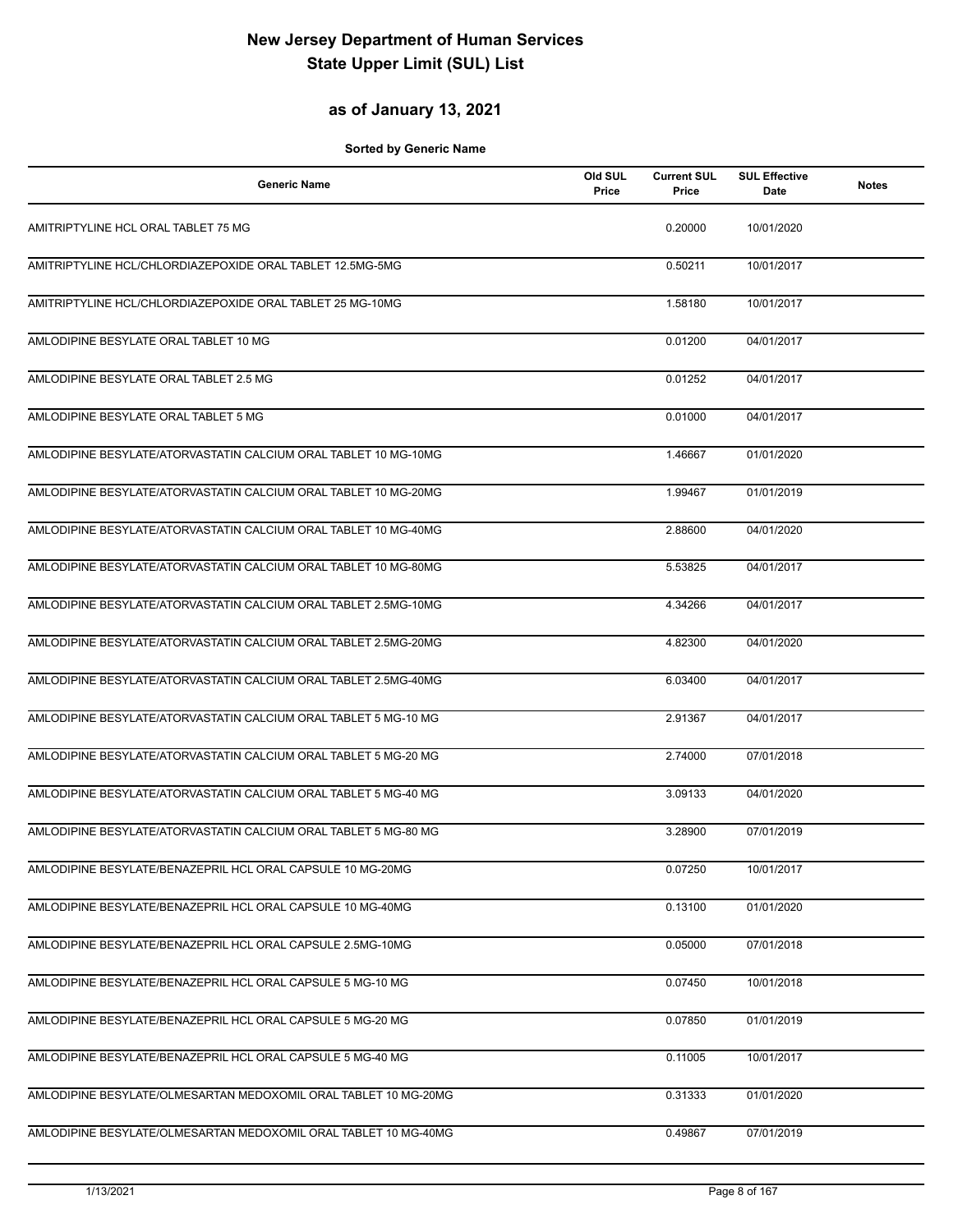## **as of January 13, 2021**

| <b>Generic Name</b>                                                      | Old SUL<br>Price | <b>Current SUL</b><br>Price | <b>SUL Effective</b><br>Date | <b>Notes</b> |
|--------------------------------------------------------------------------|------------------|-----------------------------|------------------------------|--------------|
| AMLODIPINE BESYLATE/OLMESARTAN MEDOXOMIL ORAL TABLET 5 MG-20 MG          |                  | 0.36000                     | 04/01/2019                   |              |
| AMLODIPINE BESYLATE/OLMESARTAN MEDOXOMIL ORAL TABLET 5 MG-40 MG          |                  | 0.68867                     | 07/01/2018                   |              |
| AMLODIPINE BESYLATE/VALSARTAN ORAL TABLET 10MG-160MG                     |                  | 0.34522                     | 01/01/2020                   |              |
| AMLODIPINE BESYLATE/VALSARTAN ORAL TABLET 10MG-320MG                     |                  | 0.43333                     | 01/01/2018                   |              |
| AMLODIPINE BESYLATE/VALSARTAN ORAL TABLET 5 MG-160MG                     |                  | 0.25000                     | 01/01/2019                   |              |
| AMLODIPINE BESYLATE/VALSARTAN ORAL TABLET 5 MG-320MG                     |                  | 0.38367                     | 04/01/2017                   |              |
| AMLODIPINE BESYLATE/VALSARTAN/HYDROCHLOROTHIAZIDE ORAL TABLET 10-160-25  |                  | 0.91533                     | 07/01/2018                   |              |
| AMLODIPINE BESYLATE/VALSARTAN/HYDROCHLOROTHIAZIDE ORAL TABLET 10-320-25  |                  | 0.94467                     | 07/01/2019                   |              |
| AMLODIPINE BESYLATE/VALSARTAN/HYDROCHLOROTHIAZIDE ORAL TABLET 10MG-160MG |                  | 1.15000                     | 10/01/2020                   |              |
| AMLODIPINE BESYLATE/VALSARTAN/HYDROCHLOROTHIAZIDE ORAL TABLET 5-160-12.5 |                  | 1.73200                     | 10/01/2017                   |              |
| AMLODIPINE BESYLATE/VALSARTAN/HYDROCHLOROTHIAZIDE ORAL TABLET 5-160-25MG |                  | 3.41652                     | 04/01/2017                   |              |
| AMMONIA INHALATION AMPUL (EA) 15 % (W/V)                                 |                  | 0.36033                     | 04/01/2017                   |              |
| AMMONIUM IODIDE/POTASSIUM IODIDE TOPICAL TINCTURE                        |                  | 0.06339                     | 04/01/2017                   |              |
| AMMONIUM LACTATE TOPICAL CREAM (GRAM) 12 %                               |                  | 0.03572                     | 10/01/2017                   |              |
| AMMONIUM LACTATE TOPICAL LOTION (GRAM) 12 %                              |                  | 0.01927                     | 10/01/2017                   |              |
| AMOXAPINE ORAL TABLET 100 MG                                             |                  | 0.78908                     | 10/01/2017                   |              |
| AMOXAPINE ORAL TABLET 150 MG                                             |                  | 0.86368                     | 10/01/2017                   |              |
| AMOXAPINE ORAL TABLET 25 MG                                              |                  | 0.46980                     | 04/01/2017                   |              |
| AMOXAPINE ORAL TABLET 50 MG                                              |                  | 0.30823                     | 10/01/2017                   |              |
| AMOXICILLIN ORAL CAPSULE 250 MG                                          |                  | 0.04196                     | 10/01/2018                   |              |
| AMOXICILLIN ORAL CAPSULE 500 MG                                          |                  | 0.04400                     | 04/01/2017                   |              |
| AMOXICILLIN ORAL SUSPENSION, RECONSTITUTED, ORAL (ML) 125 MG/5ML         |                  | 0.01562                     | 04/01/2017                   |              |
| AMOXICILLIN ORAL SUSPENSION, RECONSTITUTED, ORAL (ML) 200 MG/5ML         |                  | 0.01730                     | 01/01/2019                   |              |
| AMOXICILLIN ORAL SUSPENSION, RECONSTITUTED, ORAL (ML) 250 MG/5ML         |                  | 0.01073                     | 10/01/2017                   |              |
| AMOXICILLIN ORAL SUSPENSION, RECONSTITUTED, ORAL (ML) 400 MG/5ML         |                  | 0.01500                     | 04/01/2017                   |              |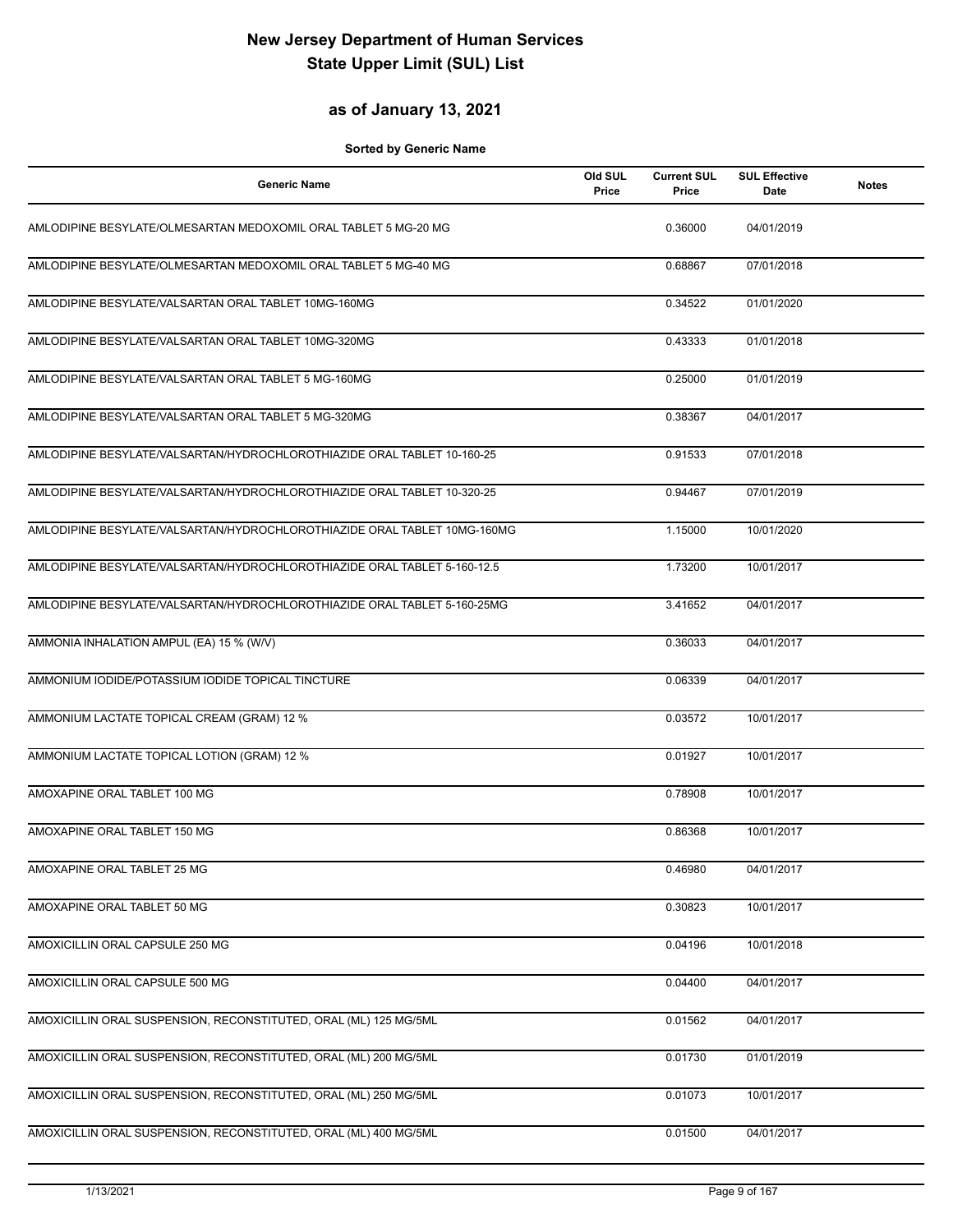## **as of January 13, 2021**

| <b>Generic Name</b>                                                                       | Old SUL<br>Price | <b>Current SUL</b><br>Price | <b>SUL Effective</b><br>Date | <b>Notes</b> |
|-------------------------------------------------------------------------------------------|------------------|-----------------------------|------------------------------|--------------|
| AMOXICILLIN ORAL TABLET 500 MG                                                            |                  | 0.13970                     | 10/01/2017                   |              |
| AMOXICILLIN ORAL TABLET 875 MG                                                            |                  | 0.08090                     | 01/01/2019                   |              |
| AMOXICILLIN ORAL TABLET, CHEWABLE 125 MG                                                  |                  | 0.06958                     | 10/01/2017                   |              |
| AMOXICILLIN ORAL TABLET, CHEWABLE 200 MG                                                  |                  | 0.21346                     | 12/12/2011                   |              |
| AMOXICILLIN ORAL TABLET, CHEWABLE 250 MG                                                  |                  | 0.23706                     | 04/01/2017                   |              |
| AMOXICILLIN ORAL TABLET, CHEWABLE 400 MG                                                  |                  | 0.53654                     | 12/12/2011                   |              |
| AMOXICILLIN/POTASSIUM CLAVULANATE ORAL SUSPENSION, RECONSTITUTED, ORAL (ML)<br>200-28.5/5 |                  | 0.03290                     | 01/01/2018                   |              |
| AMOXICILLIN/POTASSIUM CLAVULANATE ORAL SUSPENSION, RECONSTITUTED, ORAL (ML)<br>250-62.5/5 |                  | 0.39560                     | 04/01/2019                   |              |
| AMOXICILLIN/POTASSIUM CLAVULANATE ORAL SUSPENSION, RECONSTITUTED, ORAL (ML)<br>400-57MG/5 |                  | 0.03480                     | 01/01/2019                   |              |
| AMOXICILLIN/POTASSIUM CLAVULANATE ORAL SUSPENSION, RECONSTITUTED, ORAL (ML)<br>600-42.9/5 |                  | 0.04888                     | 01/01/2019                   |              |
| AMOXICILLIN/POTASSIUM CLAVULANATE ORAL TABLET 250-125 MG                                  |                  | 2.88800                     | 10/01/2020                   |              |
| AMOXICILLIN/POTASSIUM CLAVULANATE ORAL TABLET 500-125 MG                                  |                  | 0.17600                     | 01/01/2019                   |              |
| AMOXICILLIN/POTASSIUM CLAVULANATE ORAL TABLET 875-125 MG                                  |                  | 0.10250                     | 01/01/2019                   |              |
| AMOXICILLIN/POTASSIUM CLAVULANATE ORAL TABLET, CHEWABLE 200-28.5MG                        |                  | 0.17162                     | 10/01/2017                   |              |
| AMOXICILLIN/POTASSIUM CLAVULANATE ORAL TABLET, CHEWABLE 400-57MG                          |                  | 0.93867                     | 10/01/2017                   |              |
| AMOXICILLIN/POTASSIUM CLAVULANATE ORAL TABLET, EXTENDED RELEASE 12 HR<br>1000-62.5        |                  | 2.48970                     | 04/01/2017                   |              |
| AMPHETAMINE SULFATE ORAL TABLET 10 MG                                                     |                  | 5.25000                     | 04/01/2020                   |              |
| AMPHOTERICIN B INJECTION VIAL (EA) 50 MG                                                  |                  | 38.00000                    | 04/01/2017                   |              |
| AMPICILLIN SODIUM INJECTION VIAL (EA) 1 G                                                 |                  | 4.84500                     | 04/01/2017                   |              |
| AMPICILLIN SODIUM INJECTION VIAL (EA) 10 G                                                |                  | 11.37970                    | 10/01/2017                   |              |
| AMPICILLIN SODIUM INJECTION VIAL (EA) 125 MG                                              |                  | 4.17600                     | 04/01/2017                   |              |
| AMPICILLIN SODIUM INJECTION VIAL (EA) 2 G                                                 |                  | 2.55100                     | 04/01/2019                   |              |
| AMPICILLIN SODIUM INJECTION VIAL (EA) 250 MG                                              |                  | 1.84500                     | 04/01/2017                   |              |
| AMPICILLIN SODIUM INJECTION VIAL (EA) 500 MG                                              |                  | 2.37000                     | 04/01/2017                   |              |
| AMPICILLIN SODIUM INTRAVENOUS VIAL WITH THREADED PORT (EA) 1 G                            |                  | 13.10000                    | 04/01/2017                   |              |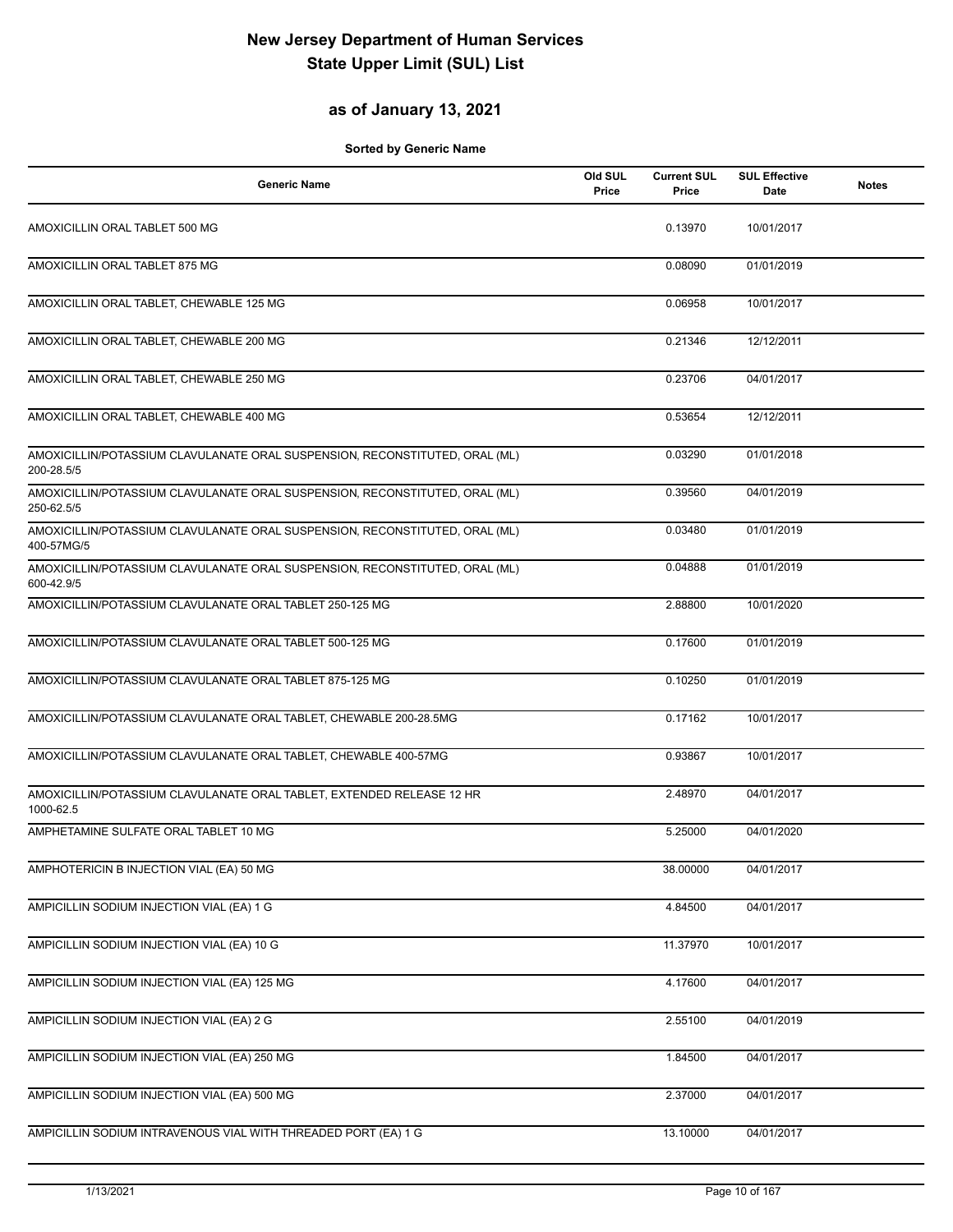## **as of January 13, 2021**

| <b>Generic Name</b>                                                                             | Old SUL<br>Price | <b>Current SUL</b><br>Price | <b>SUL Effective</b><br>Date | <b>Notes</b> |
|-------------------------------------------------------------------------------------------------|------------------|-----------------------------|------------------------------|--------------|
| AMPICILLIN SODIUM INTRAVENOUS VIAL WITH THREADED PORT (EA) 2 G                                  |                  | 25.41000                    | 04/01/2017                   |              |
| AMPICILLIN SODIUM/SULBACTAM SODIUM INJECTION VIAL (EA) 1.5 G                                    |                  | 3.74865                     | 10/01/2017                   |              |
| AMPICILLIN SODIUM/SULBACTAM SODIUM INJECTION VIAL (EA) 15 G                                     |                  | 21.86000                    | 04/01/2017                   |              |
| AMPICILLIN SODIUM/SULBACTAM SODIUM INJECTION VIAL (EA) 3 G                                      |                  | 2.50000                     | 01/01/2018                   |              |
| AMPICILLIN SODIUM/SULBACTAM SODIUM INTRAVENOUS VIAL WITH THREADED PORT (EA)<br>1.5 <sub>G</sub> |                  | 5.59500                     | 12/12/2011                   |              |
| AMPICILLIN SODIUM/SULBACTAM SODIUM INTRAVENOUS VIAL WITH THREADED PORT (EA)<br>3 G              |                  | 9.24000                     | 12/12/2011                   |              |
| AMPICILLIN TRIHYDRATE ORAL CAPSULE 250 MG                                                       |                  | 0.06979                     | 04/01/2017                   |              |
| AMPICILLIN TRIHYDRATE ORAL CAPSULE 500 MG                                                       |                  | 0.12460                     | 04/01/2017                   |              |
| AMPICILLIN TRIHYDRATE ORAL SUSPENSION, RECONSTITUTED, ORAL (ML) 125 MG/5ML                      |                  | 0.05412                     | 10/01/2017                   |              |
| AMPICILLIN TRIHYDRATE ORAL SUSPENSION, RECONSTITUTED, ORAL (ML) 250 MG/5ML                      |                  | 0.10800                     | 04/01/2017                   |              |
| ANAGRELIDE HCL ORAL CAPSULE 0.5 MG                                                              |                  | 0.22598                     | 10/01/2017                   |              |
| ANAGRELIDE HCL ORAL CAPSULE 1 MG                                                                |                  | 0.25164                     | 10/01/2017                   |              |
| ANASTROZOLE ORAL TABLET 1 MG                                                                    |                  | 0.04000                     | 01/01/2019                   |              |
| ANTIPYRINE/BENZOCAINE/GLYCERIN OTIC DROPS 5.4 %-1.4%                                            |                  | 0.72000                     | 12/12/2011                   |              |
| ANTIVENIN, LATRODECTUS MACTANS INJECTION VIAL (EA) 6000 UNIT                                    |                  | 27.71000                    | 04/01/2017                   |              |
| ANTIVENIN, MICRURUS FULVIUS INJECTION VIAL (EA)                                                 |                  | 4950.00000                  | 04/01/2017                   |              |
| APRACLONIDINE HCL OPHTHALMIC DROPS 0.5 %                                                        |                  | 11.66343                    | 04/01/2017                   |              |
| APREPITANT ORAL CAPSULE 125 MG                                                                  |                  | 254.70833                   | 04/01/2017                   |              |
| APREPITANT ORAL CAPSULE 40 MG                                                                   |                  | 87.94800                    | 04/01/2017                   |              |
| APREPITANT ORAL CAPSULE 80 MG                                                                   |                  | 163.00833                   | 04/01/2017                   |              |
| APREPITANT ORAL CAPSULE, DOSE PACK 125MG-80MG                                                   |                  | 192.33000                   | 04/01/2017                   |              |
| ARGATROBAN IN 0.9 % SODIUM CHLORIDE INTRAVENOUS INTRAVENOUS SOLUTION<br>250MG/250               |                  | 3.17800                     | 04/01/2017                   |              |
| ARGATROBAN IN 0.9 % SODIUM CHLORIDE INTRAVENOUS VIAL (ML) 125 MG/125                            |                  | 4.53944                     | 04/01/2017                   |              |
| ARGATROBAN IN 0.9 % SODIUM CHLORIDE INTRAVENOUS VIAL (ML) 50 MG/50ML                            |                  | 3.96000                     | 04/01/2017                   |              |
| ARGATROBAN IN SODIUM CHLORIDE, ISO-OSMOTIC INTRAVENOUS VIAL (ML) 50 MG/50ML                     |                  | 4.40000                     | 04/01/2017                   |              |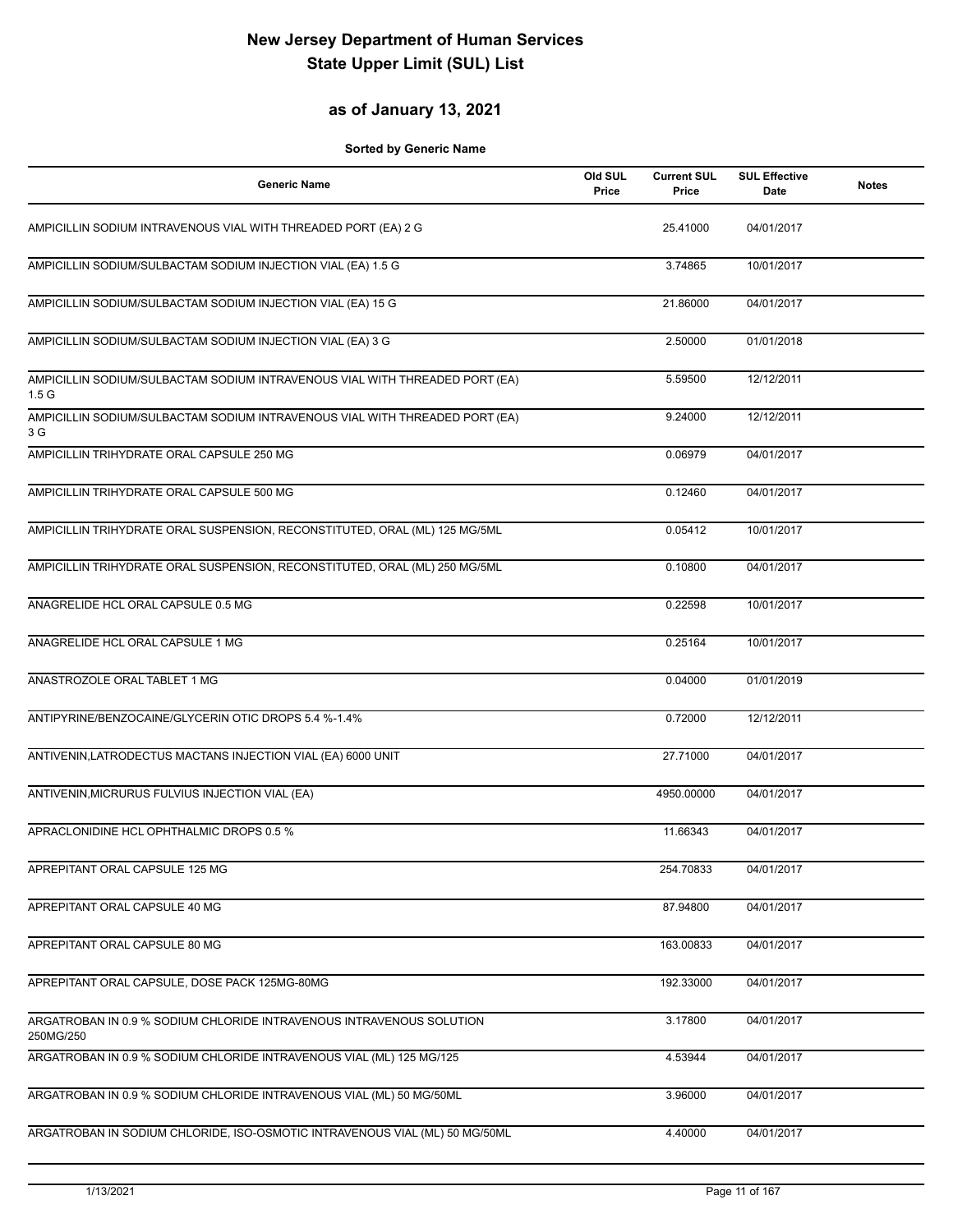## **as of January 13, 2021**

| <b>Generic Name</b>                                          | Old SUL<br>Price | <b>Current SUL</b><br>Price | <b>SUL Effective</b><br>Date | <b>Notes</b> |
|--------------------------------------------------------------|------------------|-----------------------------|------------------------------|--------------|
| ARGATROBAN INTRAVENOUS VIAL (ML) 100 MG/ML                   |                  | 204.00000                   | 04/01/2017                   |              |
| ARIPIPRAZOLE ORAL SOLUTION, ORAL 1 MG/ML                     |                  | 1.45920                     | 10/01/2019                   |              |
| ARIPIPRAZOLE ORAL TABLET 10 MG                               |                  | 0.07267                     | 01/01/2019                   |              |
| ARIPIPRAZOLE ORAL TABLET 15 MG                               |                  | 0.09600                     | 01/01/2019                   |              |
| ARIPIPRAZOLE ORAL TABLET 2 MG                                |                  | 0.08967                     | 01/01/2019                   |              |
| ARIPIPRAZOLE ORAL TABLET 20 MG                               |                  | 0.11000                     | 01/01/2019                   |              |
| ARIPIPRAZOLE ORAL TABLET 30 MG                               |                  | 0.13300                     | 01/01/2019                   |              |
| ARIPIPRAZOLE ORAL TABLET 5 MG                                |                  | 0.06633                     | 01/01/2019                   |              |
| ARIPIPRAZOLE ORAL TABLET, DISINTEGRATING 10 MG               |                  | 30.63466                    | 04/01/2017                   |              |
| ARIPIPRAZOLE ORAL TABLET, DISINTEGRATING 15 MG               |                  | 30.63466                    | 04/01/2017                   |              |
| ARMODAFINIL ORAL TABLET 150 MG                               |                  | 1.23167                     | 01/01/2019                   |              |
| ARMODAFINIL ORAL TABLET 200 MG                               |                  | 1.27067                     | 04/01/2020                   |              |
| ARMODAFINIL ORAL TABLET 250 MG                               |                  | 1.01900                     | 07/01/2018                   |              |
| ARMODAFINIL ORAL TABLET 50 MG                                |                  | 5.06611                     | 04/01/2017                   |              |
| ASCORBIC ACID INJECTION VIAL (ML) 500 MG/ML                  |                  | 1.80960                     | 04/01/2017                   |              |
| ASCORBIC ACID ORAL SYRUP 500 MG/5ML                          |                  | 0.04152                     | 12/12/2011                   |              |
| ASCORBIC ACID ORAL TABLET 1000 MG                            |                  | 0.05712                     | 12/12/2011                   |              |
| ASCORBIC ACID ORAL TABLET 250 MG                             |                  | 0.01904                     | 12/12/2011                   |              |
| ASCORBIC ACID ORAL TABLET 500 MG                             |                  | 0.03127                     | 12/12/2011                   |              |
| ASCORBIC ACID ORAL TABLET, CHEWABLE 500 MG                   |                  | 0.04863                     | 12/12/2011                   |              |
| ASPIRIN ORAL TABLET 325 MG                                   |                  | 0.01050                     | 04/01/2017                   |              |
| ASPIRIN ORAL TABLET, CHEWABLE 81 MG                          |                  | 0.01500                     | 10/01/2017                   |              |
| ASPIRIN ORAL TABLET, DELAYED RELEASE (ENTERIC COATED) 325 MG |                  | 0.01330                     | 04/01/2017                   |              |
| ASPIRIN ORAL TABLET, DELAYED RELEASE (ENTERIC COATED) 81 MG  |                  | 0.00539                     | 10/01/2017                   |              |
| ASPIRIN RECTAL SUPPOSITORY, RECTAL 300 MG                    |                  | 1.16666                     | 04/01/2017                   |              |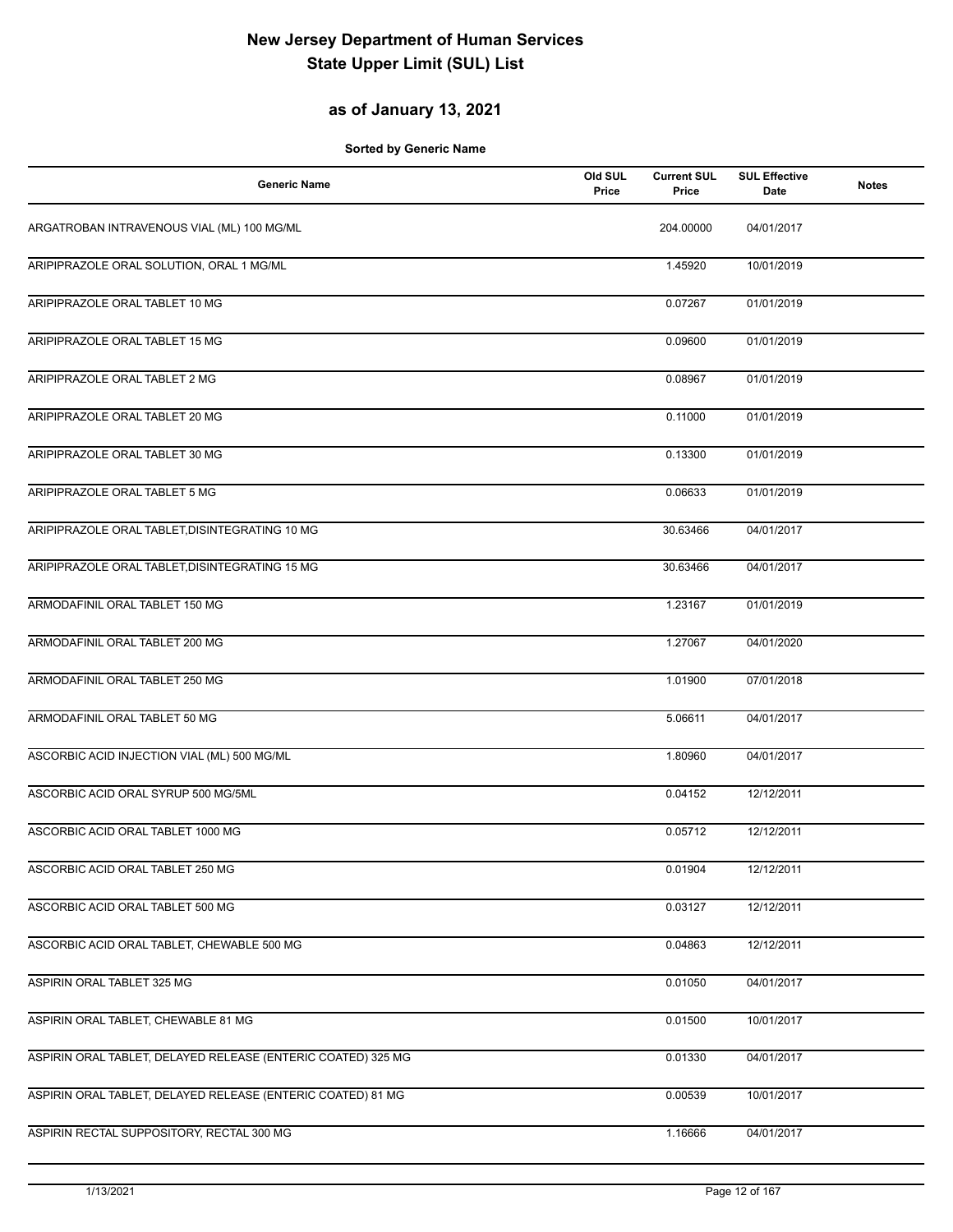## **as of January 13, 2021**

| <b>Generic Name</b>                                                               | Old SUL<br>Price | <b>Current SUL</b><br>Price | <b>SUL Effective</b><br>Date | <b>Notes</b> |
|-----------------------------------------------------------------------------------|------------------|-----------------------------|------------------------------|--------------|
| ASPIRIN RECTAL SUPPOSITORY, RECTAL 600 MG                                         |                  | 1.20666                     | 04/01/2017                   |              |
| ASPIRIN/ACETAMINOPHEN/CAFFEINE ORAL TABLET 250-250-65                             |                  | 0.05575                     | 04/01/2017                   |              |
| ASPIRIN/CAFFEINE/DIHYDROCODEINE BITARTRATE ORAL CAPSULE 356-30-16                 |                  | 1.53950                     | 04/01/2017                   |              |
| ASPIRIN/CALCIUM CARBONATE/MAGNESIUM ORAL TABLET 325 MG                            |                  | 0.01771                     | 04/01/2017                   |              |
| ASPIRIN/DIPYRIDAMOLE ORAL CAPSULE, EXTENDED RELEASE MULTIPHASE 12HR<br>25MG-200MG |                  | 1.39453                     | 01/01/2021                   |              |
| ATAZANAVIR SULFATE ORAL CAPSULE 200 MG                                            |                  | 4.48417                     | 07/01/2019                   |              |
| ATAZANAVIR SULFATE ORAL CAPSULE 300 MG                                            |                  | 7.50000                     | 10/01/2019                   |              |
| ATENOLOL ORAL TABLET 100 MG                                                       |                  | 0.02480                     | 04/01/2017                   |              |
| ATENOLOL ORAL TABLET 25 MG                                                        |                  | 0.01208                     | 04/01/2017                   |              |
| ATENOLOL ORAL TABLET 50 MG                                                        |                  | 0.00960                     | 07/01/2017                   |              |
| ATENOLOL/CHLORTHALIDONE ORAL TABLET 100MG-25MG                                    |                  | 0.07688                     | 10/01/2017                   |              |
| ATENOLOL/CHLORTHALIDONE ORAL TABLET 50 MG-25MG                                    |                  | 0.04553                     | 10/01/2017                   |              |
| ATOMOXETINE HCL ORAL CAPSULE 10 MG                                                |                  | 1.83300                     | 10/01/2020                   |              |
| ATOMOXETINE HCL ORAL CAPSULE 100 MG                                               |                  | 1.66900                     | 01/01/2020                   |              |
| ATOMOXETINE HCL ORAL CAPSULE 18 MG                                                |                  | 1.30000                     | 07/01/2019                   |              |
| ATOMOXETINE HCL ORAL CAPSULE 25 MG                                                |                  | 1.66667                     | 01/01/2019                   |              |
| ATOMOXETINE HCL ORAL CAPSULE 40 MG                                                |                  | 1.56417                     | 01/01/2020                   |              |
| ATOMOXETINE HCL ORAL CAPSULE 60 MG                                                |                  | 1.92717                     | 10/01/2020                   |              |
| ATOMOXETINE HCL ORAL CAPSULE 80 MG                                                |                  | 1.66667                     | 01/01/2020                   |              |
| ATORVASTATIN CALCIUM ORAL TABLET 10 MG                                            |                  | 0.03267                     | 04/01/2017                   |              |
| ATORVASTATIN CALCIUM ORAL TABLET 20 MG                                            |                  | 0.04500                     | 07/01/2018                   |              |
| ATORVASTATIN CALCIUM ORAL TABLET 40 MG                                            |                  | 0.05290                     | 10/01/2017                   |              |
| ATORVASTATIN CALCIUM ORAL TABLET 80 MG                                            |                  | 0.07000                     | 07/01/2018                   |              |
| ATOVAQUONE ORAL SUSPENSION, ORAL (FINAL DOSE FORM) 750 MG/5ML                     |                  | 1.42857                     | 01/01/2020                   |              |
| ATOVAQUONE/PROGUANIL HCL ORAL TABLET 250-100 MG                                   |                  | 2.19550                     | 01/01/2020                   |              |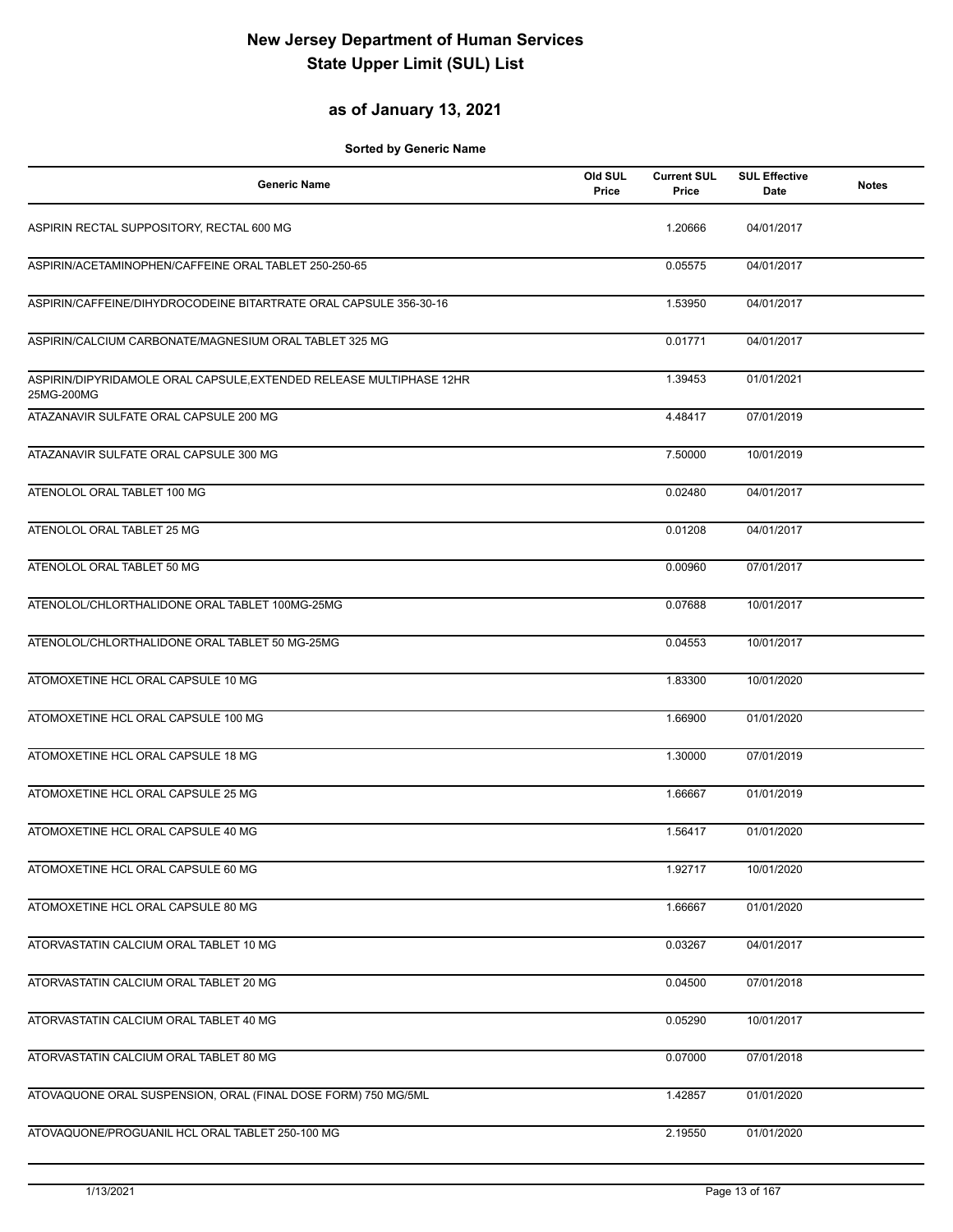## **as of January 13, 2021**

| <b>Generic Name</b>                                               | Old SUL<br>Price | <b>Current SUL</b><br>Price | <b>SUL Effective</b><br>Date | <b>Notes</b> |
|-------------------------------------------------------------------|------------------|-----------------------------|------------------------------|--------------|
| ATOVAQUONE/PROGUANIL HCL ORAL TABLET 62.5-25 MG                   |                  | 0.78180                     | 04/01/2017                   |              |
| ATRACURIUM BESYLATE INTRAVENOUS VIAL (ML) 10 MG/ML                |                  | 1.30000                     | 04/01/2017                   |              |
| ATROPINE SULFATE INJECTION SYRINGE (ML) 0.05 MG/ML                |                  | 2.31600                     | 04/01/2017                   |              |
| ATROPINE SULFATE INJECTION SYRINGE (ML) 0.1 MG/ML                 |                  | 0.46100                     | 04/01/2017                   |              |
| ATROPINE SULFATE INJECTION VIAL (ML) 0.4 MG/ML                    |                  | 1.75500                     | 04/01/2017                   |              |
| ATROPINE SULFATE INJECTION VIAL (ML) 1 MG/ML                      |                  | 5.50000                     | 04/01/2017                   |              |
| ATROPINE SULFATE OPHTHALMIC DROPS 1 %                             |                  | 9.00400                     | 04/01/2017                   |              |
| ATROPINE SULFATE OPHTHALMIC OINTMENT (GRAM) 1 %                   |                  | 0.50250                     | 10/01/2017                   |              |
| ATROPINE SULFATE/PF OPHTHALMIC DROPS 1 %                          |                  | 3.22750                     | 12/12/2011                   |              |
| AZACITIDINE INJECTION VIAL (EA) 100 MG                            |                  | 311.28000                   | 04/01/2017                   |              |
| AZATHIOPRINE ORAL TABLET 50 MG                                    |                  | 0.17000                     | 01/01/2020                   |              |
| AZATHIOPRINE SODIUM INJECTION VIAL (EA) 100 MG                    |                  | 250.00000                   | 04/01/2017                   |              |
| AZELAIC ACID TOPICAL GEL (GRAM) 15 %                              |                  | 1.97380                     | 04/01/2020                   |              |
| AZELASTINE HCL NASAL AEROSOL, SPRAY WITH PUMP (ML) 137 MCG        |                  | 0.17700                     | 01/01/2019                   |              |
| AZELASTINE HCL NASAL AEROSOL, SPRAY WITH PUMP (ML) 205.5 MCG      |                  | 0.66917                     | 01/01/2021                   |              |
| AZELASTINE HCL OPHTHALMIC DROPS 0.05 %                            |                  | 1.31833                     | 01/01/2021                   |              |
| AZITHROMYCIN INTRAVENOUS VIAL (EA) 500 MG                         |                  | 7.32645                     | 10/01/2017                   |              |
| AZITHROMYCIN INTRAVENOUS VIAL WITH THREADED PORT (EA) 500 MG      |                  | 7.32645                     | 10/01/2017                   |              |
| AZITHROMYCIN ORAL PACKET (EA) 1 G                                 |                  | 7.50735                     | 10/01/2017                   |              |
| AZITHROMYCIN ORAL SUSPENSION, RECONSTITUTED, ORAL (ML) 100 MG/5ML |                  | 0.43550                     | 10/01/2017                   |              |
| AZITHROMYCIN ORAL SUSPENSION, RECONSTITUTED, ORAL (ML) 200 MG/5ML |                  | 0.22833                     | 04/01/2017                   |              |
| AZITHROMYCIN ORAL TABLET 250 MG                                   |                  | 0.16333                     | 04/01/2017                   |              |
| AZITHROMYCIN ORAL TABLET 500 MG                                   |                  | 0.41111                     | 04/01/2017                   |              |
| AZITHROMYCIN ORAL TABLET 600 MG                                   |                  | 1.04400                     | 01/01/2019                   |              |
| AZTREONAM INJECTION VIAL (EA) 1 G                                 |                  | 27.31000                    | 04/01/2017                   |              |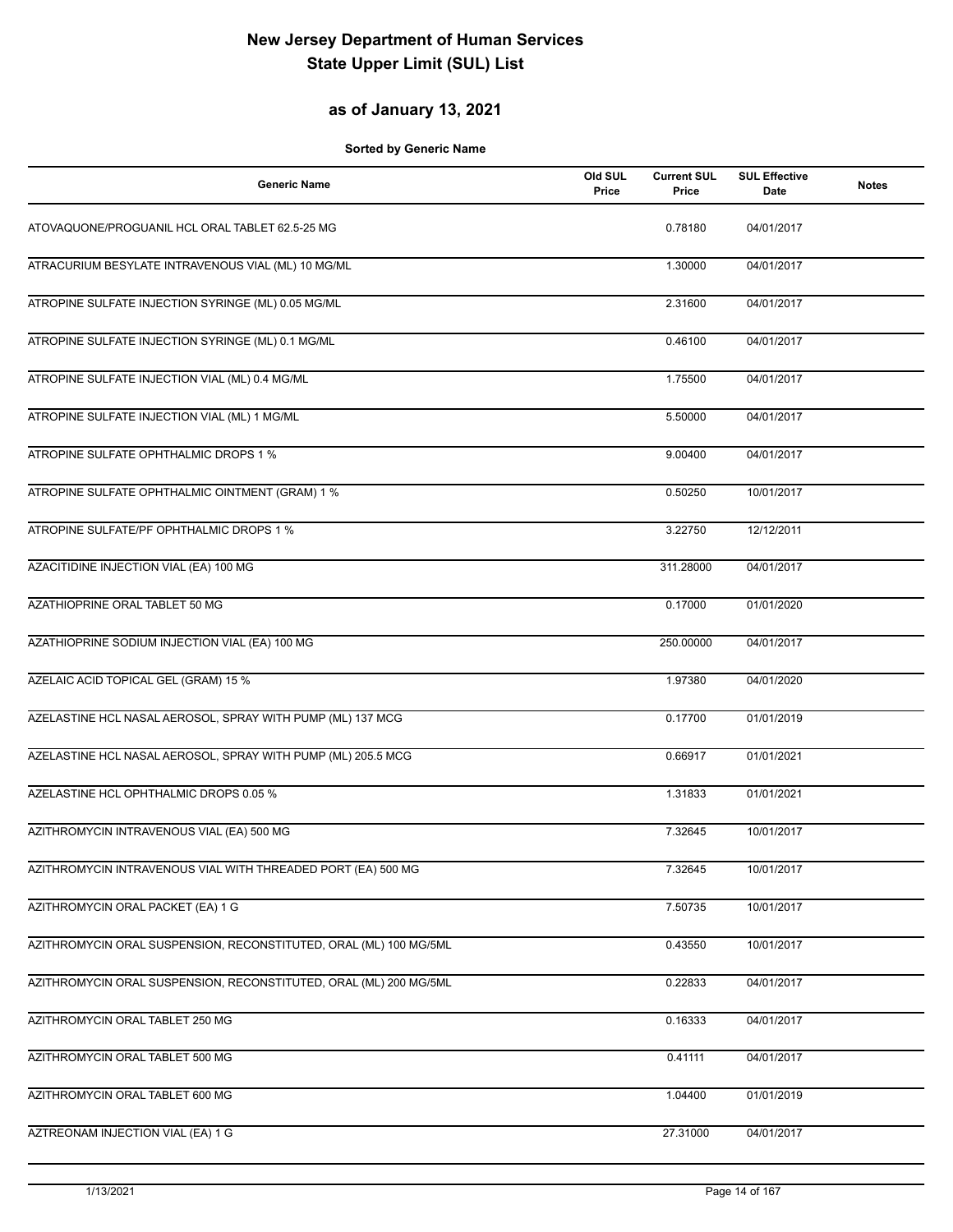## **as of January 13, 2021**

| <b>Generic Name</b>                                                   | Old SUL<br>Price | <b>Current SUL</b><br>Price | <b>SUL Effective</b><br>Date | <b>Notes</b> |
|-----------------------------------------------------------------------|------------------|-----------------------------|------------------------------|--------------|
| AZTREONAM INJECTION VIAL (EA) 2 G                                     |                  | 54.29100                    | 01/01/2018                   |              |
| B COMPLEX WITH VITAMIN C ORAL TABLET                                  |                  | 0.08573                     | 12/12/2011                   |              |
| BACITRACIN INTRAMUSCULAR VIAL (EA) 50000 UNIT                         |                  | 5.00000                     | 04/01/2017                   |              |
| BACITRACIN OPHTHALMIC OINTMENT (GRAM) 500 UNIT/G                      |                  | 24.27142                    | 05/24/2019                   |              |
| BACITRACIN TOPICAL OINTMENT (GRAM) 500 UNIT/G                         |                  | 0.05810                     | 04/01/2019                   |              |
| BACITRACIN TOPICAL PACKET (EA) 500 UNIT/G                             |                  | 0.07141                     | 04/01/2017                   |              |
| BACITRACIN ZINC TOPICAL OINTMENT (GRAM) 500 UNIT/G                    |                  | 0.07958                     | 04/01/2017                   |              |
| BACITRACIN ZINC TOPICAL PACKET (EA) 500 UNIT/G                        |                  | 0.20000                     | 04/01/2017                   |              |
| BACITRACIN ZINC/POLYMYXIN B SULFATE TOPICAL OINTMENT (GRAM) 500-10K/G |                  | 0.08063                     | 04/01/2017                   |              |
| BACITRACIN/POLYMYXIN B SULFATE OPHTHALMIC OINTMENT (GRAM) 500-10K/G   |                  | 2.05714                     | 10/01/2019                   |              |
| BACITRACIN/POLYMYXIN B SULFATE TOPICAL OINTMENT (GRAM) 500-10K/G      |                  | 0.11650                     | 10/01/2017                   |              |
| BACITRACIN/POLYMYXIN B SULFATE TOPICAL PACKET (EA)                    |                  | 0.19000                     | 04/01/2017                   |              |
| BACLOFEN MISCELLANEOUS POWDER (GRAM) 100 %                            |                  | 2.73600                     | 12/12/2011                   |              |
| BACLOFEN ORAL TABLET 10 MG                                            |                  | 0.05964                     | 01/01/2019                   |              |
| BACLOFEN ORAL TABLET 20 MG                                            |                  | 0.11123                     | 10/01/2020                   |              |
| BACTERIOSTATIC SODIUM CHLORIDE INJECTION VIAL (ML) 0.9 %              |                  | 0.02245                     | 10/01/2017                   |              |
| BALANCED SALT IRRIG SOLN NO.2 INTRAOCULAR SOLUTION, IRRIGATION        |                  | 0.02050                     | 04/01/2017                   |              |
| BALSALAZIDE DISODIUM ORAL CAPSULE 750 MG                              |                  | 0.22496                     | 04/01/2018                   |              |
| BCG LIVE INTRAVESICAL VIAL (EA) 50 MG                                 |                  | 145.15000                   | 04/01/2017                   |              |
| BENAZEPRIL HCL ORAL TABLET 10 MG                                      |                  | 0.01900                     | 01/01/2019                   |              |
| BENAZEPRIL HCL ORAL TABLET 20 MG                                      |                  | 0.03200                     | 04/01/2017                   |              |
| BENAZEPRIL HCL ORAL TABLET 40 MG                                      |                  | 0.05240                     | 04/01/2017                   |              |
| BENAZEPRIL HCL ORAL TABLET 5 MG                                       |                  | 0.02402                     | 10/01/2017                   |              |
| BENAZEPRIL HCL/HYDROCHLOROTHIAZIDE ORAL TABLET 10-12.5MG              |                  | 0.56041                     | 10/01/2020                   |              |
| BENAZEPRIL HCL/HYDROCHLOROTHIAZIDE ORAL TABLET 20 MG-25MG             |                  | 0.13970                     | 10/01/2017                   |              |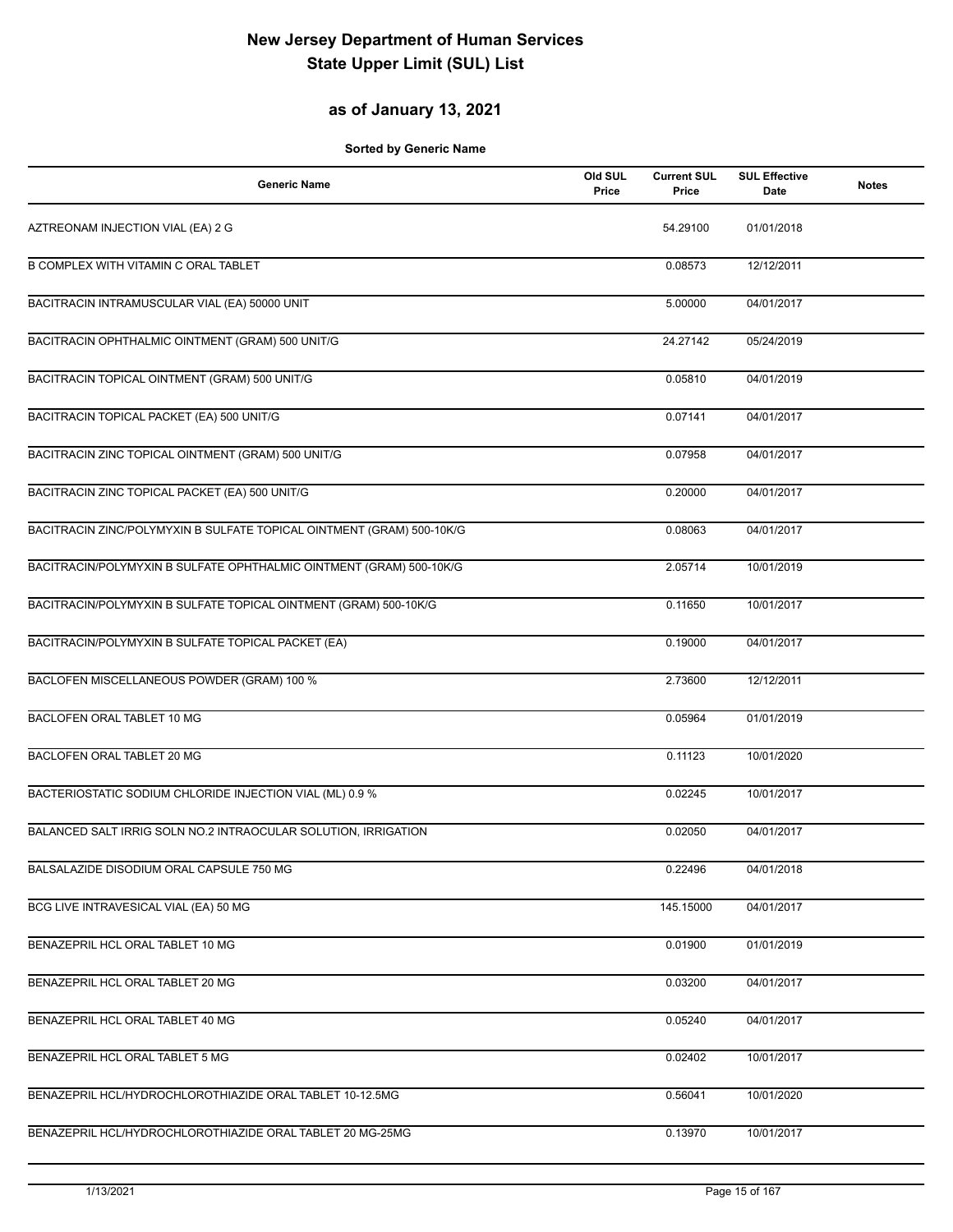## **as of January 13, 2021**

| <b>Generic Name</b>                                                               | Old SUL<br>Price | <b>Current SUL</b><br>Price | <b>SUL Effective</b><br>Date | <b>Notes</b> |
|-----------------------------------------------------------------------------------|------------------|-----------------------------|------------------------------|--------------|
| BENAZEPRIL HCL/HYDROCHLOROTHIAZIDE ORAL TABLET 20-12.5 MG                         |                  | 0.12010                     | 10/01/2017                   |              |
| BENAZEPRIL HCL/HYDROCHLOROTHIAZIDE ORAL TABLET 5-6.25MG                           |                  | 0.89470                     | 04/01/2017                   |              |
| BENOXINATE HCL/FLUORESCEIN SODIUM OPHTHALMIC DROPS 0.4%-0.25%                     |                  | 8.57200                     | 04/01/2017                   |              |
| BENZALKONIUM CHLORIDE TOPICAL LIQUID (ML)                                         |                  | 0.01966                     | 04/01/2017                   |              |
| BENZETHONIUM CHLORIDE TOPICAL CLEANSER (ML) 0.13 %                                |                  | 0.01064                     | 04/01/2017                   |              |
| BENZETHONIUM CHLORIDE TOPICAL FOAM (ML) 0.13 %                                    |                  | 0.04776                     | 04/01/2017                   |              |
| BENZETHONIUM CHLORIDE/PETROLATUM, WHITE TOPICAL COMBINATION PACKAGE (EA)<br>0.13% |                  | 11.60000                    | 04/01/2017                   |              |
| BENZOCAINE/MENTHOL MUCOUS MEMBRANE LOZENGE 15MG-3.6MG                             |                  | 0.08945                     | 04/01/2017                   |              |
| BENZOCAINE/TRICLOSAN TOPICAL AEROSOL, SPRAY (GRAM) 20 %-0.13%                     |                  | 0.04611                     | 04/01/2017                   |              |
| BENZOIN/ALOE VERA/STORAX/TOLU BALSAM TOPICAL TINCTURE 10-2-8-4%                   |                  | 0.07457                     | 04/01/2017                   |              |
| BENZONATATE ORAL CAPSULE 100 MG                                                   |                  | 0.06472                     | 10/01/2017                   |              |
| BENZONATATE ORAL CAPSULE 150 MG                                                   |                  | 2.20400                     | 04/01/2017                   |              |
| BENZONATATE ORAL CAPSULE 200 MG                                                   |                  | 0.10040                     | 10/01/2017                   |              |
| BENZOYL PEROXIDE MICROSPHERES TOPICAL CLEANSER (GRAM) 7 %                         |                  | 0.16455                     | 10/01/2017                   |              |
| BENZOYL PEROXIDE TOPICAL CLEANSER (GRAM) 10 %                                     |                  | 0.04441                     | 04/01/2017                   |              |
| BENZOYL PEROXIDE TOPICAL CLEANSER (GRAM) 3 %                                      |                  | 0.10091                     | 04/01/2017                   |              |
| BENZOYL PEROXIDE TOPICAL CLEANSER (GRAM) 4 %                                      |                  | 0.03780                     | 04/01/2017                   |              |
| BENZOYL PEROXIDE TOPICAL CLEANSER (GRAM) 5 %                                      |                  | 0.03825                     | 04/01/2017                   |              |
| BENZOYL PEROXIDE TOPICAL CLEANSER (GRAM) 6 %                                      |                  | 0.06723                     | 04/01/2017                   |              |
| BENZOYL PEROXIDE TOPICAL CLEANSER (GRAM) 7 %                                      |                  | 0.24560                     | 12/12/2011                   |              |
| BENZOYL PEROXIDE TOPICAL CLEANSER (GRAM) 9%                                       |                  | 0.10050                     | 10/01/2017                   |              |
| BENZOYL PEROXIDE TOPICAL CLEANSER (ML) 7 %                                        |                  | 0.16455                     | 10/01/2017                   |              |
| BENZOYL PEROXIDE TOPICAL FOAM (GRAM) 5.3%                                         |                  | 1.75250                     | 04/01/2017                   |              |
| BENZOYL PEROXIDE TOPICAL FOAM (GRAM) 9.8 %                                        |                  | 1.76290                     | 04/01/2017                   |              |
| BENZOYL PEROXIDE TOPICAL GEL (GRAM) 10 %                                          |                  | 0.05755                     | 10/01/2017                   |              |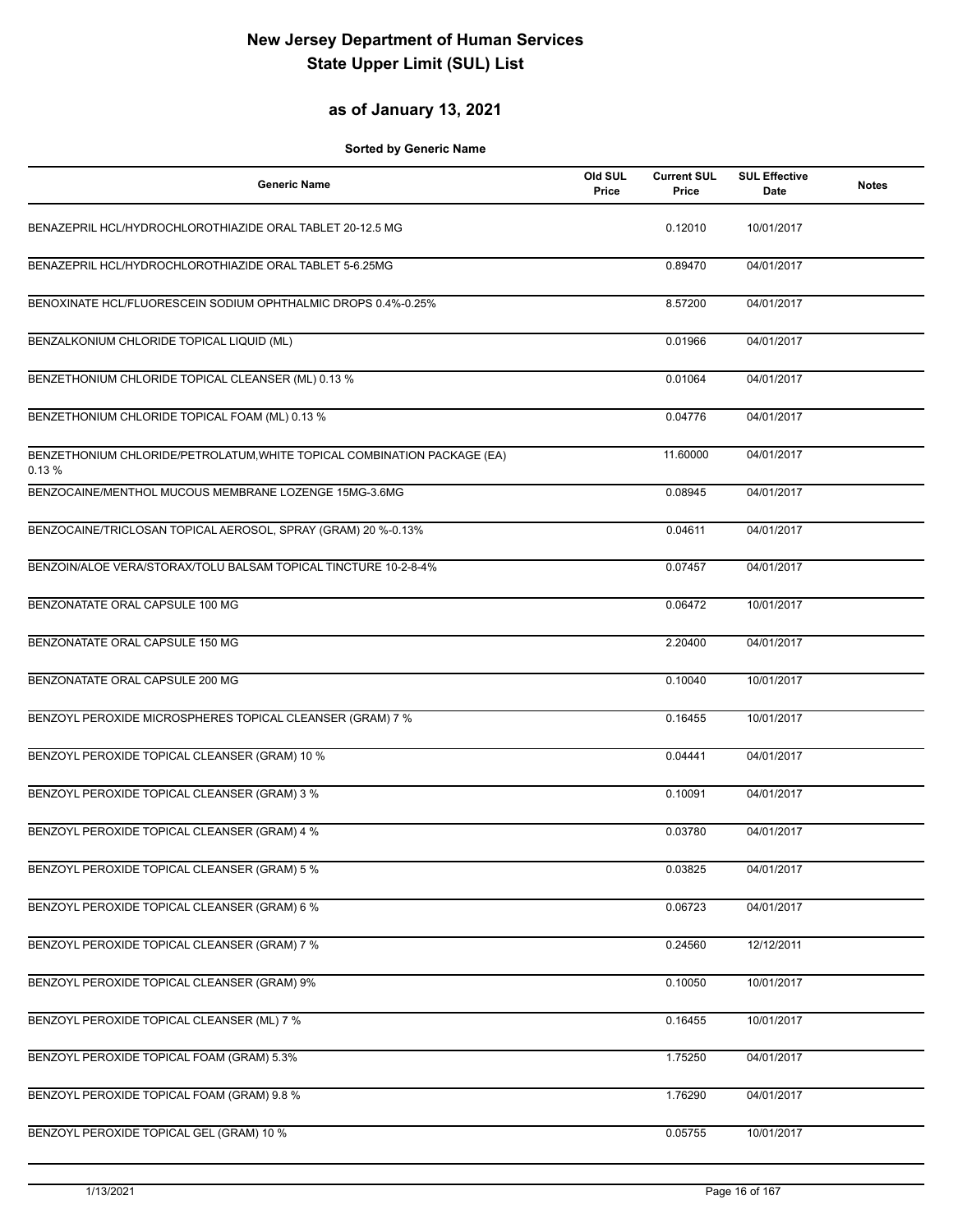## **as of January 13, 2021**

| <b>Generic Name</b>                                                                 | Old SUL<br>Price | <b>Current SUL</b><br>Price | <b>SUL Effective</b><br>Date | <b>Notes</b> |
|-------------------------------------------------------------------------------------|------------------|-----------------------------|------------------------------|--------------|
| BENZOYL PEROXIDE TOPICAL GEL (GRAM) 2.5 %                                           |                  | 0.22872                     | 04/01/2017                   |              |
| BENZOYL PEROXIDE TOPICAL GEL (GRAM) 5 %                                             |                  | 0.04458                     | 10/01/2017                   |              |
| BENZOYL PEROXIDE TOPICAL GEL (GRAM) 8 %                                             |                  | 1.89692                     | 12/12/2011                   |              |
| BENZOYL PEROXIDE TOPICAL GEL, ALCOHOL BASED 5 %                                     |                  | 0.11904                     | 09/01/2011                   |              |
| BENZOYL PEROXIDE TOPICAL KIT 4%-5%                                                  |                  | 79.60385                    | 12/12/2011                   |              |
| BENZOYL PEROXIDE TOPICAL KIT 8%-5%                                                  |                  | 82.56923                    | 12/12/2011                   |              |
| BENZOYL PEROXIDE TOPICAL LOTION (ML) 10 %                                           |                  | 0.10843                     | 12/12/2011                   |              |
| BENZOYL PEROXIDE TOPICAL LOTION (ML) 5 %                                            |                  | 0.09493                     | 12/12/2011                   |              |
| BENZOYL PEROXIDE TOPICAL PADS, MEDICATED (EA) 3 %                                   |                  | 4.20950                     | 12/12/2011                   |              |
| BENZOYL PEROXIDE TOPICAL PADS, MEDICATED (EA) 6 %                                   |                  | 2.99050                     | 12/12/2011                   |              |
| BENZOYL PEROXIDE TOPICAL TOWELETTE (EA) 6 %                                         |                  | 5.41260                     | 10/01/2017                   |              |
| BENZOYL PEROXIDE/UREA TOPICAL CLEANSER (ML) 8.5%-10%                                |                  | 0.11538                     | 12/12/2011                   |              |
| BENZPHETAMINE HCL ORAL TABLET 25 MG                                                 |                  | 1.24950                     | 04/01/2017                   |              |
| BENZPHETAMINE HCL ORAL TABLET 50 MG                                                 |                  | 0.35330                     | 01/01/2020                   |              |
| BENZTROPINE MESYLATE INJECTION AMPUL (ML) 2 MG/2 ML                                 |                  | 16.50200                    | 04/01/2018                   |              |
| BENZTROPINE MESYLATE INJECTION VIAL (ML) 2 MG/2 ML                                  |                  | 22.50000                    | 04/01/2018                   |              |
| BENZTROPINE MESYLATE ORAL TABLET 0.5 MG                                             |                  | 0.04230                     | 01/01/2019                   |              |
| BENZTROPINE MESYLATE ORAL TABLET 1 MG                                               |                  | 0.07752                     | 10/01/2020                   |              |
| BENZTROPINE MESYLATE ORAL TABLET 2 MG                                               |                  | 0.06000                     | 01/01/2019                   |              |
| BETAMETHASONE ACETATE/BETAMETHASONE SODIUM PHOSPHATE INJECTION VIAL (ML)<br>6 MG/ML |                  | 6.12900                     | 04/01/2017                   |              |
| BETAMETHASONE DIPROPIONATE TOPICAL CREAM (GRAM) 0.05 %                              |                  | 0.14044                     | 04/01/2017                   |              |
| BETAMETHASONE DIPROPIONATE TOPICAL GEL (GRAM) 0.05 %                                |                  | 0.09470                     | 10/01/2017                   |              |
| BETAMETHASONE DIPROPIONATE TOPICAL LOTION (ML) 0.05 %                               |                  | 0.43250                     | 01/01/2020                   |              |
| BETAMETHASONE DIPROPIONATE TOPICAL OINTMENT (GRAM) 0.05 %                           |                  | 0.88239                     | 10/01/2017                   |              |
| BETAMETHASONE DIPROPIONATE/PROPYLENE GLYCOL TOPICAL CREAM (GRAM) 0.05 %             |                  | 0.14740                     | 04/01/2017                   |              |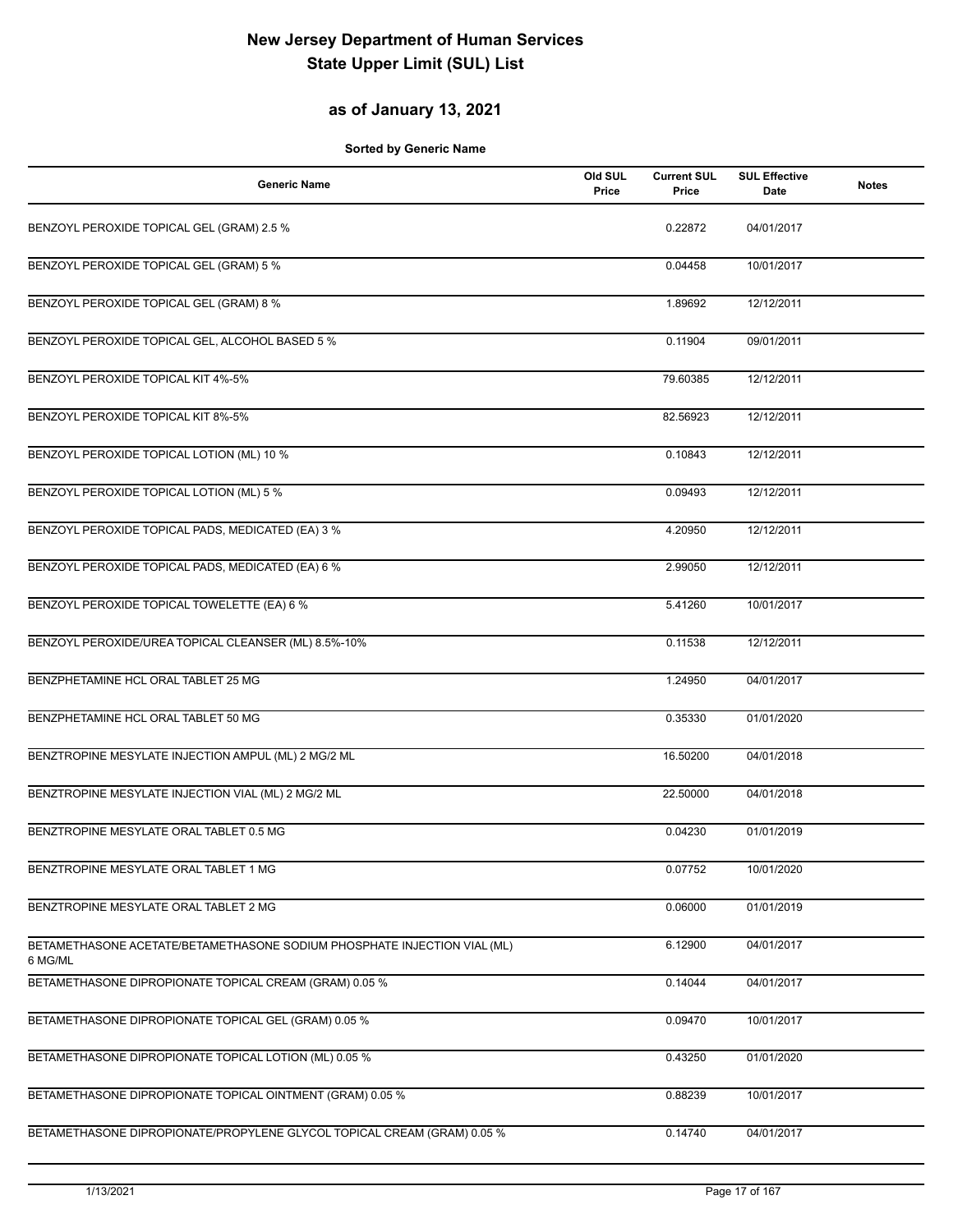## **as of January 13, 2021**

| <b>Generic Name</b>                                                                | Old SUL<br>Price | <b>Current SUL</b><br>Price | <b>SUL Effective</b><br>Date | <b>Notes</b> |
|------------------------------------------------------------------------------------|------------------|-----------------------------|------------------------------|--------------|
| BETAMETHASONE DIPROPIONATE/PROPYLENE GLYCOL TOPICAL LOTION (ML) 0.05 %             |                  | 1.83783                     | 07/01/2018                   |              |
| BETAMETHASONE DIPROPIONATE/PROPYLENE GLYCOL TOPICAL OINTMENT (GRAM) 0.05<br>%      |                  | 1.08849                     | 04/01/2020                   |              |
| BETAMETHASONE VALERATE TOPICAL CREAM (GRAM) 0.1 %                                  |                  | 0.16667                     | 04/01/2020                   |              |
| BETAMETHASONE VALERATE TOPICAL FOAM (GRAM) 0.12 %                                  |                  | 2.10000                     | 07/01/2019                   |              |
| BETAMETHASONE VALERATE TOPICAL LOTION (ML) 0.1 %                                   |                  | 0.26967                     | 04/01/2020                   |              |
| BETAMETHASONE VALERATE TOPICAL OINTMENT (GRAM) 0.1 %                               |                  | 0.56667                     | 04/01/2020                   |              |
| BETAXOLOL HCL OPHTHALMIC DROPS 0.5 %                                               |                  | 7.35825                     | 04/01/2017                   |              |
| BETAXOLOL HCL ORAL TABLET 10 MG                                                    |                  | 0.51160                     | 10/01/2019                   |              |
| BETAXOLOL HCL ORAL TABLET 20 MG                                                    |                  | 0.67258                     | 10/01/2017                   |              |
| BETHANECHOL CHLORIDE ORAL TABLET 10 MG                                             |                  | 0.12834                     | 10/01/2017                   |              |
| BETHANECHOL CHLORIDE ORAL TABLET 25 MG                                             |                  | 0.17580                     | 10/01/2019                   |              |
| BETHANECHOL CHLORIDE ORAL TABLET 5 MG                                              |                  | 0.12190                     | 01/01/2020                   |              |
| BETHANECHOL CHLORIDE ORAL TABLET 50 MG                                             |                  | 0.22678                     | 04/01/2017                   |              |
| BEXAROTENE ORAL CAPSULE 75 MG                                                      |                  | 29.80580                    | 07/01/2019                   |              |
| BICALUTAMIDE ORAL TABLET 50 MG                                                     |                  | 0.10180                     | 10/01/2018                   |              |
| BIMATOPROST OPHTHALMIC DROPS 0.03 %                                                |                  | 31.09940                    | 04/01/2017                   |              |
| BIMATOPROST TOPICAL DROPS, WITH APPLICATOR (ML) 0.03 %                             |                  | 29.56600                    | 04/01/2017                   |              |
| BISACODYL ORAL TABLET 5 MG                                                         |                  | 0.04472                     | 04/01/2017                   |              |
| BISACODYL ORAL TABLET, DELAYED RELEASE (ENTERIC COATED) 5 MG                       |                  | 0.00715                     | 01/01/2019                   |              |
| BISACODYL RECTAL SUPPOSITORY, RECTAL 10 MG                                         |                  | 0.09958                     | 04/01/2017                   |              |
| BISACODYL/SODIUM CHLOR/SODIUM BICARB/POTASSIUM CHL/PEG 3350 ORAL KIT 5<br>MG-210 G |                  | 67.05000                    | 04/01/2017                   |              |
| BISMUTH SUBSALICYLATE ORAL SUSPENSION, ORAL (FINAL DOSE FORM) 262MG/15ML           |                  | 0.01037                     | 04/01/2017                   |              |
| BISMUTH SUBSALICYLATE ORAL SUSPENSION, ORAL (FINAL DOSE FORM) 525MG/15ML           |                  | 0.01039                     | 04/01/2017                   |              |
| BISMUTH SUBSALICYLATE ORAL TABLET 262 MG                                           |                  | 0.06690                     | 04/01/2017                   |              |
| BISMUTH SUBSALICYLATE ORAL TABLET, CHEWABLE 262 MG                                 |                  | 0.06753                     | 04/01/2017                   |              |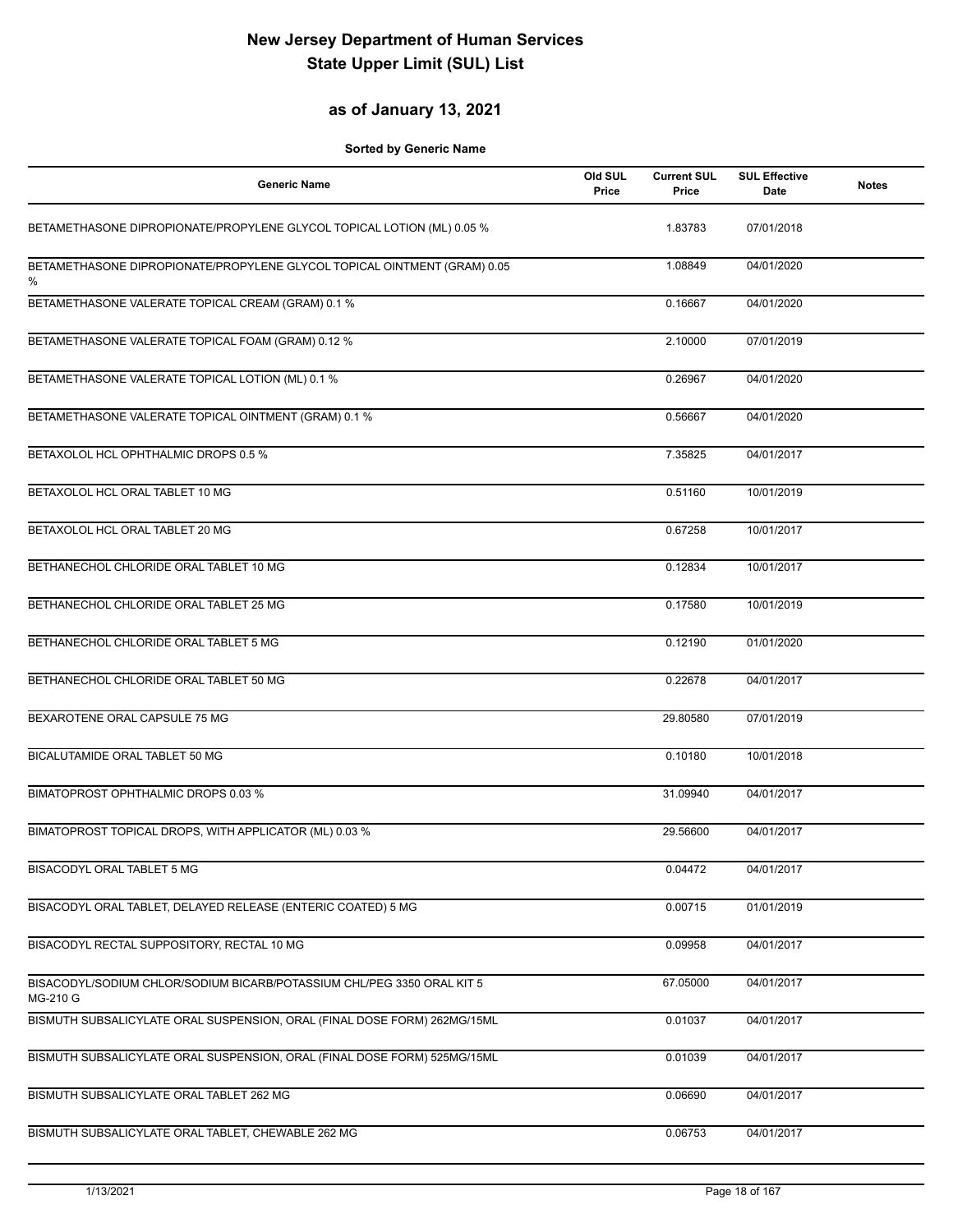## **as of January 13, 2021**

| <b>Generic Name</b>                                                                         | Old SUL<br>Price | <b>Current SUL</b><br>Price | <b>SUL Effective</b><br>Date | <b>Notes</b> |
|---------------------------------------------------------------------------------------------|------------------|-----------------------------|------------------------------|--------------|
| BISOPROLOL FUMARATE ORAL TABLET 10 MG                                                       |                  | 0.09470                     | 10/01/2017                   |              |
| BISOPROLOL FUMARATE ORAL TABLET 5 MG                                                        |                  | 0.14070                     | 10/01/2017                   |              |
| BISOPROLOL FUMARATE/HYDROCHLOROTHIAZIDE ORAL TABLET 10-6.25MG                               |                  | 0.04171                     | 10/01/2017                   |              |
| BISOPROLOL FUMARATE/HYDROCHLOROTHIAZIDE ORAL TABLET 2.5-6.25MG                              |                  | 0.03462                     | 04/01/2018                   |              |
| BISOPROLOL FUMARATE/HYDROCHLOROTHIAZIDE ORAL TABLET 5-6.25MG                                |                  | 0.03900                     | 04/01/2017                   |              |
| BIVALIRUDIN INTRAVENOUS VIAL (EA) 250 MG                                                    |                  | 508.00000                   | 04/01/2017                   |              |
| BIVALIRUDIN INTRAVENOUS VIAL WITH THREADED PORT (EA) 250 MG                                 |                  | 530.25000                   | 04/01/2017                   |              |
| BLEOMYCIN SULFATE INJECTION VIAL (EA) 15 UNIT                                               |                  | 33.12000                    | 04/01/2017                   |              |
| BLEOMYCIN SULFATE INJECTION VIAL (EA) 30 UNIT                                               |                  | 73.23000                    | 04/01/2017                   |              |
| BRIMONIDINE TARTRATE OPHTHALMIC DROPS 0.15 %                                                |                  | 22.61500                    | 10/01/2017                   |              |
| BRIMONIDINE TARTRATE OPHTHALMIC DROPS 0.2 %                                                 |                  | 0.49400                     | 04/01/2017                   |              |
| BROMFENAC SODIUM OPHTHALMIC DROPS 0.09%                                                     |                  | 0.00000                     | 04/30/2013                   |              |
| BROMOCRIPTINE MESYLATE ORAL CAPSULE 5 MG                                                    |                  | 4.91178                     | 10/01/2020                   |              |
| BROMOCRIPTINE MESYLATE ORAL TABLET 2.5 MG                                                   |                  | 1.06633                     | 01/01/2020                   |              |
| BROMPHENIRAMINE MALEATE/PHENYLEPHRINE HCL ORAL SOLUTION, ORAL 1-2.5 MG/5                    |                  | 0.01839                     | 07/01/2019                   |              |
| BROMPHENIRAMINE MALEATE/PHENYLEPHRINE HCL ORAL TABLET 4MG-10MG                              |                  | 0.72427                     | 04/01/2017                   |              |
| BROMPHENIRAMINE MALEATE/PHENYLEPHRINE HCL/DEXTROMETHORPHAN ORAL LIQUID<br>(ML) 2-5-10MG/5   |                  | 0.06805                     | 04/01/2017                   |              |
| BROMPHENIRAMINE MALEATE/PHENYLEPHRINE HCL/DEXTROMETHORPHAN ORAL LIQUID<br>(ML) 4-7.5-15/5   |                  | 0.15421                     | 04/01/2017                   |              |
| BROMPHENIRAMINE MALEATE/PHENYLEPHRINE HCL/DEXTROMETHORPHAN ORAL<br>SOLUTION, ORAL 1-2.5-5/5 |                  | 0.01466                     | 07/01/2018                   |              |
| BROMPHENIRAMINE MALEATE/PSEUDOEPHEDRINE HCL ORAL LIQUID (ML) 1-15MG/5ML                     |                  | 0.01212                     | 04/01/2017                   |              |
| BROMPHENIRAMINE MALEATE/PSEUDOEPHEDRINE HCL/CHLOPHEDIANOL ORAL LIQUID<br>(ML) 2-30-12.5     |                  | 0.11205                     | 04/01/2017                   |              |
| BROMPHENIRAMINE MALEATE/PSEUDOEPHEDRINE HCL/CODEINE PHOSPHAT ORAL<br>LIQUID (ML) 1.3-10-6.3 |                  | 0.09989                     | 04/01/2017                   |              |
| BROMPHENIRAMINE MALEATE/PSEUDOEPHEDRINE HCL/DEXTROMETHORPHAN ORAL<br>SYRUP 2-30-10/5        |                  | 0.03543                     | 01/01/2019                   |              |
| BUDESONIDE INHALATION AMPUL FOR NEBULIZATION (ML) 0.25MG/2ML                                |                  | 0.24583                     | 01/01/2019                   |              |
| BUDESONIDE INHALATION AMPUL FOR NEBULIZATION (ML) 0.5 MG/2ML                                |                  | 0.46667                     | 01/01/2019                   |              |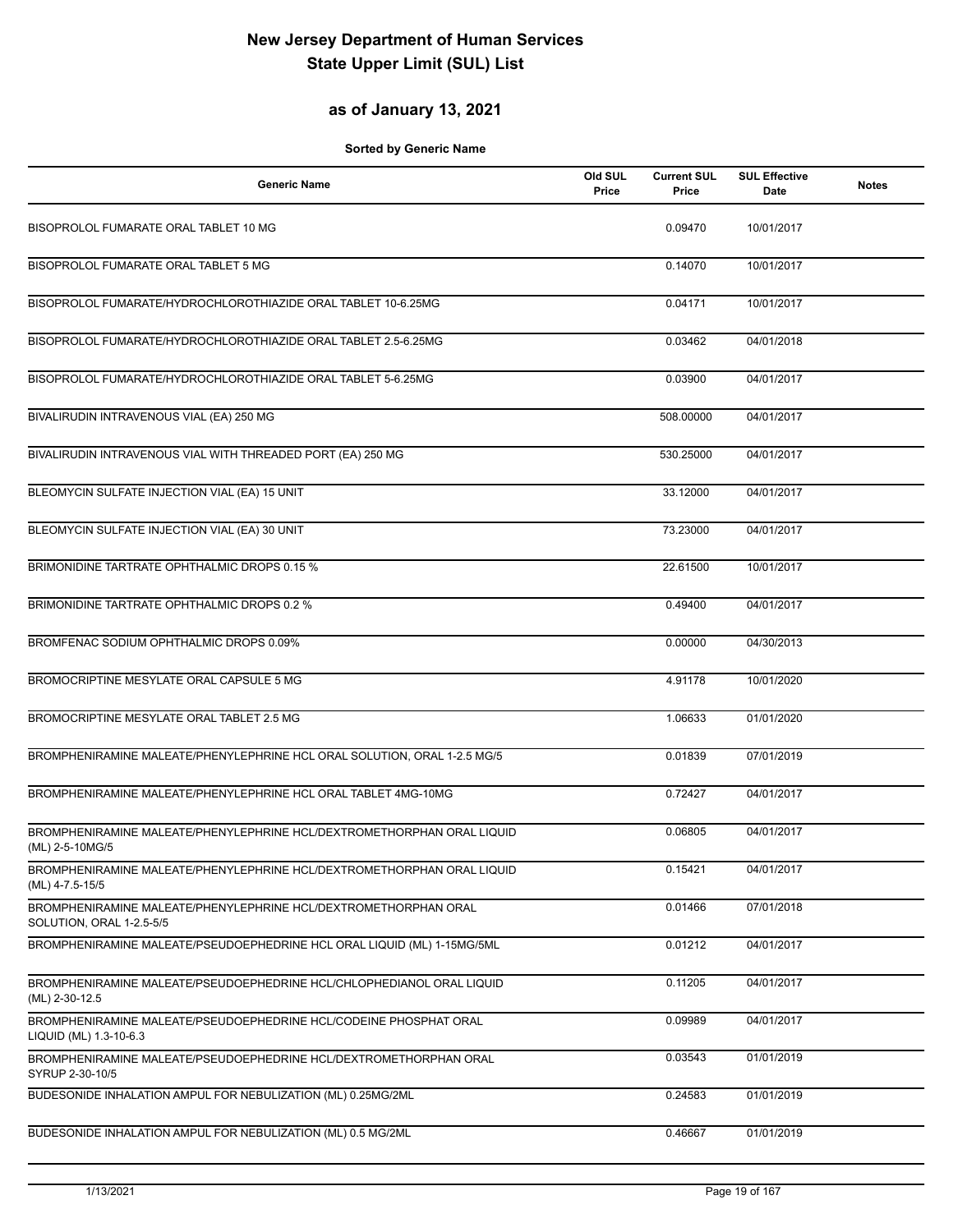## **as of January 13, 2021**

| <b>Generic Name</b>                                                                     | Old SUL<br>Price | <b>Current SUL</b><br>Price | <b>SUL Effective</b><br><b>Date</b> | <b>Notes</b> |
|-----------------------------------------------------------------------------------------|------------------|-----------------------------|-------------------------------------|--------------|
| BUDESONIDE INHALATION AMPUL FOR NEBULIZATION (ML) 1 MG/2 ML                             |                  | 4.11367                     | 10/01/2020                          |              |
| BUDESONIDE NASAL AEROSOL, SPRAY WITH PUMP (GRAM) 32MCG                                  |                  | 11.98243                    | 04/01/2017                          |              |
| BUDESONIDE NASAL AEROSOL, SPRAY WITH PUMP (ML) 32MCG                                    |                  | 1.23140                     | 01/01/2019                          |              |
| BUDESONIDE ORAL CAPSULE, DELAYED, AND EXTENDED RELEASE 3 MG                             |                  | 0.89630                     | 10/01/2019                          |              |
| BUDESONIDE/FORMOTEROL FUMARATE INHALATION HFA AEROSOL WITH ADAPTER<br>(GRAM) 160-4.5MCG |                  | 24.51568                    | 10/01/2020                          |              |
| BUDESONIDE/FORMOTEROL FUMARATE INHALATION HFA AEROSOL WITH ADAPTER<br>(GRAM) 80-4.5 MCG |                  | 19.55534                    | 10/01/2020                          |              |
| BUMETANIDE INJECTION VIAL (ML) 0.25 MG/ML                                               |                  | 0.24700                     | 04/01/2017                          |              |
| BUMETANIDE ORAL TABLET 0.5 MG                                                           |                  | 0.08372                     | 10/01/2017                          |              |
| <b>BUMETANIDE ORAL TABLET 1 MG</b>                                                      |                  | 0.26310                     | 01/01/2019                          |              |
| BUMETANIDE ORAL TABLET 2 MG                                                             |                  | 0.60180                     | 04/01/2017                          |              |
| BUPIVACAINE HCL INJECTION VIAL (ML) 2.5 MG/ML                                           |                  | 0.04221                     | 10/01/2017                          |              |
| BUPIVACAINE HCL INJECTION VIAL (ML) 5 MG/ML                                             |                  | 0.04760                     | 04/01/2017                          |              |
| BUPIVACAINE HCL/DEXTROSE-WATER/PF INJECTION AMPUL (ML) 0.75 %                           |                  | 1.14000                     | 04/01/2017                          |              |
| BUPIVACAINE HCL/EPINEPHRINE INJECTION VIAL (ML) 0.25-.0005                              |                  | 0.10480                     | 04/01/2017                          |              |
| BUPIVACAINE HCL/EPINEPHRINE INJECTION VIAL (ML) 0.5-1:200K                              |                  | 0.11340                     | 04/01/2017                          |              |
| BUPIVACAINE HCL/EPINEPHRINE/PF INJECTION VIAL (ML) 0.25-.0005                           |                  | 0.08133                     | 04/01/2017                          |              |
| BUPIVACAINE HCL/EPINEPHRINE/PF INJECTION VIAL (ML) 0.5-1:200K                           |                  | 0.07000                     | 04/01/2017                          |              |
| BUPIVACAINE HCL/EPINEPHRINE/PF INJECTION VIAL (ML) 0.75-.0005                           |                  | 0.31033                     | 04/01/2017                          |              |
| BUPIVACAINE HCL/PF INJECTION AMPUL (ML) 2.5 MG/ML                                       |                  | 0.04221                     | 10/01/2017                          |              |
| BUPIVACAINE HCL/PF INJECTION AMPUL (ML) 5 MG/ML                                         |                  | 0.04925                     | 10/01/2017                          |              |
| BUPIVACAINE HCL/PF INJECTION AMPUL (ML) 7.5 MG/ML                                       |                  | 0.21966                     | 04/01/2017                          |              |
| BUPIVACAINE HCL/PF INJECTION VIAL (ML) 2.5 MG/ML                                        |                  | 0.04221                     | 10/01/2017                          |              |
| BUPIVACAINE HCL/PF INJECTION VIAL (ML) 5 MG/ML                                          |                  | 0.04925                     | 10/01/2017                          |              |
| BUPIVACAINE HCL/PF INJECTION VIAL (ML) 7.5 MG/ML                                        |                  | 0.10900                     | 04/01/2017                          |              |
| BUPRENORPHINE HCL INJECTION SYRINGE (ML) 0.3 MG/ML                                      |                  | 2.48235                     | 10/01/2017                          |              |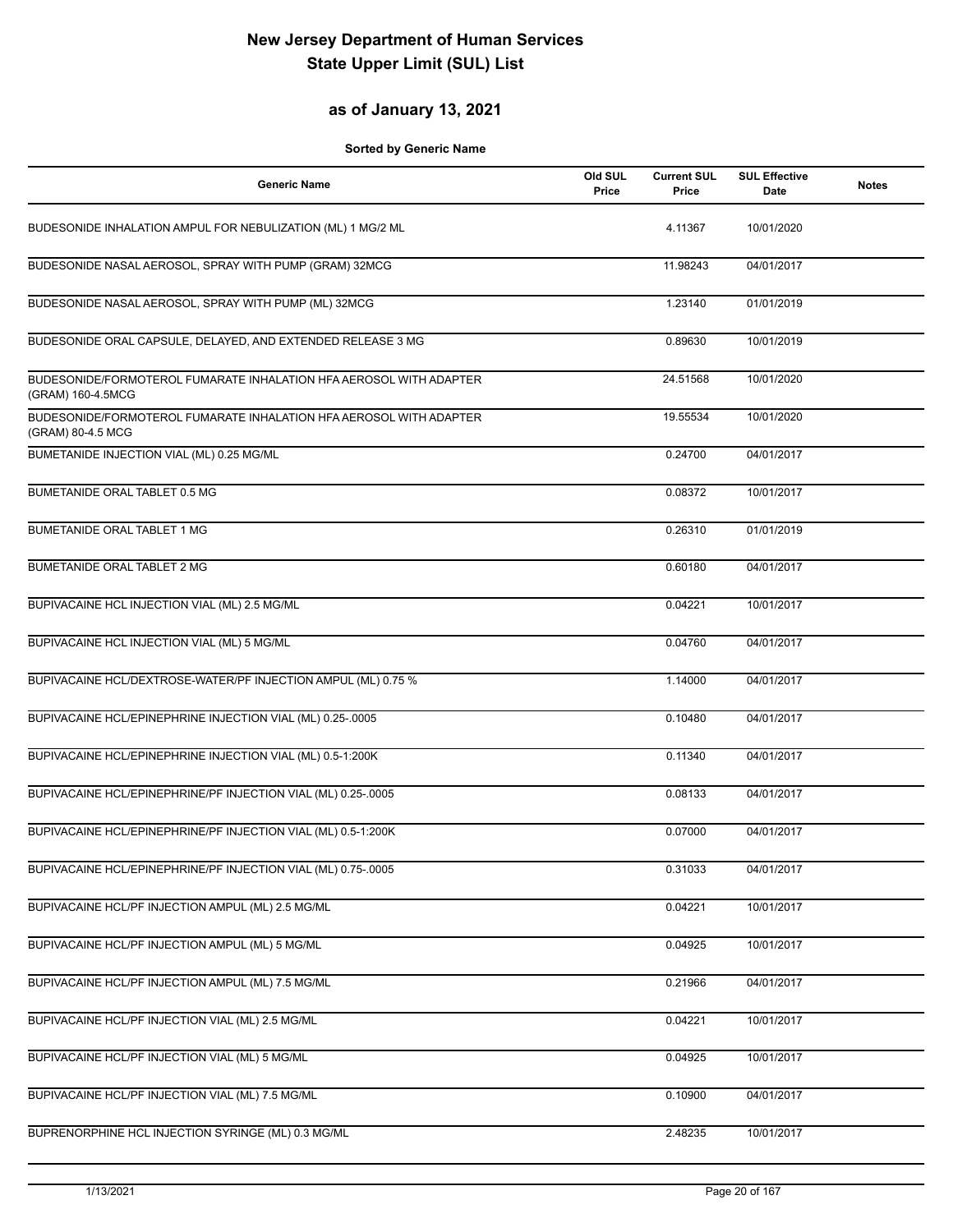## **as of January 13, 2021**

| <b>Generic Name</b>                                                         | Old SUL<br>Price | <b>Current SUL</b><br>Price | <b>SUL Effective</b><br>Date | <b>Notes</b> |
|-----------------------------------------------------------------------------|------------------|-----------------------------|------------------------------|--------------|
| BUPRENORPHINE HCL INJECTION VIAL (ML) 0.3 MG/ML                             |                  | 2.48235                     | 10/01/2017                   |              |
| BUPRENORPHINE HCL SUBLINGUAL TABLET, SUBLINGUAL 2 MG                        |                  | 0.51150                     | 01/01/2021                   |              |
| BUPRENORPHINE HCL SUBLINGUAL TABLET, SUBLINGUAL 8 MG                        |                  | 0.79867                     | 04/01/2020                   |              |
| BUPRENORPHINE HCL/NALOXONE HCL SUBLINGUAL FILM, MEDICATED (EA) 12 MG-3 MG   |                  | 8.18600                     | 01/01/2021                   |              |
| BUPRENORPHINE HCL/NALOXONE HCL SUBLINGUAL FILM, MEDICATED (EA) 2 MG-0.5MG   |                  | 2.58767                     | 01/01/2021                   |              |
| BUPRENORPHINE HCL/NALOXONE HCL SUBLINGUAL FILM, MEDICATED (EA) 8 MG-2 MG    |                  | 3.61310                     | 01/01/2021                   |              |
| BUPRENORPHINE HCL/NALOXONE HCL SUBLINGUAL TABLET, SUBLINGUAL 2 MG-0.5MG     |                  | 1.13000                     | 07/01/2019                   |              |
| BUPRENORPHINE HCL/NALOXONE HCL SUBLINGUAL TABLET, SUBLINGUAL 8 MG-2 MG      |                  | 1.37000                     | 01/01/2020                   |              |
| BUPRENORPHINE TRANSDERMAL PATCH, TRANSDERMAL WEEKLY 10 MCG/HR               |                  | 55.26143                    | 10/01/2020                   |              |
| BUPROPION HCL ORAL TABLET 100 MG                                            |                  | 0.22570                     | 10/29/2019                   |              |
| BUPROPION HCL ORAL TABLET 75 MG                                             |                  | 0.05590                     | 10/01/2019                   |              |
| BUPROPION HCL ORAL TABLET, EXTENDED RELEASE 12 HR 100 MG                    |                  | 0.07644                     | 04/01/2018                   |              |
| BUPROPION HCL ORAL TABLET, EXTENDED RELEASE 150 MG                          |                  | 0.29964                     | 04/01/2017                   |              |
| BUPROPION HCL ORAL TABLET, EXTENDED RELEASE 24 HR 150 MG                    |                  | 0.09467                     | 01/01/2019                   |              |
| BUPROPION HCL ORAL TABLET, EXTENDED RELEASE 24 HR 300 MG                    |                  | 0.15567                     | 01/01/2019                   |              |
| BUPROPION HCL ORAL TABLET, SUSTAINED-RELEASE 12 HR 150 MG                   |                  | 0.07530                     | 01/01/2019                   |              |
| BUPROPION HCL ORAL TABLET, SUSTAINED-RELEASE 12 HR 200 MG                   |                  | 0.08069                     | 01/01/2021                   |              |
| BUSPIRONE HCL ORAL TABLET 10 MG                                             |                  | 0.03980                     | 04/01/2017                   |              |
| BUSPIRONE HCL ORAL TABLET 15 MG                                             |                  | 0.04652                     | 01/01/2021                   |              |
| BUSPIRONE HCL ORAL TABLET 30 MG                                             |                  | 0.11717                     | 01/01/2021                   |              |
| BUSPIRONE HCL ORAL TABLET 5 MG                                              |                  | 0.01317                     | 10/01/2017                   |              |
| <b>BUSPIRONE HCL ORAL TABLET 7.5 MG</b>                                     |                  | 0.28190                     | 01/01/2021                   |              |
| BUTALBITAL/ACETAMINOPHEN ORAL TABLET 50MG-300MG                             |                  | 2.10690                     | 01/01/2020                   |              |
| BUTALBITAL/ACETAMINOPHEN ORAL TABLET 50MG-325MG                             |                  | 1.00490                     | 07/01/2017                   |              |
| BUTALBITAL/ACETAMINOPHEN/CAFFEINE ORAL CAPSULE (HARD, SOFT, ETC.) 50-500-40 |                  | 0.11539                     | 09/01/2011                   |              |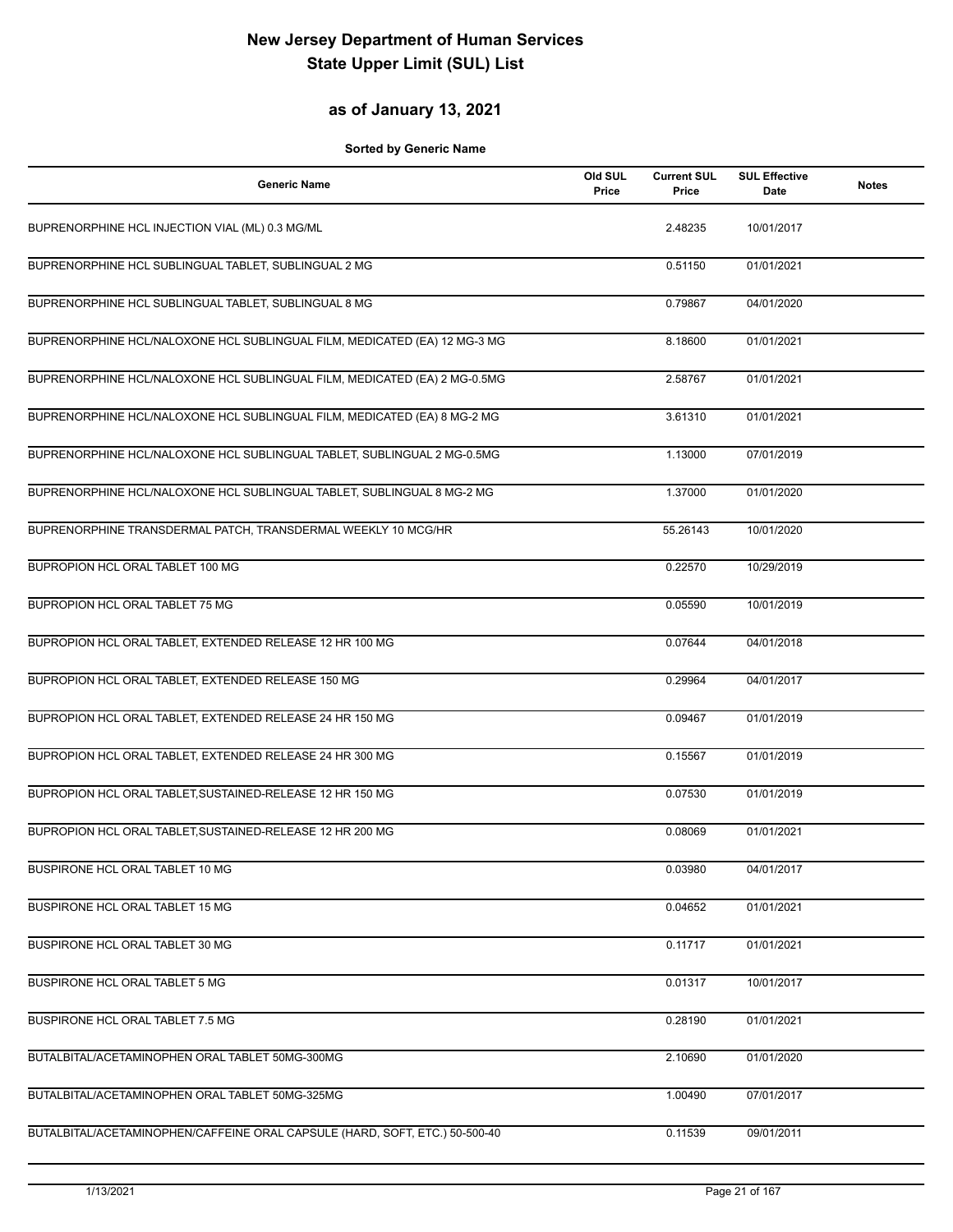#### **as of January 13, 2021**

| <b>Generic Name</b>                                                            | Old SUL<br>Price | <b>Current SUL</b><br>Price | <b>SUL Effective</b><br>Date | <b>Notes</b> |
|--------------------------------------------------------------------------------|------------------|-----------------------------|------------------------------|--------------|
| BUTALBITAL/ACETAMINOPHEN/CAFFEINE ORAL CAPSULE 50-300-40                       |                  | 1.75450                     | 10/01/2020                   |              |
| BUTALBITAL/ACETAMINOPHEN/CAFFEINE ORAL CAPSULE 50-325-40                       |                  | 0.20795                     | 10/01/2017                   |              |
| BUTALBITAL/ACETAMINOPHEN/CAFFEINE ORAL SOLUTION, ORAL 50-325/15                |                  | 2.36786                     | 04/01/2017                   |              |
| BUTALBITAL/ACETAMINOPHEN/CAFFEINE ORAL TABLET 50-325-40                        |                  | 0.16000                     | 01/01/2019                   |              |
| BUTALBITAL/ACETAMINOPHEN/CAFFEINE ORAL TABLET 50-500-40                        |                  | 0.10575                     | 09/01/2011                   |              |
| BUTALBITAL/ACETAMINOPHEN/CAFFEINE/CODEINE PHOSPHATE ORAL CAPSULE 50-300-30     |                  | 4.73878                     | 04/01/2017                   |              |
| BUTALBITAL/ACETAMINOPHEN/CAFFEINE/CODEINE PHOSPHATE ORAL CAPSULE 50-325-30     |                  | 0.25879                     | 10/01/2017                   |              |
| BUTALBITAL/ASPIRIN/CAFFEINE ORAL CAPSULE 50-325-40                             |                  | 0.89900                     | 01/01/2020                   |              |
| BUTALBITAL/ASPIRIN/CAFFEINE ORAL TABLET 50-325-40                              |                  | 0.14175                     | 12/12/2011                   |              |
| BUTOCONAZOLE NITRATE VAGINAL CREAM WITH PREFILLED APPLICATOR 2 %               |                  | 18.88600                    | 04/01/2017                   |              |
| BUTORPHANOL TARTRATE INJECTION VIAL (ML) 1 MG/ML                               |                  | 3.99000                     | 04/01/2017                   |              |
| BUTORPHANOL TARTRATE INJECTION VIAL (ML) 2 MG/ML                               |                  | 3.43500                     | 04/01/2017                   |              |
| BUTORPHANOL TARTRATE NASAL AEROSOL, SPRAY (ML) 10 MG/ML                        |                  | 5.43860                     | 10/01/2017                   |              |
| CA CARBONATE/MAG OXIDE/VITAMIN D3/VIT B12/FA/VIT B6/BORON ORAL WAFER 500-300-1 |                  | 0.80625                     | 12/12/2011                   |              |
| CABERGOLINE ORAL TABLET 0.5 MG                                                 |                  | 2.12000                     | 10/01/2020                   |              |
| CAFFEINE CITRATE INTRAVENOUS VIAL (ML) 60 MG/3 ML                              |                  | 3.87333                     | 04/01/2017                   |              |
| CAFFEINE CITRATE ORAL SOLUTION, ORAL 60 MG/3 ML                                |                  | 8.46133                     | 04/01/2017                   |              |
| CAFFEINE ORAL TABLET 200 MG                                                    |                  | 0.07990                     | 04/01/2017                   |              |
| CAFFEINE/SODIUM BENZOATE INJECTION VIAL (ML) 250 MG/ML                         |                  | 8.75000                     | 04/01/2017                   |              |
| CALAMINE TOPICAL LOTION (ML)                                                   |                  | 0.00485                     | 12/12/2011                   |              |
| CALAMINE/ZINC OXIDE TOPICAL LOTION (ML) 8 %-8 %                                |                  | 0.00853                     | 04/01/2017                   |              |
| CALAMINE/ZINC OXIDE/PHENOL LIQUID TOPICAL SUSPENSION, TOPICAL (ML) 8%-8%-1%    |                  | 0.01451                     | 04/01/2017                   |              |
| CALCIPOTRIENE TOPICAL CREAM (GRAM) 0.005 %                                     |                  | 1.46408                     | 04/01/2020                   |              |
| CALCIPOTRIENE TOPICAL OINTMENT (GRAM) 0.005 %                                  |                  | 1.94917                     | 07/01/2019                   |              |
| CALCIPOTRIENE TOPICAL SOLUTION, NON-ORAL 0.005 %                               |                  | 0.94983                     | 10/01/2020                   |              |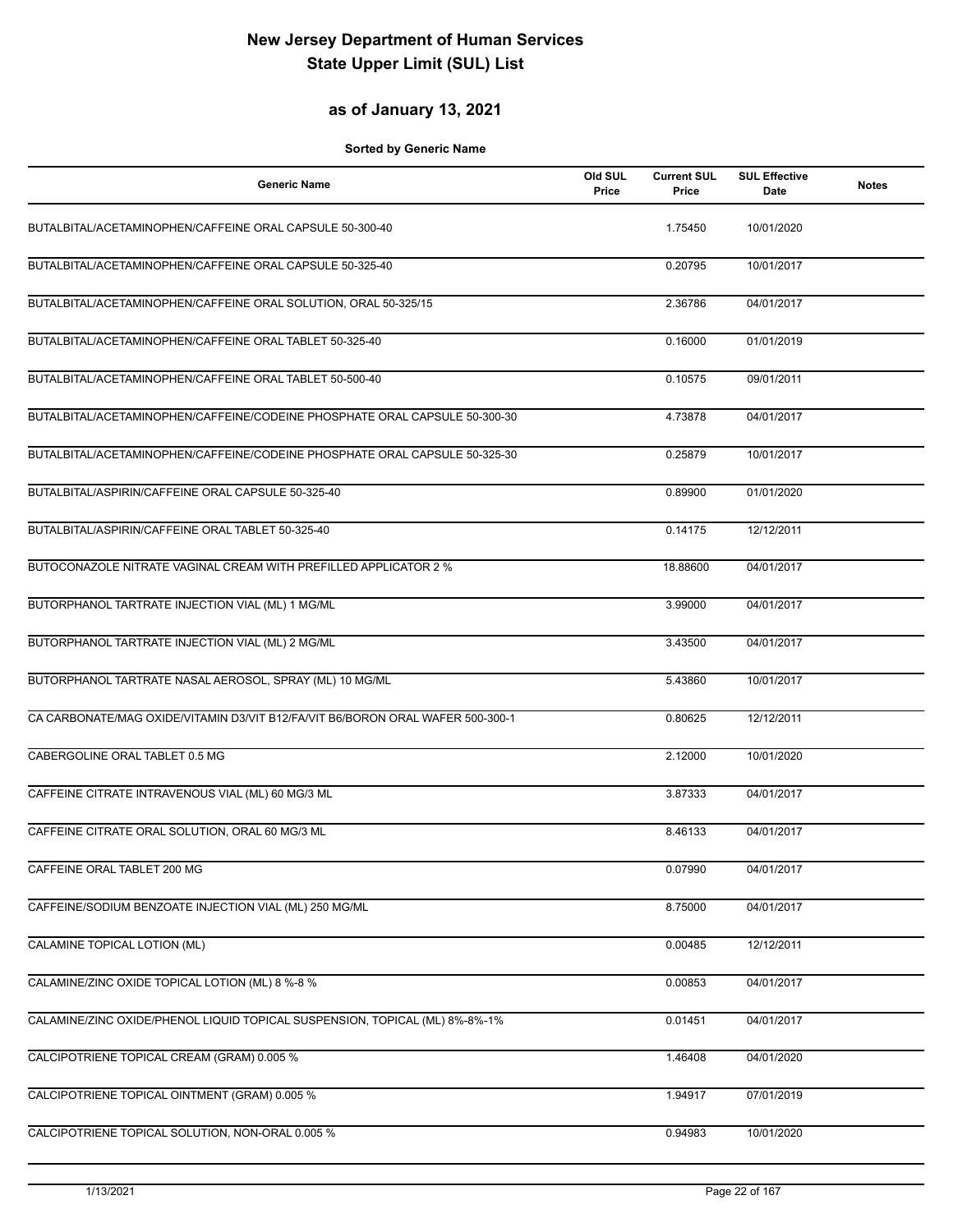### **as of January 13, 2021**

| Generic Name                                                                     | Old SUL<br>Price | <b>Current SUL</b><br>Price | <b>SUL Effective</b><br><b>Date</b> | <b>Notes</b> |
|----------------------------------------------------------------------------------|------------------|-----------------------------|-------------------------------------|--------------|
| CALCIPOTRIENE/BETAMETHASONE DIPROPIONATE TOPICAL OINTMENT (GRAM) 0.005-.064      |                  | 7.03200                     | 07/01/2019                          |              |
| CALCITONIN, SALMON, SYNTHETIC NASAL AEROSOL, SPRAY WITH PUMP (ML) 200/SPRAY      |                  | 7.91081                     | 10/01/2019                          |              |
| CALCITRIOL INTRAVENOUS AMPUL (ML) 1 MCG/ML                                       |                  | 5.99000                     | 04/01/2017                          |              |
| CALCITRIOL ORAL CAPSULE 0.25 MCG                                                 |                  | 0.07700                     | 01/01/2019                          |              |
| CALCITRIOL ORAL CAPSULE 0.5 MCG                                                  |                  | 0.20400                     | 01/01/2019                          |              |
| CALCITRIOL ORAL SOLUTION, ORAL 1 MCG/ML                                          |                  | 4.59200                     | 10/01/2019                          |              |
| CALCITRIOL TOPICAL OINTMENT (GRAM) 3 MCG/G                                       |                  | 5.53838                     | 04/01/2017                          |              |
| CALCIUM ACETATE ORAL CAPSULE 667 MG                                              |                  | 0.07415                     | 01/01/2019                          |              |
| CALCIUM ACETATE ORAL TABLET 667 MG                                               |                  | 0.30825                     | 01/01/2019                          |              |
| CALCIUM ACETATE/ALUMINUM SULFATE TOPICAL POWDER IN PACKET (EA) 952-1347MG        |                  | 0.61269                     | 04/01/2017                          |              |
| CALCIUM CARB/MAG OXIDE/VITAMIN D3/VIT B12/FA/VIT B6/BORON ORAL TABLET 500-1.1MG  |                  | 0.21483                     | 04/01/2017                          |              |
| CALCIUM CARBONATE ORAL SUSPENSION, ORAL (FINAL DOSE FORM) 500 MG/5ML             |                  | 0.01584                     | 04/01/2017                          |              |
| CALCIUM CARBONATE ORAL TABLET 260MG(648)                                         |                  | 0.00763                     | 04/01/2017                          |              |
| CALCIUM CARBONATE ORAL TABLET 500(1250)                                          |                  | 0.04610                     | 04/01/2017                          |              |
| CALCIUM CARBONATE ORAL TABLET, CHEWABLE 1177 MG                                  |                  | 0.12250                     | 04/01/2017                          |              |
| CALCIUM CARBONATE ORAL TABLET, CHEWABLE 200(500)MG                               |                  | 0.01390                     | 04/01/2017                          |              |
| CALCIUM CARBONATE ORAL TABLET, CHEWABLE 215(500)MG                               |                  | 0.01558                     | 04/01/2017                          |              |
| CALCIUM CARBONATE ORAL TABLET, CHEWABLE 300MG(750)                               |                  | 0.02533                     | 04/01/2017                          |              |
| CALCIUM CARBONATE ORAL TABLET, CHEWABLE 320MG(750)                               |                  | 0.03116                     | 10/01/2017                          |              |
| CALCIUM CARBONATE ORAL TABLET, CHEWABLE 400(1000)                                |                  | 0.03075                     | 04/01/2017                          |              |
| CALCIUM CARBONATE ORAL TABLET, CHEWABLE 500(1250)                                |                  | 0.10993                     | 12/12/2011                          |              |
| CALCIUM CARBONATE/CHOLECALCIFEROL (VIT D3)/MINERALS ORAL TABLET 600 MG-400       |                  | 0.10627                     | 12/12/2011                          |              |
| CALCIUM CARBONATE/CHOLECALCIFEROL (VITAMIN D3) ORAL TABLET 600 MG-400            |                  | 0.03684                     | 04/01/2013                          |              |
| CALCIUM CARBONATE/CHOLECALCIFEROL (VITAMIN D3) ORAL TABLET, CHEWABLE 500         |                  | 0.02196                     | 09/01/2011                          |              |
| MG-100<br>CALCIUM CARBONATE/MAGNESIUM HYDROXIDE ORAL TABLET, CHEWABLE 550-110 MG |                  | 0.01606                     | 04/01/2017                          |              |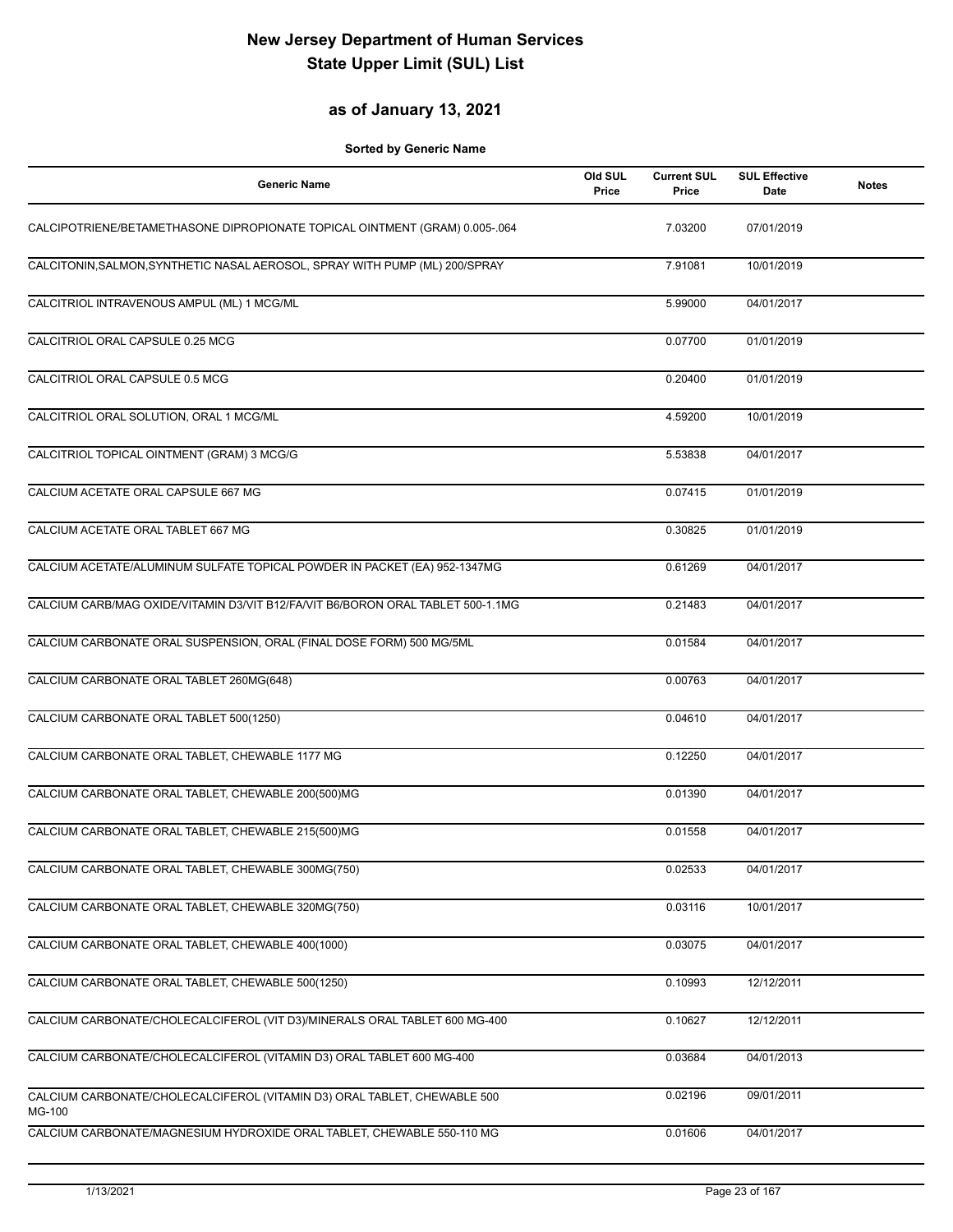## **as of January 13, 2021**

| <b>Generic Name</b>                                                   | Old SUL<br>Price | <b>Current SUL</b><br>Price | <b>SUL Effective</b><br>Date | <b>Notes</b> |
|-----------------------------------------------------------------------|------------------|-----------------------------|------------------------------|--------------|
| CALCIUM CARBONATE/MAGNESIUM HYDROXIDE ORAL TABLET, CHEWABLE 700-300MG |                  | 0.04428                     | 04/01/2017                   |              |
| CALCIUM CARBONATE/SIMETHICONE ORAL TABLET, CHEWABLE 1000-60 MG        |                  | 0.02644                     | 04/01/2017                   |              |
| CALCIUM CHLORIDE INTRAVENOUS SYRINGE (ML) 100 MG/ML                   |                  | 0.62000                     | 04/01/2017                   |              |
| CALCIUM CHLORIDE INTRAVENOUS VIAL (ML) 100 MG/ML                      |                  | 0.32500                     | 04/01/2017                   |              |
| CALCIUM CITRATE ORAL TABLET 200(950)MG                                |                  | 0.03981                     | 12/12/2011                   |              |
| CALCIUM CITRATE/CHOLECALCIFEROL (VITAMIN D3) ORAL TABLET 315MG-250    |                  | 0.08766                     | 12/12/2011                   |              |
| CALCIUM GLUCONATE INTRAVENOUS VIAL (ML) 100 MG/ML                     |                  | 0.02320                     | 10/01/2017                   |              |
| CALCIUM GLUCONATE ORAL TABLET 45(500) MG                              |                  | 0.14866                     | 04/01/2017                   |              |
| CALCIUM ORAL TABLET 500 MG                                            |                  | 0.09219                     | 12/12/2011                   |              |
| CALCIUM POLYCARBOPHIL ORAL TABLET 625 MG                              |                  | 0.05361                     | 04/01/2017                   |              |
| CAMPHOR/PHENOL TOPICAL SOLUTION, NON-ORAL 10.8-4.7%                   |                  | 0.05533                     | 04/01/2017                   |              |
| CANDESARTAN CILEXETIL ORAL TABLET 16 MG                               |                  | 0.82000                     | 07/01/2019                   |              |
| CANDESARTAN CILEXETIL ORAL TABLET 32 MG                               |                  | 1.22271                     | 01/01/2021                   |              |
| CANDESARTAN CILEXETIL ORAL TABLET 4 MG                                |                  | 1.45322                     | 01/01/2020                   |              |
| CANDESARTAN CILEXETIL ORAL TABLET 8 MG                                |                  | 1.25400                     | 10/01/2019                   |              |
| CANDESARTAN CILEXETIL/HYDROCHLOROTHIAZIDE ORAL TABLET 16-12.5MG       |                  | 1.35534                     | 10/01/2017                   |              |
| CANDESARTAN CILEXETIL/HYDROCHLOROTHIAZIDE ORAL TABLET 32-12.5MG       |                  | 1.35534                     | 10/01/2017                   |              |
| CANDESARTAN CILEXETIL/HYDROCHLOROTHIAZIDE ORAL TABLET 32MG-25MG       |                  | 2.03670                     | 10/01/2017                   |              |
| CAPECITABINE ORAL TABLET 150 MG                                       |                  | 1.58333                     | 10/01/2019                   |              |
| CAPECITABINE ORAL TABLET 500 MG                                       |                  | 0.65950                     | 10/01/2020                   |              |
| CAPSAICIN TOPICAL CREAM (GRAM) 0.025 %                                |                  | 0.07664                     | 04/01/2017                   |              |
| CAPSAICIN TOPICAL CREAM (GRAM) 0.075 %                                |                  | 0.10794                     | 12/12/2011                   |              |
| CAPSAICIN TOPICAL LIQUID (ML) 0.15 %                                  |                  | 0.10500                     | 04/01/2017                   |              |
| CAPTOPRIL ORAL TABLET 100 MG                                          |                  | 1.85176                     | 04/01/2017                   |              |
| CAPTOPRIL ORAL TABLET 12.5 MG                                         |                  | 0.40733                     | 10/01/2017                   |              |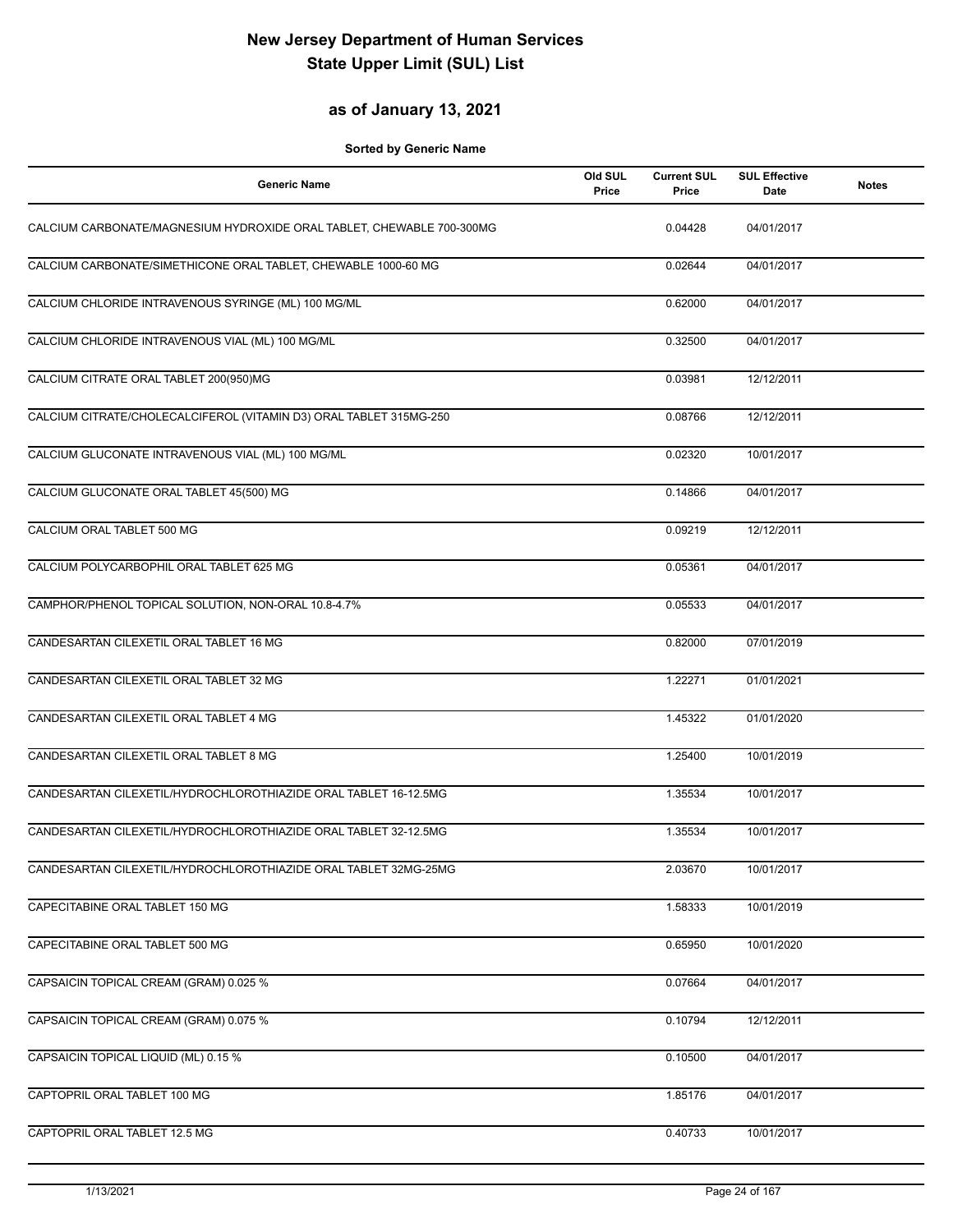### **as of January 13, 2021**

| <b>Generic Name</b>                                                 | Old SUL<br>Price | <b>Current SUL</b><br>Price | <b>SUL Effective</b><br>Date | <b>Notes</b> |
|---------------------------------------------------------------------|------------------|-----------------------------|------------------------------|--------------|
| CAPTOPRIL ORAL TABLET 25 MG                                         |                  | 0.34070                     | 01/01/2019                   |              |
| CAPTOPRIL ORAL TABLET 50 MG                                         |                  | 0.77990                     | 01/01/2020                   |              |
| CAPTOPRIL/HYDROCHLOROTHIAZIDE ORAL TABLET 25 MG-15MG                |                  | 0.81140                     | 04/01/2017                   |              |
| CAPTOPRIL/HYDROCHLOROTHIAZIDE ORAL TABLET 25 MG-25MG                |                  | 0.97380                     | 04/01/2017                   |              |
| CAPTOPRIL/HYDROCHLOROTHIAZIDE ORAL TABLET 50 MG-15MG                |                  | 1.59263                     | 04/01/2017                   |              |
| CAPTOPRIL/HYDROCHLOROTHIAZIDE ORAL TABLET 50 MG-25MG                |                  | 1.55824                     | 04/01/2017                   |              |
| CARBAMAZEPINE ORAL CAPSULE, EXTENDED RELEASE MULTIPHASE 12HR 100 MG |                  | 0.23867                     | 01/01/2018                   |              |
| CARBAMAZEPINE ORAL CAPSULE, EXTENDED RELEASE MULTIPHASE 12HR 200 MG |                  | 0.31180                     | 10/01/2017                   |              |
| CARBAMAZEPINE ORAL CAPSULE, EXTENDED RELEASE MULTIPHASE 12HR 300 MG |                  | 0.31229                     | 01/01/2018                   |              |
| CARBAMAZEPINE ORAL SUSPENSION, ORAL (FINAL DOSE FORM) 100 MG/5ML    |                  | 0.10766                     | 10/01/2020                   |              |
| CARBAMAZEPINE ORAL SUSPENSION, ORAL (FINAL DOSE FORM) 100 MG/5ML    |                  | 0.04480                     | 10/01/2017                   |              |
| CARBAMAZEPINE ORAL SUSPENSION, ORAL (FINAL DOSE FORM) 200MG/10ML    |                  | 0.37890                     | 04/01/2017                   |              |
| CARBAMAZEPINE ORAL TABLET 200 MG                                    |                  | 0.19000                     | 01/01/2021                   |              |
| CARBAMAZEPINE ORAL TABLET, EXTENDED RELEASE 12 HR 100 MG            |                  | 0.39510                     | 04/01/2020                   |              |
| CARBAMAZEPINE ORAL TABLET, EXTENDED RELEASE 12 HR 200 MG            |                  | 1.02720                     | 08/12/2020                   |              |
| CARBAMAZEPINE ORAL TABLET, EXTENDED RELEASE 12 HR 400 MG            |                  | 1.50000                     | 07/01/2019                   |              |
| CARBAMAZEPINE ORAL TABLET, CHEWABLE 100 MG                          |                  | 0.21800                     | 01/01/2019                   |              |
| CARBAMIDE PEROXIDE OTIC DROPS 6.5 %                                 |                  | 0.06800                     | 10/01/2017                   |              |
| CARBIDOPA ORAL TABLET 25 MG                                         |                  | 0.93340                     | 04/01/2020                   |              |
| CARBIDOPA/LEVODOPA ORAL TABLET 10MG-100MG                           |                  | 0.10165                     | 07/01/2019                   |              |
| CARBIDOPA/LEVODOPA ORAL TABLET 25MG-100MG                           |                  | 0.07824                     | 04/01/2017                   |              |
| CARBIDOPA/LEVODOPA ORAL TABLET 25MG-250MG                           |                  | 0.13000                     | 04/01/2017                   |              |
| CARBIDOPA/LEVODOPA ORAL TABLET, EXTENDED RELEASE 25MG-100MG         |                  | 0.18045                     | 04/01/2019                   |              |
| CARBIDOPA/LEVODOPA ORAL TABLET, EXTENDED RELEASE 50MG-200MG         |                  | 0.18000                     | 01/01/2019                   |              |
| CARBIDOPA/LEVODOPA ORAL TABLET, DISINTEGRATING 10MG-100MG           |                  | 0.51270                     | 04/01/2020                   |              |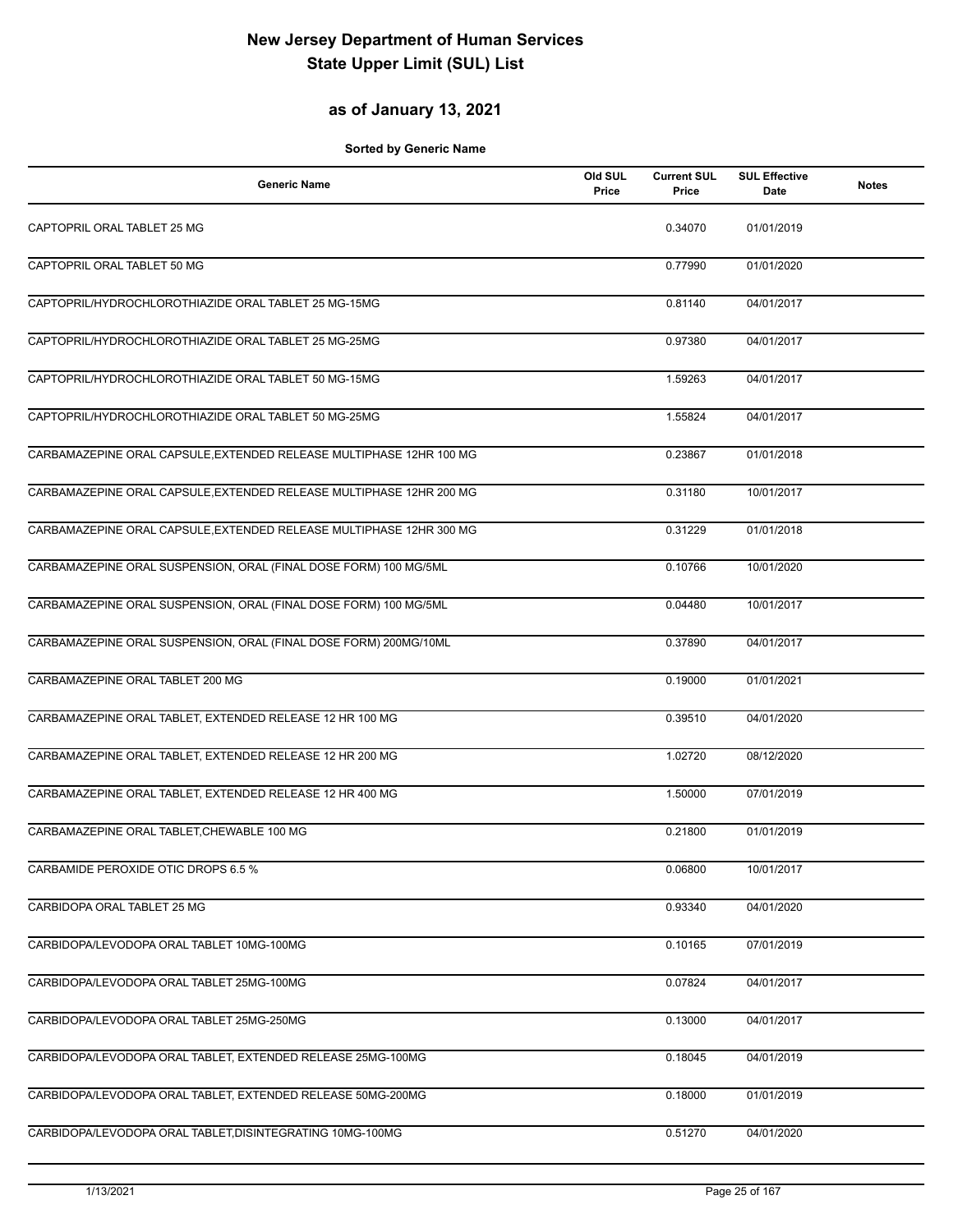#### **as of January 13, 2021**

| <b>Generic Name</b>                                                                      | Old SUL<br>Price | <b>Current SUL</b><br>Price | <b>SUL Effective</b><br>Date | <b>Notes</b> |
|------------------------------------------------------------------------------------------|------------------|-----------------------------|------------------------------|--------------|
| CARBIDOPA/LEVODOPA ORAL TABLET, DISINTEGRATING 25MG-100MG                                |                  | 0.72343                     | 04/01/2017                   |              |
| CARBIDOPA/LEVODOPA ORAL TABLET, DISINTEGRATING 25MG-250MG                                |                  | 0.85410                     | 04/01/2018                   |              |
| CARBIDOPA/LEVODOPA/ENTACAPONE ORAL TABLET 12.5-50 MG                                     |                  | 0.90720                     | 04/01/2018                   |              |
| CARBIDOPA/LEVODOPA/ENTACAPONE ORAL TABLET 18.75-75MG                                     |                  | 3.00060                     | 04/01/2017                   |              |
| CARBIDOPA/LEVODOPA/ENTACAPONE ORAL TABLET 25-100-200                                     |                  | 1.31240                     | 04/01/2017                   |              |
| CARBIDOPA/LEVODOPA/ENTACAPONE ORAL TABLET 31.25-125                                      |                  | 1.13280                     | 04/01/2019                   |              |
| CARBIDOPA/LEVODOPA/ENTACAPONE ORAL TABLET 37.5-150MG                                     |                  | 0.62336                     | 04/01/2020                   |              |
| CARBIDOPA/LEVODOPA/ENTACAPONE ORAL TABLET 50-200-200                                     |                  | 0.54950                     | 07/01/2019                   |              |
| CARBINOXAMINE MALEATE ORAL LIQUID (ML) 4 MG/5 ML                                         |                  | 0.09219                     | 04/01/2017                   |              |
| CARBINOXAMINE MALEATE ORAL TABLET 4 MG                                                   |                  | 0.36702                     | 04/01/2017                   |              |
| CARBOPLATIN INTRAVENOUS VIAL (ML) 10 MG/ML                                               |                  | 0.49016                     | 04/01/2017                   |              |
| CARBOPLATIN INTRAVENOUS VIAL (SDV, MDV OR ADDITIVE) (EA) 150 MG                          |                  | 45.00015                    | 09/01/2011                   |              |
| CARBOXYMETHYLCELLULOSE SODIUM OPHTHALMIC DROPPERETTE, SINGLE-USE DROP<br>DISPENSER 0.5 % |                  | 0.16327                     | 04/01/2017                   |              |
| CARDIOPLEGIC SOLUTION NO.1 PERFUSION PLASTIC BAG, PERFUSION (ML) K+=16MEQ/L              |                  | 0.04429                     | 04/01/2017                   |              |
| CARISOPRODOL ORAL TABLET 250 MG                                                          |                  | 1.87370                     | 07/01/2018                   |              |
| CARISOPRODOL ORAL TABLET 350 MG                                                          |                  | 0.03439                     | 10/01/2017                   |              |
| CARISOPRODOL/ASPIRIN ORAL TABLET 200-325 MG                                              |                  | 0.23965                     | 10/01/2017                   |              |
| CARISOPRODOL/ASPIRIN/CODEINE PHOSPHATE ORAL TABLET 200-325-16                            |                  | 1.93760                     | 04/01/2017                   |              |
| CARTEOLOL HCL OPHTHALMIC DROPS 1 %                                                       |                  | 1.26108                     | 04/01/2017                   |              |
| CARVEDILOL ORAL TABLET 12.5 MG                                                           |                  | 0.01862                     | 04/01/2017                   |              |
| CARVEDILOL ORAL TABLET 25 MG                                                             |                  | 0.02210                     | 04/01/2017                   |              |
| CARVEDILOL ORAL TABLET 3.125 MG                                                          |                  | 0.01744                     | 04/01/2017                   |              |
| CARVEDILOL ORAL TABLET 6.25 MG                                                           |                  | 0.01686                     | 04/01/2017                   |              |
| CARVEDILOL PHOSPHATE ORAL CAPSULE, EXTENDED RELEASE MULTIPHASE 24HR 10 MG                |                  | 6.59633                     | 01/01/2020                   |              |
| CARVEDILOL PHOSPHATE ORAL CAPSULE, EXTENDED RELEASE MULTIPHASE 24HR 20 MG                |                  | 5.63500                     | 10/01/2020                   |              |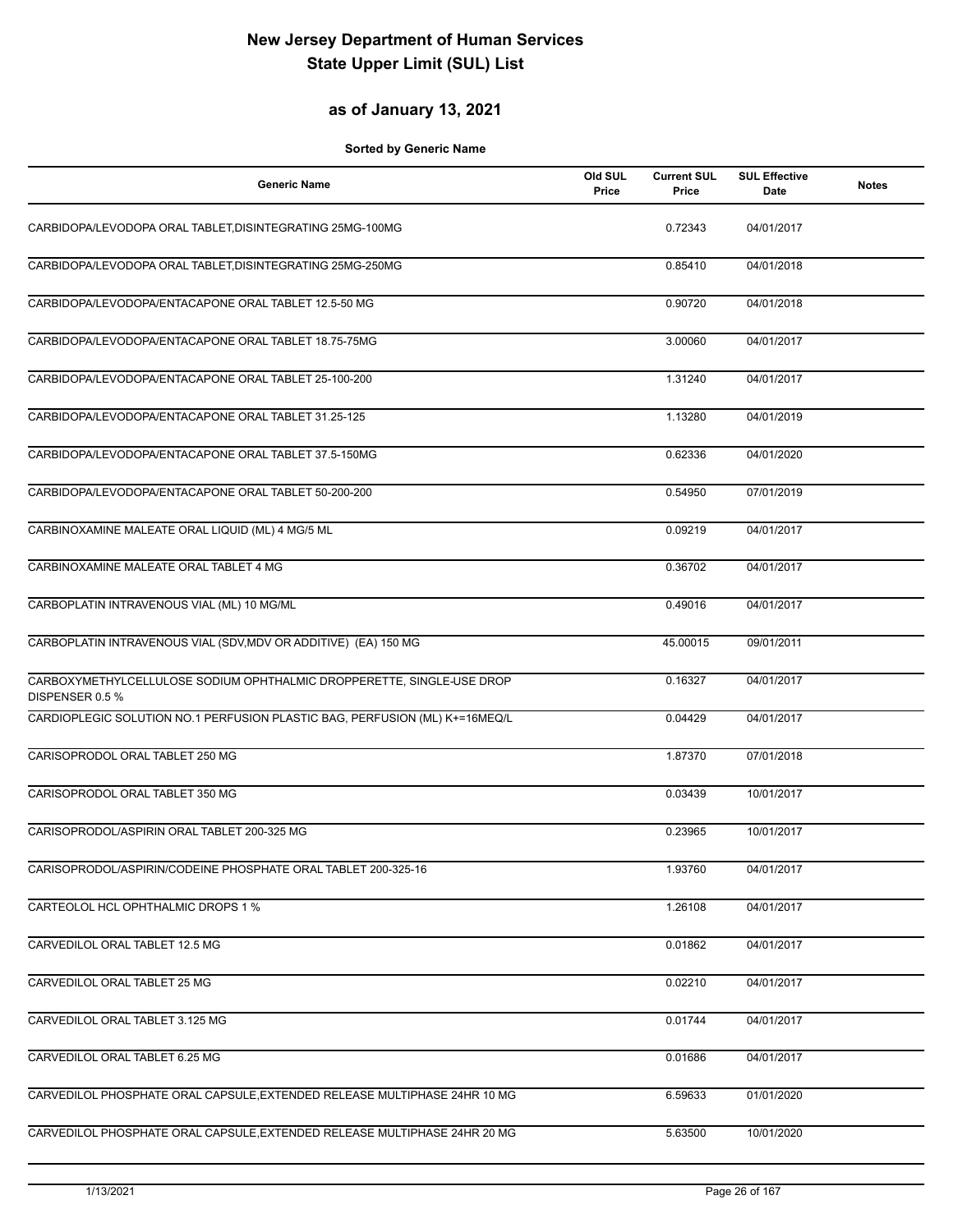## **as of January 13, 2021**

| <b>Generic Name</b>                                                                                       | Old SUL<br>Price | <b>Current SUL</b><br>Price | <b>SUL Effective</b><br>Date | <b>Notes</b> |
|-----------------------------------------------------------------------------------------------------------|------------------|-----------------------------|------------------------------|--------------|
| CARVEDILOL PHOSPHATE ORAL CAPSULE, EXTENDED RELEASE MULTIPHASE 24HR 40 MG                                 |                  | 4.72533                     | 10/01/2020                   |              |
| CARVEDILOL PHOSPHATE ORAL CAPSULE, EXTENDED RELEASE MULTIPHASE 24HR 80 MG                                 |                  | 5.99833                     | 01/01/2019                   |              |
| CASTOR OIL ORAL OIL (ML)                                                                                  |                  | 0.02079                     | 04/01/2017                   |              |
| CEFACLOR ORAL CAPSULE 250 MG                                                                              |                  | 1.37133                     | 04/01/2018                   |              |
| CEFACLOR ORAL CAPSULE 500 MG                                                                              |                  | 1.57649                     | 04/01/2017                   |              |
| CEFACLOR ORAL SUSPENSION, RECONSTITUTED, ORAL (ML) 125 MG/5ML                                             |                  | 0.06958                     | 10/01/2017                   |              |
| CEFACLOR ORAL SUSPENSION, RECONSTITUTED, ORAL (ML) 250 MG/5ML                                             |                  | 0.08504                     | 10/01/2017                   |              |
| CEFACLOR ORAL SUSPENSION, RECONSTITUTED, ORAL (ML) 375 MG/5ML                                             |                  | 0.13915                     | 10/01/2017                   |              |
| CEFACLOR ORAL TABLET, EXTENDED RELEASE 12 HR 500 MG                                                       |                  | 12.83910                    | 04/01/2017                   |              |
| CEFADROXIL ORAL CAPSULE 500 MG                                                                            |                  | 0.11000                     | 07/01/2018                   |              |
| CEFADROXIL ORAL SUSPENSION, RECONSTITUTED, ORAL (ML) 250 MG/5ML                                           |                  | 0.20630                     | 01/01/2020                   |              |
| CEFADROXIL ORAL SUSPENSION, RECONSTITUTED, ORAL (ML) 500 MG/5ML                                           |                  | 0.24250                     | 01/01/2019                   |              |
| CEFADROXIL ORAL TABLET 1 G                                                                                |                  | 1.66247                     | 10/01/2017                   |              |
| CEFAZOLIN SODIUM INJECTION VIAL (EA) 1 G                                                                  |                  | 0.65003                     | 10/01/2017                   |              |
| CEFAZOLIN SODIUM INJECTION VIAL (EA) 10 G                                                                 |                  | 7.51767                     | 10/01/2020                   |              |
| CEFAZOLIN SODIUM INJECTION VIAL (EA) 20 G                                                                 |                  | 31.53000                    | 04/01/2017                   |              |
| CEFAZOLIN SODIUM INJECTION VIAL (EA) 500 MG                                                               |                  | 1.40000                     | 04/01/2017                   |              |
| CEFAZOLIN SODIUM INTRAVENOUS VIAL WITH THREADED PORT (EA) 1 G                                             |                  | 1.05525                     | 10/01/2017                   |              |
| CEFAZOLIN SODIUM/DEXTROSE, ISO-OSMOTIC INTRAVENOUS INTRAVENOUS SOLUTION,<br>PIGGYBACK (EA) 1 G/50 ML      |                  | 4.20000                     | 04/01/2017                   |              |
| CEFAZOLIN SODIUM/DEXTROSE, ISO-OSMOTIC INTRAVENOUS INTRAVENOUS SOLUTION,<br>PIGGYBACK (EA) 2 G/50 ML      |                  | 7.30000                     | 04/01/2017                   |              |
| CEFAZOLIN SODIUM/DEXTROSE, ISO-OSMOTIC INTRAVENOUS IV SOLUTION, PIGGYBACK<br>PREMIX FROZEN(ML) 1 G/50 ML  |                  | 0.08960                     | 04/01/2017                   |              |
| CEFAZOLIN SODIUM/DEXTROSE, ISO-OSMOTIC INTRAVENOUS IV SOLUTION, PIGGYBACK<br>PREMIX FROZEN(ML) 2 G/100 ML |                  | 0.09250                     | 04/01/2017                   |              |
| CEFDINIR ORAL CAPSULE 300 MG                                                                              |                  | 0.23250                     | 04/01/2017                   |              |
| CEFDINIR ORAL SUSPENSION, RECONSTITUTED, ORAL (ML) 125 MG/5ML                                             |                  | 0.04490                     | 07/01/2018                   |              |
| CEFDINIR ORAL SUSPENSION, RECONSTITUTED, ORAL (ML) 250 MG/5ML                                             |                  | 0.08317                     | 07/01/2018                   |              |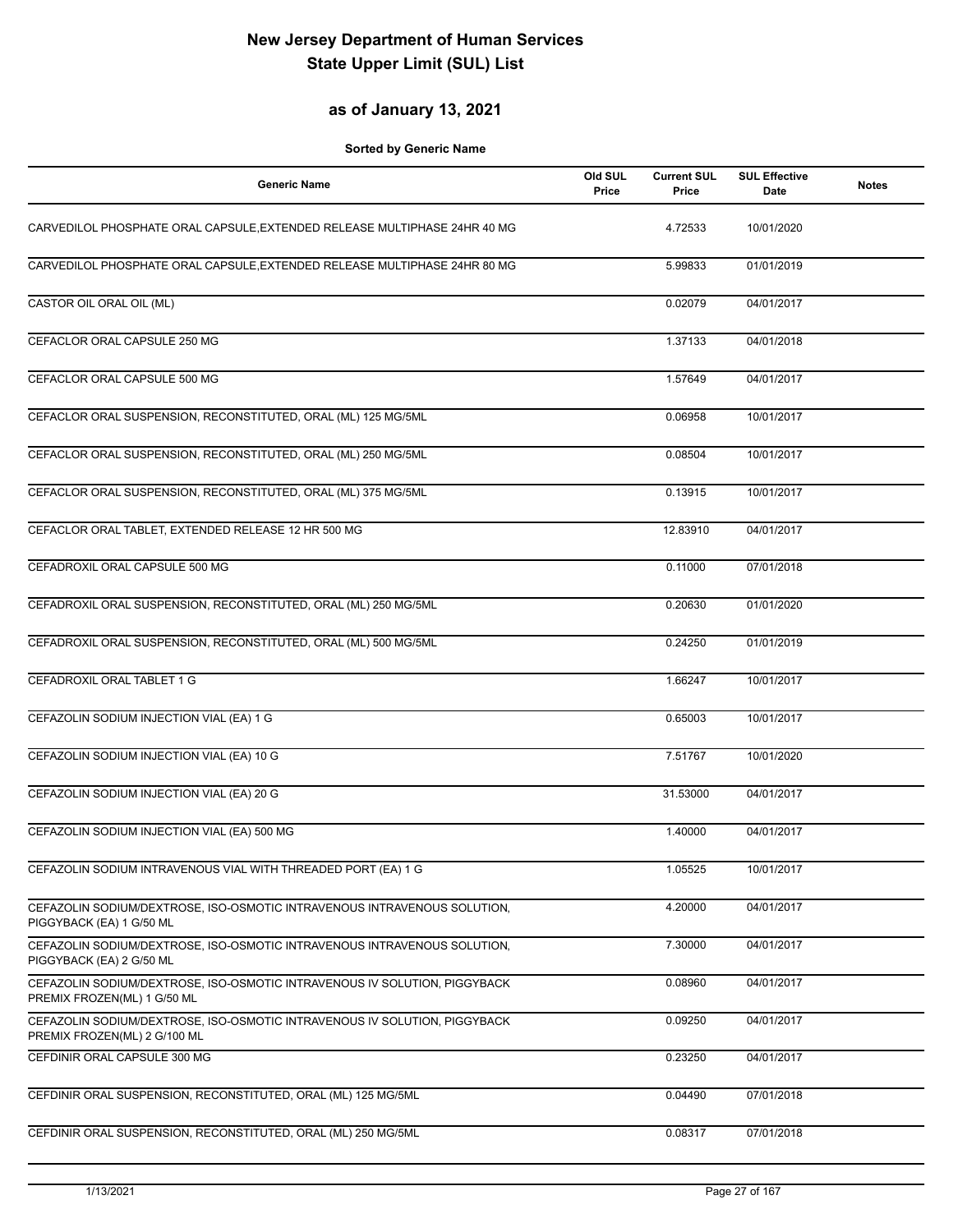#### **as of January 13, 2021**

| <b>Generic Name</b>                                                                                      | Old SUL<br>Price | <b>Current SUL</b><br>Price | <b>SUL Effective</b><br>Date | <b>Notes</b> |
|----------------------------------------------------------------------------------------------------------|------------------|-----------------------------|------------------------------|--------------|
| CEFEPIME HCL IN DEXTROSE 5 % IN WATER INTRAVENOUS INTRAVENOUS SOLUTION,<br>PIGGYBACK (EA) 1 G/50 ML      |                  | 11.33000                    | 04/01/2017                   |              |
| CEFEPIME HCL IN DEXTROSE 5 % IN WATER INTRAVENOUS INTRAVENOUS SOLUTION,<br>PIGGYBACK (EA) 2 G/50 ML      |                  | 17.09000                    | 04/01/2017                   |              |
| CEFEPIME HCL IN ISO-OSMOTIC DEXTROSE INTRAVENOUS IV SOLUTION, PIGGYBACK<br>PREMIX FROZEN(ML) 1 G/50 ML   |                  | 0.53120                     | 04/01/2017                   |              |
| CEFEPIME HCL IN ISO-OSMOTIC DEXTROSE INTRAVENOUS IV SOLUTION, PIGGYBACK<br>PREMIX FROZEN(ML) 2 G/100 ML  |                  | 0.42580                     | 04/01/2017                   |              |
| CEFEPIME HCL INJECTION VIAL (EA) 1 G                                                                     |                  | 4.04600                     | 10/01/2019                   |              |
| CEFEPIME HCL INJECTION VIAL (EA) 2 G                                                                     |                  | 3.93300                     | 04/01/2018                   |              |
| CEFIXIME ORAL SUSPENSION, RECONSTITUTED, ORAL (ML) 100 MG/5ML                                            |                  | 2.90880                     | 04/01/2017                   |              |
| CEFIXIME ORAL SUSPENSION, RECONSTITUTED, ORAL (ML) 200 MG/5ML                                            |                  | 6.12396                     | 04/01/2017                   |              |
| CEFOTAXIME SODIUM INJECTION VIAL (EA) 1 G                                                                |                  | 2.20000                     | 04/01/2017                   |              |
| CEFOTAXIME SODIUM INJECTION VIAL (EA) 10 G                                                               |                  | 27.00000                    | 04/01/2017                   |              |
| CEFOTAXIME SODIUM INJECTION VIAL (EA) 2 G                                                                |                  | 5.00000                     | 04/01/2017                   |              |
| CEFOTAXIME SODIUM INJECTION VIAL (EA) 500 MG                                                             |                  | 1.50000                     | 04/01/2017                   |              |
| CEFOTETAN DISODIUM IN ISO-OSMOTIC DEXTROSE INTRAVENOUS INTRAVENOUS<br>SOLUTION, PIGGYBACK (EA) 1 G/50 ML |                  | 15.08958                    | 04/01/2017                   |              |
| CEFOTETAN DISODIUM IN ISO-OSMOTIC DEXTROSE INTRAVENOUS INTRAVENOUS<br>SOLUTION, PIGGYBACK (EA) 2 G/50 ML |                  | 20.90000                    | 04/01/2017                   |              |
| CEFOTETAN DISODIUM INJECTION VIAL (EA) 1 G                                                               |                  | 19.23000                    | 04/01/2017                   |              |
| CEFOTETAN DISODIUM INJECTION VIAL (EA) 2 G                                                               |                  | 38.47000                    | 04/01/2017                   |              |
| CEFOTETAN DISODIUM INTRAVENOUS VIAL (EA) 10 G                                                            |                  | 190.45000                   | 04/01/2017                   |              |
| CEFOXITIN SODIUM INTRAVENOUS VIAL (EA) 1 G                                                               |                  | 3.21000                     | 04/01/2017                   |              |
| CEFOXITIN SODIUM INTRAVENOUS VIAL (EA) 10 G                                                              |                  | 50.00000                    | 04/01/2017                   |              |
| CEFOXITIN SODIUM INTRAVENOUS VIAL (EA) 2 G                                                               |                  | 6.41000                     | 04/01/2017                   |              |
| CEFOXITIN SODIUM/DEXTROSE, ISO-OSMOTIC INTRAVENOUS INTRAVENOUS SOLUTION,<br>PIGGYBACK (EA) 1 G/50 ML     |                  | 11.16000                    | 04/01/2017                   |              |
| CEFOXITIN SODIUM/DEXTROSE, ISO-OSMOTIC INTRAVENOUS INTRAVENOUS SOLUTION,<br>PIGGYBACK (EA) 2 G/50 ML     |                  | 20.50000                    | 04/01/2017                   |              |
| CEFPODOXIME PROXETIL ORAL SUSPENSION, RECONSTITUTED, ORAL (ML) 100 MG/5ML                                |                  | 1.16000                     | 10/01/2020                   |              |
| CEFPODOXIME PROXETIL ORAL SUSPENSION, RECONSTITUTED, ORAL (ML) 50 MG/5 ML                                |                  | 0.37104                     | 10/01/2017                   |              |
| CEFPODOXIME PROXETIL ORAL TABLET 100 MG                                                                  |                  | 0.85950                     | 10/01/2019                   |              |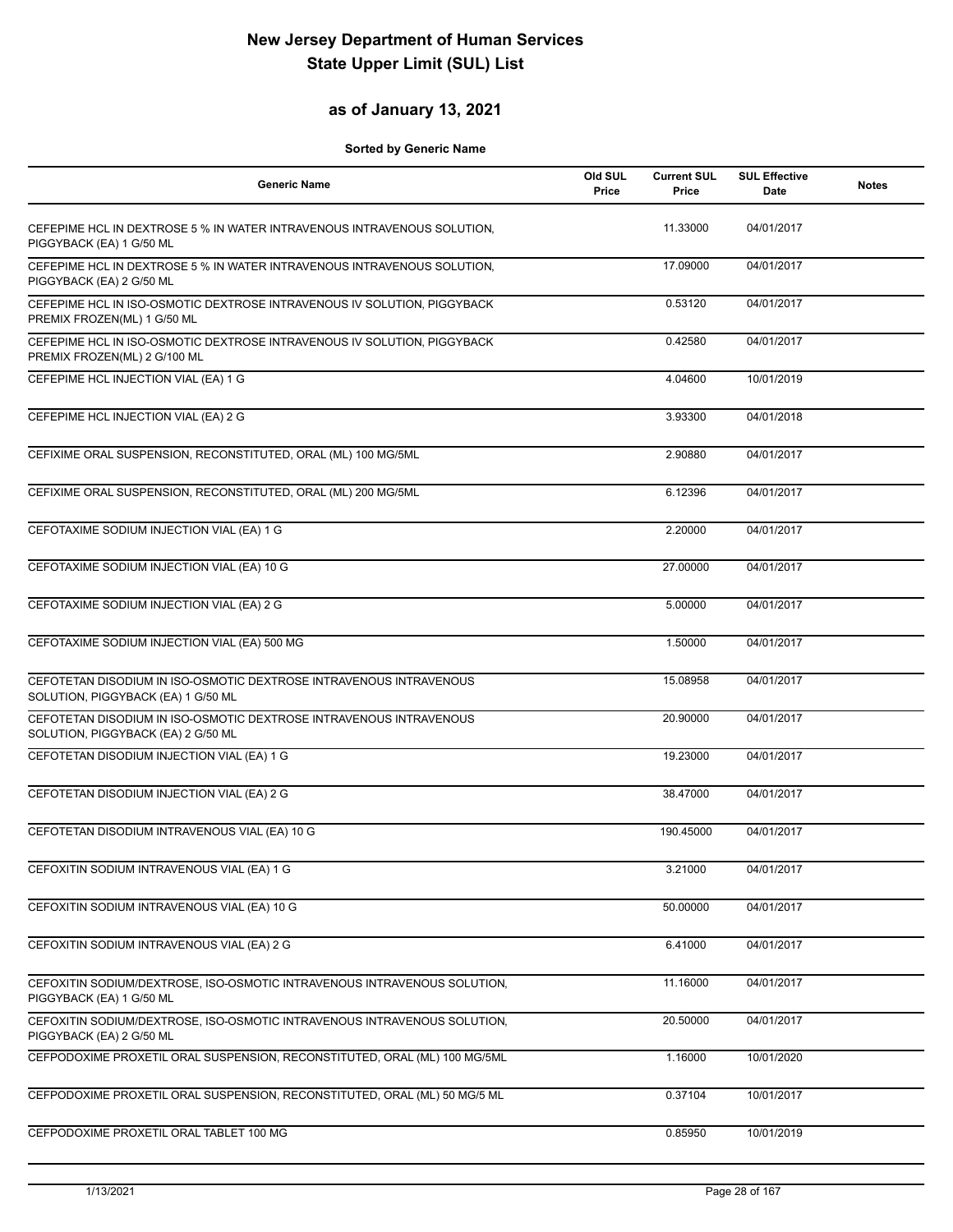## **as of January 13, 2021**

| <b>Generic Name</b>                                                                                          | Old SUL<br>Price | <b>Current SUL</b><br>Price | <b>SUL Effective</b><br><b>Date</b> | <b>Notes</b> |
|--------------------------------------------------------------------------------------------------------------|------------------|-----------------------------|-------------------------------------|--------------|
| CEFPODOXIME PROXETIL ORAL TABLET 200 MG                                                                      |                  | 3.06428                     | 10/01/2017                          |              |
| CEFPROZIL ORAL SUSPENSION, RECONSTITUTED, ORAL (ML) 125 MG/5ML                                               |                  | 0.14400                     | 04/01/2019                          |              |
| CEFPROZIL ORAL SUSPENSION, RECONSTITUTED, ORAL (ML) 250 MG/5ML                                               |                  | 0.11250                     | 01/01/2019                          |              |
| CEFPROZIL ORAL TABLET 250 MG                                                                                 |                  | 0.71478                     | 04/01/2017                          |              |
| CEFPROZIL ORAL TABLET 500 MG                                                                                 |                  | 1.07200                     | 04/01/2020                          |              |
| CEFTAZIDIME IN DEXTROSE 5% AND WATER INTRAVENOUS INTRAVENOUS SOLUTION,<br>PIGGYBACK (EA) 1 G/50 ML           |                  | 10.44000                    | 04/01/2017                          |              |
| CEFTAZIDIME IN DEXTROSE 5% AND WATER INTRAVENOUS INTRAVENOUS SOLUTION,<br>PIGGYBACK (EA) 2 G/50 ML           |                  | 14.59000                    | 04/01/2017                          |              |
| CEFTAZIDIME INJECTION VIAL (EA) 1 G                                                                          |                  | 3.42947                     | 04/01/2017                          |              |
| CEFTAZIDIME INJECTION VIAL (EA) 2 G                                                                          |                  | 8.92440                     | 10/01/2017                          |              |
| CEFTAZIDIME INJECTION VIAL (EA) 6 G                                                                          |                  | 22.05000                    | 04/01/2017                          |              |
| CEFTAZIDIME INTRAVENOUS VIAL WITH THREADED PORT (EA) 1 G                                                     |                  | 4.05015                     | 10/01/2017                          |              |
| CEFTAZIDIME INTRAVENOUS VIAL WITH THREADED PORT (EA) 2 G                                                     |                  | 10.89000                    | 04/01/2017                          |              |
| CEFTIBUTEN ORAL CAPSULE 400 MG                                                                               |                  | 27.34000                    | 04/01/2017                          |              |
| CEFTIBUTEN ORAL SUSPENSION, RECONSTITUTED, ORAL (ML) 180 MG/5ML                                              |                  | 7.68883                     | 04/01/2017                          |              |
| CEFTRIAXONE SODIUM IN ISO-OSMOTIC DEXTROSE INTRAVENOUS INTRAVENOUS<br>SOLUTION, PIGGYBACK (EA) 1 G/50 ML     |                  | 11.60000                    | 04/01/2017                          |              |
| CEFTRIAXONE SODIUM IN ISO-OSMOTIC DEXTROSE INTRAVENOUS INTRAVENOUS<br>SOLUTION, PIGGYBACK (EA) 2 G/50 ML     |                  | 18.54000                    | 04/01/2017                          |              |
| CEFTRIAXONE SODIUM IN ISO-OSMOTIC DEXTROSE INTRAVENOUS IV SOLUTION,<br>PIGGYBACK PREMIX FROZEN(ML) 1 G/50 ML |                  | 0.28380                     | 04/01/2017                          |              |
| CEFTRIAXONE SODIUM IN ISO-OSMOTIC DEXTROSE INTRAVENOUS IV SOLUTION,<br>PIGGYBACK PREMIX FROZEN(ML) 2 G/50 ML |                  | 0.67220                     | 04/01/2017                          |              |
| CEFTRIAXONE SODIUM INJECTION VIAL (EA) 1 G                                                                   |                  | 0.92998                     | 10/01/2019                          |              |
| CEFTRIAXONE SODIUM INJECTION VIAL (EA) 10 G                                                                  |                  | 14.68750                    | 04/01/2017                          |              |
| CEFTRIAXONE SODIUM INJECTION VIAL (EA) 2 G                                                                   |                  | 0.21605                     | 07/01/2019                          |              |
| CEFTRIAXONE SODIUM INJECTION VIAL (EA) 250 MG                                                                |                  | 0.08900                     | 07/01/2018                          |              |
| CEFTRIAXONE SODIUM INJECTION VIAL (EA) 500 MG                                                                |                  | 0.85100                     | 10/01/2017                          |              |
| CEFTRIAXONE SODIUM INTRAVENOUS IV SOLUTION, PIGGYBACK, BOTTLE (EA) 1 G                                       |                  | 4.78269                     | 12/12/2011                          |              |
| CEFTRIAXONE SODIUM INTRAVENOUS IV SOLUTION, PIGGYBACK, BOTTLE (EA) 2 G                                       |                  | 5.64000                     | 12/12/2011                          |              |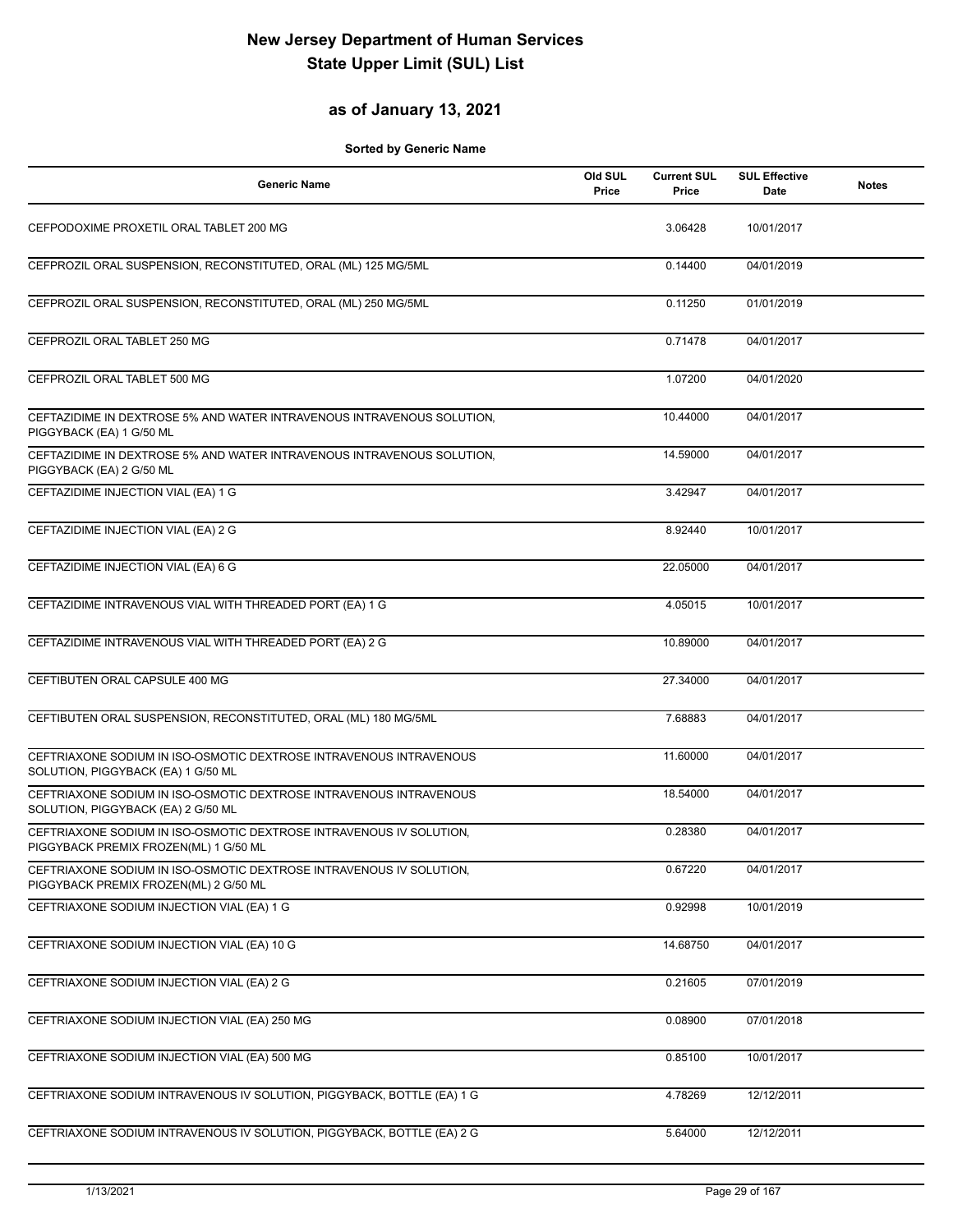#### **as of January 13, 2021**

| <b>Generic Name</b>                                                                         | Old SUL<br>Price | <b>Current SUL</b><br>Price | <b>SUL Effective</b><br>Date | <b>Notes</b> |
|---------------------------------------------------------------------------------------------|------------------|-----------------------------|------------------------------|--------------|
| CEFTRIAXONE SODIUM INTRAVENOUS VIAL WITH THREADED PORT (EA) 1 G                             |                  | 3.20440                     | 10/01/2017                   |              |
| CEFTRIAXONE SODIUM INTRAVENOUS VIAL WITH THREADED PORT (EA) 2 G                             |                  | 10.12940                    | 10/01/2017                   |              |
| CEFUROXIME AXETIL ORAL TABLET 250 MG                                                        |                  | 0.24572                     | 10/01/2017                   |              |
| CEFUROXIME AXETIL ORAL TABLET 500 MG                                                        |                  | 0.25850                     | 01/01/2019                   |              |
| CEFUROXIME SODIUM INJECTION VIAL (EA) 750 MG                                                |                  | 2.20000                     | 04/01/2017                   |              |
| CEFUROXIME SODIUM INTRAVENOUS VIAL (EA) 1.5 G                                               |                  | 4.50000                     | 04/01/2017                   |              |
| CEFUROXIME SODIUM INTRAVENOUS VIAL (EA) 7.5 G                                               |                  | 2.70577                     | 10/01/2017                   |              |
| CELECOXIB ORAL CAPSULE 100 MG                                                               |                  | 0.11230                     | 01/01/2021                   |              |
| CELECOXIB ORAL CAPSULE 200 MG                                                               |                  | 0.07190                     | 07/01/2018                   |              |
| CELECOXIB ORAL CAPSULE 400 MG                                                               |                  | 1.10389                     | 04/01/2017                   |              |
| CELECOXIB ORAL CAPSULE 50 MG                                                                |                  | 0.17967                     | 10/01/2019                   |              |
| CEPHALEXIN ORAL CAPSULE 250 MG                                                              |                  | 0.02950                     | 07/01/2018                   |              |
| CEPHALEXIN ORAL CAPSULE 500 MG                                                              |                  | 0.05500                     | 07/01/2018                   |              |
| CEPHALEXIN ORAL CAPSULE 750 MG                                                              |                  | 5.35800                     | 04/01/2017                   |              |
| CEPHALEXIN ORAL SUSPENSION, RECONSTITUTED, ORAL (ML) 125 MG/5ML                             |                  | 0.02335                     | 10/01/2017                   |              |
| CEPHALEXIN ORAL SUSPENSION, RECONSTITUTED, ORAL (ML) 250 MG/5ML                             |                  | 0.06115                     | 01/01/2019                   |              |
| CEPHALEXIN ORAL TABLET 250 MG                                                               |                  | 1.24230                     | 04/01/2017                   |              |
| CEPHALEXIN ORAL TABLET 500 MG                                                               |                  | 0.56893                     | 10/01/2017                   |              |
| CETIRIZINE HCL ORAL SOLUTION, ORAL 1 MG/ML                                                  |                  | 0.02083                     | 04/01/2017                   |              |
| CETIRIZINE HCL ORAL SOLUTION, ORAL 5 MG/5 ML                                                |                  | 0.02354                     | 04/01/2017                   |              |
| CETIRIZINE HCL ORAL TABLET 10 MG                                                            |                  | 0.03296                     | 10/01/2020                   |              |
| CETIRIZINE HCL ORAL TABLET 5 MG                                                             |                  | 0.02870                     | 01/01/2020                   |              |
| CETIRIZINE HCL ORAL TABLET, CHEWABLE 10 MG                                                  |                  | 0.44304                     | 10/01/2017                   |              |
| CETIRIZINE HCL ORAL TABLET, CHEWABLE 5 MG                                                   |                  | 0.44304                     | 10/01/2017                   |              |
| CETIRIZINE HCL/PSEUDOEPHEDRINE HCL ORAL TABLET, EXTENDED RELEASE 12 HR 5<br><b>MG-120MG</b> |                  | 0.63292                     | 01/01/2018                   |              |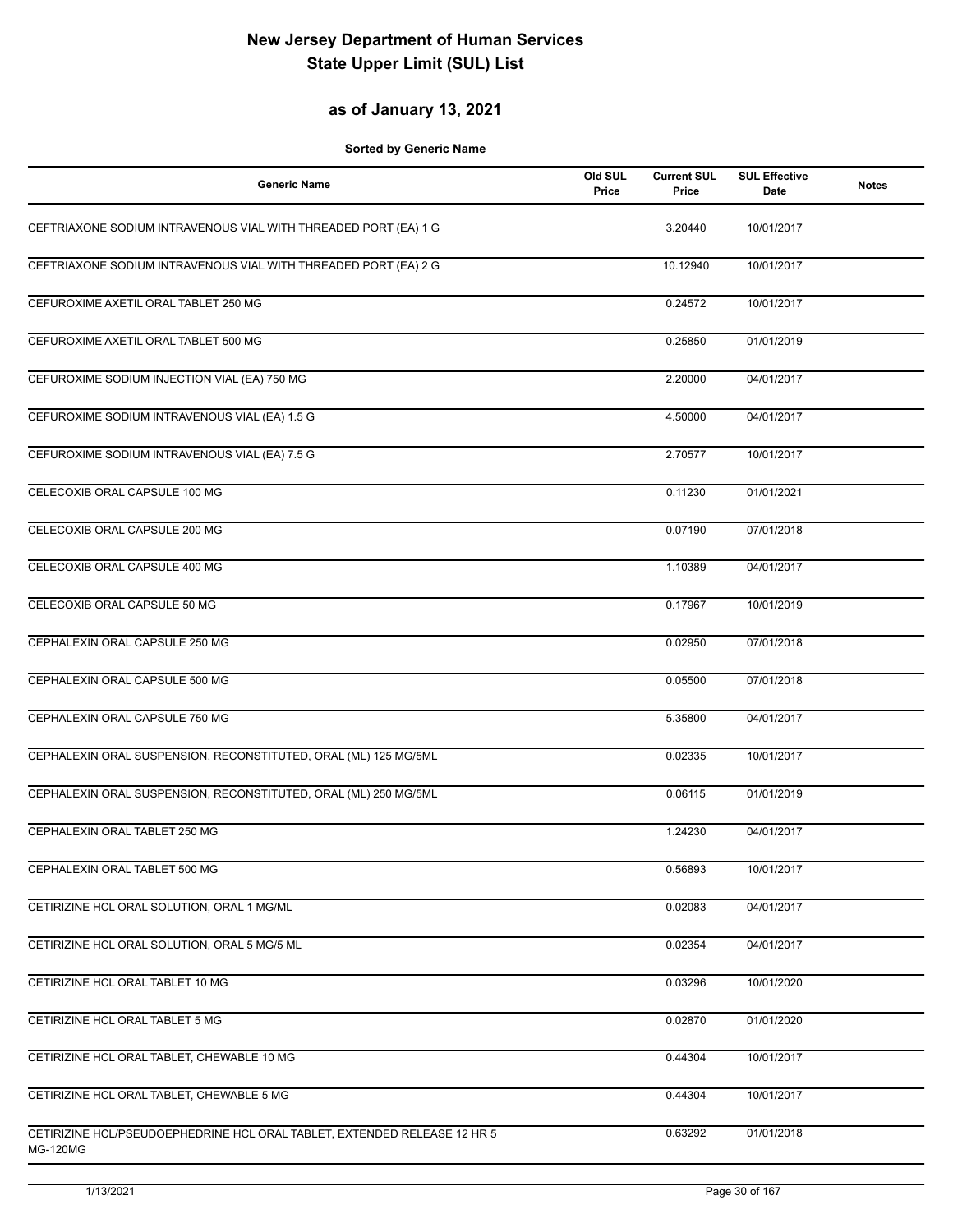## **as of January 13, 2021**

| Generic Name                                                                                     | Old SUL<br>Price | <b>Current SUL</b><br>Price | <b>SUL Effective</b><br><b>Date</b> | <b>Notes</b> |
|--------------------------------------------------------------------------------------------------|------------------|-----------------------------|-------------------------------------|--------------|
| CEVIMELINE HCL ORAL CAPSULE 30 MG                                                                |                  | 0.90460                     | 10/01/2020                          |              |
| CHLORAMPHENICOL SOD SUCCINATE INTRAVENOUS VIAL (EA) 1 G                                          |                  | 38.92000                    | 04/01/2017                          |              |
| CHLORDIAZEPOXIDE HCL ORAL CAPSULE 10 MG                                                          |                  | 0.06897                     | 04/01/2017                          |              |
| CHLORDIAZEPOXIDE HCL ORAL CAPSULE 25 MG                                                          |                  | 0.06512                     | 04/01/2017                          |              |
| CHLORDIAZEPOXIDE HCL ORAL CAPSULE 5 MG                                                           |                  | 0.08933                     | 04/01/2017                          |              |
| CHLORDIAZEPOXIDE/CLIDINIUM BROMIDE ORAL CAPSULE 5 MG-2.5MG                                       |                  | 0.11665                     | 10/01/2017                          |              |
| CHLORHEXIDINE GLUCONATE MUCOUS MEMBRANE MOUTHWASH 0.12 %                                         |                  | 0.00269                     | 10/01/2017                          |              |
| CHLORHEXIDINE GLUCONATE TOPICAL LIQUID (ML) 4 %                                                  |                  | 0.01390                     | 10/01/2017                          |              |
| CHLORHEXIDINE GLUCONATE/GLYCERIN/HYDROXYETHYLCELLULOSE TOPICAL JELLY<br>(GRAM)                   |                  | 0.02054                     | 12/12/2011                          |              |
| CHLOROQUINE PHOSPHATE ORAL TABLET 250 MG                                                         |                  | 3.03610                     | 04/01/2017                          |              |
| CHLOROQUINE PHOSPHATE ORAL TABLET 500 MG                                                         |                  | 1.81329                     | 10/01/2017                          |              |
| CHLOROTHIAZIDE ORAL TABLET 250 MG                                                                |                  | 0.08241                     | 10/01/2017                          |              |
| CHLOROTHIAZIDE ORAL TABLET 500 MG                                                                |                  | 0.10084                     | 10/01/2017                          |              |
| CHLOROTHIAZIDE SODIUM INTRAVENOUS VIAL (EA) 500 MG                                               |                  | 99.80000                    | 04/01/2017                          |              |
| CHLORPHENIRAMINE MALEATE ORAL SYRUP 2 MG/5 ML                                                    |                  | 0.03171                     | 04/01/2017                          |              |
| CHLORPHENIRAMINE MALEATE ORAL TABLET 4 MG                                                        |                  | 0.01457                     | 10/01/2017                          |              |
| CHLORPHENIRAMINE MALEATE ORAL TABLET, EXTENDED RELEASE 12 MG                                     |                  | 0.34468                     | 04/01/2017                          |              |
| CHLORPHENIRAMINE MALEATE/DEXTROMETHORPHAN HBR ORAL TABLET 4 MG-30 MG                             |                  | 0.08634                     | 04/01/2017                          |              |
| CHLORPHENIRAMINE MALEATE/PHENYLEPHRINE BITARTRATE/ASPIRIN ORAL TABLET.<br>EFFERVESCENT 2-7.8-325 |                  | 0.11250                     | 04/01/2017                          |              |
| CHLORPHENIRAMINE MALEATE/PHENYLEPHRINE HCL ORAL DROPS 1-2.5MG/ML                                 |                  | 0.73666                     | 04/01/2017                          |              |
| CHLORPHENIRAMINE MALEATE/PHENYLEPHRINE HCL ORAL LIQUID (ML) 4-10MG/5ML                           |                  | 0.03281                     | 04/01/2017                          |              |
| CHLORPHENIRAMINE MALEATE/PHENYLEPHRINE HCL ORAL TABLET 4MG-10MG                                  |                  | 0.13130                     | 04/01/2017                          |              |
| CHLORPHENIRAMINE MALEATE/PHENYLEPHRINE HCL/DEXTROMETHORPHAN ORAL LIQUID<br>(ML) 4-10-15/5        |                  | 0.05421                     | 04/01/2017                          |              |
| CHLORPHENIRAMINE MALEATE/PSEUDOEPHEDRINE HCL ORAL LIQUID (ML) 2-30MG/5ML                         |                  | 0.04731                     | 04/01/2017                          |              |
| CHLORPHENIRAMINE MALEATE/PSEUDOEPHEDRINE HCL ORAL TABLET 4 MG-60 MG                              |                  | 0.05102                     | 04/01/2017                          |              |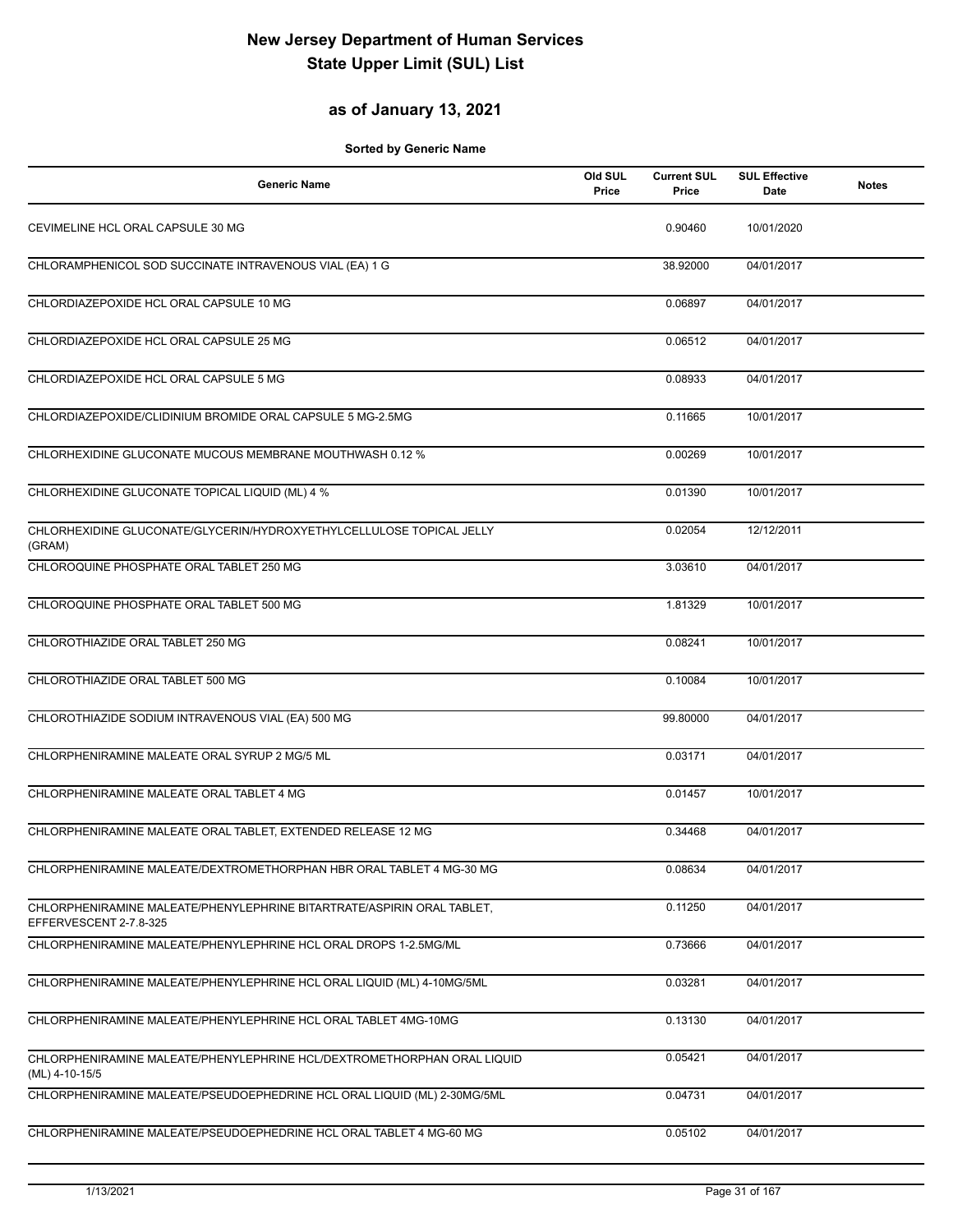### **as of January 13, 2021**

| 0.01441<br>CHLORPHENIRAMINE MALEATE/PSEUDOEPHEDRINE/DEXTROMETHORPHAN ORAL LIQUID<br>04/01/2017<br>(ML) 1-15-5MG/5<br>CHLORPROMAZINE HCL INJECTION AMPUL (ML) 25 MG/ML<br>13.10820<br>04/01/2018<br>CHLORPROMAZINE HCL ORAL TABLET 10 MG<br>0.27497<br>10/01/2017<br>CHLORPROMAZINE HCL ORAL TABLET 100 MG<br>07/01/2019<br>3.26785<br>CHLORPROMAZINE HCL ORAL TABLET 200 MG<br>4.49950<br>10/01/2017<br>CHLORPROMAZINE HCL ORAL TABLET 25 MG<br>01/01/2019<br>1.50000 |  |
|-----------------------------------------------------------------------------------------------------------------------------------------------------------------------------------------------------------------------------------------------------------------------------------------------------------------------------------------------------------------------------------------------------------------------------------------------------------------------|--|
|                                                                                                                                                                                                                                                                                                                                                                                                                                                                       |  |
|                                                                                                                                                                                                                                                                                                                                                                                                                                                                       |  |
|                                                                                                                                                                                                                                                                                                                                                                                                                                                                       |  |
|                                                                                                                                                                                                                                                                                                                                                                                                                                                                       |  |
|                                                                                                                                                                                                                                                                                                                                                                                                                                                                       |  |
|                                                                                                                                                                                                                                                                                                                                                                                                                                                                       |  |
| CHLORPROMAZINE HCL ORAL TABLET 50 MG<br>2.93002<br>07/01/2019                                                                                                                                                                                                                                                                                                                                                                                                         |  |
| CHLORPROPAMIDE ORAL TABLET 100 MG<br>0.12370<br>10/01/2017                                                                                                                                                                                                                                                                                                                                                                                                            |  |
| CHLORPROPAMIDE ORAL TABLET 250 MG<br>0.26285<br>10/01/2017                                                                                                                                                                                                                                                                                                                                                                                                            |  |
| CHLORTHALIDONE ORAL TABLET 25 MG<br>0.22850<br>01/01/2021                                                                                                                                                                                                                                                                                                                                                                                                             |  |
| CHLORTHALIDONE ORAL TABLET 50 MG<br>0.10501<br>10/01/2017                                                                                                                                                                                                                                                                                                                                                                                                             |  |
| CHLORZOXAZONE ORAL TABLET 250 MG<br>0.05538<br>12/12/2011                                                                                                                                                                                                                                                                                                                                                                                                             |  |
| CHLORZOXAZONE ORAL TABLET 500 MG<br>0.03387<br>10/01/2017                                                                                                                                                                                                                                                                                                                                                                                                             |  |
| CHOLECALCIFEROL (VITAMIN D3) ORAL CAPSULE 10000 UNIT<br>0.66709<br>04/01/2017                                                                                                                                                                                                                                                                                                                                                                                         |  |
| CHOLESTYRAMINE (WITH SUGAR) ORAL POWDER (GRAM) 4 G<br>0.15730<br>10/01/2017                                                                                                                                                                                                                                                                                                                                                                                           |  |
| CHOLESTYRAMINE (WITH SUGAR) ORAL POWDER IN PACKET (EA) 4 G<br>10/01/2018<br>1.13699                                                                                                                                                                                                                                                                                                                                                                                   |  |
| CHOLESTYRAMINE/ASPARTAME ORAL POWDER (GRAM) 4 G<br>0.16658<br>01/01/2019                                                                                                                                                                                                                                                                                                                                                                                              |  |
| CHOLESTYRAMINE/ASPARTAME ORAL POWDER IN PACKET (EA) 4 G<br>0.15773<br>07/01/2018                                                                                                                                                                                                                                                                                                                                                                                      |  |
| CHOLINE SALICYLATE/MAGNESIUM SALICYLATE ORAL TABLET 500 MG<br>0.11617<br>07/01/2011                                                                                                                                                                                                                                                                                                                                                                                   |  |
| CHOLINE SALICYLATE/MAGNESIUM SALICYLATE ORAL TABLET 750 MG<br>07/01/2011<br>0.12367                                                                                                                                                                                                                                                                                                                                                                                   |  |
| CHORIONIC GONADOTROPIN, HUMAN INTRAMUSCULAR VIAL (EA) 10000 UNIT<br>10/01/2017<br>144.72000                                                                                                                                                                                                                                                                                                                                                                           |  |
| CHROMIC CHLORIDE INTRAVENOUS VIAL (ML) 4 MCG/ML<br>0.05033<br>10/01/2017                                                                                                                                                                                                                                                                                                                                                                                              |  |
| CICLOPIROX OLAMINE TOPICAL CREAM (GRAM) 0.77 %<br>0.12867<br>04/01/2020                                                                                                                                                                                                                                                                                                                                                                                               |  |
| CICLOPIROX OLAMINE TOPICAL SUSPENSION, TOPICAL (ML) 0.77 %<br>0.23679<br>10/01/2017                                                                                                                                                                                                                                                                                                                                                                                   |  |
| CICLOPIROX TOPICAL GEL (GRAM) 0.77 %<br>0.90599<br>01/01/2020                                                                                                                                                                                                                                                                                                                                                                                                         |  |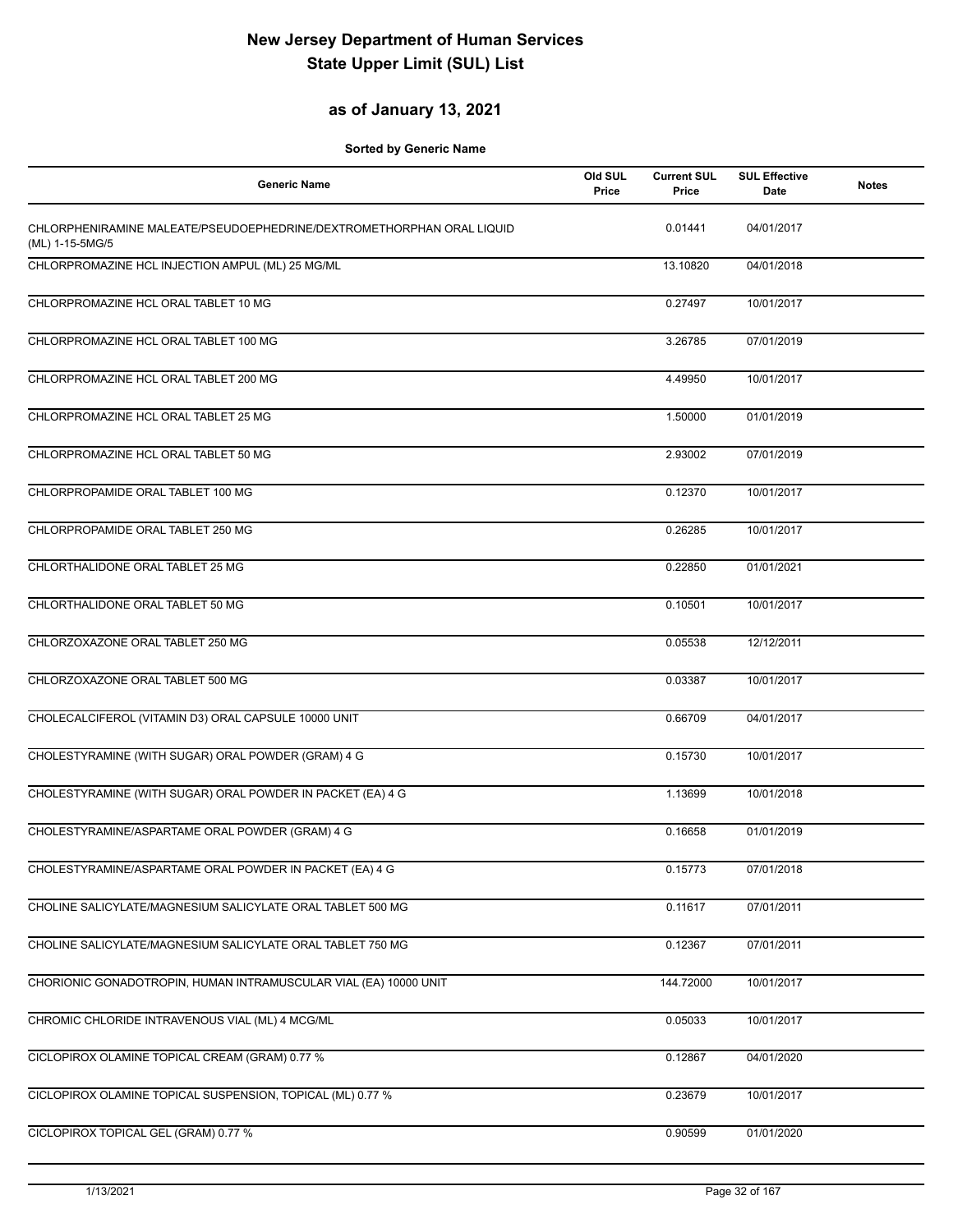### **as of January 13, 2021**

| <b>Generic Name</b>                                                                                        | Old SUL<br>Price | <b>Current SUL</b><br>Price | <b>SUL Effective</b><br>Date | <b>Notes</b> |
|------------------------------------------------------------------------------------------------------------|------------------|-----------------------------|------------------------------|--------------|
| CICLOPIROX TOPICAL SHAMPOO 1 %                                                                             |                  | 0.19917                     | 07/01/2019                   |              |
| CICLOPIROX TOPICAL SOLUTION, NON-ORAL 8 %                                                                  |                  | 1.40276                     | 01/01/2021                   |              |
| CIDOFOVIR INTRAVENOUS VIAL (ML) 75 MG/ML                                                                   |                  | 148.00000                   | 04/01/2017                   |              |
| CILOSTAZOL ORAL TABLET 100 MG                                                                              |                  | 0.05433                     | 04/01/2019                   |              |
| CILOSTAZOL ORAL TABLET 50 MG                                                                               |                  | 0.07400                     | 01/01/2019                   |              |
| CIMETIDINE HCL ORAL SOLUTION, ORAL 300 MG/5ML                                                              |                  | 0.05149                     | 04/01/2017                   |              |
| CIMETIDINE ORAL TABLET 200 MG                                                                              |                  | 0.05316                     | 10/01/2017                   |              |
| CIMETIDINE ORAL TABLET 300 MG                                                                              |                  | 0.22900                     | 10/01/2017                   |              |
| CIMETIDINE ORAL TABLET 400 MG                                                                              |                  | 0.04865                     | 10/01/2017                   |              |
| CIMETIDINE ORAL TABLET 800 MG                                                                              |                  | 0.74363                     | 04/01/2017                   |              |
| CINACALCET HCL ORAL TABLET 30 MG                                                                           |                  | 5.76200                     | 04/01/2020                   |              |
| CIPROFLOXACIN HCL OPHTHALMIC DROPS 0.3 %                                                                   |                  | 0.38994                     | 10/01/2017                   |              |
| CIPROFLOXACIN HCL ORAL TABLET 100 MG                                                                       |                  | 0.34480                     | 10/01/2017                   |              |
| CIPROFLOXACIN HCL ORAL TABLET 250 MG                                                                       |                  | 0.09145                     | 04/01/2017                   |              |
| CIPROFLOXACIN HCL ORAL TABLET 500 MG                                                                       |                  | 0.08120                     | 04/01/2017                   |              |
| CIPROFLOXACIN HCL ORAL TABLET 750 MG                                                                       |                  | 0.14532                     | 10/01/2017                   |              |
| CIPROFLOXACIN HCL OTIC DROPPERETTE, SINGLE-USE DROP DISPENSER 0.2 %                                        |                  | 5.22369                     | 04/01/2017                   |              |
| CIPROFLOXACIN HCL/DEXAMETHASONE OTIC SUSPENSION, DROPS(FINAL DOSAGE<br>FORM)(ML) 0.3 %-0.1%                |                  | 20.97200                    | 01/01/2021                   |              |
| CIPROFLOXACIN LACTATE/DEXTROSE 5 % IN WATER INTRAVENOUS INTRAVENOUS<br>SOLUTION, PIGGYBACK (ML) 200MG/0.1L |                  | 0.02130                     | 04/01/2017                   |              |
| CIPROFLOXACIN LACTATE/DEXTROSE 5 % IN WATER INTRAVENOUS INTRAVENOUS<br>SOLUTION, PIGGYBACK (ML) 400MG/0.2L |                  | 0.01103                     | 10/01/2017                   |              |
| CIPROFLOXACIN ORAL SUSPENSION, MICROCAPSULE RECONSTITUTED 250 MG/5ML                                       |                  | 0.97520                     | 04/01/2017                   |              |
| CIPROFLOXACIN ORAL SUSPENSION, MICROCAPSULE RECONSTITUTED 500 MG/5ML                                       |                  | 1.40410                     | 04/01/2017                   |              |
| CIPROFLOXACIN/CIPROFLOXACIN HCL ORAL TABLET, EXTENDED RELEASE MULTIPHASE 24<br>HR 1000 MG                  |                  | 6.37788                     | 10/01/2017                   |              |
| CIPROFLOXACIN/CIPROFLOXACIN HCL ORAL TABLET, EXTENDED RELEASE MULTIPHASE 24<br><b>HR 500 MG</b>            |                  | 5.68143                     | 10/01/2017                   |              |
| CISATRACURIUM BESYLATE INTRAVENOUS VIAL (ML) 10 MG/ML                                                      |                  | 13.52500                    | 04/01/2017                   |              |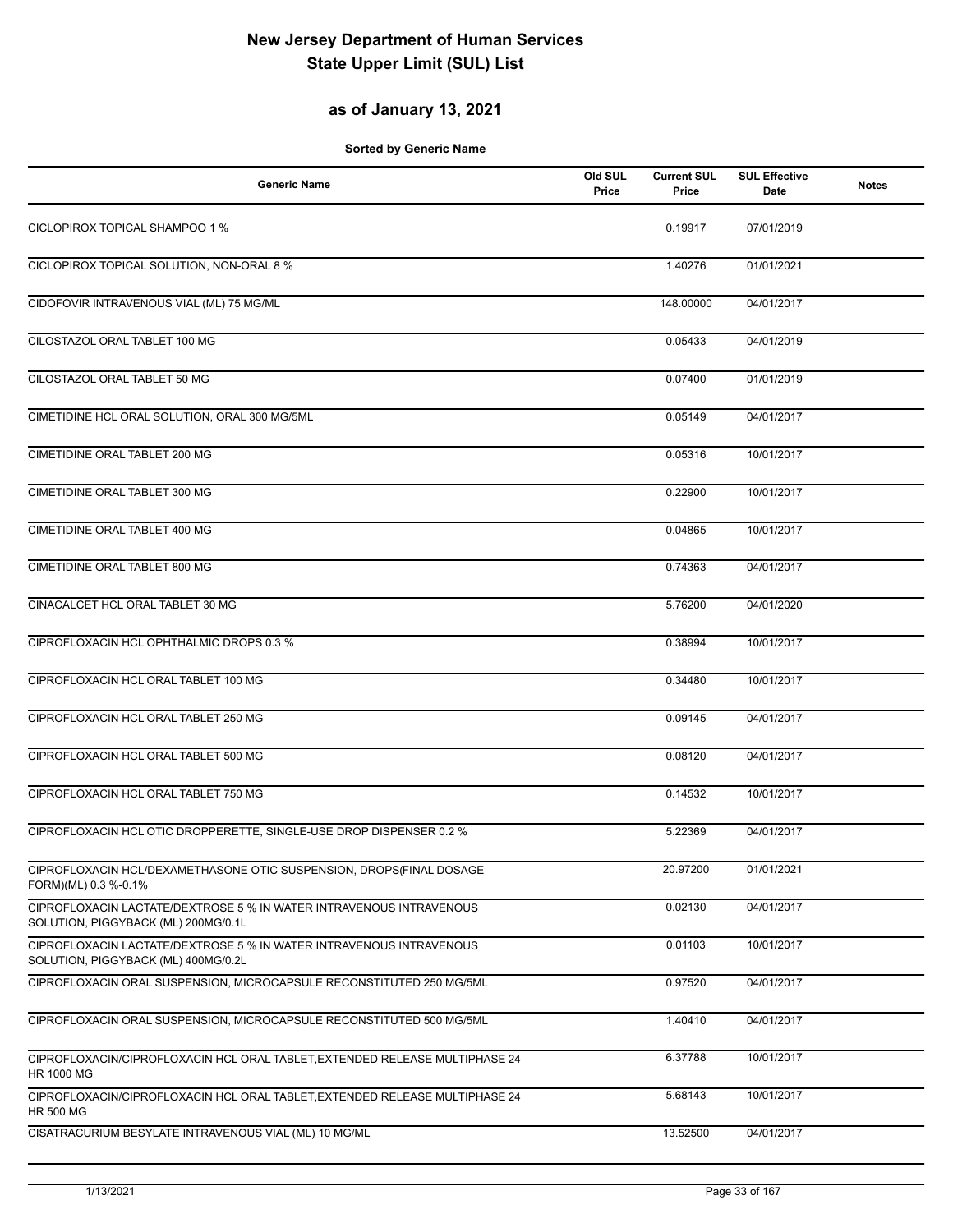## **as of January 13, 2021**

| <b>Generic Name</b>                                                       | Old SUL<br>Price | <b>Current SUL</b><br>Price | <b>SUL Effective</b><br>Date | <b>Notes</b> |
|---------------------------------------------------------------------------|------------------|-----------------------------|------------------------------|--------------|
| CISATRACURIUM BESYLATE INTRAVENOUS VIAL (ML) 2 MG/ML                      |                  | 2.30000                     | 04/01/2017                   |              |
| CISPLATIN INTRAVENOUS VIAL (ML) 1 MG/ML                                   |                  | 0.31445                     | 04/01/2017                   |              |
| CITALOPRAM HYDROBROMIDE ORAL SOLUTION, ORAL 10 MG/5 ML                    |                  | 0.20829                     | 10/01/2020                   |              |
| CITALOPRAM HYDROBROMIDE ORAL TABLET 10 MG                                 |                  | 0.02137                     | 04/01/2018                   |              |
| CITALOPRAM HYDROBROMIDE ORAL TABLET 20 MG                                 |                  | 0.01742                     | 07/01/2017                   |              |
| CITALOPRAM HYDROBROMIDE ORAL TABLET 40 MG                                 |                  | 0.02354                     | 01/01/2021                   |              |
| CITRIC ACID/SODIUM CITRATE ORAL SOLUTION, ORAL 334-500MG                  |                  | 0.01571                     | 04/01/2017                   |              |
| CLADRIBINE INTRAVENOUS VIAL (ML) 10 MG/10ML                               |                  | 35.00000                    | 04/01/2017                   |              |
| CLARITHROMYCIN ORAL SUSPENSION, RECONSTITUTED, ORAL (ML) 125 MG/5ML       |                  | 0.21645                     | 10/01/2017                   |              |
| CLARITHROMYCIN ORAL SUSPENSION, RECONSTITUTED, ORAL (ML) 250 MG/5ML       |                  | 0.64605                     | 10/01/2017                   |              |
| CLARITHROMYCIN ORAL TABLET 250 MG                                         |                  | 0.34333                     | 04/01/2017                   |              |
| CLARITHROMYCIN ORAL TABLET 500 MG                                         |                  | 0.38333                     | 04/01/2017                   |              |
| CLARITHROMYCIN ORAL TABLET, EXTENDED RELEASE 24 HR 500 MG                 |                  | 1.24967                     | 07/01/2018                   |              |
| CLEMASTINE FUMARATE ORAL SYRUP 0.67MG/5ML                                 |                  | 0.05708                     | 07/01/2011                   |              |
| CLEMASTINE FUMARATE ORAL TABLET 1.34 MG                                   |                  | 0.11147                     | 10/01/2017                   |              |
| CLEMASTINE FUMARATE ORAL TABLET 2.68 MG                                   |                  | 0.33967                     | 10/01/2017                   |              |
| CLINDAMYCIN HCL ORAL CAPSULE 150 MG                                       |                  | 0.06040                     | 01/01/2019                   |              |
| CLINDAMYCIN HCL ORAL CAPSULE 300 MG                                       |                  | 0.11600                     | 01/01/2019                   |              |
| CLINDAMYCIN HCL ORAL CAPSULE 75 MG                                        |                  | 0.35363                     | 10/01/2017                   |              |
| CLINDAMYCIN PALMITATE HCL ORAL SOLUTION, RECONSTITUTED, ORAL 75 MG/5 ML   |                  | 0.20550                     | 01/01/2018                   |              |
| CLINDAMYCIN PHOSPHATE INJECTION VIAL (ML) 150 MG/ML                       |                  | 0.26901                     | 10/01/2017                   |              |
| CLINDAMYCIN PHOSPHATE INTRAVENOUS VIAL WITH THREADED PORT (ML) 300 MG/2ML |                  | 1.97000                     | 04/01/2017                   |              |
| CLINDAMYCIN PHOSPHATE INTRAVENOUS VIAL WITH THREADED PORT (ML) 600 MG/4ML |                  | 1.06000                     | 04/01/2017                   |              |
| CLINDAMYCIN PHOSPHATE INTRAVENOUS VIAL WITH THREADED PORT (ML) 900MG/6ML  |                  | 0.71500                     | 04/01/2017                   |              |
| CLINDAMYCIN PHOSPHATE TOPICAL FOAM (GRAM) 1 %                             |                  | 2.16935                     | 10/01/2017                   |              |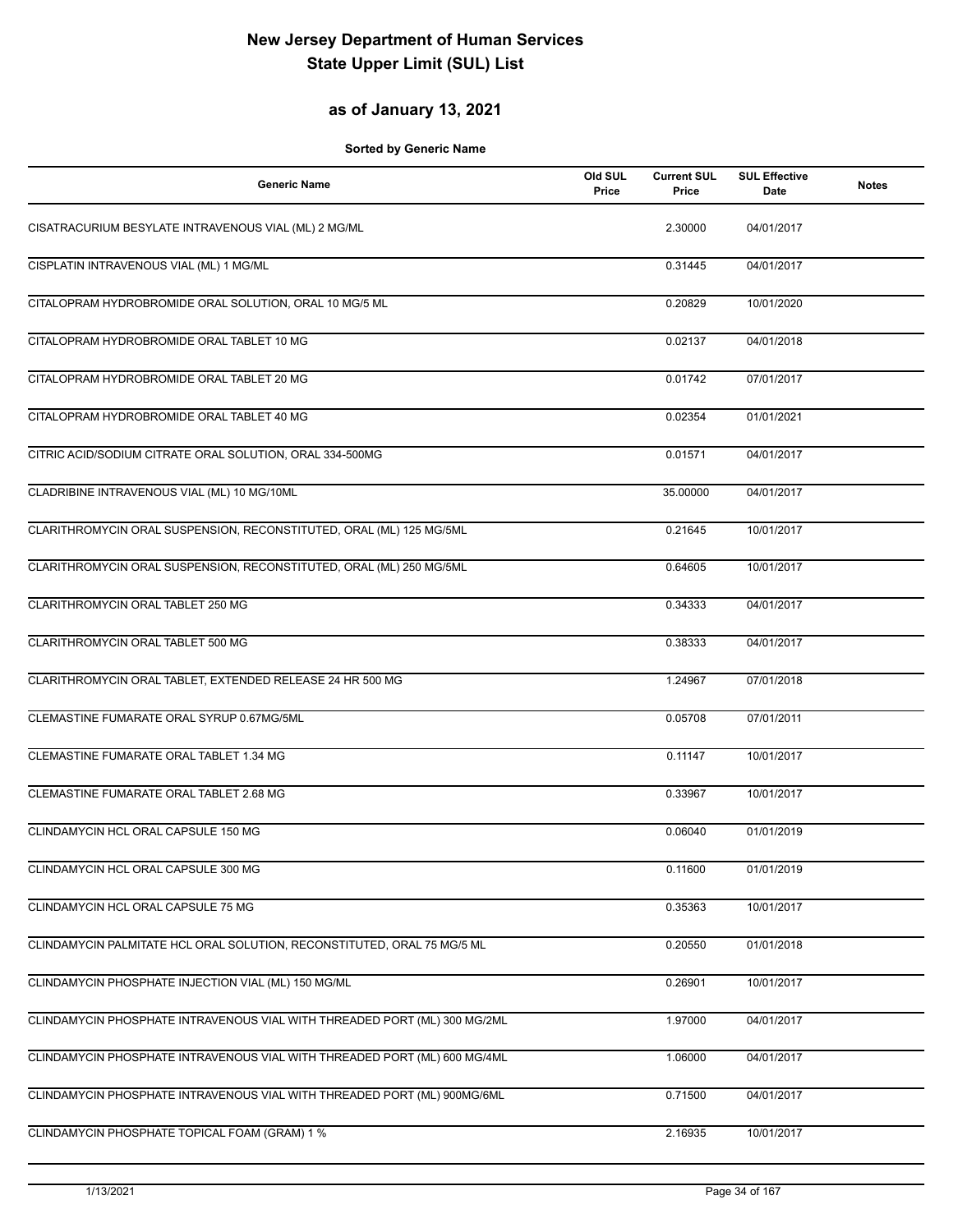#### **as of January 13, 2021**

| <b>Generic Name</b>                                                                                        | Old SUL<br>Price | <b>Current SUL</b><br>Price | <b>SUL Effective</b><br>Date | <b>Notes</b> |
|------------------------------------------------------------------------------------------------------------|------------------|-----------------------------|------------------------------|--------------|
| CLINDAMYCIN PHOSPHATE TOPICAL GEL (GRAM) 1 %                                                               |                  | 0.90033                     | 01/01/2020                   |              |
| CLINDAMYCIN PHOSPHATE TOPICAL LOTION (ML) 1 %                                                              |                  | 0.69800                     | 01/01/2021                   |              |
| CLINDAMYCIN PHOSPHATE TOPICAL SOLUTION, NON-ORAL 1 %                                                       |                  | 0.28030                     | 01/01/2020                   |              |
| CLINDAMYCIN PHOSPHATE TOPICAL SWAB, MEDICATED 1 %                                                          |                  | 0.23333                     | 07/01/2018                   |              |
| CLINDAMYCIN PHOSPHATE VAGINAL CREAM WITH APPLICATOR 2 %                                                    |                  | 0.44421                     | 10/01/2017                   |              |
| CLINDAMYCIN PHOSPHATE/BENZOYL PEROXIDE TOPICAL GEL (GRAM) 1 %-5 %                                          |                  | 1.33760                     | 01/01/2021                   |              |
| CLINDAMYCIN PHOSPHATE/BENZOYL PEROXIDE TOPICAL GEL (GRAM) 1.2(1)%-5%                                       |                  | 1.05800                     | 04/01/2020                   |              |
| CLINDAMYCIN PHOSPHATE/BENZOYL PEROXIDE TOPICAL GEL WITH PUMP (GRAM) 1 %-5<br>%                             |                  | 2.95000                     | 07/01/2018                   |              |
| CLINDAMYCIN PHOSPHATE/DEXTROSE 5 % IN WATER INTRAVENOUS INTRAVENOUS<br>SOLUTION, PIGGYBACK (ML) 300MG/50ML |                  | 0.08800                     | 04/01/2017                   |              |
| CLINDAMYCIN PHOSPHATE/DEXTROSE 5 % IN WATER INTRAVENOUS INTRAVENOUS<br>SOLUTION, PIGGYBACK (ML) 600MG/50ML |                  | 0.13200                     | 04/01/2017                   |              |
| CLINDAMYCIN PHOSPHATE/DEXTROSE 5 % IN WATER INTRAVENOUS INTRAVENOUS<br>SOLUTION, PIGGYBACK (ML) 900MG/50ML |                  | 0.15400                     | 04/01/2017                   |              |
| CLINDAMYCIN PHOSPHATE/TRETINOIN TOPICAL GEL (GRAM) 1.2-0.025%                                              |                  | 8.33783                     | 07/01/2018                   |              |
| CLOBAZAM ORAL TABLET 10 MG                                                                                 |                  | 0.35000                     | 01/01/2020                   |              |
| CLOBETASOL PROPIONATE TOPICAL CREAM (GRAM) 0.05 %                                                          |                  | 0.54400                     | 10/01/2019                   |              |
| CLOBETASOL PROPIONATE TOPICAL FOAM (GRAM) 0.05 %                                                           |                  | 1.33681                     | 10/01/2017                   |              |
| CLOBETASOL PROPIONATE TOPICAL GEL (GRAM) 0.05 %                                                            |                  | 1.25150                     | 10/01/2019                   |              |
| CLOBETASOL PROPIONATE TOPICAL LOTION (ML) 0.05 %                                                           |                  | 0.67797                     | 01/01/2020                   |              |
| CLOBETASOL PROPIONATE TOPICAL OINTMENT (GRAM) 0.05 %                                                       |                  | 0.48989                     | 01/01/2020                   |              |
| CLOBETASOL PROPIONATE TOPICAL SHAMPOO 0.05 %                                                               |                  | 1.08042                     | 01/01/2021                   |              |
| CLOBETASOL PROPIONATE TOPICAL SOLUTION, NON-ORAL 0.05 %                                                    |                  | 0.11135                     | 10/01/2017                   |              |
| CLOBETASOL PROPIONATE TOPICAL SPRAY, NON-AEROSOL (ML) 0.05 %                                               |                  | 3.10384                     | 04/01/2017                   |              |
| CLOBETASOL PROPIONATE/EMOLLIENT BASE TOPICAL CREAM (GRAM) 0.05 %                                           |                  | 0.15458                     | 10/01/2017                   |              |
| CLOBETASOL PROPIONATE/EMOLLIENT BASE TOPICAL FOAM (GRAM) 0.05 %                                            |                  | 1.95920                     | 01/01/2020                   |              |
| CLOCORTOLONE PIVALATE TOPICAL CREAM (GRAM) 0.1 %                                                           |                  | 5.82128                     | 04/01/2017                   |              |
| CLOMIPHENE CITRATE ORAL TABLET 50 MG                                                                       |                  | 0.57133                     | 07/01/2018                   |              |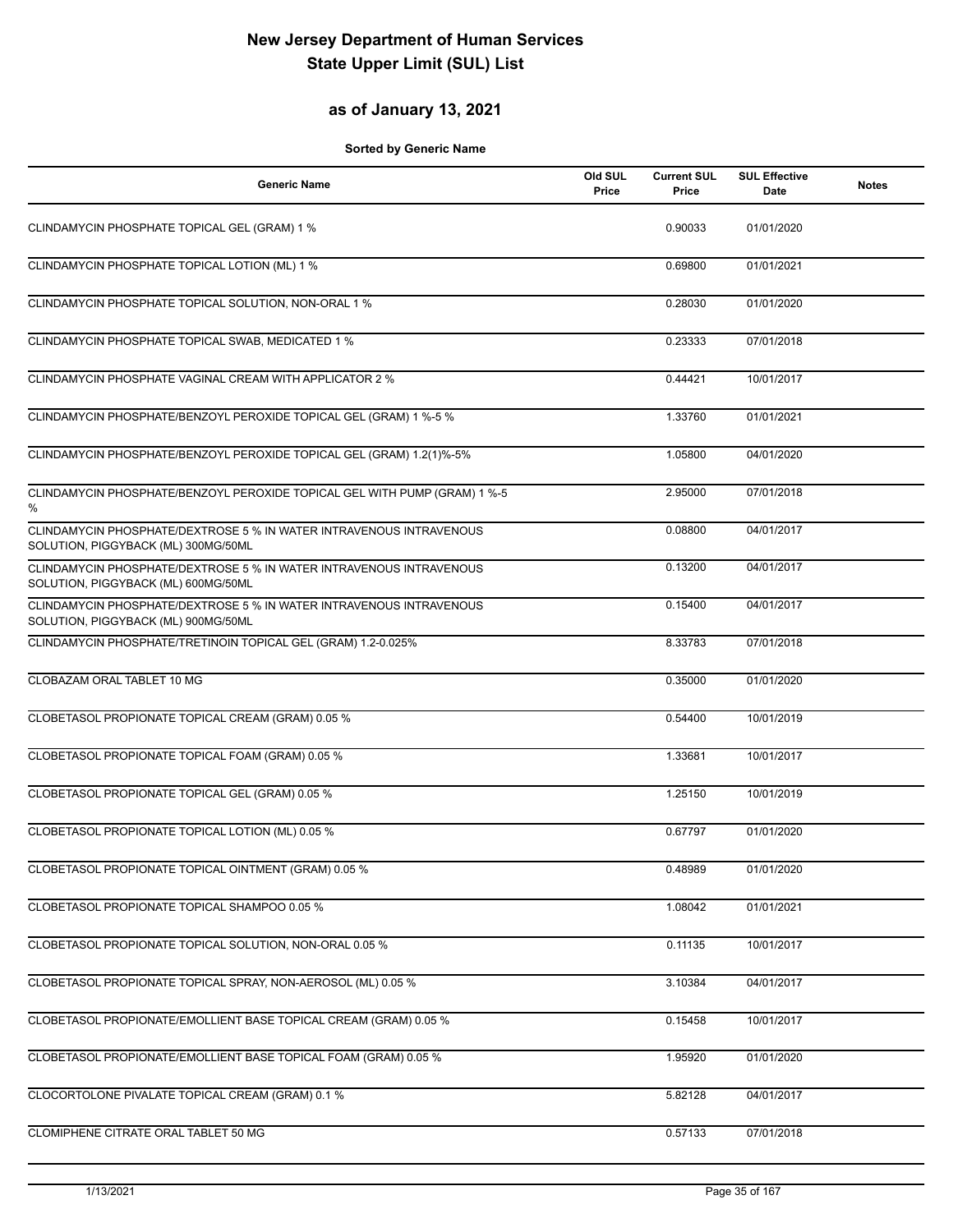### **as of January 13, 2021**

| <b>Generic Name</b>                                        | Old SUL<br>Price | <b>Current SUL</b><br>Price | <b>SUL Effective</b><br>Date | <b>Notes</b> |
|------------------------------------------------------------|------------------|-----------------------------|------------------------------|--------------|
| CLOMIPRAMINE HCL ORAL CAPSULE 25 MG                        |                  | 2.00045                     | 04/01/2020                   |              |
| CLOMIPRAMINE HCL ORAL CAPSULE 50 MG                        |                  | 0.95420                     | 04/01/2020                   |              |
| CLOMIPRAMINE HCL ORAL CAPSULE 75 MG                        |                  | 1.58230                     | 01/01/2020                   |              |
| CLONAZEPAM ORAL TABLET 0.5 MG                              |                  | 0.01293                     | 07/01/2017                   |              |
| CLONAZEPAM ORAL TABLET 1 MG                                |                  | 0.01496                     | 07/01/2017                   |              |
| CLONAZEPAM ORAL TABLET 2 MG                                |                  | 0.02000                     | 01/01/2019                   |              |
| CLONAZEPAM ORAL TABLET, DISINTEGRATING 0.125 MG            |                  | 0.54167                     | 07/01/2018                   |              |
| CLONAZEPAM ORAL TABLET, DISINTEGRATING 0.25 MG             |                  | 0.38000                     | 10/01/2017                   |              |
| CLONAZEPAM ORAL TABLET, DISINTEGRATING 0.5 MG              |                  | 0.51100                     | 01/01/2020                   |              |
| CLONAZEPAM ORAL TABLET, DISINTEGRATING 1 MG                |                  | 0.73641                     | 04/01/2017                   |              |
| CLONAZEPAM ORAL TABLET, DISINTEGRATING 2 MG                |                  | 1.12061                     | 04/01/2017                   |              |
| CLONIDINE HCL ORAL TABLET 0.1 MG                           |                  | 0.01015                     | 10/01/2017                   |              |
| CLONIDINE HCL ORAL TABLET 0.2 MG                           |                  | 0.01800                     | 01/01/2019                   |              |
| CLONIDINE HCL ORAL TABLET 0.3 MG                           |                  | 0.02750                     | 01/01/2021                   |              |
| CLONIDINE HCL ORAL TABLET, EXTENDED RELEASE 12 HR 0.1 MG   |                  | 0.32467                     | 04/01/2017                   |              |
| CLONIDINE HCL/CHLORTHALIDONE ORAL TABLET 0.1MG-15MG        |                  | 2.21950                     | 04/01/2017                   |              |
| CLONIDINE HCL/CHLORTHALIDONE ORAL TABLET 0.2-15MG          |                  | 2.96920                     | 04/01/2017                   |              |
| CLONIDINE HCL/CHLORTHALIDONE ORAL TABLET 0.3MG-15MG        |                  | 3.63170                     | 04/01/2017                   |              |
| CLONIDINE HCL/PF EPIDURAL VIAL (ML) 1000MCG/10             |                  | 2.00000                     | 04/01/2017                   |              |
| CLONIDINE HCL/PF EPIDURAL VIAL (ML) 5000MCG/10             |                  | 9.80000                     | 04/01/2017                   |              |
| CLONIDINE TRANSDERMAL PATCH, TRANSDERMAL WEEKLY 0.1MG/24HR |                  | 4.04250                     | 04/01/2020                   |              |
| CLONIDINE TRANSDERMAL PATCH, TRANSDERMAL WEEKLY 0.2MG/24HR |                  | 11.08000                    | 04/01/2020                   |              |
| CLONIDINE TRANSDERMAL PATCH, TRANSDERMAL WEEKLY 0.3MG/24HR |                  | 13.67625                    | 01/01/2021                   |              |
| CLOPIDOGREL BISULFATE ORAL TABLET 300 MG                   |                  | 13.28633                    | 04/01/2017                   |              |
| CLOPIDOGREL BISULFATE ORAL TABLET 75 MG                    |                  | 0.03568                     | 01/01/2019                   |              |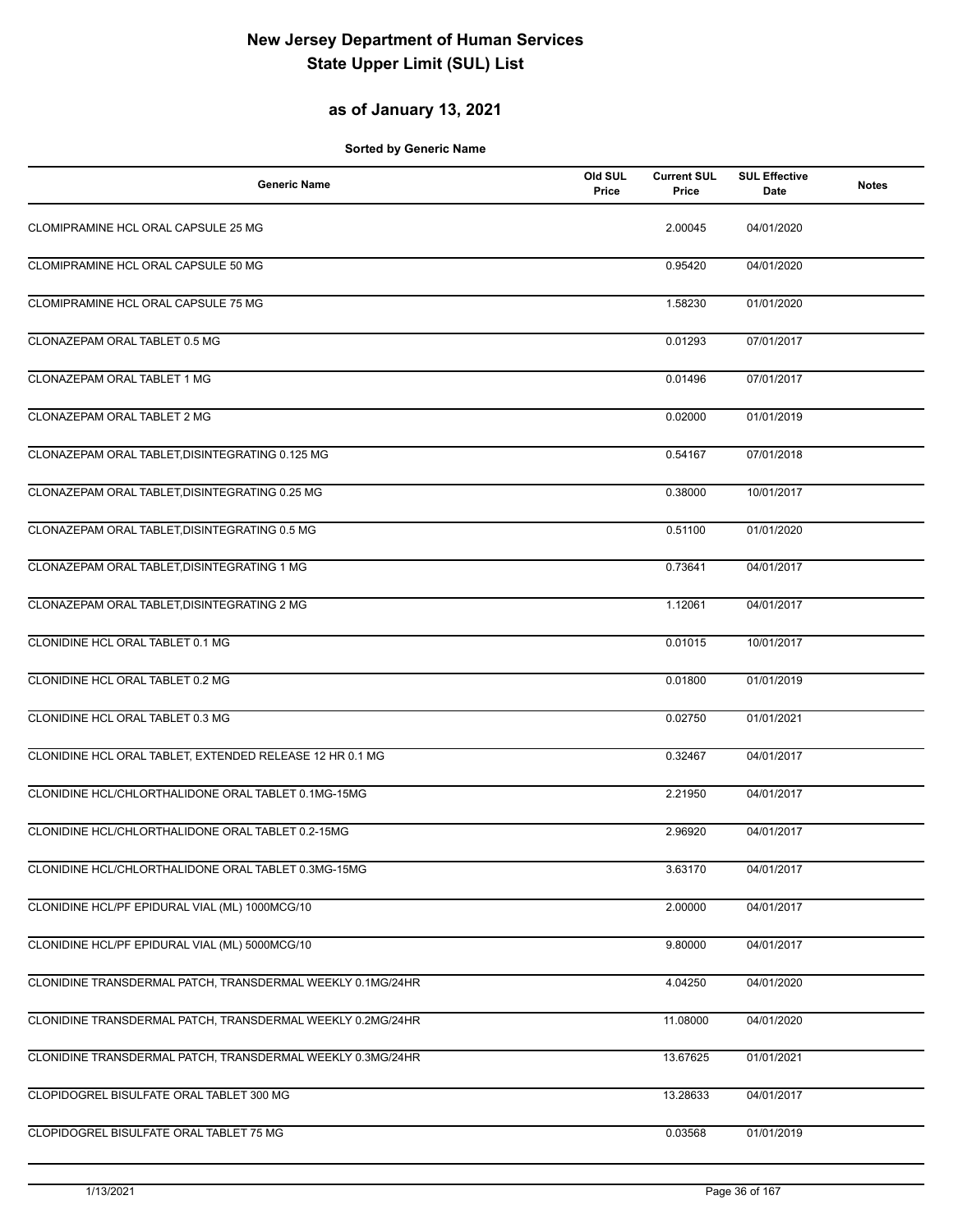### **as of January 13, 2021**

| <b>Generic Name</b>                                                     | Old SUL<br>Price | <b>Current SUL</b><br>Price | <b>SUL Effective</b><br>Date | <b>Notes</b> |
|-------------------------------------------------------------------------|------------------|-----------------------------|------------------------------|--------------|
| CLORAZEPATE DIPOTASSIUM ORAL TABLET 15 MG                               |                  | 2.43454                     | 04/01/2017                   |              |
| CLORAZEPATE DIPOTASSIUM ORAL TABLET 3.75 MG                             |                  | 0.64250                     | 04/01/2017                   |              |
| CLORAZEPATE DIPOTASSIUM ORAL TABLET 7.5 MG                              |                  | 0.08593                     | 10/01/2017                   |              |
| CLOTRIMAZOLE MUCOUS MEMBRANE TROCHE 10 MG                               |                  | 0.25714                     | 07/01/2018                   |              |
| CLOTRIMAZOLE TOPICAL CREAM (GRAM) 1 %                                   |                  | 0.07200                     | 04/01/2017                   |              |
| CLOTRIMAZOLE TOPICAL SOLUTION, NON-ORAL 1 %                             |                  | 1.19833                     | 07/30/2019                   |              |
| CLOTRIMAZOLE VAGINAL CREAM WITH APPLICATOR 1 %                          |                  | 0.07339                     | 04/01/2017                   |              |
| CLOTRIMAZOLE VAGINAL CREAM WITH APPLICATOR 2 %                          |                  | 0.31448                     | 04/01/2017                   |              |
| CLOTRIMAZOLE/BETAMETHASONE DIPROPIONATE TOPICAL CREAM (GRAM) 1 %-0.05 % |                  | 0.23718                     | 01/01/2021                   |              |
| CLOTRIMAZOLE/BETAMETHASONE DIPROPIONATE TOPICAL LOTION (ML) 1 %-0.05 %  |                  | 2.40733                     | 01/01/2020                   |              |
| CLOZAPINE ORAL TABLET 100 MG                                            |                  | 0.25570                     | 01/01/2020                   |              |
| CLOZAPINE ORAL TABLET 200 MG                                            |                  | 0.93590                     | 04/01/2020                   |              |
| CLOZAPINE ORAL TABLET 25 MG                                             |                  | 0.18480                     | 04/01/2019                   |              |
| CLOZAPINE ORAL TABLET 50 MG                                             |                  | 0.29070                     | 10/01/2019                   |              |
| CLOZAPINE ORAL TABLET, DISINTEGRATING 100 MG                            |                  | 4.51730                     | 10/01/2019                   |              |
| CLOZAPINE ORAL TABLET, DISINTEGRATING 12.5 MG                           |                  | 1.78200                     | 04/01/2017                   |              |
| CLOZAPINE ORAL TABLET, DISINTEGRATING 150 MG                            |                  | 17.26320                    | 04/01/2017                   |              |
| CLOZAPINE ORAL TABLET, DISINTEGRATING 200 MG                            |                  | 19.47760                    | 07/01/2018                   |              |
| CLOZAPINE ORAL TABLET, DISINTEGRATING 25 MG                             |                  | 2.39760                     | 04/01/2017                   |              |
| COAL TAR TOPICAL SHAMPOO                                                |                  | 0.06462                     | 12/12/2011                   |              |
| COAL TAR TOPICAL SHAMPOO 0.5 %                                          |                  | 0.01016                     | 04/01/2017                   |              |
| CODEINE PHOSPHATE/BUTALBITAL/ASPIRIN/CAFFEINE ORAL CAPSULE 30-50-325    |                  | 0.43503                     | 10/01/2017                   |              |
| CODEINE PHOSPHATE/GUAIFENESIN ORAL LIQUID (ML) 10-100MG/5               |                  | 0.00686                     | 10/01/2017                   |              |
| CODEINE PHOSPHATE/GUAIFENESIN ORAL LIQUID (ML) 10-100MG/5               |                  | 0.11280                     | 04/01/2017                   |              |
| CODEINE PHOSPHATE/GUAIFENESIN ORAL LIQUID (ML) 20-200/10                |                  | 0.06520                     | 04/01/2017                   |              |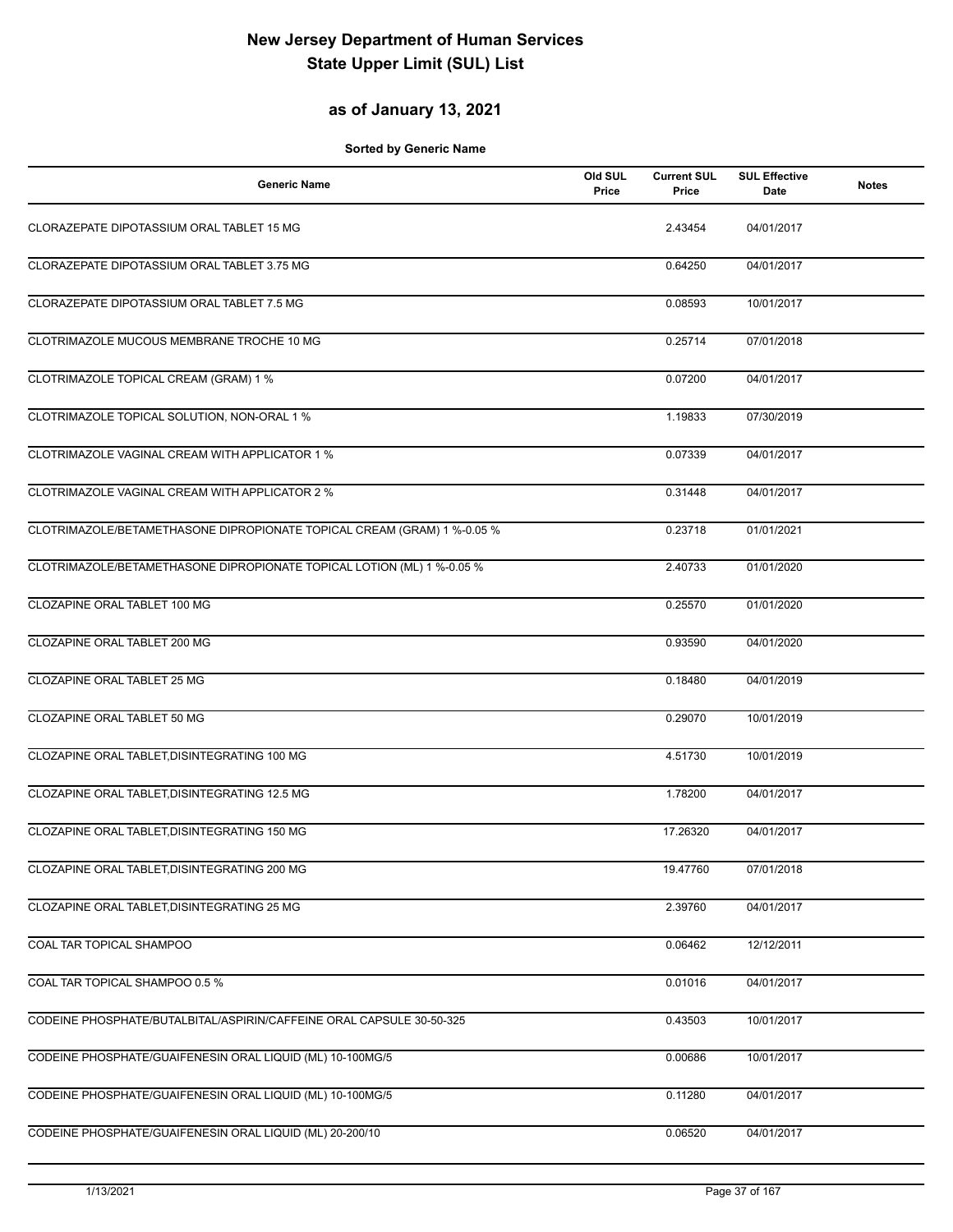### **as of January 13, 2021**

| <b>Generic Name</b>                                                     | Old SUL<br>Price | <b>Current SUL</b><br>Price | <b>SUL Effective</b><br>Date | <b>Notes</b> |
|-------------------------------------------------------------------------|------------------|-----------------------------|------------------------------|--------------|
| CODEINE PHOSPHATE/GUAIFENESIN ORAL LIQUID (ML) 6.3-100/5                |                  | 0.03805                     | 04/01/2017                   |              |
| CODEINE PHOSPHATE/GUAIFENESIN ORAL LIQUID (ML) 8-200 MG/5               |                  | 0.06763                     | 04/01/2017                   |              |
| CODEINE SULFATE ORAL TABLET 15 MG                                       |                  | 0.36870                     | 04/01/2017                   |              |
| CODEINE SULFATE ORAL TABLET 30 MG                                       |                  | 0.31600                     | 01/01/2018                   |              |
| CODEINE SULFATE ORAL TABLET 60 MG                                       |                  | 0.65268                     | 04/01/2017                   |              |
| COLCHICINE ORAL CAPSULE 0.6 MG                                          |                  | 4.07064                     | 04/01/2017                   |              |
| COLCHICINE ORAL TABLET 0.6 MG                                           |                  | 4.00000                     | 04/01/2017                   |              |
| COLESEVELAM HCL ORAL TABLET 625 MG                                      |                  | 0.55550                     | 01/01/2020                   |              |
| COLESTIPOL HCL ORAL GRANULES (GRAM) 5 G                                 |                  | 0.14302                     | 10/01/2017                   |              |
| COLESTIPOL HCL ORAL PACKET (EA) 5 G                                     |                  | 0.18167                     | 10/01/2017                   |              |
| COLESTIPOL HCL ORAL TABLET 1 G                                          |                  | 0.49000                     | 01/01/2020                   |              |
| COLISTIN (AS COLISTIMETHATE SODIUM) INJECTION VIAL (EA) 150 MG          |                  | 16.08333                    | 04/01/2017                   |              |
| COLLAGENASE CLOSTRIDIUM HISTOLYTICUM TOPICAL OINTMENT (GRAM) 250 UNIT/G |                  | 9.70950                     | 07/01/2016                   |              |
| CORTISONE ACETATE ORAL TABLET 25 MG                                     |                  | 0.26130                     | 10/01/2017                   |              |
| COSYNTROPIN INJECTION VIAL (EA) 0.25 MG                                 |                  | 80.20000                    | 04/01/2017                   |              |
| CROMOLYN SODIUM INHALATION AMPUL FOR NEBULIZATION (ML) 20 MG/2 ML       |                  | 0.12370                     | 10/01/2017                   |              |
| CROMOLYN SODIUM NASAL AEROSOL, SPRAY WITH PUMP (ML) 5.2 MG              |                  | 0.27109                     | 04/01/2017                   |              |
| CROMOLYN SODIUM OPHTHALMIC DROPS 4 %                                    |                  | 0.35977                     | 04/01/2017                   |              |
| CROMOLYN SODIUM ORAL CONCENTRATE, ORAL 20 MG/ML                         |                  | 0.79561                     | 04/01/2017                   |              |
| CUPRIC CHLORIDE INTRAVENOUS VIAL (ML) 0.4 MG/ML                         |                  | 0.05025                     | 10/01/2017                   |              |
| CYANOCOBALAMIN (VITAMIN B-12) INJECTION VIAL (ML) 1000MCG/ML            |                  | 2.70000                     | 01/01/2021                   |              |
| CYANOCOBALAMIN (VITAMIN B-12) ORAL TABLET 100 MCG                       |                  | 0.04532                     | 12/12/2011                   |              |
| CYANOCOBALAMIN (VITAMIN B-12) ORAL TABLET 1000 MCG                      |                  | 0.04328                     | 04/01/2013                   |              |
| CYANOCOBALAMIN (VITAMIN B-12) ORAL TABLET 500 MCG                       |                  | 0.06658                     | 12/12/2011                   |              |
| CYANOCOBALAMIN/FOLIC ACID/PYRIDOXINE ORAL TABLET 0.5-2.2-25             |                  | 0.15375                     | 09/01/2011                   |              |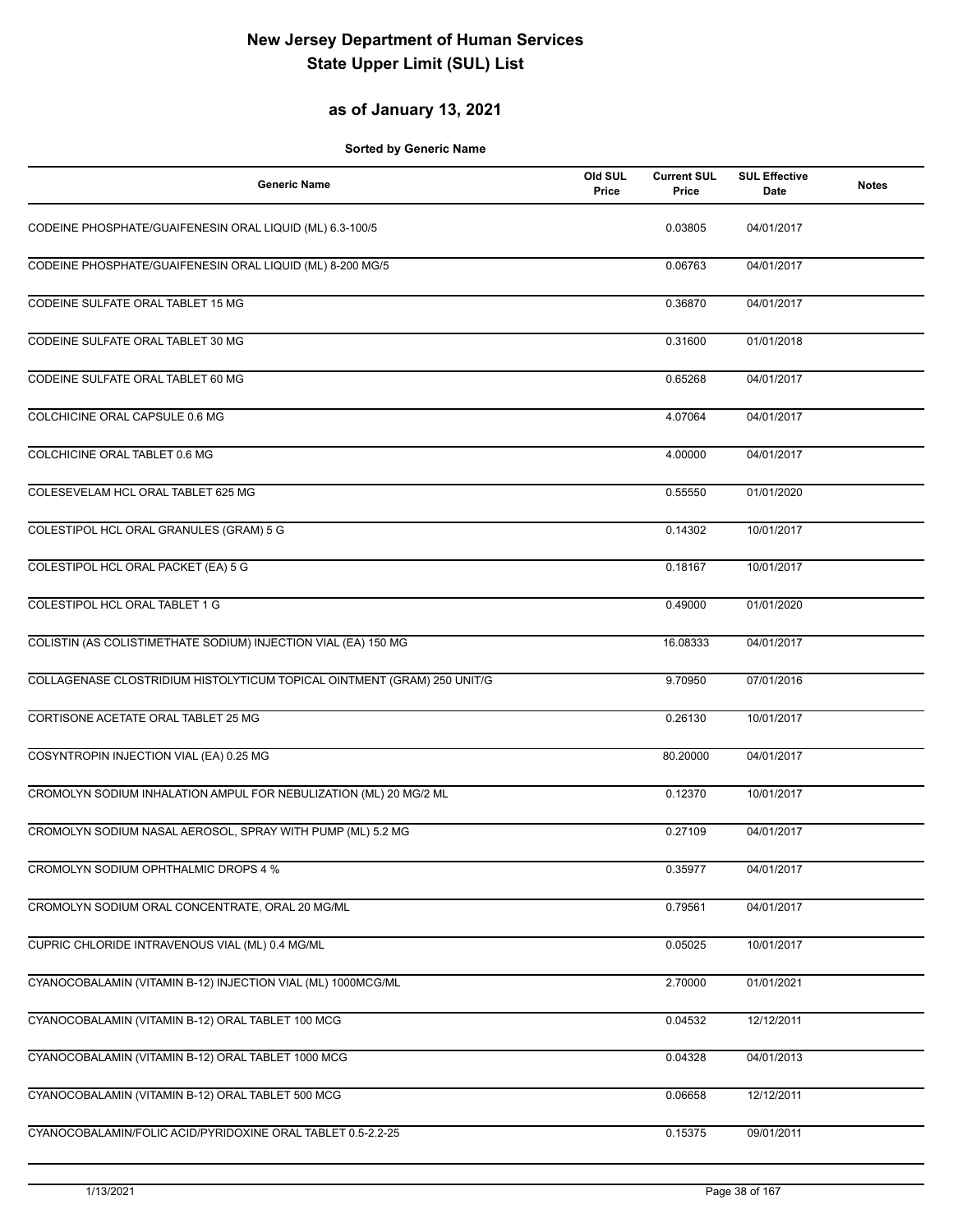### **as of January 13, 2021**

| <b>Generic Name</b>                                         | Old SUL<br>Price | <b>Current SUL</b><br>Price | <b>SUL Effective</b><br>Date | <b>Notes</b> |
|-------------------------------------------------------------|------------------|-----------------------------|------------------------------|--------------|
| CYANOCOBALAMIN/FOLIC ACID/PYRIDOXINE ORAL TABLET 1-2.2-25MG |                  | 0.17213                     | 10/01/2017                   |              |
| CYANOCOBALAMIN/FOLIC ACID/PYRIDOXINE ORAL TABLET 1-2.5-25MG |                  | 0.32211                     | 04/01/2018                   |              |
| CYANOCOBALAMIN/FOLIC ACID/PYRIDOXINE ORAL TABLET 2-2.5-25MG |                  | 0.28988                     | 10/01/2017                   |              |
| CYCLOBENZAPRINE HCL ORAL CAPSULE, EXT RELEASE 24 HR 15 MG   |                  | 0.00000                     | 06/29/2012                   |              |
| CYCLOBENZAPRINE HCL ORAL CAPSULE, EXT RELEASE 24 HR 30 MG   |                  | 15.56850                    | 12/12/2011                   |              |
| CYCLOBENZAPRINE HCL ORAL TABLET 10 MG                       |                  | 0.00299                     | 01/01/2019                   |              |
| CYCLOBENZAPRINE HCL ORAL TABLET 5 MG                        |                  | 0.02000                     | 04/01/2017                   |              |
| CYCLOBENZAPRINE HCL ORAL TABLET 7.5 MG                      |                  | 1.42000                     | 07/01/2019                   |              |
| CYCLOPENTOLATE HCL OPHTHALMIC DROPS 0.5 %                   |                  | 4.10133                     | 04/01/2017                   |              |
| CYCLOPENTOLATE HCL OPHTHALMIC DROPS 1 %                     |                  | 1.54569                     | 10/01/2017                   |              |
| CYCLOPENTOLATE HCL OPHTHALMIC DROPS 2 %                     |                  | 5.65200                     | 07/01/2018                   |              |
| CYCLOPHOSPHAMIDE INTRAVENOUS VIAL (EA) 1 G                  |                  | 569.22000                   | 04/01/2017                   |              |
| CYCLOPHOSPHAMIDE INTRAVENOUS VIAL (EA) 2 G                  |                  | 33.92424                    | 10/01/2017                   |              |
| CYCLOPHOSPHAMIDE INTRAVENOUS VIAL (EA) 500 MG               |                  | 357.02057                   | 04/01/2017                   |              |
| CYCLOPHOSPHAMIDE ORAL CAPSULE 25 MG                         |                  | 5.41412                     | 04/01/2017                   |              |
| CYCLOPHOSPHAMIDE ORAL CAPSULE 50 MG                         |                  | 6.21490                     | 04/01/2020                   |              |
| CYCLOSERINE ORAL CAPSULE 250 MG                             |                  | 37.83333                    | 04/01/2017                   |              |
| CYCLOSPORINE INTRAVENOUS AMPUL (ML) 250 MG/5ML              |                  | 7.82120                     | 04/01/2017                   |              |
| CYCLOSPORINE ORAL CAPSULE 100 MG                            |                  | 2.20752                     | 10/01/2017                   |              |
| CYCLOSPORINE ORAL CAPSULE 25 MG                             |                  | 0.60033                     | 10/01/2017                   |              |
| CYCLOSPORINE ORAL SOLUTION, ORAL 100 MG/ML                  |                  | 6.83100                     | 12/12/2011                   |              |
| CYCLOSPORINE, MODIFIED ORAL CAPSULE 100 MG                  |                  | 1.19000                     | 04/01/2017                   |              |
| CYCLOSPORINE, MODIFIED ORAL CAPSULE 25 MG                   |                  | 0.22367                     | 04/01/2017                   |              |
| CYCLOSPORINE, MODIFIED ORAL CAPSULE 50 MG                   |                  | 1.06400                     | 10/01/2018                   |              |
| CYCLOSPORINE, MODIFIED ORAL SOLUTION, ORAL 100 MG/ML        |                  | 1.76740                     | 04/01/2019                   |              |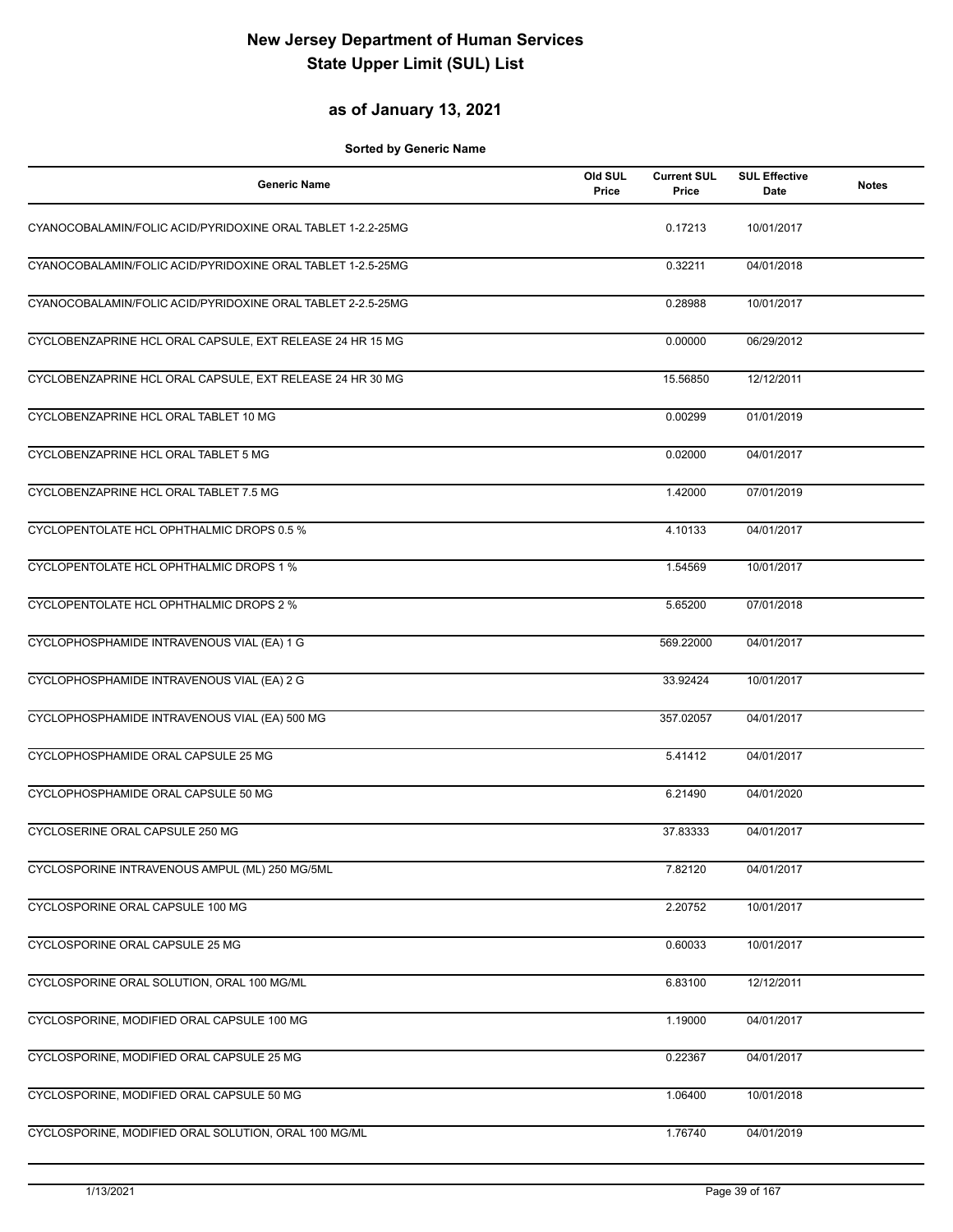### **as of January 13, 2021**

| <b>Generic Name</b>                                                 | Old SUL<br>Price | <b>Current SUL</b><br>Price | <b>SUL Effective</b><br>Date | <b>Notes</b> |
|---------------------------------------------------------------------|------------------|-----------------------------|------------------------------|--------------|
| CYPROHEPTADINE HCL ORAL SYRUP 2 MG/5 ML                             |                  | 0.05256                     | 10/01/2020                   |              |
| CYPROHEPTADINE HCL ORAL SYRUP 4 MG/10 ML                            |                  | 0.24687                     | 04/01/2017                   |              |
| CYPROHEPTADINE HCL ORAL TABLET 4 MG                                 |                  | 0.14405                     | 01/01/2020                   |              |
| CYSTEINE HCL INTRAVENOUS VIAL (ML) 50 MG/ML                         |                  | 0.19388                     | 10/01/2017                   |              |
| CYTARABINE INJECTION VIAL (ML) 20 MG/ML                             |                  | 0.61360                     | 04/01/2017                   |              |
| CYTARABINE/PF INJECTION VIAL (ML) 100 MG/5ML                        |                  | 0.95000                     | 04/01/2017                   |              |
| CYTARABINE/PF INJECTION VIAL (ML) 2 G/20 ML                         |                  | 0.83850                     | 04/01/2019                   |              |
| CYTARABINE/PF INJECTION VIAL (ML) 20 MG/ML                          |                  | 0.40000                     | 04/01/2017                   |              |
| DACARBAZINE INTRAVENOUS VIAL (EA) 100 MG                            |                  | 9.45000                     | 04/01/2017                   |              |
| DACARBAZINE INTRAVENOUS VIAL (EA) 200 MG                            |                  | 12.00000                    | 04/01/2017                   |              |
| DALFAMPRIDINE ORAL TABLET, EXTENDED RELEASE 12 HR 10 MG             |                  | 0.82500                     | 01/01/2020                   |              |
| DANAZOL ORAL CAPSULE 100 MG                                         |                  | 3.80800                     | 04/01/2017                   |              |
| DANAZOL ORAL CAPSULE 200 MG                                         |                  | 3.10456                     | 04/01/2017                   |              |
| DANAZOL ORAL CAPSULE 50 MG                                          |                  | 2.53760                     | 04/01/2017                   |              |
| DANTROLENE SODIUM INTRAVENOUS VIAL (EA) 20 MG                       |                  | 70.00000                    | 04/01/2017                   |              |
| DANTROLENE SODIUM ORAL CAPSULE 100 MG                               |                  | 0.97500                     | 07/01/2018                   |              |
| DANTROLENE SODIUM ORAL CAPSULE 25 MG                                |                  | 0.35000                     | 01/01/2019                   |              |
| DANTROLENE SODIUM ORAL CAPSULE 50 MG                                |                  | 0.38970                     | 10/01/2019                   |              |
| DAPSONE ORAL TABLET 100 MG                                          |                  | 1.19500                     | 04/01/2020                   |              |
| DAPSONE ORAL TABLET 25 MG                                           |                  | 0.54950                     | 10/01/2019                   |              |
| DAPTOMYCIN INTRAVENOUS VIAL (EA) 500 MG                             |                  | 180.00000                   | 10/01/2018                   |              |
| DARIFENACIN HYDROBROMIDE ORAL TABLET, EXTENDED RELEASE 24 HR 15 MG  |                  | 3.05067                     | 04/01/2019                   |              |
| DARIFENACIN HYDROBROMIDE ORAL TABLET, EXTENDED RELEASE 24 HR 7.5 MG |                  | 2.41867                     | 04/01/2020                   |              |
| DAUNORUBICIN HCL INTRAVENOUS VIAL (ML) 5 MG/ML                      |                  | 19.72375                    | 04/01/2017                   |              |
| DECITABINE INTRAVENOUS VIAL (EA) 50 MG                              |                  | 1200.00000                  | 04/01/2017                   |              |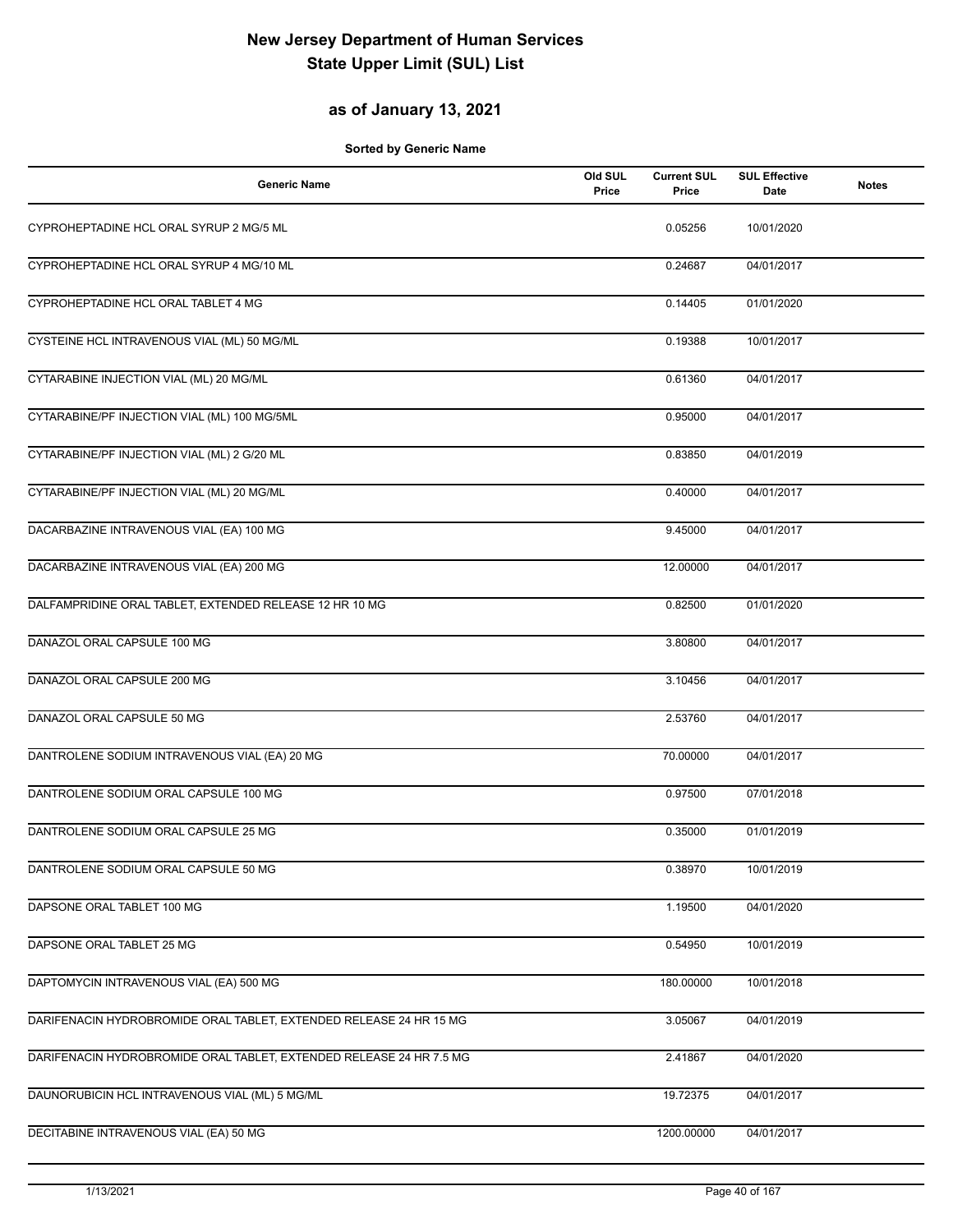### **as of January 13, 2021**

| <b>Generic Name</b>                                                                     | Old SUL<br>Price | <b>Current SUL</b><br>Price | <b>SUL Effective</b><br>Date | <b>Notes</b> |
|-----------------------------------------------------------------------------------------|------------------|-----------------------------|------------------------------|--------------|
| DEFEROXAMINE MESYLATE INJECTION VIAL (EA) 2 G                                           |                  | 25.12875                    | 04/01/2017                   |              |
| DEFEROXAMINE MESYLATE INJECTION VIAL (EA) 500 MG                                        |                  | 7.27477                     | 10/01/2017                   |              |
| DEMECLOCYCLINE HCL ORAL TABLET 150 MG                                                   |                  | 1.30000                     | 01/01/2019                   |              |
| DEMECLOCYCLINE HCL ORAL TABLET 300 MG                                                   |                  | 1.00729                     | 01/01/2020                   |              |
| DESIPRAMINE HCL ORAL TABLET 10 MG                                                       |                  | 0.71980                     | 07/01/2019                   |              |
| DESIPRAMINE HCL ORAL TABLET 100 MG                                                      |                  | 2.72630                     | 04/01/2017                   |              |
| DESIPRAMINE HCL ORAL TABLET 150 MG                                                      |                  | 3.32920                     | 04/01/2017                   |              |
| DESIPRAMINE HCL ORAL TABLET 25 MG                                                       |                  | 0.87520                     | 07/01/2018                   |              |
| DESIPRAMINE HCL ORAL TABLET 50 MG                                                       |                  | 1.31850                     | 10/01/2020                   |              |
| DESIPRAMINE HCL ORAL TABLET 75 MG                                                       |                  | 1.95724                     | 10/01/2017                   |              |
| DESLORATADINE ORAL TABLET 5 MG                                                          |                  | 0.25470                     | 10/01/2020                   |              |
| DESLORATADINE ORAL TABLET, DISINTEGRATING 2.5 MG                                        |                  | 4.85433                     | 04/01/2017                   |              |
| DESLORATADINE ORAL TABLET, DISINTEGRATING 5 MG                                          |                  | 4.85433                     | 04/01/2017                   |              |
| DESMOPRESSIN ACETATE (NON-REFRIGERATED) NASAL AEROSOL, SPRAY WITH PUMP<br>(ML) 10/SPRAY |                  | 13.65263                    | 07/01/2017                   |              |
| DESMOPRESSIN ACETATE INJECTION AMPUL (ML) 4 MCG/ML                                      |                  | 8.57000                     | 04/01/2017                   |              |
| DESMOPRESSIN ACETATE INJECTION VIAL (ML) 4 MCG/ML                                       |                  | 5.90000                     | 04/01/2017                   |              |
| DESMOPRESSIN ACETATE ORAL TABLET 0.1 MG                                                 |                  | 0.42630                     | 10/01/2020                   |              |
| DESMOPRESSIN ACETATE ORAL TABLET 0.2 MG                                                 |                  | 0.47340                     | 01/01/2019                   |              |
| DESOGESTREL-ETHINYL ESTRADIOL ORAL TABLET 0.15-0.03                                     |                  | 0.15333                     | 01/01/2019                   |              |
| DESOGESTREL-ETHINYL ESTRADIOL ORAL TABLET 7 DAYS X 3                                    |                  | 0.52119                     | 04/01/2017                   |              |
| DESOGESTREL-ETHINYL ESTRADIOL/ETHINYL ESTRADIOL ORAL TABLET 21-5                        |                  | 0.37988                     | 04/01/2018                   |              |
| DESONIDE TOPICAL CREAM (GRAM) 0.05 %                                                    |                  | 0.66500                     | 01/01/2020                   |              |
| DESONIDE TOPICAL LOTION (ML) 0.05 %                                                     |                  | 1.66017                     | 01/01/2020                   |              |
| <b>DESONIDE TOPICAL OINTMENT (GRAM) 0.05 %</b>                                          |                  | 0.28224                     | 10/01/2017                   |              |
| DESOXIMETASONE TOPICAL CREAM (GRAM) 0.05 %                                              |                  | 2.57933                     | 01/01/2020                   |              |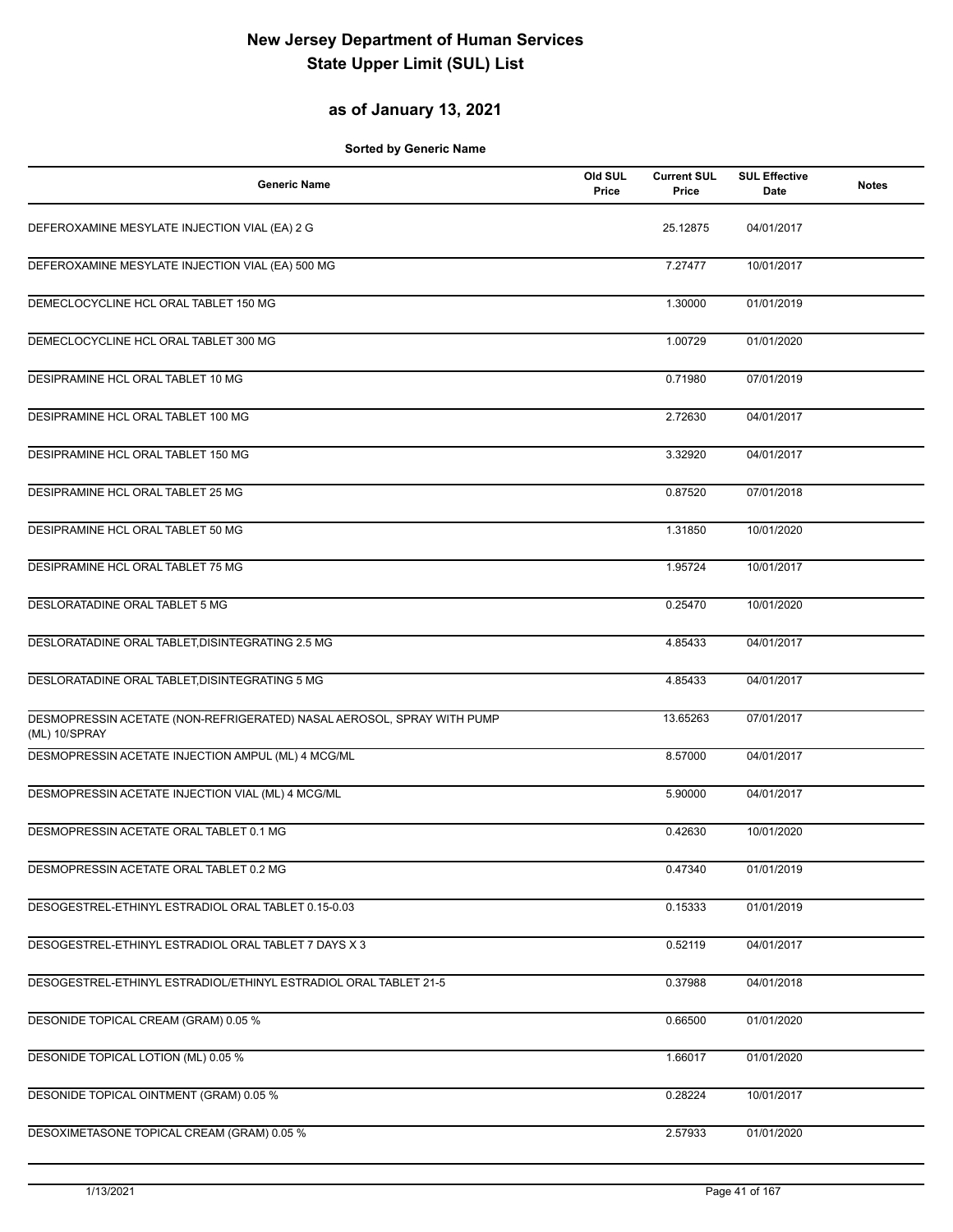### **as of January 13, 2021**

| <b>Generic Name</b>                                                 | Old SUL<br>Price | <b>Current SUL</b><br>Price | <b>SUL Effective</b><br>Date | <b>Notes</b> |
|---------------------------------------------------------------------|------------------|-----------------------------|------------------------------|--------------|
| DESOXIMETASONE TOPICAL CREAM (GRAM) 0.25 %                          |                  | 0.67867                     | 07/01/2019                   |              |
| DESOXIMETASONE TOPICAL GEL (GRAM) 0.05 %                            |                  | 1.53370                     | 10/01/2017                   |              |
| DESOXIMETASONE TOPICAL OINTMENT (GRAM) 0.05 %                       |                  | 3.76300                     | 04/01/2017                   |              |
| DESOXIMETASONE TOPICAL OINTMENT (GRAM) 0.25 %                       |                  | 0.29867                     | 01/01/2020                   |              |
| DESVENLAFAXINE FUMARATE ORAL TABLET, EXTENDED RELEASE 24 HR 100 MG  |                  | 4.64366                     | 04/01/2017                   |              |
| DESVENLAFAXINE FUMARATE ORAL TABLET, EXTENDED RELEASE 24 HR 50 MG   |                  | 4.64366                     | 04/01/2017                   |              |
| DESVENLAFAXINE ORAL TABLET, EXTENDED RELEASE 24 HR 100 MG           |                  | 6.26667                     | 04/01/2017                   |              |
| DESVENLAFAXINE ORAL TABLET, EXTENDED RELEASE 24 HR 100 MG           |                  | 4.15295                     | 04/01/2017                   |              |
| DESVENLAFAXINE ORAL TABLET, EXTENDED RELEASE 24 HR 50 MG            |                  | 3.95267                     | 01/01/2018                   |              |
| DESVENLAFAXINE ORAL TABLET, EXTENDED RELEASE 24 HR 50 MG            |                  | 8.28600                     | 04/01/2017                   |              |
| DESVENLAFAXINE SUCCINATE ORAL TABLET, EXTENDED RELEASE 24 HR 100 MG |                  | 0.50550                     | 01/01/2020                   |              |
| DESVENLAFAXINE SUCCINATE ORAL TABLET, EXTENDED RELEASE 24 HR 25 MG  |                  | 0.78550                     | 04/01/2020                   |              |
| DESVENLAFAXINE SUCCINATE ORAL TABLET, EXTENDED RELEASE 24 HR 50 MG  |                  | 0.53967                     | 10/01/2020                   |              |
| DEXAMETHASONE ORAL ELIXIR 0.5 MG/5ML                                |                  | 0.11713                     | 04/01/2017                   |              |
| DEXAMETHASONE ORAL SOLUTION, ORAL 0.5 MG/5ML                        |                  | 0.03860                     | 04/01/2018                   |              |
| DEXAMETHASONE ORAL TABLET 0.5 MG                                    |                  | 0.04221                     | 04/01/2017                   |              |
| DEXAMETHASONE ORAL TABLET 0.75 MG                                   |                  | 0.04550                     | 10/01/2017                   |              |
| DEXAMETHASONE ORAL TABLET 1 MG                                      |                  | 0.22179                     | 04/01/2017                   |              |
| DEXAMETHASONE ORAL TABLET 1.5 MG                                    |                  | 0.07502                     | 04/01/2017                   |              |
| DEXAMETHASONE ORAL TABLET 2 MG                                      |                  | 0.39870                     | 07/01/2018                   |              |
| DEXAMETHASONE ORAL TABLET 4 MG                                      |                  | 0.09250                     | 04/01/2017                   |              |
| DEXAMETHASONE ORAL TABLET 6 MG                                      |                  | 0.34402                     | 10/01/2017                   |              |
| DEXAMETHASONE SOD PHOSPHATE INJECTION SYRINGE (ML) 4 MG/ML          |                  | 1.19000                     | 04/01/2017                   |              |
| DEXAMETHASONE SOD PHOSPHATE INJECTION VIAL (ML) 10 MG/ML            |                  | 0.96239                     | 10/01/2017                   |              |
| DEXAMETHASONE SOD PHOSPHATE INJECTION VIAL (ML) 4 MG/ML             |                  | 1.19930                     | 04/01/2017                   |              |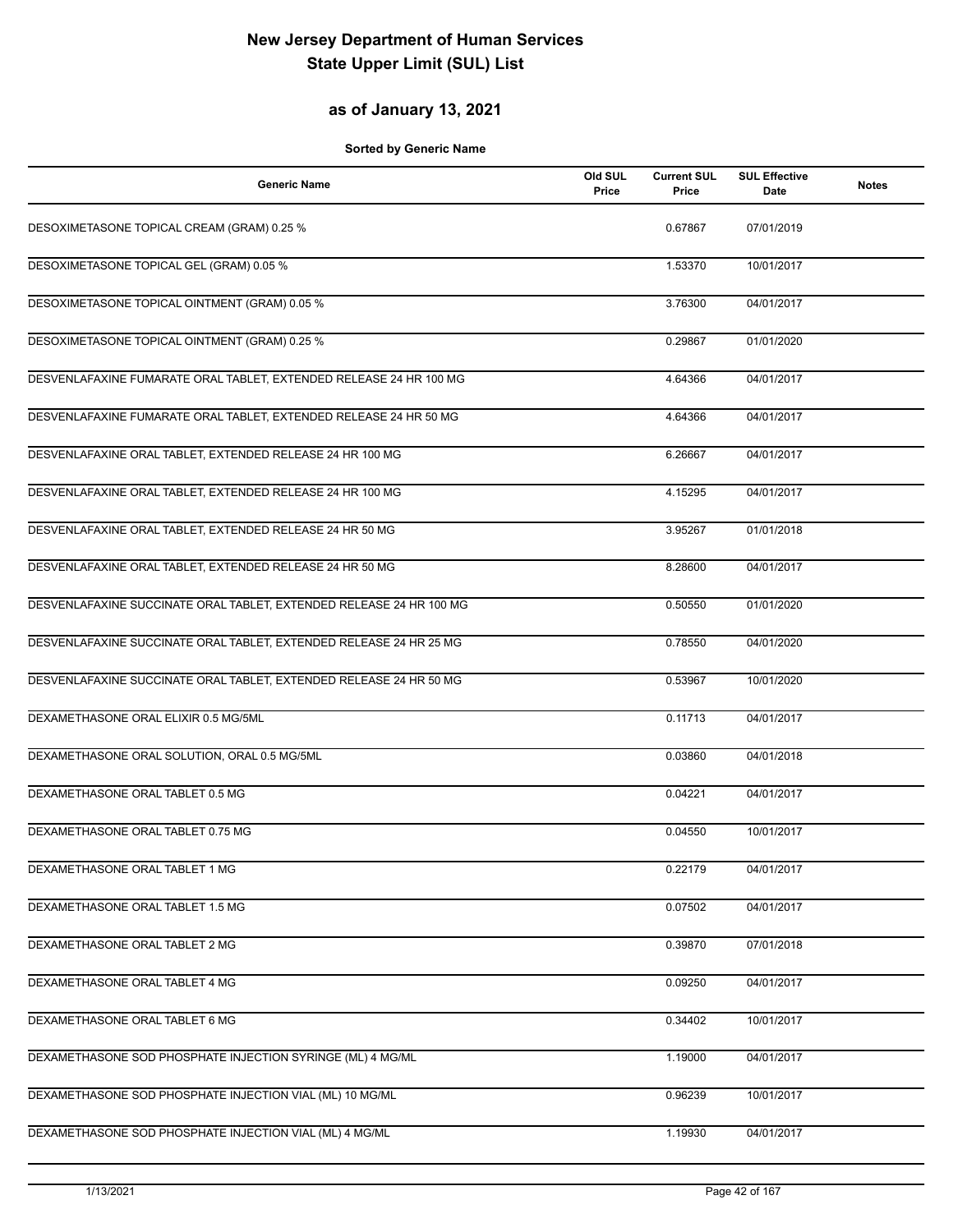### **as of January 13, 2021**

| <b>Generic Name</b>                                                                                   | Old SUL<br>Price | <b>Current SUL</b><br>Price | <b>SUL Effective</b><br>Date | <b>Notes</b> |
|-------------------------------------------------------------------------------------------------------|------------------|-----------------------------|------------------------------|--------------|
| DEXAMETHASONE SOD PHOSPHATE OPHTHALMIC DROPS 0.1 %                                                    |                  | 1.74669                     | 10/01/2017                   |              |
| DEXAMETHASONE SODIUM PHOSPHATE/PF INJECTION VIAL (ML) 10 MG/ML                                        |                  | 1.70000                     | 04/01/2017                   |              |
| DEXBROMPHENIRAMINE MALEATE ORAL TABLET 2 MG                                                           |                  | 0.61230                     | 04/01/2017                   |              |
| DEXBROMPHENIRAMINE MALEATE/PSEUDOEPHEDRINE HCL ORAL TABLET 2 MG-60 MG                                 |                  | 0.36450                     | 04/01/2017                   |              |
| DEXMEDETOMIDINE HCL INTRAVENOUS VIAL (ML) 1000MCG/10                                                  |                  | 19.49500                    | 04/01/2017                   |              |
| DEXMEDETOMIDINE HCL INTRAVENOUS VIAL (ML) 200MCG/2ML                                                  |                  | 9.54500                     | 04/01/2017                   |              |
| DEXMEDETOMIDINE HCL INTRAVENOUS VIAL (ML) 400MCG/4ML                                                  |                  | 19.73750                    | 04/01/2017                   |              |
| DEXMETHYLPHENIDATE HCL ORAL CAPSULE, EXTENDED RELEASE BIPHASIC 50-50 10 MG                            |                  | 2.27540                     | 10/01/2020                   |              |
| DEXMETHYLPHENIDATE HCL ORAL CAPSULE, EXTENDED RELEASE BIPHASIC 50-50 15 MG                            |                  | 2.38530                     | 01/01/2020                   |              |
| DEXMETHYLPHENIDATE HCL ORAL CAPSULE, EXTENDED RELEASE BIPHASIC 50-50 20 MG                            |                  | 1.65420                     | 10/01/2020                   |              |
| DEXMETHYLPHENIDATE HCL ORAL CAPSULE, EXTENDED RELEASE BIPHASIC 50-50 25 MG                            |                  | 2.44796                     | 10/01/2020                   |              |
| DEXMETHYLPHENIDATE HCL ORAL CAPSULE, EXTENDED RELEASE BIPHASIC 50-50 30 MG                            |                  | 2.56200                     | 10/01/2020                   |              |
| DEXMETHYLPHENIDATE HCL ORAL CAPSULE, EXTENDED RELEASE BIPHASIC 50-50 35 MG                            |                  | 2.54081                     | 10/01/2020                   |              |
| DEXMETHYLPHENIDATE HCL ORAL CAPSULE, EXTENDED RELEASE BIPHASIC 50-50 40 MG                            |                  | 1.94380                     | 04/01/2020                   |              |
| DEXMETHYLPHENIDATE HCL ORAL CAPSULE, EXTENDED RELEASE BIPHASIC 50-50 5 MG                             |                  | 4.03380                     | 10/01/2018                   |              |
| DEXMETHYLPHENIDATE HCL ORAL TABLET 10 MG                                                              |                  | 0.43060                     | 04/01/2020                   |              |
| DEXMETHYLPHENIDATE HCL ORAL TABLET 2.5 MG                                                             |                  | 0.20250                     | 04/01/2020                   |              |
| DEXMETHYLPHENIDATE HCL ORAL TABLET 5 MG                                                               |                  | 0.44517                     | 04/01/2017                   |              |
| DEXRAZOXANE HCL INTRAVENOUS VIAL (EA) 250 MG                                                          |                  | 274.26000                   | 04/01/2017                   |              |
| DEXRAZOXANE HCL INTRAVENOUS VIAL (EA) 500 MG                                                          |                  | 548.51000                   | 04/01/2017                   |              |
| DEXTRAN 40 IN 0.9 % SODIUM CHLORIDE INTRAVENOUS INTRAVENOUS SOLUTION 10 %                             |                  | 0.05462                     | 04/01/2017                   |              |
| DEXTRAN 40 IN DEXTROSE 5 % IN WATER INTRAVENOUS INTRAVENOUS SOLUTION 10 %                             |                  | 0.05306                     | 04/01/2017                   |              |
| DEXTRAN 70/HYPROMELLOSE OPHTHALMIC DROPS 0.1%-0.3%                                                    |                  | 0.12464                     | 04/01/2017                   |              |
| DEXTROAMPHETAMINE SULF-SACCHARATE/AMPHETAMINE SULF-ASPARTATE ORAL<br>CAPSULE, EXT RELEASE 24 HR 10 MG |                  | 1.36870                     | 04/01/2020                   |              |
| DEXTROAMPHETAMINE SULF-SACCHARATE/AMPHETAMINE SULF-ASPARTATE ORAL<br>CAPSULE, EXT RELEASE 24 HR 15 MG |                  | 1.20000                     | 07/01/2019                   |              |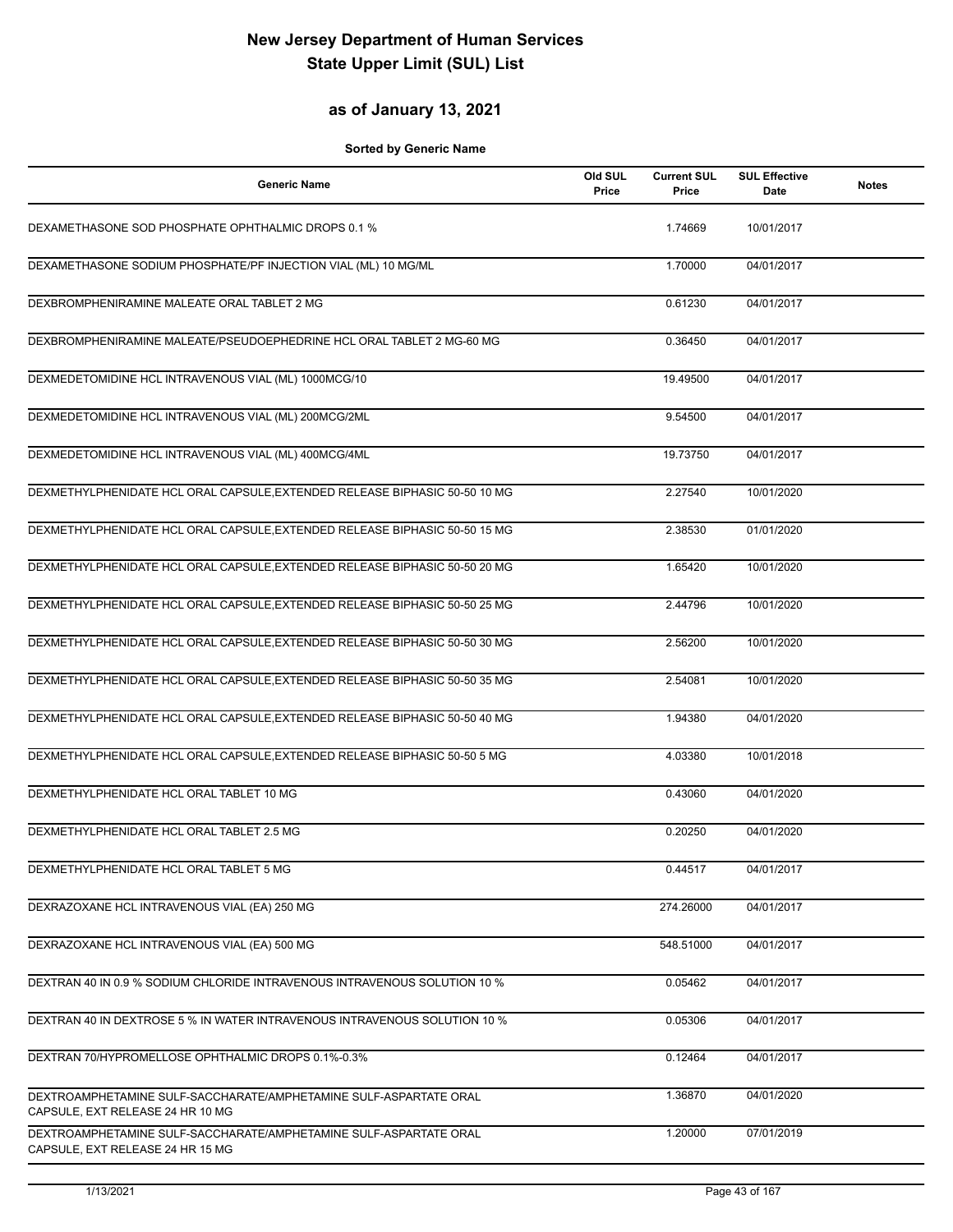### **as of January 13, 2021**

| <b>Generic Name</b>                                                                                   | Old SUL<br>Price | <b>Current SUL</b><br>Price | <b>SUL Effective</b><br>Date | <b>Notes</b> |
|-------------------------------------------------------------------------------------------------------|------------------|-----------------------------|------------------------------|--------------|
| DEXTROAMPHETAMINE SULF-SACCHARATE/AMPHETAMINE SULF-ASPARTATE ORAL<br>CAPSULE, EXT RELEASE 24 HR 20 MG |                  | 0.90595                     | 10/01/2020                   |              |
| DEXTROAMPHETAMINE SULF-SACCHARATE/AMPHETAMINE SULF-ASPARTATE ORAL<br>CAPSULE, EXT RELEASE 24 HR 25 MG |                  | 2.63350                     | 07/01/2017                   |              |
| DEXTROAMPHETAMINE SULF-SACCHARATE/AMPHETAMINE SULF-ASPARTATE ORAL<br>CAPSULE, EXT RELEASE 24 HR 30 MG |                  | 1.30217                     | 07/01/2019                   |              |
| DEXTROAMPHETAMINE SULF-SACCHARATE/AMPHETAMINE SULF-ASPARTATE ORAL<br>CAPSULE, EXT RELEASE 24 HR 5 MG  |                  | 1.00560                     | 07/01/2018                   |              |
| DEXTROAMPHETAMINE SULF-SACCHARATE/AMPHETAMINE SULF-ASPARTATE ORAL<br>TABLET 10 MG                     |                  | 0.32200                     | 10/01/2019                   |              |
| DEXTROAMPHETAMINE SULF-SACCHARATE/AMPHETAMINE SULF-ASPARTATE ORAL<br>TABLET 12.5 MG                   |                  | 0.52640                     | 04/01/2018                   |              |
| DEXTROAMPHETAMINE SULF-SACCHARATE/AMPHETAMINE SULF-ASPARTATE ORAL<br><b>TABLET 15 MG</b>              |                  | 0.33810                     | 01/01/2021                   |              |
| DEXTROAMPHETAMINE SULF-SACCHARATE/AMPHETAMINE SULF-ASPARTATE ORAL<br>TABLET 20 MG                     |                  | 0.26550                     | 04/01/2017                   |              |
| DEXTROAMPHETAMINE SULF-SACCHARATE/AMPHETAMINE SULF-ASPARTATE ORAL<br>TABLET 30 MG                     |                  | 0.25810                     | 01/01/2019                   |              |
| DEXTROAMPHETAMINE SULF-SACCHARATE/AMPHETAMINE SULF-ASPARTATE ORAL<br><b>TABLET 5 MG</b>               |                  | 0.25450                     | 01/01/2019                   |              |
| DEXTROAMPHETAMINE SULF-SACCHARATE/AMPHETAMINE SULF-ASPARTATE ORAL<br>TABLET 7.5 MG                    |                  | 0.32083                     | 10/01/2017                   |              |
| DEXTROAMPHETAMINE SULFATE ORAL CAPSULE, EXTENDED RELEASE 10 MG                                        |                  | 1.51000                     | 07/01/2019                   |              |
| DEXTROAMPHETAMINE SULFATE ORAL CAPSULE, EXTENDED RELEASE 15 MG                                        |                  | 1.00806                     | 10/01/2020                   |              |
| DEXTROAMPHETAMINE SULFATE ORAL CAPSULE, EXTENDED RELEASE 5 MG                                         |                  | 2.06516                     | 04/01/2017                   |              |
| DEXTROAMPHETAMINE SULFATE ORAL SOLUTION, ORAL 5 MG/5 ML                                               |                  | 1.46846                     | 04/01/2017                   |              |
| DEXTROAMPHETAMINE SULFATE ORAL TABLET 10 MG                                                           |                  | 0.40200                     | 04/01/2020                   |              |
| DEXTROAMPHETAMINE SULFATE ORAL TABLET 5 MG                                                            |                  | 0.20991                     | 10/01/2017                   |              |
| DEXTROMETHORPHAN HBR ORAL CAPSULE 15 MG                                                               |                  | 0.11250                     | 04/01/2017                   |              |
| DEXTROMETHORPHAN HBR ORAL LIQUID (ML) 15 MG/5 ML                                                      |                  | 0.02527                     | 04/01/2017                   |              |
| DEXTROMETHORPHAN HBR ORAL SYRUP 7.5MG/5ML                                                             |                  | 0.04154                     | 12/12/2011                   |              |
| DEXTROMETHORPHAN HBR/ACETAMINOPHEN/DOXYLAMINE ORAL CAPSULE 15MG-325MG                                 |                  | 0.11526                     | 04/01/2017                   |              |
| DEXTROMETHORPHAN HBR/ACETAMINOPHEN/DOXYLAMINE ORAL LIQUID (ML) 15-325/15                              |                  | 0.01108                     | 04/01/2017                   |              |
| DEXTROMETHORPHAN HBR/ACETAMINOPHEN/DOXYLAMINE ORAL LIQUID (ML) 30-12.5/30                             |                  | 0.01054                     | 04/01/2017                   |              |
| DEXTROMETHORPHAN HBR/DOXYLAMINE SUCCINATE ORAL SOLUTION, ORAL 15-6.25/15                              |                  | 0.01244                     | 04/01/2017                   |              |
| DEXTROMETHORPHAN HBR/PHENYLEPHRINE HCL ORAL LIQUID (ML) 5-2.5 MG/5                                    |                  | 0.04194                     | 04/01/2017                   |              |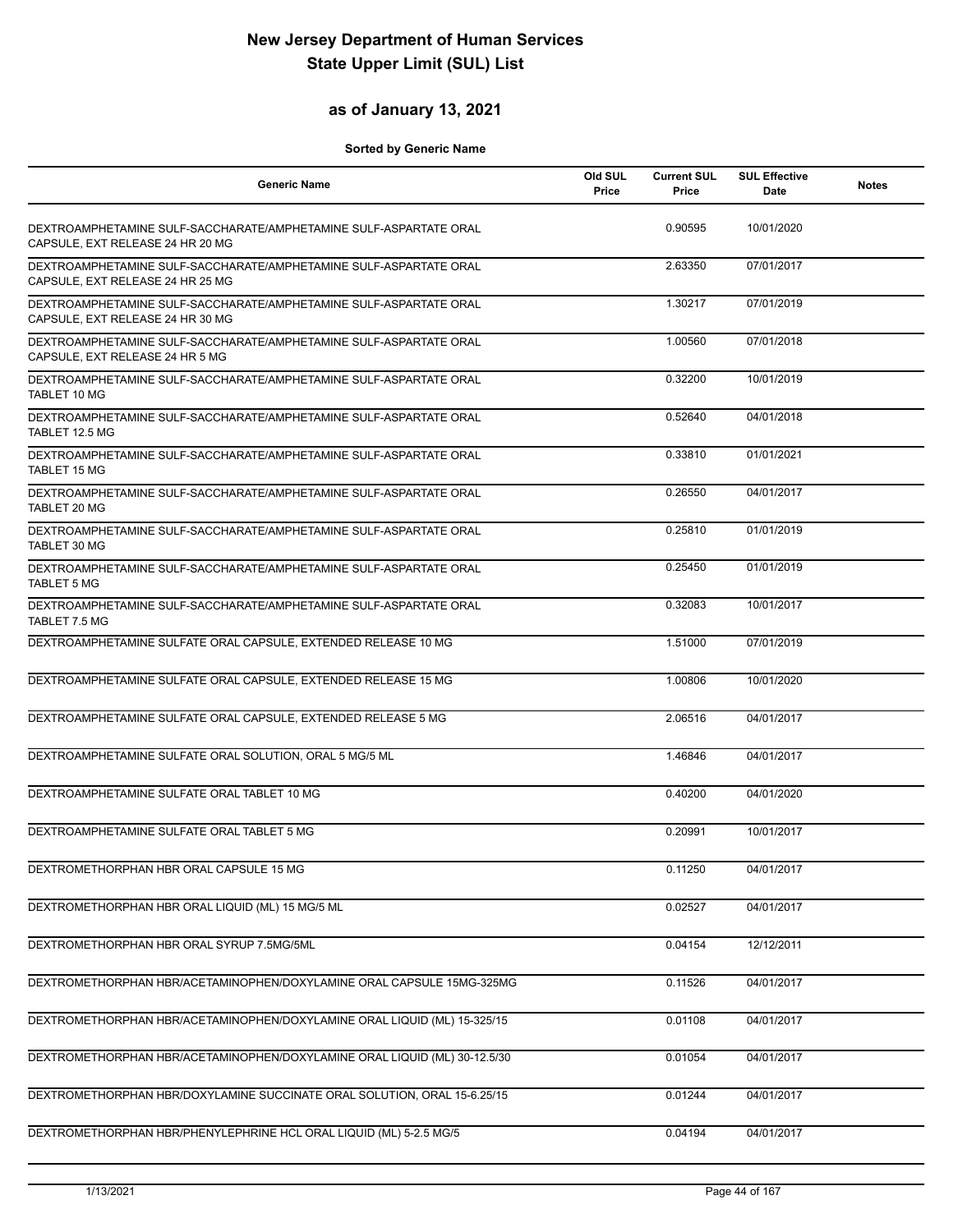### **as of January 13, 2021**

| <b>Generic Name</b>                                                                                               | Old SUL<br>Price | <b>Current SUL</b><br>Price | <b>SUL Effective</b><br>Date | <b>Notes</b> |
|-------------------------------------------------------------------------------------------------------------------|------------------|-----------------------------|------------------------------|--------------|
| DEXTROMETHORPHAN HBR/PHENYLEPHRINE HCL/ACETAMINOPHEN ORAL CAPSULE<br>10-5-325MG                                   |                  | 0.11831                     | 04/01/2017                   |              |
| DEXTROMETHORPHAN HBR/PHENYLEPHRINE HCL/ACETAMINOPHEN ORAL LIQUID (ML)<br>5-325MG/15                               |                  | 0.01165                     | 04/01/2017                   |              |
| DEXTROMETHORPHAN HBR/PHENYLEPHRINE HCL/ACETAMINOPHEN ORAL POWDER IN<br>PACKET (EA) 20-10-650                      |                  | 0.59166                     | 04/01/2017                   |              |
| DEXTROMETHORPHAN HBR/PHENYLEPHRINE HCL/ACETAMINOPHEN ORAL TABLET<br>10-5-325MG                                    |                  | 0.07984                     | 04/01/2017                   |              |
| DEXTROMETHORPHAN HBR/PHENYLEPHRINE HCL/CHLORPHENIRAMINE ORAL DROPS<br>$3 - 3.5 - 1/ML$                            |                  | 0.35250                     | 09/01/2011                   |              |
| DEXTROMETHORPHAN HBR/PHENYLEPHRINE/ACETAMINOPHEN/DOXYLAMINE ORAL<br>CAPSULE 5-325-6.25                            |                  | 0.63562                     | 04/01/2017                   |              |
| DEXTROMETHORPHAN HBR/PHENYLEPHRINE/ACETAMINOPHEN/DOXYLAMINE ORAL<br>LIQUID (ML) 5-325MG/15                        |                  | 0.01379                     | 04/01/2017                   |              |
| DEXTROMETHORPHAN POLISTIREX ORAL SUSPENSION, EXTENDED RELEASE 12 HR 30<br>MG/5 ML                                 |                  | 0.05735                     | 04/01/2017                   |              |
| DEXTROMETHORPHAN/PHENYLEPHRINE/ACETAMINOPHEN/CHLORPHENIRAMIN ORAL<br>SUSPENSION, ORAL (FINAL DOSE FORM) 5-2.5-160 |                  | 0.01652                     | 04/01/2017                   |              |
| DEXTROMETHORPHAN/PHENYLEPHRINE/ACETAMINOPHEN/CHLORPHENIRAMIN ORAL<br>TABLET 10-5-325-2                            |                  | 0.07375                     | 04/01/2017                   |              |
| DEXTROMETHORPHAN/PHENYLEPHRINE/ACETAMINOPHEN/CHLORPHENIRAMIN ORAL<br>TABLET, SEQUENTIAL 10-5-325-2                |                  | 0.13720                     | 04/01/2017                   |              |
| DEXTROSE 10 % AND 0.2 % SODIUM CHLORIDE INTRAVENOUS DEHP-FREE BAG,<br>INJECTION (ML) 10 %-0.2 %                   |                  | 0.00860                     | 04/01/2017                   |              |
| DEXTROSE 10 % AND 0.45 % SODIUM CHLORIDE INTRAVENOUS INTRAVENOUS SOLUTION<br>10%-0.45%                            |                  | 0.00497                     | 04/01/2017                   |              |
| DEXTROSE 10 % IN WATER INTRAVENOUS DEHP-FREE BAG, INJECTION (ML) 10 %                                             |                  | 0.00230                     | 04/01/2017                   |              |
| DEXTROSE 10 % IN WATER INTRAVENOUS INTRAVENOUS SOLUTION 10 %                                                      |                  | 0.00525                     | 04/01/2017                   |              |
| DEXTROSE 2.5 % AND 0.45 % SODIUM CHLORIDE INTRAVENOUS INTRAVENOUS SOLUTION<br>2.5%-0.45%                          |                  | 0.00195                     | 04/01/2017                   |              |
| DEXTROSE 20 % IN WATER INTRAVENOUS INTRAVENOUS SOLUTION 20 %                                                      |                  | 0.02328                     | 04/01/2017                   |              |
| DEXTROSE 25 % IN WATER INTRAVENOUS SYRINGE (ML) 25 %                                                              |                  | 0.76400                     | 04/01/2017                   |              |
| DEXTROSE 30 % IN WATER INTRAVENOUS INTRAVENOUS SOLUTION 30 %                                                      |                  | 0.02376                     | 04/01/2017                   |              |
| DEXTROSE 40 % IN WATER INTRAVENOUS INTRAVENOUS SOLUTION 40 %                                                      |                  | 0.02428                     | 04/01/2017                   |              |
| DEXTROSE 5 % AND 0.2 % SODIUM CHLORIDE INTRAVENOUS INTRAVENOUS SOLUTION 5<br>$% -0.2%$                            |                  | 0.00195                     | 04/01/2017                   |              |
| DEXTROSE 5 % AND 0.3 % SODIUM CHLORIDE INTRAVENOUS INTRAVENOUS SOLUTION 5<br>$% -0.3%$                            |                  | 0.00195                     | 04/01/2017                   |              |
| DEXTROSE 5 % AND 0.45 % SODIUM CHLORIDE INTRAVENOUS INTRAVENOUS SOLUTION 5<br>$% -0.45%$                          |                  | 0.00695                     | 10/01/2017                   |              |
| DEXTROSE 5 % AND 0.9 % SODIUM CHLORIDE INTRAVENOUS INTRAVENOUS SOLUTION 5<br>$% -0.9%$                            |                  | 0.00129                     | 10/01/2017                   |              |
| DEXTROSE 5 % IN LACTATED RINGERS INTRAVENOUS INTRAVENOUS SOLUTION 5 %                                             |                  | 0.00645                     | 10/01/2017                   |              |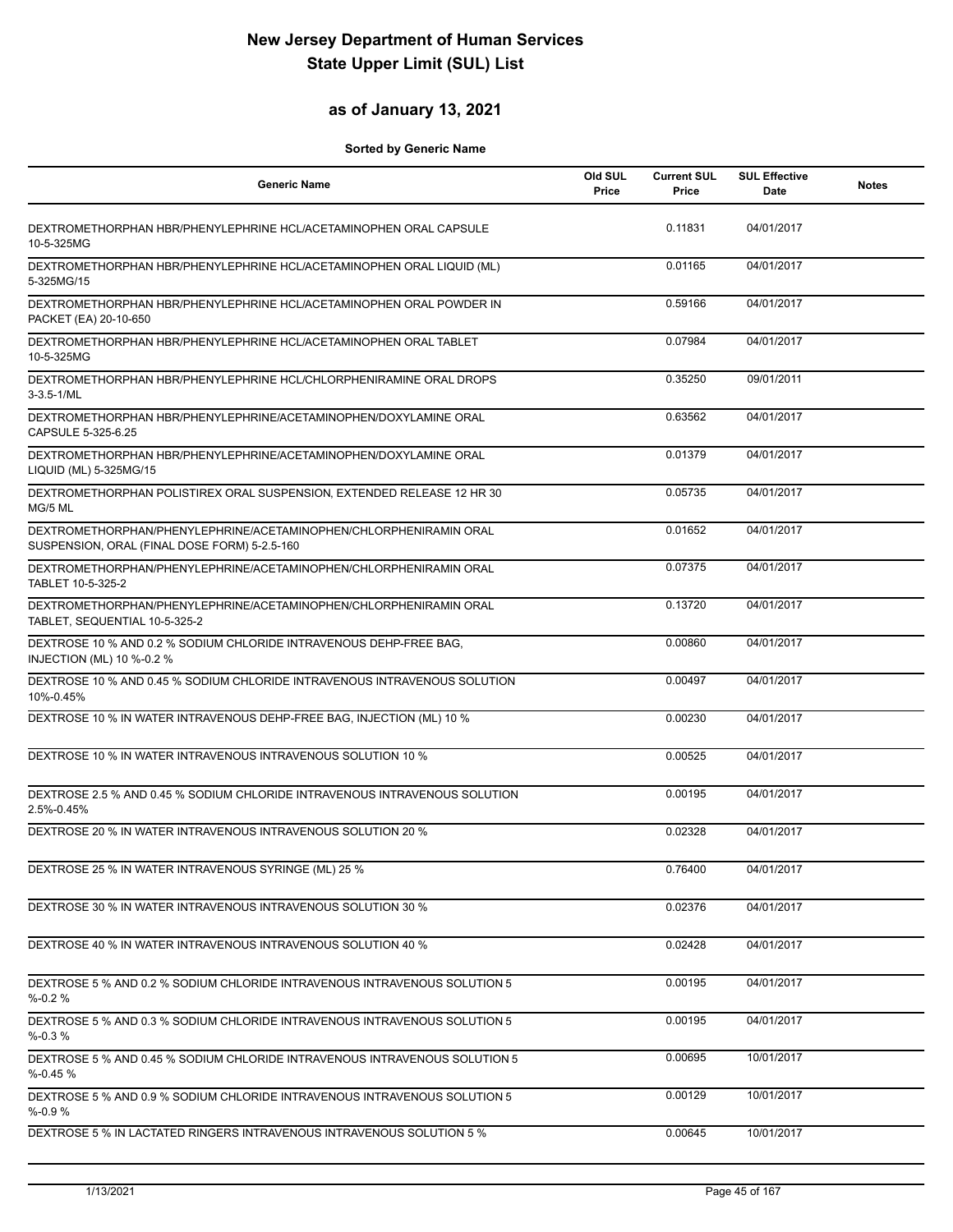### **as of January 13, 2021**

| <b>Generic Name</b>                                                       | Old SUL<br>Price | <b>Current SUL</b><br>Price | <b>SUL Effective</b><br><b>Date</b> | <b>Notes</b> |
|---------------------------------------------------------------------------|------------------|-----------------------------|-------------------------------------|--------------|
| DEXTROSE 5 % IN WATER INTRAVENOUS INTRAVENOUS SOLUTION 5 %                |                  | 0.01232                     | 10/01/2017                          |              |
| DEXTROSE 5 % IN WATER INTRAVENOUS PIGGYBACK WITH THREADED PORT (ML)       |                  | 0.01252                     | 04/01/2017                          |              |
| DEXTROSE 5 % IN WATER INTRAVENOUS PIGGYBACK WITH VIAL PORT (NON-THREADED) |                  | 0.00347                     | 10/01/2017                          |              |
| DEXTROSE 5% IN RINGERS INTRAVENOUS INTRAVENOUS SOLUTION 5 %               |                  | 0.00231                     | 12/12/2011                          |              |
| DEXTROSE 50 % IN WATER INTRAVENOUS INTRAVENOUS SOLUTION 50 %              |                  | 0.00482                     | 10/01/2017                          |              |
| DEXTROSE 50 % IN WATER INTRAVENOUS SYRINGE (ML) 50 %                      |                  | 0.14640                     | 04/01/2017                          |              |
| DEXTROSE 50 % IN WATER INTRAVENOUS VIAL (ML) 50 %                         |                  | 0.04940                     | 04/01/2017                          |              |
| DEXTROSE 70 % IN WATER INTRAVENOUS INTRAVENOUS SOLUTION 70 %              |                  | 0.00271                     | 10/01/2017                          |              |
| DEXTROSE ORAL GEL (GRAM) 40 %                                             |                  | 0.17549                     | 04/01/2014                          |              |
| DEXTROSE ORAL TABLET, CHEWABLE 4 G                                        |                  | 0.15392                     | 12/12/2011                          |              |
| DIAZEPAM INJECTION SYRINGE (ML) 5 MG/ML                                   |                  | 11.77375                    | 04/01/2017                          |              |
| DIAZEPAM INJECTION VIAL (ML) 5 MG/ML                                      |                  | 0.62009                     | 10/01/2017                          |              |
| DIAZEPAM ORAL CONCENTRATE, ORAL 5 MG/ML                                   |                  | 0.88533                     | 10/01/2018                          |              |
| DIAZEPAM ORAL SOLUTION, ORAL 5 MG/5 ML                                    |                  | 0.11536                     | 04/01/2017                          |              |
| DIAZEPAM ORAL SOLUTION, ORAL 5 MG/5 ML                                    |                  | 0.76600                     | 04/01/2017                          |              |
| DIAZEPAM ORAL TABLET 10 MG                                                |                  | 0.01936                     | 04/01/2017                          |              |
| DIAZEPAM ORAL TABLET 2 MG                                                 |                  | 0.01566                     | 04/01/2018                          |              |
| DIAZEPAM ORAL TABLET 5 MG                                                 |                  | 0.02030                     | 04/01/2017                          |              |
| DIAZEPAM RECTAL KIT 12.5-15-20                                            |                  | 231.78000                   | 10/01/2020                          |              |
| DIAZEPAM RECTAL KIT 2.5 MG                                                |                  | 220.37333                   | 04/01/2017                          |              |
| DIAZEPAM RECTAL KIT 5-7.5-10MG                                            |                  | 234.39000                   | 01/01/2020                          |              |
| DIBUCAINE TOPICAL OINTMENT (GRAM) 1 %                                     |                  | 0.05025                     | 10/01/2017                          |              |
| DICLOFENAC EPOLAMINE TRANSDERMAL PATCH, TRANSDERMAL 12 HOURS 1.3 %        |                  | 5.85805                     | 10/01/2020                          |              |
| DICLOFENAC POTASSIUM ORAL TABLET 50 MG                                    |                  | 0.08917                     | 10/01/2017                          |              |
| DICLOFENAC SODIUM OPHTHALMIC DROPS 0.1 %                                  |                  | 1.23512                     | 04/01/2017                          |              |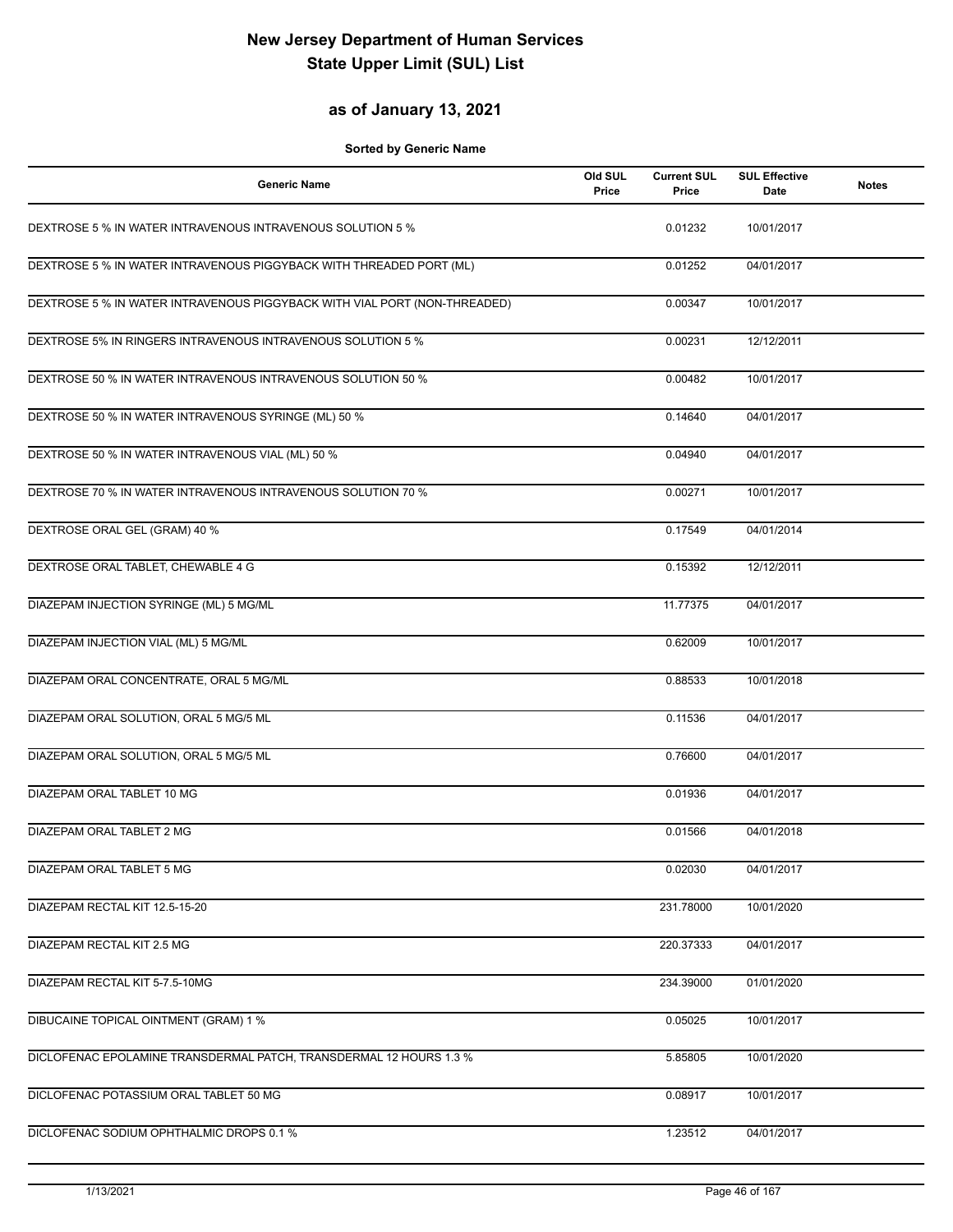### **as of January 13, 2021**

| <b>Generic Name</b>                                                                       | Old SUL<br>Price | <b>Current SUL</b><br>Price | <b>SUL Effective</b><br><b>Date</b> | <b>Notes</b> |
|-------------------------------------------------------------------------------------------|------------------|-----------------------------|-------------------------------------|--------------|
| DICLOFENAC SODIUM ORAL TABLET, DELAYED RELEASE (ENTERIC COATED) 25 MG                     |                  | 0.14688                     | 10/01/2017                          |              |
| DICLOFENAC SODIUM ORAL TABLET, DELAYED RELEASE (ENTERIC COATED) 50 MG                     |                  | 0.05783                     | 04/01/2017                          |              |
| DICLOFENAC SODIUM ORAL TABLET, DELAYED RELEASE (ENTERIC COATED) 75 MG                     |                  | 0.04530                     | 01/01/2019                          |              |
| DICLOFENAC SODIUM ORAL TABLET, EXTENDED RELEASE 24 HR 100 MG                              |                  | 0.19545                     | 01/01/2018                          |              |
| DICLOFENAC SODIUM TOPICAL DROPS 1.5 %                                                     |                  | 0.11873                     | 01/01/2020                          |              |
| DICLOFENAC SODIUM TOPICAL GEL (GRAM) 1 %                                                  |                  | 0.13629                     | 01/01/2021                          |              |
| DICLOFENAC SODIUM TOPICAL GEL (GRAM) 3 %                                                  |                  | 1.48000                     | 07/01/2018                          |              |
| DICLOFENAC SODIUM/MISOPROSTOL ORAL TABLET, IMMEDIATE, DELAY<br>RELEASE, BIPHASE 50 MG-200 |                  | 1.56576                     | 04/01/2017                          |              |
| DICLOFENAC SODIUM/MISOPROSTOL ORAL TABLET, IMMEDIATE, DELAY<br>RELEASE, BIPHASE 75 MG-200 |                  | 1.59850                     | 01/01/2021                          |              |
| DICLOXACILLIN SODIUM ORAL CAPSULE 250 MG                                                  |                  | 0.19177                     | 10/01/2017                          |              |
| DICLOXACILLIN SODIUM ORAL CAPSULE 500 MG                                                  |                  | 0.37986                     | 10/01/2017                          |              |
| DICYCLOMINE HCL INTRAMUSCULAR VIAL (ML) 10 MG/ML                                          |                  | 24.23850                    | 04/01/2017                          |              |
| DICYCLOMINE HCL ORAL CAPSULE 10 MG                                                        |                  | 0.02503                     | 04/01/2017                          |              |
| DICYCLOMINE HCL ORAL SOLUTION, ORAL 10 MG/5 ML                                            |                  | 0.18397                     | 04/01/2017                          |              |
| DICYCLOMINE HCL ORAL TABLET 20 MG                                                         |                  | 0.03550                     | 04/01/2017                          |              |
| DIDANOSINE ORAL CAPSULE, DELAYED RELEASE (ENTERIC COATED) 200 MG                          |                  | 2.81942                     | 10/01/2017                          |              |
| DIDANOSINE ORAL CAPSULE, DELAYED RELEASE (ENTERIC COATED) 250 MG                          |                  | 3.58322                     | 10/01/2017                          |              |
| DIDANOSINE ORAL CAPSULE, DELAYED RELEASE (ENTERIC COATED) 400 MG                          |                  | 5.57777                     | 10/01/2017                          |              |
| DIETHYLPROPION HCL ORAL TABLET 25 MG                                                      |                  | 0.17596                     | 04/01/2017                          |              |
| DIETHYLPROPION HCL ORAL TABLET, EXTENDED RELEASE 75 MG                                    |                  | 0.69364                     | 04/01/2017                          |              |
| DIFLORASONE DIACETATE TOPICAL CREAM (GRAM) 0.05 %                                         |                  | 2.44969                     | 10/01/2017                          |              |
| DIFLORASONE DIACETATE TOPICAL OINTMENT (GRAM) 0.05 %                                      |                  | 0.29966                     | 10/01/2017                          |              |
| DIFLORASONE DIACETATE/EMOLLIENT BASE TOPICAL CREAM (GRAM) 0.05 %                          |                  | 1.05061                     | 10/01/2017                          |              |
| DIFLUNISAL ORAL TABLET 500 MG                                                             |                  | 0.61858                     | 10/01/2017                          |              |
| DIGOXIN INJECTION AMPUL (ML) 250 MCG/ML                                                   |                  | 2.75000                     | 04/01/2017                          |              |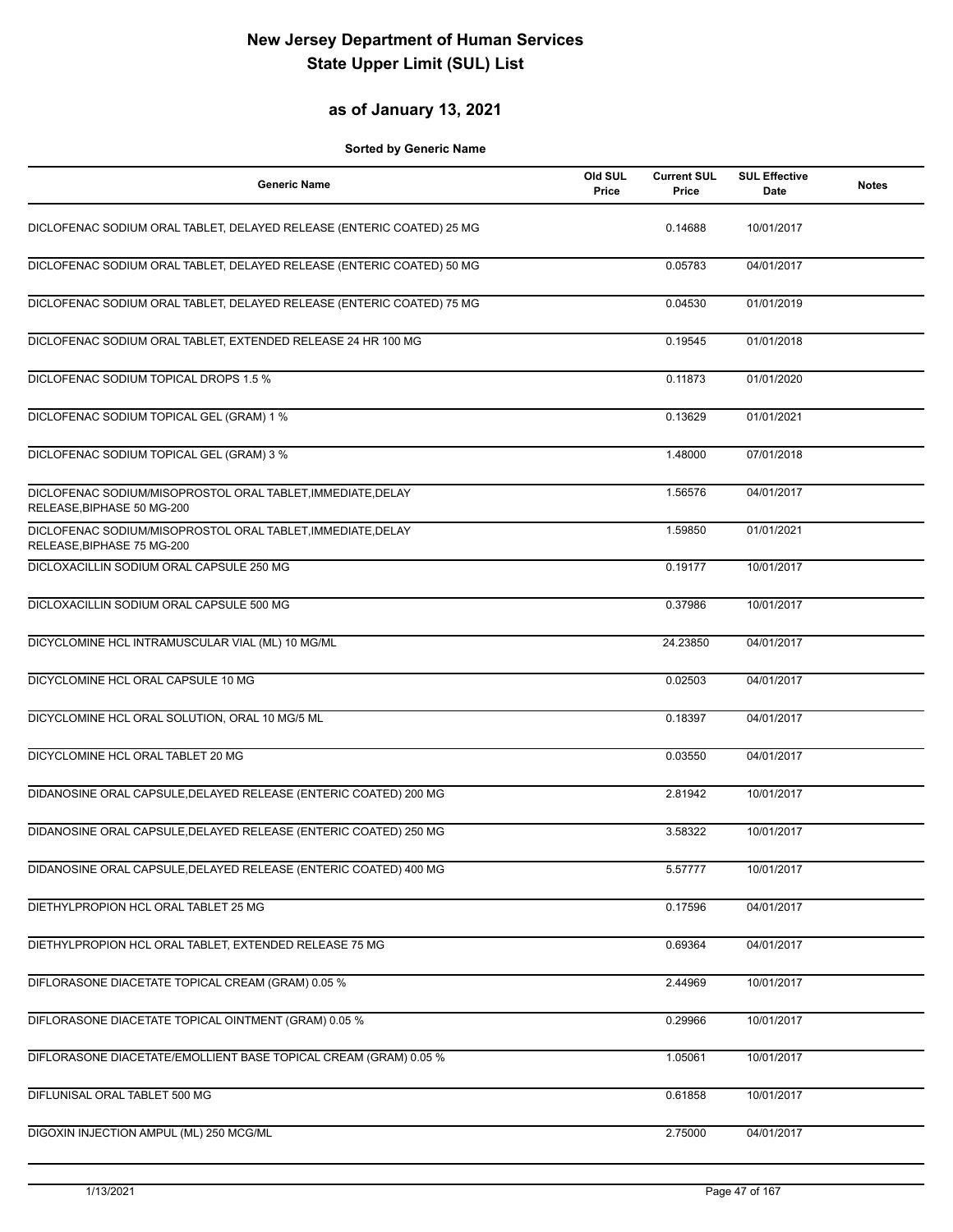### **as of January 13, 2021**

| <b>Generic Name</b>                                                          | Old SUL<br>Price | <b>Current SUL</b><br>Price | <b>SUL Effective</b><br>Date | <b>Notes</b> |
|------------------------------------------------------------------------------|------------------|-----------------------------|------------------------------|--------------|
| DIGOXIN ORAL SOLUTION, ORAL 0.25MG/5ML                                       |                  | 1.26000                     | 04/01/2017                   |              |
| DIGOXIN ORAL SOLUTION, ORAL 50 MCG/ML                                        |                  | 0.44969                     | 04/01/2017                   |              |
| DIGOXIN ORAL TABLET 125 MCG                                                  |                  | 0.19990                     | 10/01/2017                   |              |
| DIGOXIN ORAL TABLET 250 MCG                                                  |                  | 0.19395                     | 10/01/2020                   |              |
| DIHYDROERGOTAMINE MESYLATE INJECTION AMPUL (ML) 1 MG/ML                      |                  | 28.74880                    | 10/01/2017                   |              |
| DIHYDROERGOTAMINE MESYLATE NASAL AEROSOL, SPRAY WITH PUMP (ML)<br>0.5MG/SPRY |                  | 348.00000                   | 04/01/2017                   |              |
| DILTIAZEM HCL INTRAVENOUS VIAL (ML) 5 MG/ML                                  |                  | 0.20000                     | 04/01/2017                   |              |
| DILTIAZEM HCL INTRAVENOUS VIAL WITH THREADED PORT (EA) 100 MG                |                  | 12.09000                    | 04/01/2017                   |              |
| DILTIAZEM HCL ORAL CAPSULE, EXT RELEASE 24 HR 120 MG                         |                  | 0.08874                     | 01/01/2019                   |              |
| DILTIAZEM HCL ORAL CAPSULE, EXT RELEASE 24 HR 180 MG                         |                  | 0.14267                     | 01/01/2019                   |              |
| DILTIAZEM HCL ORAL CAPSULE, EXT RELEASE 24 HR 240 MG                         |                  | 0.17133                     | 01/01/2019                   |              |
| DILTIAZEM HCL ORAL CAPSULE, EXT RELEASE 24 HR 300 MG                         |                  | 0.21600                     | 01/01/2019                   |              |
| DILTIAZEM HCL ORAL CAPSULE, EXT RELEASE 24 HR 360 MG                         |                  | 2.97000                     | 10/01/2020                   |              |
| DILTIAZEM HCL ORAL CAPSULE, EXTENDED RELEASE 12 HR 120 MG                    |                  | 2.76340                     | 04/01/2017                   |              |
| DILTIAZEM HCL ORAL CAPSULE, EXTENDED RELEASE 12 HR 60 MG                     |                  | 2.18310                     | 01/01/2018                   |              |
| DILTIAZEM HCL ORAL CAPSULE, EXTENDED RELEASE 12 HR 90 MG                     |                  | 0.52635                     | 10/01/2017                   |              |
| DILTIAZEM HCL ORAL CAPSULE, EXTENDED RELEASE 120 MG                          |                  | 0.15856                     | 07/01/2017                   |              |
| DILTIAZEM HCL ORAL CAPSULE, EXTENDED RELEASE 180 MG                          |                  | 0.19022                     | 07/01/2017                   |              |
| DILTIAZEM HCL ORAL CAPSULE, EXTENDED RELEASE 24HR 240 MG                     |                  | 0.41667                     | 01/01/2018                   |              |
| DILTIAZEM HCL ORAL CAPSULE, EXTENDED RELEASE 24HR 360 MG                     |                  | 0.39467                     | 04/01/2019                   |              |
| DILTIAZEM HCL ORAL CAPSULE, EXTENDED RELEASE 300 MG                          |                  | 0.64937                     | 04/01/2017                   |              |
| DILTIAZEM HCL ORAL CAPSULE, EXTENDED RELEASE 420 MG                          |                  | 1.16224                     | 04/01/2017                   |              |
| DILTIAZEM HCL ORAL CAPSULE, EXTENDED-RELEASE DEGRADABLE 120 MG               |                  | 0.38278                     | 04/01/2017                   |              |
| DILTIAZEM HCL ORAL CAPSULE, EXTENDED-RELEASE DEGRADABLE 180 MG               |                  | 0.37498                     | 04/01/2017                   |              |
| DILTIAZEM HCL ORAL CAPSULE, EXTENDED-RELEASE DEGRADABLE 240 MG               |                  | 0.40600                     | 04/01/2017                   |              |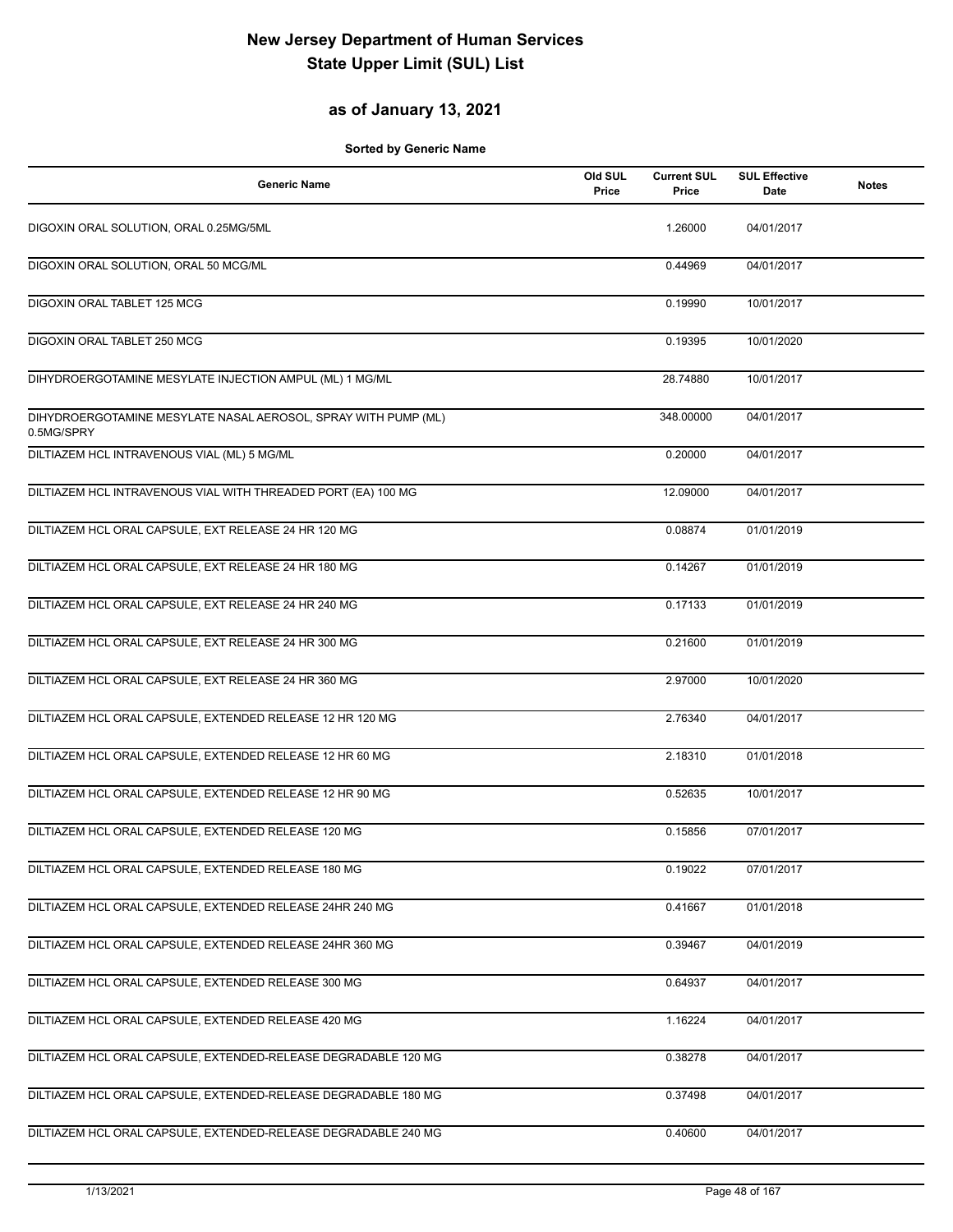### **as of January 13, 2021**

| Generic Name                                                       | Old SUL<br>Price | <b>Current SUL</b><br>Price | <b>SUL Effective</b><br>Date | <b>Notes</b> |
|--------------------------------------------------------------------|------------------|-----------------------------|------------------------------|--------------|
| DILTIAZEM HCL ORAL TABLET 120 MG                                   |                  | 0.08592                     | 10/01/2017                   |              |
| DILTIAZEM HCL ORAL TABLET 30 MG                                    |                  | 0.06250                     | 01/01/2019                   |              |
| DILTIAZEM HCL ORAL TABLET 60 MG                                    |                  | 0.04100                     | 10/01/2017                   |              |
| DILTIAZEM HCL ORAL TABLET 90 MG                                    |                  | 0.19409                     | 04/01/2017                   |              |
| DILTIAZEM HCL ORAL TABLET, EXTENDED RELEASE 24 HR 180 MG           |                  | 1.63333                     | 07/01/2019                   |              |
| DILTIAZEM HCL ORAL TABLET, EXTENDED RELEASE 24 HR 240 MG           |                  | 1.94733                     | 01/01/2021                   |              |
| DILTIAZEM HCL ORAL TABLET, EXTENDED RELEASE 24 HR 300 MG           |                  | 3.30042                     | 04/01/2017                   |              |
| DILTIAZEM HCL ORAL TABLET, EXTENDED RELEASE 24 HR 360 MG           |                  | 2.40333                     | 01/01/2019                   |              |
| DILTIAZEM HCL ORAL TABLET, EXTENDED RELEASE 24 HR 420 MG           |                  | 3.13330                     | 07/01/2017                   |              |
| DILUENT FOR EPOPROSTENOL SODIUM (GLYCINE) INTRAVENOUS VIAL (ML)    |                  | 0.17317                     | 10/01/2017                   |              |
| DIMENHYDRINATE INJECTION VIAL (ML) 50 MG/ML                        |                  | 10.03000                    | 04/01/2017                   |              |
| DIMENHYDRINATE ORAL TABLET 50 MG                                   |                  | 0.04903                     | 04/01/2017                   |              |
| DIMETHICONE TOPICAL CLEANSER (ML) 1.5 %                            |                  | 0.03021                     | 04/01/2017                   |              |
| DIMETHICONE TOPICAL CREAM (GRAM) 5 %                               |                  | 0.12596                     | 04/01/2017                   |              |
| DIMETHICONE TOPICAL OINTMENT (GRAM) 1 %                            |                  | 0.06663                     | 04/01/2017                   |              |
| DIOXYBENZONE/PADIMATE O/HYDROQUINONE TOPICAL CREAM (GRAM) 3%-5%-4% |                  | 0.51852                     | 09/01/2011                   |              |
| DIPHENHYDRAMINE HCL INJECTION SYRINGE (ML) 50 MG/ML                |                  | 0.09548                     | 10/01/2017                   |              |
| DIPHENHYDRAMINE HCL INJECTION VIAL (ML) 50 MG/ML                   |                  | 0.59000                     | 10/01/2018                   |              |
| DIPHENHYDRAMINE HCL ORAL CAPSULE (HARD, SOFT, ETC.) 50 MG          |                  | 0.06462                     | 12/12/2011                   |              |
| DIPHENHYDRAMINE HCL ORAL CAPSULE 25 MG                             |                  | 0.01149                     | 10/01/2017                   |              |
| DIPHENHYDRAMINE HCL ORAL CAPSULE 50 MG                             |                  | 0.01759                     | 10/01/2017                   |              |
| DIPHENHYDRAMINE HCL ORAL ELIXIR 12.5MG/5ML                         |                  | 0.01108                     | 04/01/2017                   |              |
| DIPHENHYDRAMINE HCL ORAL LIQUID (ML) 12.5MG/5ML                    |                  | 0.00395                     | 10/01/2017                   |              |
| DIPHENHYDRAMINE HCL ORAL LIQUID (ML) 50 MG/30ML                    |                  | 0.01502                     | 04/01/2017                   |              |
| DIPHENHYDRAMINE HCL ORAL SYRUP 12.5MG/5ML                          |                  | 0.01108                     | 04/01/2017                   |              |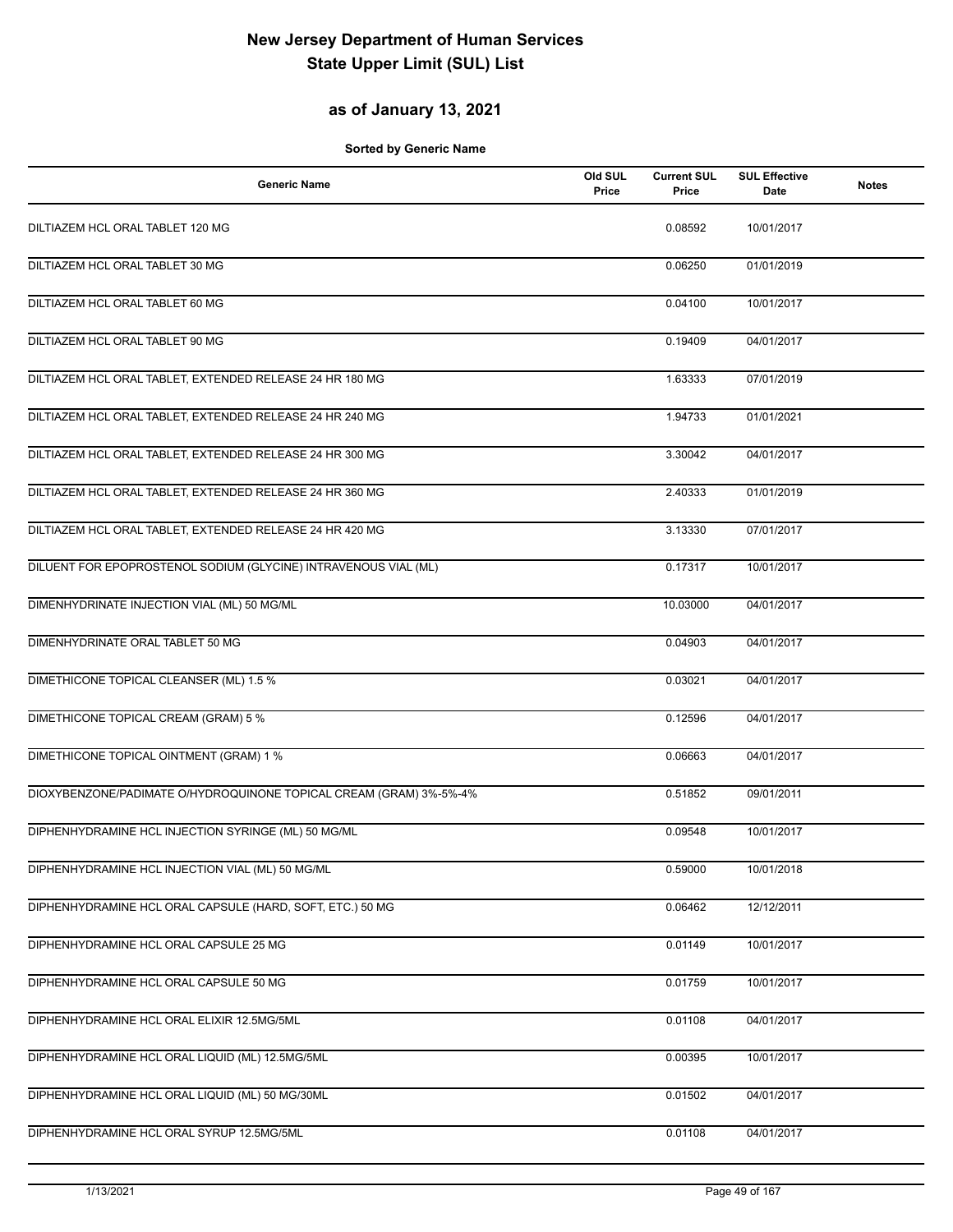### **as of January 13, 2021**

| <b>Generic Name</b>                                                                    | Old SUL<br>Price | <b>Current SUL</b><br>Price | <b>SUL Effective</b><br>Date | <b>Notes</b> |
|----------------------------------------------------------------------------------------|------------------|-----------------------------|------------------------------|--------------|
| DIPHENHYDRAMINE HCL ORAL TABLET 25 MG                                                  |                  | 0.01307                     | 10/01/2017                   |              |
| DIPHENHYDRAMINE HCL ORAL TABLET 25 MG                                                  |                  | 0.01307                     | 10/01/2017                   |              |
| DIPHENHYDRAMINE HCL/PHENYLEPHRINE HCL/ACETAMINOPHEN ORAL LIQUID (ML)<br>25-650/30      |                  | 0.01200                     | 04/01/2017                   |              |
| DIPHENHYDRAMINE HCL/PHENYLEPHRINE HCL/ACETAMINOPHEN ORAL TABLET 12.5-5-325             |                  | 0.07607                     | 04/01/2017                   |              |
| DIPHENHYDRAMINE HCL/PHENYLEPHRINE HCL/ACETAMINOPHEN ORAL TABLET<br>25-5-325MG          |                  | 0.09650                     | 04/01/2017                   |              |
| DIPHENHYDRAMINE HCL/ZINC ACETATE TOPICAL AEROSOL, SPRAY (GRAM) 2 %-0.1 %               |                  | 0.03705                     | 04/01/2017                   |              |
| DIPHENHYDRAMINE HCL/ZINC ACETATE TOPICAL CREAM (GRAM) 2 %-0.1 %                        |                  | 0.06687                     | 04/01/2017                   |              |
| DIPHENOXYLATE HCL/ATROPINE SULFATE ORAL LIQUID (ML) 2.5-.025/5                         |                  | 0.22242                     | 04/01/2017                   |              |
| DIPHENOXYLATE HCL/ATROPINE SULFATE ORAL TABLET 2.5-.025MG                              |                  | 0.08995                     | 10/01/2017                   |              |
| DIPYRIDAMOLE INTRAVENOUS VIAL (ML) 5 MG/ML                                             |                  | 0.44600                     | 04/01/2017                   |              |
| DIPYRIDAMOLE ORAL TABLET 25 MG                                                         |                  | 0.09507                     | 10/01/2017                   |              |
| DIPYRIDAMOLE ORAL TABLET 50 MG                                                         |                  | 0.17075                     | 10/01/2017                   |              |
| DIPYRIDAMOLE ORAL TABLET 75 MG                                                         |                  | 0.27723                     | 04/01/2017                   |              |
| DISOPYRAMIDE PHOSPHATE ORAL CAPSULE 100 MG                                             |                  | 1.23250                     | 04/01/2017                   |              |
| DISOPYRAMIDE PHOSPHATE ORAL CAPSULE 150 MG                                             |                  | 0.27638                     | 10/01/2017                   |              |
| DISULFIRAM ORAL TABLET 250 MG                                                          |                  | 0.67080                     | 10/01/2017                   |              |
| DISULFIRAM ORAL TABLET 500 MG                                                          |                  | 0.87360                     | 04/01/2018                   |              |
| DIVALPROEX SODIUM ORAL CAPSULE, DELAYED RELEASE SPRINKLE 125 MG                        |                  | 0.23220                     | 10/01/2020                   |              |
| DIVALPROEX SODIUM ORAL TABLET, DELAYED RELEASE (ENTERIC COATED) 125 MG                 |                  | 0.03210                     | 01/01/2019                   |              |
| DIVALPROEX SODIUM ORAL TABLET, DELAYED RELEASE (ENTERIC COATED) 250 MG                 |                  | 0.05535                     | 01/01/2021                   |              |
| DIVALPROEX SODIUM ORAL TABLET, DELAYED RELEASE (ENTERIC COATED) 500 MG                 |                  | 0.06880                     | 01/01/2019                   |              |
| DIVALPROEX SODIUM ORAL TABLET, EXTENDED RELEASE 24 HR 250 MG                           |                  | 0.09345                     | 04/01/2020                   |              |
| DIVALPROEX SODIUM ORAL TABLET, EXTENDED RELEASE 24 HR 500 MG                           |                  | 0.13761                     | 01/01/2021                   |              |
| DOBUTAMINE HCL IN DEXTROSE 5 % IN WATER INTRAVENOUS INTRAVENOUS SOLUTION<br>1000MG/250 |                  | 0.05668                     | 04/01/2017                   |              |
| DOBUTAMINE HCL IN DEXTROSE 5 % IN WATER INTRAVENOUS INTRAVENOUS SOLUTION<br>250MG/250  |                  | 0.02084                     | 04/01/2017                   |              |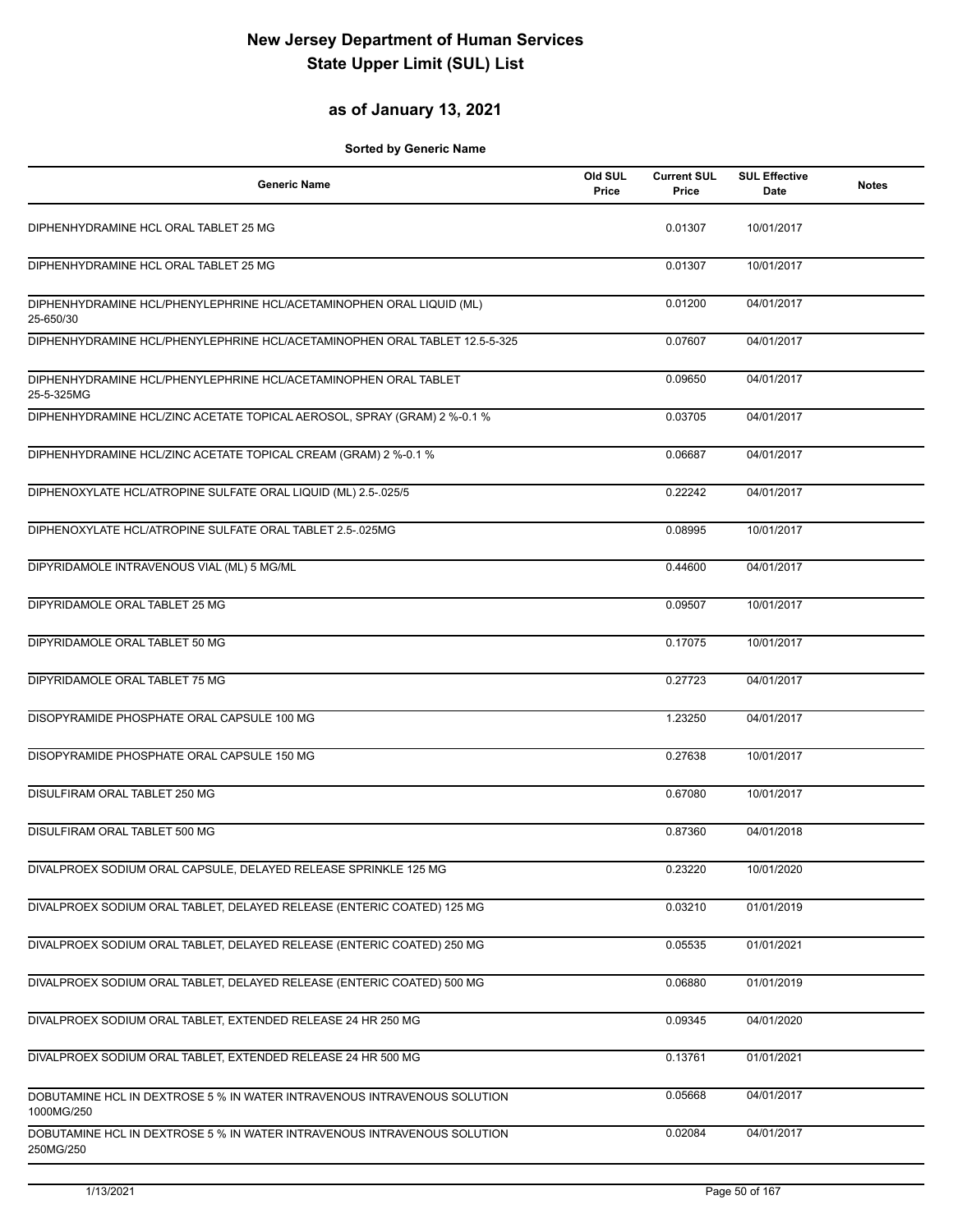### **as of January 13, 2021**

| Old SUL<br><b>Generic Name</b><br>Price                                               | <b>Current SUL</b><br>Price | <b>SUL Effective</b><br>Date | <b>Notes</b> |
|---------------------------------------------------------------------------------------|-----------------------------|------------------------------|--------------|
| DOBUTAMINE HCL IN DEXTROSE 5 % IN WATER INTRAVENOUS INTRAVENOUS SOLUTION<br>500MG/250 | 0.05160                     | 04/01/2017                   |              |
| DOBUTAMINE HCL INTRAVENOUS VIAL (ML) 250MG/20ML                                       | 0.25100                     | 04/01/2017                   |              |
| DOBUTAMINE HCL INTRAVENOUS VIAL (ML) 500MG/40ML                                       | 0.26950                     | 04/01/2017                   |              |
| DOCETAXEL INTRAVENOUS VIAL (ML) 160 MG/8ML                                            | 99.00000                    | 04/01/2017                   |              |
| DOCETAXEL INTRAVENOUS VIAL (ML) 160MG/16ML                                            | 59.85000                    | 04/01/2017                   |              |
| DOCETAXEL INTRAVENOUS VIAL (ML) 20 MG/2 ML                                            | 59.85000                    | 04/01/2017                   |              |
| DOCETAXEL INTRAVENOUS VIAL (ML) 200MG/20ML                                            | 64.00000                    | 04/01/2017                   |              |
| DOCETAXEL INTRAVENOUS VIAL (ML) 20MG/ML(1)                                            | 42.62000                    | 07/01/2019                   |              |
| DOCETAXEL INTRAVENOUS VIAL (ML) 80 MG/4 ML                                            | 75.00000                    | 04/01/2017                   |              |
| DOCETAXEL INTRAVENOUS VIAL (ML) 80 MG/8 ML                                            | 59.85000                    | 04/01/2017                   |              |
| DOCUSATE CALCIUM ORAL CAPSULE 240 MG                                                  | 0.05661                     | 04/01/2017                   |              |
| DOCUSATE SODIUM ORAL CAPSULE 100 MG                                                   | 0.01340                     | 10/01/2017                   |              |
| DOCUSATE SODIUM ORAL CAPSULE 250 MG                                                   | 0.03622                     | 04/01/2017                   |              |
| DOCUSATE SODIUM ORAL LIQUID (ML) 50 MG/5 ML                                           | 0.00730                     | 04/01/2017                   |              |
| DOCUSATE SODIUM ORAL SYRUP 60 MG/15ML                                                 | 0.00403                     | 10/01/2017                   |              |
| DOCUSATE SODIUM ORAL TABLET 100 MG                                                    | 0.01546                     | 10/01/2017                   |              |
| DOCUSATE SODIUM RECTAL ENEMA (EA) 283 MG                                              | 2.04800                     | 04/01/2017                   |              |
| DOFETILIDE ORAL CAPSULE 125 MCG                                                       | 2.84800                     | 04/01/2020                   |              |
| DOFETILIDE ORAL CAPSULE 250 MCG                                                       | 1.57150                     | 01/01/2020                   |              |
| DOFETILIDE ORAL CAPSULE 500 MCG                                                       | 2.03325                     | 01/01/2020                   |              |
| DONEPEZIL HCL ORAL TABLET 10 MG                                                       | 0.01667                     | 01/01/2019                   |              |
| DONEPEZIL HCL ORAL TABLET 23 MG                                                       | 0.24733                     | 04/01/2020                   |              |
| DONEPEZIL HCL ORAL TABLET 5 MG                                                        | 0.02200                     | 01/01/2019                   |              |
| DONEPEZIL HCL ORAL TABLET, DISINTEGRATING 10 MG                                       | 0.20900                     | 04/01/2017                   |              |
| DONEPEZIL HCL ORAL TABLET, DISINTEGRATING 5 MG                                        | 0.47428                     | 04/01/2017                   |              |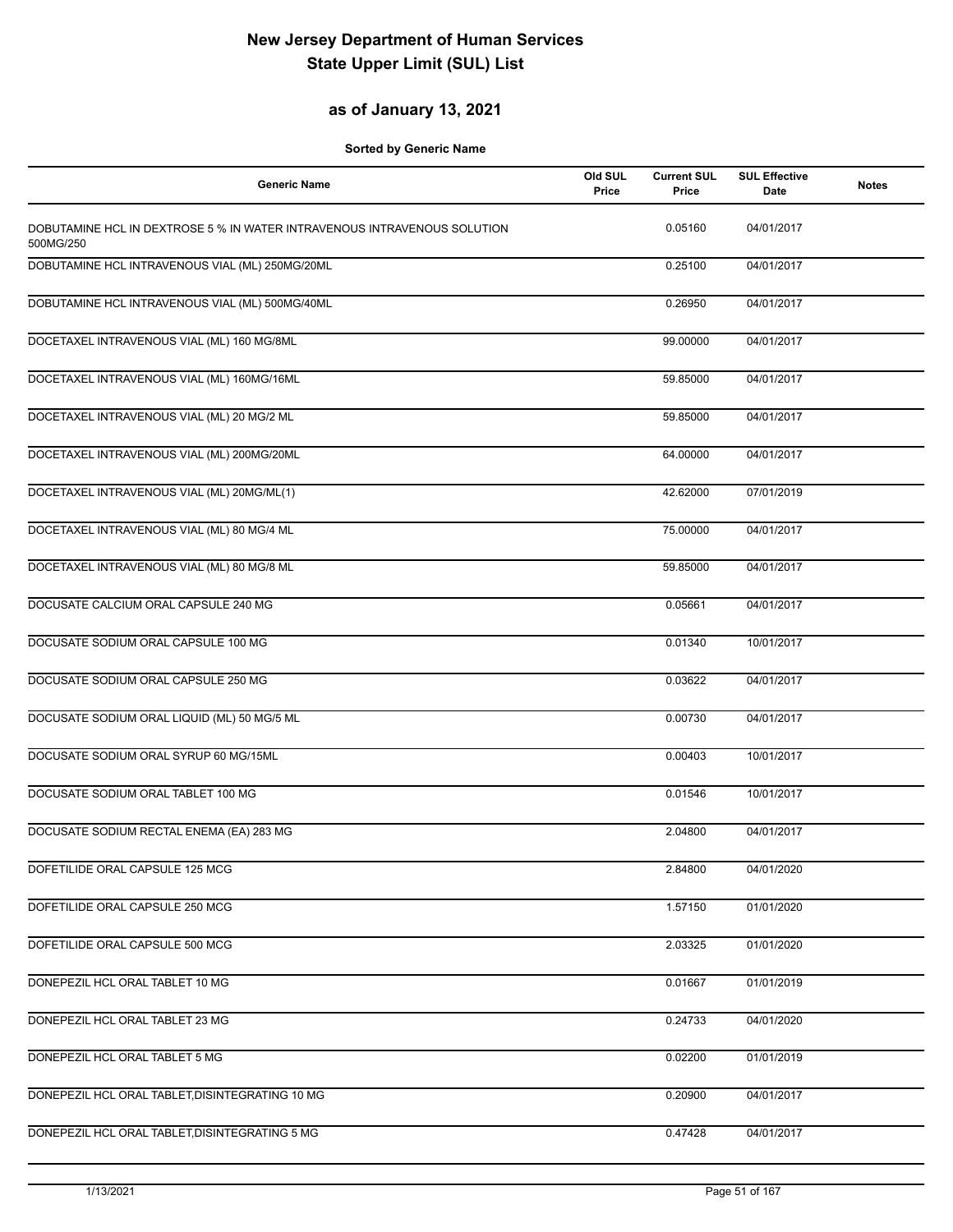### **as of January 13, 2021**

| <b>Generic Name</b>                                                                               | Old SUL<br>Price | <b>Current SUL</b><br>Price | <b>SUL Effective</b><br>Date | <b>Notes</b> |
|---------------------------------------------------------------------------------------------------|------------------|-----------------------------|------------------------------|--------------|
| DOPAMINE HCL IN DEXTROSE 5 % IN WATER INTRAVENOUS PLASTIC BAG, INJECTION (ML)<br>200MG/.25L       |                  | 0.03600                     | 04/01/2017                   |              |
| DOPAMINE HCL IN DEXTROSE 5 % IN WATER INTRAVENOUS PLASTIC BAG, INJECTION (ML)<br>400MG/.25L       |                  | 0.04388                     | 04/01/2017                   |              |
| DOPAMINE HCL IN DEXTROSE 5 % IN WATER INTRAVENOUS PLASTIC BAG, INJECTION (ML)<br>400MG/0.5L       |                  | 0.02454                     | 04/01/2017                   |              |
| DOPAMINE HCL IN DEXTROSE 5 % IN WATER INTRAVENOUS PLASTIC BAG, INJECTION (ML)<br>800MG/.25L       |                  | 0.06116                     | 04/01/2017                   |              |
| DOPAMINE HCL IN DEXTROSE 5 % IN WATER INTRAVENOUS PLASTIC BAG, INJECTION (ML)<br>800MG/0.5L       |                  | 0.03562                     | 04/01/2017                   |              |
| DOPAMINE HCL INTRAVENOUS VIAL (ML) 200 MG/5ML                                                     |                  | 0.48600                     | 04/01/2017                   |              |
| DOPAMINE HCL INTRAVENOUS VIAL (ML) 400 MG/5ML                                                     |                  | 0.65400                     | 04/01/2017                   |              |
| DOPAMINE HCL INTRAVENOUS VIAL (ML) 400MG/10ML                                                     |                  | 0.17200                     | 04/01/2017                   |              |
| DOPAMINE HCL INTRAVENOUS VIAL (ML) 800MG/5ML                                                      |                  | 1.30200                     | 04/01/2017                   |              |
| DORIPENEM INTRAVENOUS VIAL (EA) 250 MG                                                            |                  | 19.83000                    | 04/01/2017                   |              |
| DORIPENEM INTRAVENOUS VIAL (EA) 500 MG                                                            |                  | 36.06000                    | 04/01/2017                   |              |
| DORZOLAMIDE HCL OPHTHALMIC DROPS 2 %                                                              |                  | 0.80000                     | 04/01/2017                   |              |
| DORZOLAMIDE HCL/TIMOLOL MALEATE OPHTHALMIC DROPS 22.3-6.8/1                                       |                  | 0.62800                     | 04/01/2017                   |              |
| DORZOLAMIDE HCL/TIMOLOL MALEATE/PF OPHTHALMIC DROPPERETTE, SINGLE-USE<br>DROP DISPENSER 2 %-0.5 % |                  | 1.38250                     | 04/01/2020                   |              |
| DOXAZOSIN MESYLATE ORAL TABLET 1 MG                                                               |                  | 0.11762                     | 10/01/2020                   |              |
| DOXAZOSIN MESYLATE ORAL TABLET 2 MG                                                               |                  | 0.09930                     | 01/01/2018                   |              |
| DOXAZOSIN MESYLATE ORAL TABLET 4 MG                                                               |                  | 0.07558                     | 10/01/2017                   |              |
| DOXAZOSIN MESYLATE ORAL TABLET 8 MG                                                               |                  | 0.06190                     | 01/01/2019                   |              |
| DOXEPIN HCL ORAL CAPSULE 10 MG                                                                    |                  | 0.13065                     | 10/01/2017                   |              |
| DOXEPIN HCL ORAL CAPSULE 100 MG                                                                   |                  | 0.56485                     | 07/01/2019                   |              |
| DOXEPIN HCL ORAL CAPSULE 150 MG                                                                   |                  | 0.41426                     | 10/01/2017                   |              |
| DOXEPIN HCL ORAL CAPSULE 25 MG                                                                    |                  | 0.24470                     | 01/01/2021                   |              |
| DOXEPIN HCL ORAL CAPSULE 50 MG                                                                    |                  | 0.29678                     | 10/01/2019                   |              |
| DOXEPIN HCL ORAL CAPSULE 75 MG                                                                    |                  | 0.09718                     | 10/01/2017                   |              |
| DOXEPIN HCL ORAL CONCENTRATE, ORAL 10 MG/ML                                                       |                  | 0.05261                     | 04/01/2017                   |              |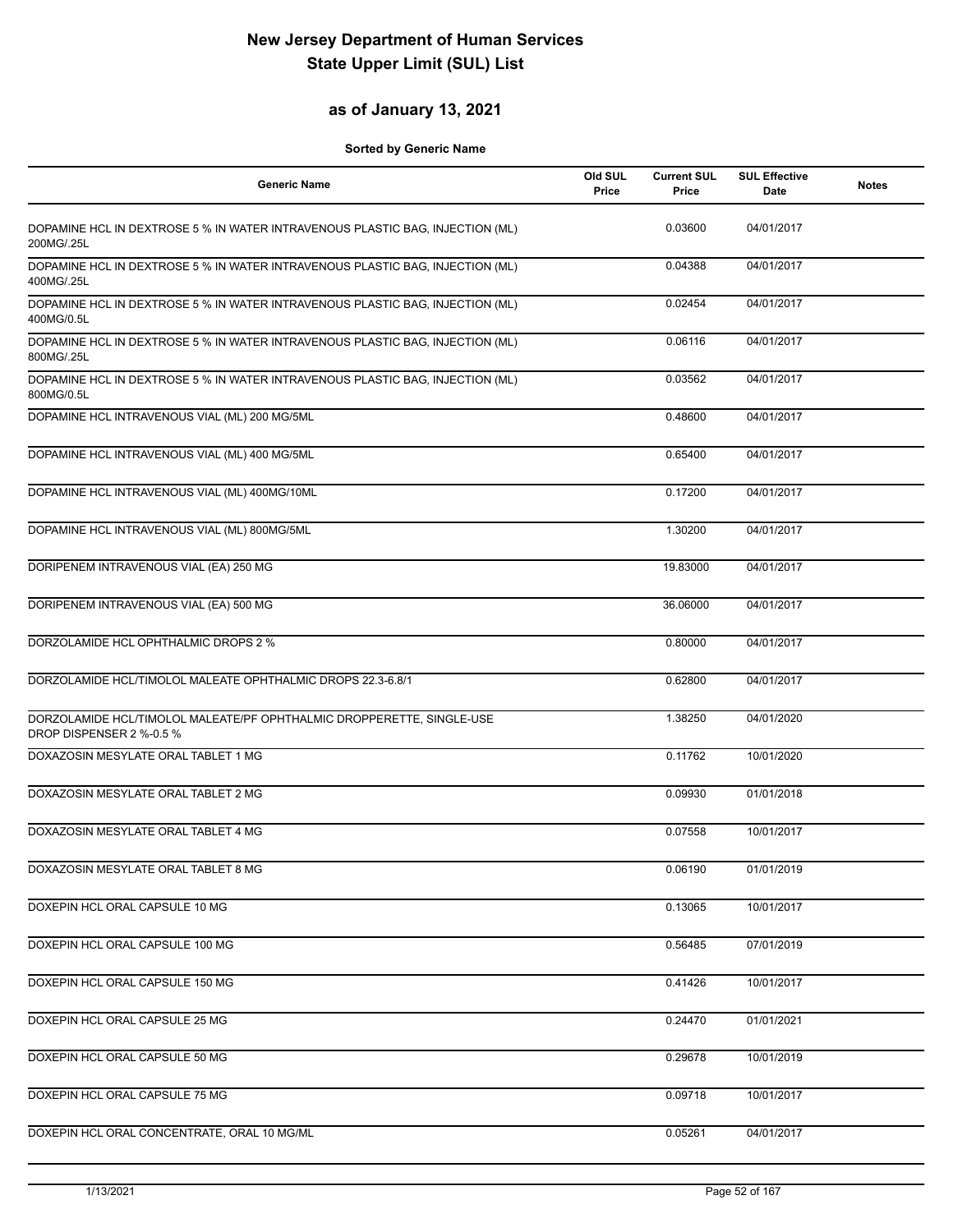### **as of January 13, 2021**

| <b>Generic Name</b>                                                      | Old SUL<br>Price | <b>Current SUL</b><br>Price | <b>SUL Effective</b><br>Date | <b>Notes</b> |
|--------------------------------------------------------------------------|------------------|-----------------------------|------------------------------|--------------|
| DOXEPIN HCL ORAL TABLET 3 MG                                             |                  | 11.64000                    | 10/01/2020                   |              |
| DOXEPIN HCL TOPICAL CREAM (GRAM) 5 %                                     |                  | 12.29422                    | 04/01/2017                   |              |
| DOXERCALCIFEROL INTRAVENOUS AMPUL (ML) 4MCG/2ML                          |                  | 5.62500                     | 04/01/2017                   |              |
| DOXERCALCIFEROL INTRAVENOUS VIAL (ML) 4MCG/2ML                           |                  | 4.50000                     | 04/01/2017                   |              |
| DOXERCALCIFEROL ORAL CAPSULE 0.5 MCG                                     |                  | 5.75840                     | 10/01/2018                   |              |
| DOXERCALCIFEROL ORAL CAPSULE 1 MCG                                       |                  | 12.00000                    | 10/01/2020                   |              |
| DOXERCALCIFEROL ORAL CAPSULE 2.5 MCG                                     |                  | 13.34020                    | 04/01/2019                   |              |
| DOXORUBICIN HCL INTRAVENOUS VIAL (EA) 10 MG                              |                  | 52.61000                    | 04/01/2017                   |              |
| DOXORUBICIN HCL INTRAVENOUS VIAL (EA) 50 MG                              |                  | 263.03000                   | 04/01/2017                   |              |
| DOXORUBICIN HCL INTRAVENOUS VIAL (ML) 10 MG/5 ML                         |                  | 0.78390                     | 10/01/2017                   |              |
| DOXORUBICIN HCL INTRAVENOUS VIAL (ML) 2 MG/ML                            |                  | 0.78390                     | 10/01/2017                   |              |
| DOXORUBICIN HCL INTRAVENOUS VIAL (ML) 20 MG/10ML                         |                  | 0.78390                     | 10/01/2017                   |              |
| DOXORUBICIN HCL INTRAVENOUS VIAL (ML) 50 MG/25ML                         |                  | 0.78390                     | 10/01/2017                   |              |
| DOXORUBICIN HCL PEGYLATED LIPOSOMAL INTRAVENOUS VIAL (ML) 2 MG/ML        |                  | 96.90000                    | 04/01/2017                   |              |
| DOXYCYCLINE HYCLATE INTRAVENOUS VIAL (EA) 100 MG                         |                  | 18.69000                    | 04/01/2017                   |              |
| DOXYCYCLINE HYCLATE ORAL CAPSULE 100 MG                                  |                  | 0.05820                     | 01/01/2019                   |              |
| DOXYCYCLINE HYCLATE ORAL CAPSULE 50 MG                                   |                  | 0.15500                     | 01/01/2019                   |              |
| DOXYCYCLINE HYCLATE ORAL TABLET 100 MG                                   |                  | 0.05640                     | 01/01/2019                   |              |
| DOXYCYCLINE HYCLATE ORAL TABLET 20 MG                                    |                  | 0.23120                     | 04/01/2017                   |              |
| DOXYCYCLINE HYCLATE ORAL TABLET, DELAYED RELEASE (ENTERIC COATED) 100 MG |                  | 5.35000                     | 07/01/2019                   |              |
| DOXYCYCLINE HYCLATE ORAL TABLET, DELAYED RELEASE (ENTERIC COATED) 150 MG |                  | 1.69500                     | 07/01/2019                   |              |
| DOXYCYCLINE HYCLATE ORAL TABLET, DELAYED RELEASE (ENTERIC COATED) 200 MG |                  | 34.73566                    | 04/01/2017                   |              |
| DOXYCYCLINE HYCLATE ORAL TABLET, DELAYED RELEASE (ENTERIC COATED) 50 MG  |                  | 9.38125                     | 04/01/2017                   |              |
| DOXYCYCLINE HYCLATE ORAL TABLET, DELAYED RELEASE (ENTERIC COATED) 75 MG  |                  | 8.17916                     | 04/01/2017                   |              |
| DOXYCYCLINE MONOHYDRATE ORAL CAPSULE 100 MG                              |                  | 0.05380                     | 01/01/2019                   |              |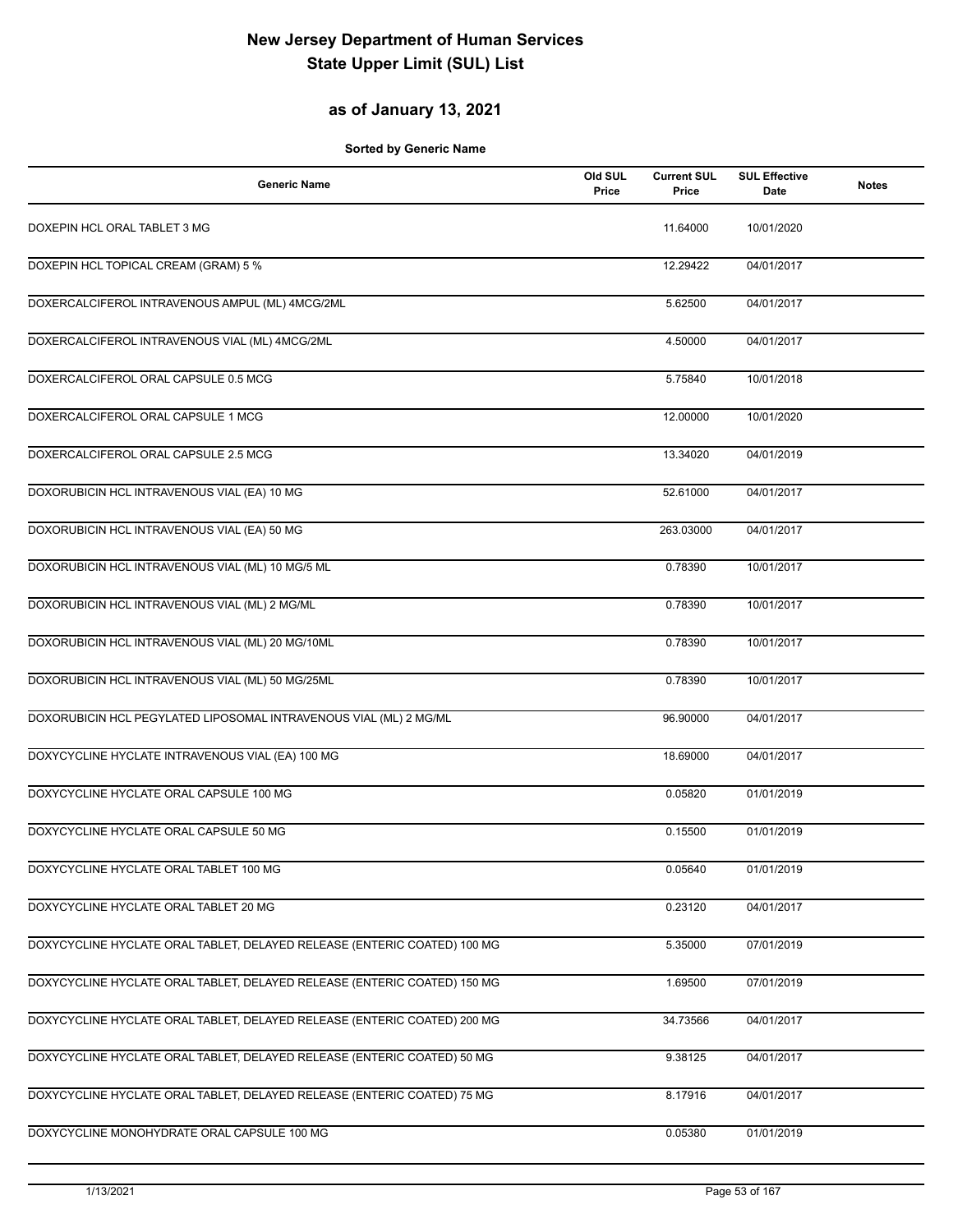### **as of January 13, 2021**

| <b>Generic Name</b>                                                                                  | Old SUL<br>Price | <b>Current SUL</b><br>Price | <b>SUL Effective</b><br>Date | <b>Notes</b> |
|------------------------------------------------------------------------------------------------------|------------------|-----------------------------|------------------------------|--------------|
| DOXYCYCLINE MONOHYDRATE ORAL CAPSULE 150 MG                                                          |                  | 18.18733                    | 04/01/2017                   |              |
| DOXYCYCLINE MONOHYDRATE ORAL CAPSULE 50 MG                                                           |                  | 0.07608                     | 10/01/2017                   |              |
| DOXYCYCLINE MONOHYDRATE ORAL CAPSULE 75 MG                                                           |                  | 13.02800                    | 04/01/2017                   |              |
| DOXYCYCLINE MONOHYDRATE ORAL CAPSULE, IMMEDIATE, DELAY RELEASE, BIPHASE 40<br>ΜG                     |                  | 15.02866                    | 04/11/2020                   |              |
| DOXYCYCLINE MONOHYDRATE ORAL SUSPENSION, RECONSTITUTED, ORAL (ML) 25 MG/5<br>ML                      |                  | 0.23433                     | 07/01/2019                   |              |
| DOXYCYCLINE MONOHYDRATE ORAL TABLET 100 MG                                                           |                  | 0.55960                     | 01/01/2019                   |              |
| DOXYCYCLINE MONOHYDRATE ORAL TABLET 150 MG                                                           |                  | 6.36500                     | 10/01/2017                   |              |
| DOXYCYCLINE MONOHYDRATE ORAL TABLET 50 MG                                                            |                  | 0.65088                     | 04/01/2017                   |              |
| DOXYCYCLINE MONOHYDRATE ORAL TABLET 75 MG                                                            |                  | 1.03650                     | 04/01/2017                   |              |
| DOXYLAMINE SUCCINATE ORAL TABLET 25 MG                                                               |                  | 0.11370                     | 04/01/2017                   |              |
| DOXYLAMINE SUCCINATE/PYRIDOXINE HCL (B6) ORAL TABLET, DELAYED RELEASE<br>(ENTERIC COATED) 10 MG-10MG |                  | 5.32170                     | 01/01/2020                   |              |
| DRONABINOL ORAL CAPSULE 10 MG                                                                        |                  | 5.96000                     | 07/01/2019                   |              |
| DRONABINOL ORAL CAPSULE 2.5 MG                                                                       |                  | 1.49667                     | 01/01/2020                   |              |
| DRONABINOL ORAL CAPSULE 5 MG                                                                         |                  | 3.46633                     | 01/01/2019                   |              |
| DROPERIDOL INJECTION AMPUL (ML) 2.5 MG/ML                                                            |                  | 1.21000                     | 04/01/2017                   |              |
| DROPERIDOL INJECTION VIAL (ML) 2.5 MG/ML                                                             |                  | 1.70000                     | 04/01/2017                   |              |
| DROSPIRENONE/ETHINYL ESTRADIOL/LEVOMEFOLATE CALCIUM ORAL TABLET 3-0.02(24)                           |                  | 2.86214                     | 07/01/2018                   |              |
| DULOXETINE HCL ORAL CAPSULE, DELAYED RELEASE (ENTERIC COATED) 20 MG                                  |                  | 0.09317                     | 07/01/2018                   |              |
| DULOXETINE HCL ORAL CAPSULE, DELAYED RELEASE (ENTERIC COATED) 30 MG                                  |                  | 0.06633                     | 01/01/2019                   |              |
| DULOXETINE HCL ORAL CAPSULE, DELAYED RELEASE (ENTERIC COATED) 40 MG                                  |                  | 3.09564                     | 04/01/2017                   |              |
| DULOXETINE HCL ORAL CAPSULE, DELAYED RELEASE (ENTERIC COATED) 60 MG                                  |                  | 0.06633                     | 01/01/2019                   |              |
| DUTASTERIDE ORAL CAPSULE 0.5 MG                                                                      |                  | 0.09778                     | 07/01/2018                   |              |
| DUTASTERIDE/TAMSULOSIN HCL ORAL CAPSULE, EXTENDED RELEASE MULTIPHASE 24HR<br>$0.5 - 0.4$ MG          |                  | 2.18600                     | 10/01/2019                   |              |
| ECONAZOLE NITRATE TOPICAL CREAM (GRAM) 1 %                                                           |                  | 0.35558                     | 07/01/2019                   |              |
| EDETATE CALCIUM DISODIUM INJECTION AMPUL (ML) 200 MG/ML                                              |                  | 1077.09320                  | 04/01/2017                   |              |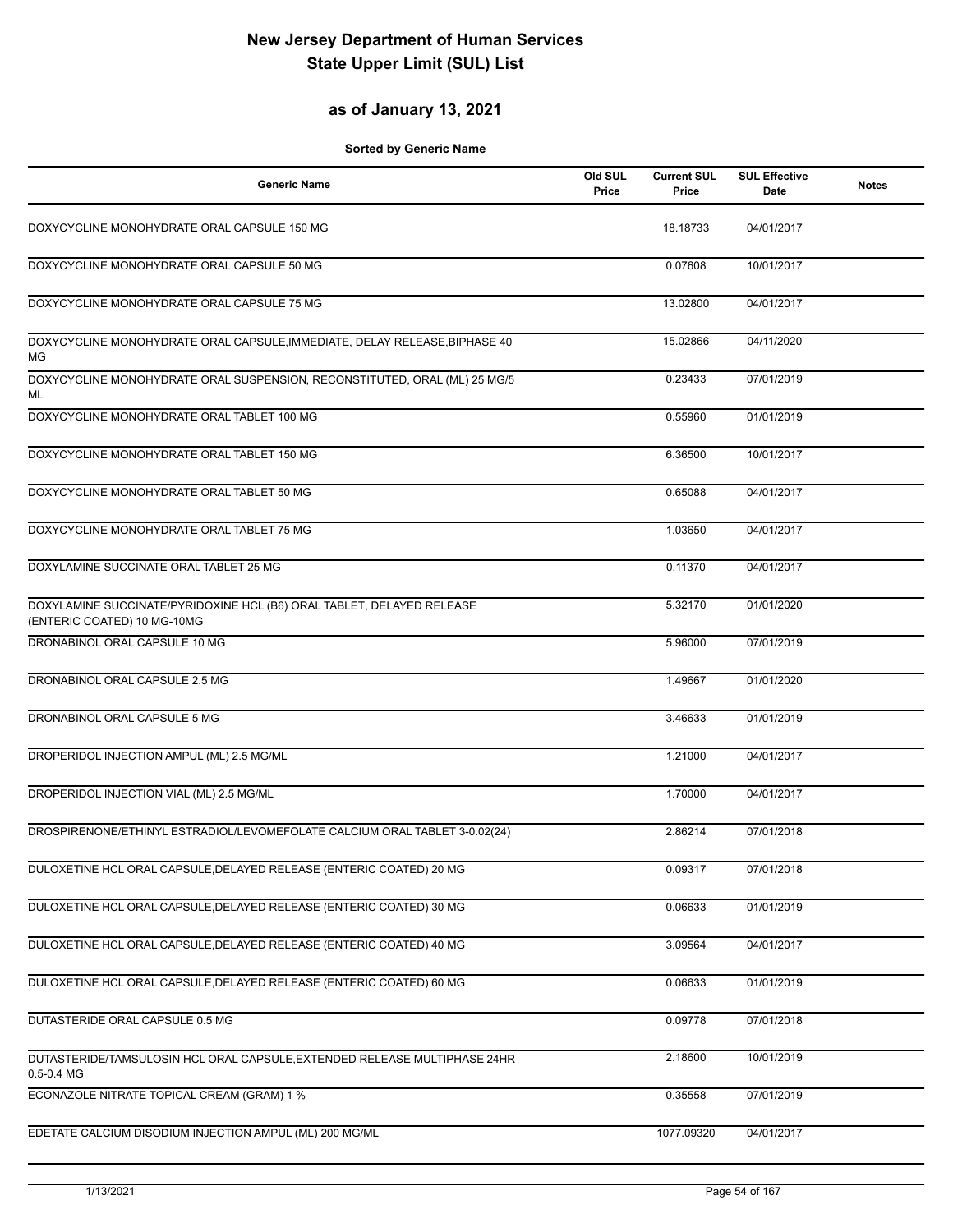### **as of January 13, 2021**

| <b>Generic Name</b>                                                                   | Old SUL<br>Price | <b>Current SUL</b><br>Price | <b>SUL Effective</b><br>Date | <b>Notes</b> |
|---------------------------------------------------------------------------------------|------------------|-----------------------------|------------------------------|--------------|
| EDROPHONIUM CHLORIDE INJECTION VIAL (ML) 10 MG/ML                                     |                  | 5.33333                     | 04/01/2017                   |              |
| EFAVIRENZ ORAL TABLET 600 MG                                                          |                  | 10.84000                    | 10/01/2020                   |              |
| ELECTROLYTE-48 SOLUTION/DEXTROSE 5 % IN WATER INTRAVENOUS INTRAVENOUS<br>SOLUTION 5 % |                  | 0.01226                     | 04/01/2017                   |              |
| ELETRIPTAN HYDROBROMIDE ORAL TABLET 40 MG                                             |                  | 3.67667                     | 10/01/2020                   |              |
| ENALAPRIL MALEATE ORAL TABLET 10 MG                                                   |                  | 0.04570                     | 01/01/2019                   |              |
| ENALAPRIL MALEATE ORAL TABLET 2.5 MG                                                  |                  | 0.05650                     | 01/01/2019                   |              |
| ENALAPRIL MALEATE ORAL TABLET 20 MG                                                   |                  | 0.06999                     | 01/01/2019                   |              |
| ENALAPRIL MALEATE ORAL TABLET 5 MG                                                    |                  | 0.05080                     | 01/01/2019                   |              |
| ENALAPRIL MALEATE/HYDROCHLOROTHIAZIDE ORAL TABLET 10 MG-25MG                          |                  | 0.05015                     | 10/01/2017                   |              |
| ENALAPRIL MALEATE/HYDROCHLOROTHIAZIDE ORAL TABLET 5MG-12.5MG                          |                  | 0.05186                     | 10/01/2017                   |              |
| ENALAPRILAT DIHYDRATE INTRAVENOUS VIAL (ML) 1.25 MG/ML                                |                  | 1.44500                     | 04/01/2017                   |              |
| ENOXAPARIN SODIUM SUBCUTANEOUS SYRINGE (ML) 100 MG/ML                                 |                  | 10.08000                    | 10/01/2017                   |              |
| ENOXAPARIN SODIUM SUBCUTANEOUS SYRINGE (ML) 120MG/.8ML                                |                  | 15.52500                    | 04/01/2017                   |              |
| ENOXAPARIN SODIUM SUBCUTANEOUS SYRINGE (ML) 150 MG/ML                                 |                  | 11.45550                    | 01/01/2020                   |              |
| ENOXAPARIN SODIUM SUBCUTANEOUS SYRINGE (ML) 30MG/0.3ML                                |                  | 10.44000                    | 10/01/2017                   |              |
| ENOXAPARIN SODIUM SUBCUTANEOUS SYRINGE (ML) 40MG/0.4ML                                |                  | 8.33700                     | 04/01/2018                   |              |
| ENOXAPARIN SODIUM SUBCUTANEOUS SYRINGE (ML) 60MG/0.6ML                                |                  | 7.55347                     | 04/01/2018                   |              |
| ENOXAPARIN SODIUM SUBCUTANEOUS SYRINGE (ML) 80MG/0.8ML                                |                  | 7.41250                     | 01/01/2019                   |              |
| ENOXAPARIN SODIUM SUBCUTANEOUS VIAL (ML) 300MG/3ML                                    |                  | 11.85333                    | 04/01/2017                   |              |
| ENTACAPONE ORAL TABLET 200 MG                                                         |                  | 0.33480                     | 01/01/2020                   |              |
| ENTECAVIR ORAL TABLET 0.5 MG                                                          |                  | 0.69967                     | 01/01/2020                   |              |
| ENTECAVIR ORAL TABLET 1 MG                                                            |                  | 1.82200                     | 07/01/2018                   |              |
| EPINASTINE HCL OPHTHALMIC DROPS 0.05 %                                                |                  | 5.46126                     | 04/01/2017                   |              |
| EPINEPHRINE HCL/PF INJECTION AMPUL (ML) 1 MG/ML(1)                                    |                  | 812.75000                   | 04/01/2017                   |              |
| EPINEPHRINE INJECTION AMPUL (ML) 1 MG/ML(1)                                           |                  | 2.06240                     | 04/01/2017                   |              |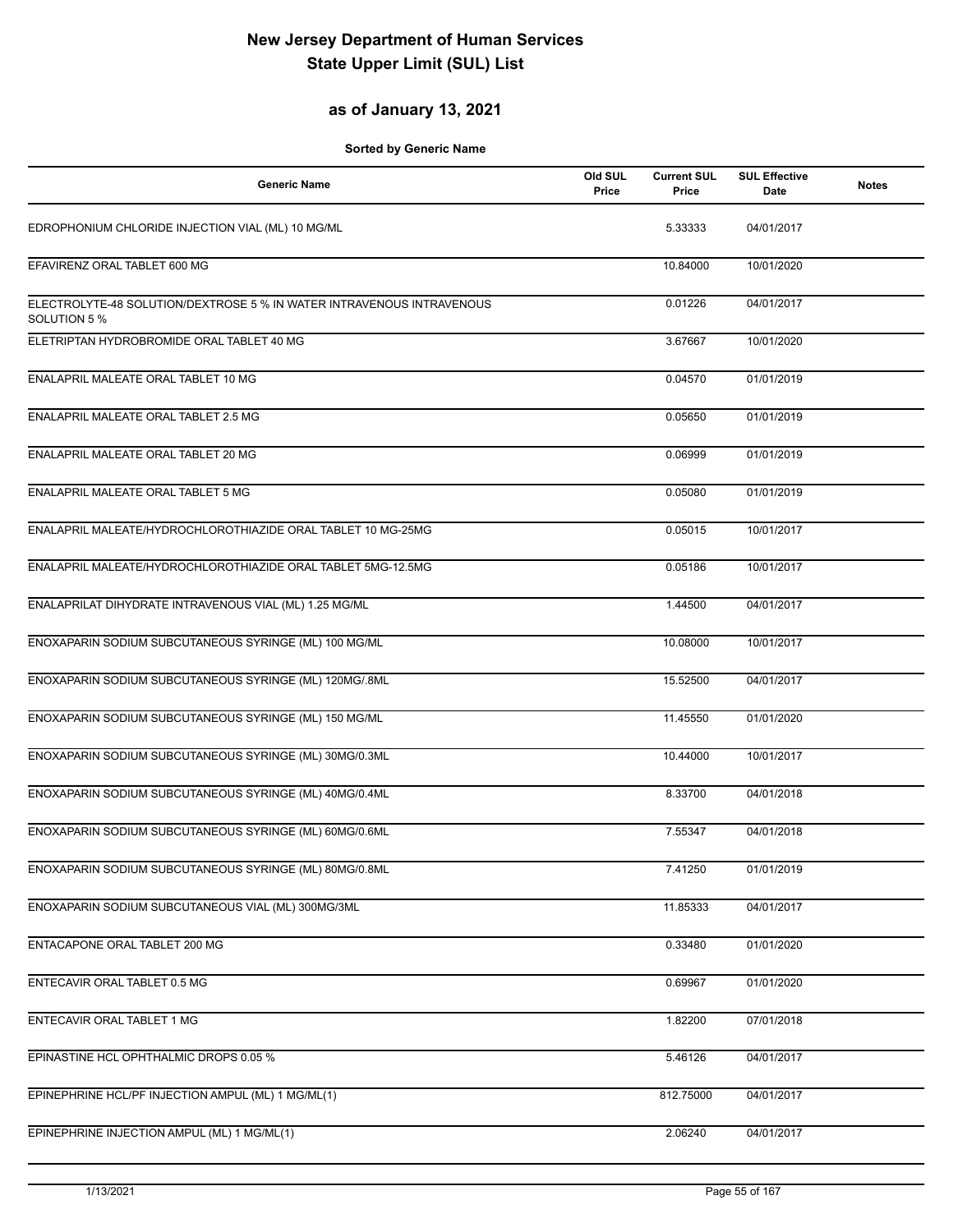### **as of January 13, 2021**

| <b>Generic Name</b>                                                     | Old SUL<br>Price | <b>Current SUL</b><br>Price | <b>SUL Effective</b><br>Date | <b>Notes</b> |
|-------------------------------------------------------------------------|------------------|-----------------------------|------------------------------|--------------|
| EPINEPHRINE INJECTION AUTO-INJECTOR (EA) 0.15/0.15                      |                  | 145.20000                   | 01/01/2020                   |              |
| EPINEPHRINE INJECTION AUTO-INJECTOR (EA) 0.15MG/0.3                     |                  | 143.53500                   | 01/01/2018                   |              |
| EPINEPHRINE INJECTION AUTO-INJECTOR (EA) 0.3MG/0.3                      |                  | 133.99250                   | 04/01/2019                   |              |
| EPINEPHRINE INJECTION SYRINGE (ML) 0.1 MG/ML                            |                  | 0.44597                     | 04/01/2017                   |              |
| EPINEPHRINE INJECTION VIAL (ML) 1 MG/ML                                 |                  | 1.99933                     | 04/01/2017                   |              |
| EPIRUBICIN HCL INTRAVENOUS VIAL (ML) 200MG/0.1L                         |                  | 1.59450                     | 04/01/2017                   |              |
| EPIRUBICIN HCL INTRAVENOUS VIAL (ML) 50 MG/25ML                         |                  | 1.63800                     | 04/01/2017                   |              |
| EPLERENONE ORAL TABLET 25 MG                                            |                  | 0.36544                     | 04/01/2020                   |              |
| EPLERENONE ORAL TABLET 50 MG                                            |                  | 0.98300                     | 10/01/2019                   |              |
| EPOPROSTENOL SODIUM (GLYCINE) INTRAVENOUS VIAL (EA) 0.5 MG              |                  | 16.20000                    | 04/01/2017                   |              |
| EPOPROSTENOL SODIUM (GLYCINE) INTRAVENOUS VIAL (EA) 1.5 MG              |                  | 39.12000                    | 04/01/2017                   |              |
| EPROSARTAN MESYLATE ORAL TABLET 600 MG                                  |                  | 2.70073                     | 04/01/2017                   |              |
| EPTIFIBATIDE INTRAVENOUS VIAL (ML) 0.75 MG/ML                           |                  | 3.00000                     | 04/01/2017                   |              |
| EPTIFIBATIDE INTRAVENOUS VIAL (ML) 2 MG/ML                              |                  | 10.00000                    | 04/01/2017                   |              |
| ERGOCALCIFEROL (VITAMIN D2) ORAL CAPSULE 50000 UNIT                     |                  | 0.06650                     | 01/01/2019                   |              |
| ERGOLOID MESYLATES ORAL TABLET 1 MG                                     |                  | 3.22404                     | 10/01/2017                   |              |
| ERGOTAMINE TARTRATE/CAFFEINE ORAL TABLET 1 MG-100MG                     |                  | 12.15690                    | 09/24/2014                   |              |
| ERLOTINIB HCL ORAL TABLET 150 MG                                        |                  | 12.93400                    | 04/01/2020                   |              |
| ERYTHROMYCIN BASE IN ETHANOL TOPICAL GEL (GRAM) 2 %                     |                  | 1.36558                     | 01/01/2020                   |              |
| ERYTHROMYCIN BASE IN ETHANOL TOPICAL SOLUTION, NON-ORAL 2 %             |                  | 0.32978                     | 01/01/2020                   |              |
| ERYTHROMYCIN BASE OPHTHALMIC OINTMENT (GRAM) 5 MG/GRAM                  |                  | 0.98000                     | 01/01/2019                   |              |
| ERYTHROMYCIN BASE ORAL CAPSULE, DELAYED RELEASE (ENTERIC COATED) 250 MG |                  | 1.05190                     | 10/01/2017                   |              |
| ERYTHROMYCIN BASE ORAL TABLET 250 MG                                    |                  | 6.78000                     | 01/01/2019                   |              |
| ERYTHROMYCIN BASE ORAL TABLET 500 MG                                    |                  | 14.03767                    | 04/01/2020                   |              |
| ERYTHROMYCIN BASE ORAL TABLET, DELAYED RELEASE (ENTERIC COATED) 250 MG  |                  | 4.98866                     | 10/01/2020                   |              |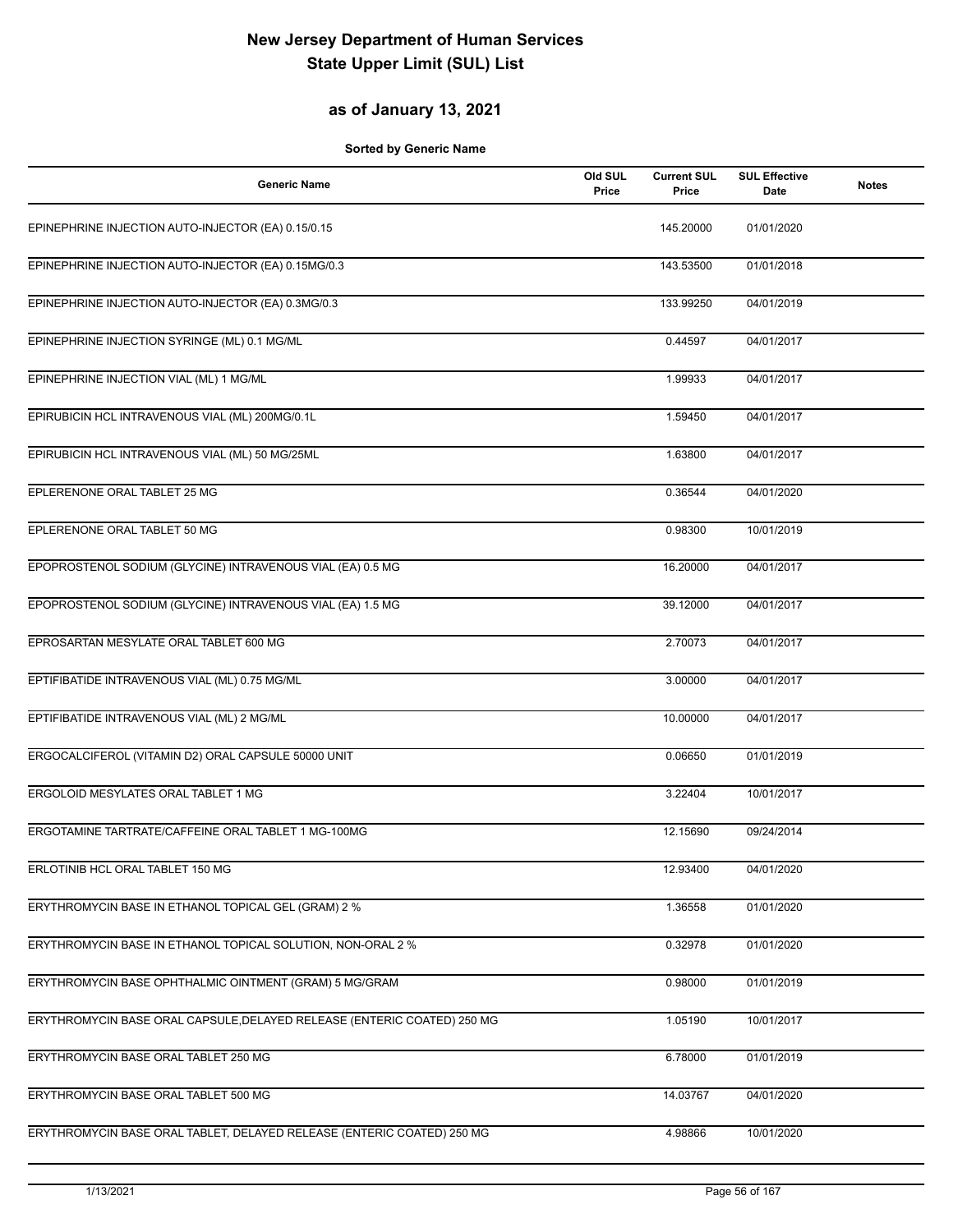### **as of January 13, 2021**

| <b>Generic Name</b>                                                                 | Old SUL<br>Price | <b>Current SUL</b><br>Price | <b>SUL Effective</b><br>Date | <b>Notes</b> |
|-------------------------------------------------------------------------------------|------------------|-----------------------------|------------------------------|--------------|
| ERYTHROMYCIN BASE/BENZOYL PEROXIDE TOPICAL GEL (GRAM) 3 %-5 %                       |                  | 0.55642                     | 10/01/2017                   |              |
| ERYTHROMYCIN BASE/ETHYL ALCOHOL TOPICAL SWAB, MEDICATED 2 %                         |                  | 0.71262                     | 04/01/2017                   |              |
| ERYTHROMYCIN ETHYLSUCCINATE ORAL SUSPENSION, RECONSTITUTED, ORAL (ML) 200<br>MG/5ML |                  | 2.25920                     | 01/01/2019                   |              |
| ERYTHROMYCIN ETHYLSUCCINATE ORAL TABLET 400 MG                                      |                  | 9.98547                     | 04/01/2017                   |              |
| ESCITALOPRAM OXALATE ORAL SOLUTION, ORAL 5 MG/5 ML                                  |                  | 0.24496                     | 04/01/2017                   |              |
| ESCITALOPRAM OXALATE ORAL TABLET 10 MG                                              |                  | 0.01780                     | 01/01/2019                   |              |
| ESCITALOPRAM OXALATE ORAL TABLET 20 MG                                              |                  | 0.02660                     | 01/01/2019                   |              |
| ESCITALOPRAM OXALATE ORAL TABLET 5 MG                                               |                  | 0.01280                     | 01/01/2019                   |              |
| ESMOLOL HCL INTRAVENOUS VIAL (ML) 100MG/10ML                                        |                  | 0.44000                     | 04/01/2017                   |              |
| ESOMEPRAZOLE MAGNESIUM ORAL CAPSULE, DELAYED RELEASE (ENTERIC COATED) 20<br>МG      |                  | 0.18285                     | 10/01/2020                   |              |
| ESOMEPRAZOLE MAGNESIUM ORAL CAPSULE, DELAYED RELEASE (ENTERIC COATED) 40<br>МG      |                  | 0.18005                     | 10/01/2020                   |              |
| ESOMEPRAZOLE SODIUM INTRAVENOUS VIAL (EA) 20 MG                                     |                  | 34.90000                    | 04/01/2017                   |              |
| ESOMEPRAZOLE SODIUM INTRAVENOUS VIAL (EA) 40 MG                                     |                  | 34.50000                    | 04/01/2017                   |              |
| ESTAZOLAM ORAL TABLET 1 MG                                                          |                  | 0.24507                     | 10/01/2017                   |              |
| ESTAZOLAM ORAL TABLET 2 MG                                                          |                  | 0.44970                     | 04/01/2020                   |              |
| ESTRADIOL ORAL TABLET 0.5 MG                                                        |                  | 0.02301                     | 10/01/2017                   |              |
| ESTRADIOL ORAL TABLET 1 MG                                                          |                  | 0.02364                     | 10/01/2017                   |              |
| ESTRADIOL ORAL TABLET 2 MG                                                          | 0.03739          | 0.15113                     | 12/18/2020                   |              |
| ESTRADIOL TRANSDERMAL PATCH, TRANSDERMAL SEMIWEEKLY .025MG/24H                      |                  | 7.82250                     | 10/01/2019                   |              |
| ESTRADIOL TRANSDERMAL PATCH, TRANSDERMAL SEMIWEEKLY .0375MG/24                      |                  | 8.16333                     | 04/01/2019                   |              |
| ESTRADIOL TRANSDERMAL PATCH, TRANSDERMAL SEMIWEEKLY .075MG/24H                      |                  | 5.61875                     | 10/01/2019                   |              |
| ESTRADIOL TRANSDERMAL PATCH, TRANSDERMAL SEMIWEEKLY 0.05MG/24H                      |                  | 6.18000                     | 01/01/2019                   |              |
| ESTRADIOL TRANSDERMAL PATCH, TRANSDERMAL SEMIWEEKLY 0.1MG/24HR                      |                  | 5.37500                     | 01/01/2019                   |              |
| ESTRADIOL TRANSDERMAL PATCH, TRANSDERMAL WEEKLY .025MG/24H                          |                  | 10.76000                    | 10/01/2018                   |              |
| ESTRADIOL TRANSDERMAL PATCH, TRANSDERMAL WEEKLY .0375MG/24                          |                  | 5.63823                     | 10/01/2017                   |              |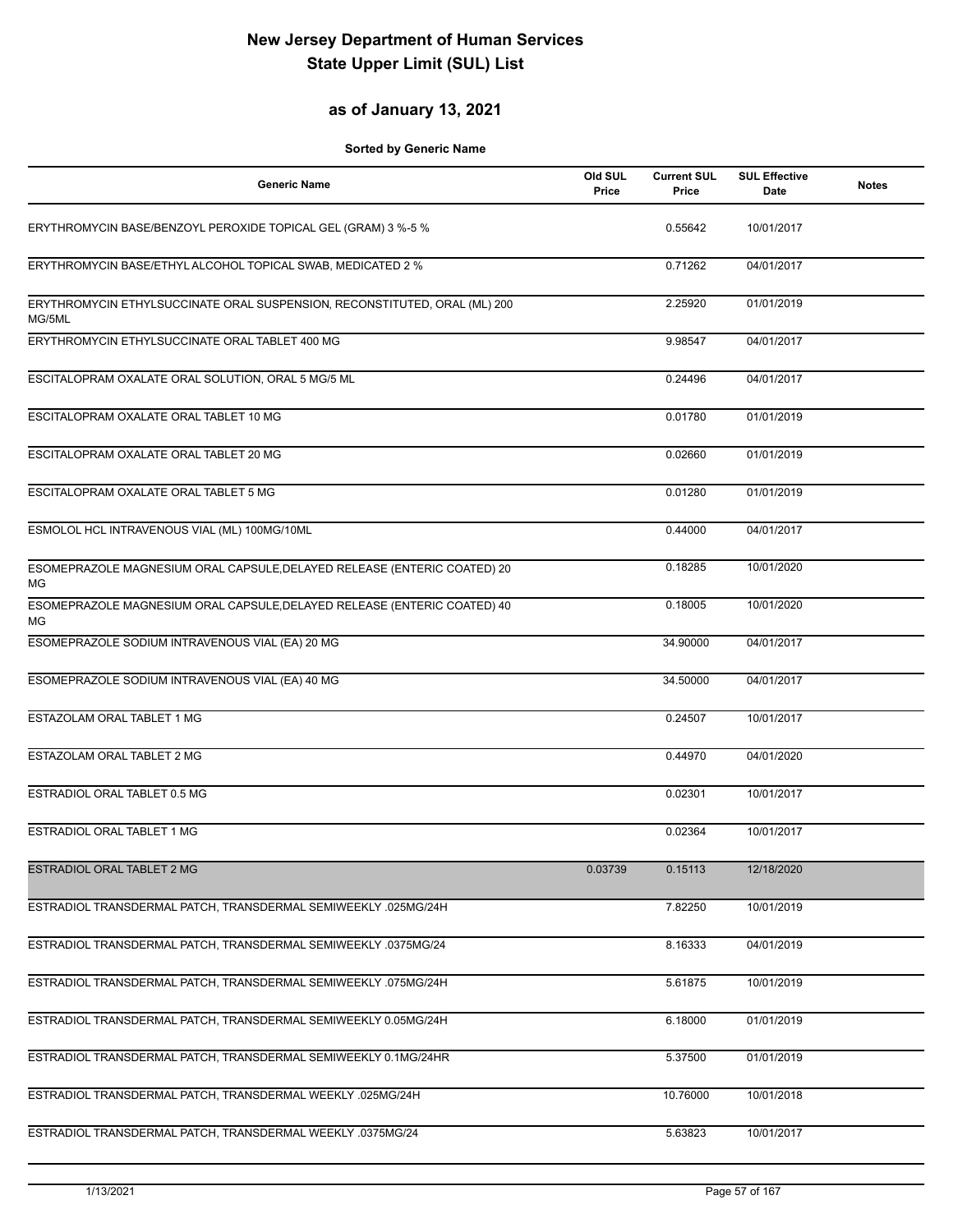### **as of January 13, 2021**

| <b>Generic Name</b>                                             | Old SUL<br>Price | <b>Current SUL</b><br>Price | <b>SUL Effective</b><br>Date | <b>Notes</b> |
|-----------------------------------------------------------------|------------------|-----------------------------|------------------------------|--------------|
| ESTRADIOL TRANSDERMAL PATCH, TRANSDERMAL WEEKLY .075MG/24H      |                  | 5.66480                     | 10/01/2017                   |              |
| ESTRADIOL TRANSDERMAL PATCH, TRANSDERMAL WEEKLY 0.05MG/24H      |                  | 9.98000                     | 07/01/2019                   |              |
| ESTRADIOL TRANSDERMAL PATCH, TRANSDERMAL WEEKLY 0.06MG/24H      |                  | 5.53705                     | 10/01/2017                   |              |
| ESTRADIOL TRANSDERMAL PATCH, TRANSDERMAL WEEKLY 0.1MG/24HR      |                  | 5.52543                     | 10/01/2017                   |              |
| ESTRADIOL VAGINAL CREAM WITH APPLICATOR 0.01 %                  |                  | 1.85076                     | 01/01/2021                   |              |
| ESTRADIOL VAGINAL TABLET 10 MCG                                 |                  | 8.90125                     | 10/01/2020                   |              |
| ESTRADIOL VALERATE INTRAMUSCULAR VIAL (ML) 20 MG/ML             |                  | 18.68600                    | 09/21/2017                   |              |
| ESTRADIOL VALERATE INTRAMUSCULAR VIAL (ML) 40 MG/ML             |                  | 29.59600                    | 10/01/2020                   |              |
| ESTRADIOL/NORETHINDRONE ACETATE ORAL TABLET 0.5-0.1 MG          |                  | 2.12624                     | 07/01/2017                   |              |
| ESTRADIOL/NORETHINDRONE ACETATE ORAL TABLET 1 MG-0.5MG          |                  | 1.25015                     | 10/01/2017                   |              |
| ESTRADIOL/NORGESTIMATE ORAL TABLET 1-1-0.09MG                   |                  | 3.91777                     | 04/01/2017                   |              |
| ESTROGENS, ESTERIFIED/METHYLTESTOSTERONE ORAL TABLET 0.625-1.25 |                  | 2.29254                     | 04/01/2017                   |              |
| ESTROGENS, ESTERIFIED/METHYLTESTOSTERONE ORAL TABLET 1.25-2.5MG |                  | 0.49446                     | 10/01/2017                   |              |
| ESTROPIPATE ORAL TABLET 0.75 MG                                 |                  | 0.38120                     | 04/01/2017                   |              |
| <b>ESTROPIPATE ORAL TABLET 1.5 MG</b>                           |                  | 0.22086                     | 10/01/2017                   |              |
| ESTROPIPATE ORAL TABLET 3 MG                                    |                  | 0.10050                     | 10/01/2017                   |              |
| ESZOPICLONE ORAL TABLET 1 MG                                    |                  | 0.15678                     | 10/01/2017                   |              |
| ESZOPICLONE ORAL TABLET 2 MG                                    |                  | 0.17820                     | 01/01/2019                   |              |
| ESZOPICLONE ORAL TABLET 3 MG                                    |                  | 0.08990                     | 10/01/2017                   |              |
| ETHACRYNATE SODIUM INTRAVENOUS VIAL (EA) 50 MG                  |                  | 3799.00000                  | 04/01/2017                   |              |
| ETHACRYNIC ACID ORAL TABLET 25 MG                               |                  | 5.52000                     | 10/01/2019                   |              |
| ETHAMBUTOL HCL ORAL TABLET 100 MG                               |                  | 0.16920                     | 10/01/2018                   |              |
| ETHAMBUTOL HCL ORAL TABLET 400 MG                               |                  | 0.52340                     | 01/01/2019                   |              |
| ETHINYL ESTRADIOL/DROSPIRENONE ORAL TABLET 0.02-3(28)           |                  | 0.36702                     | 10/01/2019                   |              |
| ETHINYL ESTRADIOL/DROSPIRENONE ORAL TABLET 0.03MG-3MG           |                  | 0.31849                     | 04/01/2020                   |              |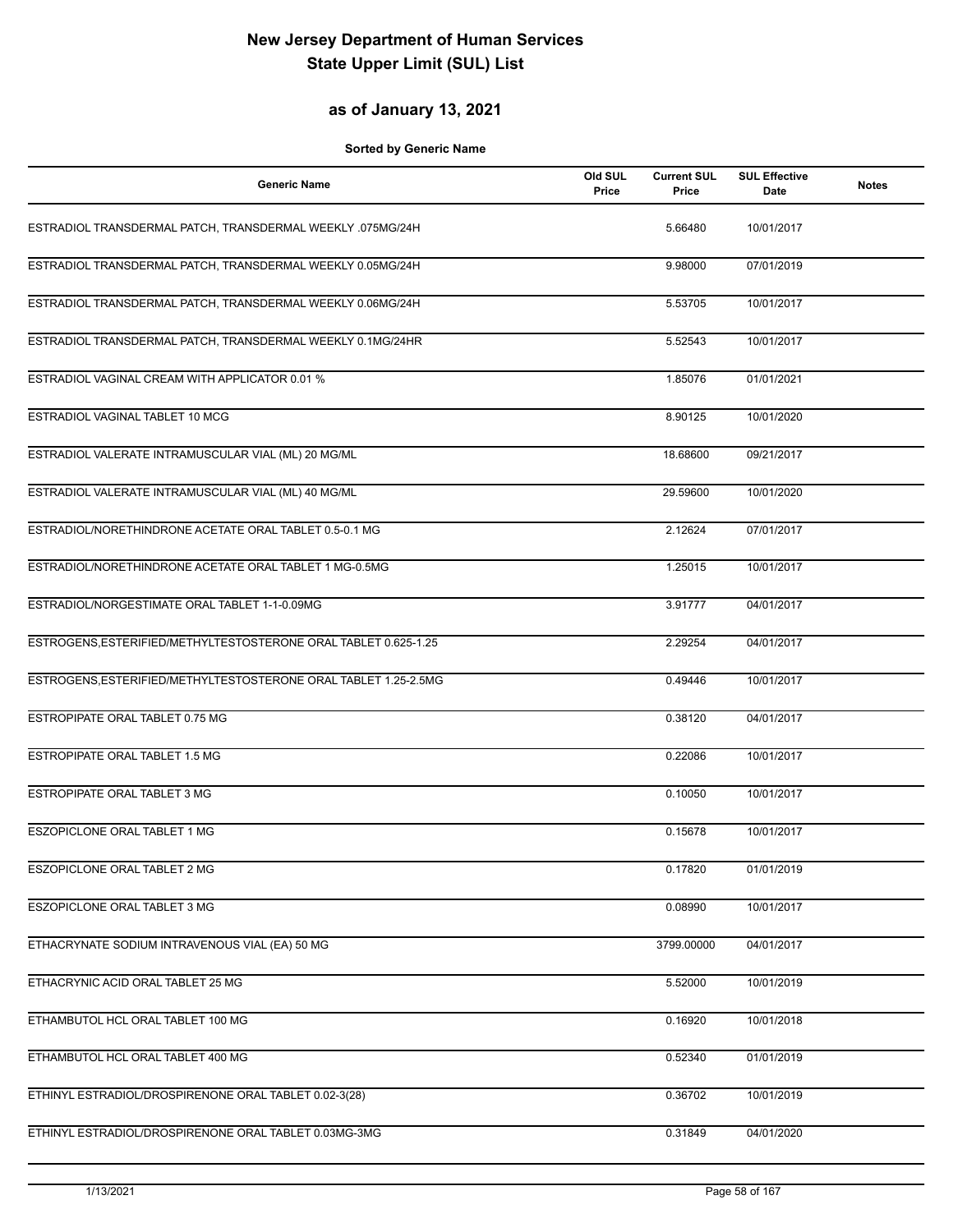### **as of January 13, 2021**

| <b>Generic Name</b>                                              | Old SUL<br>Price | <b>Current SUL</b><br>Price | <b>SUL Effective</b><br>Date | <b>Notes</b> |
|------------------------------------------------------------------|------------------|-----------------------------|------------------------------|--------------|
| ETHOSUXIMIDE ORAL CAPSULE 250 MG                                 |                  | 0.70270                     | 04/01/2019                   |              |
| ETHOSUXIMIDE ORAL SOLUTION, ORAL 250 MG/5ML                      |                  | 0.06534                     | 10/01/2017                   |              |
| ETHYL ALCOHOL INJECTION AMPUL (ML) 98 %                          |                  | 22.78000                    | 04/01/2017                   |              |
| ETHYL ALCOHOL TOPICAL GEL (ML) 60 %                              |                  | 0.00987                     | 04/01/2017                   |              |
| ETHYL ALCOHOL TOPICAL SOLUTION, NON-ORAL 70 %                    |                  | 0.05310                     | 04/01/2017                   |              |
| ETHYNODIOL DIACETATE-ETHINYL ESTRADIOL ORAL TABLET 1 MG-35MCG    |                  | 0.58262                     | 01/01/2018                   |              |
| ETHYNODIOL DIACETATE-ETHINYL ESTRADIOL ORAL TABLET 1 MG-50MCG    |                  | 0.70335                     | 04/01/2017                   |              |
| ETIDRONATE DISODIUM ORAL TABLET 200 MG                           |                  | 3.45683                     | 04/01/2017                   |              |
| ETIDRONATE DISODIUM ORAL TABLET 400 MG                           |                  | 6.91183                     | 04/01/2017                   |              |
| ETODOLAC ORAL CAPSULE 200 MG                                     |                  | 0.27830                     | 10/01/2017                   |              |
| ETODOLAC ORAL CAPSULE 300 MG                                     |                  | 0.70490                     | 04/01/2018                   |              |
| ETODOLAC ORAL TABLET 400 MG                                      |                  | 0.10040                     | 10/01/2017                   |              |
| ETODOLAC ORAL TABLET 500 MG                                      |                  | 0.13568                     | 10/01/2017                   |              |
| ETODOLAC ORAL TABLET, EXTENDED RELEASE 24 HR 400 MG              |                  | 1.21731                     | 07/01/2017                   |              |
| ETODOLAC ORAL TABLET, EXTENDED RELEASE 24 HR 500 MG              |                  | 0.16333                     | 01/01/2020                   |              |
| ETODOLAC ORAL TABLET, EXTENDED RELEASE 24 HR 600 MG              |                  | 1.36061                     | 04/01/2017                   |              |
| ETOMIDATE INTRAVENOUS VIAL (ML) 2 MG/ML                          |                  | 0.33600                     | 04/01/2017                   |              |
| ETONOGESTREL/ETHINYL ESTRADIOL VAGINAL RING, VAGINAL .12-.015MG  |                  | 108.55500                   | 01/01/2021                   |              |
| ETOPOSIDE INTRAVENOUS VIAL (ML) 20 MG/ML                         |                  | 0.88440                     | 10/01/2017                   |              |
| ETOPOSIDE ORAL CAPSULE 50 MG                                     |                  | 27.05237                    | 10/01/2017                   |              |
| EUCALYPTUS OIL/MENTHOL/CAMPHOR TOPICAL OINTMENT (GRAM) 1.2%-4.8% |                  | 0.01933                     | 04/01/2017                   |              |
| EXEMESTANE ORAL TABLET 25 MG                                     |                  | 1.29833                     | 01/01/2020                   |              |
| EZETIMIBE ORAL TABLET 10 MG                                      |                  | 0.10067                     | 10/01/2020                   |              |
| EZETIMIBE/SIMVASTATIN ORAL TABLET 10 MG-10MG                     |                  | 2.37300                     | 01/01/2019                   |              |
| EZETIMIBE/SIMVASTATIN ORAL TABLET 10 MG-20MG                     |                  | 0.48000                     | 04/01/2020                   |              |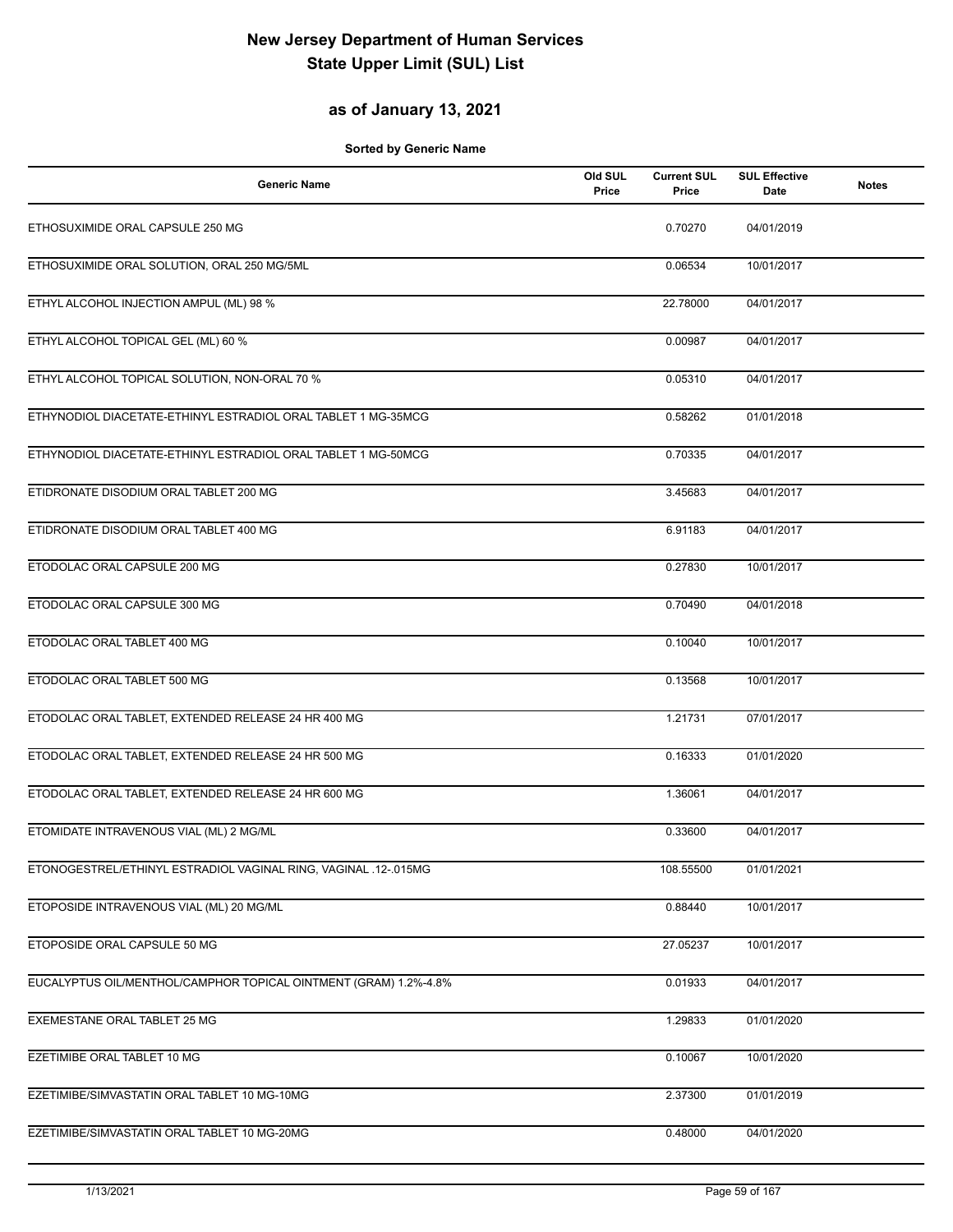### **as of January 13, 2021**

| <b>Generic Name</b>                                                                                          | Old SUL<br>Price | <b>Current SUL</b><br>Price | <b>SUL Effective</b><br>Date | <b>Notes</b> |
|--------------------------------------------------------------------------------------------------------------|------------------|-----------------------------|------------------------------|--------------|
| EZETIMIBE/SIMVASTATIN ORAL TABLET 10 MG-40MG                                                                 |                  | 0.75534                     | 07/01/2019                   |              |
| FAMCICLOVIR ORAL TABLET 125 MG                                                                               |                  | 0.35833                     | 01/01/2019                   |              |
| FAMCICLOVIR ORAL TABLET 250 MG                                                                               |                  | 0.28887                     | 04/01/2017                   |              |
| FAMCICLOVIR ORAL TABLET 500 MG                                                                               |                  | 0.49833                     | 01/01/2019                   |              |
| FAMOTIDINE IN SODIUM CHLORIDE, ISO-OSMOTIC/PF INTRAVENOUS INTRAVENOUS<br>SOLUTION, PIGGYBACK (ML) 20 MG/50ML |                  | 0.09140                     | 04/01/2017                   |              |
| FAMOTIDINE INTRAVENOUS VIAL (ML) 10 MG/ML                                                                    |                  | 0.36380                     | 04/01/2017                   |              |
| FAMOTIDINE ORAL SUSPENSION, ORAL (FINAL DOSE FORM) 40MG/5ML                                                  |                  | 0.22000                     | 01/01/2019                   |              |
| FAMOTIDINE ORAL TABLET 10 MG                                                                                 |                  | 0.05978                     | 10/01/2017                   |              |
| FAMOTIDINE ORAL TABLET 20 MG                                                                                 |                  | 0.01550                     | 01/01/2019                   |              |
| FAMOTIDINE ORAL TABLET 40 MG                                                                                 |                  | 0.02420                     | 01/01/2019                   |              |
| FAMOTIDINE/CALCIUM CARBONATE/MAGNESIUM HYDROXIDE ORAL TABLET, CHEWABLE<br>10-800-165                         |                  | 0.24688                     | 04/01/2017                   |              |
| FAMOTIDINE/PF INTRAVENOUS VIAL (ML) 20 MG/2 ML                                                               |                  | 0.36500                     | 04/01/2017                   |              |
| FEBUXOSTAT ORAL TABLET 40 MG                                                                                 |                  | 2.10778                     | 01/01/2021                   |              |
| FEBUXOSTAT ORAL TABLET 80 MG                                                                                 |                  | 5.32484                     | 01/01/2020                   |              |
| FELBAMATE ORAL SUSPENSION, ORAL (FINAL DOSE FORM) 600 MG/5ML                                                 |                  | 1.41059                     | 10/01/2020                   |              |
| FELBAMATE ORAL TABLET 400 MG                                                                                 |                  | 0.86430                     | 10/01/2019                   |              |
| FELBAMATE ORAL TABLET 600 MG                                                                                 |                  | 1.48180                     | 04/01/2019                   |              |
| FELODIPINE ORAL TABLET, EXTENDED RELEASE 24 HR 10 MG                                                         |                  | 0.09000                     | 01/01/2018                   |              |
| FELODIPINE ORAL TABLET, EXTENDED RELEASE 24 HR 2.5 MG                                                        |                  | 0.12560                     | 07/01/2018                   |              |
| FELODIPINE ORAL TABLET, EXTENDED RELEASE 24 HR 5 MG                                                          |                  | 0.05003                     | 10/01/2017                   |              |
| FENOFIBRATE NANOCRYSTALLIZED ORAL TABLET 145MG                                                               |                  | 0.08078                     | 01/01/2019                   |              |
| FENOFIBRATE NANOCRYSTALLIZED ORAL TABLET 48 MG                                                               |                  | 0.08878                     | 01/01/2019                   |              |
| FENOFIBRATE ORAL CAPSULE 150 MG                                                                              |                  | 5.86778                     | 01/01/2020                   |              |
| FENOFIBRATE ORAL CAPSULE 50 MG                                                                               |                  | 2.34591                     | 04/01/2017                   |              |
| FENOFIBRATE ORAL TABLET 120 MG                                                                               |                  | 16.73827                    | 10/01/2020                   |              |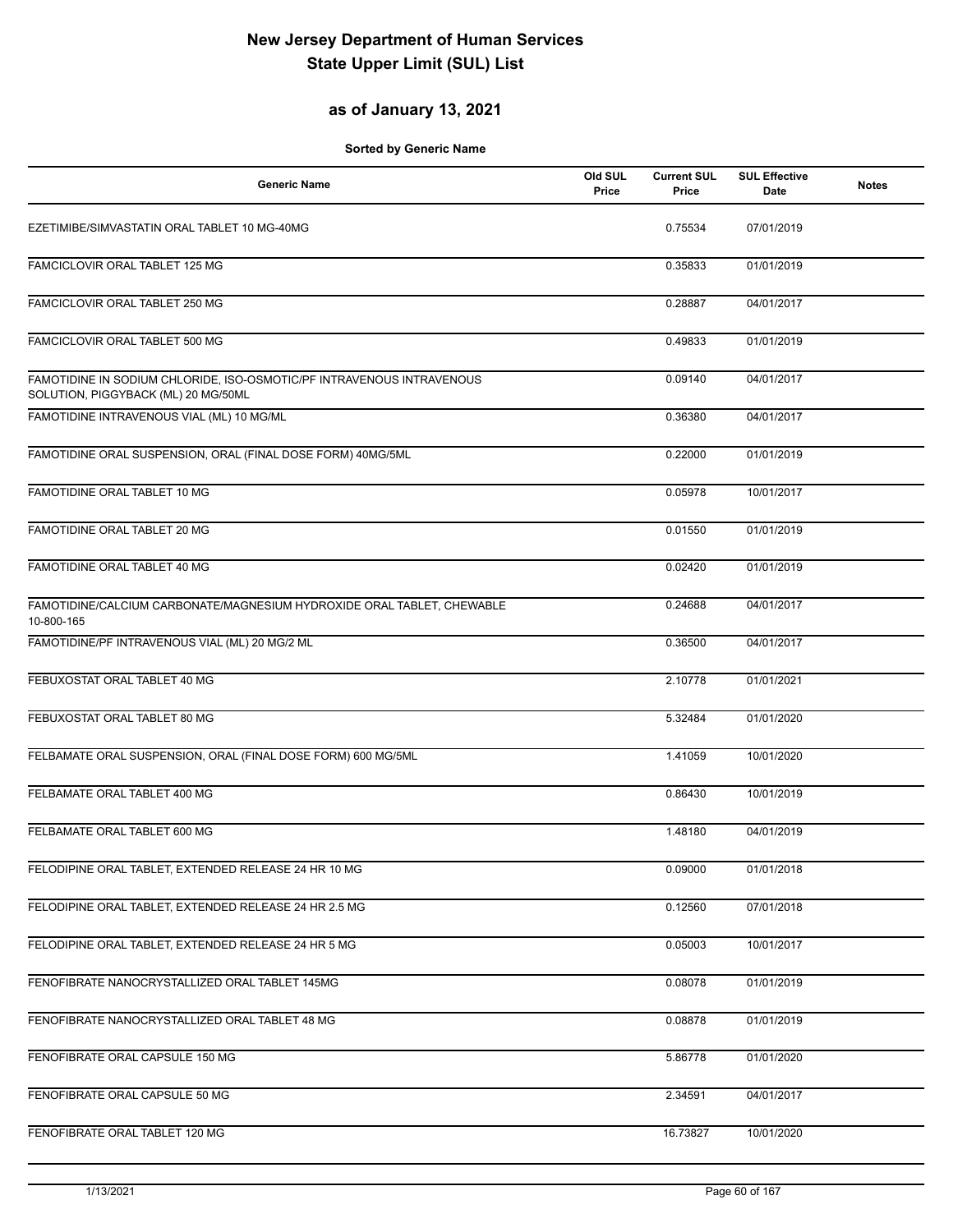### **as of January 13, 2021**

| <b>Generic Name</b>                                                                | Old SUL<br>Price | <b>Current SUL</b><br>Price | <b>SUL Effective</b><br>Date | <b>Notes</b> |
|------------------------------------------------------------------------------------|------------------|-----------------------------|------------------------------|--------------|
| FENOFIBRATE ORAL TABLET 160 MG                                                     |                  | 0.12211                     | 01/01/2019                   |              |
| FENOFIBRATE ORAL TABLET 40 MG                                                      |                  | 8.35844                     | 04/01/2017                   |              |
| FENOFIBRATE ORAL TABLET 54 MG                                                      |                  | 0.13503                     | 01/01/2021                   |              |
| FENOFIBRATE, MICRONIZED ORAL CAPSULE 130 MG                                        |                  | 2.26233                     | 07/01/2018                   |              |
| FENOFIBRATE, MICRONIZED ORAL CAPSULE 134 MG                                        |                  | 0.07360                     | 01/01/2019                   |              |
| FENOFIBRATE, MICRONIZED ORAL CAPSULE 200 MG                                        |                  | 0.26960                     | 07/01/2019                   |              |
| FENOFIBRATE, MICRONIZED ORAL CAPSULE 43 MG                                         |                  | 1.13716                     | 04/01/2018                   |              |
| FENOFIBRATE, MICRONIZED ORAL CAPSULE 67 MG                                         |                  | 0.11000                     | 01/01/2020                   |              |
| FENOFIBRIC ACID (CHOLINE) ORAL CAPSULE, DELAYED RELEASE (ENTERIC COATED) 135<br>MG |                  | 0.33244                     | 01/01/2019                   |              |
| FENOFIBRIC ACID (CHOLINE) ORAL CAPSULE, DELAYED RELEASE (ENTERIC COATED) 45<br>МG  |                  | 0.54809                     | 04/01/2017                   |              |
| FENOFIBRIC ACID ORAL TABLET 105 MG                                                 |                  | 2.03967                     | 10/01/2017                   |              |
| FENOFIBRIC ACID ORAL TABLET 35 MG                                                  |                  | 0.80100                     | 04/01/2017                   |              |
| FENOPROFEN CALCIUM ORAL CAPSULE 400 MG                                             |                  | 3.23300                     | 07/01/2018                   |              |
| FENOPROFEN CALCIUM ORAL TABLET 600 MG                                              |                  | 0.18554                     | 10/01/2017                   |              |
| FENTANYL CITRATE BUCCAL LOZENGE ON A HANDLE 1200 MCG                               |                  | 17.43853                    | 04/01/2017                   |              |
| FENTANYL CITRATE BUCCAL LOZENGE ON A HANDLE 1600 MCG                               |                  | 19.80252                    | 10/01/2017                   |              |
| FENTANYL CITRATE BUCCAL LOZENGE ON A HANDLE 200 MCG                                |                  | 8.54250                     | 10/01/2017                   |              |
| FENTANYL CITRATE BUCCAL LOZENGE ON A HANDLE 400 MCG                                |                  | 9.89572                     | 04/01/2017                   |              |
| FENTANYL CITRATE BUCCAL LOZENGE ON A HANDLE 600 MCG                                |                  | 12.90000                    | 04/01/2017                   |              |
| FENTANYL CITRATE BUCCAL LOZENGE ON A HANDLE 800 MCG                                |                  | 12.75167                    | 04/01/2017                   |              |
| FENTANYL CITRATE/PF INJECTION AMPUL (ML) 50 MCG/ML                                 |                  | 0.61200                     | 04/01/2017                   |              |
| FENTANYL CITRATE/PF INJECTION VIAL (ML) 50 MCG/ML                                  |                  | 0.52889                     | 04/01/2017                   |              |
| FENTANYL CITRATE/PF INTRAVENOUS SYRINGE (ML) 100MCG/2ML                            |                  | 1.04100                     | 04/01/2017                   |              |
| FENTANYL TRANSDERMAL PATCH, TRANSDERMAL 72 HOURS 100 MCG/HR                        |                  | 6.41480                     | 04/01/2019                   |              |
| FENTANYL TRANSDERMAL PATCH, TRANSDERMAL 72 HOURS 12 MCG/HR                         |                  | 4.87100                     | 01/01/2020                   |              |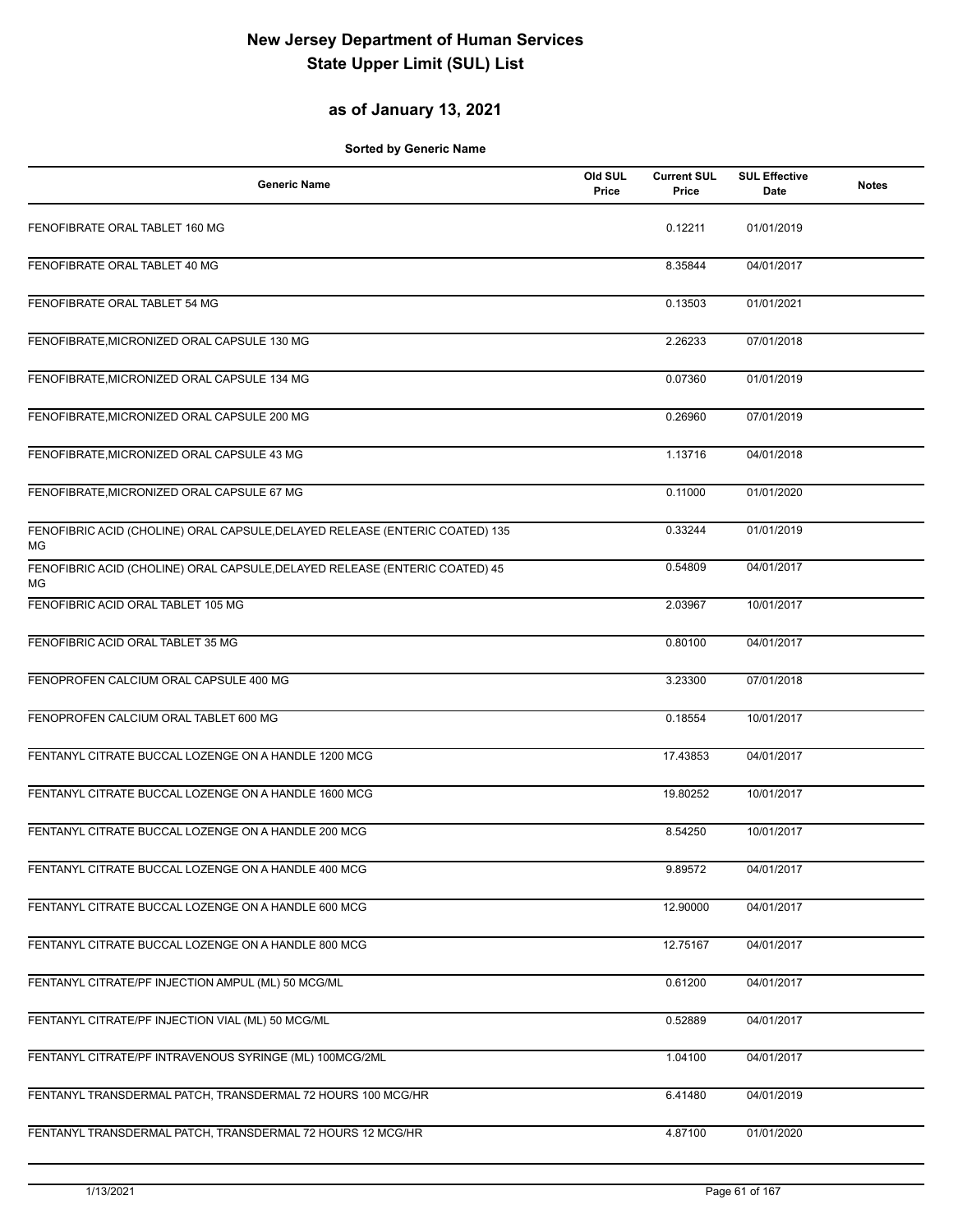### **as of January 13, 2021**

| <b>Generic Name</b>                                                                      | Old SUL<br>Price | <b>Current SUL</b><br>Price | <b>SUL Effective</b><br>Date | <b>Notes</b> |
|------------------------------------------------------------------------------------------|------------------|-----------------------------|------------------------------|--------------|
| FENTANYL TRANSDERMAL PATCH, TRANSDERMAL 72 HOURS 25 MCG/HR                               |                  | 1.87131                     | 10/01/2017                   |              |
| FENTANYL TRANSDERMAL PATCH, TRANSDERMAL 72 HOURS 37.5MCG/HR                              |                  | 42.03000                    | 04/01/2020                   |              |
| FENTANYL TRANSDERMAL PATCH, TRANSDERMAL 72 HOURS 50MCG/HR                                |                  | 3.05057                     | 01/01/2020                   |              |
| FENTANYL TRANSDERMAL PATCH, TRANSDERMAL 72 HOURS 62.5MCG/HR                              |                  | 61.68800                    | 04/01/2017                   |              |
| FENTANYL TRANSDERMAL PATCH, TRANSDERMAL 72 HOURS 75MCG/HR                                |                  | 4.18333                     | 01/01/2020                   |              |
| FENTANYL TRANSDERMAL PATCH, TRANSDERMAL 72 HOURS 87.5MCG/HR                              |                  | 83.99000                    | 04/01/2017                   |              |
| FERROUS FUMARATE/ASCORBIC ACID/B12-IF/FOLIC ACID ORAL CAPSULE 110-0.5MG                  |                  | 0.17000                     | 04/01/2017                   |              |
| FERROUS FUMARATE/ASCORBIC ACID/CYANOCOBALAMIN/FOLIC ACID ORAL CAPSULE<br>200-250 MG      |                  | 0.35990                     | 04/01/2017                   |              |
| FERROUS FUMARATE/ASCORBIC ACID/CYANOCOBALAMIN/FOLIC ACID ORAL CAPSULE<br>460-60MG        |                  | 0.35879                     | 10/01/2017                   |              |
| FERROUS FUMARATE/FOLIC ACID/MULTIVITAMIN-MINERALS NO.15 ORAL CAPSULE 106<br>MG-1MG       |                  | 0.48910                     | 04/01/2017                   |              |
| FERROUS SULFATE ORAL TABLET 325(65) MG                                                   |                  | 0.01131                     | 12/12/2011                   |              |
| FERROUS SULFATE/ASCORBIC ACID/FOLIC ACID ORAL TABLET, EXTENDED RELEASE<br>105-500-.8     |                  | 0.07627                     | 09/01/2011                   |              |
| FERROUS SULFATE/FOLIC ACID/VITAMIN B COMP W-C ORAL TABLET, EXTENDED RELEASE<br>105-0.8MG |                  | 0.07304                     | 12/12/2011                   |              |
| FEXOFENADINE HCL ORAL SUSPENSION, ORAL (FINAL DOSE FORM) 30 MG/5 ML                      |                  | 0.06160                     | 04/01/2017                   |              |
| FEXOFENADINE HCL ORAL TABLET 180 MG                                                      |                  | 0.15500                     | 10/01/2019                   |              |
| FEXOFENADINE HCL ORAL TABLET 60 MG                                                       |                  | 0.24733                     | 10/01/2017                   |              |
| FEXOFENADINE HCL/PSEUDOEPHEDRINE HCL ORAL TABLET, EXTENDED RELEASE 12 HR<br>60MG-120MG   |                  | 0.70542                     | 04/01/2017                   |              |
| FINASTERIDE ORAL TABLET 1 MG                                                             |                  | 0.02010                     | 01/01/2019                   |              |
| FINASTERIDE ORAL TABLET 5 MG                                                             |                  | 0.03567                     | 01/01/2019                   |              |
| FLAVOXATE HCL ORAL TABLET 100 MG                                                         |                  | 0.45341                     | 04/01/2017                   |              |
| FLAXSEED OIL/EVENING PRIMROSE OIL/BILBERRY EXTRACT ORAL CAPSULE 250-125-10               |                  | 0.32041                     | 04/01/2017                   |              |
| FLECAINIDE ACETATE ORAL TABLET 100 MG                                                    |                  | 0.16492                     | 10/01/2017                   |              |
| FLECAINIDE ACETATE ORAL TABLET 150 MG                                                    |                  | 0.19130                     | 10/01/2018                   |              |
| FLECAINIDE ACETATE ORAL TABLET 50 MG                                                     |                  | 0.15867                     | 04/01/2017                   |              |
| FLOXURIDINE INJECTION VIAL (EA) 500 MG                                                   |                  | 119.00000                   | 04/01/2017                   |              |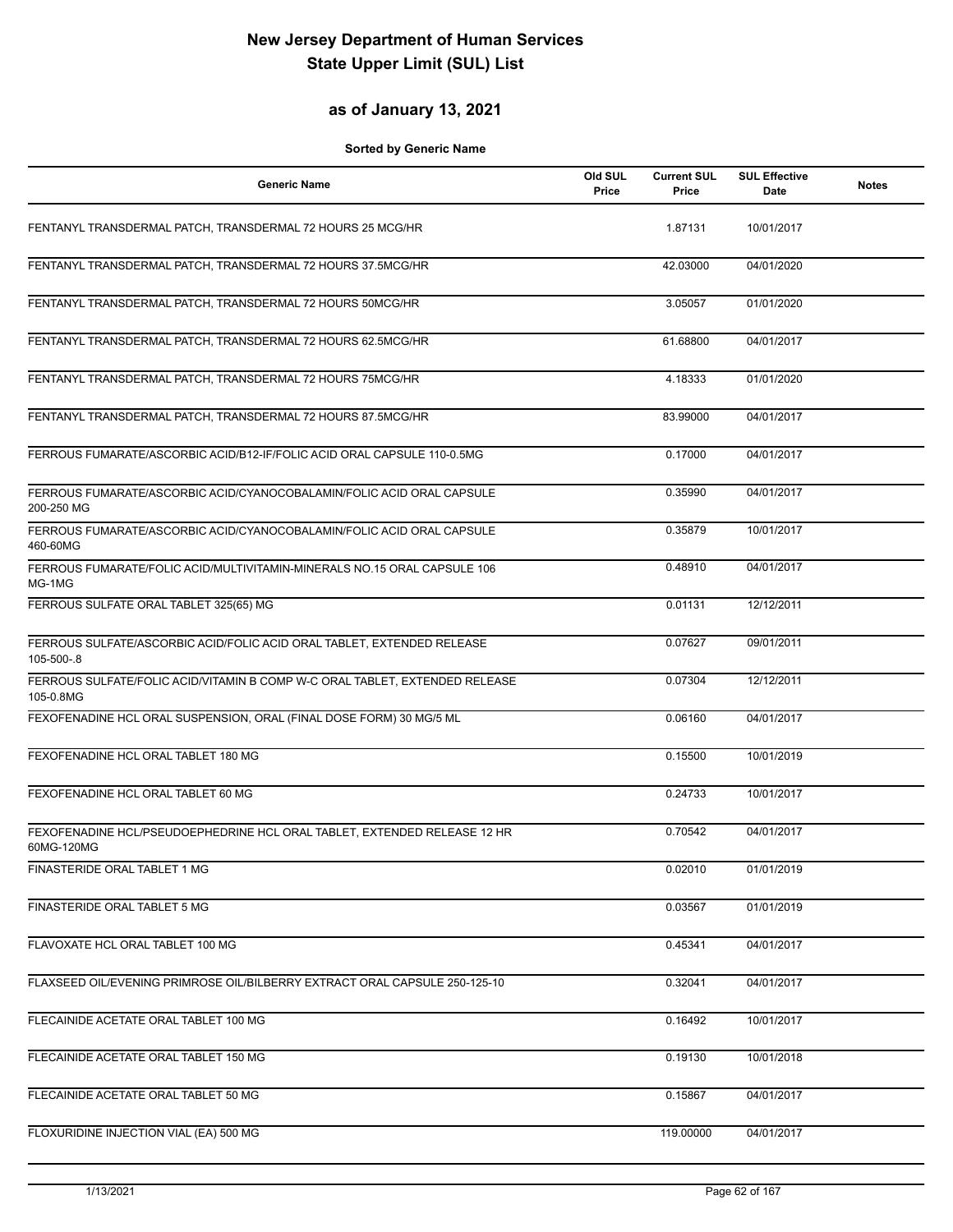### **as of January 13, 2021**

| <b>Generic Name</b>                                                                                        | Old SUL<br>Price | <b>Current SUL</b><br>Price | <b>SUL Effective</b><br>Date | <b>Notes</b> |
|------------------------------------------------------------------------------------------------------------|------------------|-----------------------------|------------------------------|--------------|
| FLUCONAZOLE IN DEXTROSE, ISO-OSMOTIC INTRAVENOUS INTRAVENOUS SOLUTION,<br>PIGGYBACK (ML) 200MG/0.1L        |                  | 0.11300                     | 04/01/2017                   |              |
| FLUCONAZOLE IN DEXTROSE, ISO-OSMOTIC INTRAVENOUS INTRAVENOUS SOLUTION,<br>PIGGYBACK (ML) 400MG/0.2L        |                  | 0.06305                     | 04/01/2017                   |              |
| FLUCONAZOLE IN SODIUM CHLORIDE, ISO-OSMOTIC INTRAVENOUS INTRAVENOUS<br>SOLUTION, PIGGYBACK (ML) 200MG/0.1L |                  | 0.01660                     | 10/01/2017                   |              |
| FLUCONAZOLE IN SODIUM CHLORIDE, ISO-OSMOTIC INTRAVENOUS INTRAVENOUS<br>SOLUTION, PIGGYBACK (ML) 400MG/0.2L |                  | 0.01926                     | 04/01/2019                   |              |
| FLUCONAZOLE IN SODIUM CHLORIDE, ISO-OSMOTIC INTRAVENOUS IV SOLUTION,<br>PIGGYBACK, BOTTLE (ML) 200MG/0.1L  |                  | 0.14916                     | 04/01/2017                   |              |
| FLUCONAZOLE ORAL SUSPENSION, RECONSTITUTED, ORAL (ML) 10 MG/ML                                             |                  | 0.22306                     | 04/01/2017                   |              |
| FLUCONAZOLE ORAL SUSPENSION, RECONSTITUTED, ORAL (ML) 40 MG/ML                                             |                  | 0.50914                     | 04/01/2019                   |              |
| FLUCONAZOLE ORAL TABLET 100 MG                                                                             |                  | 0.33333                     | 01/01/2019                   |              |
| FLUCONAZOLE ORAL TABLET 150 MG                                                                             |                  | 0.17671                     | 10/01/2017                   |              |
| FLUCONAZOLE ORAL TABLET 200 MG                                                                             |                  | 0.41933                     | 01/01/2019                   |              |
| FLUCONAZOLE ORAL TABLET 50 MG                                                                              |                  | 0.09515                     | 10/01/2017                   |              |
| FLUCYTOSINE ORAL CAPSULE 250 MG                                                                            |                  | 65.65520                    | 04/01/2017                   |              |
| FLUCYTOSINE ORAL CAPSULE 500 MG                                                                            |                  | 127.04000                   | 04/01/2017                   |              |
| FLUDARABINE PHOSPHATE INTRAVENOUS VIAL (EA) 50 MG                                                          |                  | 94.50000                    | 04/01/2017                   |              |
| FLUDARABINE PHOSPHATE INTRAVENOUS VIAL (ML) 50 MG/2 ML                                                     |                  | 108.75000                   | 04/01/2017                   |              |
| FLUDROCORTISONE ACETATE ORAL TABLET 0.1 MG                                                                 |                  | 0.25000                     | 07/01/2018                   |              |
| FLUMAZENIL INTRAVENOUS VIAL (ML) 0.1 MG/ML                                                                 |                  | 0.81000                     | 04/01/2017                   |              |
| FLUNISOLIDE NASAL AEROSOL, SPRAY (ML) 25 MCG                                                               |                  | 0.93988                     | 10/01/2017                   |              |
| FLUOCINOLONE ACETONIDE OIL OTIC DROPS 0.01 %                                                               |                  | 2.39875                     | 01/01/2020                   |              |
| FLUOCINOLONE ACETONIDE TOPICAL CREAM (GRAM) 0.01 %                                                         |                  | 1.01283                     | 01/01/2018                   |              |
| FLUOCINOLONE ACETONIDE TOPICAL CREAM (GRAM) 0.025 %                                                        |                  | 0.36973                     | 10/01/2017                   |              |
| FLUOCINOLONE ACETONIDE TOPICAL OIL (ML) 0.01 %                                                             |                  | 0.34017                     | 07/01/2019                   |              |
| FLUOCINOLONE ACETONIDE TOPICAL OINTMENT (GRAM) 0.025 %                                                     |                  | 0.59600                     | 08/19/2020                   |              |
| FLUOCINOLONE ACETONIDE TOPICAL SOLUTION, NON-ORAL 0.01 %                                                   |                  | 0.24017                     | 01/01/2020                   |              |
| FLUOCINOLONE ACETONIDE/SHOWER CAP TOPICAL OIL (ML) 0.01 %                                                  |                  | 0.31000                     | 07/01/2019                   |              |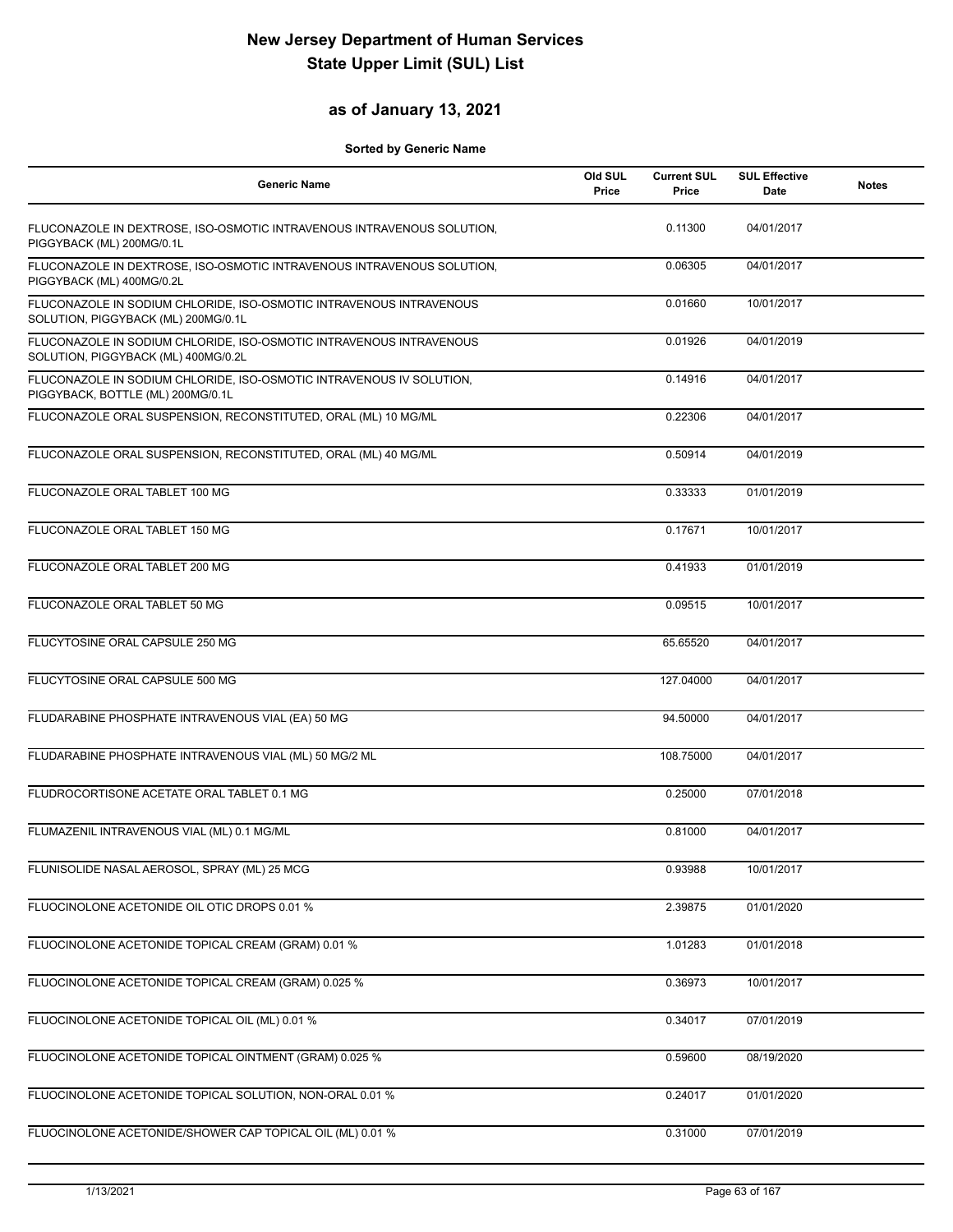### **as of January 13, 2021**

| <b>Generic Name</b>                                                          | Old SUL<br>Price | <b>Current SUL</b><br>Price | <b>SUL Effective</b><br><b>Date</b> | <b>Notes</b> |
|------------------------------------------------------------------------------|------------------|-----------------------------|-------------------------------------|--------------|
| FLUOCINONIDE TOPICAL CREAM (GRAM) 0.05 %                                     |                  | 0.55533                     | 04/01/2020                          |              |
| FLUOCINONIDE TOPICAL CREAM (GRAM) 0.1 %                                      |                  | 0.47367                     | 01/01/2020                          |              |
| FLUOCINONIDE TOPICAL GEL (GRAM) 0.05 %                                       |                  | 0.10083                     | 10/01/2017                          |              |
| FLUOCINONIDE TOPICAL OINTMENT (GRAM) 0.05 %                                  |                  | 0.61758                     | 01/01/2020                          |              |
| FLUOCINONIDE TOPICAL SOLUTION, NON-ORAL 0.05 %                               |                  | 0.62225                     | 01/01/2020                          |              |
| FLUOCINONIDE/EMOLLIENT BASE TOPICAL CREAM (GRAM) 0.05 %                      |                  | 0.09213                     | 10/01/2017                          |              |
| FLUORIDE (SODIUM) ORAL DROPS 0.5 MG/ML                                       |                  | 0.10320                     | 01/01/2018                          |              |
| FLUORIDE/IRON/VITAMINS A,C,AND D ORAL DROPS 0.25 MG/ML                       |                  | 0.09648                     | 10/01/2017                          |              |
| FLUORIDE/VITAMINS A,C,AND D ORAL DROPS 0.25 MG/ML                            |                  | 0.22260                     | 01/01/2012                          |              |
| FLUORIDE/VITAMINS A,C,AND D ORAL DROPS 0.5 MG/ML                             |                  | 0.11850                     | 12/12/2011                          |              |
| FLUOROMETHOLONE OPHTHALMIC SUSPENSION, DROPS(FINAL DOSAGE FORM)(ML) 0.1<br>% |                  | 12.36429                    | 01/01/2018                          |              |
| FLUOROURACIL INTRAVENOUS VIAL (ML) 1 G/20 ML                                 |                  | 0.27750                     | 04/01/2017                          |              |
| FLUOROURACIL INTRAVENOUS VIAL (ML) 2.5 G/50ML                                |                  | 0.30164                     | 04/01/2017                          |              |
| FLUOROURACIL INTRAVENOUS VIAL (ML) 5 G/100 ML                                |                  | 0.12840                     | 10/01/2018                          |              |
| FLUOROURACIL INTRAVENOUS VIAL (ML) 500MG/10ML                                |                  | 0.20100                     | 04/01/2017                          |              |
| FLUOROURACIL TOPICAL CREAM (GRAM) 0.5 %                                      |                  | 43.08180                    | 04/01/2017                          |              |
| FLUOROURACIL TOPICAL CREAM (GRAM) 5 %                                        |                  | 1.36683                     | 10/01/2020                          |              |
| FLUOROURACIL TOPICAL SOLUTION, NON-ORAL 2 %                                  |                  | 5.18267                     | 04/01/2017                          |              |
| FLUOROURACIL TOPICAL SOLUTION, NON-ORAL 5 %                                  |                  | 4.87189                     | 04/01/2017                          |              |
| FLUOXETINE HCL ORAL CAPSULE 10 MG                                            |                  | 0.01450                     | 01/01/2019                          |              |
| FLUOXETINE HCL ORAL CAPSULE 20 MG                                            |                  | 0.01728                     | 07/01/2017                          |              |
| FLUOXETINE HCL ORAL CAPSULE 40 MG                                            |                  | 0.04216                     | 01/01/2019                          |              |
| FLUOXETINE HCL ORAL CAPSULE, DELAYED RELEASE (ENTERIC COATED) 90 MG          |                  | 28.41781                    | 04/01/2017                          |              |
| FLUOXETINE HCL ORAL SOLUTION, ORAL 20 MG/5 ML                                |                  | 0.02600                     | 04/01/2017                          |              |
| FLUOXETINE HCL ORAL TABLET 10 MG                                             |                  | 0.16925                     | 04/01/2020                          |              |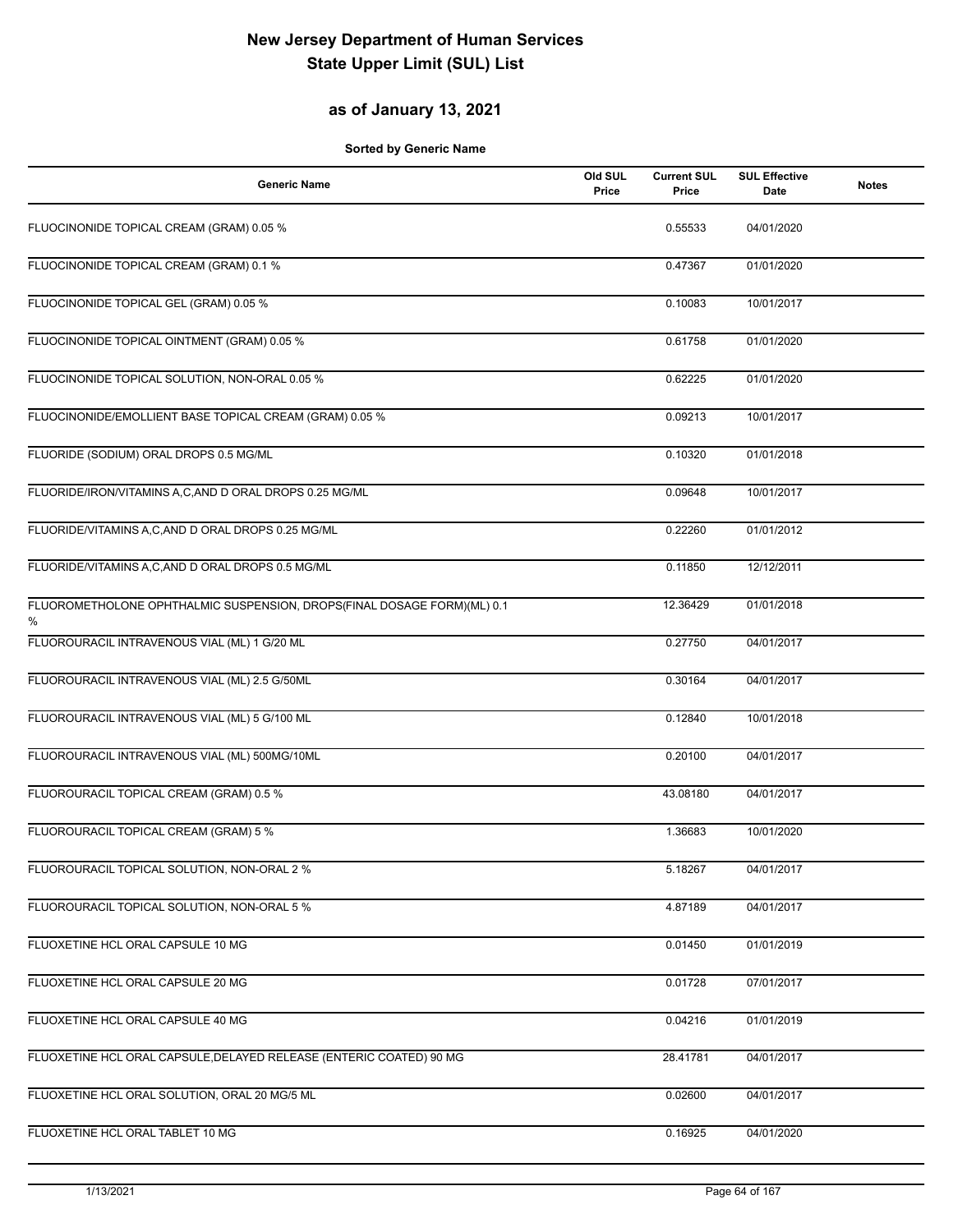### **as of January 13, 2021**

| <b>Generic Name</b>                                                                                        | Old SUL<br>Price | <b>Current SUL</b><br>Price | <b>SUL Effective</b><br><b>Date</b> | <b>Notes</b> |
|------------------------------------------------------------------------------------------------------------|------------------|-----------------------------|-------------------------------------|--------------|
| FLUOXETINE HCL ORAL TABLET 20 MG                                                                           |                  | 0.45496                     | 10/01/2017                          |              |
| FLUOXETINE HCL ORAL TABLET 60 MG                                                                           |                  | 3.47433                     | 01/01/2020                          |              |
| FLUOXYMESTERONE ORAL TABLET 10 MG                                                                          |                  | 0.38654                     | 10/01/2017                          |              |
| FLUPHENAZINE DECANOATE INJECTION VIAL (ML) 25 MG/ML                                                        |                  | 15.87000                    | 11/23/2020                          |              |
| FLUPHENAZINE HCL INJECTION VIAL (ML) 2.5 MG/ML                                                             |                  | 18.29200                    | 04/01/2017                          |              |
| FLUPHENAZINE HCL ORAL CONCENTRATE, ORAL 5 MG/ML                                                            |                  | 1.05741                     | 04/01/2017                          |              |
| FLUPHENAZINE HCL ORAL ELIXIR 2.5 MG/5ML                                                                    |                  | 0.28414                     | 04/01/2017                          |              |
| FLUPHENAZINE HCL ORAL TABLET 1 MG                                                                          |                  | 0.08190                     | 04/01/2018                          |              |
| FLUPHENAZINE HCL ORAL TABLET 10 MG                                                                         |                  | 6.23852                     | 10/01/2019                          |              |
| FLUPHENAZINE HCL ORAL TABLET 2.5 MG                                                                        |                  | 0.05829                     | 10/01/2017                          |              |
| FLUPHENAZINE HCL ORAL TABLET 5 MG                                                                          |                  | 5.79921                     | 04/01/2020                          |              |
| FLURANDRENOLIDE TOPICAL CREAM (GRAM) 0.05 %                                                                |                  | 6.87750                     | 04/01/2017                          |              |
| FLURANDRENOLIDE TOPICAL LOTION (ML) 0.05 %                                                                 |                  | 6.87750                     | 04/01/2017                          |              |
| FLURAZEPAM HCL ORAL CAPSULE 15 MG                                                                          |                  | 0.06432                     | 10/01/2017                          |              |
| FLURAZEPAM HCL ORAL CAPSULE 30 MG                                                                          |                  | 0.07127                     | 10/01/2017                          |              |
| FLURBIPROFEN ORAL TABLET 100 MG                                                                            |                  | 0.15505                     | 10/01/2017                          |              |
| FLURBIPROFEN ORAL TABLET 50 MG                                                                             |                  | 0.20690                     | 04/01/2017                          |              |
| FLURBIPROFEN SODIUM OPHTHALMIC DROPS 0.03 %                                                                |                  | 1.16800                     | 04/01/2017                          |              |
| FLUTAMIDE ORAL CAPSULE 125 MG                                                                              |                  | 0.49094                     | 04/01/2017                          |              |
| FLUTICASONE PROPIONATE NASAL SPRAY, SUSPENSION (ML) 50 MCG                                                 |                  | 0.81712                     | 07/01/2019                          |              |
| FLUTICASONE PROPIONATE NASAL SPRAY, SUSPENSION 50 MCG                                                      |                  | 0.03392                     | 04/01/2017                          |              |
| FLUTICASONE PROPIONATE TOPICAL CREAM (GRAM) 0.05 %                                                         |                  | 0.16750                     | 10/01/2017                          |              |
| FLUTICASONE PROPIONATE TOPICAL LOTION (ML) 0.05 %                                                          |                  | 5.16067                     | 04/01/2017                          |              |
| FLUTICASONE PROPIONATE TOPICAL OINTMENT (GRAM) 0.005 %                                                     |                  | 0.23600                     | 01/01/2020                          |              |
| FLUTICASONE PROPIONATE/SALMETEROL XINAFOATE INHALATION AEROSOL POWDER,<br>BREATH ACTIVATED (EA) 113-14 MCG |                  | 85.50000                    | 01/01/2019                          |              |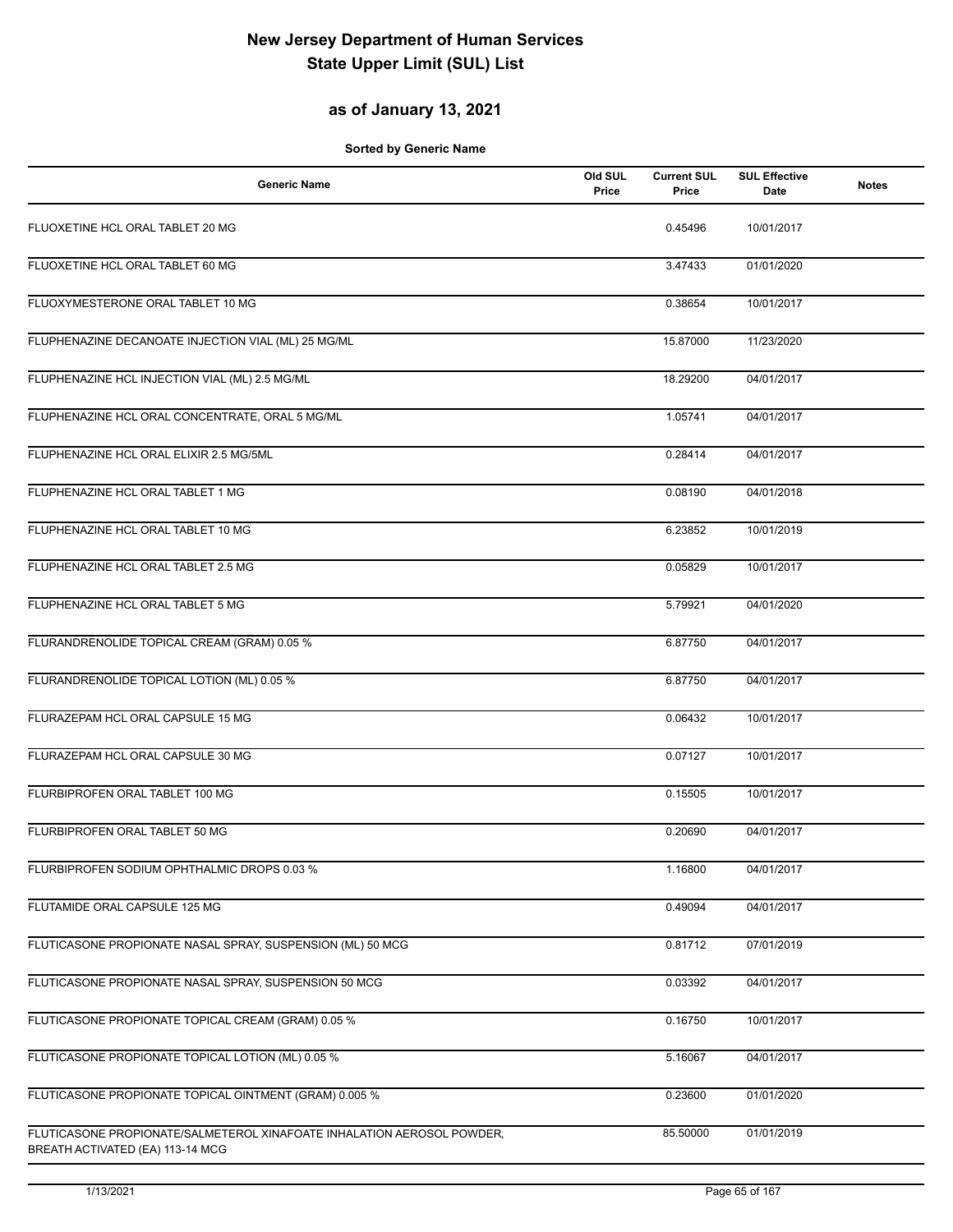### **as of January 13, 2021**

| <b>Generic Name</b>                                                                                        | Old SUL<br>Price | <b>Current SUL</b><br>Price | <b>SUL Effective</b><br>Date | <b>Notes</b> |
|------------------------------------------------------------------------------------------------------------|------------------|-----------------------------|------------------------------|--------------|
| FLUTICASONE PROPIONATE/SALMETEROL XINAFOATE INHALATION AEROSOL POWDER,<br>BREATH ACTIVATED (EA) 232-14 MCG |                  | 85.50000                    | 01/01/2019                   |              |
| FLUTICASONE PROPIONATE/SALMETEROL XINAFOATE INHALATION AEROSOL POWDER,<br>BREATH ACTIVATED (EA) 55-14 MCG  |                  | 85.50000                    | 01/01/2019                   |              |
| FLUTICASONE PROPIONATE/SALMETEROL XINAFOATE INHALATION BLISTER, WITH<br>INHALATION DEVICE 100-50 MCG       |                  | 1.56183                     | 10/01/2020                   |              |
| FLUTICASONE PROPIONATE/SALMETEROL XINAFOATE INHALATION BLISTER, WITH<br>INHALATION DEVICE 250-50 MCG       |                  | 1.97066                     | 10/01/2020                   |              |
| FLUTICASONE PROPIONATE/SALMETEROL XINAFOATE INHALATION BLISTER, WITH<br>INHALATION DEVICE 500-50 MCG       |                  | 2.55233                     | 10/01/2020                   |              |
| FLUVASTATIN SODIUM ORAL CAPSULE 20 MG                                                                      |                  | 2.73167                     | 07/01/2018                   |              |
| FLUVASTATIN SODIUM ORAL CAPSULE 40 MG                                                                      |                  | 2.16870                     | 10/01/2017                   |              |
| FLUVASTATIN SODIUM ORAL TABLET, EXTENDED RELEASE 24 HR 80 MG                                               |                  | 3.70167                     | 01/01/2018                   |              |
| FLUVOXAMINE MALEATE ORAL CAPSULE, EXT RELEASE 24 HR 100 MG                                                 |                  | 4.08433                     | 04/01/2020                   |              |
| FLUVOXAMINE MALEATE ORAL CAPSULE, EXT RELEASE 24 HR 150 MG                                                 |                  | 6.40272                     | 04/01/2017                   |              |
| FLUVOXAMINE MALEATE ORAL TABLET 100 MG                                                                     |                  | 0.12330                     | 07/01/2018                   |              |
| FLUVOXAMINE MALEATE ORAL TABLET 25 MG                                                                      |                  | 0.08040                     | 10/01/2017                   |              |
| FLUVOXAMINE MALEATE ORAL TABLET 50 MG                                                                      |                  | 0.11500                     | 01/01/2019                   |              |
| FOLIC ACID INJECTION VIAL (ML) 5 MG/ML                                                                     |                  | 1.37291                     | 10/01/2017                   |              |
| FOLIC ACID ORAL TABLET 0.4 MG                                                                              |                  | 0.02088                     | 12/12/2011                   |              |
| FOLIC ACID ORAL TABLET 0.8 MG                                                                              |                  | 0.02353                     | 12/12/2011                   |              |
| FOLIC ACID ORAL TABLET 1 MG                                                                                |                  | 0.00777                     | 04/01/2017                   |              |
| FOLIC ACID/ARGININE HCL/CYANOCOBALAMIN/PYRIDOXINE/PEPPER EXT ORAL TABLET<br>2-500-500                      |                  | 0.67500                     | 04/01/2017                   |              |
| FOLIC ACID/MULTIVITAMIN, THER AND MINERALS/LYCOPENE/LUTEIN ORAL TABLET<br>1.25-2.5MG                       |                  | 0.37627                     | 10/01/2017                   |              |
| FOLIC ACID/MULTIVITS W-FE, OTHER MIN/LUTEIN ORAL TABLET 0.4-18-250                                         |                  | 0.08573                     | 12/12/2011                   |              |
| FOLIC ACID/NIACINAMIDE/CUPRIC OXIDE/ZINC OXIDE ORAL TABLET, EXTENDED RELEASE<br>MULTIPHASE 0.5-750 MG      |                  | 0.84300                     | 09/01/2011                   |              |
| FOLIC ACID/VITAMIN B COMP W-C ORAL TABLET 0.8 MG                                                           |                  | 0.09692                     | 12/12/2011                   |              |
| FOMEPIZOLE INTRAVENOUS VIAL (ML) 1 G/ML                                                                    |                  | 604.16666                   | 04/01/2017                   |              |
| FONDAPARINUX SODIUM SUBCUTANEOUS SYRINGE (ML) 10MG/0.8ML                                                   |                  | 44.84375                    | 04/01/2017                   |              |
| FONDAPARINUX SODIUM SUBCUTANEOUS SYRINGE (ML) 2.5 MG/0.5                                                   |                  | 11.65500                    | 07/01/2018                   |              |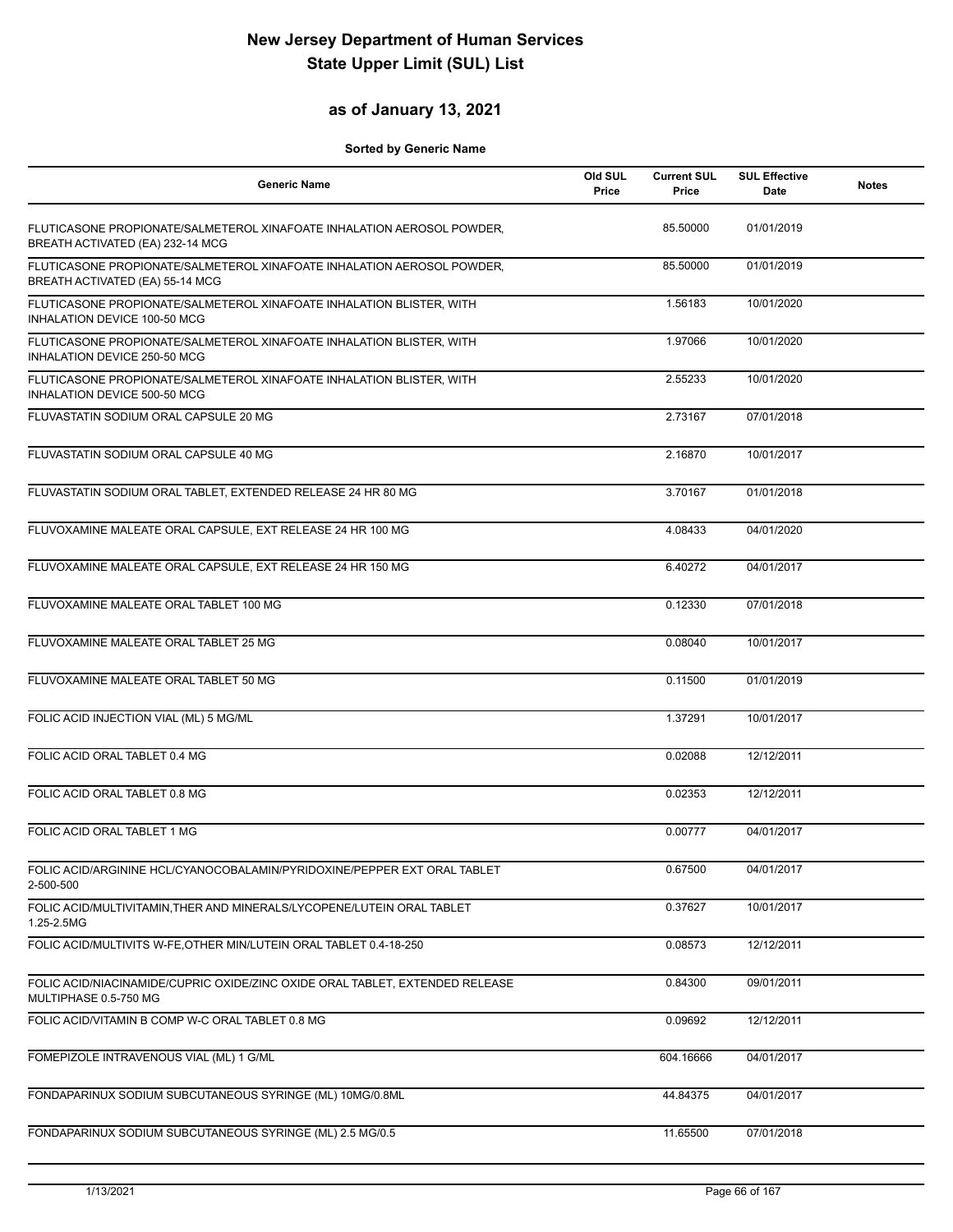### **as of January 13, 2021**

| <b>Generic Name</b>                                          | Old SUL<br>Price | <b>Current SUL</b><br>Price | <b>SUL Effective</b><br><b>Date</b> | <b>Notes</b> |
|--------------------------------------------------------------|------------------|-----------------------------|-------------------------------------|--------------|
| FONDAPARINUX SODIUM SUBCUTANEOUS SYRINGE (ML) 5MG/0.4ML      |                  | 146.24500                   | 04/01/2017                          |              |
| FONDAPARINUX SODIUM SUBCUTANEOUS SYRINGE (ML) 7.5MG/0.6      |                  | 89.91139                    | 04/01/2017                          |              |
| FORMALDEHYDE TOPICAL SOLUTION WITH APPLICATOR (ML) 10 %      |                  | 0.32138                     | 04/01/2017                          |              |
| FOSAMPRENAVIR CALCIUM ORAL TABLET 700 MG                     |                  | 14.06850                    | 10/01/2020                          |              |
| FOSINOPRIL SODIUM ORAL TABLET 10 MG                          |                  | 0.04534                     | 10/01/2017                          |              |
| FOSINOPRIL SODIUM ORAL TABLET 20 MG                          |                  | 0.09833                     | 04/01/2019                          |              |
| FOSINOPRIL SODIUM ORAL TABLET 40 MG                          |                  | 0.14244                     | 04/01/2017                          |              |
| FOSINOPRIL SODIUM/HYDROCHLOROTHIAZIDE ORAL TABLET 10-12.5MG  |                  | 0.84552                     | 04/01/2017                          |              |
| FOSINOPRIL SODIUM/HYDROCHLOROTHIAZIDE ORAL TABLET 20-12.5 MG |                  | 1.03106                     | 04/01/2017                          |              |
| FOSPHENYTOIN SODIUM INJECTION VIAL (ML) 100MG PE/2           |                  | 0.73000                     | 04/01/2017                          |              |
| FOSPHENYTOIN SODIUM INJECTION VIAL (ML) 500 PE/10            |                  | 0.66000                     | 04/01/2017                          |              |
| FROVATRIPTAN SUCCINATE ORAL TABLET 2.5 MG                    |                  | 25.76889                    | 07/01/2018                          |              |
| FUROSEMIDE INJECTION SYRINGE (ML) 10 MG/ML                   |                  | 0.05729                     | 10/01/2017                          |              |
| FUROSEMIDE INJECTION VIAL (ML) 10 MG/ML                      |                  | 0.36590                     | 07/01/2018                          |              |
| FUROSEMIDE ORAL SOLUTION, ORAL 10 MG/ML                      |                  | 0.07588                     | 04/01/2017                          |              |
| FUROSEMIDE ORAL SOLUTION, ORAL 40 MG/4 ML                    |                  | 0.05980                     | 10/01/2017                          |              |
| FUROSEMIDE ORAL SOLUTION, ORAL 40MG/5ML                      |                  | 0.07748                     | 04/01/2017                          |              |
| FUROSEMIDE ORAL TABLET 20 MG                                 |                  | 0.00700                     | 04/01/2017                          |              |
| FUROSEMIDE ORAL TABLET 40 MG                                 |                  | 0.00971                     | 04/01/2017                          |              |
| FUROSEMIDE ORAL TABLET 80 MG                                 |                  | 0.01608                     | 10/01/2017                          |              |
| GABAPENTIN ORAL CAPSULE 100 MG                               |                  | 0.02182                     | 04/01/2017                          |              |
| GABAPENTIN ORAL CAPSULE 300 MG                               |                  | 0.02970                     | 04/01/2017                          |              |
| GABAPENTIN ORAL CAPSULE 400 MG                               |                  | 0.03800                     | 01/01/2019                          |              |
| GABAPENTIN ORAL SOLUTION, ORAL 250 MG/5ML                    |                  | 0.08084                     | 10/01/2017                          |              |
| GABAPENTIN ORAL SOLUTION, ORAL 250 MG/5ML                    |                  | 0.33330                     | 04/01/2017                          |              |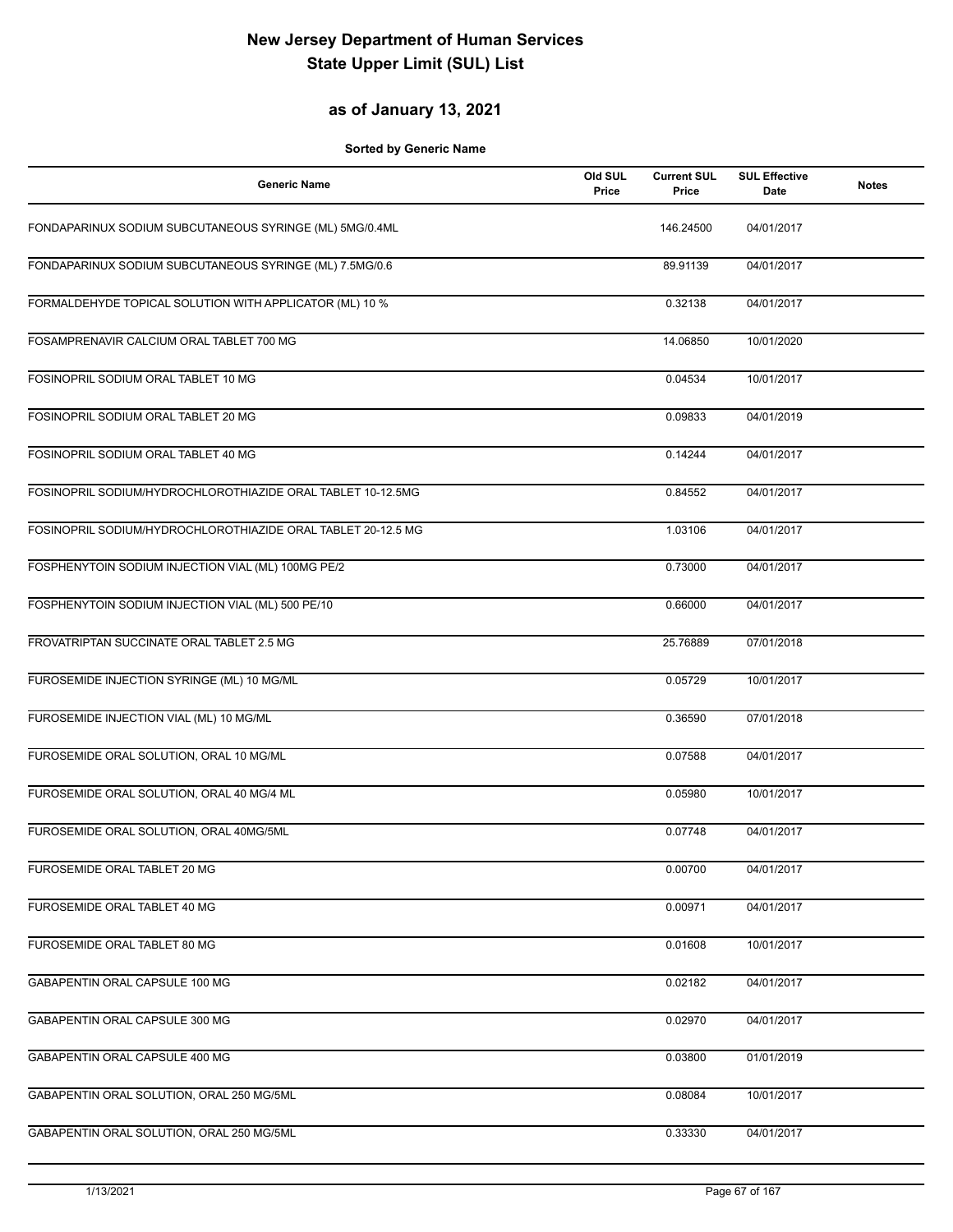### **as of January 13, 2021**

| <b>Generic Name</b>                                                                                               | Old SUL<br>Price | <b>Current SUL</b><br>Price | <b>SUL Effective</b><br>Date | <b>Notes</b> |
|-------------------------------------------------------------------------------------------------------------------|------------------|-----------------------------|------------------------------|--------------|
| GABAPENTIN ORAL SOLUTION, ORAL 300 MG/6ML                                                                         |                  | 0.33329                     | 04/01/2017                   |              |
| GABAPENTIN ORAL TABLET 600 MG                                                                                     |                  | 0.06174                     | 04/01/2017                   |              |
| GABAPENTIN ORAL TABLET 800 MG                                                                                     |                  | 0.06580                     | 07/01/2018                   |              |
| GALANTAMINE HBR ORAL CAPSULE, EXTENDED RELEASE PELLETS 24 HR 16 MG                                                |                  | 1.31666                     | 10/01/2019                   |              |
| GALANTAMINE HBR ORAL CAPSULE, EXTENDED RELEASE PELLETS 24 HR 24 MG                                                |                  | 0.83300                     | 04/01/2018                   |              |
| GALANTAMINE HBR ORAL CAPSULE, EXTENDED RELEASE PELLETS 24 HR 8 MG                                                 |                  | 0.43700                     | 10/01/2019                   |              |
| GALANTAMINE HBR ORAL SOLUTION, ORAL 4 MG/ML                                                                       |                  | 2.99640                     | 04/01/2017                   |              |
| <b>GALANTAMINE HBR ORAL TABLET 12 MG</b>                                                                          |                  | 0.15067                     | 10/01/2019                   |              |
| GALANTAMINE HBR ORAL TABLET 4 MG                                                                                  |                  | 0.44900                     | 10/01/2020                   |              |
| GALANTAMINE HBR ORAL TABLET 8 MG                                                                                  |                  | 0.42557                     | 10/01/2020                   |              |
| GANCICLOVIR ORAL CAPSULE (HARD, SOFT, ETC.) 500 MG                                                                |                  | 7.09615                     | 12/12/2011                   |              |
| GANCICLOVIR SODIUM INTRAVENOUS VIAL (EA) 500 MG                                                                   |                  | 72.00000                    | 04/01/2017                   |              |
| GANIRELIX ACETATE SUBCUTANEOUS SYRINGE (ML) 250MCG/0.5                                                            |                  | 393.98000                   | 04/01/2017                   |              |
| GATIFLOXACIN OPHTHALMIC DROPS 0.5 %                                                                               |                  | 24.56800                    | 04/01/2017                   |              |
| GEMCITABINE HCL INTRAVENOUS VIAL (EA) 1 G                                                                         |                  | 41.88000                    | 04/01/2017                   |              |
| GEMCITABINE HCL INTRAVENOUS VIAL (EA) 2 G                                                                         |                  | 99.20000                    | 04/01/2017                   |              |
| GEMCITABINE HCL INTRAVENOUS VIAL (EA) 200 MG                                                                      |                  | 7.74000                     | 04/01/2017                   |              |
| GEMCITABINE HCL INTRAVENOUS VIAL (ML) 1 G/26.3ML                                                                  |                  | 1.69695                     | 04/01/2017                   |              |
| GEMCITABINE HCL INTRAVENOUS VIAL (ML) 2 G/52.6ML                                                                  |                  | 1.69695                     | 04/01/2017                   |              |
| GEMCITABINE HCL INTRAVENOUS VIAL (ML) 200MG/5.26                                                                  |                  | 1.69771                     | 04/01/2017                   |              |
| GEMFIBROZIL ORAL TABLET 600 MG                                                                                    |                  | 0.05717                     | 04/01/2017                   |              |
| GENISTEIN/CITRATED ZINC BISGLYCINATE/VITAMIN D3 ORAL CAPSULE 27-20-200                                            |                  | 0.70866                     | 04/01/2017                   |              |
| GENTAMICIN SULFATE IN SODIUM CHLORIDE, ISO-OSMOTIC INTRAVENOUS INTRAVENOUS<br>SOLUTION, PIGGYBACK (ML) 100MG/0.1L |                  | 0.03490                     | 04/01/2017                   |              |
| GENTAMICIN SULFATE IN SODIUM CHLORIDE, ISO-OSMOTIC INTRAVENOUS INTRAVENOUS<br>SOLUTION, PIGGYBACK (ML) 100MG/50ML |                  | 0.06780                     | 04/01/2017                   |              |
| GENTAMICIN SULFATE IN SODIUM CHLORIDE, ISO-OSMOTIC INTRAVENOUS INTRAVENOUS<br>SOLUTION, PIGGYBACK (ML) 120MG/0.1L |                  | 0.03400                     | 04/01/2017                   |              |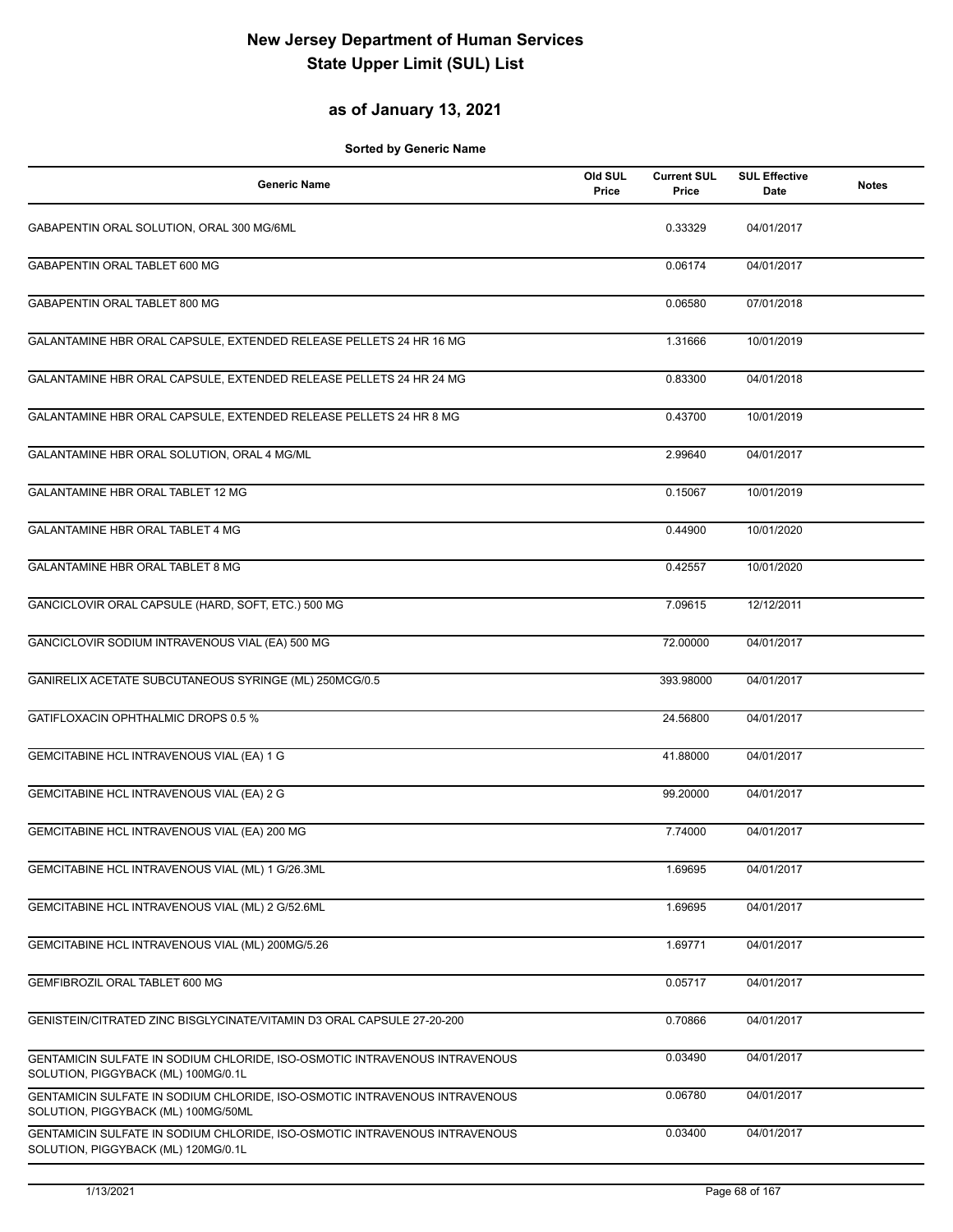### **as of January 13, 2021**

| <b>Generic Name</b>                                                                                               | Old SUL<br>Price | <b>Current SUL</b><br>Price | <b>SUL Effective</b><br>Date | <b>Notes</b> |
|-------------------------------------------------------------------------------------------------------------------|------------------|-----------------------------|------------------------------|--------------|
| GENTAMICIN SULFATE IN SODIUM CHLORIDE, ISO-OSMOTIC INTRAVENOUS INTRAVENOUS<br>SOLUTION, PIGGYBACK (ML) 60 MG/50ML |                  | 0.06260                     | 04/01/2017                   |              |
| GENTAMICIN SULFATE IN SODIUM CHLORIDE, ISO-OSMOTIC INTRAVENOUS INTRAVENOUS<br>SOLUTION, PIGGYBACK (ML) 80 MG/50ML |                  | 0.10800                     | 10/01/2017                   |              |
| GENTAMICIN SULFATE IN SODIUM CHLORIDE, ISO-OSMOTIC INTRAVENOUS INTRAVENOUS<br>SOLUTION, PIGGYBACK (ML) 80MG/100ML |                  | 0.03260                     | 04/01/2017                   |              |
| GENTAMICIN SULFATE INJECTION VIAL (ML) 20 MG/2 ML                                                                 |                  | 2.00000                     | 04/01/2017                   |              |
| GENTAMICIN SULFATE INJECTION VIAL (ML) 40 MG/ML                                                                   |                  | 0.50340                     | 04/01/2018                   |              |
| <b>GENTAMICIN SULFATE OPHTHALMIC DROPS 0.3 %</b>                                                                  |                  | 0.68286                     | 01/01/2018                   |              |
| GENTAMICIN SULFATE OPHTHALMIC OINTMENT (GRAM) 0.3 %                                                               |                  | 3.04555                     | 04/01/2017                   |              |
| GENTAMICIN SULFATE TOPICAL CREAM (GRAM) 0.1 %                                                                     |                  | 0.55778                     | 10/01/2017                   |              |
| GENTAMICIN SULFATE TOPICAL OINTMENT (GRAM) 0.1 %                                                                  |                  | 1.51587                     | 10/01/2017                   |              |
| GENTAMICIN SULFATE/PF INJECTION VIAL (ML) 20 MG/2 ML                                                              |                  | 0.80000                     | 04/01/2017                   |              |
| GLATIRAMER ACETATE SUBCUTANEOUS SYRINGE (ML) 20 MG/ML                                                             |                  | 61.09900                    | 10/01/2020                   |              |
| GLATIRAMER ACETATE SUBCUTANEOUS SYRINGE (ML) 40 MG/ML                                                             |                  | 121.91297                   | 10/01/2020                   |              |
| <b>GLIMEPIRIDE ORAL TABLET 1 MG</b>                                                                               |                  | 0.00960                     | 01/01/2019                   |              |
| <b>GLIMEPIRIDE ORAL TABLET 2 MG</b>                                                                               |                  | 0.01160                     | 01/01/2019                   |              |
| <b>GLIMEPIRIDE ORAL TABLET 4 MG</b>                                                                               |                  | 0.01210                     | 01/01/2019                   |              |
| <b>GLIPIZIDE ORAL TABLET 10 MG</b>                                                                                |                  | 0.02156                     | 04/01/2017                   |              |
| <b>GLIPIZIDE ORAL TABLET 5 MG</b>                                                                                 |                  | 0.01465                     | 04/01/2017                   |              |
| GLIPIZIDE ORAL TABLET, EXTENDED RELEASE 24 HR 10 MG                                                               |                  | 0.11496                     | 10/01/2020                   |              |
| GLIPIZIDE ORAL TABLET, EXTENDED RELEASE 24 HR 2.5 MG                                                              |                  | 0.08200                     | 01/01/2019                   |              |
| GLIPIZIDE ORAL TABLET, EXTENDED RELEASE 24 HR 5 MG                                                                |                  | 0.08696                     | 01/01/2019                   |              |
| GLIPIZIDE/METFORMIN HCL ORAL TABLET 2.5-250 MG                                                                    |                  | 0.53575                     | 04/01/2017                   |              |
| GLIPIZIDE/METFORMIN HCL ORAL TABLET 2.5-500 MG                                                                    |                  | 0.23690                     | 07/01/2019                   |              |
| GLIPIZIDE/METFORMIN HCL ORAL TABLET 5 MG-500MG                                                                    |                  | 0.15480                     | 07/01/2018                   |              |
| GLUCAGON HCL INJECTION VIAL (EA) 1 MG                                                                             |                  | 162.00000                   | 04/01/2017                   |              |
| GLYBURIDE ORAL TABLET 1.25 MG                                                                                     |                  | 0.04914                     | 10/01/2017                   |              |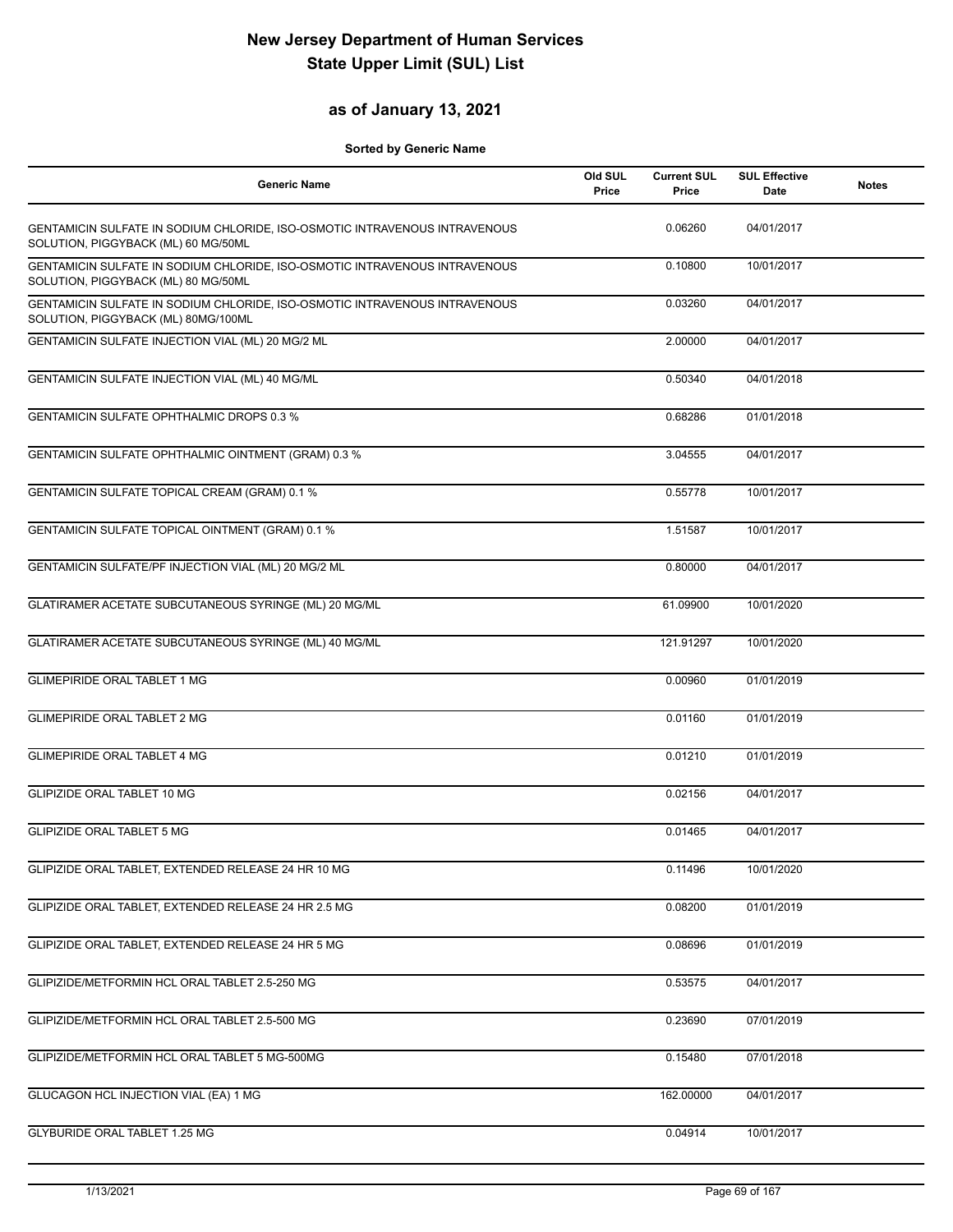### **as of January 13, 2021**

| <b>Generic Name</b>                                                        | Old SUL<br>Price | <b>Current SUL</b><br>Price | <b>SUL Effective</b><br>Date | <b>Notes</b> |
|----------------------------------------------------------------------------|------------------|-----------------------------|------------------------------|--------------|
| GLYBURIDE ORAL TABLET 2.5 MG                                               |                  | 0.01450                     | 01/01/2019                   |              |
| <b>GLYBURIDE ORAL TABLET 5 MG</b>                                          |                  | 0.01900                     | 01/01/2019                   |              |
| GLYBURIDE, MICRONIZED ORAL TABLET 1.5 MG                                   |                  | 0.02080                     | 04/01/2017                   |              |
| GLYBURIDE, MICRONIZED ORAL TABLET 3 MG                                     |                  | 0.03382                     | 04/01/2017                   |              |
| GLYBURIDE, MICRONIZED ORAL TABLET 6 MG                                     |                  | 0.05829                     | 10/01/2017                   |              |
| GLYBURIDE/METFORMIN HCL ORAL TABLET 1.25-250MG                             |                  | 0.02402                     | 10/01/2017                   |              |
| GLYBURIDE/METFORMIN HCL ORAL TABLET 2.5-500 MG                             |                  | 0.01333                     | 10/01/2017                   |              |
| GLYBURIDE/METFORMIN HCL ORAL TABLET 5 MG-500MG                             |                  | 0.03590                     | 04/01/2017                   |              |
| GLYCERIN RECTAL SUPPOSITORY, RECTAL ADULT                                  |                  | 0.05746                     | 12/12/2011                   |              |
| GLYCERIN RECTAL SUPPOSITORY, RECTAL PEDIATRIC                              |                  | 0.08492                     | 12/12/2011                   |              |
| <b>GLYCERIN TOPICAL LIQUID (ML)</b>                                        |                  | 0.02042                     | 12/12/2011                   |              |
| GLYCERIN/BENZYL ALCOHOL/PETROLATUM, WHITE TOPICAL LOTION (ML)              |                  | 0.02238                     | 12/12/2011                   |              |
| GLYCERIN/WITCH HAZEL LEAF TOPICAL PADS, MEDICATED (EA)                     |                  | 0.02600                     | 04/01/2017                   |              |
| GLYCINE UROLOGIC SOLUTION IRRIGATION SOLUTION, IRRIGATION 1.5 %            |                  | 0.00231                     | 04/01/2017                   |              |
| GLYCOPYRROLATE INJECTION VIAL (ML) 0.2 MG/ML                               |                  | 6.39098                     | 04/01/2017                   |              |
| GLYCOPYRROLATE ORAL TABLET 1 MG                                            |                  | 0.06670                     | 01/01/2018                   |              |
| <b>GLYCOPYRROLATE ORAL TABLET 2 MG</b>                                     |                  | 0.17170                     | 04/01/2018                   |              |
| GRANISETRON HCL INTRAVENOUS VIAL (ML) 1 MG/ML                              |                  | 6.25000                     | 04/01/2017                   |              |
| GRANISETRON HCL INTRAVENOUS VIAL (ML) 1 MG/ML(1)                           |                  | 18.87000                    | 04/01/2017                   |              |
| GRANISETRON HCL ORAL TABLET 1 MG                                           |                  | 3.78019                     | 10/01/2017                   |              |
| GRANISETRON HCL/PF INTRAVENOUS VIAL (ML) 1 MG/ML(1)                        |                  | 10.00000                    | 04/01/2017                   |              |
| GRANISETRON HCL/PF INTRAVENOUS VIAL (ML) 100 MCG/ML                        |                  | 3.31650                     | 10/01/2017                   |              |
| GRISEOFULVIN ULTRAMICROSIZE ORAL TABLET 125 MG                             |                  | 3.98900                     | 04/01/2017                   |              |
| GRISEOFULVIN ULTRAMICROSIZE ORAL TABLET 250 MG                             |                  | 2.81345                     | 07/01/2017                   |              |
| GRISEOFULVIN, MICROSIZE ORAL SUSPENSION, ORAL (FINAL DOSE FORM) 125 MG/5ML |                  | 0.21058                     | 12/23/2019                   |              |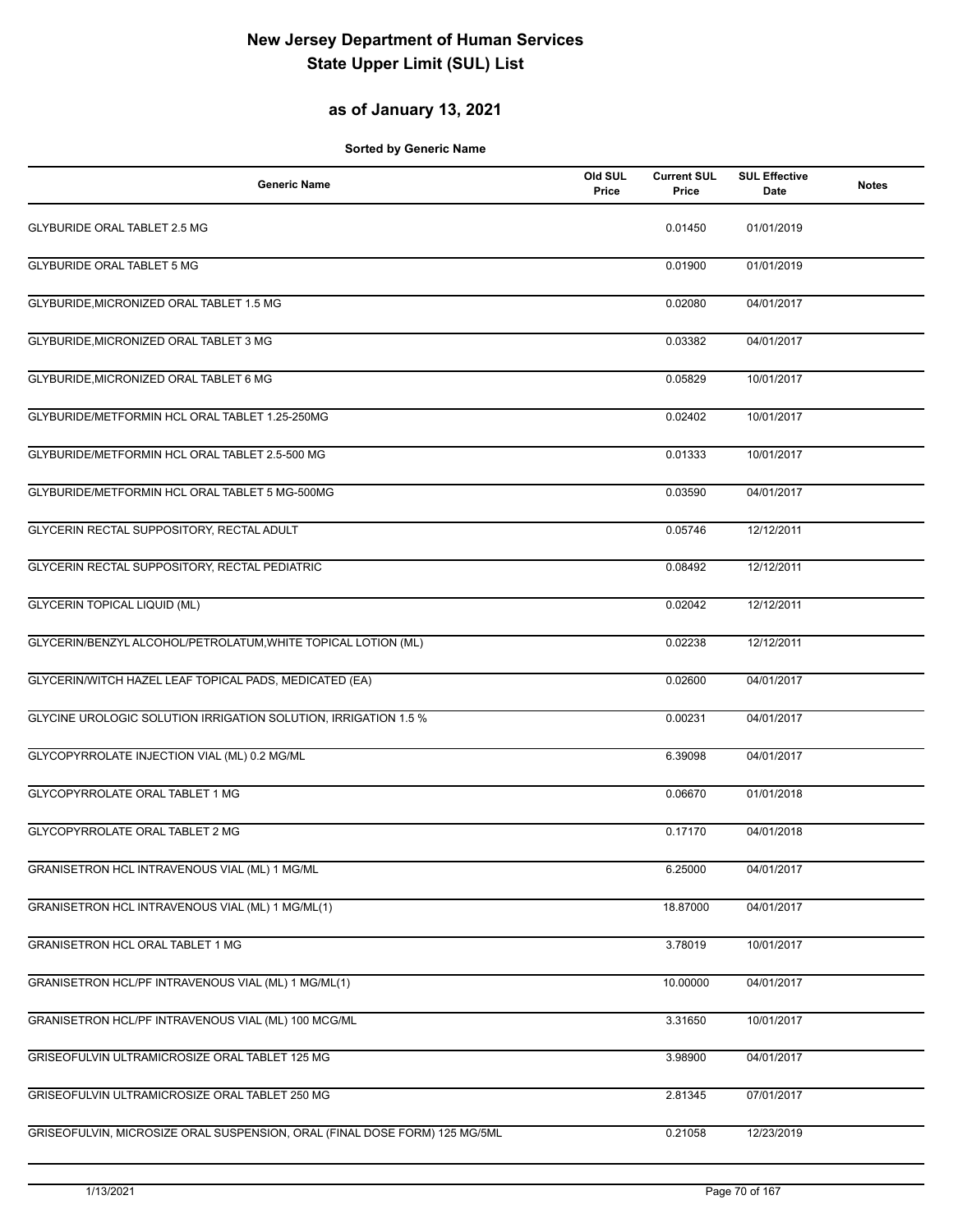### **as of January 13, 2021**

| <b>Generic Name</b>                                                               | Old SUL<br>Price | <b>Current SUL</b><br>Price | <b>SUL Effective</b><br>Date | <b>Notes</b> |
|-----------------------------------------------------------------------------------|------------------|-----------------------------|------------------------------|--------------|
| GRISEOFULVIN, MICROSIZE ORAL TABLET 500 MG                                        |                  | 5.70082                     | 07/01/2017                   |              |
| GUAIFENESIN ORAL LIQUID (ML) 100 MG/5ML                                           |                  | 0.00603                     | 10/01/2017                   |              |
| <b>GUAIFENESIN ORAL TABLET 200 MG</b>                                             |                  | 0.04455                     | 04/01/2017                   |              |
| GUAIFENESIN ORAL TABLET 400 MG                                                    |                  | 0.06770                     | 04/01/2017                   |              |
| GUAIFENESIN ORAL TABLET, EXTENDED RELEASE 12 HR 1200 MG                           |                  | 0.49159                     | 04/01/2017                   |              |
| GUAIFENESIN ORAL TABLET, EXTENDED RELEASE 12 HR 600 MG                            |                  | 0.26108                     | 04/01/2017                   |              |
| GUAIFENESIN/DEXTROMETHORPHAN HBR ORAL LIQUID (ML) 100-10MG/5                      |                  | 0.01792                     | 04/01/2017                   |              |
| GUAIFENESIN/DEXTROMETHORPHAN HBR ORAL LIQUID (ML) 100-5 MG/5                      |                  | 0.01809                     | 04/01/2017                   |              |
| GUAIFENESIN/DEXTROMETHORPHAN HBR ORAL LIQUID (ML) 200-10MG/5                      |                  | 0.01681                     | 04/01/2017                   |              |
| GUAIFENESIN/DEXTROMETHORPHAN HBR ORAL SYRUP 100-10MG/5                            |                  | 0.00857                     | 04/01/2017                   |              |
| GUAIFENESIN/DEXTROMETHORPHAN HBR ORAL SYRUP 100-5 MG/5                            |                  | 0.04194                     | 04/01/2017                   |              |
| GUAIFENESIN/DEXTROMETHORPHAN HBR ORAL TABLET 400MG-20MG                           |                  | 0.07899                     | 04/01/2017                   |              |
| GUAIFENESIN/DEXTROMETHORPHAN HBR ORAL TABLET, EXTENDED RELEASE 12 HR<br>1200-60MG |                  | 0.65000                     | 04/01/2017                   |              |
| GUAIFENESIN/DEXTROMETHORPHAN HBR/PHENYLEPHRINE ORAL LIQUID (ML) 100-10-5MG        |                  | 0.01600                     | 04/01/2017                   |              |
| GUAIFENESIN/DEXTROMETHORPHAN HBR/PHENYLEPHRINE ORAL LIQUID (ML) 200-10-5/5        |                  | 0.01687                     | 04/01/2017                   |              |
| GUAIFENESIN/DEXTROMETHORPHAN HBR/PHENYLEPHRINE ORAL TABLET 380-15-10              |                  | 0.62244                     | 04/01/2017                   |              |
| GUAIFENESIN/PHENYLEPHRINE HCL ORAL LIQUID (ML) 100-5 MG/5                         |                  | 0.03382                     | 04/01/2017                   |              |
| GUAIFENESIN/PHENYLEPHRINE HCL ORAL TABLET 380MG-10MG                              |                  | 0.48983                     | 04/01/2017                   |              |
| GUAIFENESIN/PHENYLEPHRINE HCL ORAL TABLET 400MG-10MG                              |                  | 0.08850                     | 04/01/2017                   |              |
| GUAIFENESIN/PHENYLEPHRINE HCL/ACETAMINOPHEN ORAL TABLET 200-5-325                 |                  | 0.06083                     | 04/01/2017                   |              |
| GUAIFENESIN/PSEUDOEPHEDRINE HCL ORAL TABLET 400MG-60MG                            |                  | 0.38464                     | 04/01/2017                   |              |
| GUAIFENESIN/PSEUDOEPHEDRINE HCL ORAL TABLET, EXTENDED RELEASE 12 HR<br>600MG-60MG |                  | 0.40699                     | 04/01/2017                   |              |
| GUANABENZ ACETATE ORAL TABLET 4 MG                                                |                  | 0.39312                     | 12/12/2011                   |              |
| GUANABENZ ACETATE ORAL TABLET 8 MG                                                |                  | 0.37996                     | 12/12/2011                   |              |
| <b>GUANFACINE HCL ORAL TABLET 1 MG</b>                                            |                  | 0.06090                     | 07/01/2017                   |              |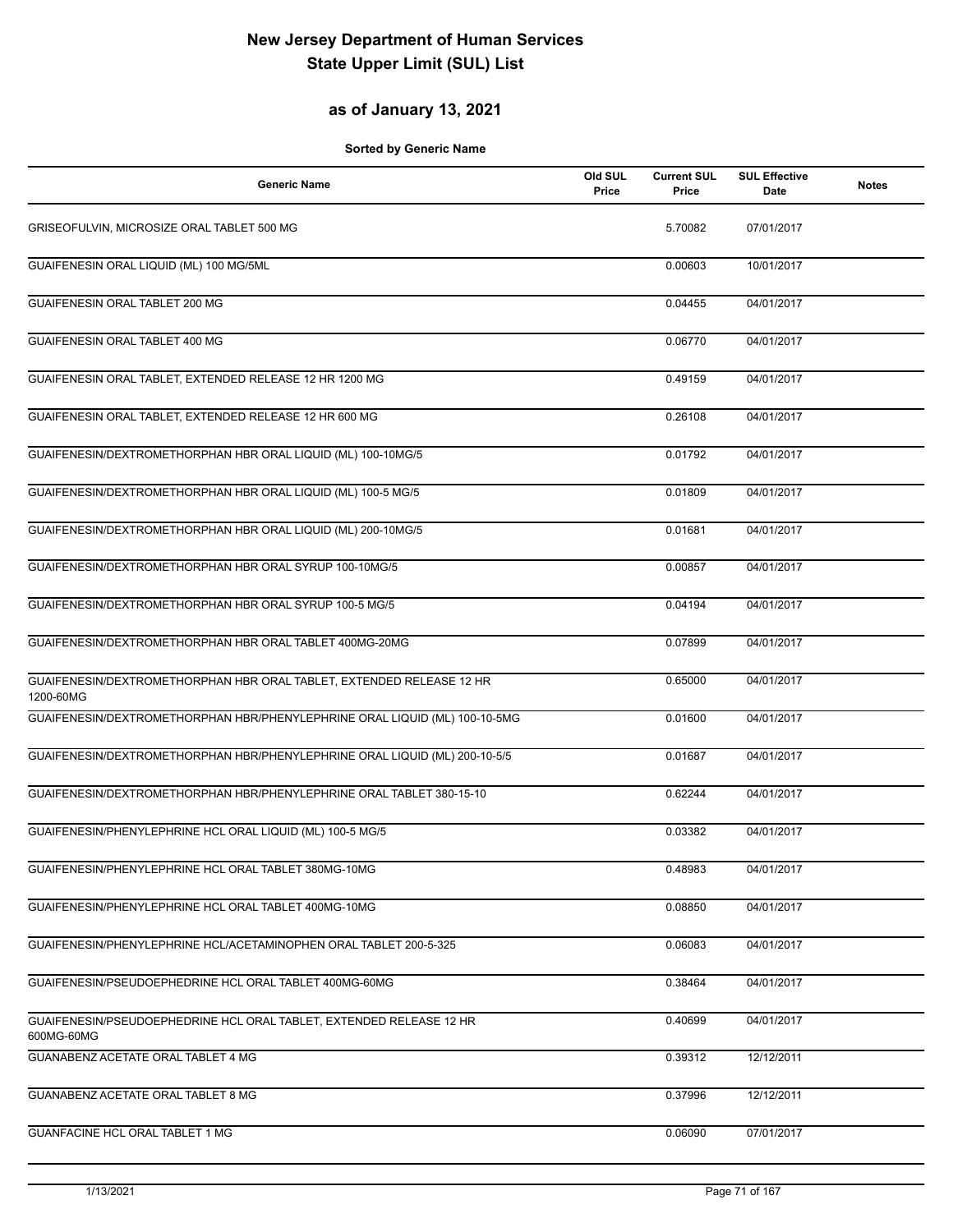### **as of January 13, 2021**

| <b>Generic Name</b>                                                                                | Old SUL<br>Price | <b>Current SUL</b><br>Price | <b>SUL Effective</b><br>Date | <b>Notes</b> |
|----------------------------------------------------------------------------------------------------|------------------|-----------------------------|------------------------------|--------------|
| <b>GUANFACINE HCL ORAL TABLET 2 MG</b>                                                             |                  | 0.07750                     | 01/01/2019                   |              |
| GUANFACINE HCL ORAL TABLET, EXTENDED RELEASE 24 HR 1 MG                                            |                  | 0.29950                     | 07/01/2019                   |              |
| GUANFACINE HCL ORAL TABLET, EXTENDED RELEASE 24 HR 2 MG                                            |                  | 0.24000                     | 01/01/2020                   |              |
| GUANFACINE HCL ORAL TABLET, EXTENDED RELEASE 24 HR 3 MG                                            |                  | 0.34257                     | 07/01/2019                   |              |
| GUANFACINE HCL ORAL TABLET, EXTENDED RELEASE 24 HR 4 MG                                            |                  | 0.41430                     | 01/01/2019                   |              |
| GUANIDINE HCL ORAL TABLET 125 MG                                                                   |                  | 0.21100                     | 04/01/2017                   |              |
| HALOBETASOL PROPIONATE TOPICAL CREAM (GRAM) 0.05 %                                                 |                  | 0.31718                     | 10/01/2017                   |              |
| HALOBETASOL PROPIONATE TOPICAL OINTMENT (GRAM) 0.05 %                                              |                  | 0.35818                     | 10/01/2017                   |              |
| HALOPERIDOL DECANOATE INTRAMUSCULAR AMPUL (ML) 100 MG/ML                                           |                  | 33.55200                    | 04/01/2020                   |              |
| HALOPERIDOL DECANOATE INTRAMUSCULAR AMPUL (ML) 50 MG/ML                                            |                  | 18.22770                    | 10/01/2020                   |              |
| HALOPERIDOL DECANOATE INTRAMUSCULAR VIAL (ML) 100 MG/ML                                            |                  | 26.48000                    | 01/01/2021                   |              |
| HALOPERIDOL DECANOATE INTRAMUSCULAR VIAL (ML) 50 MG/ML                                             |                  | 16.82700                    | 04/01/2018                   |              |
| HALOPERIDOL LACTATE INJECTION AMPUL (ML) 5 MG/ML                                                   |                  | 1.10550                     | 10/01/2017                   |              |
| HALOPERIDOL LACTATE INJECTION VIAL (ML) 5 MG/ML                                                    |                  | 0.63747                     | 10/01/2018                   |              |
| HALOPERIDOL LACTATE ORAL CONCENTRATE, ORAL 2 MG/ML                                                 |                  | 0.03924                     | 10/01/2018                   |              |
| HALOPERIDOL ORAL TABLET 0.5 MG                                                                     |                  | 0.04573                     | 10/01/2017                   |              |
| HALOPERIDOL ORAL TABLET 1 MG                                                                       |                  | 0.11610                     | 04/01/2017                   |              |
| HALOPERIDOL ORAL TABLET 10 MG                                                                      |                  | 0.49430                     | 09/26/2019                   |              |
| HALOPERIDOL ORAL TABLET 2 MG                                                                       |                  | 0.10990                     | 10/01/2017                   |              |
| HALOPERIDOL ORAL TABLET 20 MG                                                                      |                  | 0.72000                     | 07/01/2018                   |              |
| HALOPERIDOL ORAL TABLET 5 MG                                                                       |                  | 0.41927                     | 01/01/2021                   |              |
| HEPARIN SODIUM PORCINE IN 0.45 % SODIUM CHLORIDE INTRAVENOUS INTRAVENOUS<br>SOLUTION 12500/250     |                  | 0.02896                     | 04/01/2017                   |              |
| HEPARIN SODIUM, PORCINE IN 0.45 % SODIUM CHLORIDE INTRAVENOUS INTRAVENOUS<br>SOLUTION 25000/250    |                  | 0.03348                     | 04/01/2017                   |              |
| HEPARIN SODIUM, PORCINE IN 0.45 % SODIUM CHLORIDE INTRAVENOUS INTRAVENOUS<br>SOLUTION 25000/500    |                  | 0.01269                     | 04/01/2017                   |              |
| HEPARIN SODIUM, PORCINE IN 0.9 % SODIUM CHLORIDE/PF INTRAVENOUS INTRAVENOUS<br>SOLUTION 1000/500ML |                  | 0.00630                     | 04/01/2017                   |              |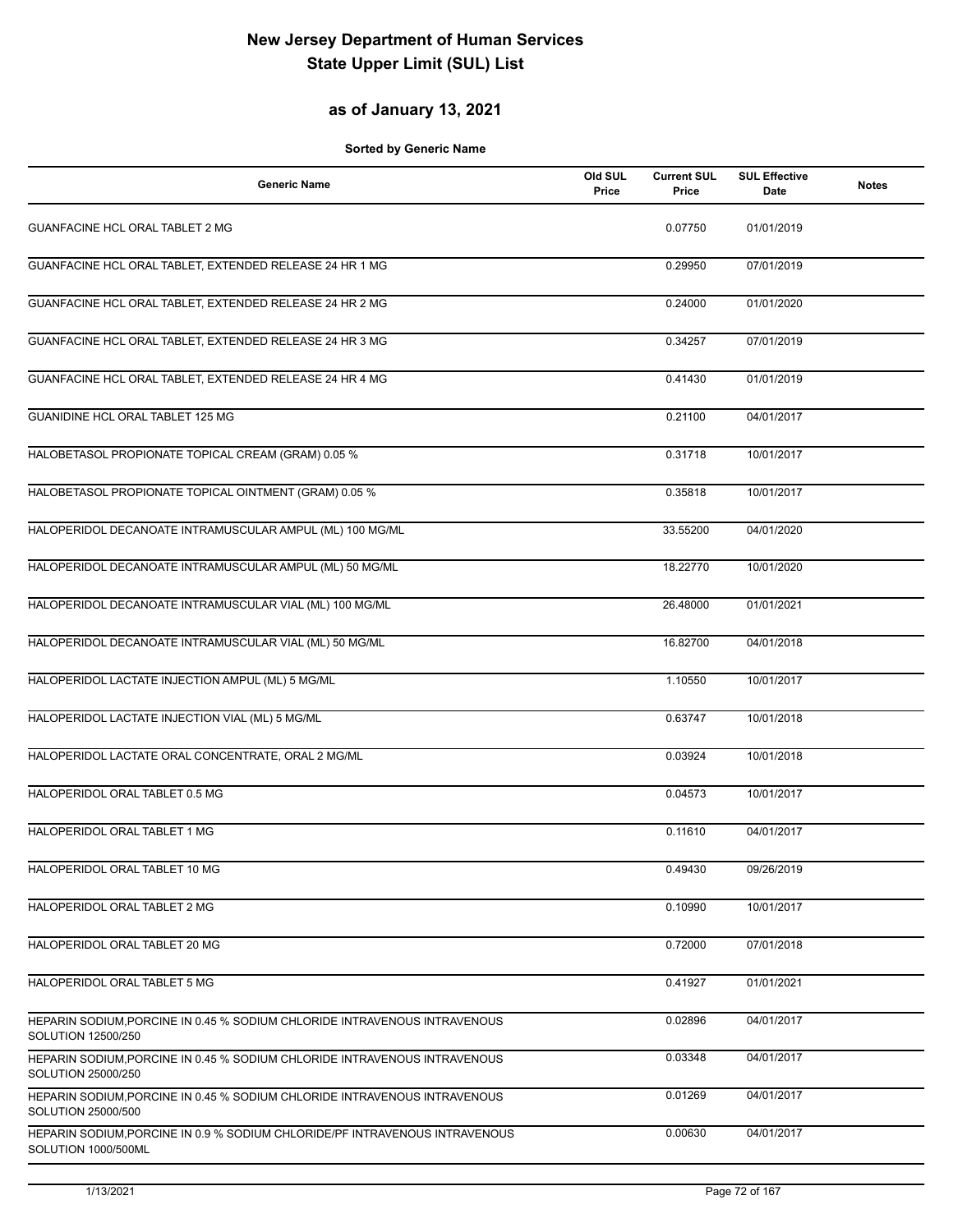### **as of January 13, 2021**

| <b>Generic Name</b>                                                                               | Old SUL<br>Price | <b>Current SUL</b><br>Price | <b>SUL Effective</b><br><b>Date</b> | <b>Notes</b> |
|---------------------------------------------------------------------------------------------------|------------------|-----------------------------|-------------------------------------|--------------|
| HEPARIN SODIUM, PORCINE IN 0.9 % SODIUM CHLORIDE/PF INTRAVENOUS INTRAVENOUS<br>SOLUTION 2K/1000ML |                  | 0.00577                     | 04/01/2017                          |              |
| HEPARIN SODIUM, PORCINE INJECTION CARTRIDGE (ML) 5000/ML(1)                                       |                  | 0.90249                     | 10/01/2017                          |              |
| HEPARIN SODIUM, PORCINE INJECTION SYRINGE (ML) 5000/ML                                            |                  | 2.48000                     | 04/01/2017                          |              |
| HEPARIN SODIUM, PORCINE INJECTION VIAL (ML) 1000/ML                                               |                  | 0.12780                     | 10/01/2017                          |              |
| HEPARIN SODIUM, PORCINE INJECTION VIAL (ML) 10000/ML                                              |                  | 2.72717                     | 10/01/2017                          |              |
| HEPARIN SODIUM, PORCINE INJECTION VIAL (ML) 20000/ML                                              |                  | 10.00000                    | 04/01/2017                          |              |
| HEPARIN SODIUM, PORCINE INJECTION VIAL (ML) 5000/ML                                               |                  | 0.70240                     | 10/01/2019                          |              |
| HEPARIN SODIUM, PORCINE INTRAVENOUS DISPOSABLE SYRINGE (ML) 10 UNIT/ML                            |                  | 0.74538                     | 12/12/2011                          |              |
| HEPARIN SODIUM, PORCINE INTRAVENOUS DISPOSABLE SYRINGE (ML) 100/ML                                |                  | 0.05700                     | 12/12/2011                          |              |
| HEPARIN SODIUM, PORCINE INTRAVENOUS VIAL (SDV, MDV OR ADDITIVE) (ML) 10 UNIT/ML                   |                  | 0.03450                     | 12/12/2011                          |              |
| HEPARIN SODIUM, PORCINE INTRAVENOUS VIAL (SDV, MDV OR ADDITIVE) (ML) 100/ML                       |                  | 0.05700                     | 12/12/2011                          |              |
| HEPARIN SODIUM, PORCINE/DEXTROSE 5 % IN WATER INTRAVENOUS INTRAVENOUS<br>SOLUTION 12500/250       |                  | 0.02776                     | 04/01/2017                          |              |
| HEPARIN SODIUM, PORCINE/DEXTROSE 5 % IN WATER INTRAVENOUS INTRAVENOUS<br>SOLUTION 20K/500ML       |                  | 0.01094                     | 04/01/2017                          |              |
| HEPARIN SODIUM, PORCINE/DEXTROSE 5 % IN WATER INTRAVENOUS INTRAVENOUS<br>SOLUTION 25000/250       |                  | 0.03300                     | 04/01/2017                          |              |
| HEPARIN SODIUM, PORCINE/DEXTROSE 5 % IN WATER INTRAVENOUS INTRAVENOUS<br>SOLUTION 25000/500       |                  | 0.01148                     | 04/01/2017                          |              |
| HEPARIN SODIUM, PORCINE/PF INJECTION SYRINGE (ML) 5000/0.5ML                                      |                  | 3.40775                     | 10/01/2017                          |              |
| HEPARIN SODIUM, PORCINE/PF INJECTION VIAL (ML) 1000/ML                                            |                  | 5.20000                     | 04/01/2017                          |              |
| HEPARIN SODIUM, PORCINE/PF INJECTION VIAL (ML) 5000/0.5ML                                         |                  | 3.40772                     | 10/01/2017                          |              |
| HEPARIN SODIUM, PORCINE/PF INTRAVENOUS VIAL (SDV, MDV OR ADDITIVE) (ML) 100/ML                    |                  | 0.05700                     | 12/12/2011                          |              |
| HETASTARCH IN 0.9 % SODIUM CHLORIDE INTRAVENOUS PLASTIC BAG, INJECTION (ML) 6<br>$% -0.9%$        |                  | 0.02508                     | 04/01/2017                          |              |
| HYDRALAZINE HCL INJECTION VIAL (ML) 20 MG/ML                                                      |                  | 2.42000                     | 04/01/2017                          |              |
| HYDRALAZINE HCL ORAL TABLET 10 MG                                                                 |                  | 0.02512                     | 10/01/2017                          |              |
| HYDRALAZINE HCL ORAL TABLET 100 MG                                                                |                  | 0.05350                     | 10/01/2017                          |              |
| HYDRALAZINE HCL ORAL TABLET 25 MG                                                                 |                  | 0.01970                     | 01/01/2019                          |              |
| HYDRALAZINE HCL ORAL TABLET 50 MG                                                                 |                  | 0.02660                     | 01/01/2019                          |              |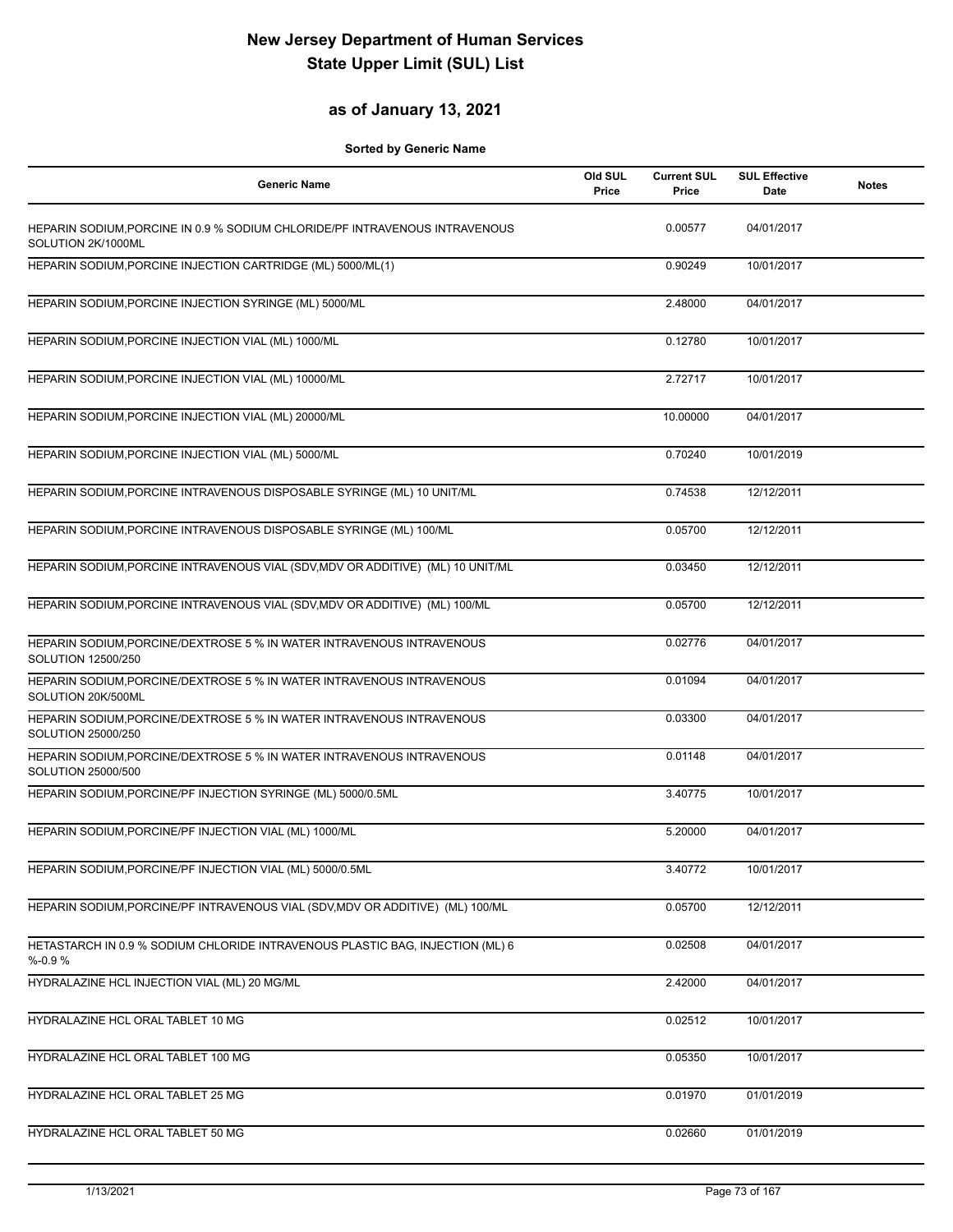#### **as of January 13, 2021**

| <b>Generic Name</b>                                                                           | Old SUL<br>Price | <b>Current SUL</b><br>Price | <b>SUL Effective</b><br>Date | <b>Notes</b> |
|-----------------------------------------------------------------------------------------------|------------------|-----------------------------|------------------------------|--------------|
| HYDROCHLOROTHIAZIDE ORAL CAPSULE 12.5 MG                                                      |                  | 0.00920                     | 10/01/2017                   |              |
| HYDROCHLOROTHIAZIDE ORAL TABLET 12.5 MG                                                       |                  | 0.00790                     | 01/01/2019                   |              |
| HYDROCHLOROTHIAZIDE ORAL TABLET 25 MG                                                         |                  | 0.00717                     | 04/01/2017                   |              |
| HYDROCHLOROTHIAZIDE ORAL TABLET 50 MG                                                         |                  | 0.01477                     | 10/01/2017                   |              |
| HYDROCODONE BIT/ACETAMINOPHEN ORAL SOLUTION, ORAL 5-334MG/10                                  |                  | 0.02850                     | 09/01/2011                   |              |
| HYDROCODONE BIT/ACETAMINOPHEN ORAL SOLUTION, ORAL 7.5-500/15                                  |                  | 0.02122                     | 01/01/2012                   |              |
| HYDROCODONE BIT/ACETAMINOPHEN ORAL TABLET 10-660MG                                            |                  | 0.18825                     | 01/01/2012                   |              |
| HYDROCODONE BIT/ACETAMINOPHEN ORAL TABLET 10-750MG                                            |                  | 0.66084                     | 12/12/2011                   |              |
| HYDROCODONE BIT/ACETAMINOPHEN ORAL TABLET 10MG-500MG                                          |                  | 0.14064                     | 05/19/2011                   |              |
| HYDROCODONE BIT/ACETAMINOPHEN ORAL TABLET 10MG-650MG                                          |                  | 0.06819                     | 12/12/2011                   |              |
| HYDROCODONE BIT/ACETAMINOPHEN ORAL TABLET 2.5-500MG                                           |                  | 0.10707                     | 12/12/2011                   |              |
| HYDROCODONE BIT/ACETAMINOPHEN ORAL TABLET 5 MG-500MG                                          |                  | 0.03375                     | 01/01/2012                   |              |
| HYDROCODONE BIT/ACETAMINOPHEN ORAL TABLET 7.5-500MG                                           |                  | 0.06000                     | 12/12/2011                   |              |
| HYDROCODONE BIT/ACETAMINOPHEN ORAL TABLET 7.5-650 MG                                          |                  | 0.06618                     | 12/12/2011                   |              |
| HYDROCODONE BIT/ACETAMINOPHEN ORAL TABLET 7.5-750MG                                           |                  | 0.04752                     | 05/19/2011                   |              |
| HYDROCODONE BITART/CHLORPHENIRAMINE MALEATE/PSEUDOEPHEDRINE ORAL<br>SOLUTION, ORAL 5-4-60MG/5 |                  | 0.70000                     | 04/01/2017                   |              |
| HYDROCODONE BITARTRATE/ACETAMINOPHEN ORAL SOLUTION, ORAL 10-300/15                            |                  | 0.38025                     | 04/01/2017                   |              |
| HYDROCODONE BITARTRATE/ACETAMINOPHEN ORAL SOLUTION, ORAL 10-325/15                            |                  | 1.35466                     | 04/01/2017                   |              |
| HYDROCODONE BITARTRATE/ACETAMINOPHEN ORAL SOLUTION, ORAL 2.5-108/5                            |                  | 0.67415                     | 04/01/2017                   |              |
| HYDROCODONE BITARTRATE/ACETAMINOPHEN ORAL SOLUTION, ORAL 2.5-167/5                            |                  | 0.01910                     | 10/01/2017                   |              |
| HYDROCODONE BITARTRATE/ACETAMINOPHEN ORAL SOLUTION, ORAL 5-163/7.5                            |                  | 2.39666                     | 04/01/2017                   |              |
| HYDROCODONE BITARTRATE/ACETAMINOPHEN ORAL SOLUTION, ORAL 5-217MG/10                           |                  | 0.38195                     | 04/01/2017                   |              |
| HYDROCODONE BITARTRATE/ACETAMINOPHEN ORAL SOLUTION, ORAL 7.5-325/15                           |                  | 0.02988                     | 10/01/2017                   |              |
| HYDROCODONE BITARTRATE/ACETAMINOPHEN ORAL SOLUTION, ORAL 7.5-325/15                           |                  | 0.18317                     | 04/01/2017                   |              |
| HYDROCODONE BITARTRATE/ACETAMINOPHEN ORAL TABLET 10MG-300MG                                   |                  | 0.60610                     | 07/01/2018                   |              |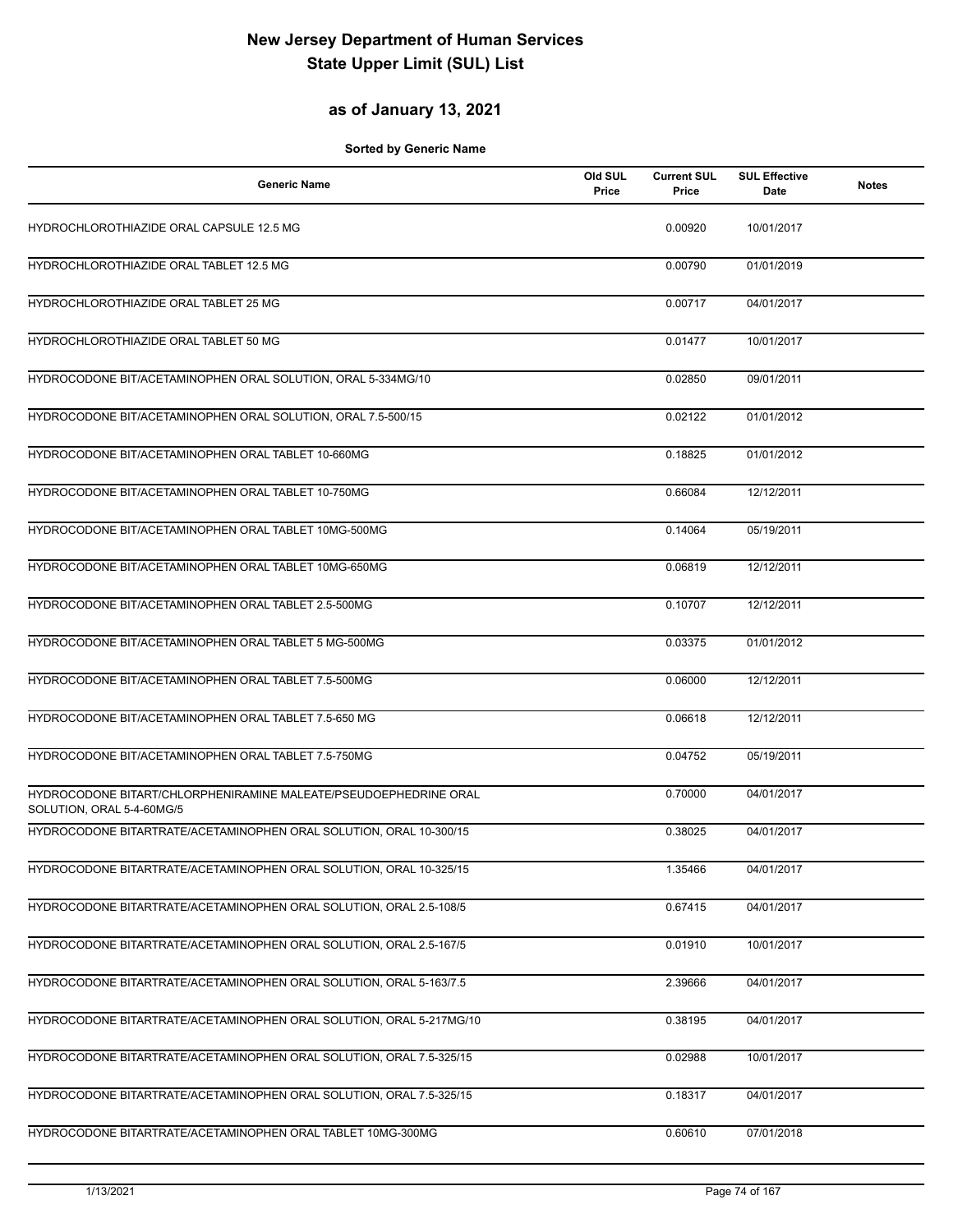#### **as of January 13, 2021**

| <b>Generic Name</b>                                                                                      | Old SUL<br>Price | <b>Current SUL</b><br>Price | <b>SUL Effective</b><br>Date | <b>Notes</b> |
|----------------------------------------------------------------------------------------------------------|------------------|-----------------------------|------------------------------|--------------|
| HYDROCODONE BITARTRATE/ACETAMINOPHEN ORAL TABLET 10MG-325MG                                              |                  | 0.06942                     | 10/01/2017                   |              |
| HYDROCODONE BITARTRATE/ACETAMINOPHEN ORAL TABLET 2.5-325 MG                                              |                  | 0.54928                     | 04/01/2017                   |              |
| HYDROCODONE BITARTRATE/ACETAMINOPHEN ORAL TABLET 5 MG-300MG                                              |                  | 0.41600                     | 07/01/2018                   |              |
| HYDROCODONE BITARTRATE/ACETAMINOPHEN ORAL TABLET 5 MG-325MG                                              |                  | 0.04523                     | 10/01/2017                   |              |
| HYDROCODONE BITARTRATE/ACETAMINOPHEN ORAL TABLET 7.5-300 MG                                              |                  | 0.47530                     | 07/01/2018                   |              |
| HYDROCODONE BITARTRATE/ACETAMINOPHEN ORAL TABLET 7.5-325 MG                                              |                  | 0.08590                     | 04/01/2017                   |              |
| HYDROCODONE BITARTRATE/HOMATROPINE METHYLBROMIDE ORAL SYRUP 5-1.5 MG/5                                   |                  | 0.09825                     | 04/01/2017                   |              |
| HYDROCODONE BITARTRATE/HOMATROPINE METHYLBROMIDE ORAL SYRUP 5-1.5 MG/5                                   |                  | 0.60000                     | 04/01/2017                   |              |
| HYDROCODONE BITARTRATE/HOMATROPINE METHYLBROMIDE ORAL TABLET 5 MG-1.5MG                                  |                  | 0.73638                     | 04/01/2017                   |              |
| HYDROCODONE POLISTIREX/CHLORPHENIRAMINE POLISTIREX ORAL SUSPENSION,<br>EXTENDED RELEASE 12 HR 10-8MG/5ML |                  | 0.37829                     | 10/01/2019                   |              |
| HYDROCODONE/IBUPROFEN ORAL TABLET 10MG-200MG                                                             |                  | 3.29566                     | 04/01/2017                   |              |
| HYDROCODONE/IBUPROFEN ORAL TABLET 5MG-200MG                                                              |                  | 2.01052                     | 04/01/2017                   |              |
| HYDROCODONE/IBUPROFEN ORAL TABLET 7.5-200 MG                                                             |                  | 0.10754                     | 10/01/2017                   |              |
| HYDROCORTISONE ACETATE RECTAL SUPPOSITORY, RECTAL 25 MG                                                  |                  | 0.50167                     | 10/01/2017                   |              |
| HYDROCORTISONE ACETATE RECTAL SUPPOSITORY, RECTAL 30 MG                                                  |                  | 1.75875                     | 10/01/2017                   |              |
| HYDROCORTISONE ACETATE TOPICAL CREAM (GRAM) 0.5 %                                                        |                  | 0.05254                     | 04/01/2017                   |              |
| HYDROCORTISONE ACETATE TOPICAL CREAM (GRAM) 1 %                                                          |                  | 0.05687                     | 04/01/2017                   |              |
| HYDROCORTISONE ACETATE TOPICAL CREAM WITH PERINEAL APPLICATOR 2.5 %                                      |                  | 7.42464                     | 04/01/2017                   |              |
| HYDROCORTISONE ACETATE TOPICAL OINTMENT (GRAM) 1 %                                                       |                  | 0.08465                     | 12/12/2011                   |              |
| HYDROCORTISONE ACETATE/ALOE VERA TOPICAL LOTION (GRAM) 2 %                                               |                  | 1.27825                     | 12/12/2011                   |              |
| HYDROCORTISONE ACETATE/LIDOCAINE HCL/ALOE VERA RECTAL GEL WITH APPLICATOR<br>(GRAM) 0.55%-2.8%           |                  | 1.20250                     | 04/01/2017                   |              |
| HYDROCORTISONE ACETATE/LIDOCAINE HCL/ALOE VERA RECTAL KIT 2 %-2 %                                        |                  | 221.20000                   | 04/01/2017                   |              |
| HYDROCORTISONE ACETATE/LIDOCAINE HCL/ALOE VERA RECTAL KIT 2.5-3%(7G)                                     |                  | 160.25000                   | 04/01/2017                   |              |
| HYDROCORTISONE ACETATE/PRAMOXINE HCL RECTAL CREAM WITH APPLICATOR 1 %-1 %                                |                  | 1.51187                     | 04/01/2017                   |              |
| HYDROCORTISONE ACETATE/PRAMOXINE HCL RECTAL CREAM WITH APPLICATOR 2.5 %-1<br>%                           |                  | 1.02800                     | 01/01/2014                   |              |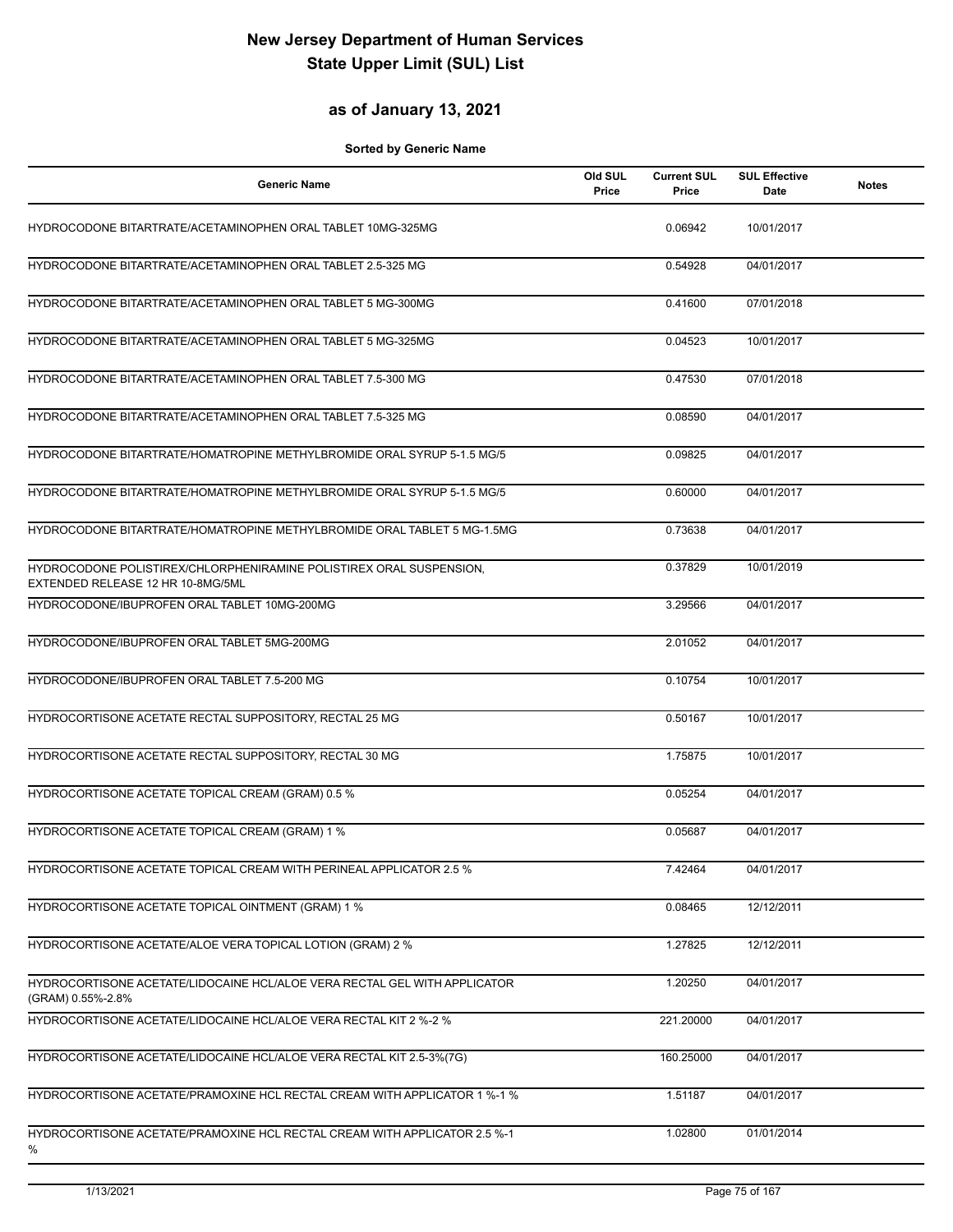### **as of January 13, 2021**

| <b>Generic Name</b>                                                            | Old SUL<br>Price | <b>Current SUL</b><br>Price | <b>SUL Effective</b><br>Date | <b>Notes</b> |
|--------------------------------------------------------------------------------|------------------|-----------------------------|------------------------------|--------------|
| HYDROCORTISONE ACETATE/PRAMOXINE HCL TOPICAL CREAM (GRAM) 2.5 %-1 %            |                  | 1.31539                     | 12/12/2011                   |              |
| HYDROCORTISONE BUTYRATE TOPICAL CREAM (GRAM) 0.1 %                             |                  | 0.78211                     | 10/01/2017                   |              |
| HYDROCORTISONE BUTYRATE TOPICAL OINTMENT (GRAM) 0.1 %                          |                  | 0.36689                     | 10/01/2017                   |              |
| HYDROCORTISONE BUTYRATE TOPICAL SOLUTION, NON-ORAL 0.1 %                       |                  | 0.14688                     | 10/01/2017                   |              |
| HYDROCORTISONE BUTYRATE/EMOLLIENT BASE TOPICAL CREAM (GRAM) 0.1 %              |                  | 1.53311                     | 07/01/2019                   |              |
| HYDROCORTISONE ORAL TABLET 10 MG                                               |                  | 0.18980                     | 07/01/2018                   |              |
| HYDROCORTISONE ORAL TABLET 20 MG                                               |                  | 0.13960                     | 10/01/2018                   |              |
| HYDROCORTISONE ORAL TABLET 5 MG                                                |                  | 0.13760                     | 07/01/2018                   |              |
| HYDROCORTISONE RECTAL CREAM (GRAM) 2.5 %                                       |                  | 0.17850                     | 12/12/2011                   |              |
| HYDROCORTISONE RECTAL ENEMA (ML) 100MG/60ML                                    |                  | 0.08466                     | 04/01/2017                   |              |
| HYDROCORTISONE SOD SUCCINATE INJECTION VIAL (SDV, MDV OR ADDITIVE) (EA) 100 MG |                  | 2.91000                     | 12/12/2011                   |              |
| HYDROCORTISONE TOPICAL CREAM (GRAM) 0.5 %                                      |                  | 0.05102                     | 10/01/2017                   |              |
| HYDROCORTISONE TOPICAL CREAM (GRAM) 1 %                                        |                  | 0.05100                     | 04/01/2017                   |              |
| HYDROCORTISONE TOPICAL CREAM (GRAM) 2.5 %                                      |                  | 0.06633                     | 04/01/2017                   |              |
| HYDROCORTISONE TOPICAL CREAM WITH PERINEAL APPLICATOR 1 %                      |                  | 0.31758                     | 10/01/2017                   |              |
| <b>HYDROCORTISONE TOPICAL CREAM WITH PERINEAL APPLICATOR 2.5 %</b>             |                  | 0.34234                     | 01/01/2021                   |              |
| HYDROCORTISONE TOPICAL LOTION (ML) 1 %                                         |                  | 0.04330                     | 10/01/2017                   |              |
| HYDROCORTISONE TOPICAL LOTION (ML) 2.5 %                                       |                  | 0.11192                     | 10/01/2017                   |              |
| HYDROCORTISONE TOPICAL OINTMENT (GRAM) 0.5 %                                   |                  | 0.05241                     | 10/01/2017                   |              |
| HYDROCORTISONE TOPICAL OINTMENT (GRAM) 1 %                                     |                  | 0.03235                     | 10/01/2017                   |              |
| HYDROCORTISONE TOPICAL OINTMENT (GRAM) 2.5 %                                   |                  | 0.10547                     | 04/01/2017                   |              |
| HYDROCORTISONE TOPICAL SOLUTION, NON-ORAL 1 %                                  |                  | 0.12431                     | 04/01/2017                   |              |
| HYDROCORTISONE VALERATE TOPICAL CREAM (GRAM) 0.2 %                             |                  | 1.43182                     | 01/01/2020                   |              |
| HYDROCORTISONE VALERATE TOPICAL OINTMENT (GRAM) 0.2 %                          |                  | 2.67600                     | 01/01/2018                   |              |
| HYDROCORTISONE/ACETIC ACID OTIC DROPS 1 %-2 %                                  |                  | 5.51733                     | 01/01/2020                   |              |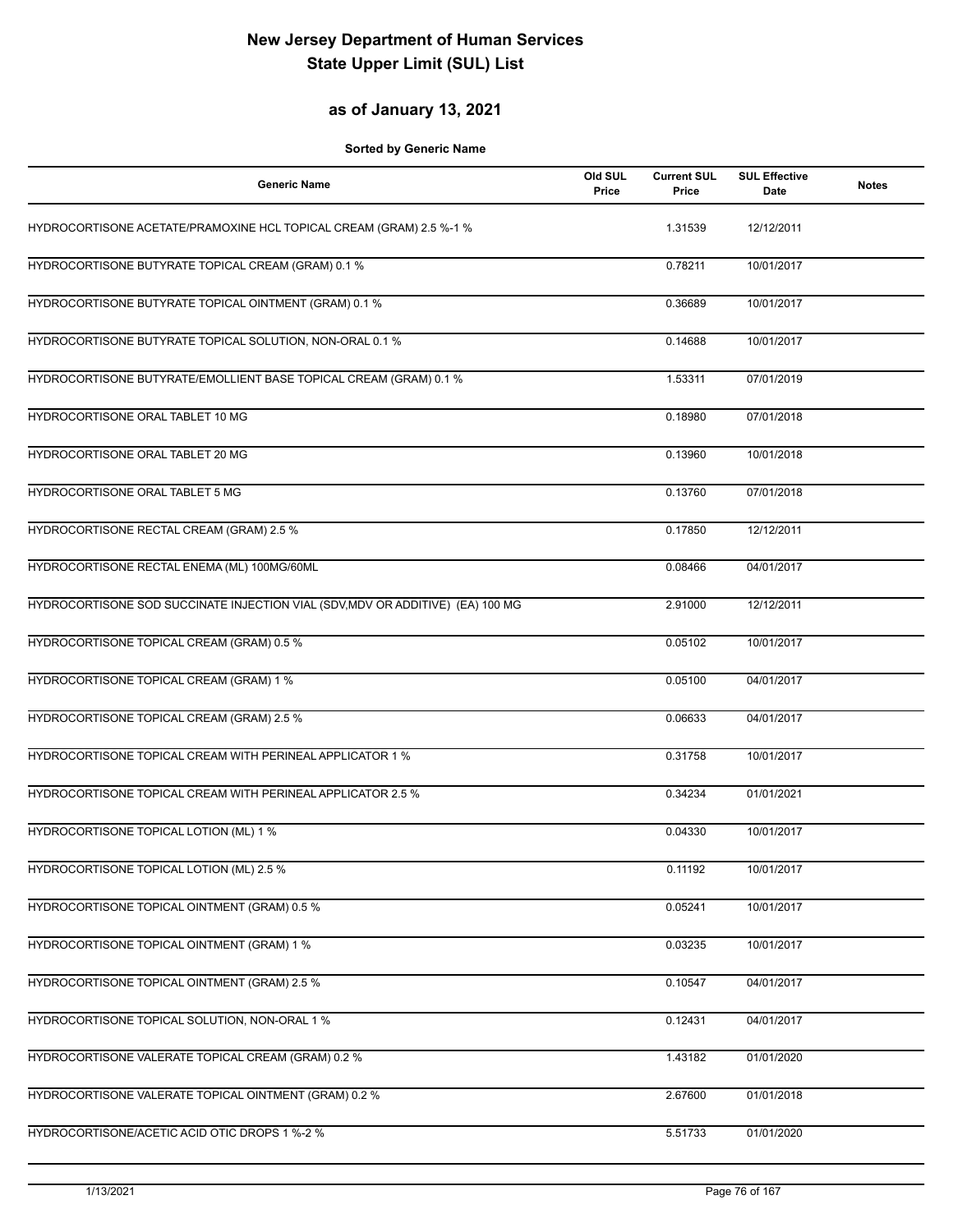### **as of January 13, 2021**

| <b>Generic Name</b>                                                      | Old SUL<br>Price | <b>Current SUL</b><br>Price | <b>SUL Effective</b><br>Date | <b>Notes</b> |
|--------------------------------------------------------------------------|------------------|-----------------------------|------------------------------|--------------|
| HYDROCORTISONE/ALOE VERA TOPICAL CREAM (GRAM) 1 %                        |                  | 0.06666                     | 04/01/2017                   |              |
| HYDROCORTISONE/ALOE VERA TOPICAL OINTMENT (GRAM) 1 %                     |                  | 0.04829                     | 12/12/2011                   |              |
| HYDROCORTISONE/IODOQUINOL TOPICAL CREAM (GRAM) 1 %-1 %                   |                  | 0.88469                     | 12/12/2011                   |              |
| HYDROCORTISONE/MINERAL OIL/PETROLATUM, WHITE TOPICAL OINTMENT (GRAM) 1 % |                  | 0.03235                     | 10/01/2017                   |              |
| HYDROGEN PEROXIDE MISCELLANEOUS SOLUTION, NON-ORAL 3 %                   |                  | 0.00195                     | 04/01/2017                   |              |
| HYDROMORPHONE HCL INJECTION AMPUL (ML) 1 MG/ML                           |                  | 1.61000                     | 04/01/2017                   |              |
| HYDROMORPHONE HCL INJECTION AMPUL (ML) 2 MG/ML                           |                  | 1.50000                     | 04/01/2017                   |              |
| HYDROMORPHONE HCL INJECTION AMPUL (ML) 4 MG/ML                           |                  | 2.10000                     | 04/01/2017                   |              |
| HYDROMORPHONE HCL INJECTION SYRINGE (ML) 0.5MG/.5ML                      |                  | 5.40000                     | 04/01/2017                   |              |
| HYDROMORPHONE HCL INJECTION SYRINGE (ML) 1 MG/ML                         |                  | 2.56000                     | 04/01/2017                   |              |
| HYDROMORPHONE HCL INJECTION SYRINGE (ML) 2 MG/ML                         |                  | 2.74000                     | 04/01/2017                   |              |
| HYDROMORPHONE HCL INJECTION SYRINGE (ML) 4 MG/ML                         |                  | 2.56000                     | 04/01/2017                   |              |
| HYDROMORPHONE HCL INJECTION VIAL (ML) 2 MG/ML                            |                  | 1.04600                     | 04/01/2017                   |              |
| HYDROMORPHONE HCL ORAL LIQUID (ML) 1 MG/ML                               |                  | 0.34343                     | 04/01/2017                   |              |
| HYDROMORPHONE HCL ORAL TABLET 2 MG                                       |                  | 0.06380                     | 10/01/2020                   |              |
| HYDROMORPHONE HCL ORAL TABLET 4 MG                                       |                  | 0.07950                     | 04/01/2017                   |              |
| HYDROMORPHONE HCL ORAL TABLET 8 MG                                       |                  | 0.21960                     | 04/01/2019                   |              |
| HYDROMORPHONE HCL ORAL TABLET, EXTENDED RELEASE 24 HR 12 MG              |                  | 12.00000                    | 04/01/2017                   |              |
| HYDROMORPHONE HCL ORAL TABLET, EXTENDED RELEASE 24 HR 16 MG              |                  | 15.77926                    | 04/01/2017                   |              |
| HYDROMORPHONE HCL ORAL TABLET, EXTENDED RELEASE 24 HR 32 MG              |                  | 40.10245                    | 04/01/2017                   |              |
| HYDROMORPHONE HCL ORAL TABLET, EXTENDED RELEASE 24 HR 8 MG               |                  | 11.04980                    | 04/01/2017                   |              |
| HYDROMORPHONE HCL RECTAL SUPPOSITORY, RECTAL 3 MG                        |                  | 9.58200                     | 04/01/2017                   |              |
| HYDROMORPHONE HCL/PF INJECTION AMPUL (ML) 10 MG/ML                       |                  | 1.39896                     | 10/01/2017                   |              |
| HYDROMORPHONE HCL/PF INJECTION AMPUL (ML) 2 MG/ML                        |                  | 0.51600                     | 12/12/2011                   |              |
| HYDROMORPHONE HCL/PF INJECTION DISPOSABLE SYRINGE (ML) 2 MG/ML           |                  | 0.51600                     | 12/12/2011                   |              |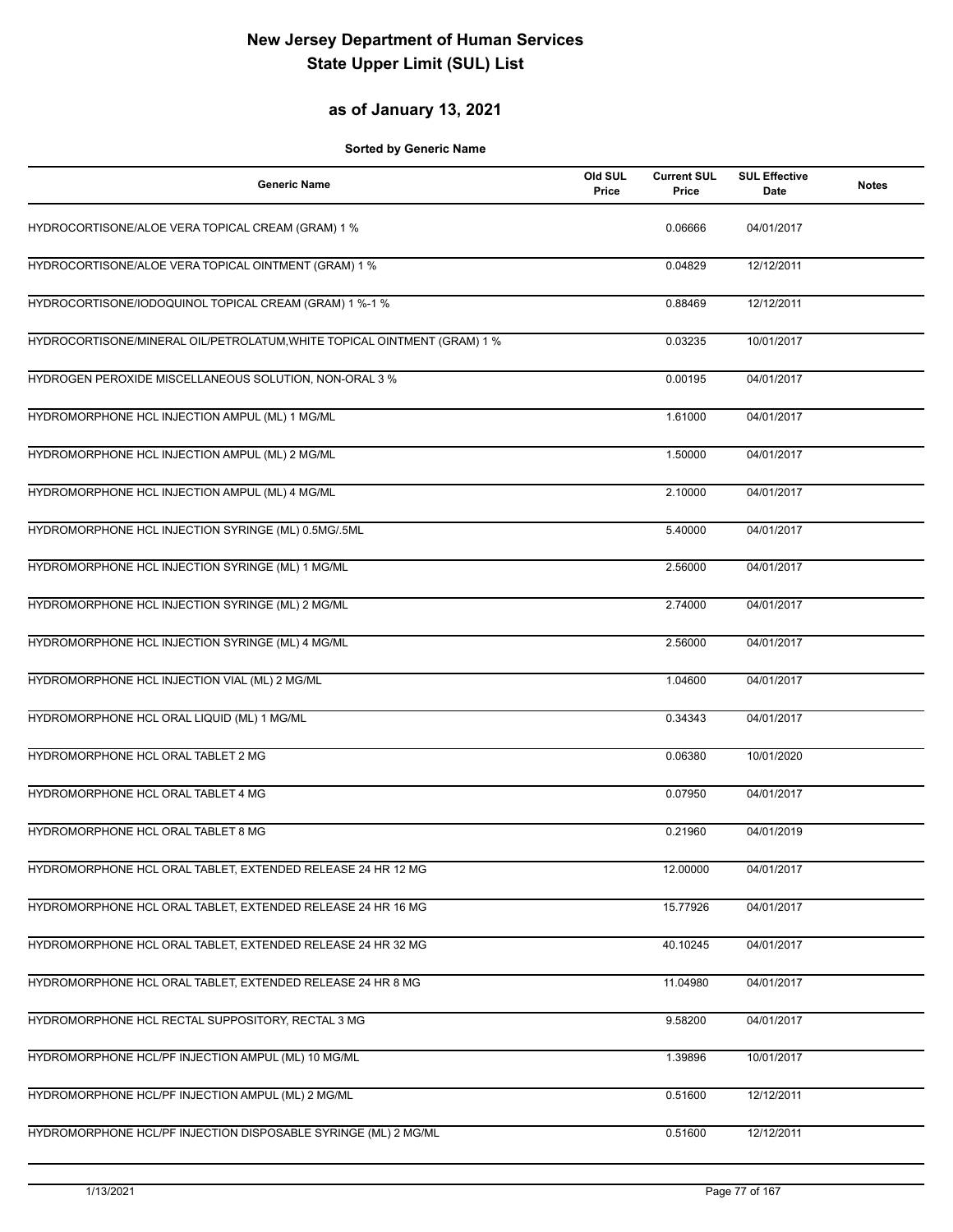### **as of January 13, 2021**

| <b>Generic Name</b>                                                     | Old SUL<br>Price | <b>Current SUL</b><br>Price | <b>SUL Effective</b><br>Date | <b>Notes</b> |
|-------------------------------------------------------------------------|------------------|-----------------------------|------------------------------|--------------|
| HYDROMORPHONE HCL/PF INJECTION VIAL (ML) 10 MG/ML                       |                  | 1.58023                     | 04/01/2017                   |              |
| HYDROMORPHONE HCL/PF INJECTION VIAL (SDV, MDV OR ADDITIVE) (ML) 2 MG/ML |                  | 0.51600                     | 12/12/2011                   |              |
| HYDROPHILIC OINTMENT TOPICAL OINTMENT (GRAM)                            |                  | 0.03508                     | 12/12/2011                   |              |
| HYDROQUINONE MICROSPHERES TOPICAL CREAM, EXTENDED RELEASE (GRAM) 4 %    |                  | 2.23367                     | 01/01/2018                   |              |
| HYDROQUINONE TOPICAL CREAM (GRAM) 4 %                                   |                  | 0.83056                     | 01/01/2020                   |              |
| HYDROXOCOBALAMIN INTRAMUSCULAR VIAL (ML) 1000MCG/ML                     |                  | 0.84150                     | 04/01/2017                   |              |
| HYDROXYCHLOROQUINE SULFATE ORAL TABLET 200 MG                           |                  | 0.14075                     | 01/01/2020                   |              |
| HYDROXYPROGESTERONE CAPROATE INTRAMUSCULAR VIAL (ML) 250 MG/ML          |                  | 320.35400                   | 04/01/2019                   |              |
| HYDROXYPROGESTERONE CAPROATE/PF INTRAMUSCULAR VIAL (ML) 250 MG/ML       |                  | 152.52000                   | 04/01/2020                   |              |
| HYDROXYUREA ORAL CAPSULE 500 MG                                         |                  | 0.18352                     | 04/01/2018                   |              |
| HYDROXYZINE HCL INTRAMUSCULAR VIAL (ML) 25 MG/ML                        |                  | 4.25000                     | 04/01/2017                   |              |
| HYDROXYZINE HCL INTRAMUSCULAR VIAL (ML) 50 MG/ML                        |                  | 0.85425                     | 10/01/2017                   |              |
| HYDROXYZINE HCL ORAL SOLUTION, ORAL 10 MG/5 ML                          |                  | 0.03692                     | 04/01/2018                   |              |
| HYDROXYZINE HCL ORAL SOLUTION, ORAL 50 MG/25ML                          |                  | 0.30860                     | 04/01/2017                   |              |
| HYDROXYZINE HCL ORAL TABLET 10 MG                                       |                  | 0.04324                     | 04/01/2017                   |              |
| HYDROXYZINE HCL ORAL TABLET 25 MG                                       |                  | 0.01390                     | 01/01/2019                   |              |
| HYDROXYZINE HCL ORAL TABLET 50 MG                                       |                  | 0.07928                     | 10/01/2020                   |              |
| HYDROXYZINE PAMOATE ORAL CAPSULE 100 MG                                 |                  | 0.41970                     | 01/01/2018                   |              |
| HYDROXYZINE PAMOATE ORAL CAPSULE 25 MG                                  |                  | 0.05387                     | 07/01/2017                   |              |
| HYDROXYZINE PAMOATE ORAL CAPSULE 50 MG                                  |                  | 0.04920                     | 01/01/2019                   |              |
| HYOSCYAMINE SULFATE ORAL ELIXIR 125MCG/5ML                              |                  | 0.09267                     | 12/12/2011                   |              |
| HYOSCYAMINE SULFATE ORAL TABLET 0.125 MG                                |                  | 0.11025                     | 10/01/2019                   |              |
| HYOSCYAMINE SULFATE ORAL TABLET, EXTENDED RELEASE 12 HR 0.375 MG        |                  | 0.24290                     | 07/01/2019                   |              |
| HYOSCYAMINE SULFATE ORAL TABLET, DISINTEGRATING 0.125 MG                |                  | 0.12900                     | 07/01/2019                   |              |
| HYOSCYAMINE SULFATE SUBLINGUAL TABLET, SUBLINGUAL 0.125 MG              |                  | 0.11475                     | 01/01/2020                   |              |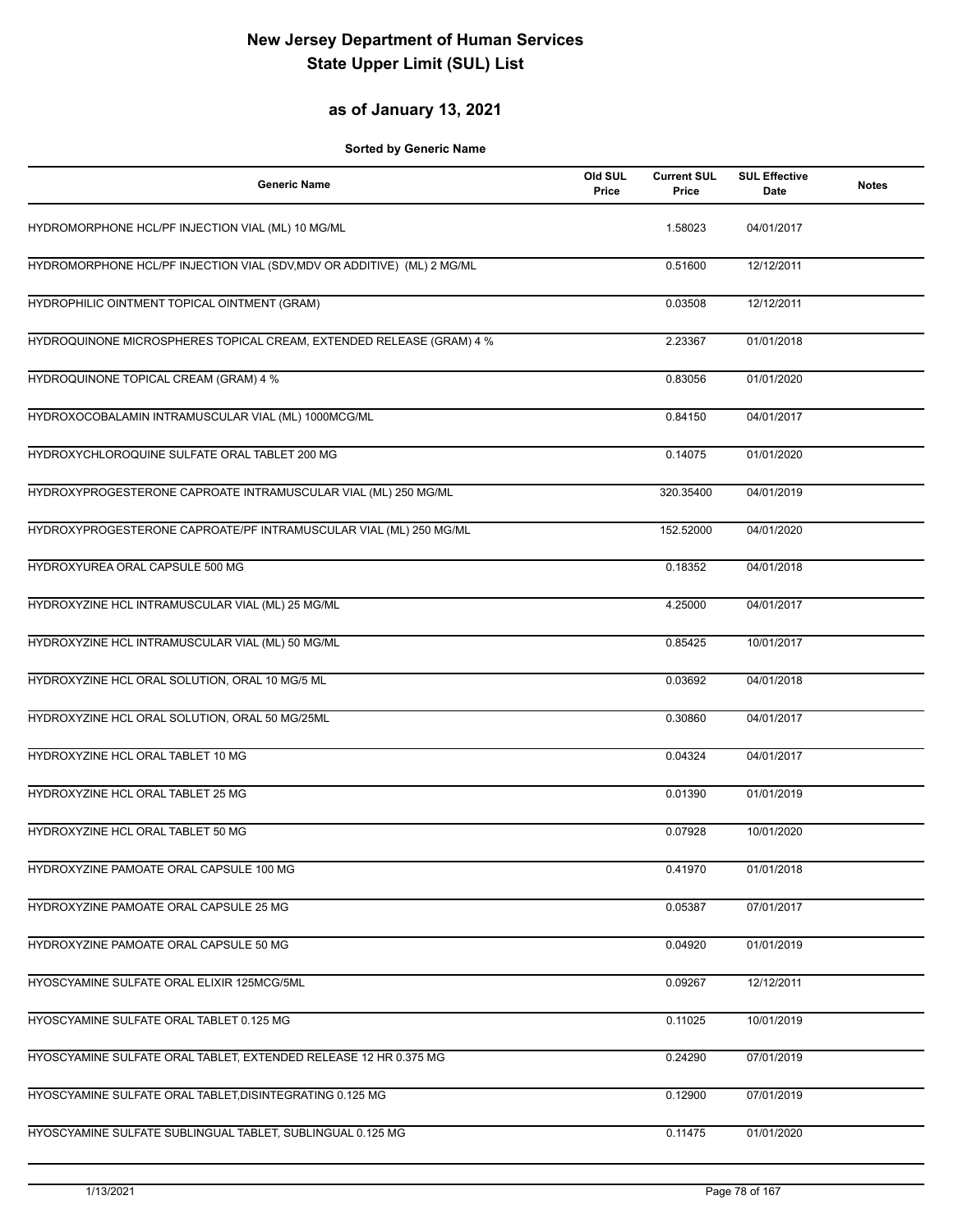### **as of January 13, 2021**

| <b>Generic Name</b>                                                | Old SUL<br>Price | <b>Current SUL</b><br>Price | <b>SUL Effective</b><br>Date | <b>Notes</b> |
|--------------------------------------------------------------------|------------------|-----------------------------|------------------------------|--------------|
| IBANDRONATE SODIUM INTRAVENOUS SYRINGE (ML) 3 MG/3 ML              |                  | 80.00000                    | 04/01/2017                   |              |
| IBANDRONATE SODIUM INTRAVENOUS VIAL (ML) 3 MG/3 ML                 |                  | 140.33333                   | 04/01/2017                   |              |
| IBANDRONATE SODIUM ORAL TABLET 150 MG                              |                  | 3.38667                     | 01/01/2019                   |              |
| IBUPROFEN LYSINE/PF INTRAVENOUS VIAL (ML) 20 MG/2 ML               |                  | 203.00000                   | 04/01/2017                   |              |
| <b>IBUPROFEN ORAL CAPSULE 200 MG</b>                               |                  | 0.06363                     | 04/01/2020                   |              |
| IBUPROFEN ORAL SUSPENSION, DROPS(FINAL DOSAGE FORM)(ML) 50 MG/1.25 |                  | 0.24944                     | 04/01/2017                   |              |
| IBUPROFEN ORAL SUSPENSION, ORAL (FINAL DOSE FORM) 100 MG/5ML       |                  | 0.02112                     | 01/01/2019                   |              |
| IBUPROFEN ORAL TABLET 200 MG                                       |                  | 0.01211                     | 10/01/2017                   |              |
| <b>IBUPROFEN ORAL TABLET 400 MG</b>                                |                  | 0.01910                     | 10/01/2017                   |              |
| IBUPROFEN ORAL TABLET 600 MG                                       |                  | 0.02108                     | 10/01/2017                   |              |
| IBUPROFEN ORAL TABLET 800 MG                                       |                  | 0.02812                     | 10/01/2017                   |              |
| IBUPROFEN ORAL TABLET, CHEWABLE 100 MG                             |                  | 0.13925                     | 04/01/2017                   |              |
| IBUPROFEN/DIPHENHYDRAMINE CITRATE ORAL TABLET 200MG-38MG           |                  | 0.12061                     | 04/01/2017                   |              |
| IBUPROFEN/OXYCODONE HCL ORAL TABLET 400MG-5MG                      |                  | 1.06130                     | 04/01/2017                   |              |
| IBUPROFEN/PSEUDOEPHEDRINE HCL ORAL TABLET 200MG-30MG               |                  | 0.16826                     | 04/01/2017                   |              |
| IBUTILIDE FUMARATE INTRAVENOUS VIAL (ML) 0.1 MG/ML                 |                  | 29.83000                    | 04/01/2017                   |              |
| IDARUBICIN HCL INTRAVENOUS VIAL (ML) 1 MG/ML                       |                  | 11.48450                    | 04/01/2017                   |              |
| IFOSFAMIDE INTRAVENOUS VIAL (EA) 1 G                               |                  | 35.23000                    | 04/01/2017                   |              |
| IFOSFAMIDE INTRAVENOUS VIAL (EA) 3 G                               |                  | 107.54000                   | 04/01/2017                   |              |
| IFOSFAMIDE INTRAVENOUS VIAL (ML) 1 G/20 ML                         |                  | 1.83700                     | 04/01/2017                   |              |
| IFOSFAMIDE INTRAVENOUS VIAL (ML) 3 G/60 ML                         |                  | 1.79233                     | 04/01/2017                   |              |
| IFOSFAMIDE/MESNA INTRAVENOUS KIT 1G-1G                             |                  | 630.00000                   | 04/01/2017                   |              |
| IFOSFAMIDE/MESNA INTRAVENOUS KIT 3G-1G                             |                  | 936.00000                   | 04/01/2017                   |              |
| IMATINIB MESYLATE ORAL TABLET 100 MG                               |                  | 3.78000                     | 07/01/2019                   |              |
| IMATINIB MESYLATE ORAL TABLET 400 MG                               |                  | 8.90026                     | 10/01/2020                   |              |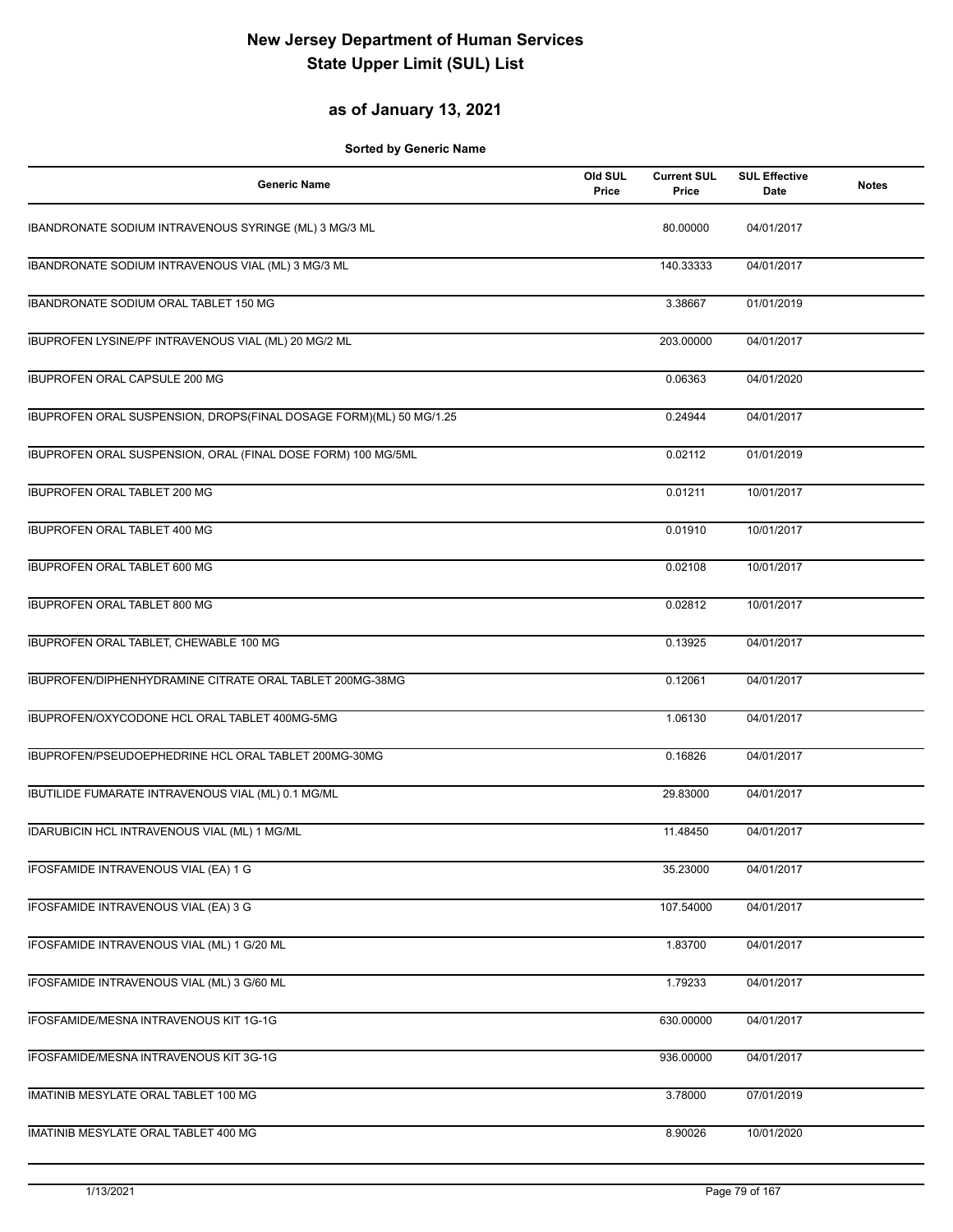### **as of January 13, 2021**

| <b>Generic Name</b>                                                                       | Old SUL<br>Price | <b>Current SUL</b><br>Price | <b>SUL Effective</b><br>Date | <b>Notes</b> |
|-------------------------------------------------------------------------------------------|------------------|-----------------------------|------------------------------|--------------|
| IMIPENEM/CILASTATIN SODIUM INTRAVENOUS VIAL (EA) 250 MG                                   |                  | 5.25000                     | 04/01/2017                   |              |
| IMIPENEM/CILASTATIN SODIUM INTRAVENOUS VIAL (EA) 500 MG                                   |                  | 9.71000                     | 04/01/2017                   |              |
| <b>IMIPRAMINE HCL ORAL TABLET 10 MG</b>                                                   |                  | 0.04894                     | 10/01/2017                   |              |
| IMIPRAMINE HCL ORAL TABLET 25 MG                                                          |                  | 0.02850                     | 10/01/2017                   |              |
| IMIPRAMINE HCL ORAL TABLET 50 MG                                                          |                  | 0.08215                     | 10/01/2020                   |              |
| IMIPRAMINE PAMOATE ORAL CAPSULE 100 MG                                                    |                  | 4.72727                     | 04/01/2017                   |              |
| IMIPRAMINE PAMOATE ORAL CAPSULE 125 MG                                                    |                  | 9.96960                     | 10/01/2017                   |              |
| IMIPRAMINE PAMOATE ORAL CAPSULE 150 MG                                                    |                  | 8.79173                     | 04/01/2017                   |              |
| IMIPRAMINE PAMOATE ORAL CAPSULE 75 MG                                                     |                  | 3.03269                     | 04/01/2017                   |              |
| IMIQUIMOD TOPICAL CREAM IN PACKET (EA) 5 %                                                |                  | 1.61958                     | 04/01/2017                   |              |
| INDAPAMIDE ORAL TABLET 1.25 MG                                                            |                  | 0.14390                     | 01/01/2021                   |              |
| INDAPAMIDE ORAL TABLET 2.5 MG                                                             |                  | 0.04070                     | 10/01/2017                   |              |
| INDOMETHACIN ORAL CAPSULE 25 MG                                                           |                  | 0.02910                     | 01/01/2019                   |              |
| INDOMETHACIN ORAL CAPSULE 50 MG                                                           |                  | 0.05900                     | 01/01/2019                   |              |
| INDOMETHACIN ORAL CAPSULE, EXTENDED RELEASE 75 MG                                         |                  | 0.17000                     | 10/01/2020                   |              |
| INDOMETHACIN SODIUM INTRAVENOUS VIAL (EA) 1 MG                                            |                  | 371.24000                   | 04/01/2017                   |              |
| INSULIN LISPRO SUBCUTANEOUS INSULIN PEN (ML) 100/ML                                       |                  | 16.93200                    | 01/01/2020                   |              |
| IODINE/SODIUM IODIDE TOPICAL TINCTURE 2 %                                                 |                  | 0.07941                     | 04/01/2017                   |              |
| IPRATROPIUM BROMIDE INHALATION SOLUTION, NON-ORAL 0.2 MG/ML                               |                  | 0.04733                     | 04/01/2017                   |              |
| IPRATROPIUM BROMIDE NASAL AEROSOL, SPRAY (ML) 21 MCG                                      |                  | 0.19598                     | 10/01/2017                   |              |
| IPRATROPIUM BROMIDE NASAL AEROSOL, SPRAY (ML) 42 MCG                                      |                  | 0.39866                     | 10/01/2017                   |              |
| IPRATROPIUM BROMIDE/ALBUTEROL SULFATE INHALATION AMPUL FOR NEBULIZATION<br>(ML) 0.5-3MG/3 |                  | 0.03672                     | 01/01/2019                   |              |
| IRBESARTAN ORAL TABLET 150 MG                                                             |                  | 0.07247                     | 10/01/2017                   |              |
| IRBESARTAN ORAL TABLET 300 MG                                                             |                  | 0.10000                     | 01/01/2019                   |              |
| IRBESARTAN ORAL TABLET 75 MG                                                              |                  | 0.04433                     | 01/01/2019                   |              |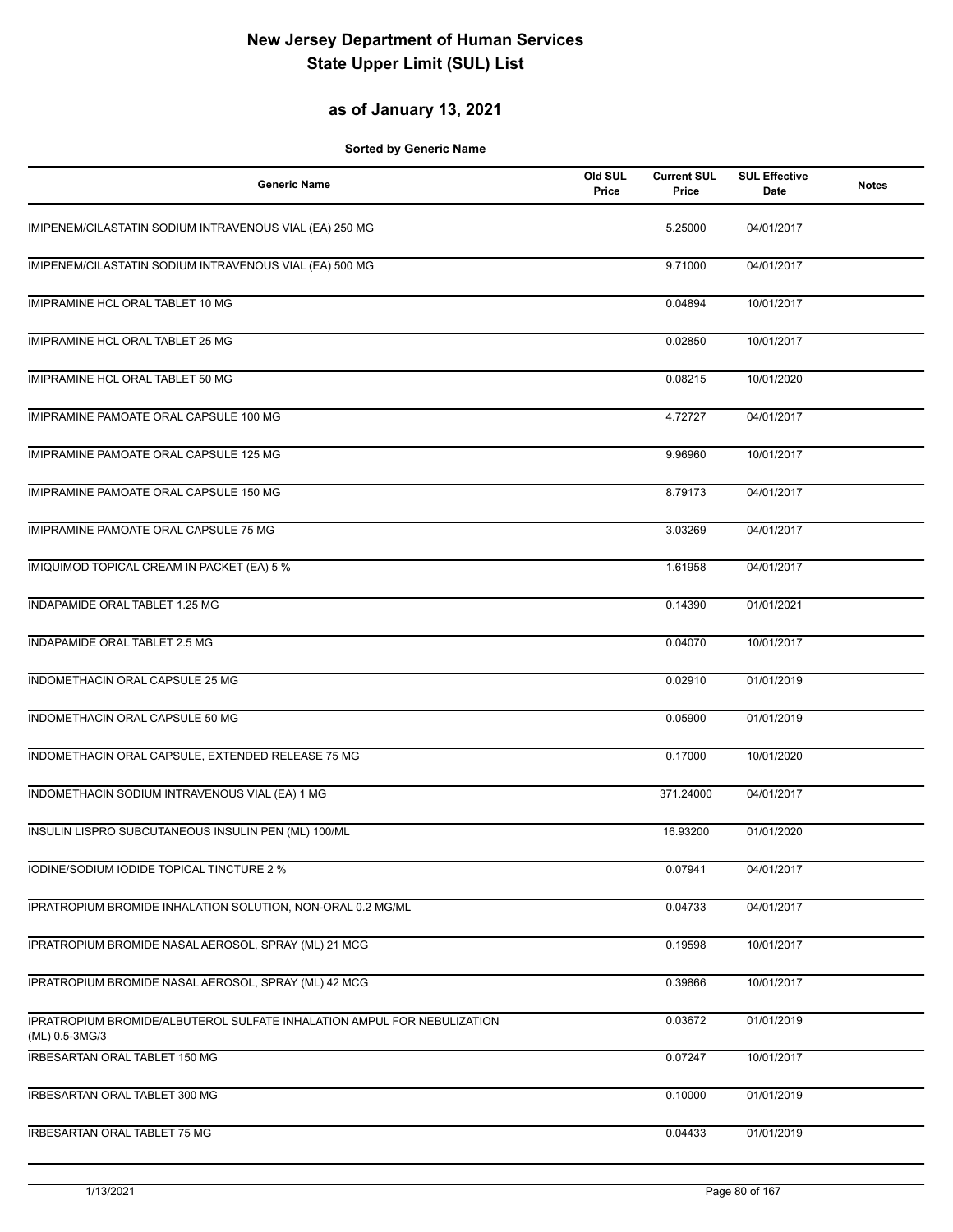### **as of January 13, 2021**

| Generic Name                                                                                             | Old SUL<br>Price | <b>Current SUL</b><br>Price | <b>SUL Effective</b><br>Date | <b>Notes</b> |
|----------------------------------------------------------------------------------------------------------|------------------|-----------------------------|------------------------------|--------------|
| IRBESARTAN/HYDROCHLOROTHIAZIDE ORAL TABLET 150-12.5MG                                                    |                  | 0.04467                     | 01/01/2019                   |              |
| IRBESARTAN/HYDROCHLOROTHIAZIDE ORAL TABLET 300-12.5MG                                                    |                  | 0.07100                     | 01/01/2019                   |              |
| IRINOTECAN HCL INTRAVENOUS VIAL (ML) 100 MG/5ML                                                          |                  | 2.63400                     | 10/01/2018                   |              |
| IRINOTECAN HCL INTRAVENOUS VIAL (ML) 40 MG/2 ML                                                          |                  | 3.38500                     | 04/01/2019                   |              |
| IRINOTECAN HCL INTRAVENOUS VIAL (ML) 500MG/25ML                                                          |                  | 6.09231                     | 10/01/2017                   |              |
| IRON ASP GLY&PS CMPLX/ASCORB.CAL/VIT B12/FA/CA-THR/SUCC.ACID ORAL CAPSULE<br>(HARD, SOFT, ETC.) 150-25-1 |                  | 1.45583                     | 12/12/2011                   |              |
| IRON ASPGLY/ASCORB.CAL/VIT B12/CALCIUM THR/SUCC.ACID/STOMACH ORAL TABLET<br>70-150-10                    |                  | 1.25833                     | 12/12/2011                   |              |
| IRON BISGLY, PSCMPLX/ASCORBATE CALC/B12/FOLIC ACID/CALC-THREO ORAL CAPSULE<br>150MG-60-1                 |                  | 0.50580                     | 04/01/2017                   |              |
| IRON CARBONYL, GLUC/FOLIC ACID/VIT B12/VIT C/DOCUSATE SODIUM ORAL TABLET<br>90-1-50 MG                   |                  | 1.82344                     | 04/01/2017                   |              |
| IRON DEXTRAN COMPLEX INJECTION VIAL (SDV, MDV OR ADDITIVE) (ML) 50 MG/ML                                 |                  | 17.97698                    | 12/12/2011                   |              |
| IRON FUMARATE, POLYSAC COMP/FOLIC ACID/VITAMIN C/NIACINAMIDE ORAL CAPSULE<br>125-1-40-3                  |                  | 0.33631                     | 04/01/2017                   |              |
| IRON FUMARATE-IRON POLYSACCH CPLEX/FOLIC ACID/MULTIVIT NO.18 ORAL CAPSULE<br>106 MG-1MG                  |                  | 0.39609                     | 04/01/2017                   |              |
| IRON FUMARTE & ASP GLY/ASCORB.CAL/VIT B12/FA/CA-THR/SUCC.ACID ORAL TABLET<br>151-60-1MG                  |                  | 1.21666                     | 12/12/2011                   |              |
| IRON POLYSACCHARIDE COMPLEX ORAL CAPSULE 150 MG                                                          |                  | 0.08500                     | 01/01/2019                   |              |
| IRON POLYSACCHARIDE COMPLEX/CYANOCOBALAMIN/FOLIC ACID ORAL CAPSULE<br>150-25-1                           |                  | 0.07950                     | 10/01/2017                   |              |
| IRON, CARBONYL/FOLIC ACID/VIT B12/VITAMIN C/DOCUSATE SODIUM ORAL TABLET 90-1-50<br>MG                    |                  | 0.42929                     | 04/01/2017                   |              |
| IRON, CARBONYL ORAL SUSPENSION, ORAL (FINAL DOSE FORM) 15MG/1.25                                         |                  | 0.23534                     | 04/01/2017                   |              |
| IRON, CARBONYL/ASCORBIC ACID ORAL TABLET 100-250 MG                                                      |                  | 0.12030                     | 04/01/2017                   |              |
| IRON, CARBONYL/ASCORBIC ACID/CYANOCOBALAMIN/FOLIC ACID ORAL TABLET 100-250-1                             |                  | 0.23100                     | 04/01/2017                   |              |
| IRON, CARBONYL/FOLIC ACID/VIT C/PYRIDOXINE HCL/VIT B12/ZINC ORAL TABLET<br>150-1.25MG                    |                  | 0.70000                     | 01/01/2019                   |              |
| ISOMETHEPTENE MUCATE/CAFFEINE/ACETAMINOPHEN ORAL TABLET 65-20-325                                        |                  | 4.92000                     | 04/01/2017                   |              |
| ISOMETHEPTENE MUCATE/DICHLORALPHENAZONE/ACETAMINOPHEN ORAL CAPSULE<br>65-100-325                         |                  | 0.75777                     | 10/01/2017                   |              |
| ISONIAZID INJECTION VIAL (ML) 100 MG/ML                                                                  |                  | 31.68600                    | 04/01/2017                   |              |
| ISONIAZID ORAL SOLUTION, ORAL 50 MG/5 ML                                                                 |                  | 0.31002                     | 04/01/2017                   |              |
| ISONIAZID ORAL TABLET 100 MG                                                                             |                  | 0.08534                     | 04/01/2017                   |              |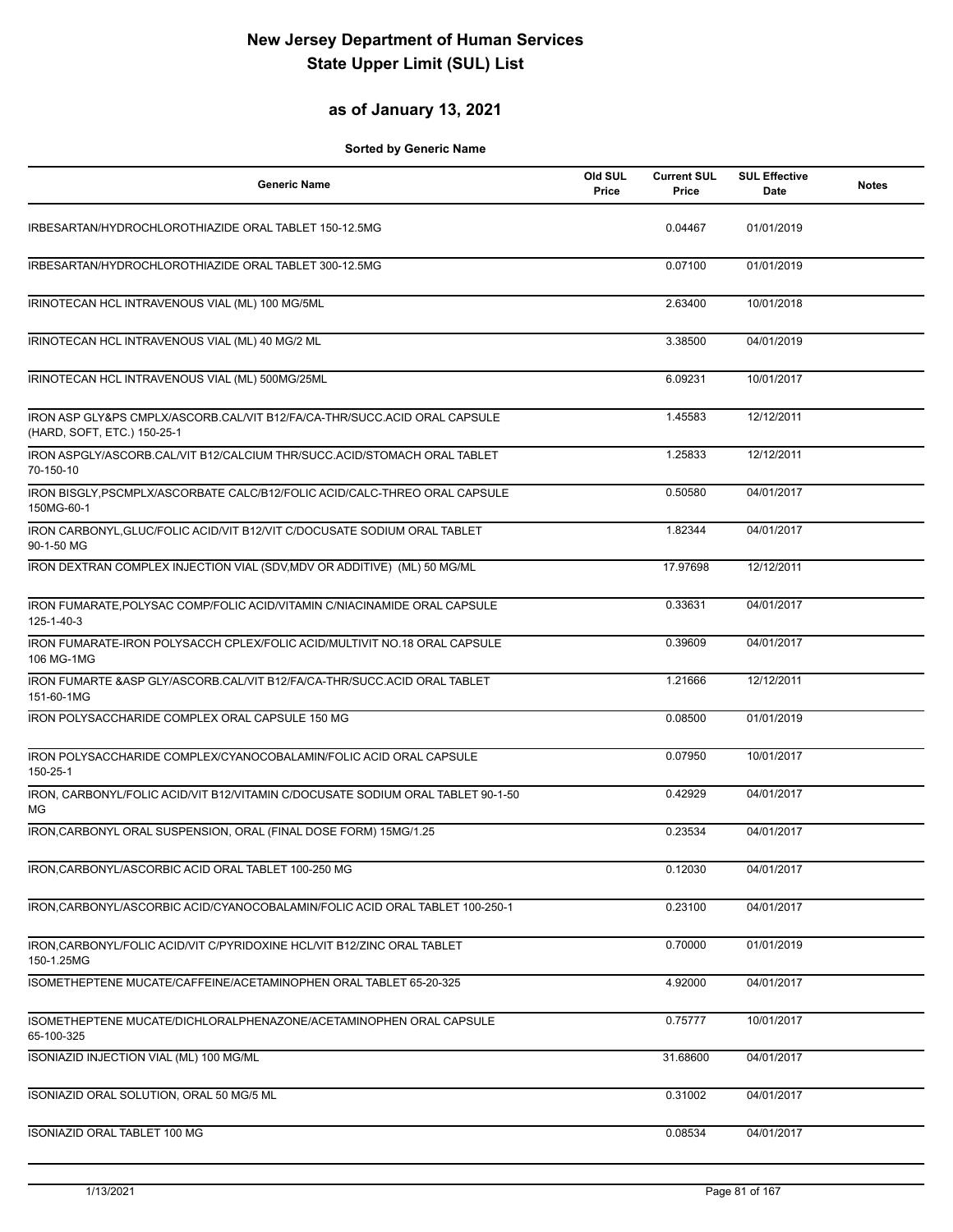#### **as of January 13, 2021**

| <b>Generic Name</b>                                               | Old SUL<br>Price | <b>Current SUL</b><br>Price | <b>SUL Effective</b><br>Date | <b>Notes</b> |
|-------------------------------------------------------------------|------------------|-----------------------------|------------------------------|--------------|
| <b>ISONIAZID ORAL TABLET 300 MG</b>                               |                  | 0.05065                     | 10/01/2017                   |              |
| ISOPROPYL ALCOHOL IN GLYCERIN OTIC DROPS 95 %-5 %                 |                  | 0.08832                     | 04/01/2017                   |              |
| ISOPROPYL ALCOHOL MISCELLANEOUS SOLUTION, NON-ORAL 70 %           |                  | 0.02105                     | 10/01/2017                   |              |
| ISOPROPYL ALCOHOL MISCELLANEOUS SOLUTION, NON-ORAL 91 %           |                  | 0.00369                     | 04/01/2017                   |              |
| ISOSORBIDE DINITRATE ORAL TABLET 10 MG                            |                  | 0.35323                     | 10/01/2018                   |              |
| ISOSORBIDE DINITRATE ORAL TABLET 20 MG                            |                  | 0.31000                     | 01/01/2019                   |              |
| ISOSORBIDE DINITRATE ORAL TABLET 30 MG                            |                  | 0.05695                     | 01/01/2019                   |              |
| ISOSORBIDE DINITRATE ORAL TABLET 5 MG                             |                  | 0.02060                     | 10/01/2017                   |              |
| ISOSORBIDE DINITRATE ORAL TABLET, EXTENDED RELEASE 40 MG          |                  | 0.50637                     | 10/01/2017                   |              |
| ISOSORBIDE DINITRATE SUBLINGUAL TABLET, SUBLINGUAL 2.5 MG         |                  | 0.05631                     | 12/12/2011                   |              |
| ISOSORBIDE DINITRATE SUBLINGUAL TABLET, SUBLINGUAL 5 MG           |                  | 0.10315                     | 12/12/2011                   |              |
| ISOSORBIDE MONONITRATE ORAL TABLET 10 MG                          |                  | 0.06010                     | 07/01/2019                   |              |
| ISOSORBIDE MONONITRATE ORAL TABLET 20 MG                          |                  | 0.03186                     | 10/01/2017                   |              |
| ISOSORBIDE MONONITRATE ORAL TABLET, EXTENDED RELEASE 24 HR 120 MG |                  | 0.21185                     | 10/01/2017                   |              |
| ISOSORBIDE MONONITRATE ORAL TABLET, EXTENDED RELEASE 24 HR 30 MG  |                  | 0.06300                     | 01/01/2019                   |              |
| ISOSORBIDE MONONITRATE ORAL TABLET, EXTENDED RELEASE 24 HR 60 MG  |                  | 0.07400                     | 01/01/2019                   |              |
| ISOSULFAN BLUE SUBCUTANEOUS VIAL (ML) 1 %                         |                  | 140.00000                   | 04/01/2017                   |              |
| ISOTRETINOIN ORAL CAPSULE 10 MG                                   |                  | 2.13467                     | 10/01/2020                   |              |
| ISOTRETINOIN ORAL CAPSULE 20 MG                                   |                  | 1.92767                     | 10/01/2018                   |              |
| ISOTRETINOIN ORAL CAPSULE 30 MG                                   |                  | 3.79000                     | 10/01/2020                   |              |
| <b>ISOTRETINOIN ORAL CAPSULE 40 MG</b>                            |                  | 2.12667                     | 10/01/2020                   |              |
| ISOXSUPRINE HCL ORAL TABLET 10 MG                                 |                  | 1.00000                     | 04/01/2017                   |              |
| ISRADIPINE ORAL CAPSULE 2.5 MG                                    |                  | 0.82100                     | 10/01/2017                   |              |
| ISRADIPINE ORAL CAPSULE 5 MG                                      |                  | 1.31560                     | 04/01/2017                   |              |
| ITRACONAZOLE ORAL CAPSULE 100 MG                                  |                  | 1.09133                     | 01/01/2020                   |              |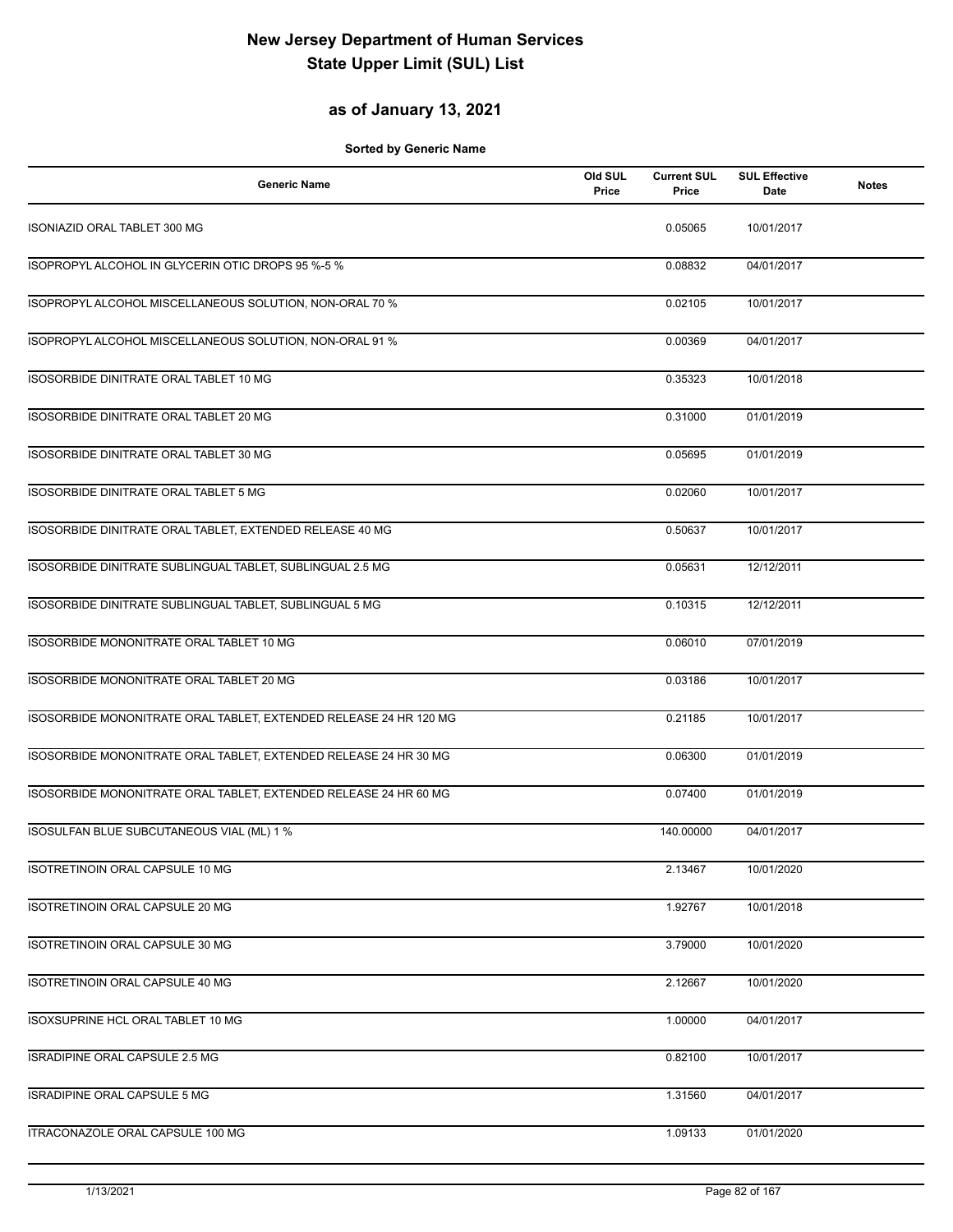#### **as of January 13, 2021**

| <b>Generic Name</b>                                            | Old SUL<br>Price | <b>Current SUL</b><br>Price | <b>SUL Effective</b><br>Date | <b>Notes</b> |
|----------------------------------------------------------------|------------------|-----------------------------|------------------------------|--------------|
| <b>IVERMECTIN ORAL TABLET 3 MG</b>                             |                  | 3.45050                     | 01/01/2020                   |              |
| <b>IVERMECTIN TOPICAL CREAM (GRAM) 1 %</b>                     |                  | 10.09978                    | 04/01/2020                   |              |
| KANAMYCIN SULFATE MISCELLANEOUS POWDER (GRAM)                  |                  | 16.63000                    | 04/01/2017                   |              |
| KETAMINE HCL INJECTION VIAL (ML) 10 MG/ML                      |                  | 0.82490                     | 04/01/2017                   |              |
| KETAMINE HCL INJECTION VIAL (ML) 100 MG/ML                     |                  | 1.14000                     | 04/01/2017                   |              |
| KETAMINE HCL INJECTION VIAL (ML) 50 MG/ML                      |                  | 0.35000                     | 04/01/2017                   |              |
| KETOCONAZOLE ORAL TABLET 200 MG                                |                  | 0.15618                     | 10/01/2017                   |              |
| KETOCONAZOLE TOPICAL CREAM (GRAM) 2 %                          |                  | 0.40722                     | 01/01/2021                   |              |
| KETOCONAZOLE TOPICAL FOAM (GRAM) 2 %                           |                  | 6.90820                     | 04/01/2017                   |              |
| KETOCONAZOLE TOPICAL SHAMPOO 2 %                               |                  | 0.05867                     | 04/01/2017                   |              |
| KETOPROFEN ORAL CAPSULE 50 MG                                  |                  | 0.07653                     | 10/01/2017                   |              |
| KETOPROFEN ORAL CAPSULE 75 MG                                  |                  | 0.07929                     | 10/01/2017                   |              |
| KETOPROFEN ORAL CAPSULE, EXTENDED RELEASE PELLETS 24 HR 200 MG |                  | 1.55736                     | 10/01/2017                   |              |
| KETOROLAC TROMETHAMINE INJECTION CARTRIDGE (ML) 30 MG/ML       |                  | 0.63048                     | 10/01/2017                   |              |
| KETOROLAC TROMETHAMINE INJECTION SYRINGE (ML) 15 MG/ML         |                  | 2.00000                     | 04/01/2017                   |              |
| KETOROLAC TROMETHAMINE INJECTION SYRINGE (ML) 30 MG/ML         |                  | 2.05000                     | 04/01/2017                   |              |
| KETOROLAC TROMETHAMINE INJECTION VIAL (ML) 15 MG/ML            |                  | 2.50888                     | 04/01/2017                   |              |
| KETOROLAC TROMETHAMINE INJECTION VIAL (ML) 30MG/ML(1)          |                  | 0.63048                     | 10/01/2017                   |              |
| KETOROLAC TROMETHAMINE INTRAMUSCULAR SYRINGE (ML) 60 MG/2 ML   |                  | 1.14500                     | 04/01/2017                   |              |
| KETOROLAC TROMETHAMINE INTRAMUSCULAR VIAL (ML) 60 MG/2 ML      |                  | 0.42190                     | 10/01/2017                   |              |
| KETOROLAC TROMETHAMINE OPHTHALMIC DROPS 0.4 %                  |                  | 1.40193                     | 10/01/2017                   |              |
| KETOROLAC TROMETHAMINE OPHTHALMIC DROPS 0.5 %                  |                  | 0.79000                     | 04/01/2017                   |              |
| KETOROLAC TROMETHAMINE ORAL TABLET 10 MG                       |                  | 0.13839                     | 10/01/2017                   |              |
| KETOTIFEN FUMARATE OPHTHALMIC DROPS 0.025 %                    |                  | 1.13000                     | 07/01/2018                   |              |
| LABETALOL HCL INTRAVENOUS SYRINGE (ML) 20 MG/4 ML              |                  | 1.69000                     | 04/01/2017                   |              |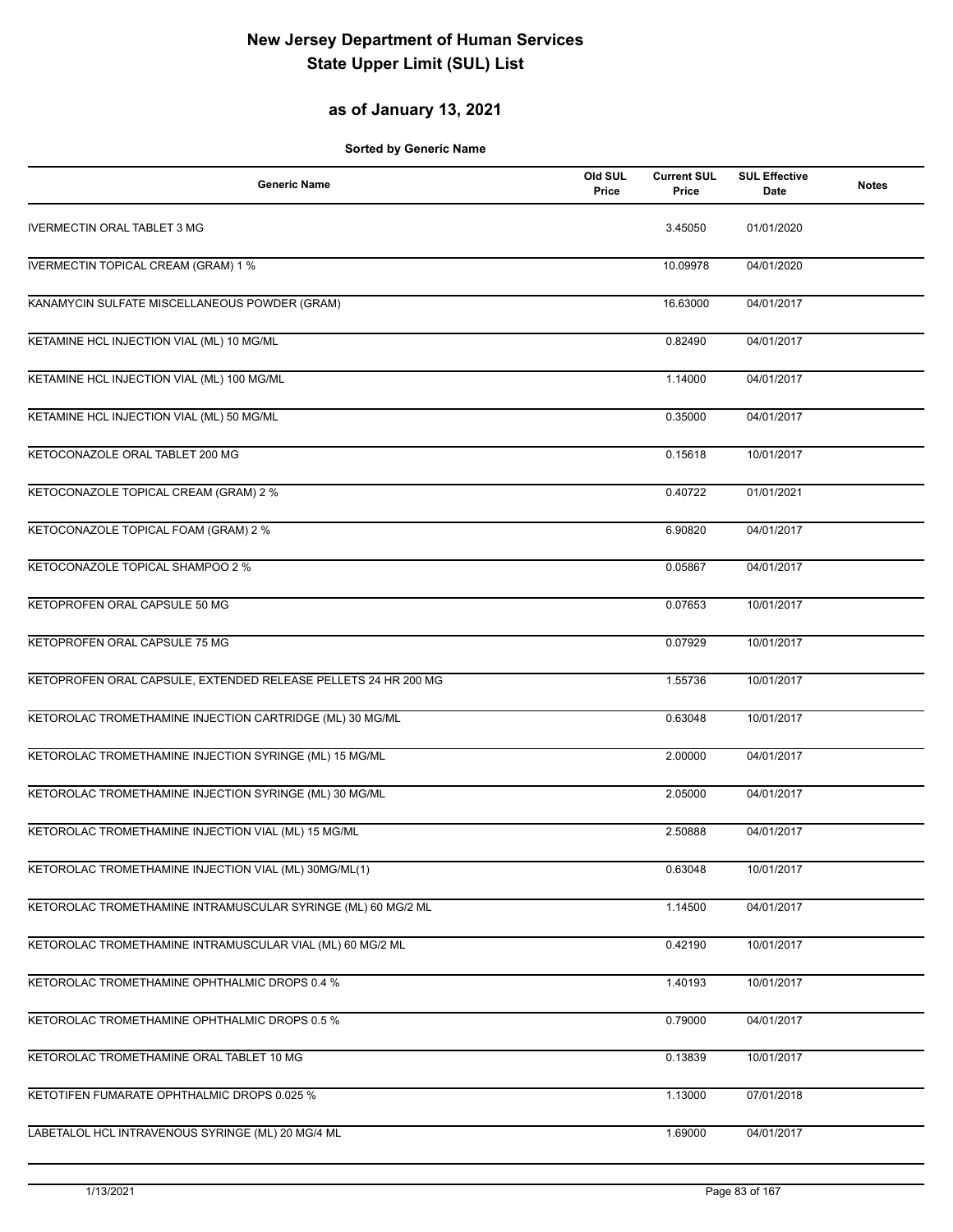### **as of January 13, 2021**

| <b>Generic Name</b>                                                      | Old SUL<br>Price | <b>Current SUL</b><br>Price | <b>SUL Effective</b><br>Date | <b>Notes</b> |
|--------------------------------------------------------------------------|------------------|-----------------------------|------------------------------|--------------|
| LABETALOL HCL INTRAVENOUS VIAL (ML) 5 MG/ML                              |                  | 0.15275                     | 04/01/2017                   |              |
| LABETALOL HCL ORAL TABLET 100 MG                                         |                  | 0.08888                     | 01/01/2019                   |              |
| LABETALOL HCL ORAL TABLET 200 MG                                         |                  | 0.08470                     | 01/01/2019                   |              |
| LABETALOL HCL ORAL TABLET 300 MG                                         |                  | 0.21440                     | 01/01/2021                   |              |
| LACTASE ORAL TABLET 3000 UNIT                                            |                  | 0.08600                     | 01/01/2014                   |              |
| LACTASE ORAL TABLET 9000 UNIT                                            |                  | 0.13269                     | 12/12/2011                   |              |
| LACTIC ACID TOPICAL CREAM (GRAM) 10 %                                    |                  | 0.14220                     | 12/12/2011                   |              |
| LACTIC ACID TOPICAL LOTION (ML) 10 %                                     |                  | 0.07926                     | 12/12/2011                   |              |
| LACTOBACILLUS ACIDOPHILUS/LACTOBACILLUS SPOROGENES ORAL TABLET 35MM-25MM |                  | 0.04200                     | 12/12/2011                   |              |
| LACTOBACILLUS ACIDOPHILUS/PECTIN, CITRUS ORAL TABLET 25MM-100MG          |                  | 0.04200                     | 12/12/2011                   |              |
| LACTULOSE ORAL SOLUTION, ORAL 10 G/15 ML                                 |                  | 0.00992                     | 04/01/2017                   |              |
| LACTULOSE ORAL SOLUTION, ORAL 10 G/15 ML                                 |                  | 0.00854                     | 04/01/2017                   |              |
| LACTULOSE ORAL SOLUTION, ORAL 10 G/15 ML                                 |                  | 0.04500                     | 04/01/2017                   |              |
| LACTULOSE ORAL SOLUTION, ORAL 20 G/30 ML                                 |                  | 0.02263                     | 04/01/2017                   |              |
| LAMIVUDINE ORAL SOLUTION, ORAL 10 MG/ML                                  |                  | 0.24042                     | 07/01/2018                   |              |
| LAMIVUDINE ORAL TABLET 100 MG                                            |                  | 2.90283                     | 07/01/2019                   |              |
| LAMIVUDINE ORAL TABLET 150 MG                                            |                  | 0.57867                     | 01/01/2019                   |              |
| LAMIVUDINE ORAL TABLET 300 MG                                            |                  | 1.15484                     | 07/01/2019                   |              |
| LAMIVUDINE/ZIDOVUDINE ORAL TABLET 150-300MG                              |                  | 0.33467                     | 07/01/2018                   |              |
| LAMOTRIGINE ORAL TABLET 100 MG                                           |                  | 0.02510                     | 01/01/2019                   |              |
| LAMOTRIGINE ORAL TABLET 150 MG                                           |                  | 0.04067                     | 01/01/2019                   |              |
| LAMOTRIGINE ORAL TABLET 200 MG                                           |                  | 0.05283                     | 01/01/2019                   |              |
| LAMOTRIGINE ORAL TABLET 25 MG                                            |                  | 0.02475                     | 01/01/2021                   |              |
| LAMOTRIGINE ORAL TABLET, CHEWABLE DISPERSIBLE 25 MG                      |                  | 0.08550                     | 10/01/2017                   |              |
| LAMOTRIGINE ORAL TABLET, CHEWABLE DISPERSIBLE 5 MG                       |                  | 0.08870                     | 04/01/2019                   |              |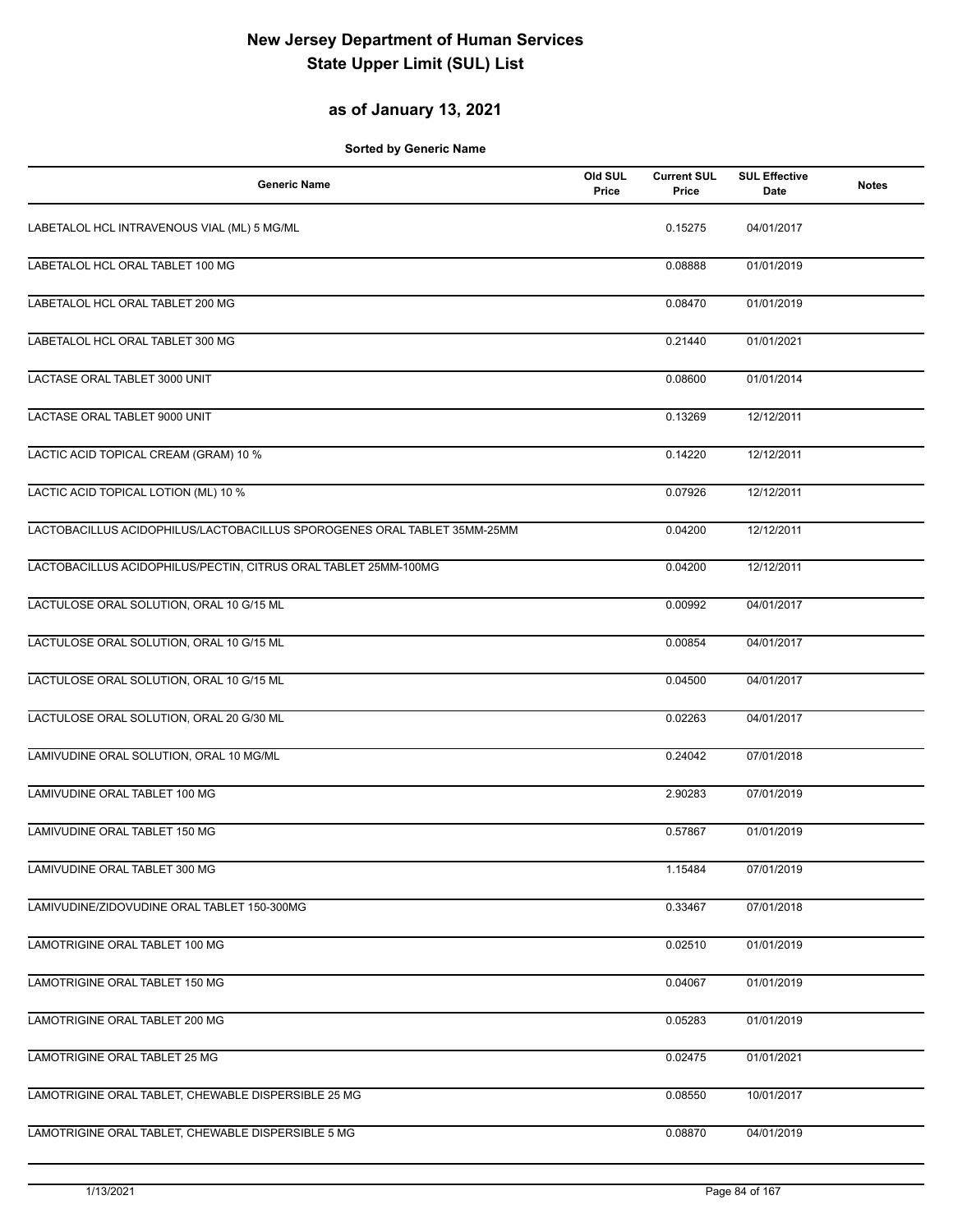#### **as of January 13, 2021**

| <b>Generic Name</b>                                                                            | Old SUL<br>Price | <b>Current SUL</b><br>Price | <b>SUL Effective</b><br><b>Date</b> | <b>Notes</b> |
|------------------------------------------------------------------------------------------------|------------------|-----------------------------|-------------------------------------|--------------|
| LAMOTRIGINE ORAL TABLET, EXTENDED RELEASE 24 HR 100 MG                                         |                  | 1.92633                     | 01/01/2019                          |              |
| LAMOTRIGINE ORAL TABLET, EXTENDED RELEASE 24 HR 200 MG                                         |                  | 1.62533                     | 10/01/2020                          |              |
| LAMOTRIGINE ORAL TABLET, EXTENDED RELEASE 24 HR 25 MG                                          |                  | 2.12267                     | 10/01/2018                          |              |
| LAMOTRIGINE ORAL TABLET, EXTENDED RELEASE 24 HR 250 MG                                         |                  | 7.24667                     | 01/01/2019                          |              |
| LAMOTRIGINE ORAL TABLET, EXTENDED RELEASE 24 HR 300 MG                                         |                  | 4.83900                     | 04/01/2020                          |              |
| LAMOTRIGINE ORAL TABLET, EXTENDED RELEASE 24 HR 50 MG                                          |                  | 1.60000                     | 10/01/2020                          |              |
| LAMOTRIGINE ORAL TABLET, DISINTEGRATING 100 MG                                                 |                  | 6.92295                     | 04/01/2017                          |              |
| LAMOTRIGINE ORAL TABLET, DISINTEGRATING 200 MG                                                 |                  | 9.03100                     | 04/01/2017                          |              |
| LAMOTRIGINE ORAL TABLET, DISINTEGRATING 25 MG                                                  |                  | 6.03687                     | 04/01/2017                          |              |
| LAMOTRIGINE ORAL TABLET, DISINTEGRATING 50 MG                                                  |                  | 4.19766                     | 04/26/2019                          |              |
| LAMOTRIGINE ORAL TABLET, DISINTEGRATING, DOSE PACK 25(21)-50                                   |                  | 9.11071                     | 04/01/2017                          |              |
| LAMOTRIGINE ORAL TABLET, DISINTEGRATING, DOSE PACK 25-50-100                                   |                  | 10.41142                    | 04/01/2017                          |              |
| LAMOTRIGINE ORAL TABLET, DISINTEGRATING, DOSE PACK 50(42)-100                                  |                  | 13.01392                    | 04/01/2017                          |              |
| LANOLIN/MINERAL OIL TOPICAL LOTION (ML)                                                        |                  | 0.02238                     | 12/12/2011                          |              |
| LANOLIN/MINERAL OIL/PETROLATUM, WHITE OPHTHALMIC OINTMENT (GRAM)                               |                  | 0.95639                     | 04/01/2016                          |              |
| LANSOPRAZOLE ORAL CAPSULE, DELAYED RELEASE (ENTERIC COATED) 15 MG                              |                  | 0.13167                     | 07/01/2019                          |              |
| LANSOPRAZOLE ORAL CAPSULE, DELAYED RELEASE (ENTERIC COATED) 30 MG                              |                  | 0.05356                     | 01/01/2019                          |              |
| LANSOPRAZOLE ORAL TABLET, DISINTEGRATING, DELAYED RELEASE 15 MG                                |                  | 6.03366                     | 01/01/2013                          |              |
| LANSOPRAZOLE/AMOXICILLIN TRIHYDRATE/CLARITHROMYCIN ORAL COMBINATION<br>PACKAGE (EA) 30-500-500 |                  | 2.70536                     | 01/01/2018                          |              |
| LANTHANUM CARBONATE ORAL TABLET, CHEWABLE 500 MG                                               |                  | 11.55667                    | 07/01/2018                          |              |
| LATANOPROST OPHTHALMIC DROPS 0.005 %                                                           |                  | 1.20000                     | 04/01/2017                          |              |
| LEFLUNOMIDE ORAL TABLET 10 MG                                                                  |                  | 0.37353                     | 10/01/2017                          |              |
| LEFLUNOMIDE ORAL TABLET 20 MG                                                                  |                  | 0.26633                     | 10/01/2017                          |              |
| LETROZOLE ORAL TABLET 2.5 MG                                                                   |                  | 0.10847                     | 04/01/2018                          |              |
| LEUCOVORIN CALCIUM INJECTION VIAL (EA) 100 MG                                                  |                  | 8.80000                     | 04/01/2017                          |              |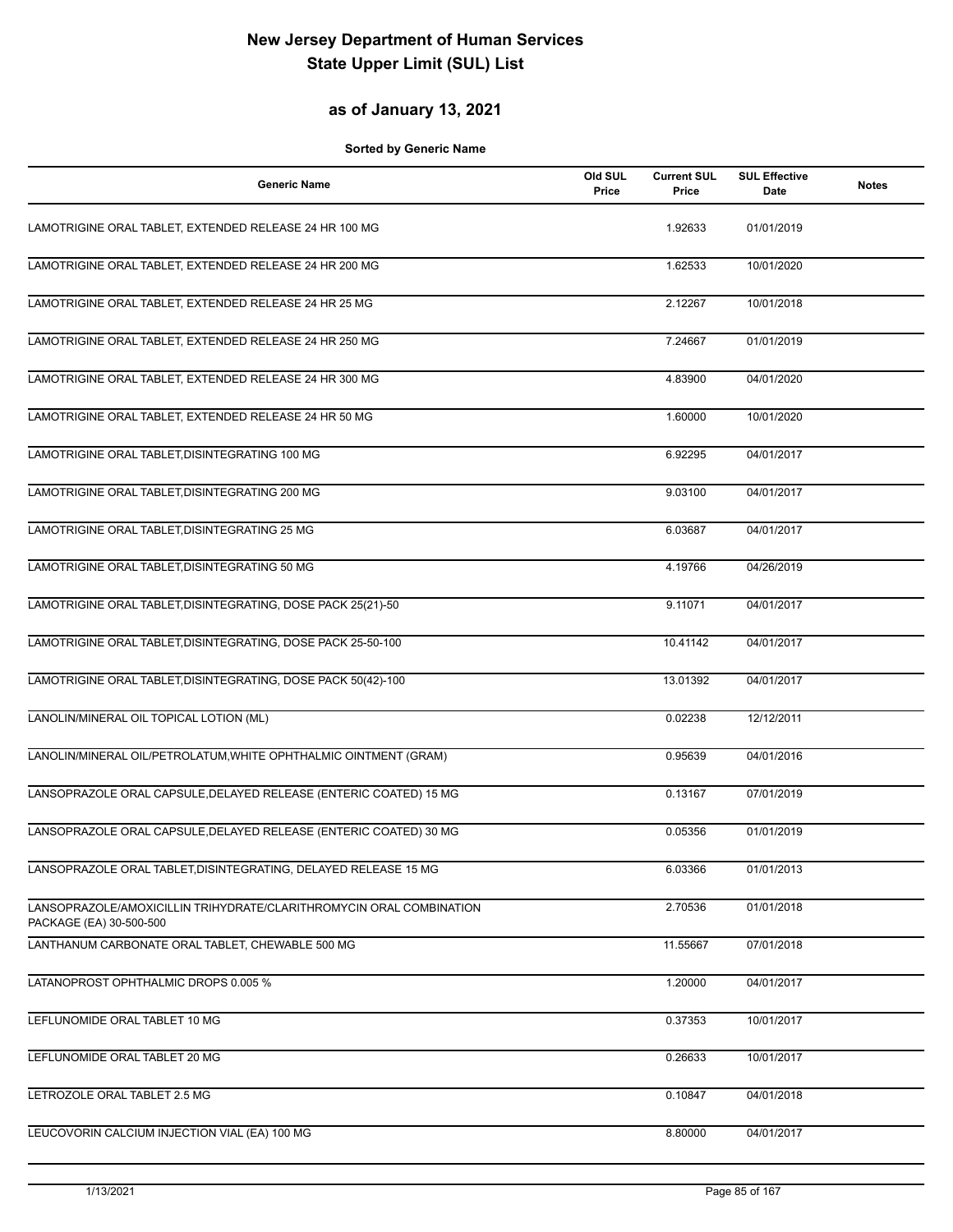### **as of January 13, 2021**

| <b>Generic Name</b>                                                                                          | Old SUL<br>Price | <b>Current SUL</b><br>Price | <b>SUL Effective</b><br>Date | <b>Notes</b> |
|--------------------------------------------------------------------------------------------------------------|------------------|-----------------------------|------------------------------|--------------|
| LEUCOVORIN CALCIUM INJECTION VIAL (EA) 200 MG                                                                |                  | 15.40000                    | 04/01/2017                   |              |
| LEUCOVORIN CALCIUM INJECTION VIAL (EA) 350 MG                                                                |                  | 0.45667                     | 07/01/2019                   |              |
| LEUCOVORIN CALCIUM INJECTION VIAL (EA) 50 MG                                                                 |                  | 5.28000                     | 04/01/2017                   |              |
| LEUCOVORIN CALCIUM INJECTION VIAL (EA) 500 MG                                                                |                  | 78.71000                    | 04/01/2017                   |              |
| LEUCOVORIN CALCIUM ORAL TABLET 10 MG                                                                         |                  | 5.53875                     | 07/01/2019                   |              |
| LEUCOVORIN CALCIUM ORAL TABLET 15 MG                                                                         |                  | 5.29500                     | 04/01/2017                   |              |
| LEUCOVORIN CALCIUM ORAL TABLET 25 MG                                                                         |                  | 5.68680                     | 08/15/2019                   |              |
| LEUCOVORIN CALCIUM ORAL TABLET 5 MG                                                                          |                  | 0.60030                     | 10/01/2018                   |              |
| LEUPROLIDE ACETATE SUBCUTANEOUS KIT 1 MG/0.2ML                                                               |                  | 264.00000                   | 04/01/2017                   |              |
| LEVALBUTEROL HCL INHALATION VIAL, NEBULIZER (EA) 1.25MG/0.5                                                  |                  | 2.48408                     | 10/01/2017                   |              |
| LEVALBUTEROL HCL INHALATION VIAL, NEBULIZER (ML) 0.31MG/3ML                                                  |                  | 0.81625                     | 04/01/2017                   |              |
| LEVALBUTEROL HCL INHALATION VIAL, NEBULIZER (ML) 0.63MG/3ML                                                  |                  | 0.22569                     | 01/01/2019                   |              |
| LEVALBUTEROL HCL INHALATION VIAL, NEBULIZER (ML) 1.25MG/3ML                                                  |                  | 0.29673                     | 10/01/2018                   |              |
| LEVALBUTEROL TARTRATE INHALATION HFA AEROSOL WITH ADAPTER (GRAM) 45 MCG                                      |                  | 3.53733                     | 01/01/2018                   |              |
| LEVETIRACETAM IN SODIUM CHLORIDE, ISO-OSMOTIC INTRAVENOUS INTRAVENOUS<br>SOLUTION, PIGGYBACK (ML) 1000MG/100 |                  | 0.30000                     | 04/01/2017                   |              |
| LEVETIRACETAM IN SODIUM CHLORIDE, ISO-OSMOTIC INTRAVENOUS INTRAVENOUS<br>SOLUTION, PIGGYBACK (ML) 1500MG/100 |                  | 0.40000                     | 04/01/2017                   |              |
| LEVETIRACETAM IN SODIUM CHLORIDE, ISO-OSMOTIC INTRAVENOUS INTRAVENOUS<br>SOLUTION, PIGGYBACK (ML) 500MG/0.1L |                  | 0.18500                     | 04/01/2017                   |              |
| LEVETIRACETAM INTRAVENOUS VIAL (ML) 500 MG/5ML                                                               |                  | 0.97600                     | 04/01/2017                   |              |
| LEVETIRACETAM ORAL SOLUTION, ORAL 100 MG/ML                                                                  |                  | 0.02429                     | 01/01/2019                   |              |
| LEVETIRACETAM ORAL SOLUTION, ORAL 500 MG/5ML                                                                 |                  | 0.17652                     | 10/01/2017                   |              |
| LEVETIRACETAM ORAL TABLET 1000 MG                                                                            |                  | 0.11783                     | 01/01/2019                   |              |
| LEVETIRACETAM ORAL TABLET 250 MG                                                                             |                  | 0.05829                     | 10/01/2017                   |              |
| LEVETIRACETAM ORAL TABLET 500 MG                                                                             |                  | 0.07400                     | 04/01/2017                   |              |
| LEVETIRACETAM ORAL TABLET 750 MG                                                                             |                  | 0.10150                     | 07/01/2018                   |              |
| LEVETIRACETAM ORAL TABLET, EXTENDED RELEASE 24 HR 500 MG                                                     |                  | 0.10150                     | 01/01/2019                   |              |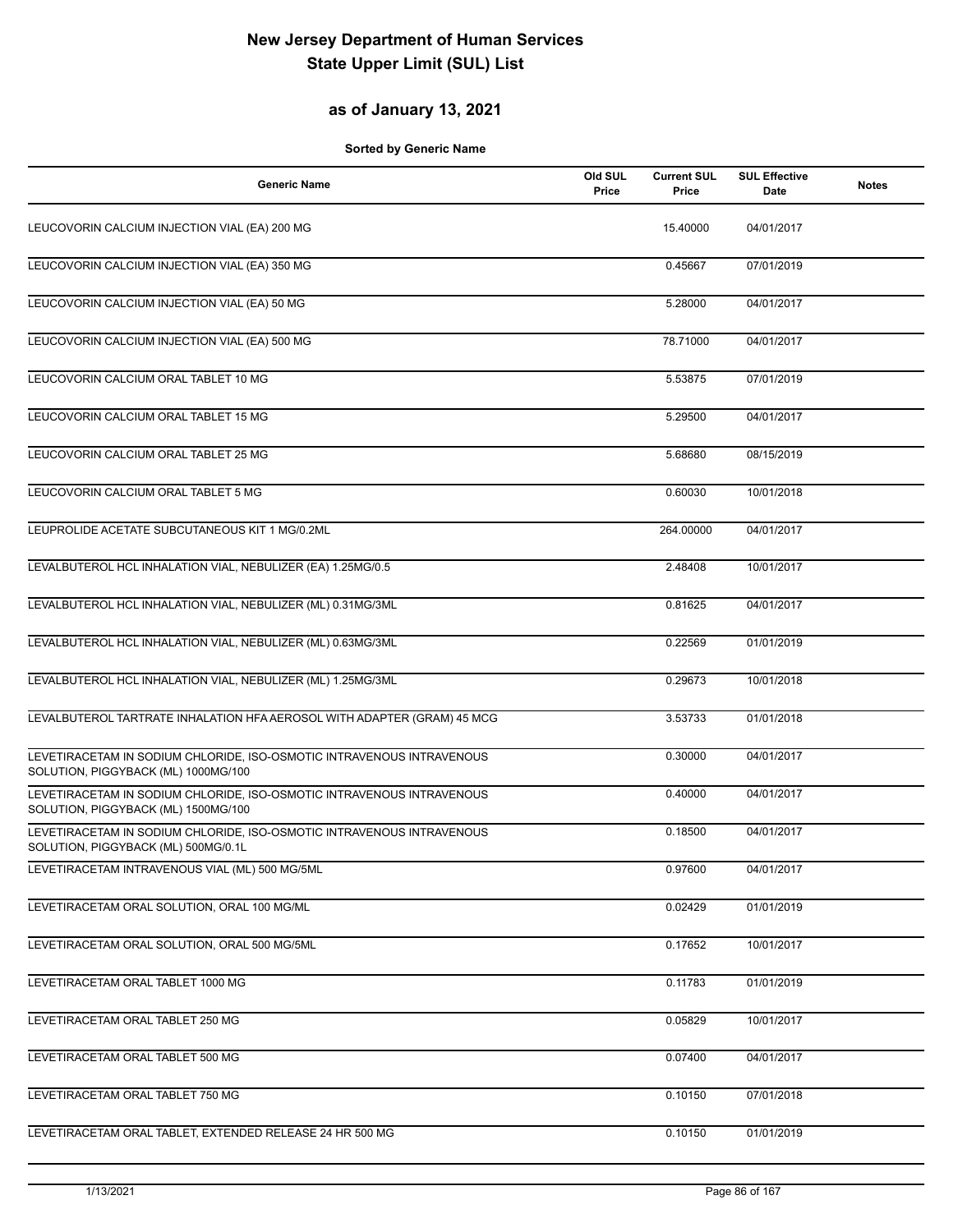### **as of January 13, 2021**

| <b>Generic Name</b>                                                                               | Old SUL<br>Price | <b>Current SUL</b><br>Price | <b>SUL Effective</b><br>Date | <b>Notes</b> |
|---------------------------------------------------------------------------------------------------|------------------|-----------------------------|------------------------------|--------------|
| LEVETIRACETAM ORAL TABLET, EXTENDED RELEASE 24 HR 750 MG                                          |                  | 0.27750                     | 07/01/2019                   |              |
| LEVOBUNOLOL HCL OPHTHALMIC DROPS 0.25 %                                                           |                  | 1.08462                     | 12/12/2011                   |              |
| LEVOBUNOLOL HCL OPHTHALMIC DROPS 0.5 %                                                            |                  | 0.33366                     | 10/01/2017                   |              |
| LEVOCARNITINE (WITH SUGAR) ORAL SOLUTION, ORAL 100 MG/ML                                          |                  | 0.12333                     | 10/01/2017                   |              |
| LEVOCARNITINE INTRAVENOUS VIAL (ML) 200 MG/ML                                                     |                  | 1.92000                     | 04/01/2017                   |              |
| LEVOCARNITINE ORAL CAPSULE (HARD, SOFT, ETC.) 250 MG                                              |                  | 0.62100                     | 12/12/2011                   |              |
| LEVOCARNITINE ORAL TABLET 330 MG                                                                  |                  | 0.43494                     | 10/01/2017                   |              |
| LEVOCETIRIZINE DIHYDROCHLORIDE ORAL SOLUTION, ORAL 2.5 MG/5ML                                     |                  | 0.35058                     | 04/01/2017                   |              |
| LEVOCETIRIZINE DIHYDROCHLORIDE ORAL TABLET 5 MG                                                   |                  | 0.02322                     | 01/01/2019                   |              |
| LEVOFLOXACIN INTRAVENOUS VIAL (ML) 25 MG/ML                                                       |                  | 0.22000                     | 07/01/2019                   |              |
| LEVOFLOXACIN OPHTHALMIC DROPS 0.5 %                                                               |                  | 8.98156                     | 04/01/2017                   |              |
| LEVOFLOXACIN ORAL SOLUTION, ORAL 250MG/10ML                                                       |                  | 1.21100                     | 04/01/2017                   |              |
| LEVOFLOXACIN ORAL SOLUTION, ORAL 250MG/10ML                                                       |                  | 0.79288                     | 04/01/2017                   |              |
| LEVOFLOXACIN ORAL SOLUTION, ORAL 500MG/20ML                                                       |                  | 1.20990                     | 04/01/2017                   |              |
| LEVOFLOXACIN ORAL TABLET 250 MG                                                                   |                  | 0.14619                     | 04/01/2017                   |              |
| LEVOFLOXACIN ORAL TABLET 500 MG                                                                   |                  | 0.06000                     | 01/01/2019                   |              |
| LEVOFLOXACIN ORAL TABLET 750 MG                                                                   |                  | 0.16250                     | 01/01/2019                   |              |
| LEVOFLOXACIN/DEXTROSE 5 % IN WATER INTRAVENOUS INTRAVENOUS SOLUTION,<br>PIGGYBACK (ML) 250MG/50ML |                  | 0.09166                     | 04/01/2017                   |              |
| LEVOFLOXACIN/DEXTROSE 5 % IN WATER INTRAVENOUS INTRAVENOUS SOLUTION,<br>PIGGYBACK (ML) 500MG/0.1L |                  | 0.02228                     | 01/01/2018                   |              |
| LEVOFLOXACIN/DEXTROSE 5 % IN WATER INTRAVENOUS INTRAVENOUS SOLUTION,<br>PIGGYBACK (ML) 750MG/.15L |                  | 0.01569                     | 01/01/2018                   |              |
| LEVOLEUCOVORIN CALCIUM INTRAVENOUS VIAL (EA) 50 MG                                                |                  | 182.40000                   | 04/01/2017                   |              |
| LEVOLEUCOVORIN CALCIUM INTRAVENOUS VIAL (ML) 10 MG/ML                                             |                  | 40.99428                    | 04/01/2017                   |              |
| LEVONORGESTREL ORAL TABLET 0.75 MG                                                                |                  | 16.31161                    | 12/12/2011                   |              |
| LEVONORGESTREL ORAL TABLET 1.5 MG                                                                 |                  | 10.22000                    | 07/01/2019                   |              |
| LEVONORGESTREL-ETHINYL ESTRADIOL ORAL TABLET 0.15-0.03                                            |                  | 0.11607                     | 04/01/2018                   |              |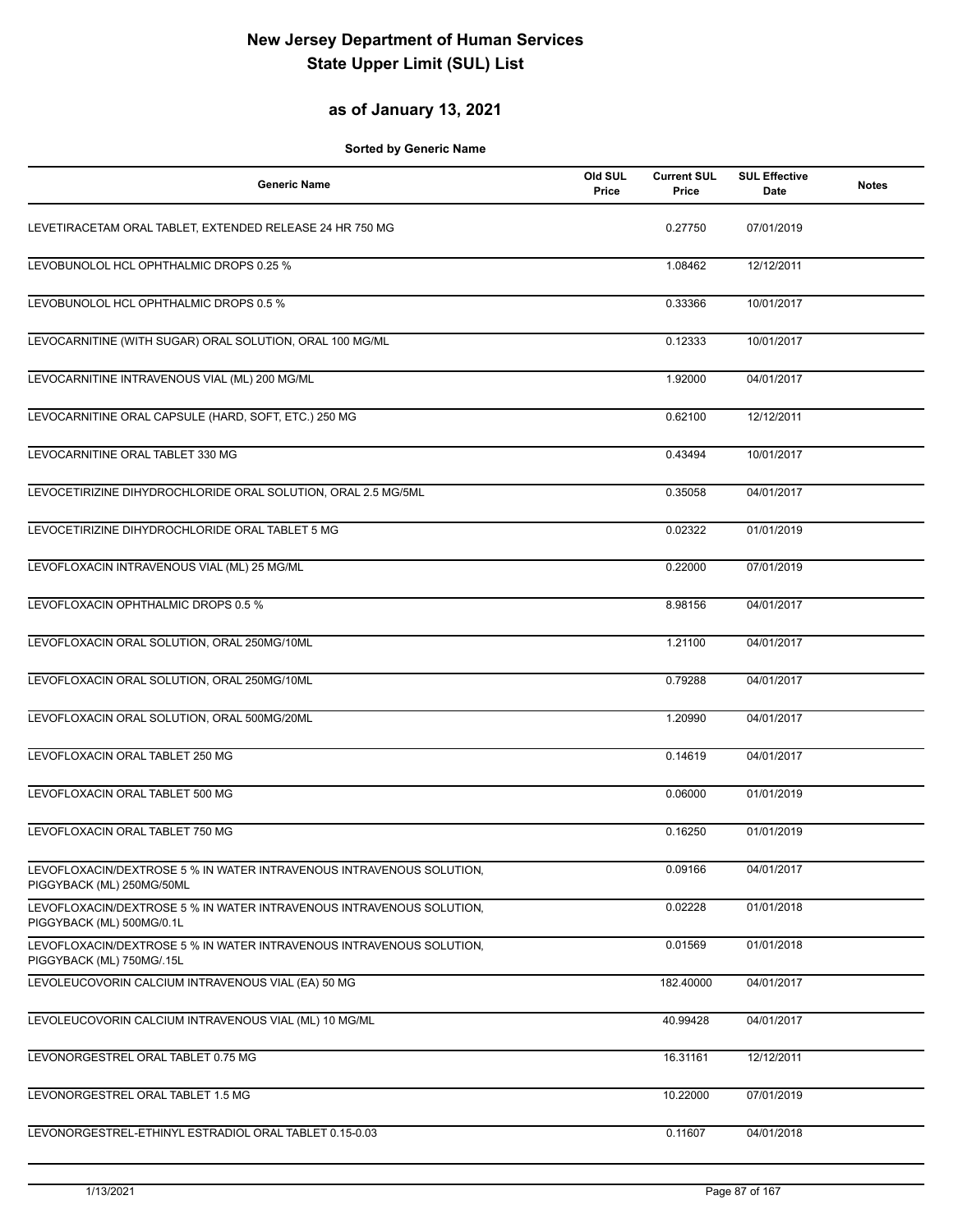#### **as of January 13, 2021**

| <b>Generic Name</b>                                                                                   | Old SUL<br>Price | <b>Current SUL</b><br>Price | <b>SUL Effective</b><br>Date | <b>Notes</b> |
|-------------------------------------------------------------------------------------------------------|------------------|-----------------------------|------------------------------|--------------|
| LEVONORGESTREL-ETHINYL ESTRADIOL ORAL TABLET 6-5-10                                                   |                  | 0.33625                     | 01/01/2019                   |              |
| LEVONORGESTREL-ETHINYL ESTRADIOL ORAL TABLET 90-20 MCG                                                |                  | 1.11074                     | 04/01/2017                   |              |
| LEVONORGESTREL-ETHINYL ESTRADIOL ORAL TABLET, DOSE PACK, 3 MONTHS 0.15-0.03                           |                  | 0.09055                     | 10/01/2019                   |              |
| LEVONORGESTREL/ETHINYL ESTRADIOL AND ETHINYL ESTRADIOL ORAL TABLET, DOSE<br>PACK, 3 MONTHS 100-20(84) |                  | 0.41879                     | 10/01/2020                   |              |
| LEVONORGESTREL/ETHINYL ESTRADIOL AND ETHINYL ESTRADIOL ORAL TABLET, DOSE<br>PACK, 3 MONTHS 150-30(84) |                  | 0.61090                     | 10/01/2020                   |              |
| LEVONORGESTREL/ETHINYL ESTRADIOL ORAL TABLET 0.1-0.02MG                                               |                  | 0.10786                     | 10/01/2020                   |              |
| LEVORPHANOL TARTRATE ORAL TABLET 2 MG                                                                 |                  | 1.60698                     | 04/01/2017                   |              |
| LEVOTHYROXINE SODIUM INTRAVENOUS VIAL (EA) 100 MCG                                                    |                  | 81.13000                    | 04/01/2018                   |              |
| LEVOTHYROXINE SODIUM INTRAVENOUS VIAL (EA) 200 MCG                                                    |                  | 211.16000                   | 04/01/2017                   |              |
| LEVOTHYROXINE SODIUM INTRAVENOUS VIAL (EA) 500 MCG                                                    |                  | 527.91000                   | 04/01/2017                   |              |
| LEVOTHYROXINE SODIUM ORAL TABLET 100 MCG                                                              |                  | 0.27778                     | 07/01/2018                   |              |
| LEVOTHYROXINE SODIUM ORAL TABLET 112 MCG                                                              |                  | 0.16300                     | 01/01/2019                   |              |
| LEVOTHYROXINE SODIUM ORAL TABLET 125 MCG                                                              |                  | 0.18956                     | 01/01/2019                   |              |
| LEVOTHYROXINE SODIUM ORAL TABLET 137 MCG                                                              |                  | 0.08281                     | 10/01/2017                   |              |
| LEVOTHYROXINE SODIUM ORAL TABLET 150 MCG                                                              |                  | 0.17244                     | 01/01/2019                   |              |
| LEVOTHYROXINE SODIUM ORAL TABLET 175MCG                                                               |                  | 0.23400                     | 01/01/2019                   |              |
| LEVOTHYROXINE SODIUM ORAL TABLET 200 MCG                                                              |                  | 0.13568                     | 10/01/2017                   |              |
| LEVOTHYROXINE SODIUM ORAL TABLET 25 MCG                                                               |                  | 0.13189                     | 01/01/2019                   |              |
| LEVOTHYROXINE SODIUM ORAL TABLET 300 MCG                                                              |                  | 0.39278                     | 01/01/2019                   |              |
| LEVOTHYROXINE SODIUM ORAL TABLET 50 MCG                                                               |                  | 0.20000                     | 01/01/2019                   |              |
| LEVOTHYROXINE SODIUM ORAL TABLET 75 MCG                                                               |                  | 0.22449                     | 01/01/2021                   |              |
| LEVOTHYROXINE SODIUM ORAL TABLET 88 MCG                                                               |                  | 0.14422                     | 01/01/2019                   |              |
| LIDOCAINE HCL IN DEXTROSE 5% IN WATER/PF INTRAVENOUS INTRAVENOUS SOLUTION 4<br>MG/ML                  |                  | 0.01052                     | 04/01/2017                   |              |
| LIDOCAINE HCL IN DEXTROSE 5% IN WATER/PF INTRAVENOUS INTRAVENOUS SOLUTION 8<br>MG/ML                  |                  | 0.02021                     | 04/01/2017                   |              |
| LIDOCAINE HCL IN DEXTROSE 7.5 % IN WATER/PF INTRATHECAL AMPUL (ML) 5 %                                |                  | 4.16880                     | 04/01/2017                   |              |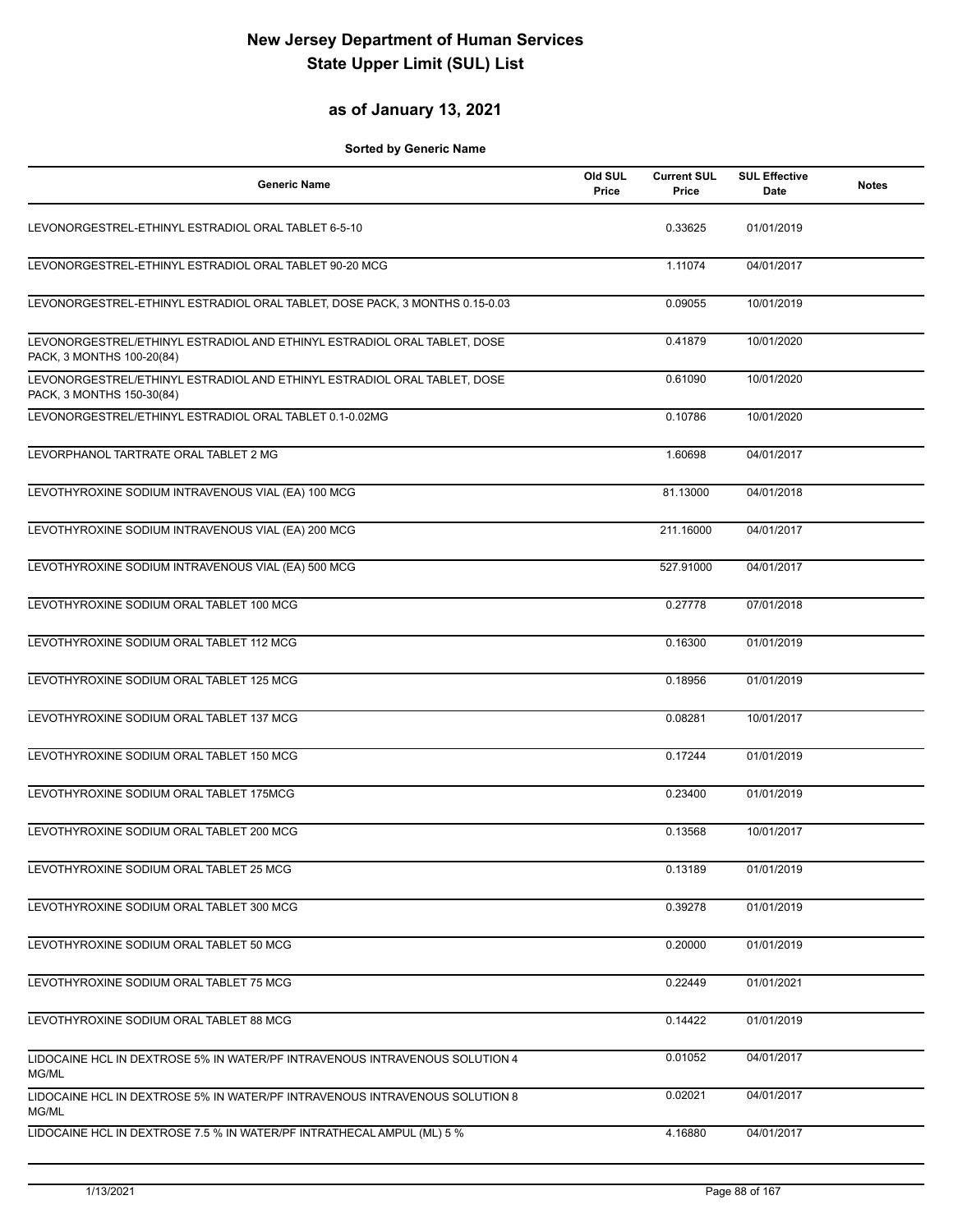### **as of January 13, 2021**

| <b>Generic Name</b>                                                         | Old SUL<br>Price | <b>Current SUL</b><br>Price | <b>SUL Effective</b><br>Date | <b>Notes</b> |
|-----------------------------------------------------------------------------|------------------|-----------------------------|------------------------------|--------------|
| LIDOCAINE HCL INJECTION VIAL (ML) 10 MG/ML                                  |                  | 0.01749                     | 10/01/2017                   |              |
| LIDOCAINE HCL INJECTION VIAL (ML) 20 MG/ML                                  |                  | 0.01990                     | 10/01/2017                   |              |
| LIDOCAINE HCL INJECTION VIAL (ML) 5 MG/ML                                   |                  | 0.08320                     | 04/01/2017                   |              |
| LIDOCAINE HCL MUCOUS MEMBRANE JELLY (ML) 2 %                                |                  | 0.21667                     | 04/01/2017                   |              |
| LIDOCAINE HCL MUCOUS MEMBRANE JELLY WITH PREFILLED APPLICATOR (ML) 2 %      |                  | 0.38600                     | 04/01/2017                   |              |
| LIDOCAINE HCL MUCOUS MEMBRANE SOLUTION, NON-ORAL 40 MG/ML                   |                  | 0.07698                     | 04/01/2017                   |              |
| LIDOCAINE HCL MUCOUS MEMBRANE SOLUTION, ORAL 2 %                            |                  | 0.01407                     | 10/01/2017                   |              |
| LIDOCAINE HCL TOPICAL CREAM (GRAM) 3 %                                      |                  | 0.51777                     | 01/01/2020                   |              |
| LIDOCAINE HCL TOPICAL OINTMENT (GRAM) 5 %                                   |                  | 0.75510                     | 12/12/2011                   |              |
| LIDOCAINE HCL TOPICAL SOLUTION, ORAL 4 %                                    |                  | 0.07192                     | 10/01/2017                   |              |
| LIDOCAINE HCL/EPINEPHRINE INJECTION AMPUL (ML) 1.5-1:200K                   |                  | 0.88800                     | 04/01/2017                   |              |
| LIDOCAINE HCL/EPINEPHRINE INJECTION VIAL (ML) 0.5-1:200K                    |                  | 0.06923                     | 04/01/2017                   |              |
| LIDOCAINE HCL/EPINEPHRINE INJECTION VIAL (ML) 1%-1:100K                     |                  | 0.07130                     | 04/01/2017                   |              |
| LIDOCAINE HCL/EPINEPHRINE INJECTION VIAL (ML) 1.5-1:200K                    |                  | 0.27640                     | 04/01/2017                   |              |
| LIDOCAINE HCL/EPINEPHRINE INJECTION VIAL (ML) 2 %-1:100K                    |                  | 0.08900                     | 04/01/2017                   |              |
| LIDOCAINE HCL/EPINEPHRINE INJECTION VIAL (ML) 2%-1:200K                     |                  | 0.20650                     | 04/01/2017                   |              |
| LIDOCAINE HCL/HYALURONIC ACID/ALOE VERA/COLLAGEN TOPICAL GEL (GRAM) 2 %     |                  | 0.31800                     | 12/12/2011                   |              |
| LIDOCAINE HCL/HYALURONIC ACID/ALOE VERA/COLLAGEN TOPICAL GEL (ML) 2 %       |                  | 0.31800                     | 12/12/2011                   |              |
| LIDOCAINE HCL/HYDROCORTISONE ACETATE RECTAL CREAM WITH APPLICATOR 3 %-0.5 % |                  | 0.67733                     | 04/01/2017                   |              |
| LIDOCAINE HCL/HYDROCORTISONE ACETATE RECTAL KIT 3 %-0.5 %                   |                  | 132.20000                   | 04/01/2017                   |              |
| LIDOCAINE HCL/HYDROCORTISONE ACETATE RECTAL KIT 3%-1%(7 G)                  |                  | 14.07352                    | 10/01/2017                   |              |
| LIDOCAINE HCL/HYDROCORTISONE ACETATE TOPICAL CREAM (GRAM) 3 %-0.5 %         |                  | 0.84656                     | 01/01/2018                   |              |
| LIDOCAINE HCL/PF INJECTION AMPUL (ML) 10 MG/ML                              |                  | 0.25018                     | 04/01/2017                   |              |
| LIDOCAINE HCL/PF INJECTION AMPUL (ML) 15 MG/ML                              |                  | 0.45450                     | 04/01/2017                   |              |
| LIDOCAINE HCL/PF INJECTION AMPUL (ML) 20 MG/ML                              |                  | 0.38100                     | 04/01/2017                   |              |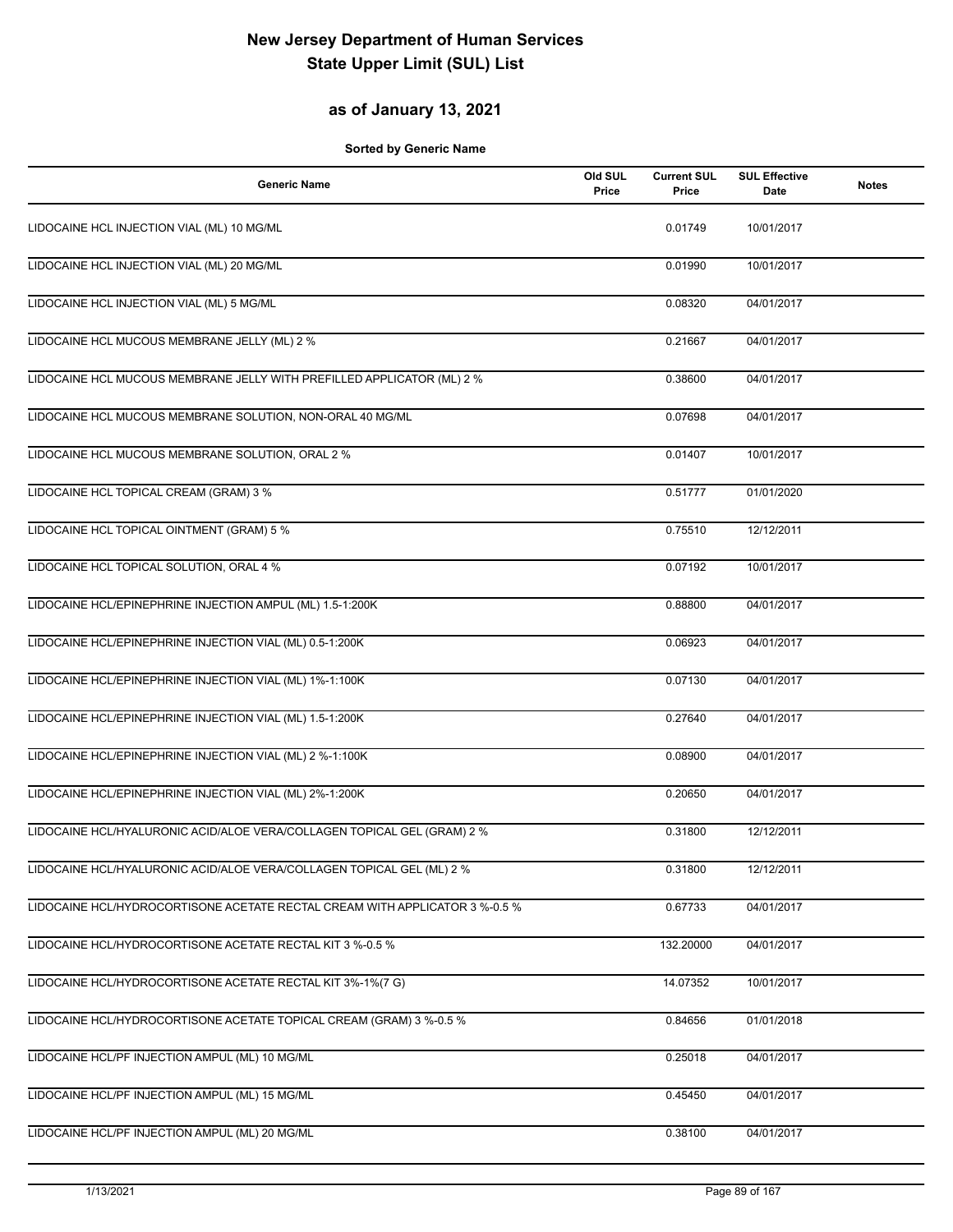### **as of January 13, 2021**

| <b>Generic Name</b>                                                              | Old SUL<br>Price | <b>Current SUL</b><br>Price | <b>SUL Effective</b><br>Date | <b>Notes</b> |
|----------------------------------------------------------------------------------|------------------|-----------------------------|------------------------------|--------------|
| LIDOCAINE HCL/PF INJECTION AMPUL (ML) 40 MG/ML                                   |                  | 0.86600                     | 04/01/2017                   |              |
| LIDOCAINE HCL/PF INJECTION VIAL (ML) 10 MG/ML                                    |                  | 0.08833                     | 04/01/2017                   |              |
| LIDOCAINE HCL/PF INJECTION VIAL (ML) 20 MG/ML                                    |                  | 0.01990                     | 10/01/2017                   |              |
| LIDOCAINE HCL/PF INJECTION VIAL (ML) 5 MG/ML                                     |                  | 0.07740                     | 04/01/2017                   |              |
| LIDOCAINE HCL/PF INTRAVENOUS SYRINGE (ML) 100 MG/5ML                             |                  | 0.48020                     | 10/01/2017                   |              |
| LIDOCAINE HCL/PF INTRAVENOUS SYRINGE (ML) 50 MG/5 ML                             |                  | 1.16200                     | 04/01/2017                   |              |
| LIDOCAINE HCL/PF INTRAVENOUS VIAL (ML) 20 MG/ML                                  |                  | 0.54600                     | 04/01/2017                   |              |
| LIDOCAINE TOPICAL ADHESIVE PATCH, MEDICATED 5 %                                  |                  | 2.01692                     | 10/01/2020                   |              |
| LIDOCAINE TOPICAL CREAM (GRAM) 4 %                                               |                  | 0.31433                     | 04/01/2020                   |              |
| LIDOCAINE TOPICAL CREAM (GRAM) 5 %                                               |                  | 0.86667                     | 04/01/2020                   |              |
| LIDOCAINE TOPICAL OINTMENT (GRAM) 5 %                                            |                  | 0.20273                     | 01/01/2021                   |              |
| LIDOCAINE/ALOE VERA TOPICAL AEROSOL, SPRAY (GRAM) 0.5 %                          |                  | 0.02460                     | 04/01/2017                   |              |
| LIDOCAINE/ALOE VERA TOPICAL GEL (GRAM) 0.5 %                                     |                  | 0.00939                     | 04/01/2017                   |              |
| LIDOCAINE/PRILOCAINE TOPICAL CREAM (GRAM) 2.5 %-2.5%                             |                  | 0.19392                     | 01/01/2020                   |              |
| LIDOCAINE/PRILOCAINE TOPICAL KIT 2.5 %-2.5%                                      |                  | 0.26464                     | 10/01/2017                   |              |
| LIDOCAINE/TETRACAINE TOPICAL CREAM (GRAM) 7 %-7 %                                |                  | 8.15000                     | 04/01/2017                   |              |
| LIDOCAINE/TRANSPARENT DRESSING TOPICAL KIT 4 %                                   |                  | 25.00000                    | 04/01/2017                   |              |
| LINCOMYCIN HCL INJECTION VIAL (ML) 300 MG/ML                                     |                  | 9.50220                     | 04/01/2017                   |              |
| LINDANE TOPICAL LOTION (ML) 1 %                                                  |                  | 1.58375                     | 10/01/2014                   |              |
| LINDANE TOPICAL SHAMPOO 1 %                                                      |                  | 1.67871                     | 04/01/2017                   |              |
| LINEZOLID IN 0.9 % SODIUM CHLORIDE INTRAVENOUS INTRAVENOUS SOLUTION<br>600MG/300 |                  | 0.13363                     | 01/01/2018                   |              |
| LINEZOLID INTRAVENOUS INTRAVENOUS SOLUTION 600MG/300                             |                  | 0.12500                     | 01/01/2018                   |              |
| LINEZOLID ORAL SUSPENSION, RECONSTITUTED, ORAL (ML) 100 MG/5ML                   |                  | 4.37333                     | 04/01/2017                   |              |
| LINEZOLID ORAL TABLET 600 MG                                                     |                  | 1.00000                     | 04/01/2020                   |              |
| LIOTHYRONINE SODIUM INTRAVENOUS VIAL (ML) 10 MCG/ML                              |                  | 385.00000                   | 04/01/2017                   |              |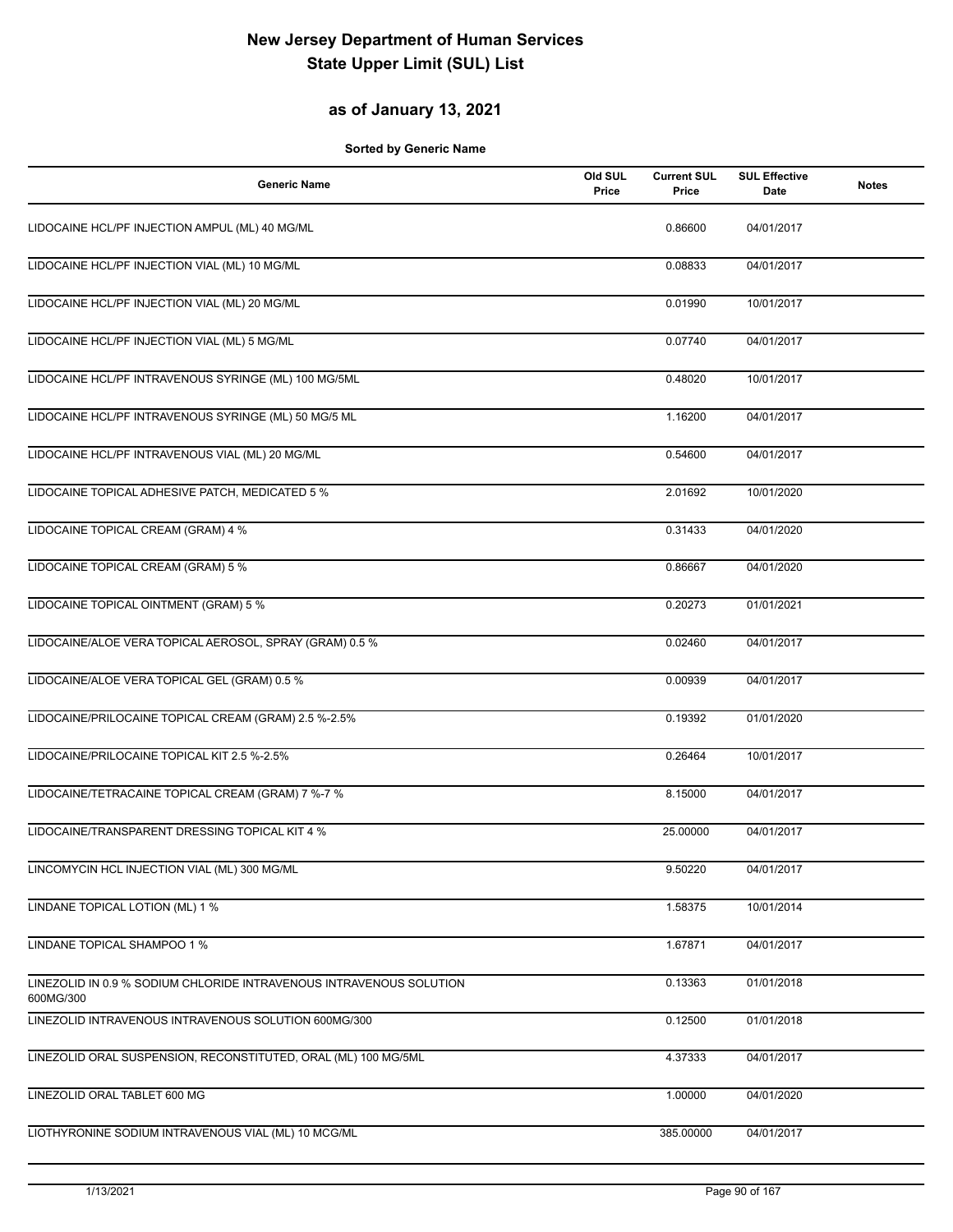### **as of January 13, 2021**

| <b>Generic Name</b>                                    | Old SUL<br>Price | <b>Current SUL</b><br>Price | <b>SUL Effective</b><br>Date | <b>Notes</b> |
|--------------------------------------------------------|------------------|-----------------------------|------------------------------|--------------|
| LIOTHYRONINE SODIUM ORAL TABLET 25 MCG                 |                  | 0.41838                     | 04/01/2017                   |              |
| LIOTHYRONINE SODIUM ORAL TABLET 5 MCG                  |                  | 0.26980                     | 07/01/2017                   |              |
| LIOTHYRONINE SODIUM ORAL TABLET 50 MCG                 |                  | 0.41850                     | 04/01/2017                   |              |
| LISINOPRIL ORAL TABLET 10 MG                           |                  | 0.00397                     | 10/01/2017                   |              |
| LISINOPRIL ORAL TABLET 2.5 MG                          |                  | 0.01120                     | 04/01/2017                   |              |
| LISINOPRIL ORAL TABLET 20 MG                           |                  | 0.01793                     | 07/01/2017                   |              |
| LISINOPRIL ORAL TABLET 30 MG                           |                  | 0.03105                     | 10/01/2017                   |              |
| LISINOPRIL ORAL TABLET 40 MG                           |                  | 0.02210                     | 10/01/2017                   |              |
| LISINOPRIL ORAL TABLET 5 MG                            |                  | 0.00150                     | 04/01/2017                   |              |
| LISINOPRIL/HYDROCHLOROTHIAZIDE ORAL TABLET 10-12.5MG   |                  | 0.02210                     | 04/01/2017                   |              |
| LISINOPRIL/HYDROCHLOROTHIAZIDE ORAL TABLET 20 MG-25MG  |                  | 0.02200                     | 01/01/2021                   |              |
| LISINOPRIL/HYDROCHLOROTHIAZIDE ORAL TABLET 20-12.5 MG  |                  | 0.02456                     | 04/01/2017                   |              |
| LITHIUM CARBONATE ORAL CAPSULE 150 MG                  |                  | 0.03850                     | 07/01/2018                   |              |
| LITHIUM CARBONATE ORAL CAPSULE 300 MG                  |                  | 0.02570                     | 04/01/2017                   |              |
| LITHIUM CARBONATE ORAL CAPSULE 600 MG                  |                  | 0.09700                     | 04/01/2017                   |              |
| LITHIUM CARBONATE ORAL TABLET 300 MG                   |                  | 0.10280                     | 01/01/2019                   |              |
| LITHIUM CARBONATE ORAL TABLET, EXTENDED RELEASE 300 MG |                  | 0.07810                     | 10/01/2020                   |              |
| LITHIUM CARBONATE ORAL TABLET, EXTENDED RELEASE 450 MG |                  | 0.10100                     | 07/01/2019                   |              |
| LITHIUM CITRATE ORAL SOLUTION, ORAL 8 MEQ/5 ML         |                  | 0.03849                     | 04/01/2017                   |              |
| LITHIUM CITRATE ORAL SOLUTION, ORAL 8 MEQ/5 ML         |                  | 0.24000                     | 04/01/2017                   |              |
| LOPERAMIDE HCL ORAL CAPSULE 2 MG                       |                  | 0.12693                     | 10/01/2017                   |              |
| LOPERAMIDE HCL ORAL LIQUID (ML) 1 MG/5 ML              |                  | 0.01842                     | 04/01/2017                   |              |
| LOPERAMIDE HCL ORAL LIQUID (ML) 1MG/7.5ML              |                  | 0.02479                     | 04/01/2017                   |              |
| LOPERAMIDE HCL ORAL TABLET 2 MG                        |                  | 0.06185                     | 10/01/2017                   |              |
| LOPINAVIR/RITONAVIR ORAL SOLUTION, ORAL 400-100/5      |                  | 2.17588                     | 01/01/2018                   |              |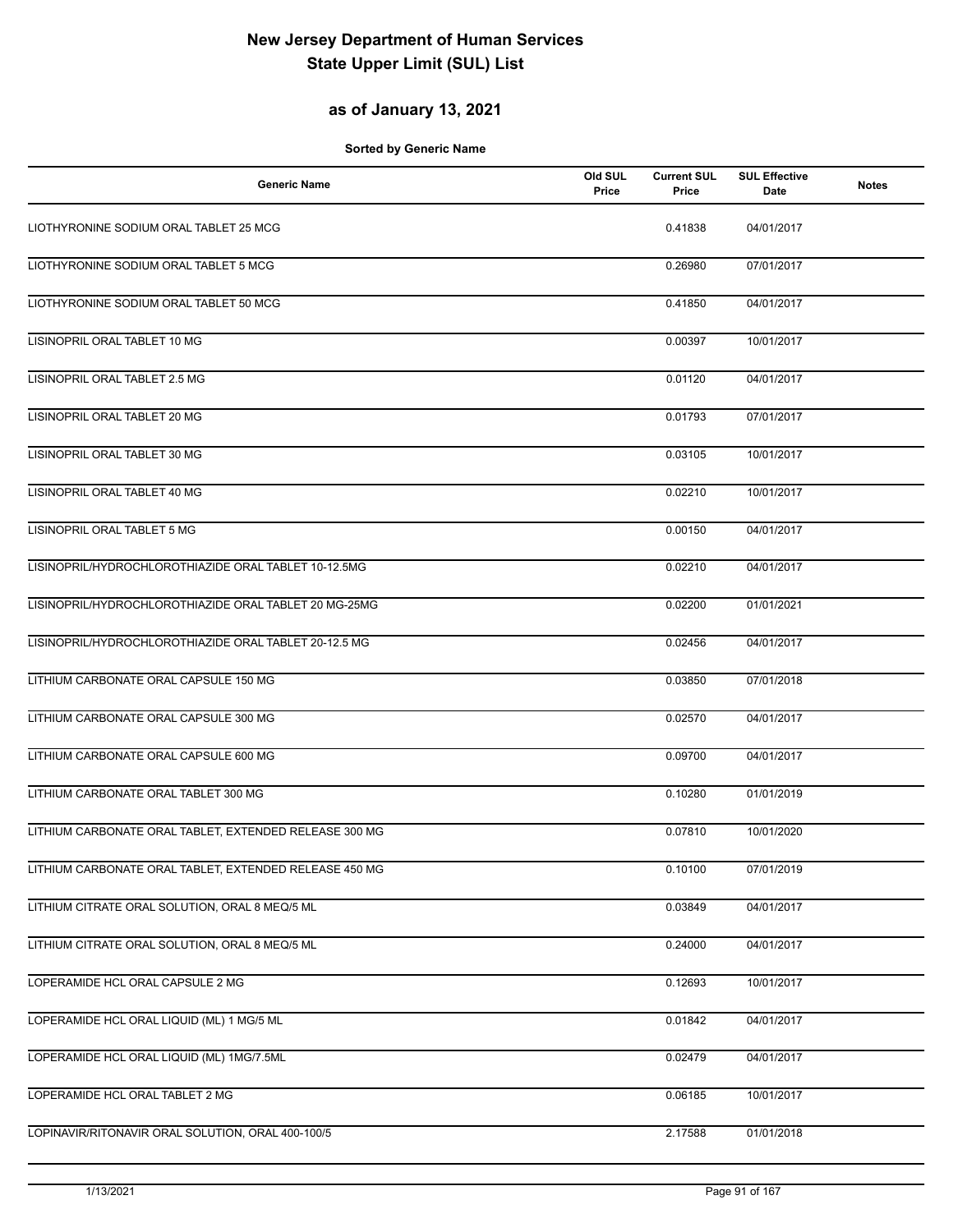#### **as of January 13, 2021**

| <b>Generic Name</b>                                                                         | Old SUL<br>Price | <b>Current SUL</b><br>Price | <b>SUL Effective</b><br>Date | <b>Notes</b> |
|---------------------------------------------------------------------------------------------|------------------|-----------------------------|------------------------------|--------------|
| LORATADINE ORAL SOLUTION, ORAL 5 MG/5 ML                                                    |                  | 0.03967                     | 04/01/2017                   |              |
| <b>LORATADINE ORAL TABLET 10 MG</b>                                                         |                  | 0.03367                     | 01/01/2019                   |              |
| LORATADINE ORAL TABLET, DISINTEGRATING 10 MG                                                |                  | 0.31111                     | 04/01/2017                   |              |
| LORATADINE/PSEUDOEPHEDRINE SULFATE ORAL TABLET, EXTENDED RELEASE 12 HR 5<br><b>MG-120MG</b> |                  | 0.42520                     | 10/01/2017                   |              |
| LORATADINE/PSEUDOEPHEDRINE SULFATE ORAL TABLET, EXTENDED RELEASE 24 HR<br>10MG-240MG        |                  | 0.25000                     | 01/01/2019                   |              |
| LORAZEPAM INJECTION SYRINGE (ML) 2 MG/ML                                                    |                  | 0.80975                     | 10/01/2017                   |              |
| LORAZEPAM INJECTION SYRINGE (ML) 4 MG/ML                                                    |                  | 3.27000                     | 04/01/2017                   |              |
| LORAZEPAM INJECTION VIAL (ML) 2 MG/ML                                                       |                  | 0.46840                     | 01/01/2020                   |              |
| LORAZEPAM INJECTION VIAL (ML) 4 MG/ML                                                       |                  | 0.92200                     | 04/01/2017                   |              |
| LORAZEPAM ORAL CONCENTRATE, ORAL 2 MG/ML                                                    |                  | 0.26900                     | 01/01/2020                   |              |
| LORAZEPAM ORAL TABLET 0.5 MG                                                                |                  | 0.01560                     | 04/01/2017                   |              |
| LORAZEPAM ORAL TABLET 1 MG                                                                  |                  | 0.01600                     | 04/01/2017                   |              |
| LORAZEPAM ORAL TABLET 2 MG                                                                  |                  | 0.02595                     | 07/01/2018                   |              |
| LOSARTAN POTASSIUM ORAL TABLET 100 MG                                                       |                  | 0.03196                     | 04/01/2017                   |              |
| LOSARTAN POTASSIUM ORAL TABLET 25 MG                                                        |                  | 0.01344                     | 01/01/2019                   |              |
| LOSARTAN POTASSIUM ORAL TABLET 50 MG                                                        |                  | 0.01704                     | 10/01/2017                   |              |
| LOSARTAN POTASSIUM/HYDROCHLOROTHIAZIDE ORAL TABLET 100-12.5MG                               |                  | 0.03040                     | 07/01/2018                   |              |
| LOSARTAN POTASSIUM/HYDROCHLOROTHIAZIDE ORAL TABLET 100MG-25MG                               |                  | 0.03978                     | 07/01/2018                   |              |
| LOSARTAN POTASSIUM/HYDROCHLOROTHIAZIDE ORAL TABLET 50-12.5 MG                               |                  | 0.02789                     | 01/01/2019                   |              |
| LOVASTATIN ORAL TABLET 10 MG                                                                |                  | 0.03882                     | 04/01/2017                   |              |
| LOVASTATIN ORAL TABLET 20 MG                                                                |                  | 0.03200                     | 10/01/2017                   |              |
| LOVASTATIN ORAL TABLET 40 MG                                                                |                  | 0.01901                     | 01/01/2019                   |              |
| LOXAPINE SUCCINATE ORAL CAPSULE 10 MG                                                       |                  | 0.25298                     | 04/01/2017                   |              |
| LOXAPINE SUCCINATE ORAL CAPSULE 25 MG                                                       |                  | 0.50941                     | 04/01/2017                   |              |
| LOXAPINE SUCCINATE ORAL CAPSULE 5 MG                                                        |                  | 0.27803                     | 04/01/2017                   |              |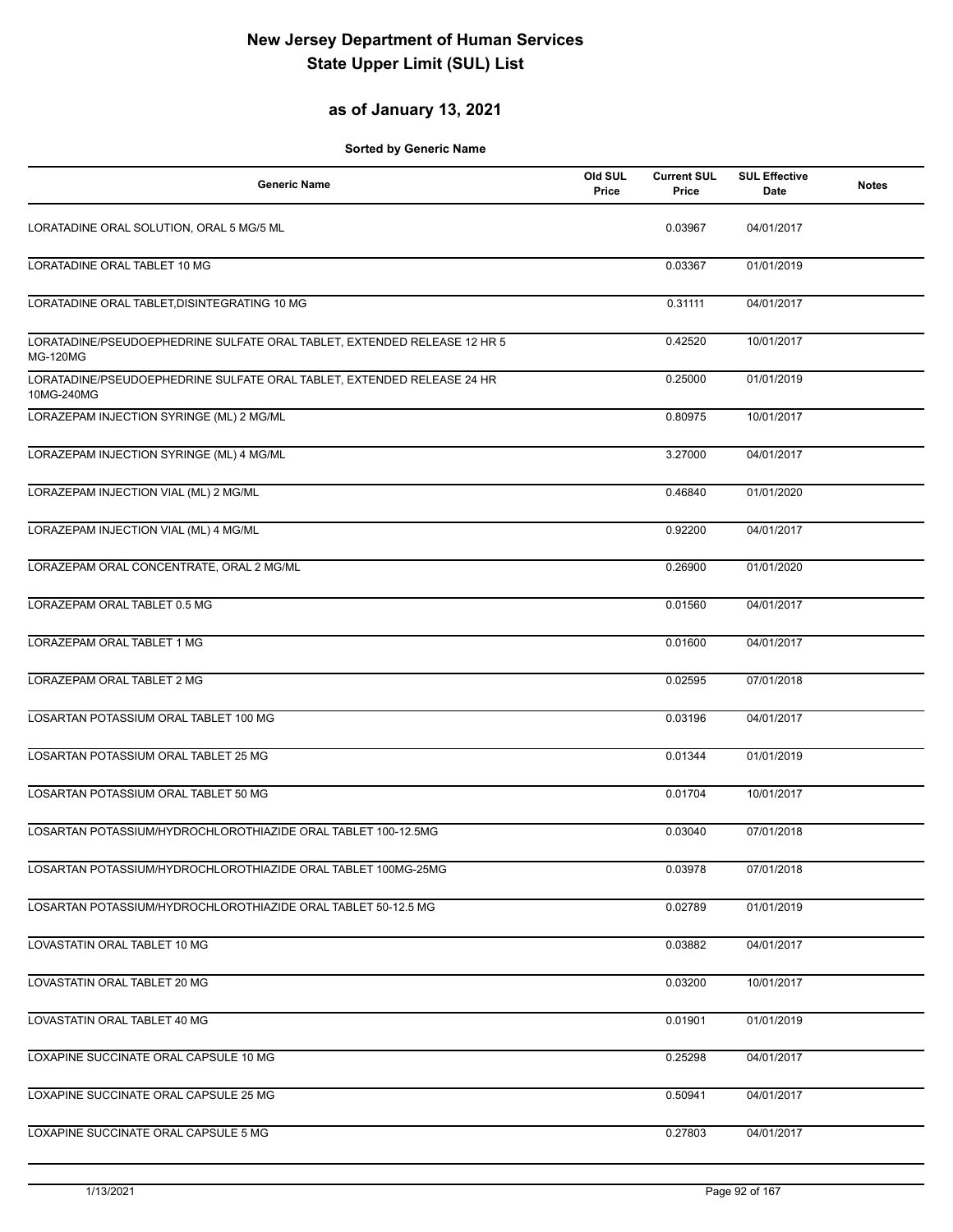#### **as of January 13, 2021**

| <b>Generic Name</b>                                                                                      | Old SUL<br>Price | <b>Current SUL</b><br>Price | <b>SUL Effective</b><br><b>Date</b> | <b>Notes</b> |
|----------------------------------------------------------------------------------------------------------|------------------|-----------------------------|-------------------------------------|--------------|
| LOXAPINE SUCCINATE ORAL CAPSULE 50 MG                                                                    |                  | 0.62000                     | 10/01/2019                          |              |
| MAGNESIUM AMINO ACID CHELATE ORAL TABLET 27 MG                                                           |                  | 0.09043                     | 12/12/2011                          |              |
| MAGNESIUM CARBONATE/ALUMINUM HYDROXIDE ORAL TABLET, CHEWABLE 105-160MG                                   |                  | 0.03208                     | 04/01/2017                          |              |
| MAGNESIUM CARBONATE/ALUMINUM HYDROXIDE/ALGINIC ACID ORAL SUSPENSION,<br>ORAL (FINAL DOSE FORM) 358-95/15 |                  | 0.01163                     | 04/01/2017                          |              |
| MAGNESIUM CHLORIDE INJECTION VIAL (ML) 200 MG/ML                                                         |                  | 0.30580                     | 04/01/2017                          |              |
| MAGNESIUM CHLORIDE ORAL TABLET, EXTENDED RELEASE 64 MG                                                   |                  | 0.12358                     | 12/12/2011                          |              |
| MAGNESIUM CITRATE ORAL SOLUTION, ORAL                                                                    |                  | 0.00371                     | 10/01/2017                          |              |
| MAGNESIUM GLUCONATE ORAL TABLET 27 MG(500)                                                               |                  | 0.09043                     | 12/12/2011                          |              |
| MAGNESIUM HYDROXIDE ORAL SUSPENSION, ORAL (FINAL DOSE FORM) 2400 MG/10                                   |                  | 0.01812                     | 04/01/2017                          |              |
| MAGNESIUM HYDROXIDE ORAL SUSPENSION, ORAL (FINAL DOSE FORM) 400 MG/5ML                                   |                  | 0.00549                     | 04/01/2017                          |              |
| MAGNESIUM HYDROXIDE/ALUMINUM HYDROXIDE/SIMETHICONE ORAL SUSPENSION,<br>ORAL (FINAL DOSE FORM) 200-200-20 |                  | 0.00410                     | 10/01/2017                          |              |
| MAGNESIUM HYDROXIDE/ALUMINUM HYDROXIDE/SIMETHICONE ORAL SUSPENSION,<br>ORAL (FINAL DOSE FORM) 400-400-40 |                  | 0.00777                     | 04/01/2017                          |              |
| MAGNESIUM HYDROXIDE/ALUMINUM HYDROXIDE/SIMETHICONE ORAL TABLET,<br>CHEWABLE 200-200-25                   |                  | 0.02968                     | 04/01/2017                          |              |
| MAGNESIUM OXIDE ORAL TABLET 400 MG                                                                       |                  | 0.01363                     | 10/01/2017                          |              |
| MAGNESIUM OXIDE ORAL TABLET 420 MG                                                                       |                  | 0.04050                     | 04/01/2017                          |              |
| MAGNESIUM SALICYLATE ORAL TABLET 580(467)MG                                                              |                  | 0.05750                     | 04/01/2017                          |              |
| MAGNESIUM SULFATE IN STERILE WATER INTRAVENOUS INTRAVENOUS SOLUTION 20<br>G/500ML                        |                  | 0.01120                     | 04/01/2017                          |              |
| MAGNESIUM SULFATE IN STERILE WATER INTRAVENOUS INTRAVENOUS SOLUTION<br>40G/1000ML                        |                  | 0.00830                     | 04/01/2017                          |              |
| MAGNESIUM SULFATE IN STERILE WATER INTRAVENOUS INTRAVENOUS SOLUTION,<br>PIGGYBACK (ML) 2 G/50 ML         |                  | 0.29160                     | 04/01/2017                          |              |
| MAGNESIUM SULFATE IN STERILE WATER INTRAVENOUS INTRAVENOUS SOLUTION.<br>PIGGYBACK (ML) 4 G/100 ML        |                  | 0.07230                     | 04/01/2017                          |              |
| MAGNESIUM SULFATE IN STERILE WATER INTRAVENOUS INTRAVENOUS SOLUTION,<br>PIGGYBACK (ML) 4 G/50 ML         |                  | 0.14740                     | 04/01/2017                          |              |
| MAGNESIUM SULFATE INJECTION SYRINGE (ML) 4 MEQ/ML                                                        |                  | 0.02975                     | 10/01/2017                          |              |
| MAGNESIUM SULFATE INJECTION VIAL (ML) 4 MEQ/ML                                                           |                  | 0.02975                     | 10/01/2017                          |              |
| MAGNESIUM SULFATE MISCELLANEOUS CRYSTALS 100 %                                                           |                  | 0.00282                     | 04/01/2017                          |              |
| MAGNESIUM SULFATE ORAL GRANULES (GRAM) 495 MG/5 G                                                        |                  | 0.00312                     | 04/01/2017                          |              |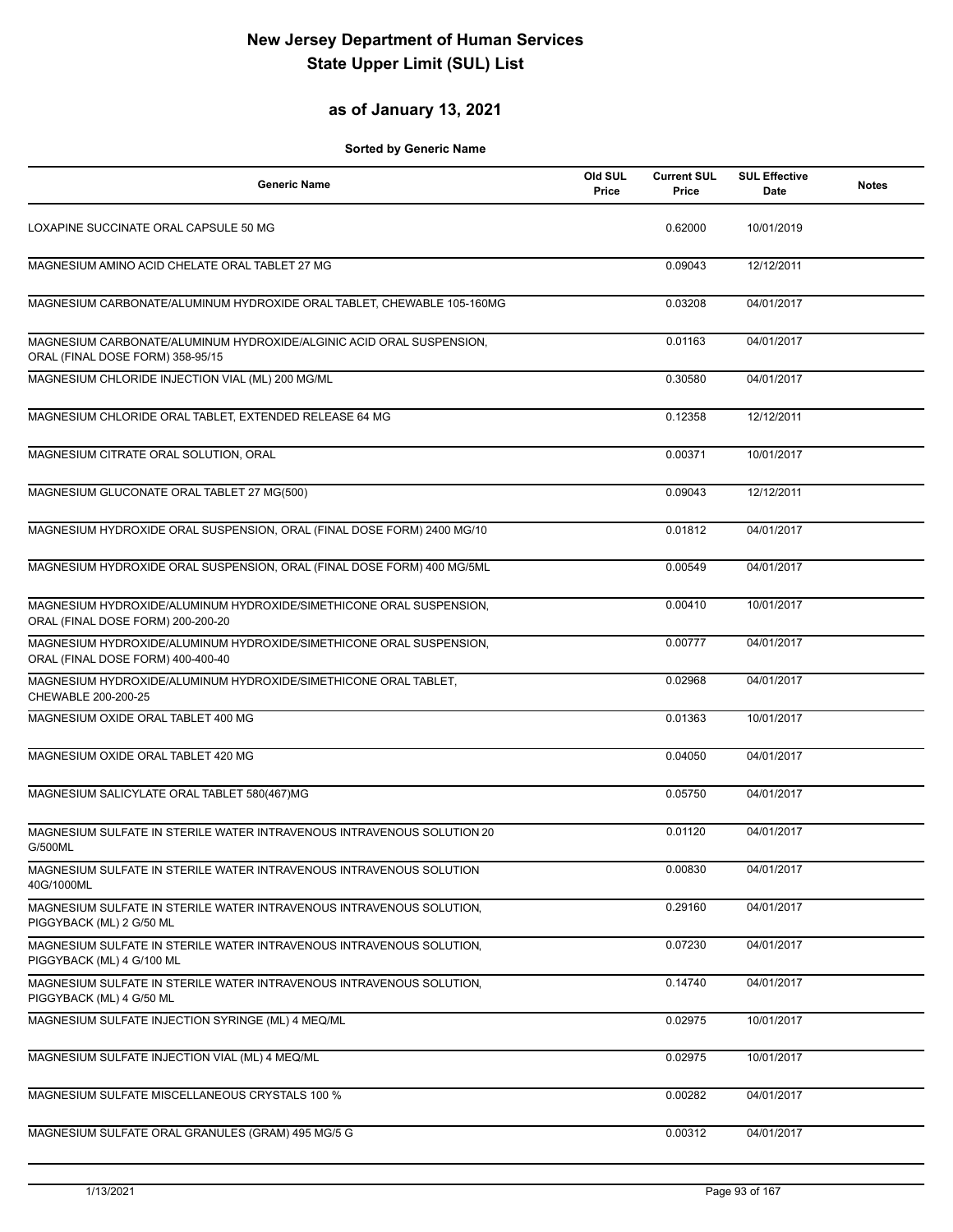### **as of January 13, 2021**

| <b>Generic Name</b>                                                                                    | Old SUL<br>Price | <b>Current SUL</b><br>Price | <b>SUL Effective</b><br>Date | <b>Notes</b> |
|--------------------------------------------------------------------------------------------------------|------------------|-----------------------------|------------------------------|--------------|
| MAGNESIUM SULFATE/DEXTROSE 5 % IN WATER INTRAVENOUS INTRAVENOUS SOLUTION,<br>PIGGYBACK (ML) 1 G/100 ML |                  | 0.07400                     | 04/01/2017                   |              |
| MALATHION TOPICAL LOTION (ML) 0.5 %                                                                    |                  | 1.71017                     | 10/01/2017                   |              |
| MANGANESE CHLORIDE INTRAVENOUS VIAL (ML) 0.1 MG/ML                                                     |                  | 0.03788                     | 10/01/2017                   |              |
| MANGANESE SULFATE INTRAVENOUS VIAL (ML) 0.1 MG/ML                                                      |                  | 2.55200                     | 04/01/2017                   |              |
| MANNITOL INTRAVENOUS INTRAVENOUS SOLUTION 20 %                                                         |                  | 0.03322                     | 04/01/2017                   |              |
| MANNITOL INTRAVENOUS VIAL (ML) 25 %                                                                    |                  | 0.04000                     | 04/01/2017                   |              |
| MANNITOL/SORBITOL SOLUTION URETHRAL SOLUTION, IRRIGATION 0.54G-2.7G                                    |                  | 0.00458                     | 04/01/2017                   |              |
| MAPROTILINE HCL ORAL TABLET 25 MG                                                                      |                  | 0.18531                     | 10/01/2017                   |              |
| MAPROTILINE HCL ORAL TABLET 50 MG                                                                      |                  | 0.50250                     | 10/01/2017                   |              |
| MAPROTILINE HCL ORAL TABLET 75 MG                                                                      |                  | 0.35492                     | 10/01/2017                   |              |
| MEBENDAZOLE ORAL TABLET, CHEWABLE 100 MG                                                               |                  | 2.82398                     | 10/01/2017                   |              |
| MECAMYLAMINE HCL ORAL TABLET 2.5 MG                                                                    |                  | 63.20000                    | 04/01/2017                   |              |
| MECLIZINE HCL ORAL TABLET 12.5 MG                                                                      |                  | 0.03507                     | 10/01/2017                   |              |
| MECLIZINE HCL ORAL TABLET 25 MG                                                                        |                  | 0.00843                     | 07/01/2018                   |              |
| MECLIZINE HCL ORAL TABLET, CHEWABLE 25 MG                                                              |                  | 0.03190                     | 04/01/2017                   |              |
| MECLOFENAMATE SODIUM ORAL CAPSULE 100 MG                                                               |                  | 0.78591                     | 10/01/2017                   |              |
| MECLOFENAMATE SODIUM ORAL CAPSULE 50 MG                                                                |                  | 0.15276                     | 10/01/2017                   |              |
| MECOBALAMIN/LEVOMEFOLATE CALCIUM/PYRIDOXAL PHOSPHATE ORAL TABLET 2-3-35<br>МG                          |                  | 1.54001                     | 07/01/2016                   |              |
| MEDROXYPROGESTERONE ACETATE INTRAMUSCULAR SYRINGE (ML) 150 MG/ML                                       |                  | 42.29500                    | 10/01/2020                   |              |
| MEDROXYPROGESTERONE ACETATE INTRAMUSCULAR VIAL (ML) 150 MG/ML                                          |                  | 24.69500                    | 01/01/2021                   |              |
| MEDROXYPROGESTERONE ACETATE ORAL TABLET 10 MG                                                          |                  | 0.05095                     | 10/01/2017                   |              |
| MEDROXYPROGESTERONE ACETATE ORAL TABLET 2.5 MG                                                         |                  | 0.04121                     | 10/01/2017                   |              |
| MEDROXYPROGESTERONE ACETATE ORAL TABLET 5 MG                                                           |                  | 0.11370                     | 07/01/2017                   |              |
| MEFENAMIC ACID ORAL CAPSULE 250 MG                                                                     |                  | 6.03867                     | 10/01/2018                   |              |
| MEFLOQUINE HCL ORAL TABLET 250 MG                                                                      |                  | 3.34000                     | 07/01/2019                   |              |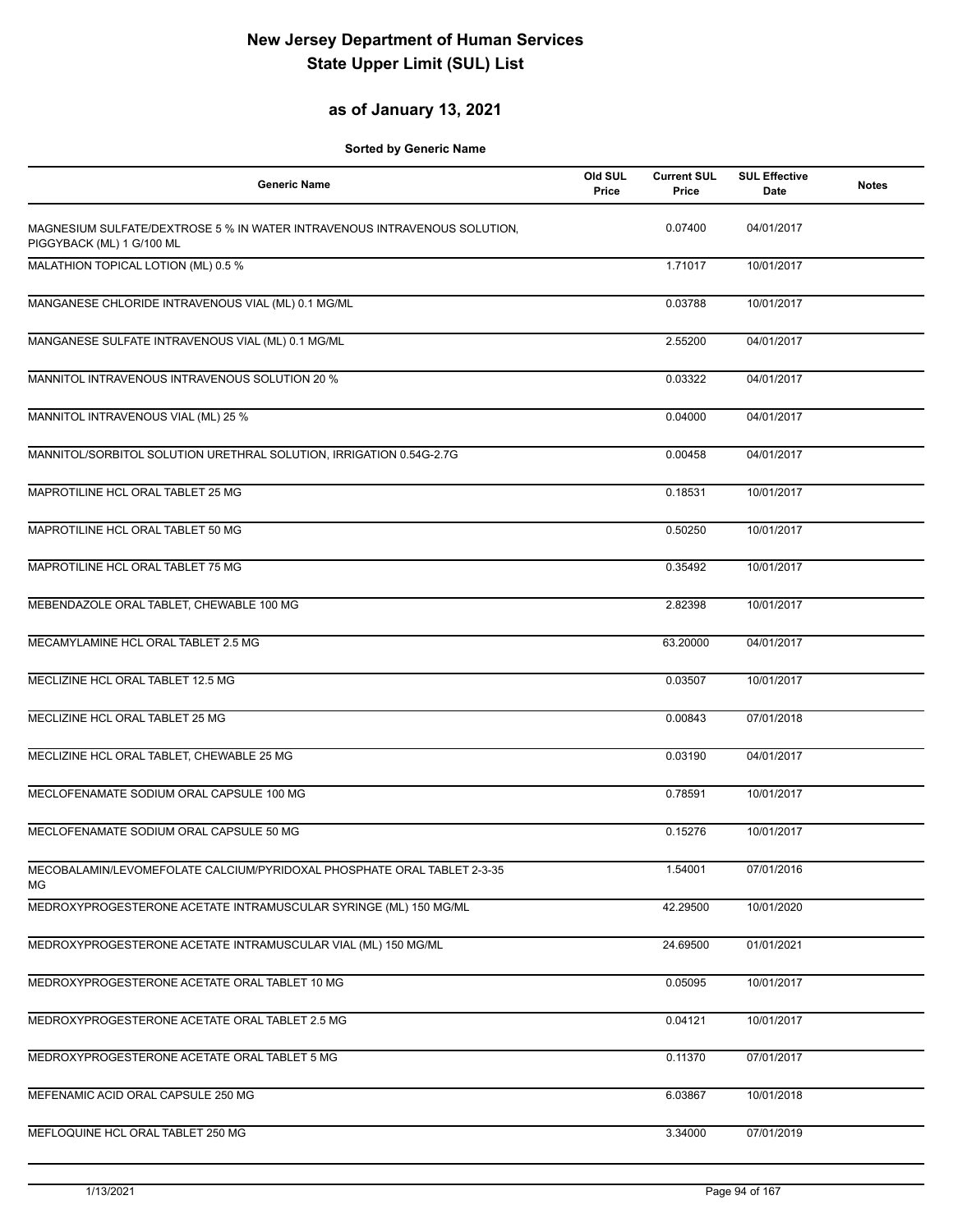### **as of January 13, 2021**

| <b>Generic Name</b>                                                  | Old SUL<br>Price | <b>Current SUL</b><br>Price | <b>SUL Effective</b><br>Date | <b>Notes</b> |
|----------------------------------------------------------------------|------------------|-----------------------------|------------------------------|--------------|
| MEGESTROL ACETATE ORAL SUSPENSION, ORAL (FINAL DOSE FORM) 400MG/10ML |                  | 0.05906                     | 04/01/2017                   |              |
| MEGESTROL ACETATE ORAL SUSPENSION, ORAL (FINAL DOSE FORM) 400MG/10ML |                  | 0.30315                     | 04/01/2017                   |              |
| MEGESTROL ACETATE ORAL SUSPENSION, ORAL (FINAL DOSE FORM) 625MG/5ML  |                  | 1.94902                     | 10/01/2020                   |              |
| MEGESTROL ACETATE ORAL SUSPENSION, ORAL (FINAL DOSE FORM) 800MG/20ML |                  | 0.34791                     | 04/01/2017                   |              |
| MEGESTROL ACETATE ORAL TABLET 20 MG                                  |                  | 0.11536                     | 04/01/2017                   |              |
| MEGESTROL ACETATE ORAL TABLET 40 MG                                  |                  | 0.10500                     | 10/01/2019                   |              |
| <b>MELATONIN ORAL TABLET 3 MG</b>                                    |                  | 0.12828                     | 12/12/2011                   |              |
| MELOXICAM ORAL SUSPENSION, ORAL (FINAL DOSE FORM) 7.5 MG/5ML         |                  | 0.90027                     | 04/01/2017                   |              |
| MELOXICAM ORAL TABLET 15 MG                                          |                  | 0.01804                     | 07/01/2017                   |              |
| MELOXICAM ORAL TABLET 7.5 MG                                         |                  | 0.00386                     | 01/01/2019                   |              |
| MELPHALAN HCL INTRAVENOUS VIAL (EA) 50 MG                            |                  | 1643.10000                  | 04/01/2017                   |              |
| MEMANTINE HCL ORAL CAPSULE SPRINKLE, EXTENDED RELEASE 24 HR 14 MG    |                  | 1.59156                     | 01/01/2020                   |              |
| MEMANTINE HCL ORAL CAPSULE SPRINKLE, EXTENDED RELEASE 24 HR 21 MG    |                  | 1.96266                     | 10/01/2020                   |              |
| MEMANTINE HCL ORAL CAPSULE SPRINKLE, EXTENDED RELEASE 24 HR 28 MG    |                  | 0.97767                     | 10/01/2020                   |              |
| MEMANTINE HCL ORAL CAPSULE SPRINKLE, EXTENDED RELEASE 24 HR 7 MG     |                  | 1.63966                     | 01/01/2020                   |              |
| MEMANTINE HCL ORAL SOLUTION, ORAL 2 MG/ML                            |                  | 1.16022                     | 10/01/2017                   |              |
| MEMANTINE HCL ORAL TABLET 10 MG                                      |                  | 0.04000                     | 10/01/2017                   |              |
| MEMANTINE HCL ORAL TABLET 5 MG                                       |                  | 0.07167                     | 01/01/2019                   |              |
| MEMANTINE HCL ORAL TABLET, DOSE PACK 5 MG-10 MG                      |                  | 0.41418                     | 04/01/2017                   |              |
| <b>MENTHOL TOPICAL GEL (GRAM)</b>                                    |                  | 0.01123                     | 04/01/2017                   |              |
| MENTHOL TOPICAL GEL (GRAM) 2 %                                       |                  | 0.03980                     | 04/01/2017                   |              |
| MENTHOL/CAMPHOR TOPICAL LOTION (ML) 0.5 %-0.5%                       |                  | 0.01340                     | 04/01/2017                   |              |
| MEPERIDINE HCL INJECTION CARTRIDGE (ML) 10 MG/ML                     |                  | 0.27800                     | 04/01/2017                   |              |
| MEPERIDINE HCL ORAL SOLUTION, ORAL 50 MG/5 ML                        |                  | 0.17986                     | 04/01/2017                   |              |
| MEPERIDINE HCL ORAL TABLET 100 MG                                    |                  | 0.29070                     | 04/01/2017                   |              |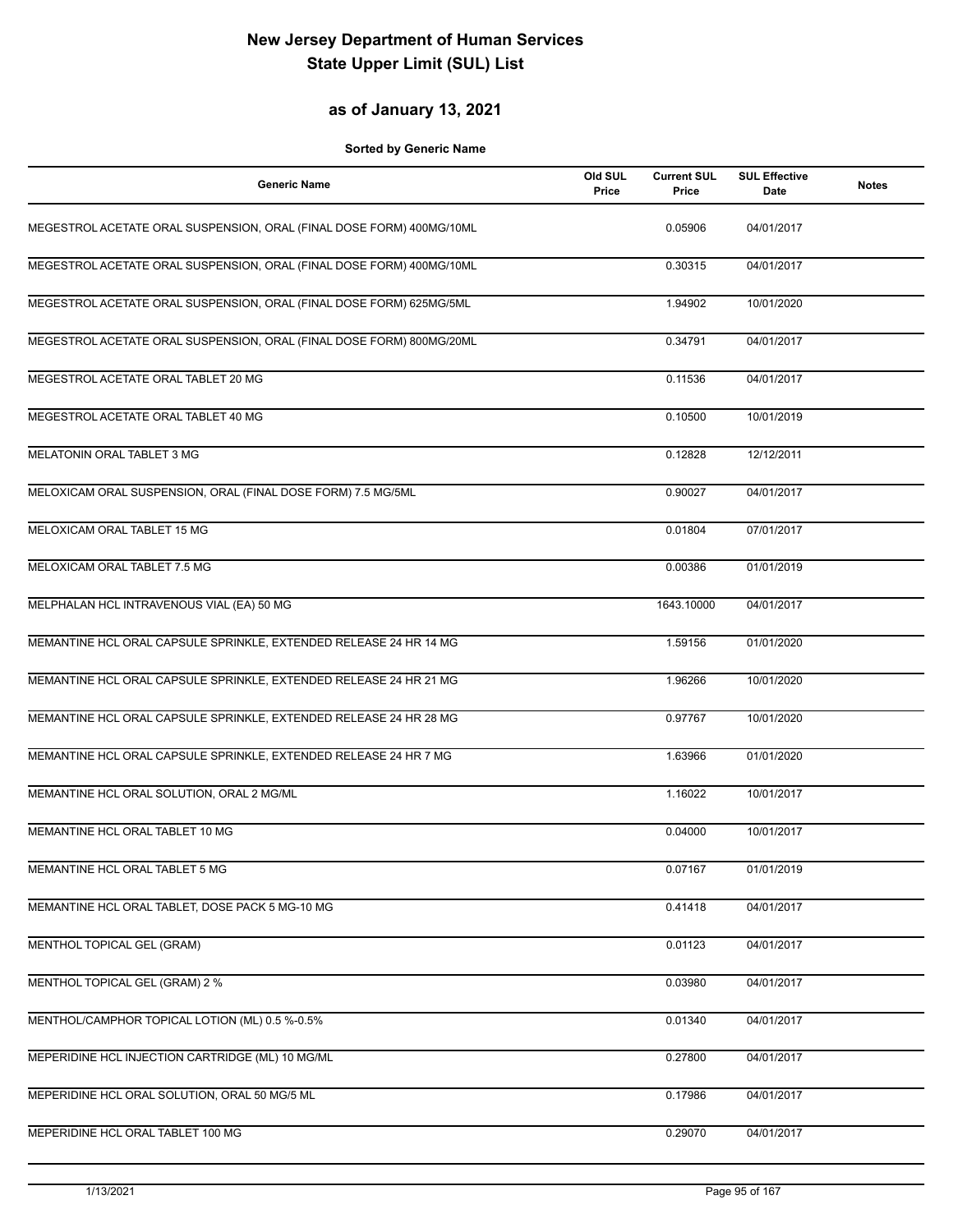#### **as of January 13, 2021**

| <b>Generic Name</b>                                                                               | Old SUL<br>Price | <b>Current SUL</b><br>Price | <b>SUL Effective</b><br>Date | <b>Notes</b> |
|---------------------------------------------------------------------------------------------------|------------------|-----------------------------|------------------------------|--------------|
| MEPERIDINE HCL ORAL TABLET 50 MG                                                                  |                  | 0.17780                     | 10/01/2017                   |              |
| MEPERIDINE HCL/PF INJECTION VIAL (ML) 100 MG/ML                                                   |                  | 1.37000                     | 04/01/2017                   |              |
| MEPERIDINE HCL/PF INJECTION VIAL (ML) 25 MG/ML                                                    |                  | 1.20000                     | 04/01/2017                   |              |
| MEPERIDINE HCL/PF INJECTION VIAL (ML) 50 MG/ML                                                    |                  | 0.41669                     | 10/01/2017                   |              |
| MEPIVACAINE HCL INJECTION VIAL (ML) 10 MG/ML                                                      |                  | 0.19100                     | 04/01/2017                   |              |
| MEPIVACAINE HCL INJECTION VIAL (ML) 20 MG/ML                                                      |                  | 0.19640                     | 04/01/2017                   |              |
| MEPIVACAINE HCL/PF INJECTION VIAL (ML) 10 MG/ML                                                   |                  | 0.22666                     | 04/01/2017                   |              |
| MEPIVACAINE HCL/PF INJECTION VIAL (ML) 15 MG/ML                                                   |                  | 0.30733                     | 04/01/2017                   |              |
| MEPIVACAINE HCL/PF INJECTION VIAL (ML) 20 MG/ML                                                   |                  | 0.37750                     | 04/01/2017                   |              |
| MEPROBAMATE ORAL TABLET 200 MG                                                                    |                  | 0.77416                     | 10/01/2017                   |              |
| MEPROBAMATE ORAL TABLET 400 MG                                                                    |                  | 1.96323                     | 04/01/2017                   |              |
| MERCAPTOPURINE ORAL TABLET 50 MG                                                                  |                  | 0.70575                     | 10/01/2017                   |              |
| MEROPENEM IN 0.9 % SODIUM CHLORIDE INTRAVENOUS INTRAVENOUS SOLUTION,<br>PIGGYBACK (EA) 1 G/50 ML  |                  | 22.00000                    | 04/01/2017                   |              |
| MEROPENEM IN 0.9 % SODIUM CHLORIDE INTRAVENOUS INTRAVENOUS SOLUTION,<br>PIGGYBACK (EA) 500MG/50ML |                  | 16.28000                    | 04/01/2017                   |              |
| MEROPENEM INTRAVENOUS VIAL (EA) 1 G                                                               |                  | 9.44800                     | 10/01/2018                   |              |
| MEROPENEM INTRAVENOUS VIAL (EA) 500 MG                                                            |                  | 4.50000                     | 01/01/2018                   |              |
| MESALAMINE ORAL CAPSULE (WITH DELAYED RELEASE TABLETS) 400 MG                                     |                  | 1.81439                     | 04/01/2020                   |              |
| MESALAMINE ORAL TABLET, DELAYED RELEASE (ENTERIC COATED) 1.2 G                                    |                  | 2.59523                     | 01/01/2020                   |              |
| MESALAMINE ORAL TABLET, DELAYED RELEASE (ENTERIC COATED) 800 MG                                   |                  | 4.25000                     | 01/01/2020                   |              |
| MESALAMINE RECTAL ENEMA (ML) 4 G/60 ML                                                            |                  | 0.09332                     | 10/01/2017                   |              |
| MESALAMINE RECTAL SUPPOSITORY, RECTAL 1000 MG                                                     |                  | 6.37259                     | 10/01/2020                   |              |
| MESALAMINE WITH CLEANSING WIPES RECTAL ENEMA KIT 4 G/60 ML                                        |                  | 110.04250                   | 04/01/2017                   |              |
| MESNA INTRAVENOUS VIAL (ML) 100 MG/ML                                                             |                  | 1.20000                     | 04/01/2017                   |              |
| METAPROTERENOL SULFATE ORAL SYRUP 10 MG/5 ML                                                      |                  | 0.04531                     | 10/01/2017                   |              |
| METAPROTERENOL SULFATE ORAL TABLET 10 MG                                                          |                  | 0.57980                     | 10/01/2017                   |              |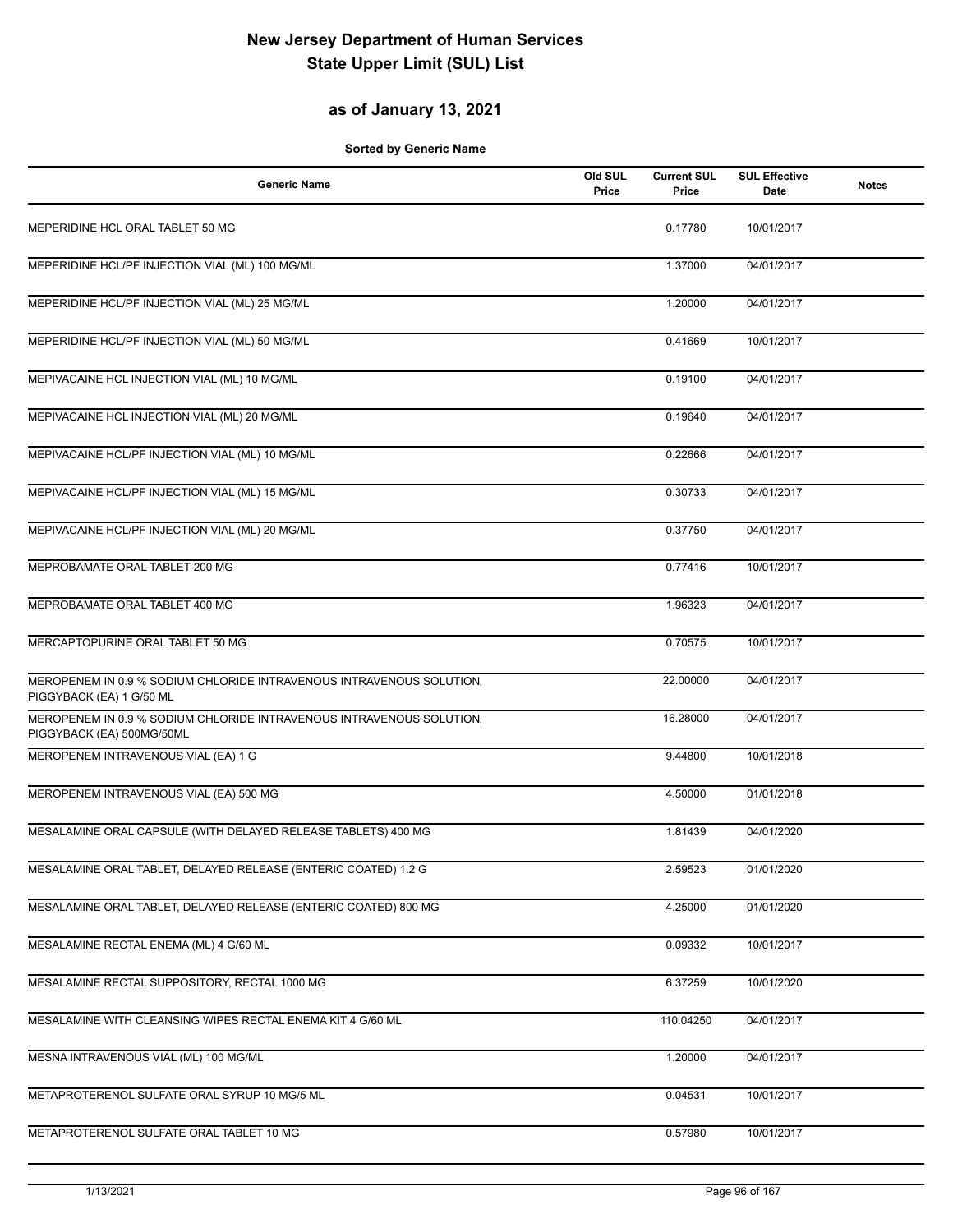### **as of January 13, 2021**

| <b>Generic Name</b>                                           | Old SUL<br>Price | <b>Current SUL</b><br>Price | <b>SUL Effective</b><br>Date | <b>Notes</b> |
|---------------------------------------------------------------|------------------|-----------------------------|------------------------------|--------------|
| METAPROTERENOL SULFATE ORAL TABLET 20 MG                      |                  | 0.97500                     | 04/01/2017                   |              |
| METAXALONE ORAL TABLET 400 MG                                 |                  | 4.76414                     | 04/01/2017                   |              |
| METAXALONE ORAL TABLET 800 MG                                 |                  | 0.49955                     | 01/01/2021                   |              |
| METFORMIN HCL ORAL TABLET 1000 MG                             |                  | 0.02197                     | 04/01/2017                   |              |
| METFORMIN HCL ORAL TABLET 500 MG                              |                  | 0.01076                     | 04/01/2017                   |              |
| METFORMIN HCL ORAL TABLET 850 MG                              |                  | 0.01999                     | 04/01/2017                   |              |
| METFORMIN HCL ORAL TABLET, ER GASTRIC RETENTION 24 HR 1000 MG |                  | 12.34775                    | 10/01/2020                   |              |
| METFORMIN HCL ORAL TABLET, ER GASTRIC RETENTION 24 HR 500 MG  |                  | 7.00000                     | 10/01/2020                   |              |
| METFORMIN HCL ORAL TABLET, EXTENDED RELEASE 24 HR 1000 MG     |                  | 2.82733                     | 04/01/2020                   |              |
| METFORMIN HCL ORAL TABLET, EXTENDED RELEASE 24 HR 500 MG      |                  | 3.33250                     | 07/01/2018                   |              |
| METFORMIN HCL ORAL TABLET, EXTENDED RELEASE 24 HR 500 MG      |                  | 0.02292                     | 04/01/2017                   |              |
| METFORMIN HCL ORAL TABLET, EXTENDED RELEASE 24 HR 750 MG      |                  | 0.05630                     | 04/01/2017                   |              |
| METHADONE HCL INJECTION VIAL (ML) 10 MG/ML                    |                  | 19.44900                    | 04/01/2017                   |              |
| METHADONE HCL ORAL CONCENTRATE, ORAL 10 MG/ML                 |                  | 0.05458                     | 10/01/2017                   |              |
| METHADONE HCL ORAL SOLUTION, ORAL 10 MG/5 ML                  |                  | 0.09076                     | 10/01/2017                   |              |
| METHADONE HCL ORAL SOLUTION, ORAL 5 MG/5 ML                   |                  | 0.06551                     | 04/01/2017                   |              |
| METHADONE HCL ORAL TABLET 10 MG                               |                  | 0.08750                     | 04/01/2017                   |              |
| METHADONE HCL ORAL TABLET 5 MG                                |                  | 0.15920                     | 04/01/2017                   |              |
| METHADONE HCL ORAL TABLET, SOLUBLE 40 MG                      |                  | 0.24800                     | 04/01/2017                   |              |
| METHAMPHETAMINE HCL ORAL TABLET 5 MG                          |                  | 2.89651                     | 10/01/2017                   |              |
| METHAZOLAMIDE ORAL TABLET 25 MG                               |                  | 0.24352                     | 10/01/2017                   |              |
| METHAZOLAMIDE ORAL TABLET 50 MG                               |                  | 4.96000                     | 10/01/2020                   |              |
| METHENAMINE HIPPURATE ORAL TABLET 1 G                         |                  | 0.58570                     | 04/01/2020                   |              |
| METHENAMINE MANDELATE ORAL TABLET 1 G                         |                  | 1.05580                     | 04/01/2017                   |              |
| METHENAMINE MANDELATE ORAL TABLET 500 MG                      |                  | 0.16327                     | 10/01/2017                   |              |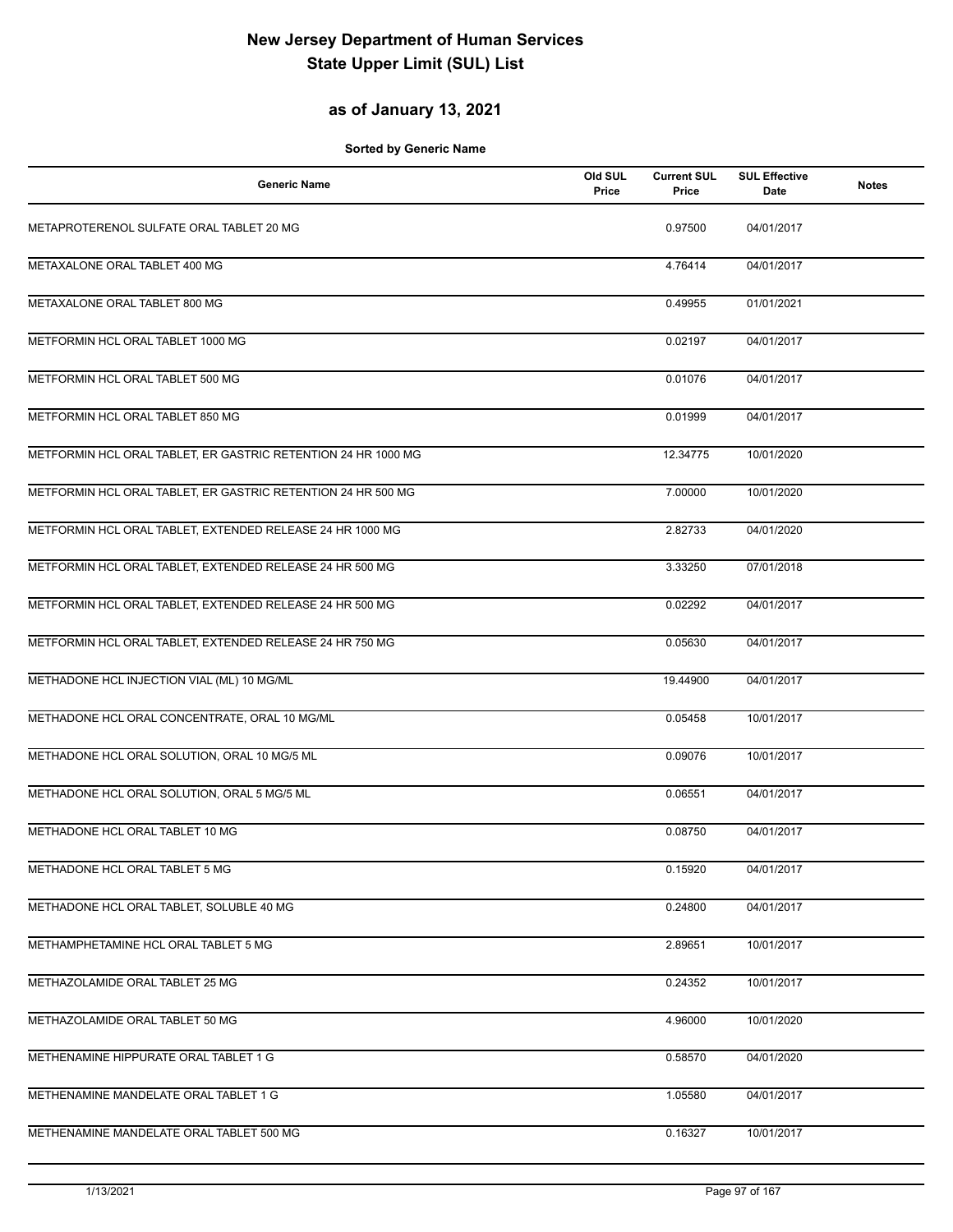#### **as of January 13, 2021**

| <b>Generic Name</b>                                                                           | Old SUL<br>Price | <b>Current SUL</b><br>Price | <b>SUL Effective</b><br>Date | <b>Notes</b> |
|-----------------------------------------------------------------------------------------------|------------------|-----------------------------|------------------------------|--------------|
| METHENAMINE/METHYLENE BLUE/SALICYLATE/SODIUM PHOS/HYOSCYAMIN ORAL<br><b>TABLET 120-0.12MG</b> |                  | 3.99990                     | 04/01/2017                   |              |
| METHENAMINE/METHYLENE BLUE/SOD PHOS/P.SALICYLATE/HYOSCYAMINE ORAL<br>CAPSULE 118-10-36        |                  | 2.58650                     | 04/01/2017                   |              |
| METHENAMINE/METHYLENE BLUE/SOD PHOS/P.SALICYLATE/HYOSCYAMINE ORAL<br><b>TABLET 81-0.12MG</b>  |                  | 4.75033                     | 04/01/2017                   |              |
| METHENAMINE/METHYLENE BLUE/SOD PHOS/P.SALICYLATE/HYOSCYAMINE ORAL<br>TABLET 81.6-10.8         |                  | 0.40000                     | 04/01/2017                   |              |
| METHENAMINE/SOD PHOSPH, MONOBASIC/METHYLENE BLUE/HYOSCYAMINE ORAL<br>TABLET 81.6-.12MG        |                  | 2.49990                     | 04/01/2017                   |              |
| METHIMAZOLE ORAL TABLET 10 MG                                                                 |                  | 0.06500                     | 04/01/2017                   |              |
| METHIMAZOLE ORAL TABLET 5 MG                                                                  |                  | 0.04205                     | 01/01/2021                   |              |
| METHOCARBAMOL INJECTION VIAL (ML) 100 MG/ML                                                   |                  | 5.70880                     | 04/01/2017                   |              |
| METHOCARBAMOL ORAL TABLET 500 MG                                                              |                  | 0.03398                     | 07/01/2018                   |              |
| METHOCARBAMOL ORAL TABLET 750 MG                                                              |                  | 0.06520                     | 04/01/2017                   |              |
| METHOTREXATE SODIUM INJECTION VIAL (ML) 25 MG/ML                                              |                  | 1.62509                     | 10/01/2017                   |              |
| METHOTREXATE SODIUM ORAL TABLET 2.5 MG                                                        |                  | 0.22710                     | 01/01/2019                   |              |
| METHOTREXATE SODIUM/PF INJECTION VIAL (EA) 1 G                                                |                  | 63.60000                    | 04/01/2017                   |              |
| METHOTREXATE SODIUM/PF INJECTION VIAL (ML) 25 MG/ML                                           |                  | 0.86700                     | 04/01/2019                   |              |
| METHOXSALEN ORAL CAPSULE, LIQUID-FILLED, RAPID RELEASE 10 MG                                  |                  | 66.75840                    | 04/01/2017                   |              |
| METHSCOPOLAMINE BROMIDE ORAL TABLET 2.5 MG                                                    |                  | 0.31450                     | 10/01/2018                   |              |
| METHSCOPOLAMINE BROMIDE ORAL TABLET 5 MG                                                      |                  | 2.00133                     | 04/01/2017                   |              |
| METHYCLOTHIAZIDE ORAL TABLET 5 MG                                                             |                  | 0.24738                     | 10/01/2017                   |              |
| METHYL SALICYLATE/MENTHOL TOPICAL CREAM (GRAM) 15 %-1 %                                       |                  | 0.05105                     | 04/01/2017                   |              |
| METHYL SALICYLATE/MENTHOL TOPICAL CREAM (GRAM) 15%-10%                                        |                  | 0.02259                     | 04/01/2017                   |              |
| METHYL SALICYLATE/MENTHOL TOPICAL OINTMENT (GRAM) 29 %-7.6 %                                  |                  | 0.02852                     | 04/01/2017                   |              |
| METHYL SALICYLATE/MENTHOL/CAMPHOR TOPICAL CREAM (GRAM) 30%-10%-4%                             |                  | 0.03323                     | 12/12/2011                   |              |
| METHYLCELLULOSE (WITH SUGAR) ORAL POWDER (GRAM)                                               |                  | 0.01528                     | 12/12/2011                   |              |
| METHYLCELLULOSE ORAL TABLET 500 MG                                                            |                  | 0.05421                     | 04/01/2017                   |              |
| METHYLDOPA ORAL TABLET 250 MG                                                                 |                  | 0.06990                     | 04/01/2018                   |              |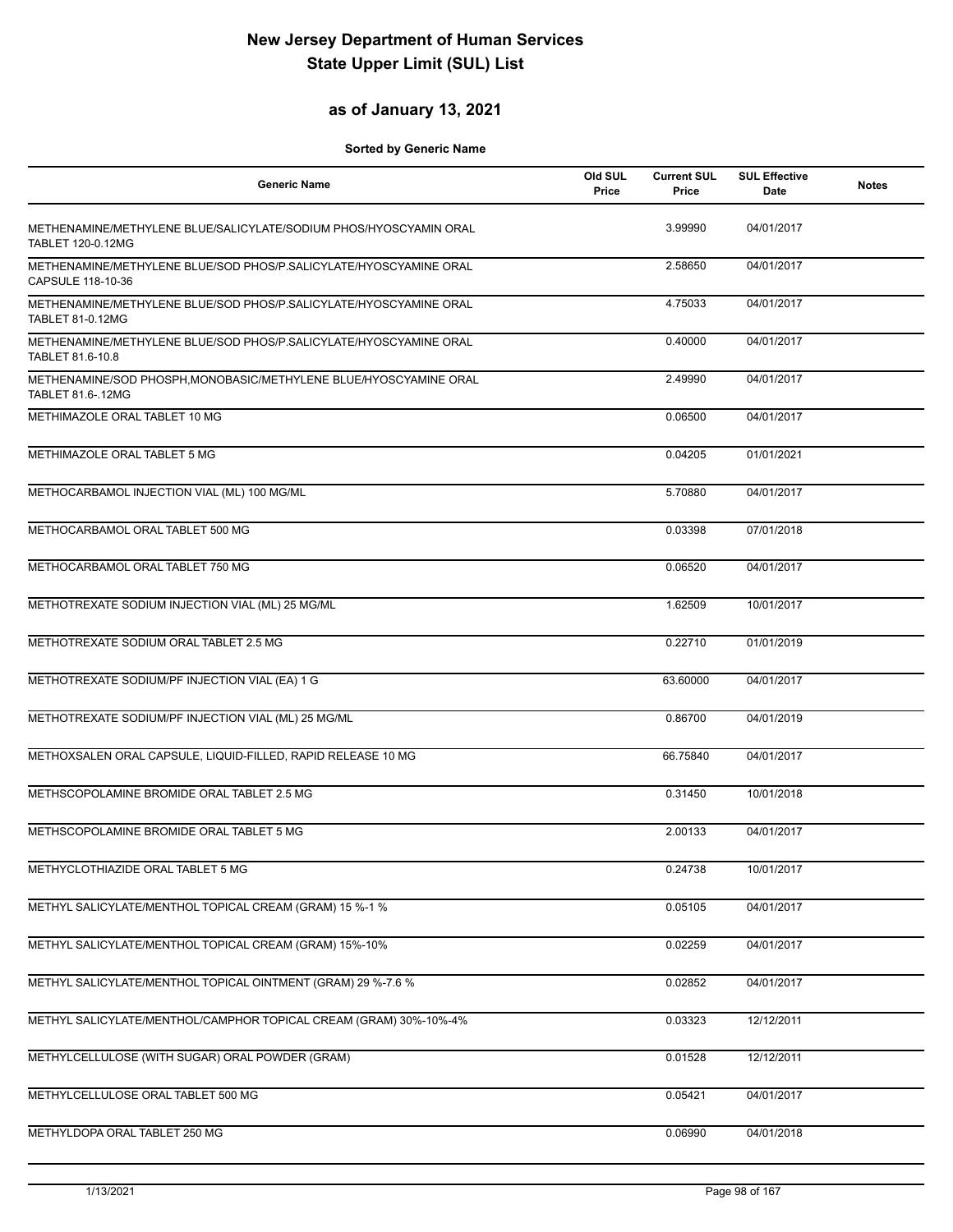### **as of January 13, 2021**

| <b>Generic Name</b>                                                     | Old SUL<br>Price | <b>Current SUL</b><br>Price | <b>SUL Effective</b><br>Date | <b>Notes</b> |
|-------------------------------------------------------------------------|------------------|-----------------------------|------------------------------|--------------|
| METHYLDOPA ORAL TABLET 500 MG                                           |                  | 0.14670                     | 07/01/2017                   |              |
| METHYLDOPA/HYDROCHLOROTHIAZIDE ORAL TABLET 250MG-15MG                   |                  | 0.32956                     | 10/01/2017                   |              |
| METHYLDOPA/HYDROCHLOROTHIAZIDE ORAL TABLET 250MG-25MG                   |                  | 0.12130                     | 10/01/2017                   |              |
| METHYLERGONOVINE MALEATE INJECTION AMPUL (ML) .2MG/ML(1)                |                  | 4.70000                     | 04/01/2017                   |              |
| METHYLERGONOVINE MALEATE INJECTION VIAL (ML) .2MG/ML(1)                 |                  | 24.70000                    | 04/01/2017                   |              |
| METHYLERGONOVINE MALEATE ORAL TABLET 0.2 MG                             |                  | 21.81402                    | 04/01/2017                   |              |
| METHYLPHENIDATE HCL ORAL CAPSULE, EXTENDED RELEASE BIPHASIC 30-70 10 MG |                  | 2.33720                     | 04/01/2019                   |              |
| METHYLPHENIDATE HCL ORAL CAPSULE, EXTENDED RELEASE BIPHASIC 30-70 20 MG |                  | 2.67755                     | 04/01/2017                   |              |
| METHYLPHENIDATE HCL ORAL CAPSULE, EXTENDED RELEASE BIPHASIC 30-70 30 MG |                  | 2.38170                     | 04/01/2020                   |              |
| METHYLPHENIDATE HCL ORAL CAPSULE, EXTENDED RELEASE BIPHASIC 30-70 40 MG |                  | 3.42960                     | 04/01/2017                   |              |
| METHYLPHENIDATE HCL ORAL CAPSULE, EXTENDED RELEASE BIPHASIC 30-70 50 MG |                  | 4.99953                     | 04/01/2017                   |              |
| METHYLPHENIDATE HCL ORAL CAPSULE, EXTENDED RELEASE BIPHASIC 30-70 60 MG |                  | 4.98909                     | 04/01/2017                   |              |
| METHYLPHENIDATE HCL ORAL CAPSULE, EXTENDED RELEASE BIPHASIC 50-50 10 MG |                  | 7.96140                     | 01/01/2019                   |              |
| METHYLPHENIDATE HCL ORAL CAPSULE, EXTENDED RELEASE BIPHASIC 50-50 20 MG |                  | 3.50883                     | 04/01/2017                   |              |
| METHYLPHENIDATE HCL ORAL CAPSULE, EXTENDED RELEASE BIPHASIC 50-50 30 MG |                  | 3.67445                     | 04/01/2017                   |              |
| METHYLPHENIDATE HCL ORAL CAPSULE, EXTENDED RELEASE BIPHASIC 50-50 40 MG |                  | 4.21424                     | 04/01/2017                   |              |
| METHYLPHENIDATE HCL ORAL SOLUTION, ORAL 10 MG/5 ML                      |                  | 0.63136                     | 04/01/2017                   |              |
| METHYLPHENIDATE HCL ORAL SOLUTION, ORAL 5 MG/5 ML                       |                  | 0.55068                     | 04/01/2017                   |              |
| METHYLPHENIDATE HCL ORAL TABLET 10 MG                                   |                  | 0.17410                     | 10/01/2020                   |              |
| METHYLPHENIDATE HCL ORAL TABLET 20 MG                                   |                  | 0.22400                     | 07/01/2018                   |              |
| METHYLPHENIDATE HCL ORAL TABLET 5 MG                                    |                  | 0.14690                     | 10/01/2020                   |              |
| METHYLPHENIDATE HCL ORAL TABLET, CHEWABLE 10 MG                         |                  | 4.52740                     | 04/01/2017                   |              |
| METHYLPHENIDATE HCL ORAL TABLET, CHEWABLE 2.5 MG                        |                  | 2.27610                     | 04/01/2017                   |              |
| METHYLPHENIDATE HCL ORAL TABLET, CHEWABLE 5 MG                          |                  | 3.26022                     | 04/01/2017                   |              |
| METHYLPHENIDATE HCL ORAL TABLET, EXTENDED RELEASE 10 MG                 |                  | 0.52570                     | 10/01/2017                   |              |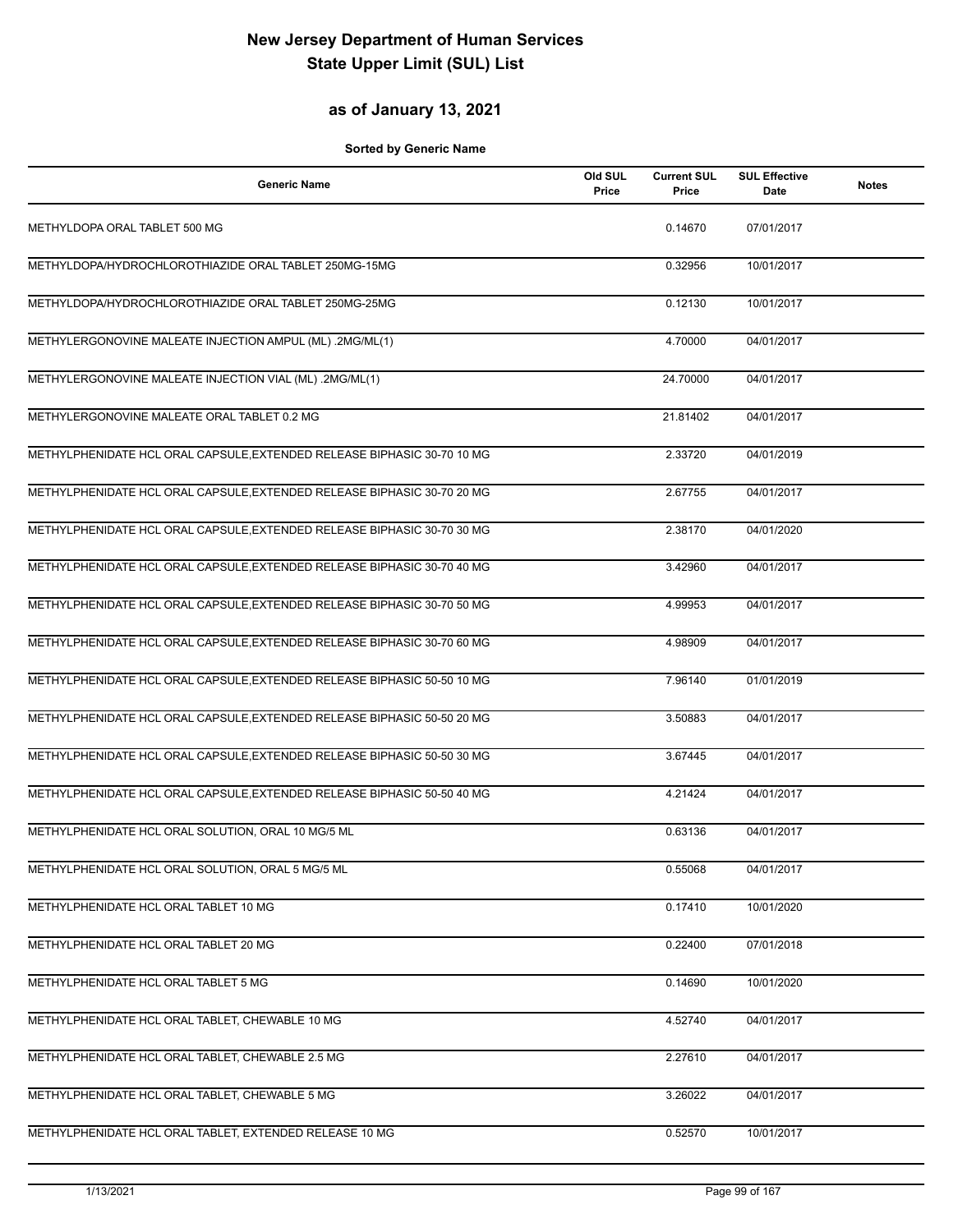#### **as of January 13, 2021**

| <b>Generic Name</b>                                                                        | Old SUL<br>Price | <b>Current SUL</b><br>Price | <b>SUL Effective</b><br>Date | <b>Notes</b> |
|--------------------------------------------------------------------------------------------|------------------|-----------------------------|------------------------------|--------------|
| METHYLPHENIDATE HCL ORAL TABLET, EXTENDED RELEASE 20 MG                                    |                  | 0.39255                     | 10/01/2017                   |              |
| METHYLPHENIDATE HCL ORAL TABLET, EXTENDED RELEASE 24 HR 18 MG                              |                  | 1.49850                     | 10/01/2020                   |              |
| METHYLPHENIDATE HCL ORAL TABLET, EXTENDED RELEASE 24 HR 27 MG                              |                  | 3.16700                     | 07/01/2018                   |              |
| METHYLPHENIDATE HCL ORAL TABLET, EXTENDED RELEASE 24 HR 36 MG                              |                  | 3.94770                     | 07/01/2019                   |              |
| METHYLPHENIDATE HCL ORAL TABLET, EXTENDED RELEASE 24 HR 54 MG                              |                  | 4.40970                     | 01/01/2020                   |              |
| METHYLPREDNISOLONE ACETATE INJECTION VIAL (ML) 40 MG/ML                                    |                  | 6.24000                     | 04/01/2017                   |              |
| METHYLPREDNISOLONE ACETATE INJECTION VIAL (ML) 80 MG/ML                                    |                  | 5.93600                     | 04/01/2017                   |              |
| METHYLPREDNISOLONE ORAL TABLET 16 MG                                                       |                  | 1.95015                     | 04/01/2017                   |              |
| METHYLPREDNISOLONE ORAL TABLET 32 MG                                                       |                  | 3.70000                     | 04/01/2017                   |              |
| METHYLPREDNISOLONE ORAL TABLET 4 MG                                                        |                  | 0.21647                     | 07/01/2019                   |              |
| METHYLPREDNISOLONE ORAL TABLET 8 MG                                                        |                  | 1.09220                     | 01/01/2020                   |              |
| METHYLPREDNISOLONE ORAL TABLET, DOSE PACK 4 MG                                             |                  | 0.10286                     | 01/01/2019                   |              |
| METHYLPREDNISOLONE SODIUM SUCCINATE INJECTION VIAL (EA) 125 MG                             |                  | 11.65000                    | 04/01/2017                   |              |
| METHYLPREDNISOLONE SODIUM SUCCINATE INJECTION VIAL (EA) 40 MG                              |                  | 1.81905                     | 10/01/2017                   |              |
| METHYLPREDNISOLONE SODIUM SUCCINATE INJECTION VIAL (SDV, MDV OR ADDITIVE)<br>(EA) 40 MG/ML |                  | 2.71500                     | 12/12/2011                   |              |
| METHYLPREDNISOLONE SODIUM SUCCINATE INTRAVENOUS VIAL (EA) 1000 MG                          |                  | 12.95445                    | 10/01/2017                   |              |
| METHYLTESTOSTERONE ORAL CAPSULE 10 MG                                                      |                  | 67.11550                    | 04/01/2017                   |              |
| METIPRANOLOL OPHTHALMIC DROPS 0.3 %                                                        |                  | 2.71154                     | 12/12/2011                   |              |
| METOCLOPRAMIDE HCL INJECTION SYRINGE (ML) 10 MG/2 ML                                       |                  | 1.11000                     | 04/01/2017                   |              |
| METOCLOPRAMIDE HCL INJECTION VIAL (ML) 5 MG/ML                                             |                  | 0.50029                     | 04/01/2017                   |              |
| METOCLOPRAMIDE HCL ORAL DISPOSABLE SYRINGE (EA) 0.9MG/0.9                                  |                  | 0.01585                     | 12/12/2011                   |              |
| METOCLOPRAMIDE HCL ORAL SOLUTION, ORAL 10 MG/10ML                                          |                  | 0.05375                     | 04/01/2017                   |              |
| METOCLOPRAMIDE HCL ORAL SOLUTION, ORAL 5 MG/5 ML                                           |                  | 0.01008                     | 04/01/2017                   |              |
| METOCLOPRAMIDE HCL ORAL TABLET 10 MG                                                       |                  | 0.01950                     | 01/01/2019                   |              |
| METOCLOPRAMIDE HCL ORAL TABLET 5 MG                                                        |                  | 0.03308                     | 07/01/2017                   |              |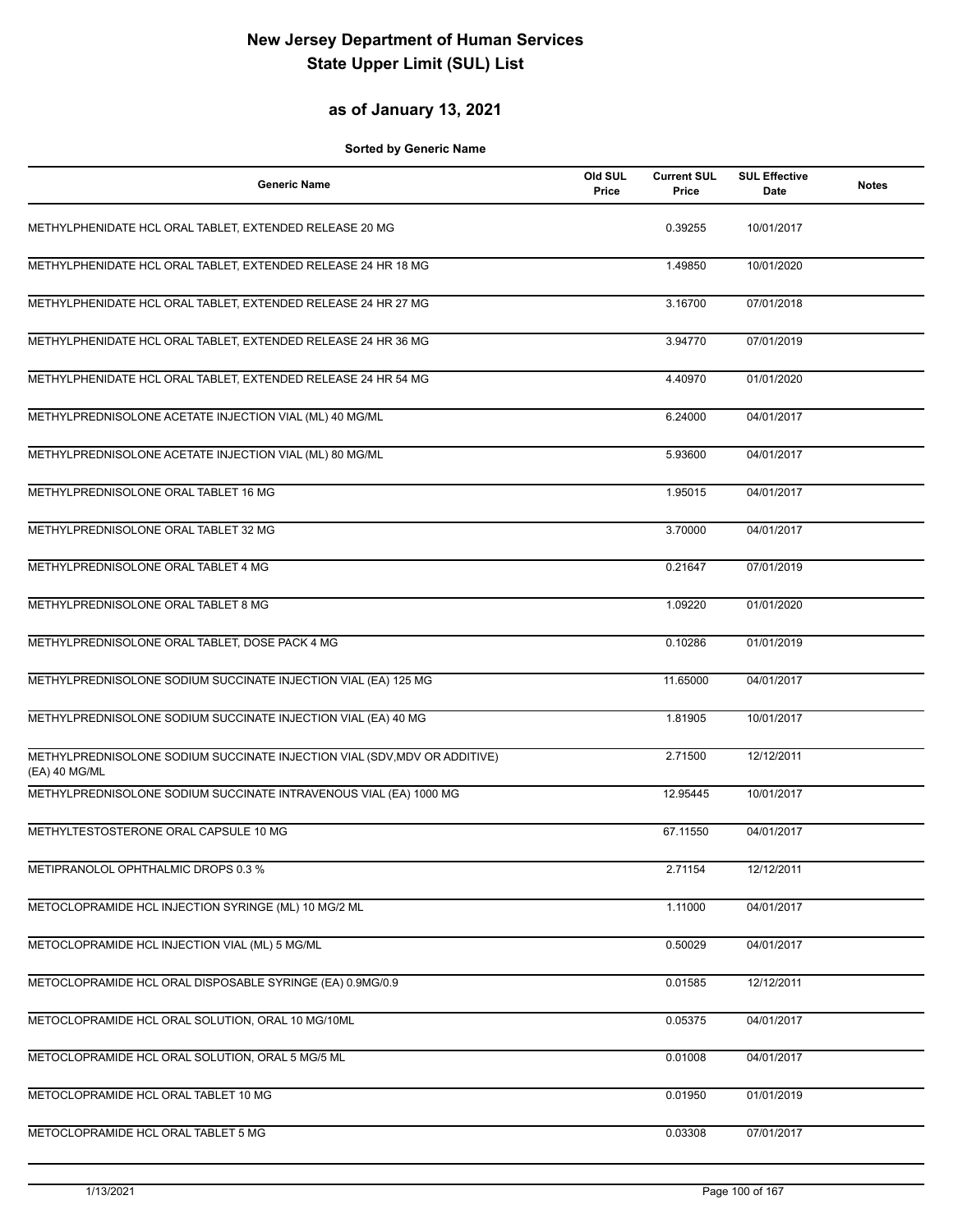### **as of January 13, 2021**

| <b>Generic Name</b>                                                                             | Old SUL<br>Price | <b>Current SUL</b><br>Price | <b>SUL Effective</b><br>Date | <b>Notes</b> |
|-------------------------------------------------------------------------------------------------|------------------|-----------------------------|------------------------------|--------------|
| METOCLOPRAMIDE HCL ORAL TABLET, DISINTEGRATING 5 MG                                             |                  | 7.48000                     | 04/01/2017                   |              |
| METOLAZONE ORAL TABLET 10 MG                                                                    |                  | 0.51380                     | 10/01/2017                   |              |
| METOLAZONE ORAL TABLET 2.5 MG                                                                   |                  | 0.81000                     | 07/01/2018                   |              |
| METOLAZONE ORAL TABLET 5 MG                                                                     |                  | 0.68220                     | 12/13/2019                   |              |
| METOPROLOL SUCCINATE ORAL TABLET, EXTENDED RELEASE 24 HR 100 MG                                 |                  | 0.11660                     | 01/01/2019                   |              |
| METOPROLOL SUCCINATE ORAL TABLET, EXTENDED RELEASE 24 HR 200 MG                                 |                  | 0.32170                     | 01/01/2019                   |              |
| METOPROLOL SUCCINATE ORAL TABLET, EXTENDED RELEASE 24 HR 25 MG                                  |                  | 0.06650                     | 01/01/2019                   |              |
| METOPROLOL SUCCINATE ORAL TABLET, EXTENDED RELEASE 24 HR 50 MG                                  |                  | 0.06950                     | 01/01/2019                   |              |
| METOPROLOL TARTRATE INTRAVENOUS AMPUL (ML) 5 MG/5 ML                                            |                  | 0.39600                     | 04/01/2017                   |              |
| METOPROLOL TARTRATE INTRAVENOUS SYRINGE (ML) 5 MG/5 ML                                          |                  | 1.15600                     | 04/01/2017                   |              |
| METOPROLOL TARTRATE INTRAVENOUS VIAL (ML) 5 MG/5 ML                                             |                  | 0.15200                     | 04/01/2017                   |              |
| METOPROLOL TARTRATE ORAL TABLET 100 MG                                                          |                  | 0.02310                     | 04/01/2017                   |              |
| METOPROLOL TARTRATE ORAL TABLET 25 MG                                                           |                  | 0.01309                     | 04/01/2017                   |              |
| METOPROLOL TARTRATE ORAL TABLET 37.5 MG                                                         |                  | 0.07920                     | 04/01/2017                   |              |
| METOPROLOL TARTRATE ORAL TABLET 50 MG                                                           |                  | 0.01903                     | 04/01/2017                   |              |
| METOPROLOL TARTRATE ORAL TABLET 75 MG                                                           |                  | 0.17228                     | 04/01/2017                   |              |
| METOPROLOL TARTRATE/HYDROCHLOROTHIAZIDE ORAL TABLET 100MG-25MG                                  |                  | 0.84850                     | 04/01/2017                   |              |
| METOPROLOL TARTRATE/HYDROCHLOROTHIAZIDE ORAL TABLET 100MG-50MG                                  |                  | 1.21373                     | 10/01/2017                   |              |
| METOPROLOL TARTRATE/HYDROCHLOROTHIAZIDE ORAL TABLET 50 MG-25MG                                  |                  | 0.54060                     | 07/01/2018                   |              |
| METRONIDAZOLE BENZOATE MISCELLANEOUS POWDER (GRAM)                                              |                  | 0.86987                     | 10/01/2017                   |              |
| METRONIDAZOLE IN SODIUM CHLORIDE INTRAVENOUS INTRAVENOUS SOLUTION,<br>PIGGYBACK (ML) 500MG/0.1L |                  | 0.01195                     | 10/01/2017                   |              |
| METRONIDAZOLE ORAL CAPSULE 375 MG                                                               |                  | 1.81674                     | 10/01/2017                   |              |
| METRONIDAZOLE ORAL TABLET 250 MG                                                                |                  | 0.07480                     | 10/01/2019                   |              |
| METRONIDAZOLE ORAL TABLET 500 MG                                                                |                  | 0.04450                     | 01/01/2019                   |              |
| METRONIDAZOLE TOPICAL CREAM (GRAM) 0.75 %                                                       |                  | 1.15467                     | 01/01/2020                   |              |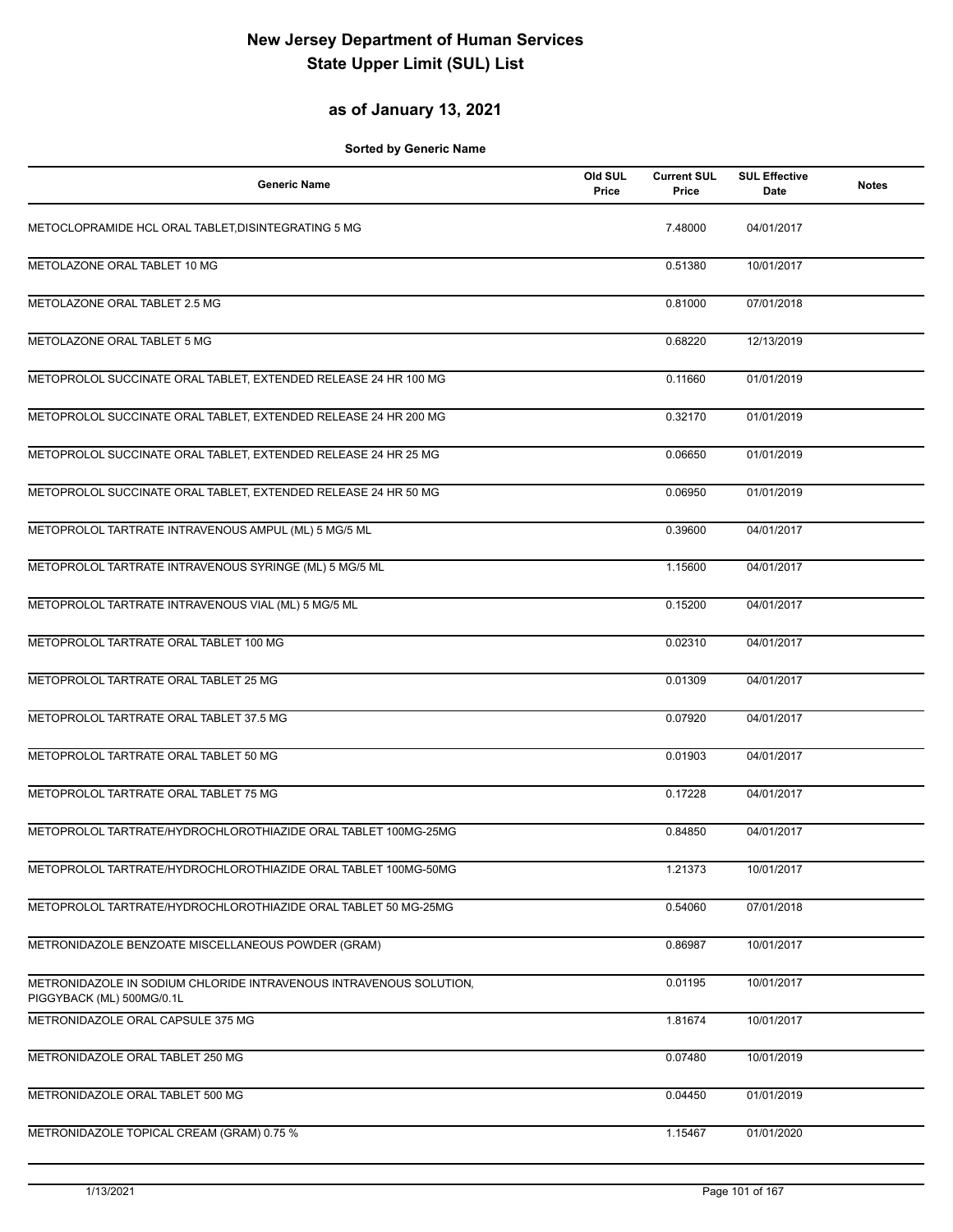### **as of January 13, 2021**

| <b>Generic Name</b>                                     | Old SUL<br>Price | <b>Current SUL</b><br>Price | <b>SUL Effective</b><br>Date | <b>Notes</b> |
|---------------------------------------------------------|------------------|-----------------------------|------------------------------|--------------|
| METRONIDAZOLE TOPICAL GEL (GRAM) 0.75 %                 |                  | 0.32294                     | 10/01/2017                   |              |
| METRONIDAZOLE TOPICAL GEL (GRAM) 1 %                    |                  | 1.71483                     | 04/01/2020                   |              |
| METRONIDAZOLE TOPICAL GEL WITH PUMP (GRAM) 1 %          |                  | 2.53748                     | 04/01/2017                   |              |
| METRONIDAZOLE TOPICAL LOTION (ML) 0.75 %                |                  | 1.27119                     | 01/01/2020                   |              |
| METRONIDAZOLE VAGINAL GEL WITH APPLICATOR (GRAM) 0.75 % |                  | 0.34226                     | 07/01/2019                   |              |
| MEXILETINE HCL ORAL CAPSULE 150 MG                      |                  | 0.18552                     | 10/01/2017                   |              |
| MEXILETINE HCL ORAL CAPSULE 200 MG                      |                  | 0.20487                     | 10/01/2017                   |              |
| MEXILETINE HCL ORAL CAPSULE 250 MG                      |                  | 0.25898                     | 10/01/2017                   |              |
| MICONAZOLE NITRATE TOPICAL AEROSOL, POWDER (GRAM) 2 %   |                  | 0.01330                     | 10/01/2017                   |              |
| MICONAZOLE NITRATE TOPICAL CREAM (GRAM) 2 %             |                  | 0.07015                     | 04/01/2017                   |              |
| MICONAZOLE NITRATE TOPICAL OINTMENT (GRAM) 2 %          |                  | 0.07388                     | 04/01/2017                   |              |
| MICONAZOLE NITRATE TOPICAL POWDER (GRAM) 2 %            |                  | 0.03044                     | 10/01/2017                   |              |
| MICONAZOLE NITRATE VAGINAL CREAM WITH APPLICATOR 2 %    |                  | 0.10598                     | 04/01/2017                   |              |
| MICONAZOLE NITRATE VAGINAL CREAM WITH APPLICATOR 4 %    |                  | 0.23960                     | 04/01/2017                   |              |
| MICONAZOLE NITRATE VAGINAL KIT 1200MG-2%                |                  | 17.24000                    | 04/01/2017                   |              |
| MICONAZOLE NITRATE VAGINAL KIT 200 MG-2 %               |                  | 7.86000                     | 04/01/2017                   |              |
| MICONAZOLE NITRATE VAGINAL SUPPOSITORY, VAGINAL 100 MG  |                  | 0.64024                     | 04/01/2017                   |              |
| MICONAZOLE NITRATE VAGINAL SUPPOSITORY, VAGINAL 200 MG  |                  | 12.13000                    | 04/01/2018                   |              |
| MIDAZOLAM HCL INJECTION DISPOSABLE SYRINGE (ML) 1 MG/ML |                  | 0.29250                     | 12/12/2011                   |              |
| MIDAZOLAM HCL INJECTION VIAL (ML) 10 MG/10ML            |                  | 0.17100                     | 04/01/2017                   |              |
| MIDAZOLAM HCL INJECTION VIAL (ML) 10 MG/2 ML            |                  | 0.62500                     | 04/01/2017                   |              |
| MIDAZOLAM HCL INJECTION VIAL (ML) 2 MG/2 ML             |                  | 0.31512                     | 04/01/2017                   |              |
| MIDAZOLAM HCL INJECTION VIAL (ML) 5 MG/5 ML             |                  | 0.27800                     | 04/01/2017                   |              |
| MIDAZOLAM HCL INJECTION VIAL (ML) 5 MG/ML               |                  | 0.68340                     | 10/01/2017                   |              |
| MIDAZOLAM HCL INJECTION VIAL (ML) 5 MG/ML(1)            |                  | 0.91930                     | 04/01/2017                   |              |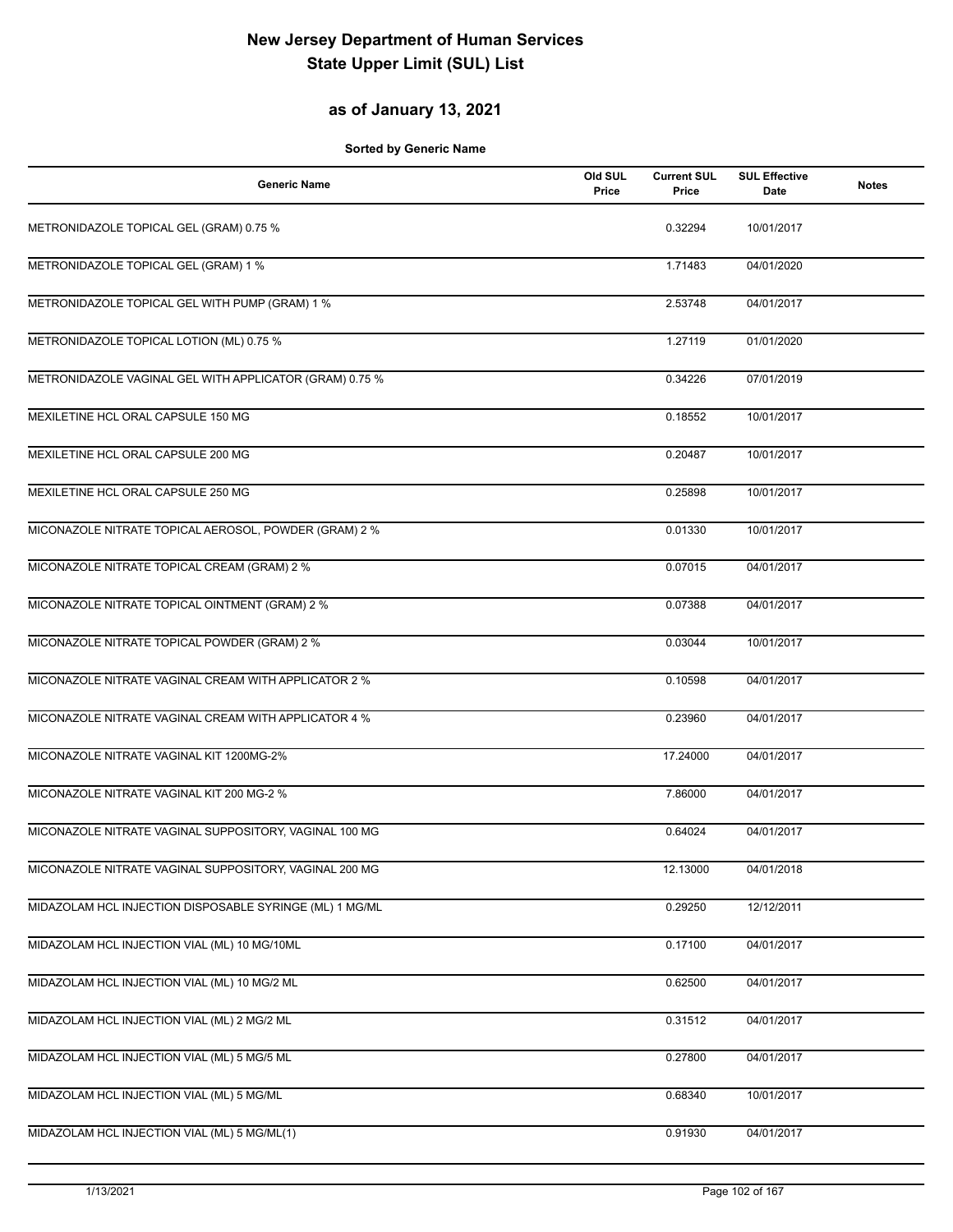### **as of January 13, 2021**

| <b>Generic Name</b>                                                                                    | Old SUL<br>Price | <b>Current SUL</b><br>Price | <b>SUL Effective</b><br>Date | <b>Notes</b> |
|--------------------------------------------------------------------------------------------------------|------------------|-----------------------------|------------------------------|--------------|
| MIDAZOLAM HCL ORAL SYRUP 10 MG/5 ML                                                                    |                  | 0.55360                     | 10/01/2017                   |              |
| MIDAZOLAM HCL ORAL SYRUP 2 MG/ML                                                                       |                  | 0.32771                     | 04/01/2017                   |              |
| MIDAZOLAM HCL ORAL SYRUP 5 MG/2.5ML                                                                    |                  | 2.10800                     | 04/01/2017                   |              |
| MIDAZOLAM HCL/PF INJECTION CARTRIDGE (ML) 2 MG/2 ML                                                    |                  | 0.73000                     | 04/01/2017                   |              |
| MIDAZOLAM HCL/PF INJECTION CARTRIDGE (ML) 5 MG/ML                                                      |                  | 2.51000                     | 04/01/2017                   |              |
| MIDAZOLAM HCL/PF INJECTION SYRINGE (ML) 10 MG/2 ML                                                     |                  | 1.10000                     | 04/01/2017                   |              |
| MIDAZOLAM HCL/PF INJECTION SYRINGE (ML) 2 MG/2 ML                                                      |                  | 0.19598                     | 10/01/2017                   |              |
| MIDAZOLAM HCL/PF INJECTION SYRINGE (ML) 5 MG/ML                                                        |                  | 0.68340                     | 10/01/2017                   |              |
| MIDAZOLAM HCL/PF INJECTION VIAL (ML) 10 MG/2 ML                                                        |                  | 0.48500                     | 04/01/2017                   |              |
| MIDAZOLAM HCL/PF INJECTION VIAL (ML) 2 MG/2 ML                                                         |                  | 0.23500                     | 04/01/2017                   |              |
| MIDAZOLAM HCL/PF INJECTION VIAL (ML) 5 MG/5 ML                                                         |                  | 0.16200                     | 04/01/2017                   |              |
| MIDAZOLAM HCL/PF INJECTION VIAL (ML) 5 MG/ML(1)                                                        |                  | 1.03920                     | 04/01/2017                   |              |
| MIDODRINE HCL ORAL TABLET 10 MG                                                                        |                  | 0.51220                     | 10/01/2020                   |              |
| MIDODRINE HCL ORAL TABLET 2.5 MG                                                                       |                  | 0.16000                     | 10/01/2018                   |              |
| MIDODRINE HCL ORAL TABLET 5 MG                                                                         |                  | 0.25900                     | 07/01/2018                   |              |
| MIGLITOL ORAL TABLET 100 MG                                                                            |                  | 2.23270                     | 04/01/2017                   |              |
| MIGLITOL ORAL TABLET 25 MG                                                                             |                  | 1.72110                     | 04/01/2017                   |              |
| MIGLITOL ORAL TABLET 50 MG                                                                             |                  | 1.89250                     | 04/01/2017                   |              |
| MILRINONE LACTATE INTRAVENOUS VIAL (ML) 1 MG/ML                                                        |                  | 0.29545                     | 10/01/2017                   |              |
| MILRINONE LACTATE/DEXTROSE 5 % IN WATER INTRAVENOUS INTRAVENOUS SOLUTION.<br>PIGGYBACK (ML) 20MG/100ML |                  | 0.12080                     | 04/01/2017                   |              |
| MILRINONE LACTATE/DEXTROSE 5 % IN WATER INTRAVENOUS INTRAVENOUS SOLUTION,<br>PIGGYBACK (ML) 40MG/200ML |                  | 0.13125                     | 04/01/2017                   |              |
| MINERAL OIL MISCELLANEOUS OIL (ML)                                                                     |                  | 0.01182                     | 10/01/2017                   |              |
| MINERAL OIL ORAL OIL (ML)                                                                              |                  | 0.00596                     | 10/01/2017                   |              |
| MINERAL OIL RECTAL ENEMA (ML)                                                                          |                  | 0.01190                     | 12/12/2011                   |              |
| MINERAL OIL/ISOPROPYL MYRISTATE/WATER TOPICAL LOTION (ML)                                              |                  | 0.02238                     | 12/12/2011                   |              |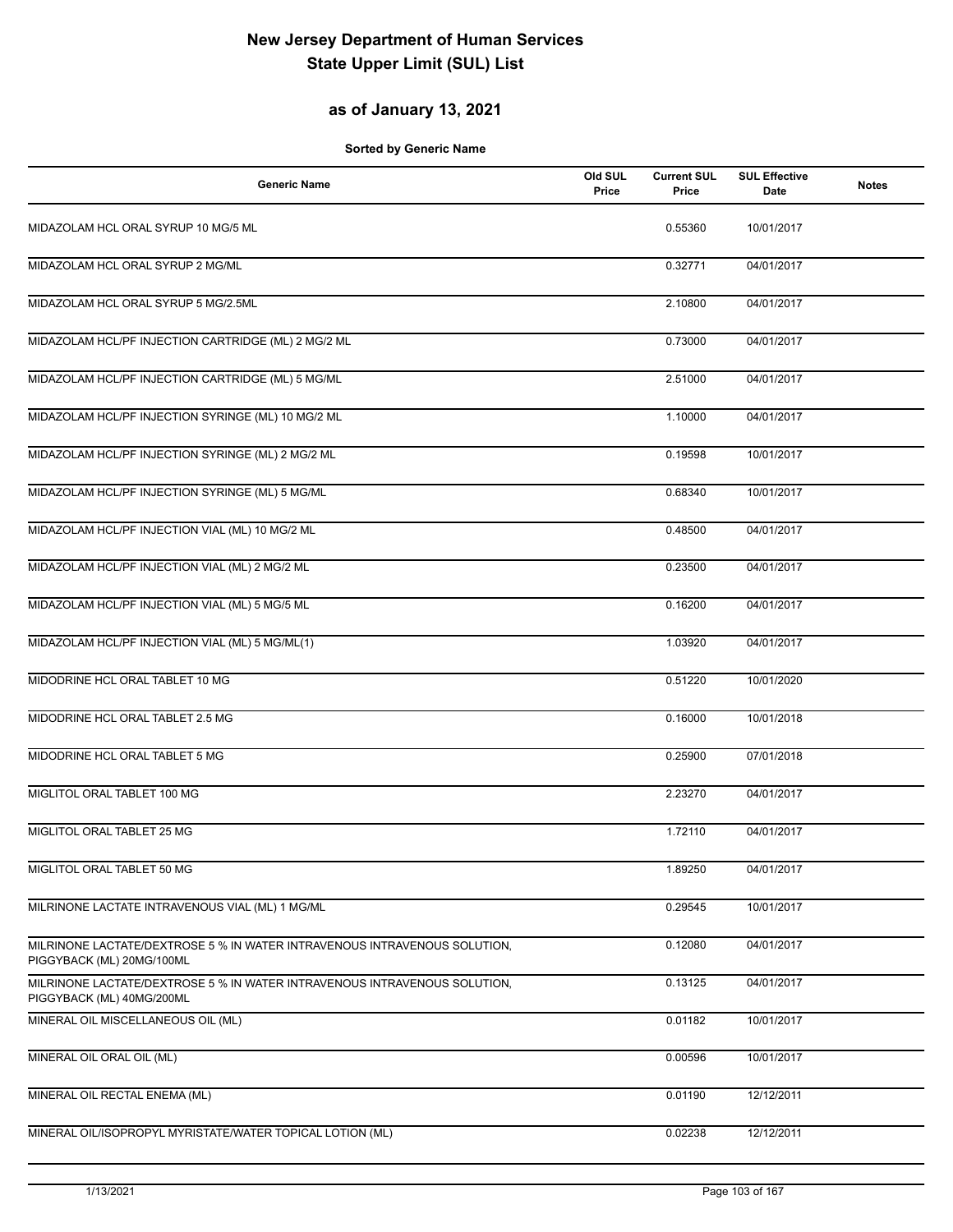#### **as of January 13, 2021**

| <b>Generic Name</b>                                                 | Old SUL<br>Price | <b>Current SUL</b><br>Price | <b>SUL Effective</b><br><b>Date</b> | <b>Notes</b> |
|---------------------------------------------------------------------|------------------|-----------------------------|-------------------------------------|--------------|
| MINERAL OIL/PETROLATUM, HYDROPHILIC TOPICAL OINTMENT (GRAM)         |                  | 0.05288                     | 12/12/2011                          |              |
| MINERAL OIL/PETROLATUM, WHITE OPHTHALMIC OINTMENT (GRAM) 15 %-83 %  |                  | 0.63759                     | 04/01/2017                          |              |
| MINERAL OIL/PETROLATUM, WHITE OPHTHALMIC OINTMENT (GRAM) 15%-85%    |                  | 0.63759                     | 04/01/2017                          |              |
| MINERAL OIL/PETROLATUM, WHITE OPHTHALMIC OINTMENT (GRAM) 42.5-57.3% |                  | 0.63759                     | 04/01/2017                          |              |
| MINERAL OIL/PETROLATUM, WHITE TOPICAL CREAM (GRAM)                  |                  | 0.01385                     | 12/12/2011                          |              |
| MINERAL OIL/PETROLATUM, WHITE/WATER TOPICAL LOTION (ML)             |                  | 0.02238                     | 12/12/2011                          |              |
| MINOCYCLINE HCL ORAL CAPSULE 100 MG                                 |                  | 0.22560                     | 01/01/2019                          |              |
| MINOCYCLINE HCL ORAL CAPSULE 50 MG                                  |                  | 0.15370                     | 04/01/2017                          |              |
| MINOCYCLINE HCL ORAL CAPSULE 75 MG                                  |                  | 0.28083                     | 04/01/2017                          |              |
| MINOCYCLINE HCL ORAL TABLET 100 MG                                  |                  | 1.50750                     | 10/01/2017                          |              |
| MINOCYCLINE HCL ORAL TABLET 50 MG                                   |                  | 0.93606                     | 10/01/2017                          |              |
| MINOCYCLINE HCL ORAL TABLET 75 MG                                   |                  | 0.25898                     | 10/01/2017                          |              |
| MINOCYCLINE HCL ORAL TABLET, EXTENDED RELEASE 24 HR 135 MG          |                  | 7.38700                     | 04/01/2017                          |              |
| MINOCYCLINE HCL ORAL TABLET, EXTENDED RELEASE 24 HR 45 MG           |                  | 7.38700                     | 04/01/2017                          |              |
| MINOCYCLINE HCL ORAL TABLET, EXTENDED RELEASE 24 HR 65 MG           |                  | 5.99833                     | 01/01/2020                          |              |
| MINOCYCLINE HCL ORAL TABLET, EXTENDED RELEASE 24 HR 90 MG           |                  | 5.25856                     | 04/01/2017                          |              |
| MINOXIDIL ORAL TABLET 10 MG                                         |                  | 0.12250                     | 01/01/2019                          |              |
| MINOXIDIL ORAL TABLET 2.5 MG                                        |                  | 0.01538                     | 10/01/2017                          |              |
| MINOXIDIL TOPICAL SOLUTION, NON-ORAL 2 %                            |                  | 0.09397                     | 04/01/2017                          |              |
| MINOXIDIL TOPICAL SOLUTION, NON-ORAL 5 %                            |                  | 0.13546                     | 04/01/2017                          |              |
| MIRTAZAPINE ORAL TABLET 15 MG                                       |                  | 0.04000                     | 01/01/2019                          |              |
| MIRTAZAPINE ORAL TABLET 30 MG                                       |                  | 0.06333                     | 07/01/2017                          |              |
| MIRTAZAPINE ORAL TABLET 45 MG                                       |                  | 0.09967                     | 10/01/2017                          |              |
| MIRTAZAPINE ORAL TABLET 7.5 MG                                      |                  | 0.66000                     | 01/01/2021                          |              |
| MIRTAZAPINE ORAL TABLET, DISINTEGRATING 15 MG                       |                  | 0.47533                     | 01/01/2018                          |              |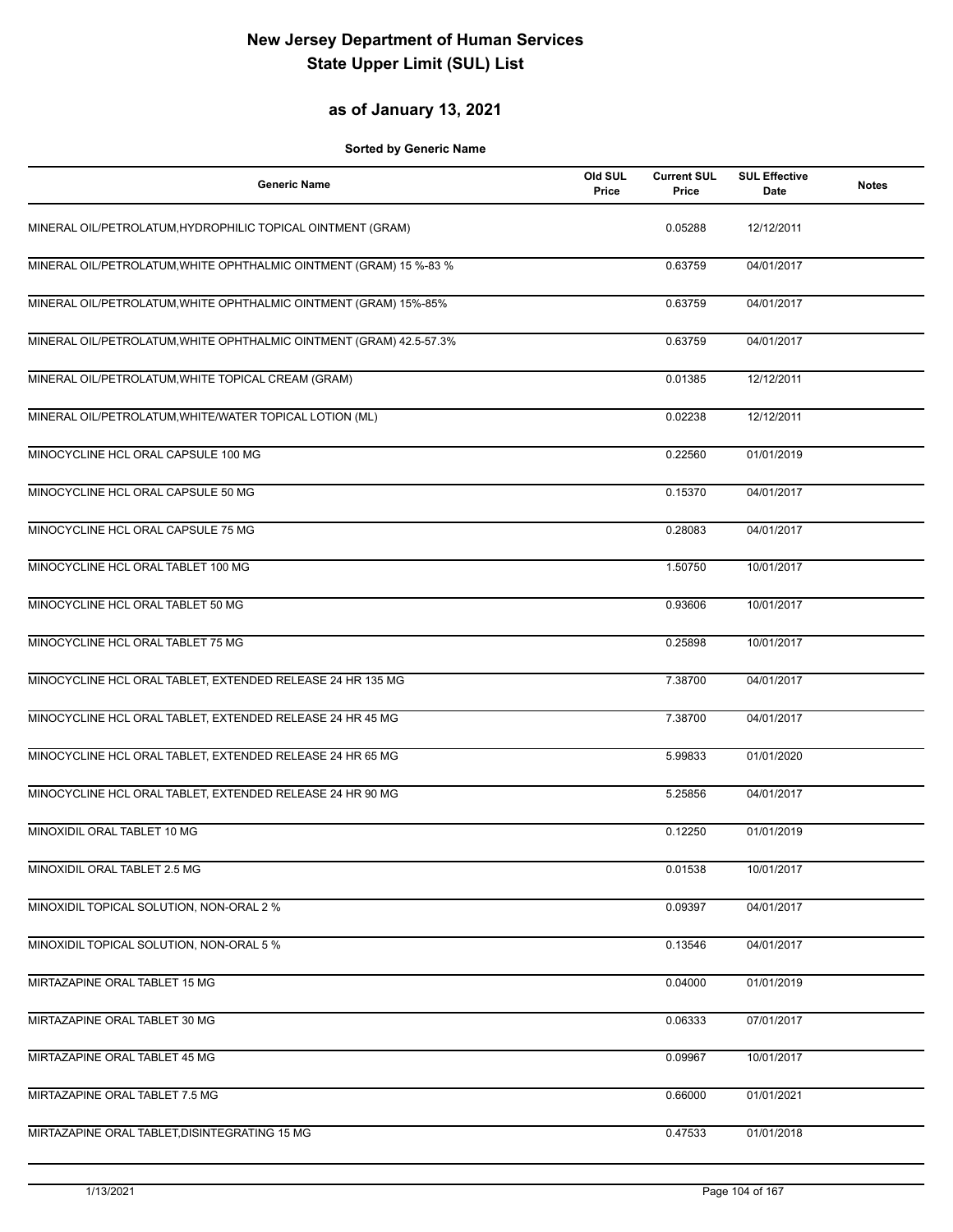### **as of January 13, 2021**

| <b>Generic Name</b>                                             | Old SUL<br>Price | <b>Current SUL</b><br>Price | <b>SUL Effective</b><br>Date | <b>Notes</b> |
|-----------------------------------------------------------------|------------------|-----------------------------|------------------------------|--------------|
| MIRTAZAPINE ORAL TABLET, DISINTEGRATING 30 MG                   |                  | 0.55833                     | 10/01/2018                   |              |
| MIRTAZAPINE ORAL TABLET, DISINTEGRATING 45 MG                   |                  | 0.65380                     | 04/01/2017                   |              |
| MISOPROSTOL ORAL TABLET 100 MCG                                 |                  | 0.34203                     | 04/01/2017                   |              |
| MISOPROSTOL ORAL TABLET 200 MCG                                 |                  | 0.32632                     | 10/01/2017                   |              |
| MITOMYCIN INTRAVENOUS VIAL (EA) 20 MG                           |                  | 631.98000                   | 04/01/2017                   |              |
| MITOMYCIN INTRAVENOUS VIAL (EA) 40 MG                           |                  | 1263.96000                  | 04/01/2017                   |              |
| MITOMYCIN INTRAVENOUS VIAL (EA) 5 MG                            |                  | 243.27000                   | 04/01/2017                   |              |
| MITOXANTRONE HCL INTRAVENOUS VIAL (ML) 2 MG/ML                  |                  | 13.12480                    | 04/01/2017                   |              |
| MODAFINIL ORAL TABLET 100 MG                                    |                  | 1.58967                     | 01/01/2019                   |              |
| MODAFINIL ORAL TABLET 200 MG                                    |                  | 0.35717                     | 01/01/2020                   |              |
| MOEXIPRIL HCL ORAL TABLET 15 MG                                 |                  | 0.24537                     | 10/01/2017                   |              |
| MOEXIPRIL HCL ORAL TABLET 7.5 MG                                |                  | 0.26780                     | 04/01/2018                   |              |
| MOEXIPRIL HCL/HYDROCHLOROTHIAZIDE ORAL TABLET 15-12.5MG         |                  | 0.36685                     | 10/01/2017                   |              |
| MOEXIPRIL HCL/HYDROCHLOROTHIAZIDE ORAL TABLET 15-25MG           |                  | 0.32874                     | 10/01/2017                   |              |
| MOEXIPRIL HCL/HYDROCHLOROTHIAZIDE ORAL TABLET 7.5-12.5MG        |                  | 0.36252                     | 04/01/2017                   |              |
| MOLINDONE HCL ORAL TABLET 10 MG                                 |                  | 1.83460                     | 04/01/2017                   |              |
| MOLINDONE HCL ORAL TABLET 25 MG                                 |                  | 2.15480                     | 04/01/2017                   |              |
| MOLINDONE HCL ORAL TABLET 5 MG                                  |                  | 1.27600                     | 04/01/2017                   |              |
| MOMETASONE FUROATE NASAL AEROSOL, SPRAY WITH PUMP (GRAM) 50 MCG |                  | 1.66529                     | 01/01/2019                   |              |
| MOMETASONE FUROATE TOPICAL CREAM (GRAM) 0.1 %                   |                  | 0.15556                     | 04/01/2017                   |              |
| MOMETASONE FUROATE TOPICAL OINTMENT (GRAM) 0.1 %                |                  | 0.13022                     | 07/01/2018                   |              |
| MOMETASONE FUROATE TOPICAL SOLUTION, NON-ORAL 0.1 %             |                  | 0.14992                     | 10/01/2017                   |              |
| MONTELUKAST SODIUM ORAL GRANULES IN PACKET (EA) 4 MG            |                  | 1.78811                     | 04/01/2019                   |              |
| MONTELUKAST SODIUM ORAL TABLET 10 MG                            |                  | 0.03278                     | 07/01/2018                   |              |
| MONTELUKAST SODIUM ORAL TABLET, CHEWABLE 4 MG                   |                  | 0.08749                     | 10/01/2019                   |              |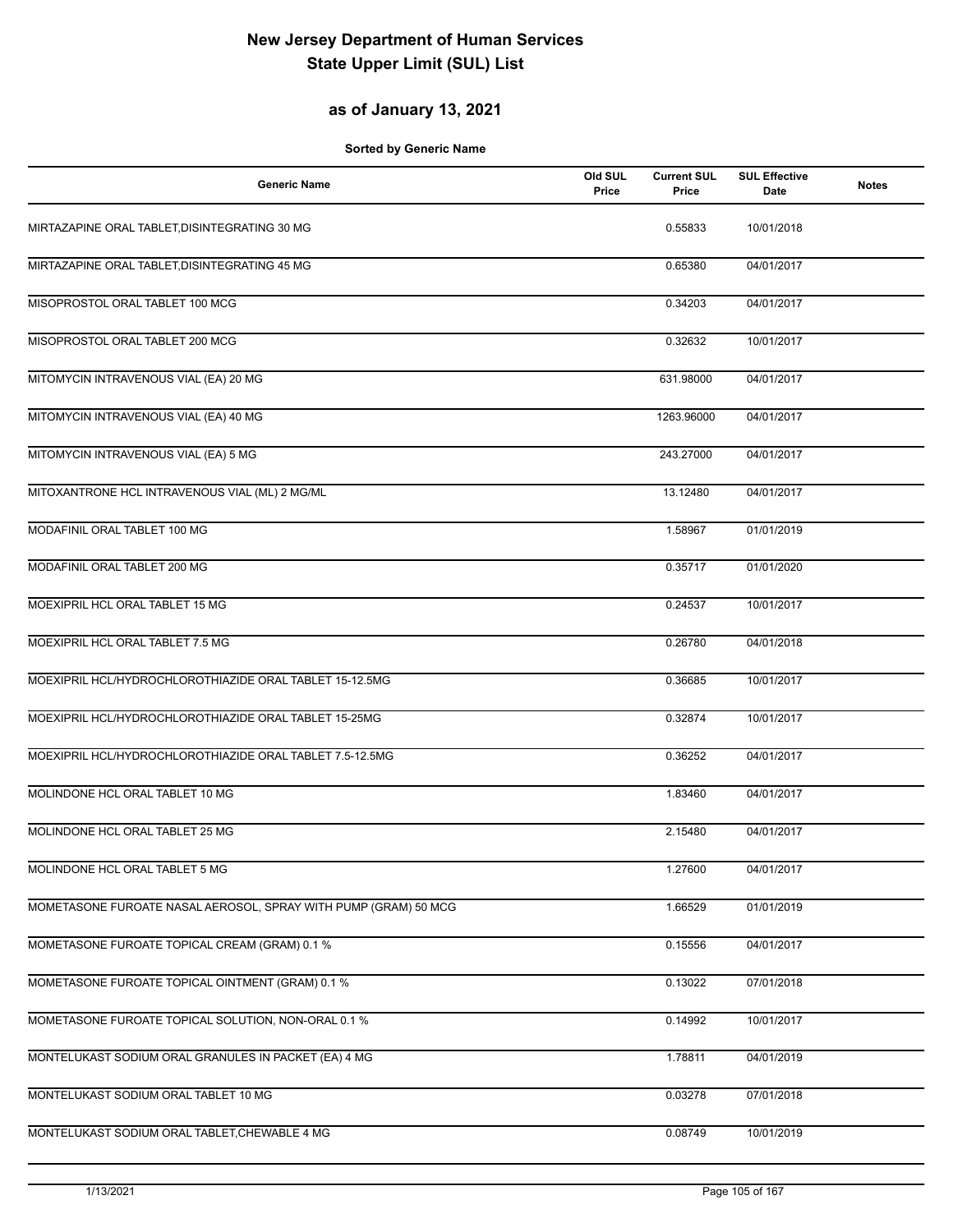### **as of January 13, 2021**

| <b>Generic Name</b>                                                             | Old SUL<br>Price | <b>Current SUL</b><br>Price | <b>SUL Effective</b><br>Date | <b>Notes</b> |
|---------------------------------------------------------------------------------|------------------|-----------------------------|------------------------------|--------------|
| MONTELUKAST SODIUM ORAL TABLET, CHEWABLE 5 MG                                   |                  | 0.04422                     | 01/01/2019                   |              |
| MORPHINE SULFATE INJECTION AMPUL (ML) 10 MG/ML                                  |                  | 0.96000                     | 12/12/2011                   |              |
| MORPHINE SULFATE INJECTION SYRINGE (ML) 10 MG/ML                                |                  | 0.64320                     | 10/01/2017                   |              |
| MORPHINE SULFATE INJECTION SYRINGE (ML) 2 MG/ML                                 |                  | 2.19000                     | 04/01/2017                   |              |
| MORPHINE SULFATE INJECTION SYRINGE (ML) 4 MG/ML                                 |                  | 2.19000                     | 04/01/2017                   |              |
| MORPHINE SULFATE INJECTION SYRINGE (ML) 5 MG/ML                                 |                  | 2.19000                     | 04/01/2017                   |              |
| MORPHINE SULFATE INJECTION SYRINGE (ML) 8 MG/ML                                 |                  | 2.19000                     | 04/01/2017                   |              |
| MORPHINE SULFATE INJECTION VIAL (ML) 15 MG/ML                                   |                  | 1.04000                     | 04/01/2017                   |              |
| MORPHINE SULFATE INJECTION VIAL (ML) 8 MG/ML                                    |                  | 1.12000                     | 04/01/2017                   |              |
| MORPHINE SULFATE INJECTION VIAL (SDV, MDV OR ADDITIVE) (ML) 10 MG/ML            |                  | 0.96000                     | 12/12/2011                   |              |
| MORPHINE SULFATE INJECTION VIAL (SDV, MDV OR ADDITIVE) (ML) 50 MG/ML            |                  | 0.55380                     | 12/12/2011                   |              |
| MORPHINE SULFATE INTRAVENOUS CARTRIDGE (ML) 10 MG/ML                            |                  | 1.82538                     | 04/01/2017                   |              |
| MORPHINE SULFATE INTRAVENOUS CARTRIDGE (ML) 2 MG/ML                             |                  | 1.88000                     | 04/01/2017                   |              |
| MORPHINE SULFATE INTRAVENOUS CARTRIDGE (ML) 4 MG/ML                             |                  | 1.88000                     | 04/01/2017                   |              |
| MORPHINE SULFATE INTRAVENOUS CARTRIDGE (ML) 8 MG/ML                             |                  | 1.88000                     | 04/01/2017                   |              |
| MORPHINE SULFATE INTRAVENOUS PATIENT CONTROLLED ANALGESIA SYRINGE 30<br>MG/30ML |                  | 0.40000                     | 04/01/2017                   |              |
| MORPHINE SULFATE INTRAVENOUS SYRINGE (ML) 10 MG/ML                              |                  | 2.22000                     | 04/01/2017                   |              |
| MORPHINE SULFATE INTRAVENOUS SYRINGE (ML) 2 MG/ML                               |                  | 2.22000                     | 04/01/2017                   |              |
| MORPHINE SULFATE INTRAVENOUS SYRINGE (ML) 4 MG/ML                               |                  | 2.22000                     | 04/01/2017                   |              |
| MORPHINE SULFATE INTRAVENOUS SYRINGE (ML) 8 MG/ML                               |                  | 2.22000                     | 04/01/2017                   |              |
| MORPHINE SULFATE INTRAVENOUS VIAL (ML) 10 MG/ML                                 |                  | 1.03192                     | 04/01/2017                   |              |
| MORPHINE SULFATE INTRAVENOUS VIAL (ML) 25 MG/ML                                 |                  | 0.70500                     | 04/01/2017                   |              |
| MORPHINE SULFATE INTRAVENOUS VIAL (ML) 4 MG/ML                                  |                  | 0.99000                     | 04/01/2017                   |              |
| MORPHINE SULFATE INTRAVENOUS VIAL (ML) 50 MG/ML                                 |                  | 0.49894                     | 04/01/2017                   |              |
| MORPHINE SULFATE INTRAVENOUS VIAL (ML) 8 MG/ML                                  |                  | 1.12000                     | 04/01/2017                   |              |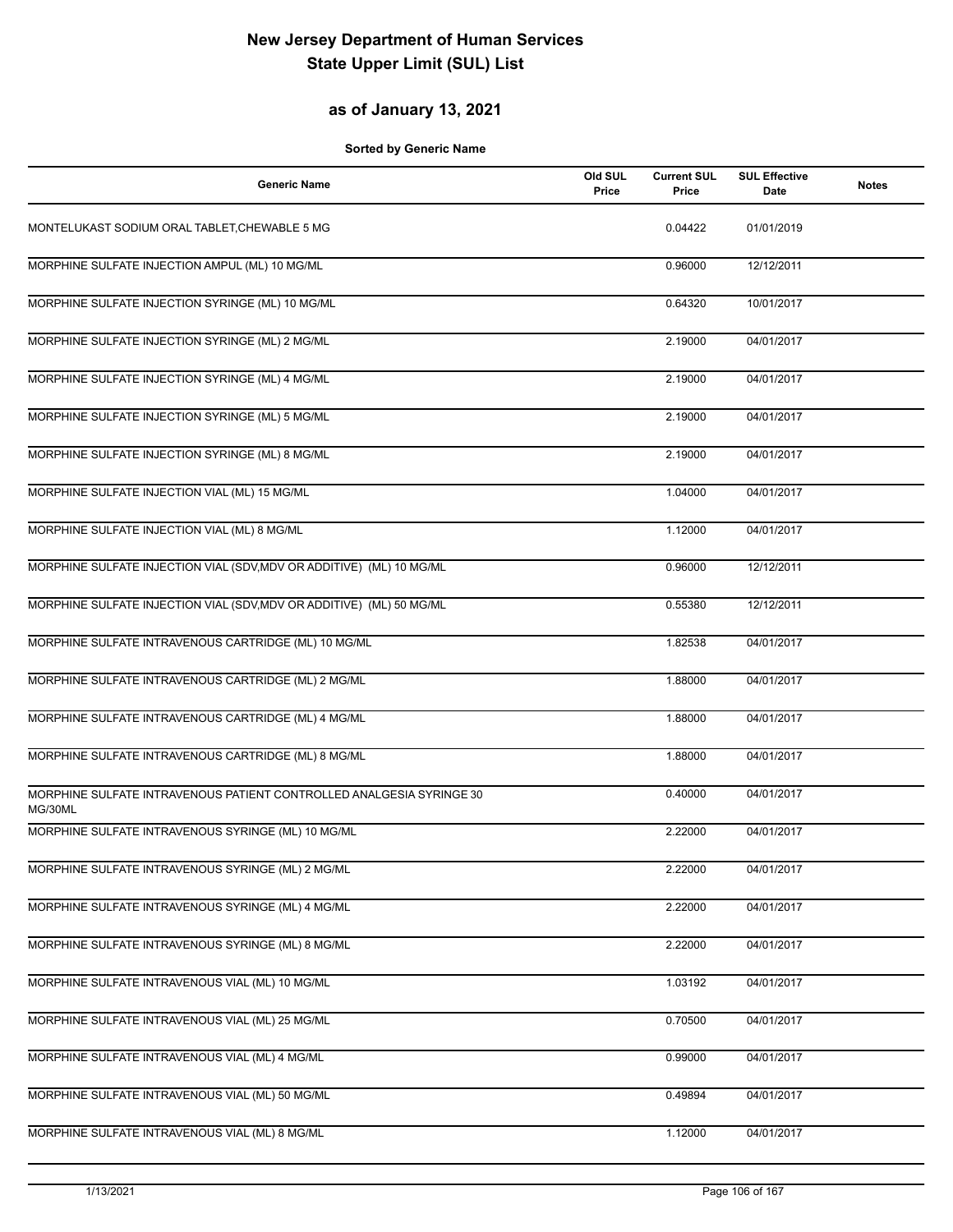#### **as of January 13, 2021**

| <b>Generic Name</b>                                                    | Old SUL<br>Price | <b>Current SUL</b><br>Price | <b>SUL Effective</b><br>Date | <b>Notes</b> |
|------------------------------------------------------------------------|------------------|-----------------------------|------------------------------|--------------|
| MORPHINE SULFATE INTRAVENOUS VIAL WITH THREADED PORT (ML) 100 MG/4ML   |                  | 2.74500                     | 04/01/2017                   |              |
| MORPHINE SULFATE INTRAVENOUS VIAL WITH THREADED PORT (ML) 250MG/10ML   |                  | 1.10000                     | 04/01/2017                   |              |
| MORPHINE SULFATE ORAL CAPSULE, EXTENDED RELEASE PELLETS 10 MG          |                  | 2.16080                     | 01/01/2018                   |              |
| MORPHINE SULFATE ORAL CAPSULE, EXTENDED RELEASE PELLETS 100 MG         |                  | 11.83943                    | 04/01/2017                   |              |
| MORPHINE SULFATE ORAL CAPSULE, EXTENDED RELEASE PELLETS 20 MG          |                  | 2.41414                     | 04/01/2017                   |              |
| MORPHINE SULFATE ORAL CAPSULE, EXTENDED RELEASE PELLETS 30 MG          |                  | 3.37318                     | 07/01/2017                   |              |
| MORPHINE SULFATE ORAL CAPSULE, EXTENDED RELEASE PELLETS 50 MG          |                  | 4.71535                     | 07/01/2017                   |              |
| MORPHINE SULFATE ORAL CAPSULE, EXTENDED RELEASE PELLETS 60 MG          |                  | 5.34420                     | 04/01/2017                   |              |
| MORPHINE SULFATE ORAL CAPSULE, EXTENDED RELEASE PELLETS 80 MG          |                  | 8.45051                     | 04/01/2017                   |              |
| MORPHINE SULFATE ORAL CAPSULE, EXTENDED RELEASE MULTIPHASE 24HR 120 MG |                  | 15.68370                    | 04/01/2017                   |              |
| MORPHINE SULFATE ORAL CAPSULE, EXTENDED RELEASE MULTIPHASE 24HR 30 MG  |                  | 4.40922                     | 04/01/2017                   |              |
| MORPHINE SULFATE ORAL CAPSULE, EXTENDED RELEASE MULTIPHASE 24HR 45 MG  |                  | 6.79640                     | 04/01/2017                   |              |
| MORPHINE SULFATE ORAL CAPSULE, EXTENDED RELEASE MULTIPHASE 24HR 60 MG  |                  | 8.97711                     | 04/01/2017                   |              |
| MORPHINE SULFATE ORAL CAPSULE, EXTENDED RELEASE MULTIPHASE 24HR 75 MG  |                  | 10.96260                    | 04/01/2017                   |              |
| MORPHINE SULFATE ORAL CAPSULE, EXTENDED RELEASE MULTIPHASE 24HR 90 MG  |                  | 13.63170                    | 04/01/2017                   |              |
| MORPHINE SULFATE ORAL SOLUTION, ORAL 10 MG/5 ML                        |                  | 0.05761                     | 04/01/2017                   |              |
| MORPHINE SULFATE ORAL SOLUTION, ORAL 100 MG/5ML                        |                  | 0.22056                     | 10/01/2019                   |              |
| MORPHINE SULFATE ORAL SOLUTION, ORAL 20 MG/5 ML                        |                  | 0.12610                     | 04/01/2017                   |              |
| MORPHINE SULFATE ORAL SYRINGE (EA) 10MG/0.5ML                          |                  | 2.09480                     | 04/01/2017                   |              |
| MORPHINE SULFATE ORAL SYRINGE (ML) 20 MG/ML                            |                  | 3.65500                     | 04/01/2017                   |              |
| MORPHINE SULFATE ORAL TABLET 15 MG                                     |                  | 0.06000                     | 10/01/2017                   |              |
| MORPHINE SULFATE ORAL TABLET 30 MG                                     |                  | 0.14864                     | 04/01/2017                   |              |
| MORPHINE SULFATE ORAL TABLET, EXTENDED RELEASE 100 MG                  |                  | 0.98450                     | 10/01/2017                   |              |
| MORPHINE SULFATE ORAL TABLET, EXTENDED RELEASE 15 MG                   |                  | 0.16000                     | 07/01/2018                   |              |
| MORPHINE SULFATE ORAL TABLET, EXTENDED RELEASE 200 MG                  |                  | 1.13213                     | 10/01/2017                   |              |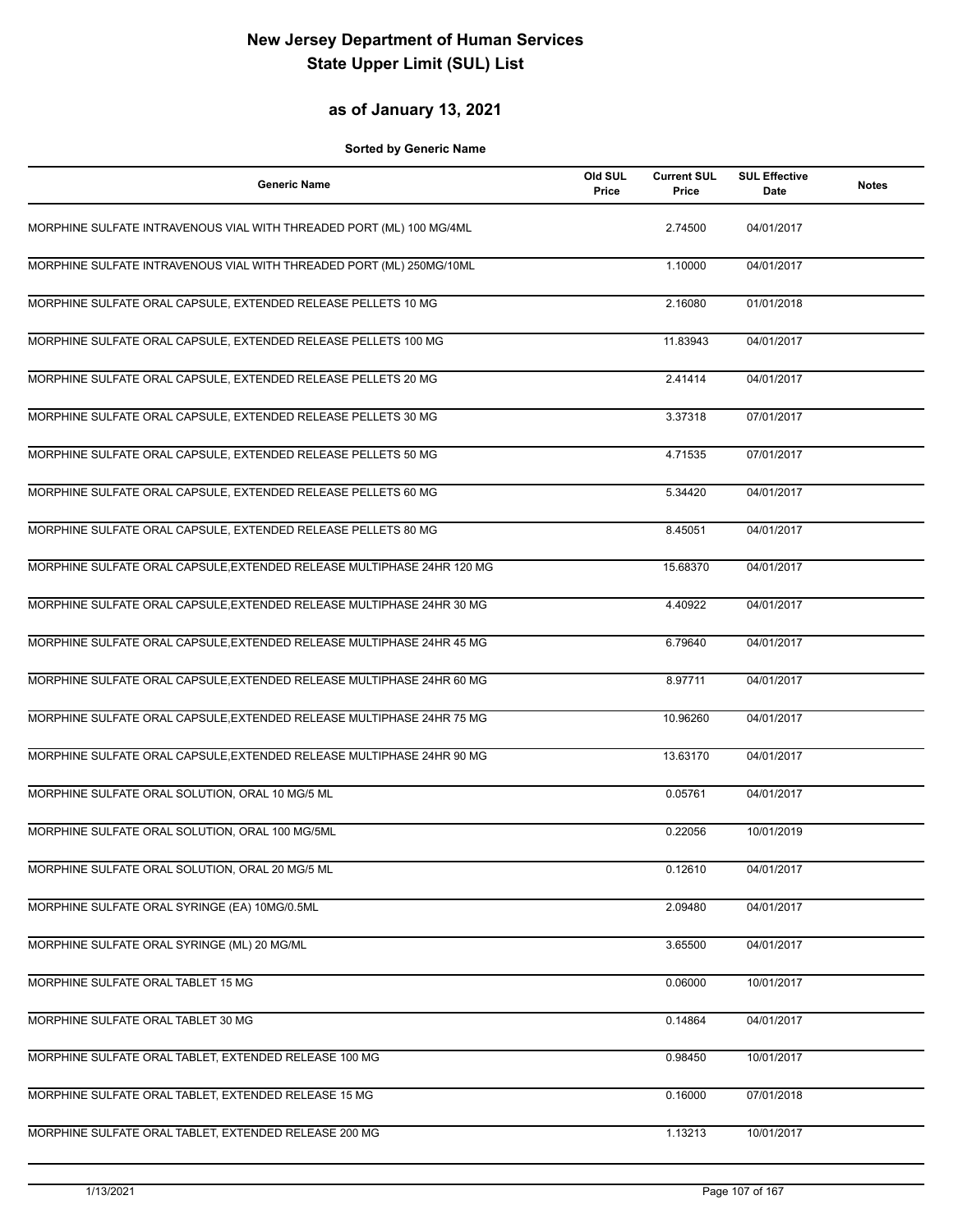### **as of January 13, 2021**

| <b>Generic Name</b>                                                                                                           | Old SUL<br>Price | <b>Current SUL</b><br>Price | <b>SUL Effective</b><br>Date | <b>Notes</b> |
|-------------------------------------------------------------------------------------------------------------------------------|------------------|-----------------------------|------------------------------|--------------|
| MORPHINE SULFATE ORAL TABLET, EXTENDED RELEASE 30 MG                                                                          |                  | 0.29240                     | 04/01/2017                   |              |
| MORPHINE SULFATE ORAL TABLET, EXTENDED RELEASE 60 MG                                                                          |                  | 0.42000                     | 07/01/2018                   |              |
| MORPHINE SULFATE RECTAL SUPPOSITORY, RECTAL 10 MG                                                                             |                  | 4.10697                     | 10/01/2017                   |              |
| MORPHINE SULFATE RECTAL SUPPOSITORY, RECTAL 20 MG                                                                             |                  | 4.92837                     | 10/01/2017                   |              |
| MORPHINE SULFATE RECTAL SUPPOSITORY, RECTAL 30 MG                                                                             |                  | 6.15988                     | 10/01/2017                   |              |
| MORPHINE SULFATE RECTAL SUPPOSITORY, RECTAL 5 MG                                                                              |                  | 3.28558                     | 10/01/2017                   |              |
| MORPHINE SULFATE/PF INJECTION AMPUL (ML) 0.5 MG/ML                                                                            |                  | 4.10000                     | 04/01/2017                   |              |
| MORPHINE SULFATE/PF INJECTION AMPUL (ML) 1 MG/ML                                                                              |                  | 4.53500                     | 04/01/2017                   |              |
| MORPHINE SULFATE/PF INJECTION VIAL (ML) 0.5 MG/ML                                                                             |                  | 0.61200                     | 04/01/2017                   |              |
| MORPHINE SULFATE/PF INJECTION VIAL (ML) 1 MG/ML                                                                               |                  | 0.67600                     | 04/01/2017                   |              |
| MORPHINE SULFATE/PF INTRAVENOUS PATIENT CONTROLLED ANALGESIA VIAL<br>150MG/30ML                                               |                  | 0.33133                     | 04/01/2017                   |              |
| MORPHINE SULFATE/PF INTRAVENOUS PATIENT CONTROLLED ANALGESIA VIAL 30<br>MG/30ML                                               |                  | 0.26600                     | 04/01/2017                   |              |
| MOXIFLOXACIN HCL IN SODIUM ACETATE AND SULFATE, WATER, ISO-OSM INTRAVENOUS<br>INTRAVENOUS SOLUTION, PIGGYBACK (ML) 400MG/.25L |                  | 0.18400                     | 04/01/2017                   |              |
| MOXIFLOXACIN HCL OPHTHALMIC DROPS 0.5 %                                                                                       |                  | 3.94167                     | 01/01/2020                   |              |
| MOXIFLOXACIN HCL ORAL TABLET 400 MG                                                                                           |                  | 1.33333                     | 01/01/2020                   |              |
| MULTIVIT WITH CALCIUM, IRON, AND OTHER MINERALS ORAL TABLET 18MG-0.4MG                                                        |                  | 0.08573                     | 12/12/2011                   |              |
| MULTIVIT, THERAPEUTIC WITH IRON, CALCIUM, FOLIC ACID & MINERALS ORAL TABLET<br>27MG-0.4MG                                     |                  | 0.08573                     | 12/12/2011                   |              |
| MULTIVITAMIN ORAL TABLET                                                                                                      |                  | 0.01266                     | 01/01/2014                   |              |
| MULTIVITAMIN ORAL TABLET, CHEWABLE                                                                                            |                  | 0.03294                     | 12/12/2011                   |              |
| MULTIVITAMIN W-MINERALS/LUTEIN ORAL TABLET                                                                                    |                  | 0.08573                     | 12/12/2011                   |              |
| MULTIVITAMIN WITH MINERALS ORAL TABLET                                                                                        |                  | 0.08573                     | 12/12/2011                   |              |
| MULTIVITAMIN WITH MINERALS/FOLIC ACID/LYCOPENE ORAL TABLET 0.4MG-600                                                          |                  | 0.08573                     | 12/12/2011                   |              |
| MULTIVITAMIN/FERROUS FUMARATE/FOLIC ACID ORAL TABLET 18MG-0.4MG                                                               |                  | 0.04708                     | 12/12/2011                   |              |
| MULTIVITAMINS W-IRON ORAL DROPS                                                                                               |                  | 0.09355                     | 12/12/2011                   |              |
| MULTIVITAMINS W-IRON ORAL TABLET, CHEWABLE                                                                                    |                  | 0.04015                     | 12/12/2011                   |              |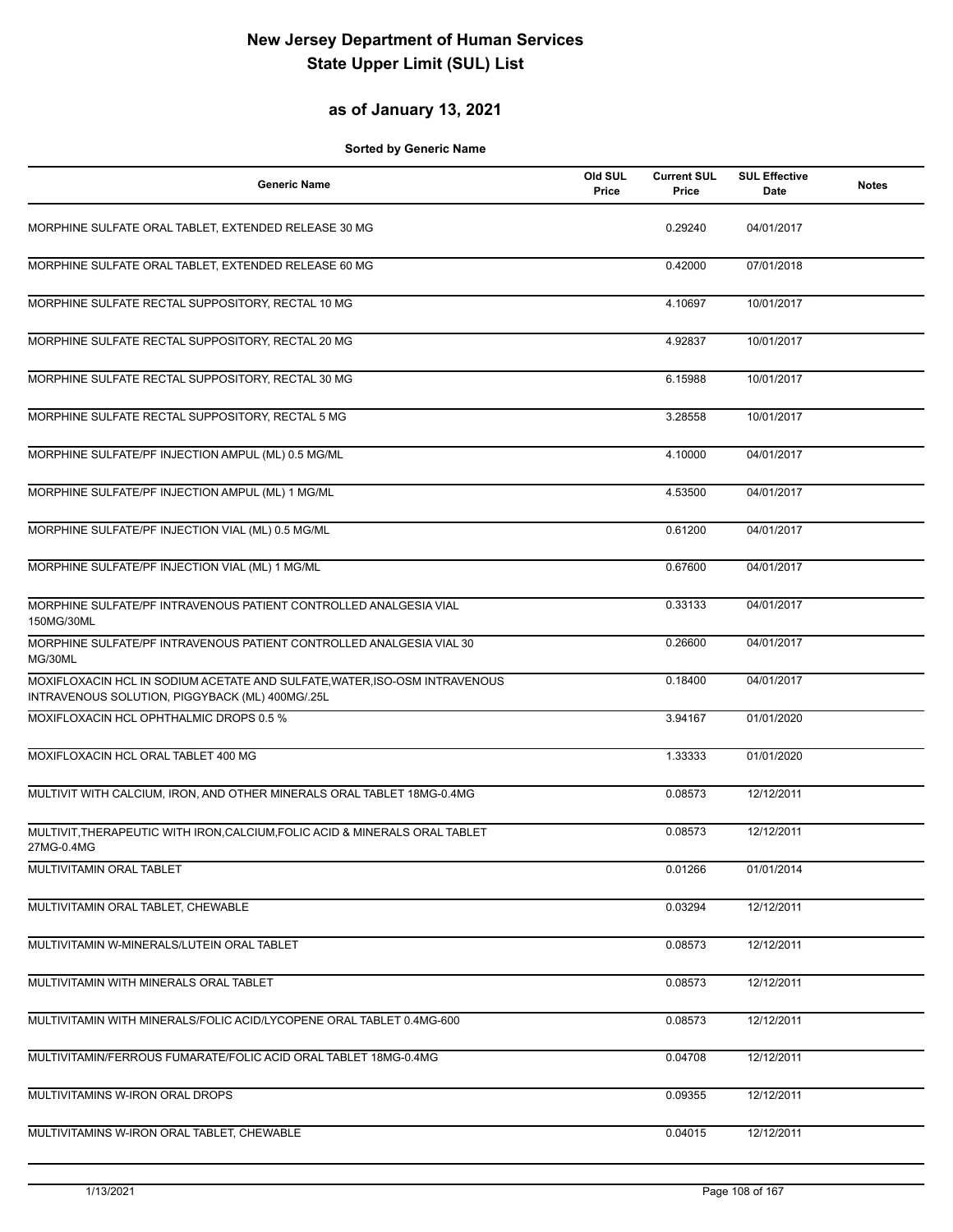## **as of January 13, 2021**

| <b>Generic Name</b>                                                         | Old SUL<br>Price | <b>Current SUL</b><br>Price | <b>SUL Effective</b><br>Date | <b>Notes</b> |
|-----------------------------------------------------------------------------|------------------|-----------------------------|------------------------------|--------------|
| MULTIVITAMINS WITH FLUORIDE ORAL DROPS 0.25 MG/ML                           |                  | 0.20690                     | 04/01/2013                   |              |
| MULTIVITAMINS WITH FLUORIDE ORAL DROPS 0.5 MG/ML                            |                  | 0.16200                     | 07/01/2013                   |              |
| MULTIVITAMINS WITH IRON & FLUORIDE ORAL DROPS 0.25 MG/ML                    |                  | 0.17400                     | 07/01/2013                   |              |
| MULTIVITAMINS WITH MIN NO.7/FOLIC ACID ORAL CAPSULE (HARD, SOFT, ETC.) 1 MG |                  | 0.09390                     | 12/12/2011                   |              |
| MULTIVITAMINS, THERAPEUTIC ORAL LIQUID (ML)                                 |                  | 0.02860                     | 12/12/2011                   |              |
| MULTIVITAMINS, THERAPEUTIC ORAL TABLET                                      |                  | 0.02469                     | 12/12/2011                   |              |
| MULTIVITS W-FE, OTHER MIN ORAL LIQUID (ML)                                  |                  | 0.02843                     | 12/12/2011                   |              |
| MULTIVITS W-FE, OTHER MIN ORAL TABLET, CHEWABLE                             |                  | 0.02016                     | 12/12/2011                   |              |
| MULTIVITS, IRON, MINERALS COMBO NO #5, FOLIC ACID ORAL TABLET 10MG-1MG      |                  | 1.10355                     | 12/12/2011                   |              |
| MULTIVITS, STRESS FORMULA ORAL TABLET                                       |                  | 0.08573                     | 12/12/2011                   |              |
| MULTIVITS, STRESS FORMULA/ZINC ORAL TABLET                                  |                  | 0.04708                     | 12/12/2011                   |              |
| MULTIVITS, THERAP W-FE, HEMATIN ORAL TABLET 27MG-0.8MG                      |                  | 0.29925                     | 12/12/2011                   |              |
| MUPIROCIN CALCIUM TOPICAL CREAM (GRAM) 2 %                                  |                  | 8.26319                     | 01/01/2021                   |              |
| MUPIROCIN TOPICAL OINTMENT (GRAM) 2 %                                       |                  | 0.17156                     | 01/01/2021                   |              |
| MYCOPHENOLATE MOFETIL HCL INTRAVENOUS VIAL (EA) 500 MG                      |                  | 99.00000                    | 04/01/2017                   |              |
| MYCOPHENOLATE MOFETIL ORAL CAPSULE 250 MG                                   |                  | 0.11929                     | 10/01/2017                   |              |
| MYCOPHENOLATE MOFETIL ORAL SUSPENSION, RECONSTITUTED, ORAL (ML) 200 MG/ML   |                  | 4.56844                     | 01/01/2019                   |              |
| MYCOPHENOLATE MOFETIL ORAL TABLET 500 MG                                    |                  | 0.32170                     | 08/23/2019                   |              |
| MYCOPHENOLATE SODIUM ORAL TABLET, DELAYED RELEASE (ENTERIC COATED) 180 MG   |                  | 0.82950                     | 01/01/2019                   |              |
| MYCOPHENOLATE SODIUM ORAL TABLET, DELAYED RELEASE (ENTERIC COATED) 360 MG   |                  | 1.50000                     | 07/01/2019                   |              |
| NABUMETONE ORAL TABLET 500 MG                                               |                  | 0.07398                     | 01/01/2019                   |              |
| NABUMETONE ORAL TABLET 750 MG                                               |                  | 0.11398                     | 01/01/2019                   |              |
| NADOLOL ORAL TABLET 20 MG                                                   |                  | 0.29000                     | 01/01/2020                   |              |
| NADOLOL ORAL TABLET 40 MG                                                   |                  | 0.54950                     | 07/01/2019                   |              |
| NADOLOL ORAL TABLET 80 MG                                                   |                  | 0.23859                     | 10/01/2017                   |              |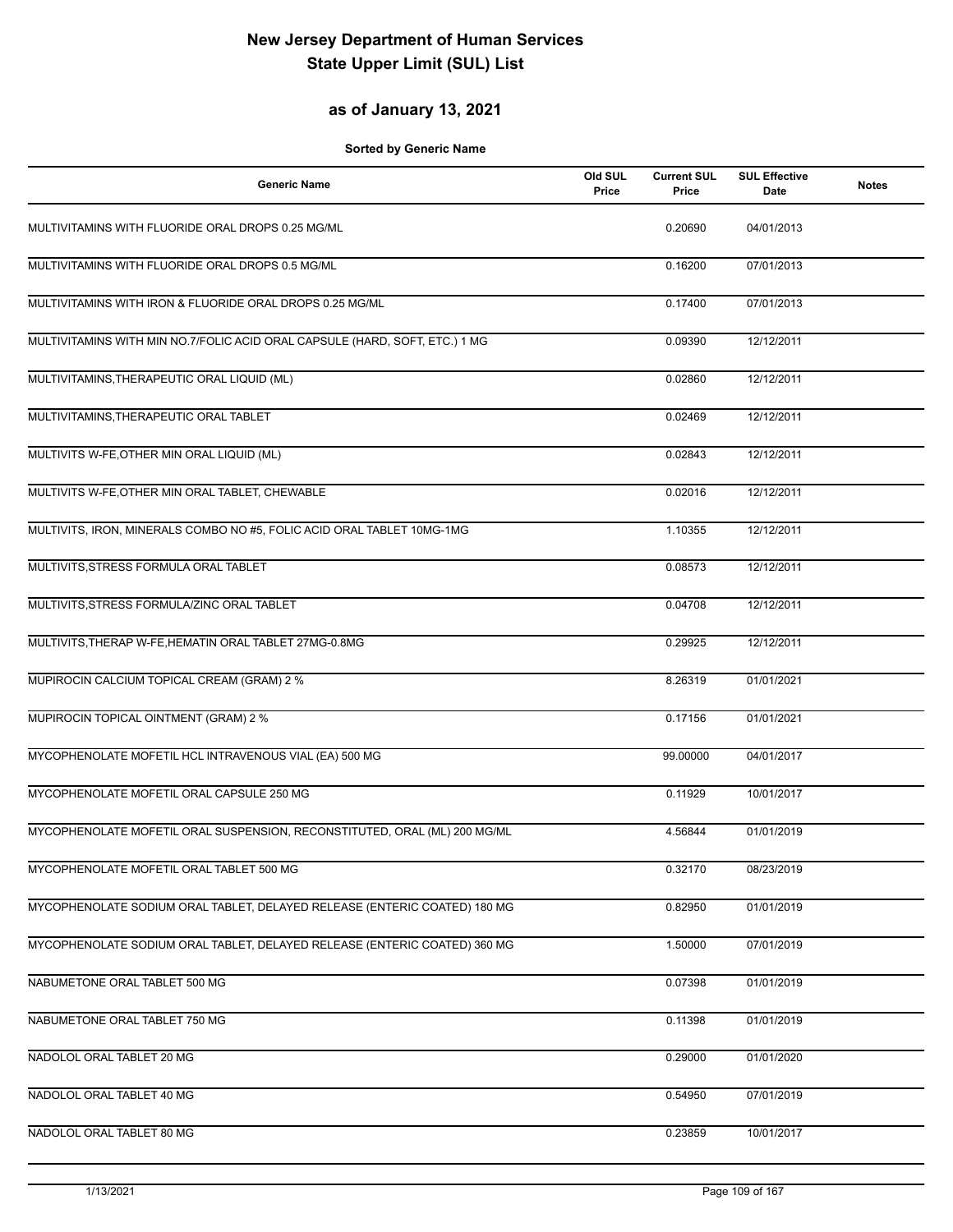## **as of January 13, 2021**

| <b>Generic Name</b>                                                                                   | Old SUL<br>Price | <b>Current SUL</b><br>Price | <b>SUL Effective</b><br>Date | <b>Notes</b> |
|-------------------------------------------------------------------------------------------------------|------------------|-----------------------------|------------------------------|--------------|
| NADOLOL/BENDROFLUMETHIAZIDE ORAL TABLET 40 MG-5 MG                                                    |                  | 3.72600                     | 04/01/2017                   |              |
| NADOLOL/BENDROFLUMETHIAZIDE ORAL TABLET 80 MG-5 MG                                                    |                  | 4.91620                     | 04/01/2017                   |              |
| NAFCILLIN IN DEXTROSE, ISO-OSMOTIC INTRAVENOUS IV SOLUTION, PIGGYBACK PREMIX<br>FROZEN(ML) 1 G/50 ML  |                  | 0.28900                     | 04/01/2017                   |              |
| NAFCILLIN IN DEXTROSE, ISO-OSMOTIC INTRAVENOUS IV SOLUTION, PIGGYBACK PREMIX<br>FROZEN(ML) 2 G/100 ML |                  | 0.20790                     | 04/01/2017                   |              |
| NAFCILLIN SODIUM INJECTION VIAL (EA) 1 G                                                              |                  | 11.00000                    | 04/01/2017                   |              |
| NAFCILLIN SODIUM INJECTION VIAL (EA) 10 G                                                             |                  | 102.13800                   | 04/01/2017                   |              |
| NAFCILLIN SODIUM INJECTION VIAL (EA) 2 G                                                              |                  | 22.00000                    | 04/01/2017                   |              |
| NAFCILLIN SODIUM INTRAVENOUS VIAL WITH THREADED PORT (EA) 1 G                                         |                  | 14.02000                    | 04/01/2017                   |              |
| NAFCILLIN SODIUM INTRAVENOUS VIAL WITH THREADED PORT (EA) 2 G                                         |                  | 27.19000                    | 04/01/2017                   |              |
| NAFTIFINE HCL TOPICAL CREAM (GRAM) 1 %                                                                |                  | 5.01793                     | 04/01/2017                   |              |
| NAFTIFINE HCL TOPICAL CREAM (GRAM) 2 %                                                                |                  | 6.72697                     | 04/01/2017                   |              |
| NALBUPHINE HCL INJECTION AMPUL (ML) 10 MG/ML                                                          |                  | 3.28000                     | 04/01/2017                   |              |
| NALBUPHINE HCL INJECTION AMPUL (ML) 20 MG/ML                                                          |                  | 5.63000                     | 04/01/2017                   |              |
| NALBUPHINE HCL INJECTION VIAL (ML) 10 MG/ML                                                           |                  | 3.21000                     | 04/01/2017                   |              |
| NALBUPHINE HCL INJECTION VIAL (ML) 20 MG/ML                                                           |                  | 4.76800                     | 04/01/2017                   |              |
| NALOXONE HCL INJECTION SYRINGE (ML) 0.4 MG/ML                                                         |                  | 15.27080                    | 04/01/2017                   |              |
| NALOXONE HCL INJECTION SYRINGE (ML) 1 MG/ML                                                           |                  | 15.24320                    | 04/01/2017                   |              |
| NALOXONE HCL INJECTION VIAL (ML) 0.4 MG/ML                                                            |                  | 8.88200                     | 04/01/2018                   |              |
| NALTREXONE HCL ORAL TABLET 50 MG                                                                      |                  | 0.51990                     | 01/01/2019                   |              |
| NAPHAZOLINE HCL/GLYCERIN OPHTHALMIC DROPS 0.012-0.2%                                                  |                  | 0.09200                     | 04/01/2017                   |              |
| NAPROXEN ORAL SUSPENSION, ORAL (FINAL DOSE FORM) 125 MG/5ML                                           |                  | 0.77955                     | 04/01/2017                   |              |
| NAPROXEN ORAL TABLET 250 MG                                                                           |                  | 0.02965                     | 10/01/2017                   |              |
| NAPROXEN ORAL TABLET 375 MG                                                                           |                  | 0.03395                     | 10/01/2017                   |              |
| NAPROXEN ORAL TABLET 500 MG                                                                           |                  | 0.04300                     | 04/01/2017                   |              |
| NAPROXEN ORAL TABLET, DELAYED RELEASE (ENTERIC COATED) 375 MG                                         |                  | 0.11150                     | 07/01/2019                   |              |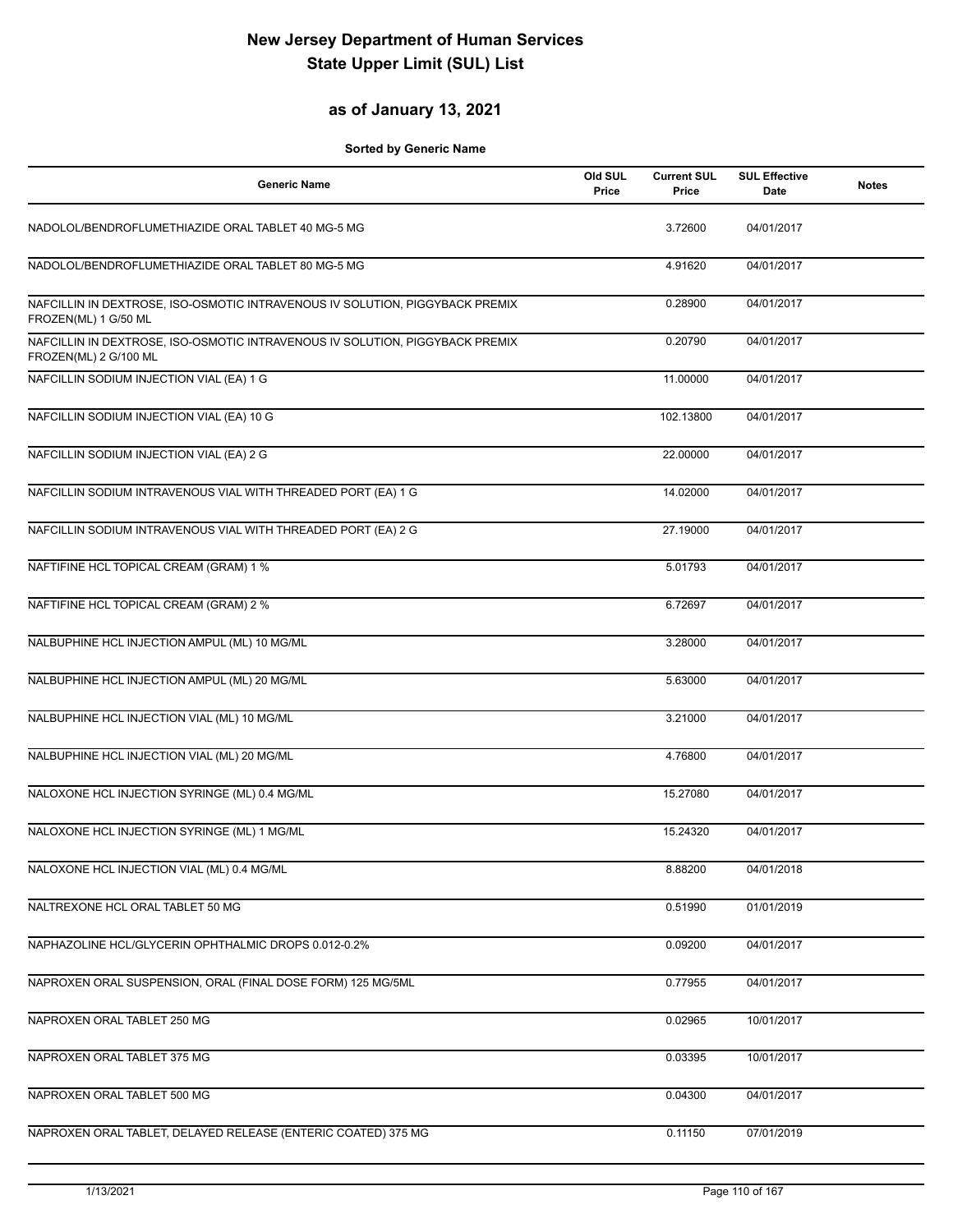### **as of January 13, 2021**

| <b>Generic Name</b>                                                                                 | Old SUL<br>Price | <b>Current SUL</b><br>Price | <b>SUL Effective</b><br>Date | <b>Notes</b> |
|-----------------------------------------------------------------------------------------------------|------------------|-----------------------------|------------------------------|--------------|
| NAPROXEN ORAL TABLET, DELAYED RELEASE (ENTERIC COATED) 500 MG                                       |                  | 0.13903                     | 07/01/2019                   |              |
| NAPROXEN SODIUM ORAL CAPSULE 220 MG                                                                 |                  | 0.11062                     | 04/01/2017                   |              |
| NAPROXEN SODIUM ORAL TABLET 220 MG                                                                  |                  | 0.05719                     | 04/01/2017                   |              |
| NAPROXEN SODIUM ORAL TABLET 275 MG                                                                  |                  | 0.07206                     | 10/01/2017                   |              |
| NAPROXEN SODIUM ORAL TABLET 550 MG                                                                  |                  | 0.26000                     | 01/01/2019                   |              |
| NAPROXEN SODIUM ORAL TABLET, EXTENDED RELEASE MULTIPHASE 24 HR 375 MG                               |                  | 9.75680                     | 07/01/2018                   |              |
| NAPROXEN SODIUM ORAL TABLET, EXTENDED RELEASE MULTIPHASE 24 HR 500 MG                               |                  | 6.96787                     | 01/01/2019                   |              |
| NAPROXEN SODIUM/PSEUDOEPHEDRINE HCL ORAL TABLET, EXTENDED RELEASE 12 HR<br>220-120MG                |                  | 0.36900                     | 04/01/2017                   |              |
| NARATRIPTAN HCL ORAL TABLET 1 MG                                                                    |                  | 3.92785                     | 04/01/2017                   |              |
| NARATRIPTAN HCL ORAL TABLET 2.5 MG                                                                  |                  | 1.19778                     | 01/01/2020                   |              |
| NATEGLINIDE ORAL TABLET 120 MG                                                                      |                  | 0.14756                     | 04/01/2020                   |              |
| NATEGLINIDE ORAL TABLET 60 MG                                                                       |                  | 0.26967                     | 10/01/2020                   |              |
| NEFAZODONE HCL ORAL TABLET 100 MG                                                                   |                  | 0.20100                     | 10/01/2017                   |              |
| NEFAZODONE HCL ORAL TABLET 150 MG                                                                   |                  | 0.46197                     | 10/01/2017                   |              |
| NEFAZODONE HCL ORAL TABLET 200 MG                                                                   |                  | 0.36257                     | 10/01/2017                   |              |
| NEFAZODONE HCL ORAL TABLET 250 MG                                                                   |                  | 0.25125                     | 10/01/2017                   |              |
| NEFAZODONE HCL ORAL TABLET 50 MG                                                                    |                  | 0.18940                     | 10/01/2017                   |              |
| NEOMYCIN SULF/BACITRACIN ZINC/POLYMYXIN B SULF/PRAMOXINE HCL TOPICAL<br>OINTMENT (GRAM) 3.5-10K-10  |                  | 0.04909                     | 10/01/2017                   |              |
| NEOMYCIN SULFATE ORAL TABLET 500 MG                                                                 |                  | 0.50000                     | 01/01/2018                   |              |
| NEOMYCIN SULFATE/BACITRACIN ZINC/POLYMYXIN B TOPICAL OINTMENT (GRAM)<br>3.5-400-5K                  |                  | 0.05743                     | 10/01/2017                   |              |
| NEOMYCIN SULFATE/BACITRACIN ZINC/POLYMYXIN B/HYDROCORTISONE OPHTHALMIC<br>OINTMENT (GRAM) 3.5-10K-1 |                  | 6.88857                     | 01/01/2019                   |              |
| NEOMYCIN SULFATE/BACITRACIN/POLYMYXIN B OPHTHALMIC OINTMENT (GRAM)<br>3.5MG-400                     |                  | 3.90000                     | 04/01/2019                   |              |
| NEOMYCIN SULFATE/POLYMYXIN B SULFATE IRRIGATION AMPUL (ML) 40-200K/ML                               |                  | 6.23102                     | 10/01/2017                   |              |
| NEOMYCIN SULFATE/POLYMYXIN B SULFATE IRRIGATION VIAL (ML) 40-200K/ML                                |                  | 6.23100                     | 10/01/2017                   |              |
| NEOMYCIN SULFATE/POLYMYXIN B SULFATE/GRAMICIDIN D OPHTHALMIC DROPS<br>1.75MG-10K                    |                  | 3.05769                     | 04/01/2017                   |              |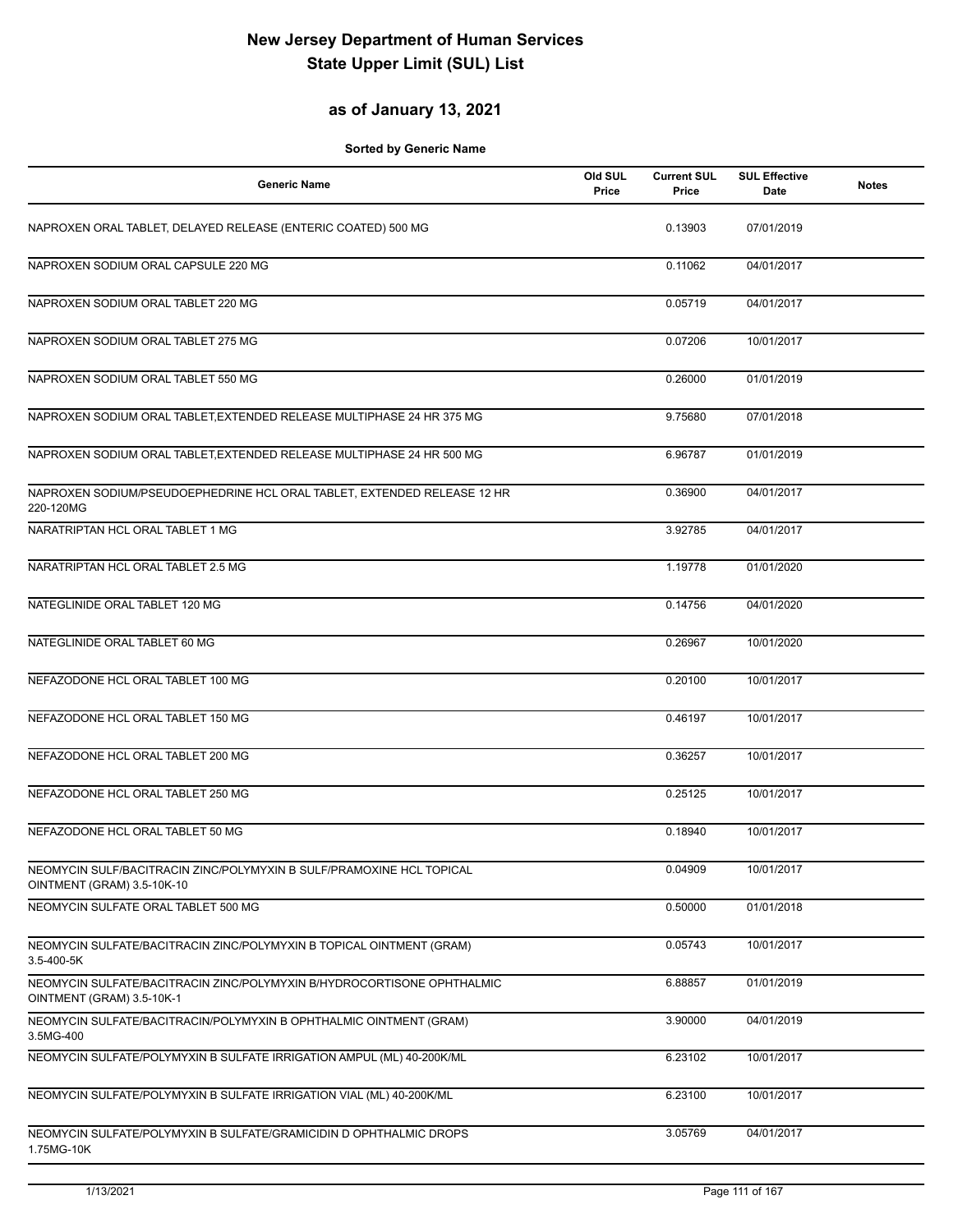### **as of January 13, 2021**

| <b>Generic Name</b>                                                                                                   | Old SUL<br>Price | <b>Current SUL</b><br>Price | <b>SUL Effective</b><br>Date | <b>Notes</b> |
|-----------------------------------------------------------------------------------------------------------------------|------------------|-----------------------------|------------------------------|--------------|
| NEOMYCIN SULFATE/POLYMYXIN B SULFATE/HYDROCORTISONE OPHTHALMIC<br>SUSPENSION, DROPS(FINAL DOSAGE FORM)(ML) 3.5-10K-10 |                  | 6.37835                     | 10/01/2017                   |              |
| NEOMYCIN SULFATE/POLYMYXIN B SULFATE/HYDROCORTISONE OTIC SOLUTION,<br>NON-ORAL 3.5-10K-1                              |                  | 1.28439                     | 10/01/2017                   |              |
| NEOMYCIN SULFATE/POLYMYXIN B SULFATE/HYDROCORTISONE OTIC SUSPENSION,<br>DROPS(FINAL DOSAGE FORM)(ML) 3.5-10K-1        |                  | 3.42500                     | 06/02/2017                   |              |
| NEOMYCIN/POLYMYXIN B SULFATE/DEXAMETHASONE OPHTHALMIC OINTMENT (GRAM)<br>$3.5 - 10K - 1$                              |                  | 1.51714                     | 07/01/2018                   |              |
| NEOMYCIN/POLYMYXIN B SULFATE/DEXAMETHASONE OPHTHALMIC SUSPENSION,<br>DROPS(FINAL DOSAGE FORM)(ML) 0.1 %               |                  | 1.90000                     | 07/01/2018                   |              |
| NEOSTIGMINE METHYLSULFATE INTRAVENOUS VIAL (ML) 0.5 MG/ML                                                             |                  | 6.55000                     | 04/01/2017                   |              |
| NEOSTIGMINE METHYLSULFATE INTRAVENOUS VIAL (ML) 1 MG/ML                                                               |                  | 8.40300                     | 04/01/2017                   |              |
| NEVIRAPINE ORAL SUSPENSION, ORAL (FINAL DOSE FORM) 50 MG/5 ML                                                         |                  | 0.63062                     | 04/01/2017                   |              |
| NEVIRAPINE ORAL TABLET 200 MG                                                                                         |                  | 0.11054                     | 04/01/2017                   |              |
| NEVIRAPINE ORAL TABLET, EXTENDED RELEASE 24 HR 100 MG                                                                 |                  | 6.38277                     | 04/01/2017                   |              |
| NEVIRAPINE ORAL TABLET, EXTENDED RELEASE 24 HR 400 MG                                                                 |                  | 0.44233                     | 01/01/2020                   |              |
| NIACIN ORAL CAPSULE, EXTENDED RELEASE 250 MG                                                                          |                  | 0.04482                     | 10/01/2017                   |              |
| NIACIN ORAL CAPSULE, EXTENDED RELEASE 500 MG                                                                          |                  | 0.04879                     | 10/01/2017                   |              |
| NIACIN ORAL TABLET 250 MG                                                                                             |                  | 0.02481                     | 12/12/2011                   |              |
| NIACIN ORAL TABLET 500 MG                                                                                             |                  | 0.31296                     | 04/01/2017                   |              |
| NIACIN ORAL TABLET, EXTENDED RELEASE 1000 MG                                                                          |                  | 0.07615                     | 12/12/2011                   |              |
| NIACIN ORAL TABLET, EXTENDED RELEASE 24 HR 1000 MG                                                                    |                  | 0.63878                     | 01/01/2021                   |              |
| NIACIN ORAL TABLET, EXTENDED RELEASE 24 HR 500 MG                                                                     |                  | 0.08178                     | 01/01/2020                   |              |
| NIACIN ORAL TABLET, EXTENDED RELEASE 24 HR 750 MG                                                                     |                  | 1.10200                     | 04/01/2019                   |              |
| NIACIN ORAL TABLET, EXTENDED RELEASE 500 MG                                                                           |                  | 0.05845                     | 12/12/2011                   |              |
| NIACIN ORAL TABLET, EXTENDED RELEASE 750 MG                                                                           |                  | 0.07281                     | 12/12/2011                   |              |
| NIACINAMIDE ORAL TABLET 500 MG                                                                                        |                  | 0.03450                     | 12/12/2011                   |              |
| NIACINAMIDE/AZELAIC ACID/ZINC OXIDE/VIT B6/COPPER/FA ORAL TABLET 600-5-500                                            |                  | 1.33250                     | 07/01/2018                   |              |
| NICARDIPINE HCL INTRAVENOUS AMPUL (ML) 25 MG/10ML                                                                     |                  | 2.80000                     | 04/01/2017                   |              |
| NICARDIPINE HCL INTRAVENOUS VIAL (ML) 25 MG/10ML                                                                      |                  | 2.01420                     | 04/01/2017                   |              |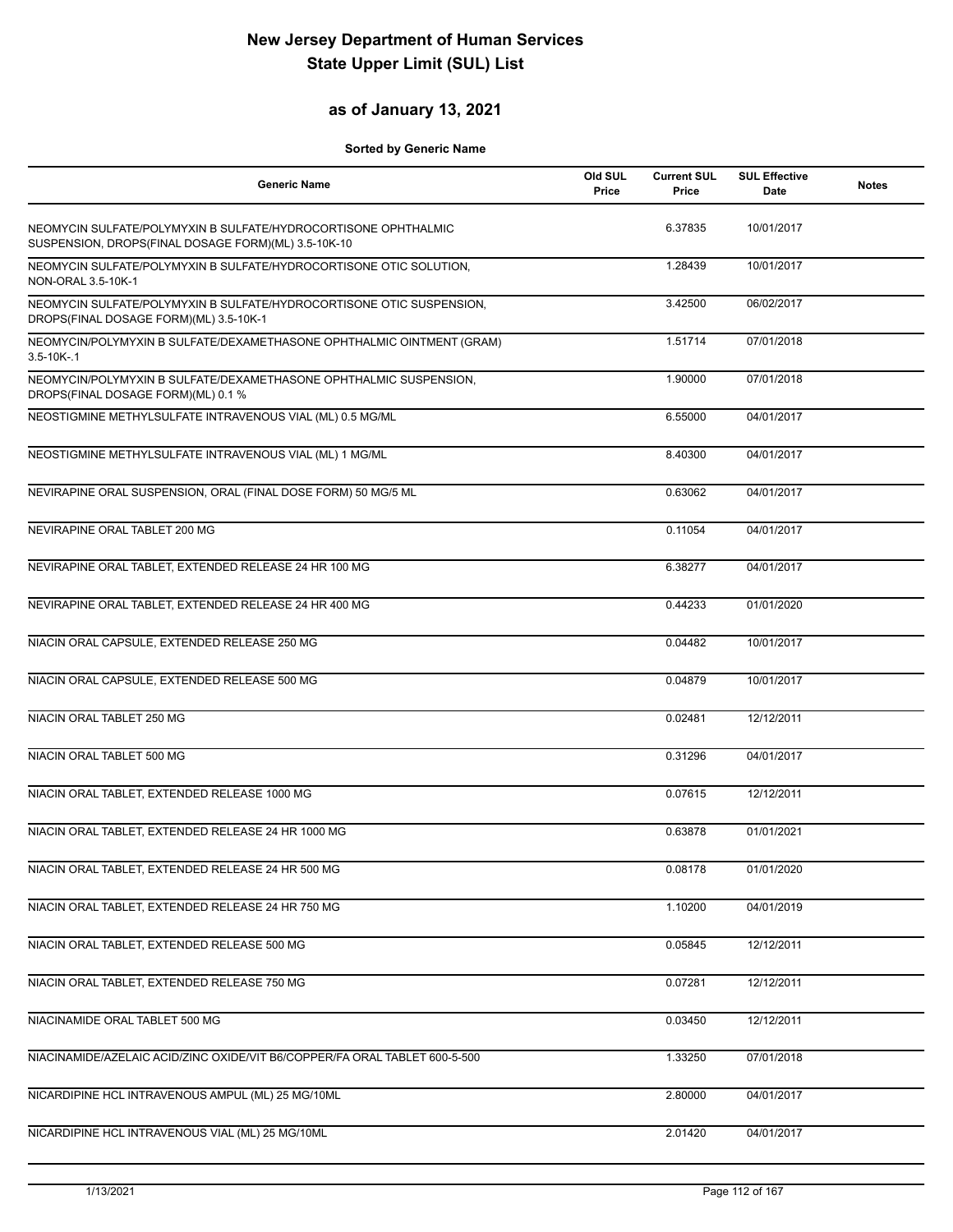## **as of January 13, 2021**

| <b>Generic Name</b>                                                 | Old SUL<br>Price | <b>Current SUL</b><br>Price | <b>SUL Effective</b><br>Date | <b>Notes</b> |
|---------------------------------------------------------------------|------------------|-----------------------------|------------------------------|--------------|
| NICARDIPINE HCL ORAL CAPSULE 20 MG                                  |                  | 0.10556                     | 10/01/2017                   |              |
| NICARDIPINE HCL ORAL CAPSULE 30 MG                                  |                  | 0.18028                     | 10/01/2017                   |              |
| NICOTINE POLACRILEX BUCCAL GUM 2 MG                                 |                  | 0.16264                     | 04/01/2020                   |              |
| NICOTINE POLACRILEX BUCCAL GUM 4 MG                                 |                  | 0.23091                     | 04/01/2018                   |              |
| NICOTINE POLACRILEX BUCCAL LOZENGE 2 MG                             |                  | 0.33903                     | 04/01/2017                   |              |
| NICOTINE POLACRILEX BUCCAL LOZENGE 4 MG                             |                  | 0.29250                     | 10/01/2019                   |              |
| NICOTINE TRANSDERMAL PATCH, TRANSDERMAL 24 HOURS 14MG/24HR          |                  | 1.16303                     | 04/01/2020                   |              |
| NICOTINE TRANSDERMAL PATCH, TRANSDERMAL 24 HOURS 21 MG/24HR         |                  | 1.30714                     | 04/01/2019                   |              |
| NICOTINE TRANSDERMAL PATCH, TRANSDERMAL 24 HOURS 7MG/24HR           |                  | 1.29714                     | 01/01/2020                   |              |
| NICOTINE TRANSDERMAL PATCH, TRANSDERMAL DAILY, SEQUENTIAL 21-14-7MG |                  | 1.21839                     | 07/01/2019                   |              |
| NIFEDIPINE ORAL CAPSULE 10 MG                                       |                  | 0.39940                     | 10/01/2020                   |              |
| NIFEDIPINE ORAL CAPSULE 20 MG                                       |                  | 1.31822                     | 04/01/2017                   |              |
| NIFEDIPINE ORAL TABLET, EXTENDED RELEASE 24 HR 30 MG                |                  | 0.09880                     | 01/01/2019                   |              |
| NIFEDIPINE ORAL TABLET, EXTENDED RELEASE 24 HR 60 MG                |                  | 0.13250                     | 07/01/2018                   |              |
| NIFEDIPINE ORAL TABLET, EXTENDED RELEASE 24 HR 90 MG                |                  | 0.03594                     | 01/01/2019                   |              |
| NIFEDIPINE ORAL TABLET, EXTENDED RELEASE 30 MG                      |                  | 0.08310                     | 01/01/2019                   |              |
| NIFEDIPINE ORAL TABLET, EXTENDED RELEASE 60 MG                      |                  | 0.16950                     | 07/01/2019                   |              |
| NIFEDIPINE ORAL TABLET, EXTENDED RELEASE 90 MG                      |                  | 0.20555                     | 10/01/2019                   |              |
| NILUTAMIDE ORAL TABLET 150 MG                                       |                  | 133.33333                   | 07/01/2018                   |              |
| NIMODIPINE ORAL CAPSULE 30 MG                                       |                  | 1.66000                     | 07/01/2019                   |              |
| NISOLDIPINE ORAL TABLET, EXTENDED RELEASE 24 HR 17 MG               |                  | 4.49990                     | 04/01/2017                   |              |
| NISOLDIPINE ORAL TABLET, EXTENDED RELEASE 24 HR 20 MG               |                  | 13.16180                    | 04/01/2017                   |              |
| NISOLDIPINE ORAL TABLET, EXTENDED RELEASE 24 HR 25.5 MG             |                  | 5.06367                     | 10/01/2017                   |              |
| NISOLDIPINE ORAL TABLET, EXTENDED RELEASE 24 HR 30 MG               |                  | 14.35360                    | 04/01/2017                   |              |
| NISOLDIPINE ORAL TABLET, EXTENDED RELEASE 24 HR 34 MG               |                  | 5.68890                     | 10/01/2017                   |              |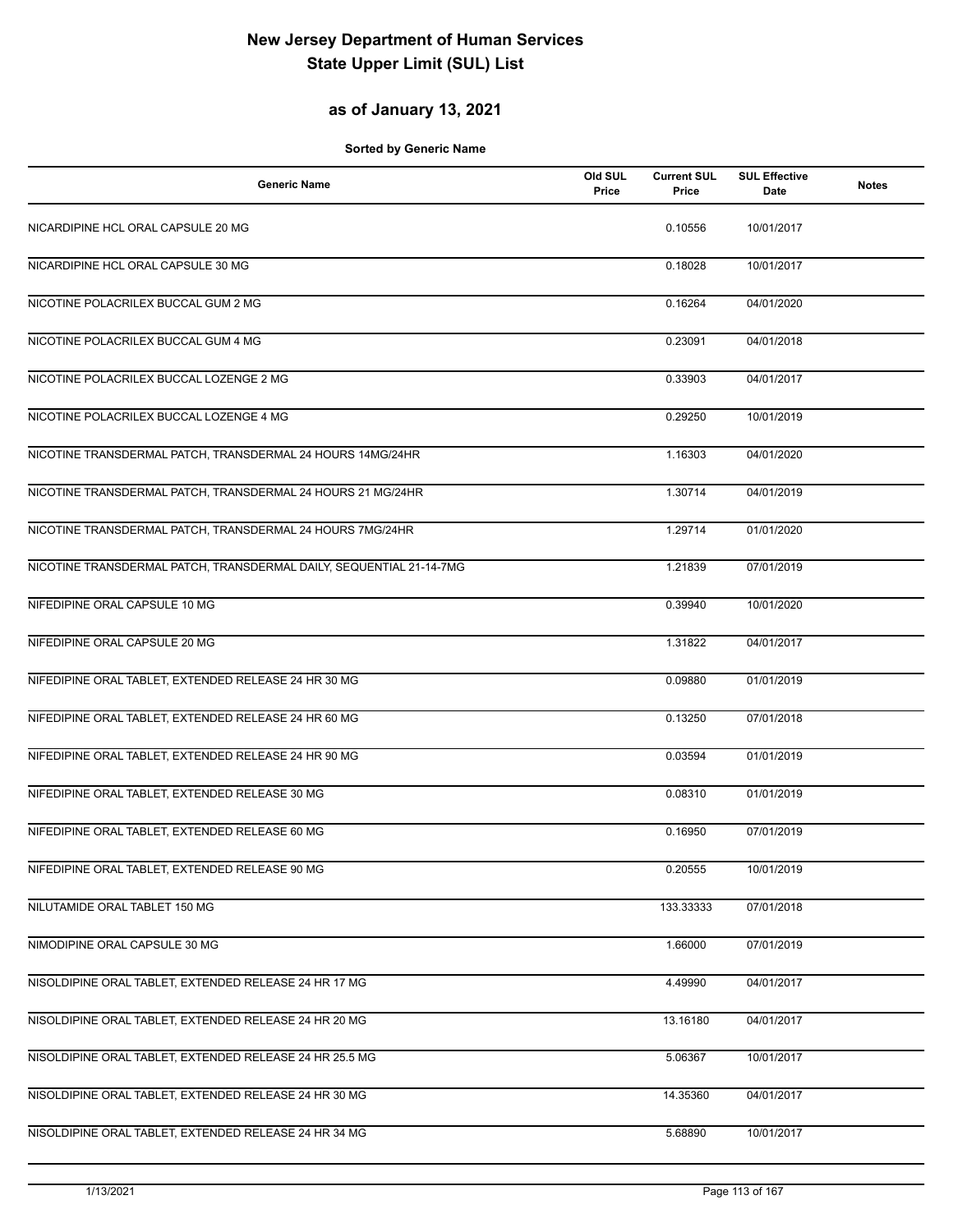#### **as of January 13, 2021**

| <b>Generic Name</b>                                                                   | Old SUL<br>Price | <b>Current SUL</b><br>Price | <b>SUL Effective</b><br>Date | <b>Notes</b> |
|---------------------------------------------------------------------------------------|------------------|-----------------------------|------------------------------|--------------|
| NISOLDIPINE ORAL TABLET, EXTENDED RELEASE 24 HR 40 MG                                 |                  | 14.35360                    | 04/01/2017                   |              |
| NISOLDIPINE ORAL TABLET, EXTENDED RELEASE 24 HR 8.5MG                                 |                  | 3.78844                     | 04/01/2017                   |              |
| NITROFURANTOIN MACROCRYSTAL ORAL CAPSULE 100 MG                                       |                  | 0.62411                     | 10/01/2017                   |              |
| NITROFURANTOIN MACROCRYSTAL ORAL CAPSULE 25 MG                                        |                  | 4.73536                     | 04/01/2017                   |              |
| NITROFURANTOIN MACROCRYSTAL ORAL CAPSULE 50 MG                                        |                  | 0.30000                     | 07/01/2018                   |              |
| NITROFURANTOIN MONOHYDRATE/MACROCRYSTALS ORAL CAPSULE 100 MG                          |                  | 0.29680                     | 01/01/2019                   |              |
| NITROFURANTOIN ORAL SUSPENSION, ORAL (FINAL DOSE FORM) 25 MG/5 ML                     |                  | 1.31539                     | 04/01/2018                   |              |
| NITROGLYCERIN IN 5 % DEXTROSE IN WATER INTRAVENOUS INFUSION BOTTLE (ML)<br>100MG/250  |                  | 0.07667                     | 04/01/2017                   |              |
| NITROGLYCERIN IN 5 % DEXTROSE IN WATER INTRAVENOUS INFUSION BOTTLE (ML)<br>50MG/250ML |                  | 0.07027                     | 04/01/2017                   |              |
| NITROGLYCERIN INTRAVENOUS VIAL (ML) 50 MG/10ML                                        |                  | 1.00000                     | 04/01/2017                   |              |
| NITROGLYCERIN ORAL CAPSULE, EXTENDED RELEASE 2.5 MG                                   |                  | 0.04715                     | 10/01/2017                   |              |
| NITROGLYCERIN ORAL CAPSULE, EXTENDED RELEASE 6.5 MG                                   |                  | 0.06107                     | 10/01/2017                   |              |
| NITROGLYCERIN ORAL CAPSULE, EXTENDED RELEASE 9 MG                                     |                  | 0.08735                     | 10/01/2017                   |              |
| NITROGLYCERIN SUBLINGUAL TABLET, SUBLINGUAL 0.3 MG                                    |                  | 0.20820                     | 10/01/2020                   |              |
| NITROGLYCERIN SUBLINGUAL TABLET, SUBLINGUAL 0.4 MG                                    |                  | 0.17236                     | 10/01/2017                   |              |
| NITROGLYCERIN SUBLINGUAL TABLET, SUBLINGUAL 0.6 MG                                    |                  | 0.37660                     | 04/01/2017                   |              |
| NITROGLYCERIN TRANSDERMAL PATCH, TRANSDERMAL 24 HOURS 0.1MG/HR                        |                  | 0.52033                     | 10/01/2019                   |              |
| NITROGLYCERIN TRANSDERMAL PATCH, TRANSDERMAL 24 HOURS 0.2MG/HR                        |                  | 0.35275                     | 01/01/2018                   |              |
| NITROGLYCERIN TRANSDERMAL PATCH, TRANSDERMAL 24 HOURS 0.4MG/HR                        |                  | 0.36667                     | 07/01/2018                   |              |
| NITROGLYCERIN TRANSDERMAL PATCH, TRANSDERMAL 24 HOURS 0.6MG/HR                        |                  | 0.49433                     | 04/01/2020                   |              |
| NITROGLYCERIN TRANSLINGUAL AEROSOL, SPRAY (GRAM) 400MCG/SPR                           |                  | 41.76049                    | 04/01/2017                   |              |
| NITROGLYCERIN TRANSLINGUAL SPRAY, NON-AEROSOL (GRAM) 400MCG/SPR                       |                  | 18.50475                    | 04/01/2017                   |              |
| NITROGLYCERIN/DEXTROSE 5 % IN WATER INTRAVENOUS INFUSION BOTTLE (ML)<br>25MG/250ML    |                  | 0.02854                     | 10/01/2017                   |              |
| NITROPRUSSIDE SODIUM INTRAVENOUS VIAL (ML) 25 MG/ML                                   |                  | 375.00000                   | 04/01/2017                   |              |
| NIZATIDINE ORAL CAPSULE 150 MG                                                        |                  | 0.13507                     | 10/01/2017                   |              |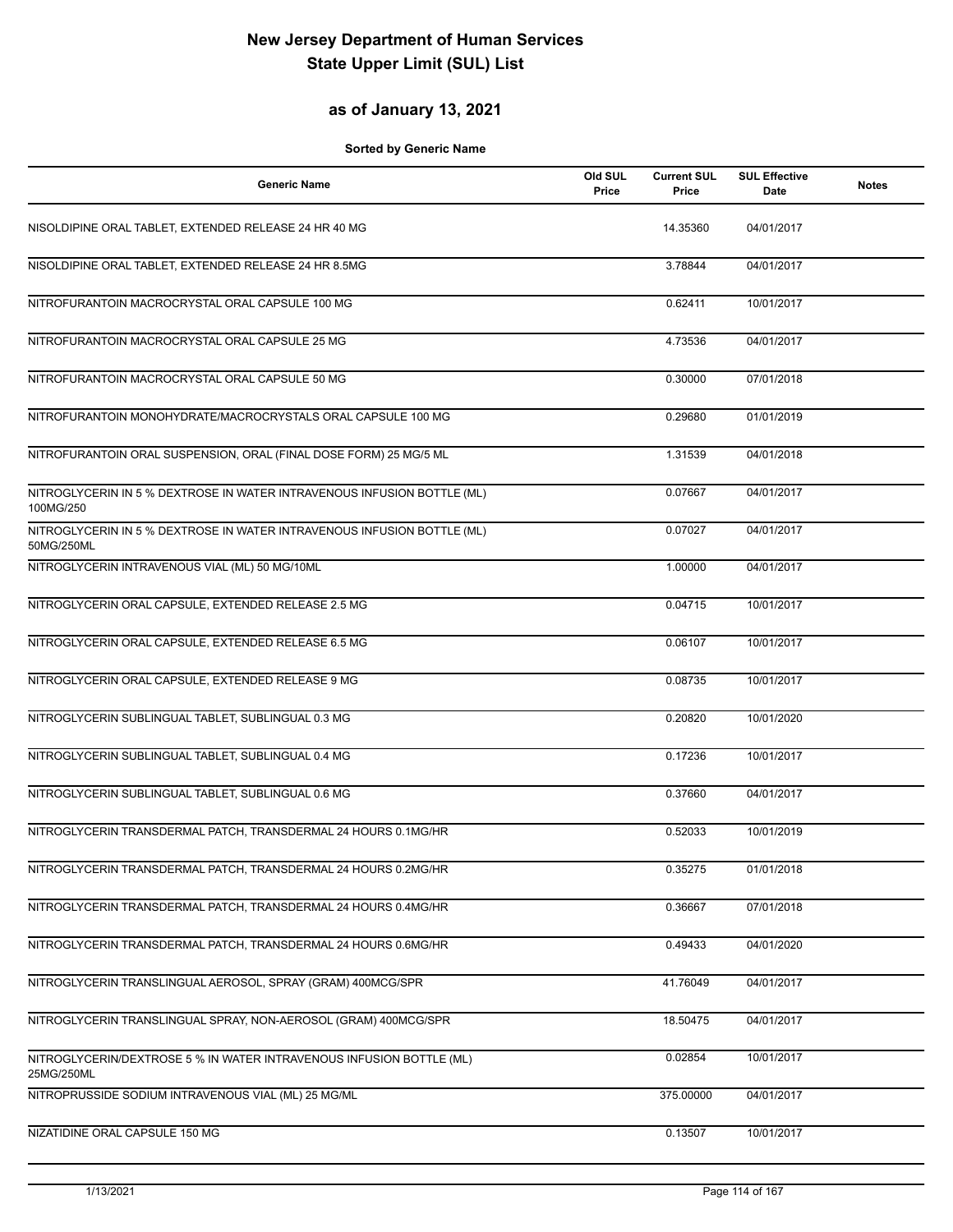## **as of January 13, 2021**

| <b>Generic Name</b>                                                                          | Old SUL<br>Price | <b>Current SUL</b><br>Price | <b>SUL Effective</b><br>Date | <b>Notes</b> |
|----------------------------------------------------------------------------------------------|------------------|-----------------------------|------------------------------|--------------|
| NIZATIDINE ORAL CAPSULE 300 MG                                                               |                  | 0.36667                     | 01/01/2019                   |              |
| NIZATIDINE ORAL SOLUTION, ORAL 150MG/10ML                                                    |                  | 0.83331                     | 04/01/2017                   |              |
| NORELGESTROMIN/ETHINYL ESTRADIOL TRANSDERMAL PATCH, TRANSDERMAL WEEKLY<br>150-35/24H         |                  | 39.90232                    | 10/29/2019                   |              |
| NOREPINEPHRINE BITARTRATE INTRAVENOUS VIAL (ML) 1 MG/ML                                      |                  | 4.50500                     | 04/01/2017                   |              |
| NOREPINEPHRINE BITARTRATE MISCELLANEOUS POWDER (GRAM) 100 %                                  |                  | 616.40300                   | 04/01/2017                   |              |
| NORETHINDRONE ACETATE ORAL TABLET 5 MG                                                       |                  | 0.60000                     | 01/01/2019                   |              |
| NORETHINDRONE ACETATE-ETHINYL ESTRADIOL ORAL TABLET 0.5MG-2.5                                |                  | 2.00956                     | 04/01/2017                   |              |
| NORETHINDRONE ACETATE-ETHINYL ESTRADIOL ORAL TABLET 1.5-0.03MG                               |                  | 0.59072                     | 10/01/2020                   |              |
| NORETHINDRONE ACETATE-ETHINYL ESTRADIOL ORAL TABLET 1MG-20MCG                                |                  | 0.22238                     | 10/01/2019                   |              |
| NORETHINDRONE ACETATE-ETHINYL ESTRADIOL ORAL TABLET 1MG-5MCG                                 |                  | 1.80370                     | 04/01/2017                   |              |
| NORETHINDRONE ACETATE-ETHINYL ESTRADIOL/FERROUS FUMARATE ORAL TABLET<br>$1.5 - 30(21)$       |                  | 0.16679                     | 01/01/2020                   |              |
| NORETHINDRONE ACETATE-ETHINYL ESTRADIOL/FERROUS FUMARATE ORAL TABLET<br>1MG-20(21)           |                  | 0.11726                     | 10/01/2017                   |              |
| NORETHINDRONE ACETATE-ETHINYL ESTRADIOL/FERROUS FUMARATE ORAL TABLET<br>1MG-20(24)           |                  | 0.65976                     | 01/01/2021                   |              |
| NORETHINDRONE ACETATE-ETHINYL ESTRADIOL/FERROUS FUMARATE ORAL TABLET<br>$5 - 7 - 9 - 7$      |                  | 0.91503                     | 04/01/2017                   |              |
| NORETHINDRONE ACETATE-ETHINYL ESTRADIOL/FERROUS FUMARATE ORAL<br>TABLET, CHEWABLE 1MG-20(24) |                  | 1.78571                     | 01/01/2019                   |              |
| NORETHINDRONE ORAL TABLET 0.35 MG                                                            |                  | 0.07810                     | 04/01/2017                   |              |
| NORETHINDRONE-ETHINYL ESTRADIOL ORAL TABLET 0.4-0.035                                        |                  | 0.24429                     | 04/01/2020                   |              |
| NORETHINDRONE-ETHINYL ESTRADIOL ORAL TABLET 0.5-0.035                                        |                  | 0.53868                     | 07/01/2017                   |              |
| NORETHINDRONE-ETHINYL ESTRADIOL ORAL TABLET 1 MG-35MCG                                       |                  | 0.28925                     | 07/01/2017                   |              |
| NORETHINDRONE-ETHINYL ESTRADIOL ORAL TABLET 10-11                                            |                  | 0.66485                     | 10/01/2017                   |              |
| NORETHINDRONE-ETHINYL ESTRADIOL ORAL TABLET 7 DAYS X 3                                       |                  | 0.15179                     | 01/01/2020                   |              |
| NORETHINDRONE-ETHINYL ESTRADIOL ORAL TABLET 7-9-5                                            |                  | 0.59237                     | 04/01/2017                   |              |
| NORETHINDRONE-ETHINYL ESTRADIOL/FERROUS FUMARATE ORAL TABLET, CHEWABLE<br>$0.4 - 35(21)$     |                  | 1.73245                     | 04/01/2017                   |              |
| NORETHINDRONE-ETHINYL ESTRADIOL/FERROUS FUMARATE ORAL TABLET, CHEWABLE<br>$0.8 - 25(24)$     |                  | 2.58274                     | 10/01/2017                   |              |
| NORGESTIMATE-ETHINYL ESTRADIOL ORAL TABLET 0.25-0.035                                        |                  | 0.16060                     | 07/01/2018                   |              |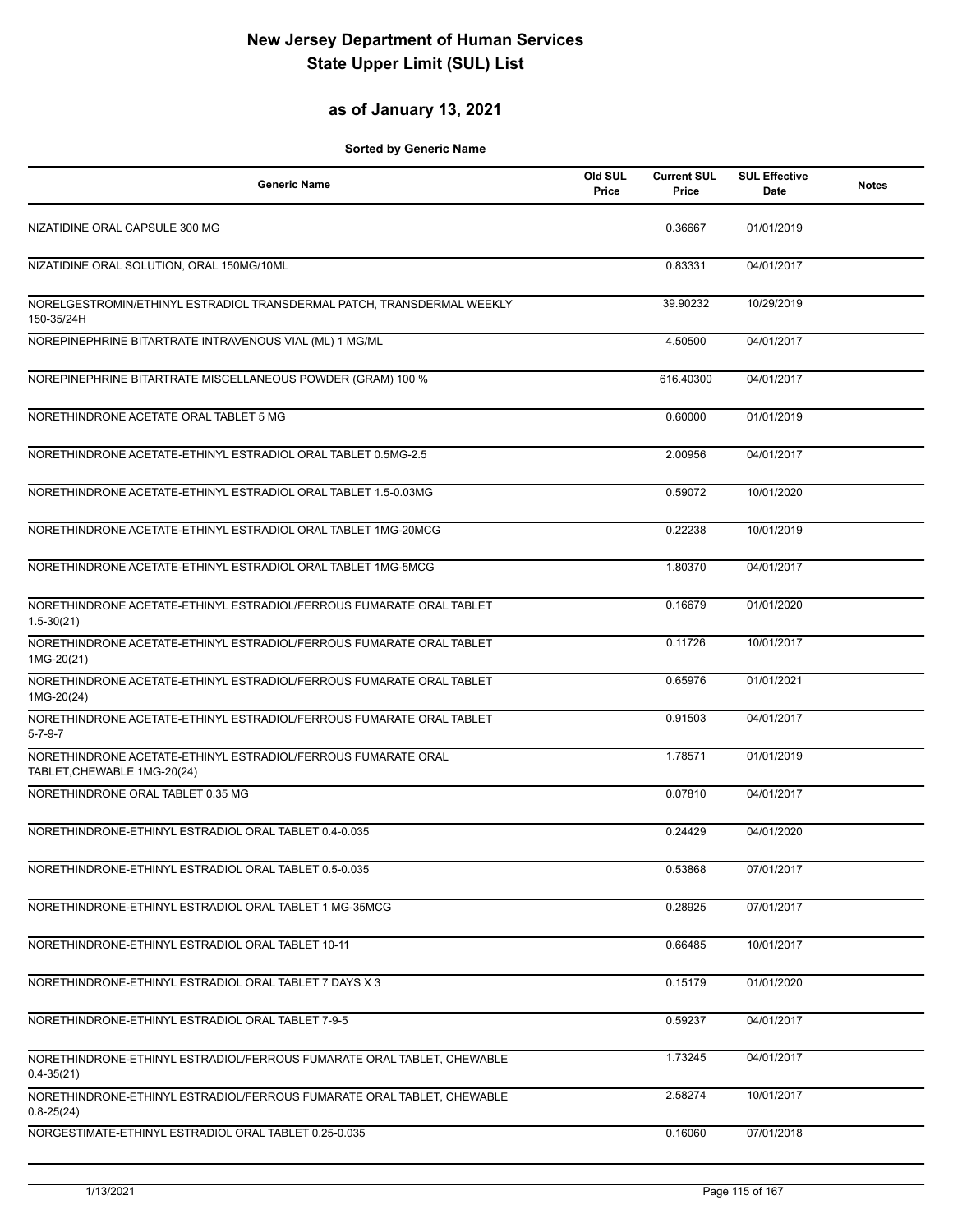### **as of January 13, 2021**

| <b>Generic Name</b>                                                 | Old SUL<br>Price | <b>Current SUL</b><br>Price | <b>SUL Effective</b><br><b>Date</b> | <b>Notes</b> |
|---------------------------------------------------------------------|------------------|-----------------------------|-------------------------------------|--------------|
| NORGESTIMATE-ETHINYL ESTRADIOL ORAL TABLET 7DAYSX3 28               |                  | 0.09250                     | 01/01/2020                          |              |
| NORGESTIMATE-ETHINYL ESTRADIOL ORAL TABLET 7DAYSX3 LO               |                  | 0.19048                     | 01/01/2019                          |              |
| NORGESTREL-ETHINYL ESTRADIOL ORAL TABLET 0.3-0.03MG                 |                  | 0.26161                     | 01/01/2019                          |              |
| NORGESTREL-ETHINYL ESTRADIOL ORAL TABLET 0.5 MG-50                  |                  | 1.04798                     | 01/01/2020                          |              |
| NORTRIPTYLINE HCL ORAL CAPSULE 10 MG                                |                  | 0.02955                     | 10/01/2017                          |              |
| NORTRIPTYLINE HCL ORAL CAPSULE 25 MG                                |                  | 0.03648                     | 10/01/2017                          |              |
| NORTRIPTYLINE HCL ORAL CAPSULE 50 MG                                |                  | 0.07796                     | 10/01/2017                          |              |
| NORTRIPTYLINE HCL ORAL CAPSULE 75 MG                                |                  | 0.09919                     | 10/01/2017                          |              |
| NORTRIPTYLINE HCL ORAL SOLUTION, ORAL 10 MG/5 ML                    |                  | 0.25178                     | 04/01/2017                          |              |
| NYSTATIN ORAL POWDER (EACH) 150MM UNIT                              |                  | 94.76192                    | 12/12/2011                          |              |
| NYSTATIN ORAL POWDER (EACH) 50MM UNIT                               |                  | 38.25000                    | 12/12/2011                          |              |
| NYSTATIN ORAL SUSPENSION, ORAL (FINAL DOSE FORM) 100000/ML          |                  | 0.03294                     | 04/01/2017                          |              |
| NYSTATIN ORAL TABLET 500K UNIT                                      |                  | 0.34870                     | 10/01/2018                          |              |
| NYSTATIN TOPICAL CREAM (GRAM) 100000/G                              |                  | 0.09033                     | 01/01/2019                          |              |
| NYSTATIN TOPICAL OINTMENT (GRAM) 100000/G                           |                  | 0.25000                     | 01/01/2019                          |              |
| NYSTATIN TOPICAL POWDER (GRAM) 100000/G                             |                  | 0.19583                     | 07/01/2018                          |              |
| NYSTATIN/TRIAMCINOLONE ACETONIDE TOPICAL CREAM (GRAM) 100000-0.1    |                  | 0.18033                     | 07/01/2018                          |              |
| NYSTATIN/TRIAMCINOLONE ACETONIDE TOPICAL OINTMENT (GRAM) 100000-0.1 |                  | 0.28300                     | 01/01/2019                          |              |
| OCTREOTIDE ACETATE INJECTION AMPUL (ML) 100 MCG/ML                  |                  | 3.51750                     | 10/01/2017                          |              |
| OCTREOTIDE ACETATE INJECTION AMPUL (ML) 50 MCG/ML                   |                  | 4.42200                     | 10/01/2017                          |              |
| OCTREOTIDE ACETATE INJECTION AMPUL (ML) 500 MCG/ML                  |                  | 21.45000                    | 04/01/2017                          |              |
| OCTREOTIDE ACETATE INJECTION SYRINGE (ML) 100 MCG/ML                |                  | 2.69662                     | 10/01/2018                          |              |
| OCTREOTIDE ACETATE INJECTION SYRINGE (ML) 50 MCG/ML                 |                  | 4.42200                     | 10/01/2017                          |              |
| OCTREOTIDE ACETATE INJECTION SYRINGE (ML) 500 MCG/ML                |                  | 21.45000                    | 04/01/2017                          |              |
| OCTREOTIDE ACETATE INJECTION VIAL (ML) 100 MCG/ML                   |                  | 3.51750                     | 10/01/2017                          |              |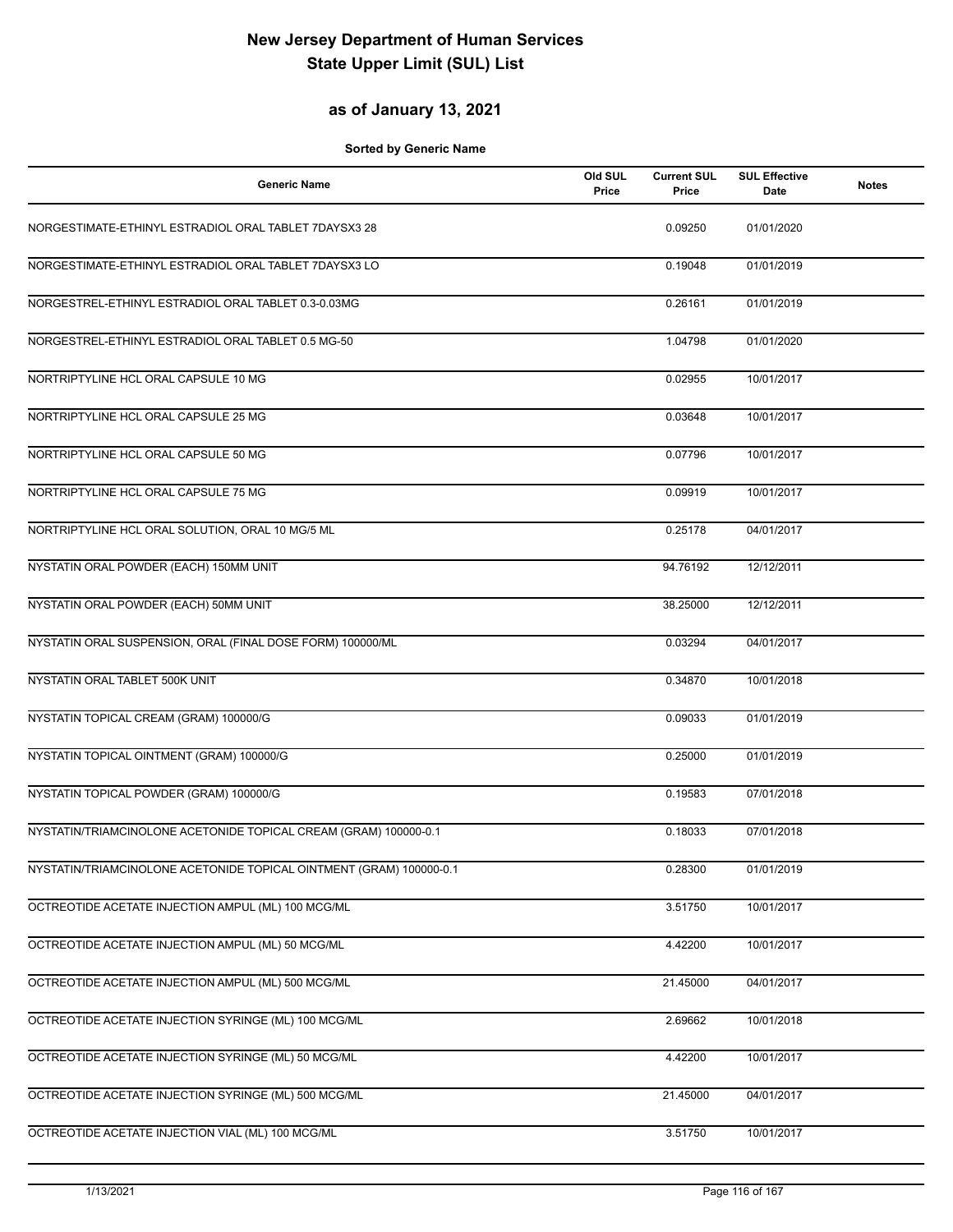### **as of January 13, 2021**

| <b>Generic Name</b>                               | Old SUL<br>Price | <b>Current SUL</b><br>Price | <b>SUL Effective</b><br>Date | <b>Notes</b> |
|---------------------------------------------------|------------------|-----------------------------|------------------------------|--------------|
| OCTREOTIDE ACETATE INJECTION VIAL (ML) 1000MCG/ML |                  | 55.10175                    | 04/01/2017                   |              |
| OCTREOTIDE ACETATE INJECTION VIAL (ML) 200 MCG/ML |                  | 7.03500                     | 10/01/2017                   |              |
| OCTREOTIDE ACETATE INJECTION VIAL (ML) 50 MCG/ML  |                  | 4.42200                     | 10/01/2017                   |              |
| OCTREOTIDE ACETATE INJECTION VIAL (ML) 500 MCG/ML |                  | 21.45000                    | 04/01/2017                   |              |
| OFLOXACIN OPHTHALMIC DROPS 0.3 %                  |                  | 1.75200                     | 07/01/2018                   |              |
| OFLOXACIN ORAL TABLET 200 MG                      |                  | 2.85346                     | 12/12/2011                   |              |
| OFLOXACIN ORAL TABLET 300 MG                      |                  | 2.10818                     | 10/01/2017                   |              |
| OFLOXACIN ORAL TABLET 400 MG                      |                  | 2.14084                     | 10/01/2017                   |              |
| OFLOXACIN OTIC DROPS 0.3 %                        |                  | 1.41605                     | 10/01/2017                   |              |
| OLANZAPINE INTRAMUSCULAR VIAL (EA) 10 MG          |                  | 24.07000                    | 04/01/2018                   |              |
| OLANZAPINE ORAL TABLET 10 MG                      |                  | 0.08667                     | 01/01/2019                   |              |
| OLANZAPINE ORAL TABLET 15 MG                      |                  | 0.08050                     | 01/01/2019                   |              |
| OLANZAPINE ORAL TABLET 2.5 MG                     |                  | 0.06333                     | 01/01/2019                   |              |
| OLANZAPINE ORAL TABLET 20 MG                      |                  | 0.11667                     | 01/01/2019                   |              |
| OLANZAPINE ORAL TABLET 5 MG                       |                  | 0.04992                     | 10/01/2017                   |              |
| OLANZAPINE ORAL TABLET 7.5 MG                     |                  | 0.08533                     | 10/01/2019                   |              |
| OLANZAPINE ORAL TABLET, DISINTEGRATING 10 MG      |                  | 0.34400                     | 07/01/2018                   |              |
| OLANZAPINE ORAL TABLET, DISINTEGRATING 15 MG      |                  | 0.52133                     | 01/01/2019                   |              |
| OLANZAPINE ORAL TABLET, DISINTEGRATING 20 MG      |                  | 0.61067                     | 01/01/2018                   |              |
| OLANZAPINE ORAL TABLET, DISINTEGRATING 5 MG       |                  | 0.15867                     | 07/01/2018                   |              |
| OLANZAPINE/FLUOXETINE HCL ORAL CAPSULE 12MG-25MG  |                  | 13.12900                    | 04/01/2017                   |              |
| OLANZAPINE/FLUOXETINE HCL ORAL CAPSULE 12MG-50MG  |                  | 12.74340                    | 04/01/2017                   |              |
| OLANZAPINE/FLUOXETINE HCL ORAL CAPSULE 3 MG-25 MG |                  | 7.42620                     | 04/01/2017                   |              |
| OLANZAPINE/FLUOXETINE HCL ORAL CAPSULE 6MG-25MG   |                  | 10.57408                    | 04/01/2017                   |              |
| OLANZAPINE/FLUOXETINE HCL ORAL CAPSULE 6MG-50MG   |                  | 9.54467                     | 04/01/2017                   |              |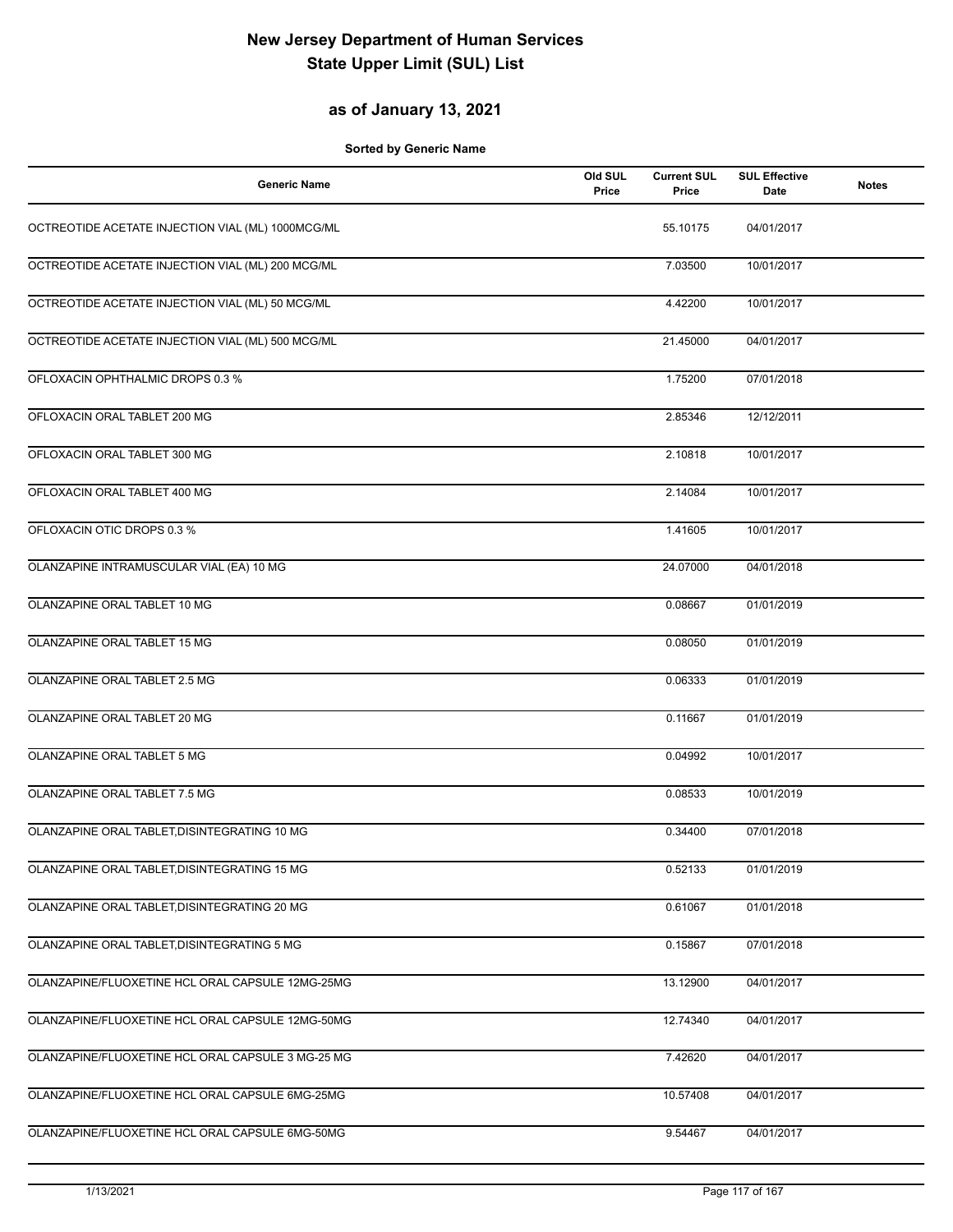## **as of January 13, 2021**

| <b>Generic Name</b>                                                                           | Old SUL<br>Price | <b>Current SUL</b><br>Price | <b>SUL Effective</b><br>Date | <b>Notes</b> |
|-----------------------------------------------------------------------------------------------|------------------|-----------------------------|------------------------------|--------------|
| OLMESARTAN MEDOXOMIL ORAL TABLET 20 MG                                                        |                  | 0.03244                     | 01/01/2019                   |              |
| OLMESARTAN MEDOXOMIL ORAL TABLET 40 MG                                                        |                  | 0.11633                     | 07/01/2018                   |              |
| OLMESARTAN MEDOXOMIL ORAL TABLET 5 MG                                                         |                  | 0.03800                     | 01/01/2019                   |              |
| OLMESARTAN MEDOXOMIL/AMLODIPINE BESYLATE/HYDROCHLOROTHIAZIDE ORAL<br>TABLET 20-5-12.5         |                  | 1.37855                     | 01/01/2020                   |              |
| OLMESARTAN MEDOXOMIL/AMLODIPINE BESYLATE/HYDROCHLOROTHIAZIDE ORAL<br>TABLET 40-10-12.5        |                  | 1.82389                     | 01/01/2020                   |              |
| OLMESARTAN MEDOXOMIL/AMLODIPINE BESYLATE/HYDROCHLOROTHIAZIDE ORAL<br>TABLET 40-10-25MG        |                  | 1.51667                     | 01/01/2019                   |              |
| OLMESARTAN MEDOXOMIL/AMLODIPINE BESYLATE/HYDROCHLOROTHIAZIDE ORAL<br>TABLET 40-5-12.5         |                  | 1.00133                     | 07/01/2019                   |              |
| OLMESARTAN MEDOXOMIL/AMLODIPINE BESYLATE/HYDROCHLOROTHIAZIDE ORAL<br><b>TABLET 40-5-25 MG</b> |                  | 1.40000                     | 01/01/2019                   |              |
| OLMESARTAN MEDOXOMIL/HYDROCHLOROTHIAZIDE ORAL TABLET 20-12.5 MG                               |                  | 0.10567                     | 04/01/2018                   |              |
| OLMESARTAN MEDOXOMIL/HYDROCHLOROTHIAZIDE ORAL TABLET 40 MG-25MG                               |                  | 0.16156                     | 07/01/2018                   |              |
| OLMESARTAN MEDOXOMIL/HYDROCHLOROTHIAZIDE ORAL TABLET 40-12.5 MG                               |                  | 0.16156                     | 07/01/2018                   |              |
| OLOPATADINE HCL NASAL AEROSOL, SPRAY WITH PUMP (GRAM) 0.6 %                                   |                  | 2.00000                     | 07/01/2019                   |              |
| OLOPATADINE HCL OPHTHALMIC DROPS 0.1 %                                                        |                  | 2.10667                     | 07/01/2019                   |              |
| OLOPATADINE HCL OPHTHALMIC DROPS 0.2 %                                                        |                  | 4.58080                     | 01/01/2020                   |              |
| OMEGA-3 ACID ETHYL ESTERS ORAL CAPSULE 1 G                                                    |                  | 0.18196                     | 01/01/2021                   |              |
| OMEGA-3 FATTY ACIDS/FISH OIL ORAL CAPSULE (HARD, SOFT, ETC.) 300-1000MG                       |                  | 0.10910                     | 12/12/2011                   |              |
| OMEPRAZOLE MAGNESIUM ORAL CAPSULE, DELAYED RELEASE (ENTERIC COATED) 20<br>ΜG                  |                  | 0.44162                     | 04/01/2017                   |              |
| OMEPRAZOLE ORAL CAPSULE, DELAYED RELEASE (ENTERIC COATED) 10 MG                               |                  | 0.09510                     | 07/01/2018                   |              |
| OMEPRAZOLE ORAL CAPSULE, DELAYED RELEASE (ENTERIC COATED) 20 MG                               |                  | 0.02678                     | 04/01/2017                   |              |
| OMEPRAZOLE ORAL CAPSULE, DELAYED RELEASE (ENTERIC COATED) 40 MG                               |                  | 0.04781                     | 01/01/2021                   |              |
| OMEPRAZOLE ORAL TABLET, DELAYED RELEASE (ENTERIC COATED) 20 MG                                |                  | 0.19321                     | 04/01/2020                   |              |
| OMEPRAZOLE/SODIUM BICARBONATE ORAL CAPSULE 20MG-1.1G                                          |                  | 4.08644                     | 10/01/2017                   |              |
| OMEPRAZOLE/SODIUM BICARBONATE ORAL CAPSULE 40MG-1.1G                                          |                  | 1.28050                     | 01/01/2020                   |              |
| OMEPRAZOLE/SODIUM BICARBONATE ORAL PACKET (EA) 20-1680MG                                      |                  | 87.36333                    | 04/01/2017                   |              |
| OMEPRAZOLE/SODIUM BICARBONATE ORAL PACKET (EA) 40-1680MG                                      |                  | 20.17800                    | 01/01/2019                   |              |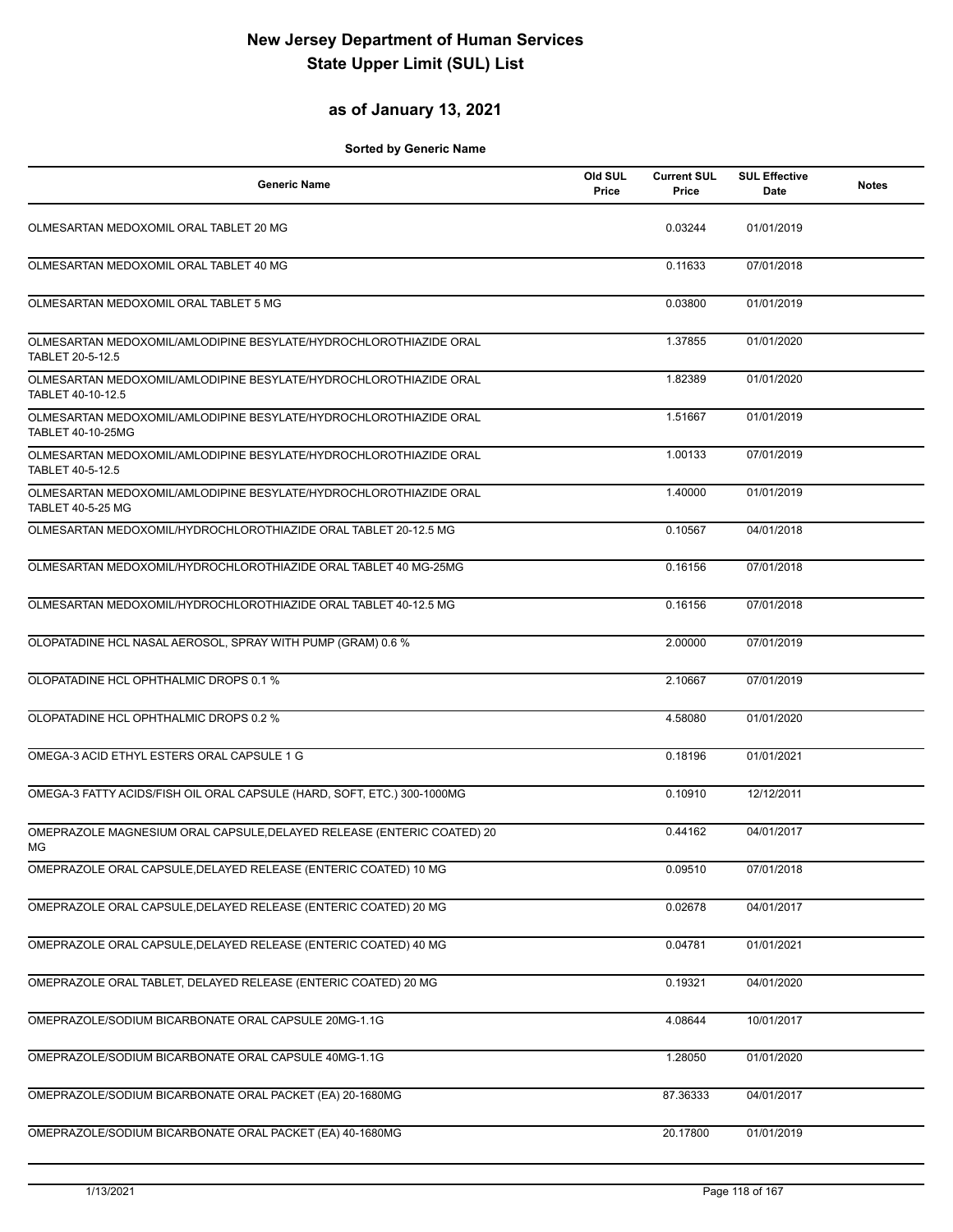## **as of January 13, 2021**

| <b>Generic Name</b>                                                                                        | Old SUL<br>Price | <b>Current SUL</b><br>Price | <b>SUL Effective</b><br>Date | <b>Notes</b> |
|------------------------------------------------------------------------------------------------------------|------------------|-----------------------------|------------------------------|--------------|
| ONDANSETRON HCL INTRAVENOUS VIAL (ML) 2 MG/ML                                                              |                  | 0.07380                     | 04/01/2017                   |              |
| ONDANSETRON HCL ORAL SOLUTION, ORAL 4 MG/5 ML                                                              |                  | 0.23620                     | 07/01/2018                   |              |
| ONDANSETRON HCL ORAL TABLET 24 MG                                                                          |                  | 4.63962                     | 12/12/2011                   |              |
| ONDANSETRON HCL ORAL TABLET 4 MG                                                                           |                  | 0.03767                     | 01/01/2019                   |              |
| ONDANSETRON HCL ORAL TABLET 8 MG                                                                           |                  | 0.04400                     | 01/01/2019                   |              |
| ONDANSETRON HCL/PF INJECTION SYRINGE (ML) 4 MG/2 ML                                                        |                  | 0.11566                     | 10/01/2017                   |              |
| ONDANSETRON HCL/PF INJECTION VIAL (ML) 4 MG/2 ML                                                           |                  | 0.11566                     | 10/01/2017                   |              |
| ONDANSETRON ORAL TABLET, DISINTEGRATING 4 MG                                                               |                  | 0.06333                     | 01/01/2019                   |              |
| ONDANSETRON ORAL TABLET, DISINTEGRATING 8 MG                                                               |                  | 0.16522                     | 01/01/2020                   |              |
| OPIUM TINCTURE ORAL TINCTURE 10 MG/ML                                                                      |                  | 2.38890                     | 04/01/2018                   |              |
| OPIUM/BELLADONNA ALKALOIDS RECTAL SUPPOSITORY, RECTAL 30-16.2MG                                            |                  | 20.90350                    | 04/01/2017                   |              |
| OPIUM/BELLADONNA ALKALOIDS RECTAL SUPPOSITORY, RECTAL 60-16.2MG                                            |                  | 24.68483                    | 04/01/2017                   |              |
| ORPHENADRINE CITRATE INJECTION AMPUL (ML) 30 MG/ML                                                         |                  | 6.00000                     | 04/01/2017                   |              |
| ORPHENADRINE CITRATE INJECTION VIAL (ML) 30 MG/ML                                                          |                  | 6.00000                     | 04/01/2017                   |              |
| ORPHENADRINE CITRATE ORAL TABLET, EXTENDED RELEASE 100 MG                                                  |                  | 0.14850                     | 01/01/2019                   |              |
| ORPHENADRINE CITRATE/ASPIRIN/CAFFEINE ORAL TABLET 25-385-30                                                |                  | 0.69231                     | 12/12/2011                   |              |
| ORPHENADRINE CITRATE/ASPIRIN/CAFFEINE ORAL TABLET 50-770-60                                                |                  | 0.98077                     | 12/12/2011                   |              |
| OSELTAMIVIR PHOSPHATE ORAL CAPSULE 30 MG                                                                   |                  | 1.92800                     | 10/01/2020                   |              |
| OSELTAMIVIR PHOSPHATE ORAL CAPSULE 45 MG                                                                   |                  | 4.12900                     | 10/01/2019                   |              |
| OSELTAMIVIR PHOSPHATE ORAL CAPSULE 75 MG                                                                   |                  | 2.17080                     | 04/01/2020                   |              |
| OSELTAMIVIR PHOSPHATE ORAL SUSPENSION, RECONSTITUTED, ORAL (ML) 6 MG/ML                                    |                  | 0.72359                     | 10/01/2020                   |              |
| OXACILLIN SODIUM IN ISO-OSMOTIC DEXTROSE INTRAVENOUS IV SOLUTION, PIGGYBACK<br>PREMIX FROZEN(ML) 1 G/50 ML |                  | 0.28900                     | 04/01/2017                   |              |
| OXACILLIN SODIUM INJECTION VIAL (EA) 1 G                                                                   |                  | 7.90000                     | 04/01/2017                   |              |
| OXACILLIN SODIUM INJECTION VIAL (EA) 10 G                                                                  |                  | 90.00000                    | 04/01/2017                   |              |
| OXACILLIN SODIUM INJECTION VIAL (EA) 2 G                                                                   |                  | 10.89000                    | 10/01/2019                   |              |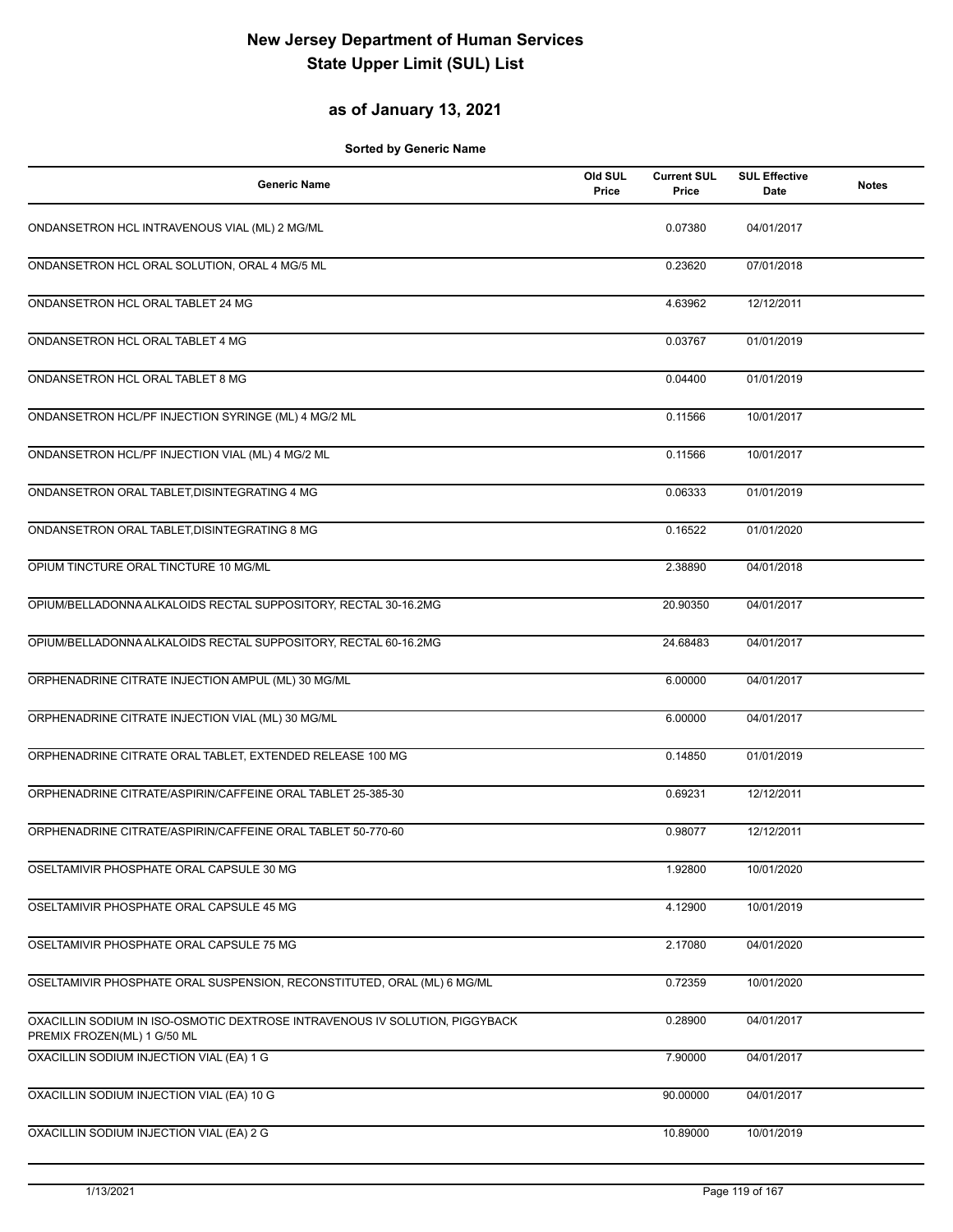#### **as of January 13, 2021**

| <b>Generic Name</b>                                                                                      | Old SUL<br>Price | <b>Current SUL</b><br>Price | <b>SUL Effective</b><br>Date | <b>Notes</b> |
|----------------------------------------------------------------------------------------------------------|------------------|-----------------------------|------------------------------|--------------|
| OXACILLIN SODIUM/DEXTROSE, ISO-OSMOTIC INTRAVENOUS IV SOLUTION, PIGGYBACK<br>PREMIX FROZEN(ML) 2 G/50 ML |                  | 0.40989                     | 10/01/2017                   |              |
| OXALIPLATIN INTRAVENOUS VIAL (EA) 100 MG                                                                 |                  | 200.00000                   | 04/01/2017                   |              |
| OXALIPLATIN INTRAVENOUS VIAL (EA) 50 MG                                                                  |                  | 100.00000                   | 04/01/2017                   |              |
| OXALIPLATIN INTRAVENOUS VIAL (ML) 100MG/20ML                                                             |                  | 5.00000                     | 04/01/2017                   |              |
| OXALIPLATIN INTRAVENOUS VIAL (ML) 50 MG/10ML                                                             |                  | 5.00000                     | 04/01/2017                   |              |
| OXANDROLONE ORAL TABLET 10 MG                                                                            |                  | 11.42074                    | 04/01/2017                   |              |
| OXANDROLONE ORAL TABLET 2.5 MG                                                                           |                  | 2.69627                     | 10/01/2017                   |              |
| OXAPROZIN ORAL TABLET 600 MG                                                                             |                  | 1.81265                     | 04/01/2017                   |              |
| OXAZEPAM ORAL CAPSULE 10 MG                                                                              |                  | 0.47800                     | 04/01/2017                   |              |
| OXAZEPAM ORAL CAPSULE 15 MG                                                                              |                  | 0.66744                     | 04/01/2017                   |              |
| OXAZEPAM ORAL CAPSULE 30 MG                                                                              |                  | 1.03910                     | 04/01/2017                   |              |
| OXCARBAZEPINE ORAL SUSPENSION, ORAL (FINAL DOSE FORM) 300 MG/5ML                                         |                  | 0.23948                     | 07/01/2018                   |              |
| OXCARBAZEPINE ORAL TABLET 150 MG                                                                         |                  | 0.07700                     | 07/01/2018                   |              |
| OXCARBAZEPINE ORAL TABLET 300 MG                                                                         |                  | 0.11300                     | 01/01/2019                   |              |
| OXCARBAZEPINE ORAL TABLET 600 MG                                                                         |                  | 0.26130                     | 07/01/2018                   |              |
| OXICONAZOLE NITRATE TOPICAL CREAM (GRAM) 1 %                                                             |                  | 6.15383                     | 04/01/2020                   |              |
| OXYBUTYNIN CHLORIDE ORAL SYRUP 5 MG/5 ML                                                                 |                  | 0.01875                     | 04/01/2017                   |              |
| OXYBUTYNIN CHLORIDE ORAL TABLET 5 MG                                                                     |                  | 0.03150                     | 01/01/2019                   |              |
| OXYBUTYNIN CHLORIDE ORAL TABLET, EXTENDED RELEASE 24 HR 10 MG                                            |                  | 0.11710                     | 01/01/2019                   |              |
| OXYBUTYNIN CHLORIDE ORAL TABLET, EXTENDED RELEASE 24 HR 15 MG                                            |                  | 0.12760                     | 01/01/2019                   |              |
| OXYBUTYNIN CHLORIDE ORAL TABLET, EXTENDED RELEASE 24 HR 5 MG                                             |                  | 0.18080                     | 01/01/2021                   |              |
| OXYCODONE HCL ORAL CAPSULE 5 MG                                                                          |                  | 0.10127                     | 10/01/2017                   |              |
| OXYCODONE HCL ORAL CONCENTRATE, ORAL 20 MG/ML                                                            |                  | 1.30667                     | 07/01/2018                   |              |
| OXYCODONE HCL ORAL SOLUTION, ORAL 5 MG/5 ML                                                              |                  | 0.09998                     | 01/01/2020                   |              |
| OXYCODONE HCL ORAL SYRINGE (EA) 10MG/0.5ML                                                               |                  | 3.74000                     | 04/01/2017                   |              |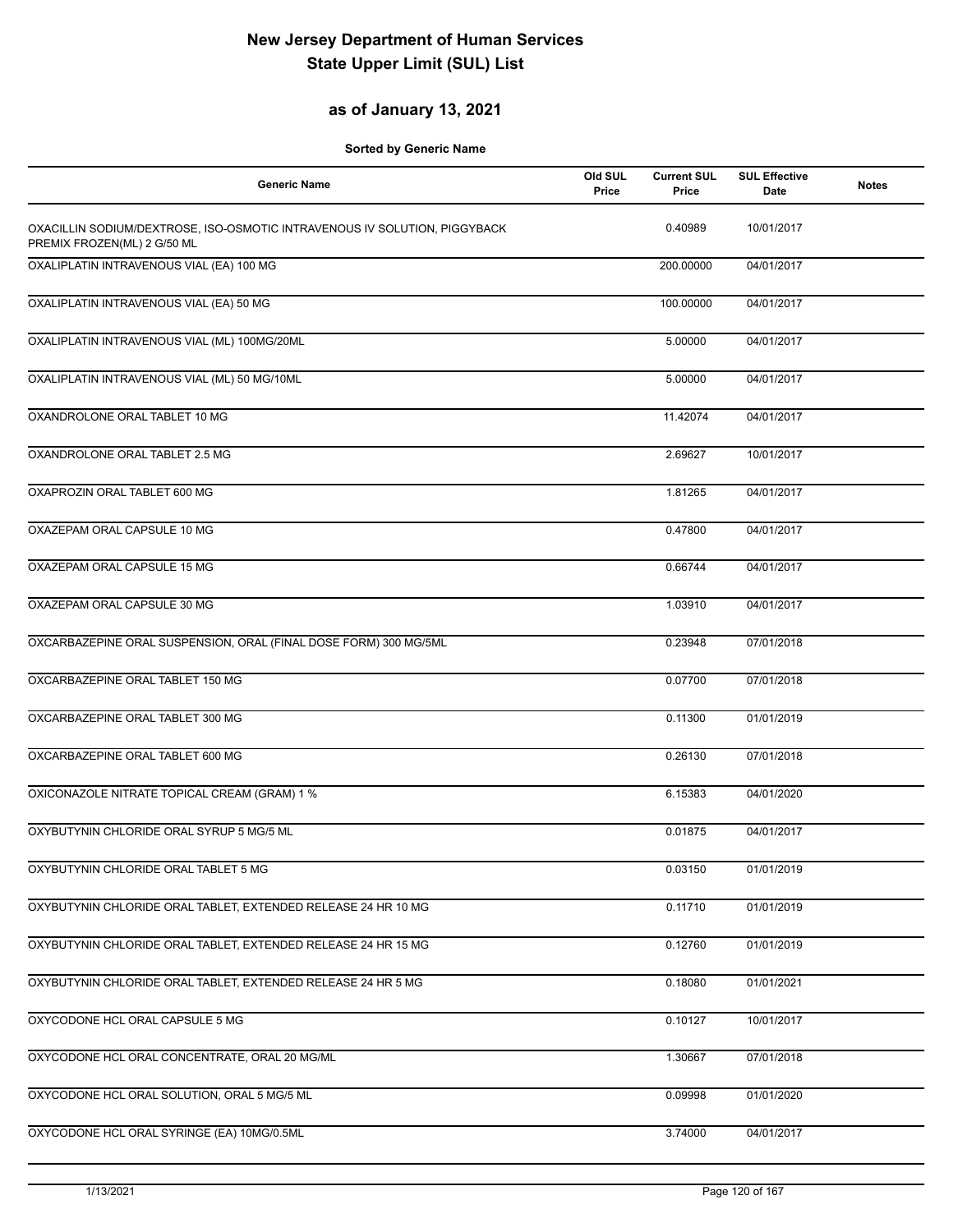## **as of January 13, 2021**

| <b>Generic Name</b>                                                    | Old SUL<br>Price | <b>Current SUL</b><br>Price | <b>SUL Effective</b><br>Date | <b>Notes</b> |
|------------------------------------------------------------------------|------------------|-----------------------------|------------------------------|--------------|
| OXYCODONE HCL ORAL TABLET 10 MG                                        |                  | 0.10660                     | 07/01/2018                   |              |
| OXYCODONE HCL ORAL TABLET 15 MG                                        |                  | 0.10132                     | 01/01/2019                   |              |
| OXYCODONE HCL ORAL TABLET 20 MG                                        |                  | 0.17710                     | 10/01/2017                   |              |
| OXYCODONE HCL ORAL TABLET 30 MG                                        |                  | 0.09690                     | 01/01/2019                   |              |
| OXYCODONE HCL ORAL TABLET 5 MG                                         |                  | 0.05480                     | 04/01/2017                   |              |
| OXYCODONE HCL ORAL TABLET, ORAL ONLY, EXTENDED RELEASE 12 HR 10 MG     |                  | 2.15990                     | 10/01/2020                   |              |
| OXYCODONE HCL ORAL TABLET, ORAL ONLY, EXTENDED RELEASE 12 HR 15 MG     |                  | 3.53670                     | 04/01/2017                   |              |
| OXYCODONE HCL ORAL TABLET, ORAL ONLY, EXTENDED RELEASE 12 HR 20 MG     |                  | 4.43520                     | 04/01/2017                   |              |
| OXYCODONE HCL ORAL TABLET, ORAL ONLY, EXTENDED RELEASE 12 HR 30 MG     |                  | 0.00000                     | 03/22/2018                   |              |
| OXYCODONE HCL ORAL TABLET, ORAL ONLY, EXTENDED RELEASE 12 HR 40 MG     |                  | 0.00000                     | 02/08/2017                   |              |
| OXYCODONE HCL ORAL TABLET, ORAL ONLY, EXTENDED RELEASE 12 HR 60 MG     |                  | 10.99990                    | 04/01/2020                   |              |
| OXYCODONE HCL ORAL TABLET, ORAL ONLY, EXTENDED RELEASE 12 HR 80 MG     |                  | 7.99250                     | 01/01/2018                   |              |
| OXYCODONE HCL/ACETAMINOPHEN ORAL CAPSULE (HARD, SOFT, ETC.) 5 MG-500MG |                  | 0.10985                     | 12/12/2011                   |              |
| OXYCODONE HCL/ACETAMINOPHEN ORAL SOLUTION, ORAL 5-325/5 ML             |                  | 0.22800                     | 04/01/2017                   |              |
| OXYCODONE HCL/ACETAMINOPHEN ORAL TABLET 10MG-300MG                     |                  | 18.42033                    | 04/01/2017                   |              |
| OXYCODONE HCL/ACETAMINOPHEN ORAL TABLET 10MG-325MG                     |                  | 0.21152                     | 01/01/2019                   |              |
| OXYCODONE HCL/ACETAMINOPHEN ORAL TABLET 10MG-650MG                     |                  | 0.46410                     | 12/12/2011                   |              |
| OXYCODONE HCL/ACETAMINOPHEN ORAL TABLET 2.5-325 MG                     |                  | 1.24120                     | 01/01/2018                   |              |
| OXYCODONE HCL/ACETAMINOPHEN ORAL TABLET 5 MG-300MG                     |                  | 18.42033                    | 04/01/2017                   |              |
| OXYCODONE HCL/ACETAMINOPHEN ORAL TABLET 5 MG-325MG                     |                  | 0.05300                     | 04/01/2017                   |              |
| OXYCODONE HCL/ACETAMINOPHEN ORAL TABLET 7.5-300 MG                     |                  | 18.42033                    | 04/01/2017                   |              |
| OXYCODONE HCL/ACETAMINOPHEN ORAL TABLET 7.5-325 MG                     |                  | 0.16180                     | 07/01/2018                   |              |
| OXYCODONE HCL/ACETAMINOPHEN ORAL TABLET 7.5-500MG                      |                  | 0.41250                     | 12/12/2011                   |              |
| OXYCODONE HCL/ASPIRIN ORAL TABLET 4.8355-325                           |                  | 0.33977                     | 10/01/2017                   |              |
| OXYMETAZOLINE HCL NASAL AEROSOL, MIST 0.05 %                           |                  | 0.07733                     | 04/01/2017                   |              |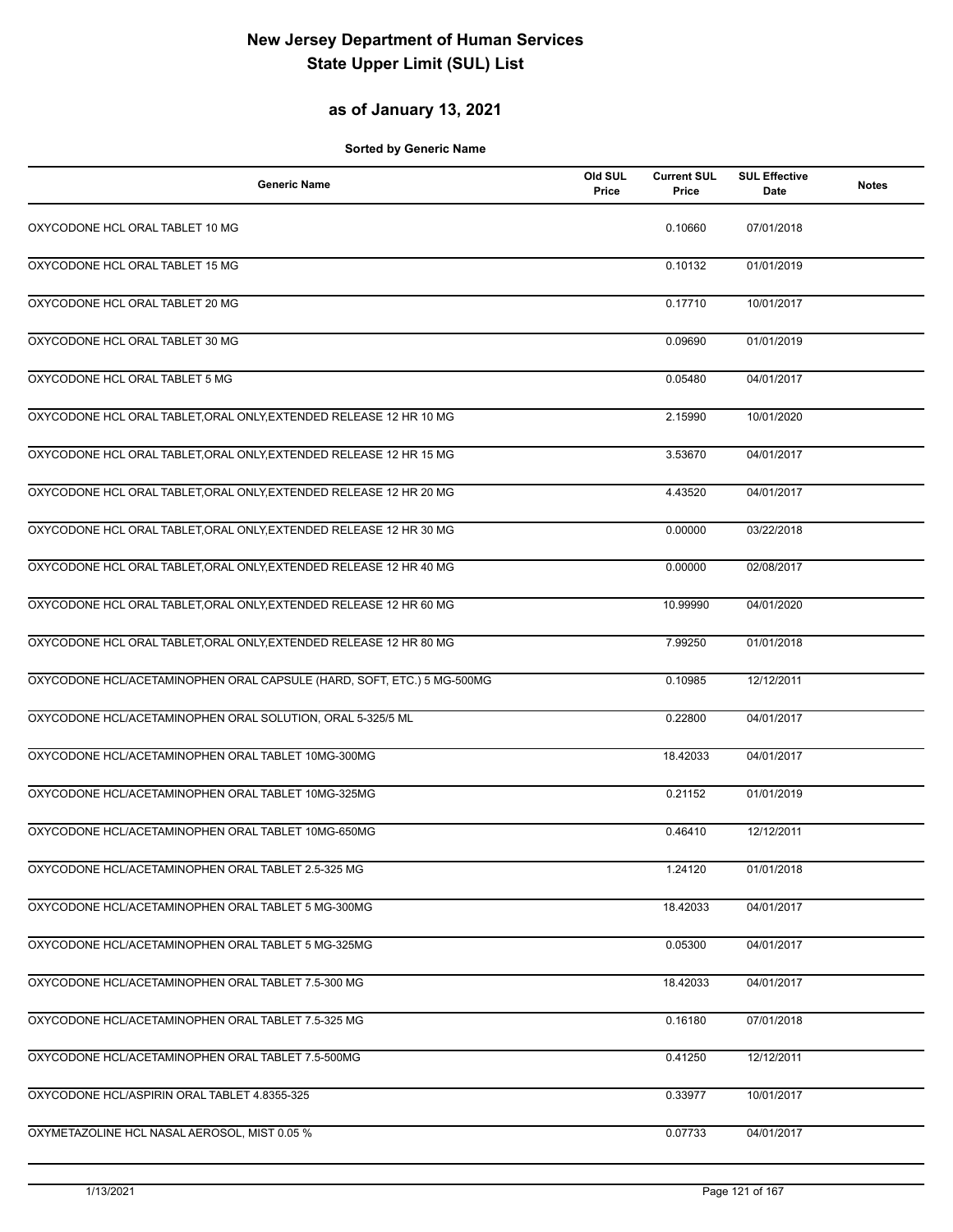## **as of January 13, 2021**

| <b>Generic Name</b>                                                     | Old SUL<br>Price | <b>Current SUL</b><br>Price | <b>SUL Effective</b><br><b>Date</b> | <b>Notes</b> |
|-------------------------------------------------------------------------|------------------|-----------------------------|-------------------------------------|--------------|
| OXYMETAZOLINE HCL NASAL SPRAY, NON-AEROSOL (ML) 0.05 %                  |                  | 0.05112                     | 04/01/2017                          |              |
| OXYMORPHONE HCL ORAL TABLET 10 MG                                       |                  | 1.51000                     | 07/01/2018                          |              |
| OXYMORPHONE HCL ORAL TABLET 5 MG                                        |                  | 1.08926                     | 07/01/2017                          |              |
| OXYMORPHONE HCL ORAL TABLET, EXTENDED RELEASE 12 HR 10 MG               |                  | 3.30522                     | 04/01/2017                          |              |
| OXYMORPHONE HCL ORAL TABLET, EXTENDED RELEASE 12 HR 15 MG               |                  | 3.46650                     | 01/01/2018                          |              |
| OXYMORPHONE HCL ORAL TABLET, EXTENDED RELEASE 12 HR 20 MG               |                  | 4.93817                     | 07/01/2017                          |              |
| OXYMORPHONE HCL ORAL TABLET, EXTENDED RELEASE 12 HR 30 MG               |                  | 7.95418                     | 04/01/2017                          |              |
| OXYMORPHONE HCL ORAL TABLET, EXTENDED RELEASE 12 HR 40 MG               |                  | 9.44497                     | 04/01/2017                          |              |
| OXYMORPHONE HCL ORAL TABLET, EXTENDED RELEASE 12 HR 5 MG                |                  | 1.83035                     | 04/01/2017                          |              |
| OXYMORPHONE HCL ORAL TABLET, EXTENDED RELEASE 12 HR 7.5 MG              |                  | 2.11186                     | 04/01/2017                          |              |
| OXYTOCIN INJECTION VIAL (ML) 10 UNIT/ML                                 |                  | 0.76000                     | 04/01/2017                          |              |
| PACLITAXEL INTRAVENOUS VIAL (ML) 6 MG/ML                                |                  | 1.16149                     | 04/01/2017                          |              |
| PALIPERIDONE ORAL TABLET, EXTENDED RELEASE 24 HR 1.5 MG                 |                  | 9.18267                     | 04/01/2020                          |              |
| PALIPERIDONE ORAL TABLET, EXTENDED RELEASE 24 HR 3 MG                   |                  | 6.20200                     | 01/01/2021                          |              |
| PALIPERIDONE ORAL TABLET, EXTENDED RELEASE 24 HR 6 MG                   |                  | 6.55133                     | 07/01/2019                          |              |
| PALIPERIDONE ORAL TABLET, EXTENDED RELEASE 24 HR 9 MG                   |                  | 8.33333                     | 07/01/2018                          |              |
| PAMIDRONATE DISODIUM INTRAVENOUS VIAL (EA) 30 MG                        |                  | 18.79000                    | 04/01/2017                          |              |
| PAMIDRONATE DISODIUM INTRAVENOUS VIAL (EA) 90 MG                        |                  | 56.37000                    | 04/01/2017                          |              |
| PAMIDRONATE DISODIUM INTRAVENOUS VIAL (ML) 30MG/10ML                    |                  | 2.74442                     | 10/01/2017                          |              |
| PAMIDRONATE DISODIUM INTRAVENOUS VIAL (ML) 60 MG/10ML                   |                  | 2.80400                     | 04/01/2017                          |              |
| PAMIDRONATE DISODIUM INTRAVENOUS VIAL (ML) 90 MG/10ML                   |                  | 3.58500                     | 04/01/2017                          |              |
| PANCURONIUM BROMIDE INTRAVENOUS VIAL (ML) 1 MG/ML                       |                  | 0.47400                     | 04/01/2017                          |              |
| PANCURONIUM BROMIDE INTRAVENOUS VIAL (ML) 2 MG/ML                       |                  | 1.65712                     | 04/01/2017                          |              |
| PANTOPRAZOLE SODIUM INTRAVENOUS VIAL (EA) 40 MG                         |                  | 3.22082                     | 10/01/2017                          |              |
| PANTOPRAZOLE SODIUM ORAL TABLET, DELAYED RELEASE (ENTERIC COATED) 20 MG |                  | 0.03211                     | 01/01/2019                          |              |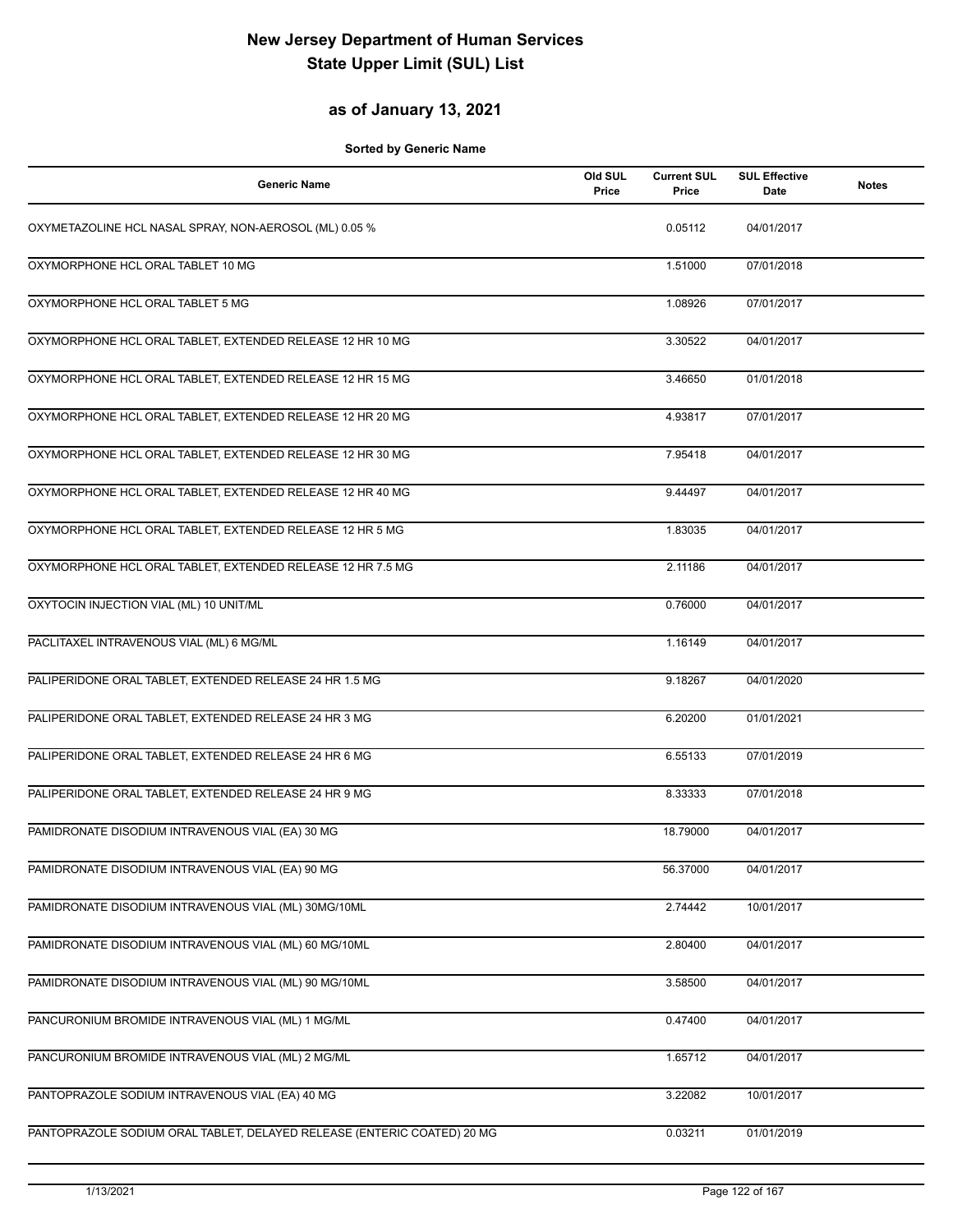#### **as of January 13, 2021**

| <b>Generic Name</b>                                                                   | Old SUL<br>Price | <b>Current SUL</b><br>Price | <b>SUL Effective</b><br><b>Date</b> | <b>Notes</b> |
|---------------------------------------------------------------------------------------|------------------|-----------------------------|-------------------------------------|--------------|
| PANTOPRAZOLE SODIUM ORAL TABLET, DELAYED RELEASE (ENTERIC COATED) 40 MG               |                  | 0.03422                     | 01/01/2019                          |              |
| PAPAVERINE HCL INJECTION VIAL (ML) 30 MG/ML                                           |                  | 0.83717                     | 10/01/2017                          |              |
| PARABEN/CETYL ALCOHOL/STEARYL ALCOHOL/PROP GLY/NA LAURYL SO4 TOPICAL<br>CLEANSER (ML) |                  | 0.02238                     | 12/12/2011                          |              |
| PAREGORIC ORAL LIQUID (ML) 2 MG/5 ML                                                  |                  | 0.20929                     | 10/01/2017                          |              |
| PARENTERAL AMINO ACID 15% COMBINATION NO.1 INTRAVENOUS INTRAVENOUS<br>SOLUTION 15 %   |                  | 0.02676                     | 04/01/2017                          |              |
| PARICALCITOL INJECTION VIAL (ML) 2 MCG/ML                                             |                  | 4.00000                     | 04/01/2017                          |              |
| PARICALCITOL INJECTION VIAL (ML) 5 MCG/ML                                             |                  | 10.00000                    | 04/01/2017                          |              |
| PARICALCITOL INTRAVENOUS VIAL (ML) 2 MCG/ML                                           |                  | 4.00000                     | 04/01/2017                          |              |
| PARICALCITOL INTRAVENOUS VIAL (ML) 5 MCG/ML                                           |                  | 10.00000                    | 04/01/2017                          |              |
| PARICALCITOL ORAL CAPSULE 1 MCG                                                       |                  | 0.94067                     | 10/01/2018                          |              |
| PARICALCITOL ORAL CAPSULE 2 MCG                                                       |                  | 6.30300                     | 07/01/2019                          |              |
| PARICALCITOL ORAL CAPSULE 4MCG                                                        |                  | 8.56666                     | 04/01/2017                          |              |
| PAROMOMYCIN SULFATE ORAL CAPSULE 250 MG                                               |                  | 1.35494                     | 10/01/2017                          |              |
| PAROXETINE HCL ORAL SUSPENSION, ORAL (FINAL DOSE FORM) 10 MG/5 ML                     |                  | 0.58039                     | 09/01/2011                          |              |
| PAROXETINE HCL ORAL TABLET 10 MG                                                      |                  | 0.01667                     | 01/01/2019                          |              |
| PAROXETINE HCL ORAL TABLET 20 MG                                                      |                  | 0.03133                     | 01/01/2019                          |              |
| PAROXETINE HCL ORAL TABLET 30 MG                                                      |                  | 0.08133                     | 04/01/2017                          |              |
| PAROXETINE HCL ORAL TABLET 40 MG                                                      |                  | 0.07833                     | 01/01/2019                          |              |
| PAROXETINE HCL ORAL TABLET, EXTENDED RELEASE 24 HR 12.5 MG                            |                  | 1.07133                     | 07/01/2019                          |              |
| PAROXETINE HCL ORAL TABLET, EXTENDED RELEASE 24 HR 25 MG                              |                  | 1.16333                     | 01/01/2019                          |              |
| PAROXETINE HCL ORAL TABLET, EXTENDED RELEASE 24 HR 37.5 MG                            |                  | 0.83200                     | 01/01/2020                          |              |
| PAROXETINE MESYLATE ORAL CAPSULE 7.5 MG                                               |                  | 4.58233                     | 01/01/2020                          |              |
| PEDIATRIC MULTIVIT WITH A,C,D3 NO.21/SODIUM FLUORIDE ORAL DROPS 0.25 MG/ML            |                  | 0.07035                     | 10/01/2017                          |              |
| PEDIATRIC MULTIVIT WITH A,C,D3 NO.21/SODIUM FLUORIDE ORAL DROPS 0.5 MG/ML             |                  | 0.17120                     | 04/01/2017                          |              |
| PEDIATRIC MULTIVITAMIN NO.2/SODIUM FLUORIDE ORAL DROPS 0.25 MG/ML                     |                  | 0.14500                     | 01/01/2018                          |              |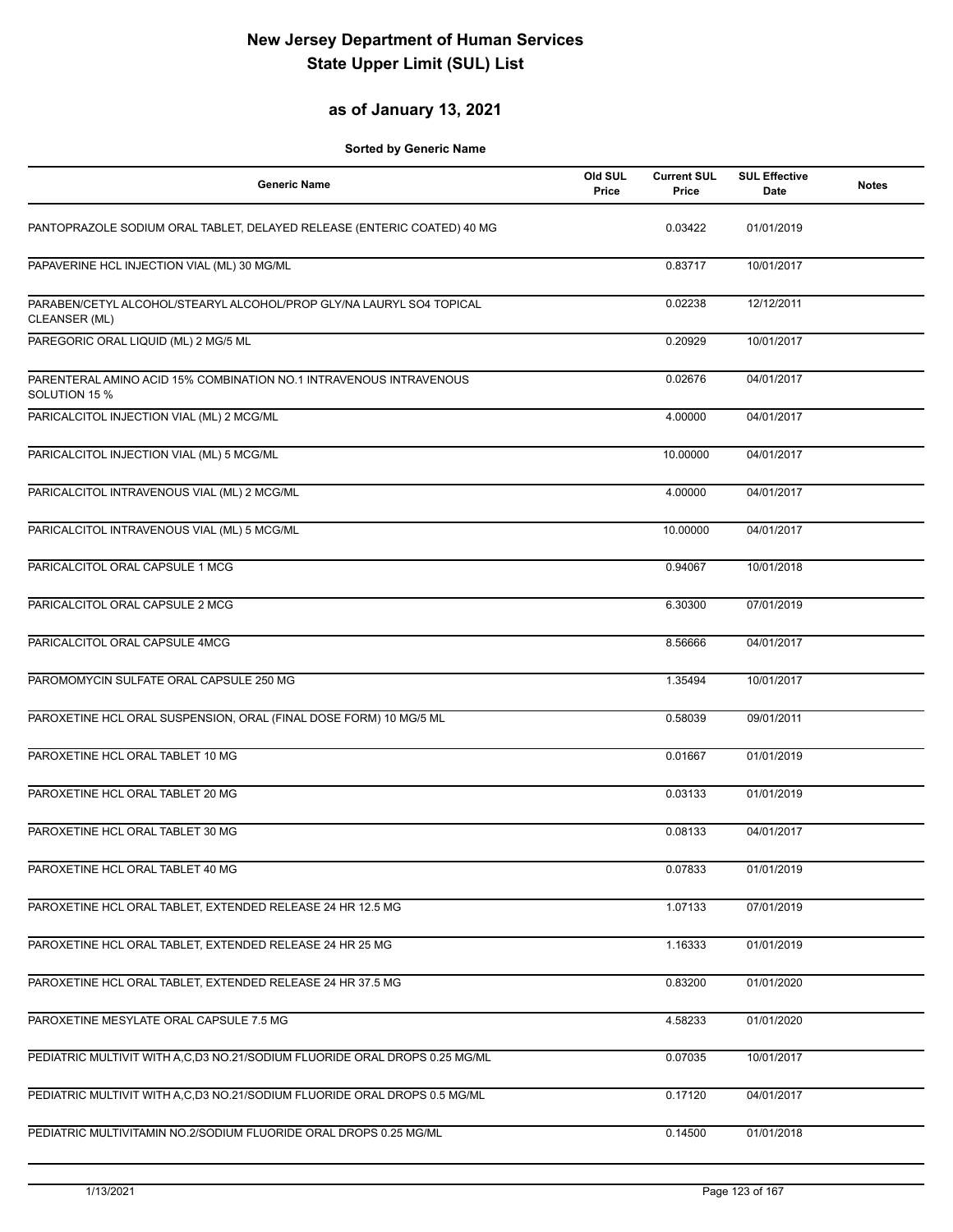### **as of January 13, 2021**

| <b>Generic Name</b>                                                                                           | Old SUL<br>Price | <b>Current SUL</b><br>Price | <b>SUL Effective</b><br><b>Date</b> | <b>Notes</b> |
|---------------------------------------------------------------------------------------------------------------|------------------|-----------------------------|-------------------------------------|--------------|
| PEDIATRIC MULTIVITAMIN NO.2/SODIUM FLUORIDE ORAL DROPS 0.5 MG/ML                                              |                  | 0.14500                     | 01/01/2018                          |              |
| PEDIATRIC MULTIVITAMIN NO.45/SODIUM FLUORIDE/FERROUS SULFATE ORAL DROPS<br>0.25-10/ML                         |                  | 0.14500                     | 01/01/2018                          |              |
| PEDIATRIC MULTIVITAMIN NO.75/SODIUM FLUORIDE/FERROUS SULFATE ORAL DROPS<br>0.25-10/ML                         |                  | 0.21760                     | 04/01/2017                          |              |
| PEDIATRIC MULTIVITAMIN NO.82 WITH SODIUM FLUORIDE ORAL DROPS 0.25 MG/ML                                       |                  | 0.22260                     | 04/01/2017                          |              |
| PEDIATRIC MULTIVITAMIN NO.82 WITH SODIUM FLUORIDE ORAL DROPS 0.5 MG/ML                                        |                  | 0.19700                     | 04/01/2017                          |              |
| PEDIATRIC MULTIVITAMINS NO.16 WITH SODIUM FLUORIDE ORAL TABLET, CHEWABLE 0.25<br>МG                           |                  | 0.16616                     | 10/01/2017                          |              |
| PEDIATRIC MULTIVITAMINS NO.16 WITH SODIUM FLUORIDE ORAL TABLET, CHEWABLE 0.5<br>MG                            |                  | 0.07700                     | 10/01/2017                          |              |
| PEDIATRIC MULTIVITAMINS NO.16 WITH SODIUM FLUORIDE ORAL TABLET, CHEWABLE 1<br>МG                              |                  | 0.12432                     | 10/01/2017                          |              |
| PEDIATRIC MULTIVITAMINS NO.17 WITH SODIUM FLUORIDE ORAL TABLET, CHEWABLE 0.25<br>МG                           |                  | 0.04680                     | 01/01/2018                          |              |
| PEDIATRIC MULTIVITAMINS NO.17 WITH SODIUM FLUORIDE ORAL TABLET, CHEWABLE 0.5<br>МG                            |                  | 0.04680                     | 07/01/2018                          |              |
| PEDIATRIC MULTIVITAMINS NO.17 WITH SODIUM FLUORIDE ORAL TABLET, CHEWABLE 1<br>МG                              |                  | 0.05010                     | 04/01/2017                          |              |
| PEG 3350/SOD SULF/SOD BICARB/SOD CHLORIDE/POTASSIUM CHLORIDE ORAL<br>SOLUTION, RECONSTITUTED, ORAL 236-22.74G |                  | 0.00265                     | 04/01/2017                          |              |
| PEG 3350/SOD SULF/SOD BICARB/SOD CHLORIDE/POTASSIUM CHLORIDE ORAL<br>SOLUTION, RECONSTITUTED, ORAL 240-22.72G |                  | 0.00245                     | 04/01/2017                          |              |
| PENICILLIN G POTASSIUM INJECTION VIAL (EA) 20MM UNIT                                                          |                  | 50.63000                    | 04/01/2017                          |              |
| PENICILLIN G POTASSIUM INJECTION VIAL (EA) 5MM UNIT                                                           |                  | 6.68828                     | 10/01/2017                          |              |
| PENICILLIN G POTASSIUM/DEXTROSE-WATER INTRAVENOUS IV SOLUTION, PIGGYBACK<br>PREMIX FROZEN(ML) 1MM/50ML        |                  | 0.16900                     | 04/01/2017                          |              |
| PENICILLIN G POTASSIUM/DEXTROSE-WATER INTRAVENOUS IV SOLUTION. PIGGYBACK<br>PREMIX FROZEN(ML) 2MM/50ML        |                  | 0.17580                     | 04/01/2017                          |              |
| PENICILLIN G POTASSIUM/DEXTROSE-WATER INTRAVENOUS IV SOLUTION, PIGGYBACK<br>PREMIX FROZEN(ML) 3MM/50ML        |                  | 0.18260                     | 04/01/2017                          |              |
| PENICILLIN G PROCAINE INTRAMUSCULAR SYRINGE (ML) 1.2MM/2 ML                                                   |                  | 25.25250                    | 04/01/2017                          |              |
| PENICILLIN G PROCAINE INTRAMUSCULAR SYRINGE (ML) 600000/ML                                                    |                  | 30.33600                    | 04/01/2017                          |              |
| PENICILLIN G SODIUM INJECTION VIAL (EA) 5MM UNIT                                                              |                  | 46.07800                    | 04/01/2017                          |              |
| PENICILLIN V POTASSIUM ORAL SOLUTION, RECONSTITUTED, ORAL 125 MG/5ML                                          |                  | 0.02156                     | 10/01/2017                          |              |
| PENICILLIN V POTASSIUM ORAL SOLUTION, RECONSTITUTED, ORAL 250 MG/5ML                                          |                  | 0.02472                     | 10/01/2017                          |              |
| PENICILLIN V POTASSIUM ORAL TABLET 250 MG                                                                     |                  | 0.00854                     | 10/01/2017                          |              |
| PENICILLIN V POTASSIUM ORAL TABLET 500 MG                                                                     |                  | 0.05250                     | 01/01/2019                          |              |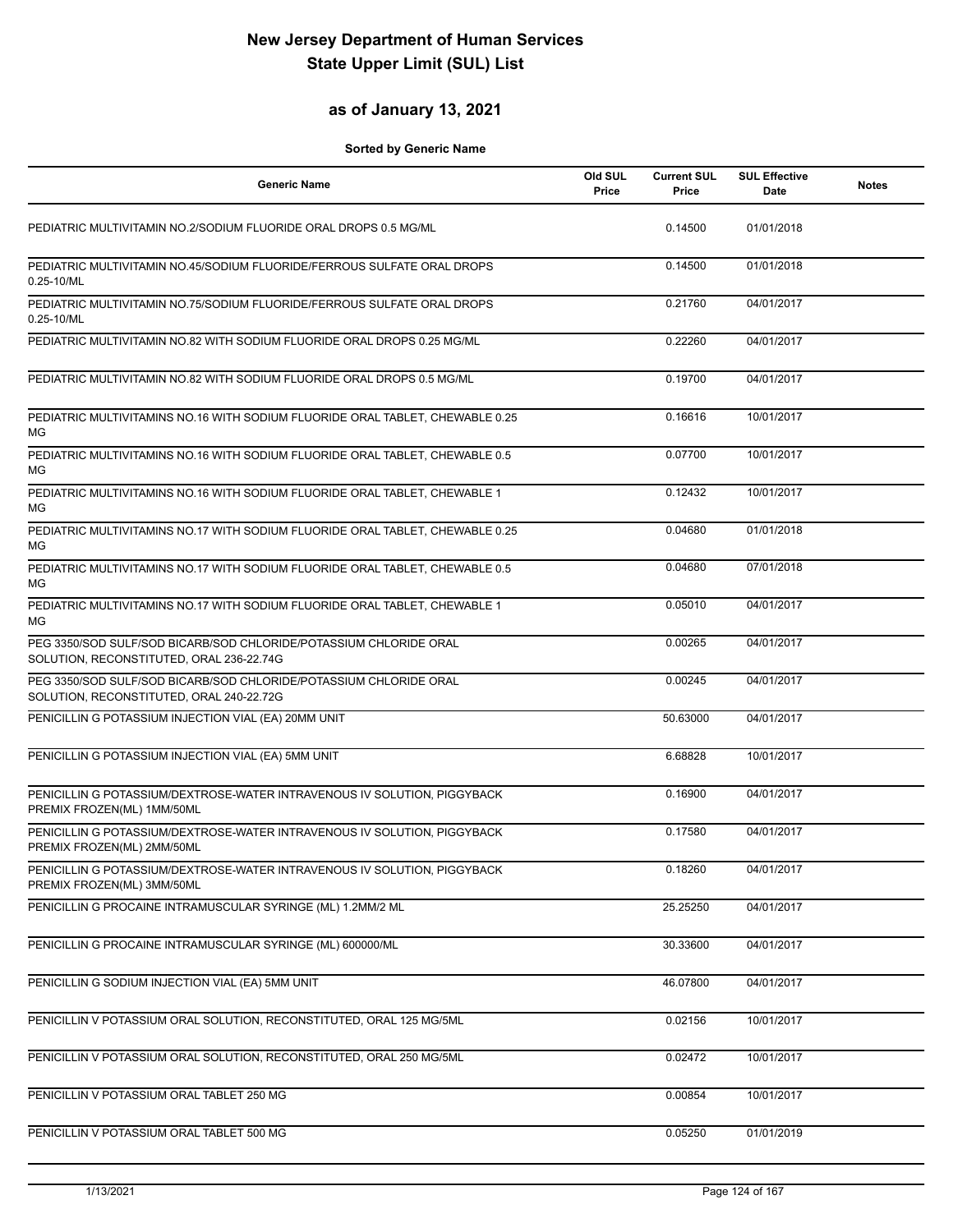#### **as of January 13, 2021**

| <b>Generic Name</b>                                                 | Old SUL<br>Price | <b>Current SUL</b><br>Price | <b>SUL Effective</b><br>Date | <b>Notes</b> |
|---------------------------------------------------------------------|------------------|-----------------------------|------------------------------|--------------|
| PENTAZOCINE HCL/ACETAMINOPHEN ORAL TABLET 25-650MG                  |                  | 0.98273                     | 12/12/2011                   |              |
| PENTAZOCINE HCL/NALOXONE HCL ORAL TABLET 50MG-0.5MG                 |                  | 1.73423                     | 07/01/2017                   |              |
| PENTOXIFYLLINE ORAL TABLET, EXTENDED RELEASE 400 MG                 |                  | 0.07636                     | 10/01/2017                   |              |
| PERINDOPRIL ERBUMINE ORAL TABLET 2 MG                               |                  | 0.56000                     | 04/01/2017                   |              |
| PERINDOPRIL ERBUMINE ORAL TABLET 4 MG                               |                  | 0.53953                     | 04/01/2017                   |              |
| PERINDOPRIL ERBUMINE ORAL TABLET 8 MG                               |                  | 0.44392                     | 04/01/2017                   |              |
| PERMETHRIN MISCELLANEOUS AEROSOL, SPRAY (GRAM) 0.5 %                |                  | 0.02769                     | 12/12/2011                   |              |
| PERMETHRIN TOPICAL CREAM (GRAM) 5 %                                 |                  | 0.29678                     | 04/01/2020                   |              |
| PERMETHRIN TOPICAL LIQUID (ML) 1 %                                  |                  | 0.09871                     | 04/01/2017                   |              |
| PERPHENAZINE ORAL TABLET 16 MG                                      |                  | 0.76030                     | 01/01/2020                   |              |
| PERPHENAZINE ORAL TABLET 2 MG                                       |                  | 0.41018                     | 10/01/2017                   |              |
| PERPHENAZINE ORAL TABLET 4 MG                                       |                  | 0.34360                     | 04/01/2019                   |              |
| PERPHENAZINE ORAL TABLET 8 MG                                       |                  | 0.39330                     | 01/01/2019                   |              |
| PERPHENAZINE/AMITRIPTYLINE HCL ORAL TABLET 2 MG-10 MG               |                  | 0.05442                     | 10/01/2017                   |              |
| PERPHENAZINE/AMITRIPTYLINE HCL ORAL TABLET 2 MG-25 MG               |                  | 1.52987                     | 04/01/2017                   |              |
| PERPHENAZINE/AMITRIPTYLINE HCL ORAL TABLET 4 MG-25 MG               |                  | 0.22125                     | 10/01/2017                   |              |
| PERPHENAZINE/AMITRIPTYLINE HCL ORAL TABLET 4 MG-50 MG               |                  | 2.63640                     | 04/01/2017                   |              |
| PERPHENAZINE/AMITRIPTYLINE HCL ORAL TABLET 4MG-10MG                 |                  | 0.04569                     | 10/01/2017                   |              |
| PETROLATUM, WHITE TOPICAL JELLY (GRAM)                              |                  | 0.00679                     | 04/01/2017                   |              |
| PETROLATUM, WHITE TOPICAL OINTMENT (GRAM)                           |                  | 0.04409                     | 04/01/2017                   |              |
| PETROLATUM, WHITE TOPICAL OINTMENT IN PACKET (GRAM)                 |                  | 0.04391                     | 04/01/2017                   |              |
| PETROLATUM, WHITE/LANOLIN TOPICAL OINTMENT (GRAM)                   |                  | 0.02712                     | 12/12/2011                   |              |
| PHENAZOPYRIDINE HCL ORAL TABLET 100 MG                              |                  | 0.45000                     | 01/01/2021                   |              |
| PHENAZOPYRIDINE HCL ORAL TABLET 200 MG                              |                  | 0.10975                     | 10/01/2017                   |              |
| PHENAZOPYRIDINE HCL/HYOSCYAMINE/BUTABARBITAL ORAL TABLET 150-0.3-15 |                  | 1.05577                     | 12/12/2011                   |              |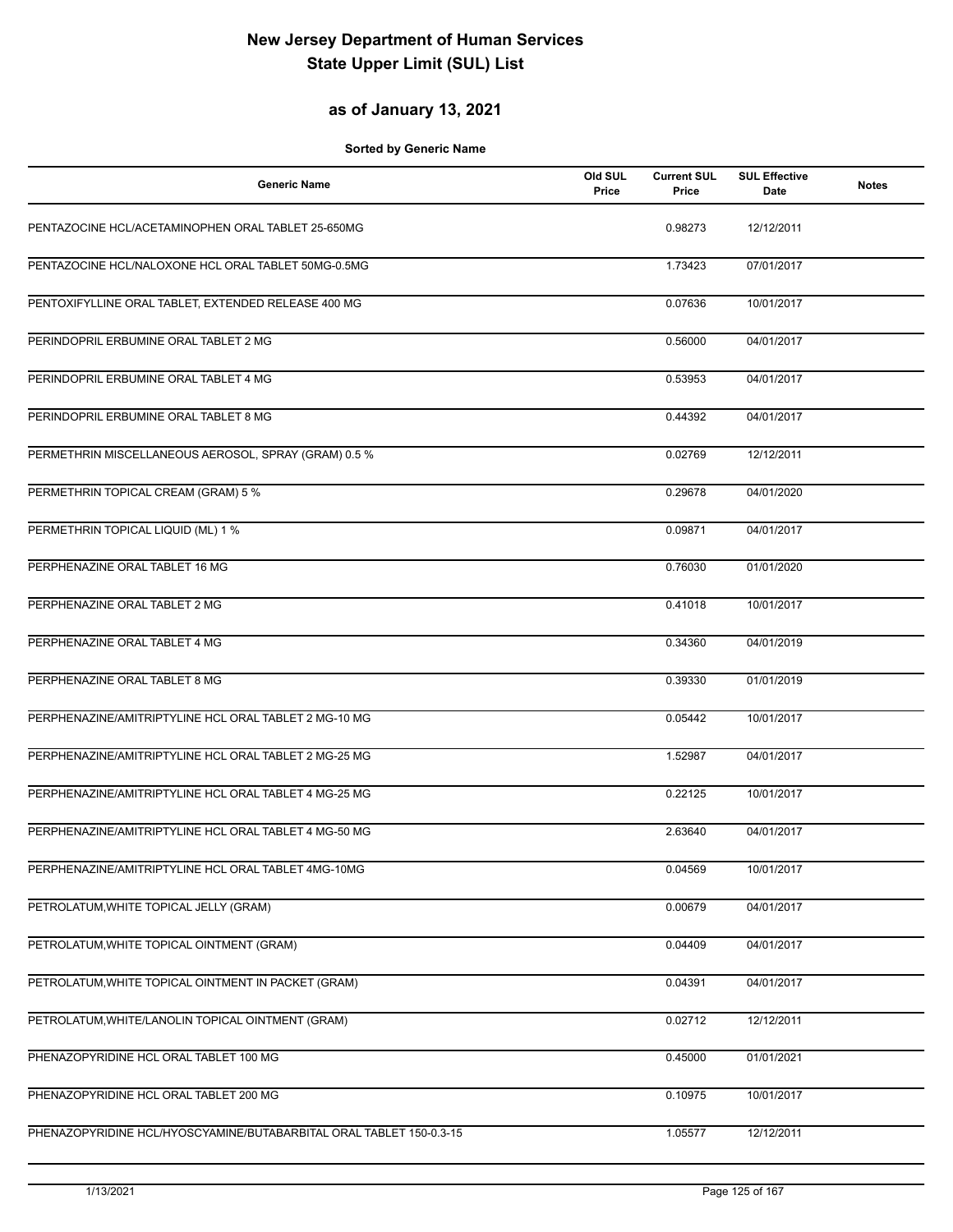#### **as of January 13, 2021**

| <b>Generic Name</b>                                                                   | Old SUL<br>Price | <b>Current SUL</b><br>Price | <b>SUL Effective</b><br>Date | <b>Notes</b> |
|---------------------------------------------------------------------------------------|------------------|-----------------------------|------------------------------|--------------|
| PHENDIMETRAZINE TARTRATE ORAL CAPSULE, EXTENDED RELEASE 105 MG                        |                  | 0.69148                     | 04/01/2017                   |              |
| PHENDIMETRAZINE TARTRATE ORAL TABLET 35 MG                                            |                  | 0.12451                     | 04/01/2017                   |              |
| PHENELZINE SULFATE ORAL TABLET 15 MG                                                  |                  | 0.48652                     | 04/01/2017                   |              |
| PHENOBARBITAL ORAL ELIXIR 20 MG/5 ML                                                  |                  | 0.11087                     | 04/01/2017                   |              |
| PHENOBARBITAL ORAL TABLET 100 MG                                                      |                  | 0.32588                     | 04/01/2017                   |              |
| PHENOBARBITAL ORAL TABLET 15 MG                                                       |                  | 0.14652                     | 04/01/2017                   |              |
| PHENOBARBITAL ORAL TABLET 16.2 MG                                                     |                  | 0.15638                     | 10/01/2017                   |              |
| PHENOBARBITAL ORAL TABLET 30 MG                                                       |                  | 0.06019                     | 10/01/2017                   |              |
| PHENOBARBITAL ORAL TABLET 32.4 MG                                                     |                  | 0.34045                     | 10/01/2017                   |              |
| PHENOBARBITAL ORAL TABLET 60 MG                                                       |                  | 0.17013                     | 04/01/2017                   |              |
| PHENOBARBITAL ORAL TABLET 64.8 MG                                                     |                  | 0.48560                     | 01/01/2019                   |              |
| PHENOBARBITAL ORAL TABLET 97.2MG                                                      |                  | 0.77630                     | 07/01/2018                   |              |
| PHENOBARBITAL SODIUM INJECTION VIAL (ML) 130MG/ML                                     |                  | 53.98000                    | 04/01/2017                   |              |
| PHENOBARBITAL SODIUM INJECTION VIAL (ML) 65 MG/ML                                     |                  | 1.36000                     | 04/01/2017                   |              |
| PHENOBARBITAL/HYOSCYAMINE SULF/ATROPINE SULF/SCOPOLAMINE HB ORAL ELIXIR<br>16.2MG/5ML |                  | 0.01385                     | 09/01/2011                   |              |
| PHENOBARBITAL/HYOSCYAMINE SULF/ATROPINE SULF/SCOPOLAMINE HB ORAL TABLET<br>16.2 MG    |                  | 0.07714                     | 12/12/2011                   |              |
| PHENOL MUCOUS MEMBRANE AEROSOL, SPRAY (ML) 1.4 %                                      |                  | 0.02411                     | 04/01/2017                   |              |
| PHENOXYBENZAMINE HCL ORAL CAPSULE 10 MG                                               |                  | 107.87100                   | 04/01/2017                   |              |
| PHENTERMINE HCL ORAL CAPSULE 15 MG                                                    |                  | 0.21730                     | 01/01/2019                   |              |
| PHENTERMINE HCL ORAL CAPSULE 30 MG                                                    |                  | 0.09668                     | 10/01/2017                   |              |
| PHENTERMINE HCL ORAL CAPSULE 37.5 MG                                                  |                  | 0.25421                     | 04/01/2017                   |              |
| PHENTERMINE HCL ORAL TABLET 37.5 MG                                                   |                  | 0.06500                     | 07/01/2018                   |              |
| PHENTERMINE HCL ORAL TABLET 8 MG                                                      |                  | 0.48333                     | 04/01/2017                   |              |
| PHENTOLAMINE MESYLATE INJECTION VIAL (EA) 5 MG                                        |                  | 425.00000                   | 04/01/2017                   |              |
| PHENYLEPHRINE HCL INJECTION VIAL (ML) 10 MG/ML                                        |                  | 12.00000                    | 04/01/2017                   |              |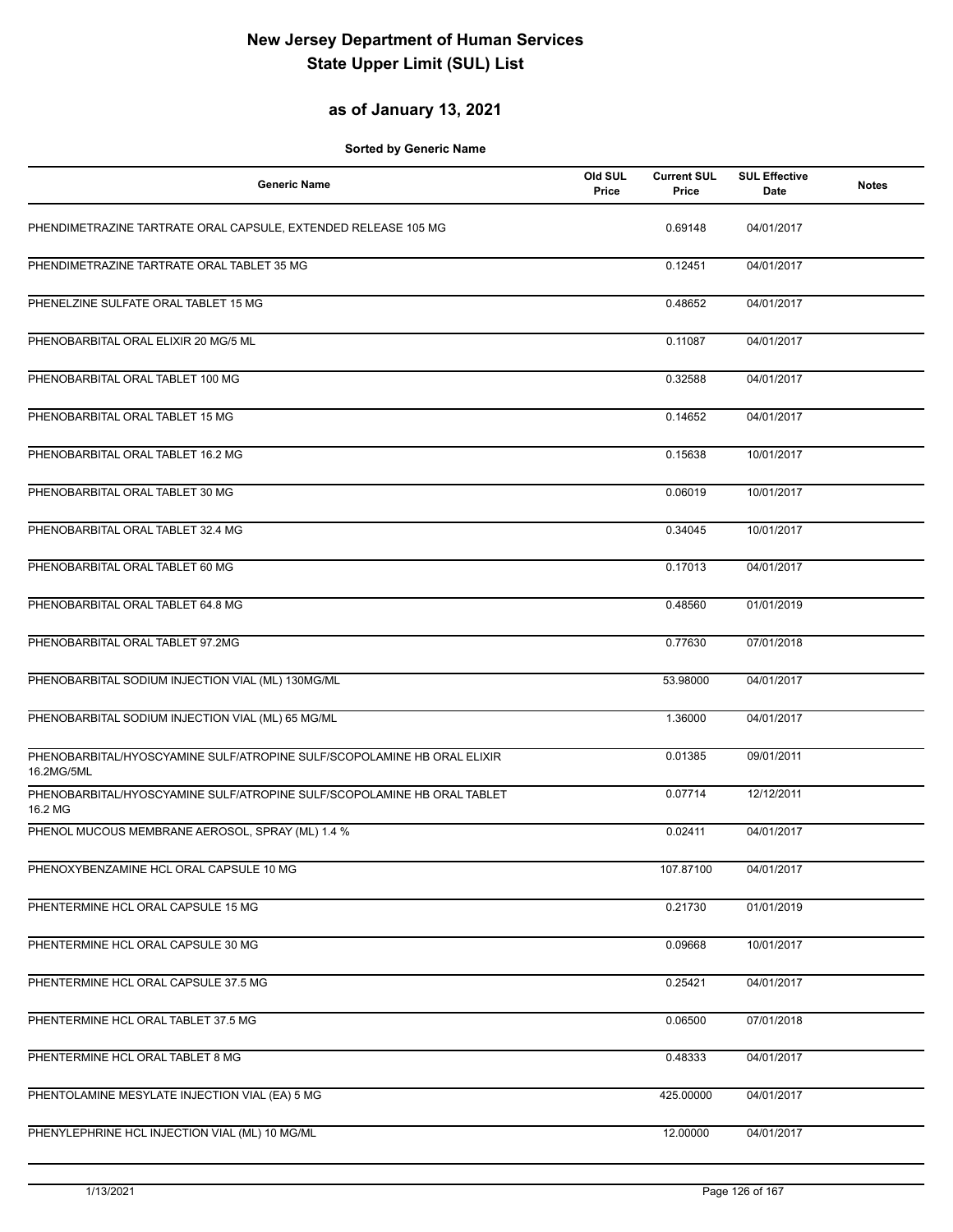## **as of January 13, 2021**

| Generic Name                                                                                  | Old SUL<br>Price | <b>Current SUL</b><br>Price | <b>SUL Effective</b><br>Date | <b>Notes</b> |
|-----------------------------------------------------------------------------------------------|------------------|-----------------------------|------------------------------|--------------|
| PHENYLEPHRINE HCL NASAL DROPS 1 %                                                             |                  | 0.06336                     | 04/01/2017                   |              |
| PHENYLEPHRINE HCL NASAL SPRAY, NON-AEROSOL (ML) 1 %                                           |                  | 0.07567                     | 04/01/2017                   |              |
| PHENYLEPHRINE HCL OPHTHALMIC DROPS 10 %                                                       |                  | 8.00000                     | 04/01/2017                   |              |
| PHENYLEPHRINE HCL OPHTHALMIC DROPS 2.5 %                                                      |                  | 6.00000                     | 04/01/2017                   |              |
| PHENYLEPHRINE HCL ORAL TABLET 10 MG                                                           |                  | 0.04827                     | 04/01/2017                   |              |
| PHENYLEPHRINE HCL RECTAL SUPPOSITORY, RECTAL 0.25 %                                           |                  | 0.13729                     | 04/01/2017                   |              |
| PHENYLEPHRINE HCL/ACETAMINOPHEN ORAL TABLET 5 MG-325MG                                        |                  | 0.08849                     | 04/01/2017                   |              |
| PHENYLEPHRINE HCL/ACETAMINOPHEN/CHLORPHENIRAMINE ORAL TABLET 5-325-2MG                        |                  | 0.07949                     | 04/01/2017                   |              |
| PHENYLEPHRINE HCL/ACETAMINOPHEN/CHLORPHENIRAMINE ORAL TABLET, SEQUENTIAL<br>5-325-2MG         |                  | 0.08333                     | 04/01/2017                   |              |
| PHENYLEPHRINE HCL/COCOA BUTTER RECTAL SUPPOSITORY, RECTAL 0.25-88.44                          |                  | 0.17517                     | 04/01/2017                   |              |
| PHENYLEPHRINE HCL/DEXTROMETHORPHAN HBR/ACETAMINOPHEN/GUAIFEN ORAL<br>LIQUID (ML) 5-325MG/15   |                  | 0.00904                     | 04/01/2017                   |              |
| PHENYLEPHRINE HCL/DEXTROMETHORPHAN HBR/ACETAMINOPHEN/GUAIFEN ORAL<br>TABLET 5-325-200         |                  | 0.11834                     | 04/01/2017                   |              |
| PHENYLEPHRINE HCL/DIPHENHYDRAMINE HCL ORAL LIQUID (ML) 2.5-6.25/5                             |                  | 0.02025                     | 04/01/2017                   |              |
| PHENYLEPHRINE HCL/MINERAL OIL/PETROLATUM, WHITE RECTAL OINTMENT WITH<br>APPLICATOR 0.25 %-14% |                  | 0.03667                     | 07/01/2019                   |              |
| PHENYLEPHRINE HCL/PRAMOXINE HCL/GLYCERIN/WHITE PETROLATUM RECTAL CREAM<br>(GRAM) 0.25%-1%     |                  | 0.05687                     | 04/01/2017                   |              |
| PHENYLEPHRINE HCL/PROMETHAZINE HCL ORAL SYRUP 5-6.25MG/5                                      |                  | 0.12042                     | 07/01/2019                   |              |
| PHENYLEPHRINE HCL/PYRILAMINE MALEATE ORAL TABLET 10 MG-25MG                                   |                  | 0.64560                     | 04/01/2017                   |              |
| PHENYLEPHRINE HCL/SHARK LIVER OIL/MINERAL OIL/WH.PETROLATUM RECTAL<br>OINTMENT (GRAM)         |                  | 0.04035                     | 04/01/2017                   |              |
| PHENYLEPHRINE TANNATE/CHLORPHENIRAMINE TANNATE ORAL TABLET 25-9MG                             |                  | 1.26150                     | 12/12/2011                   |              |
| PHENYTOIN ORAL DISPOSABLE SYRINGE (ML) 100 MG/4ML                                             |                  | 0.15675                     | 09/01/2011                   |              |
| PHENYTOIN ORAL SUSPENSION, ORAL (FINAL DOSE FORM) 100 MG/4ML                                  |                  | 1.04000                     | 04/01/2017                   |              |
| PHENYTOIN ORAL SUSPENSION, ORAL (FINAL DOSE FORM) 125 MG/5ML                                  |                  | 0.06937                     | 04/01/2017                   |              |
| PHENYTOIN ORAL TABLET, CHEWABLE 50 MG                                                         |                  | 0.19360                     | 10/01/2018                   |              |
| PHENYTOIN SODIUM EXTENDED ORAL CAPSULE 100 MG                                                 |                  | 0.08020                     | 01/01/2019                   |              |
| PHENYTOIN SODIUM EXTENDED ORAL CAPSULE 200 MG                                                 |                  | 0.57419                     | 10/01/2017                   |              |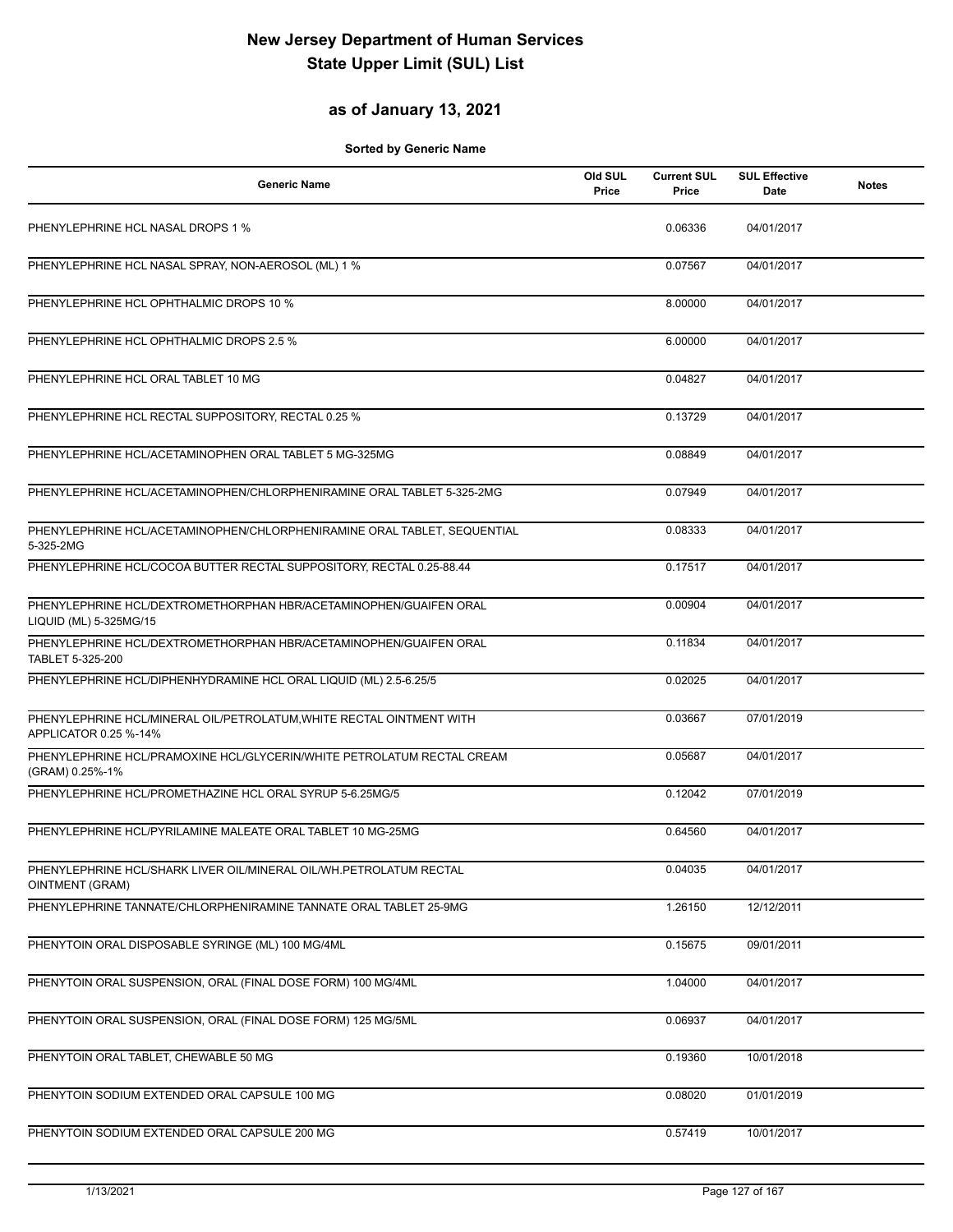#### **as of January 13, 2021**

| <b>Generic Name</b>                                                   | Old SUL<br>Price | <b>Current SUL</b><br>Price | <b>SUL Effective</b><br>Date | <b>Notes</b> |
|-----------------------------------------------------------------------|------------------|-----------------------------|------------------------------|--------------|
| PHENYTOIN SODIUM EXTENDED ORAL CAPSULE 30 MG                          |                  | 0.86983                     | 04/01/2017                   |              |
| PHENYTOIN SODIUM EXTENDED ORAL CAPSULE 300 MG                         |                  | 1.55160                     | 01/13/2020                   |              |
| PHENYTOIN SODIUM INTRAVENOUS VIAL (ML) 50 MG/ML                       |                  | 0.27200                     | 04/01/2017                   |              |
| PHOSPHORATED CARBOHYDRATE (DEXTROSE AMD FRUCTOSE) ORAL SOLUTION, ORAL |                  | 0.01622                     | 04/01/2017                   |              |
| PHYTONADIONE (VIT K1) INJECTION AMPUL (ML) 10 MG/ML                   |                  | 41.09125                    | 04/01/2017                   |              |
| PHYTONADIONE (VIT K1) INJECTION AMPUL (ML) 1MG/0.5ML                  |                  | 7.72000                     | 04/01/2017                   |              |
| PHYTONADIONE (VIT K1) INJECTION SYRINGE (ML) 1MG/0.5ML                |                  | 36.00000                    | 04/01/2017                   |              |
| PHYTONADIONE (VIT K1) ORAL TABLET 5 MG                                |                  | 43.18867                    | 10/01/2020                   |              |
| PILOCARPINE HCL OPHTHALMIC DROPS 0.5 %                                |                  | 0.24231                     | 12/12/2011                   |              |
| PILOCARPINE HCL OPHTHALMIC DROPS 1 %                                  |                  | 2.38520                     | 10/01/2017                   |              |
| PILOCARPINE HCL OPHTHALMIC DROPS 2 %                                  |                  | 3.33333                     | 07/01/2019                   |              |
| PILOCARPINE HCL OPHTHALMIC DROPS 3 %                                  |                  | 0.38077                     | 12/12/2011                   |              |
| PILOCARPINE HCL OPHTHALMIC DROPS 4 %                                  |                  | 4.14400                     | 04/01/2020                   |              |
| PILOCARPINE HCL OPHTHALMIC DROPS 6 %                                  |                  | 0.60577                     | 12/12/2011                   |              |
| PILOCARPINE HCL ORAL TABLET 5 MG                                      |                  | 0.17557                     | 10/01/2017                   |              |
| PILOCARPINE HCL ORAL TABLET 7.5 MG                                    |                  | 1.04620                     | 01/01/2019                   |              |
| PIMOZIDE ORAL TABLET 1 MG                                             |                  | 1.27510                     | 10/01/2017                   |              |
| PIMOZIDE ORAL TABLET 2 MG                                             |                  | 1.80700                     | 01/01/2020                   |              |
| PINDOLOL ORAL TABLET 10 MG                                            |                  | 0.10050                     | 10/01/2017                   |              |
| PINDOLOL ORAL TABLET 5 MG                                             |                  | 0.12370                     | 10/01/2017                   |              |
| PIOGLITAZONE HCL ORAL TABLET 15 MG                                    |                  | 0.02600                     | 01/01/2019                   |              |
| PIOGLITAZONE HCL ORAL TABLET 30 MG                                    |                  | 0.02844                     | 01/01/2019                   |              |
| PIOGLITAZONE HCL ORAL TABLET 45 MG                                    |                  | 0.01999                     | 07/01/2018                   |              |
| PIOGLITAZONE HCL/GLIMEPIRIDE ORAL TABLET 30 MG-2 MG                   |                  | 6.57850                     | 04/01/2017                   |              |
| PIOGLITAZONE HCL/GLIMEPIRIDE ORAL TABLET 30 MG-4 MG                   |                  | 10.75527                    | 04/01/2017                   |              |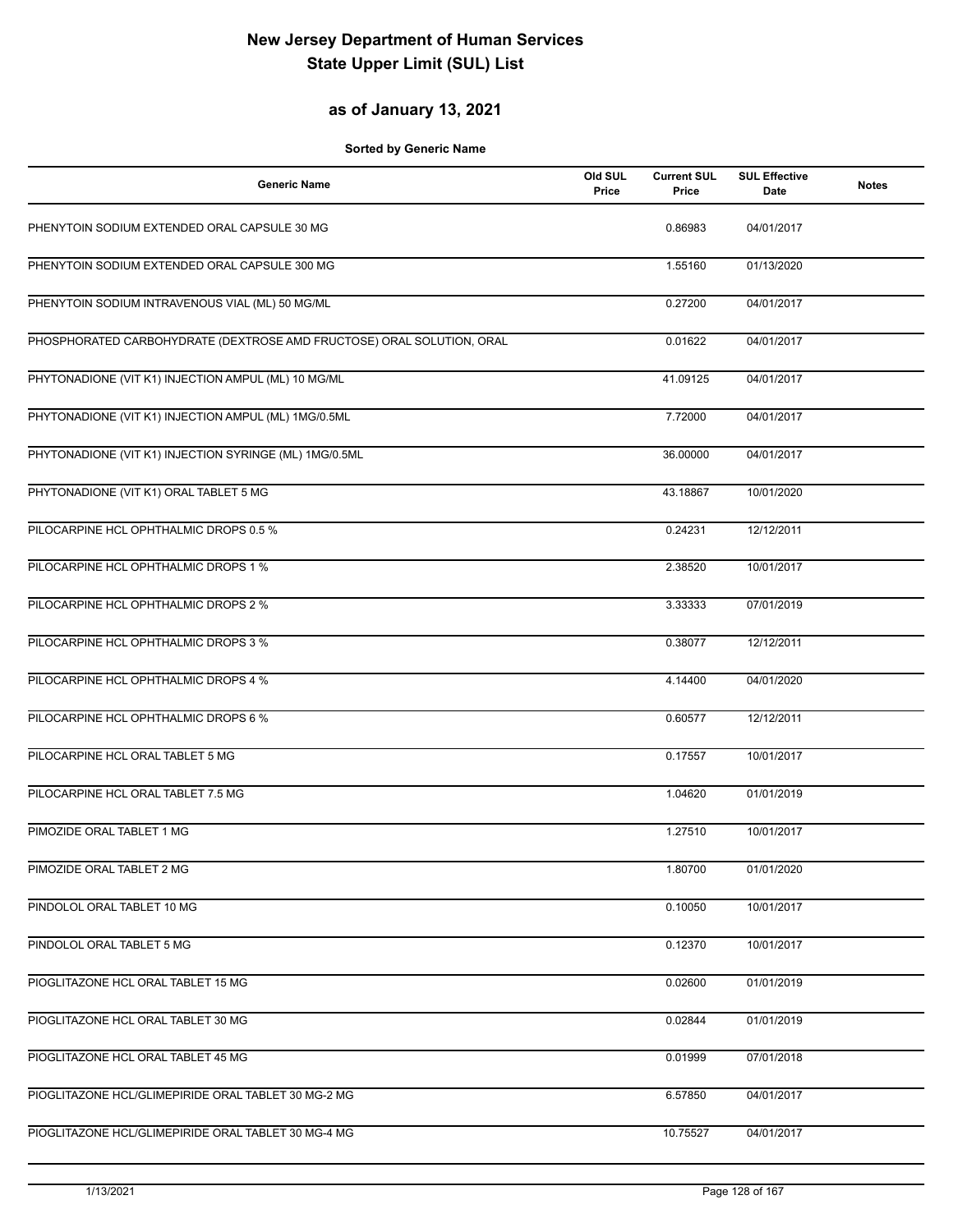### **as of January 13, 2021**

| <b>Generic Name</b>                                                                       | Old SUL<br>Price | <b>Current SUL</b><br>Price | <b>SUL Effective</b><br>Date | <b>Notes</b> |
|-------------------------------------------------------------------------------------------|------------------|-----------------------------|------------------------------|--------------|
| PIOGLITAZONE HCL/METFORMIN HCL ORAL TABLET 15MG-500MG                                     |                  | 1.12650                     | 10/01/2018                   |              |
| PIOGLITAZONE HCL/METFORMIN HCL ORAL TABLET 15MG-850MG                                     |                  | 0.61100                     | 04/01/2020                   |              |
| PIPERACILLIN SODIUM/TAZOBACTAM SODIUM INTRAVENOUS VIAL (EA) 13.5 G                        |                  | 48.60000                    | 04/01/2017                   |              |
| PIPERACILLIN SODIUM/TAZOBACTAM SODIUM INTRAVENOUS VIAL (EA) 2.25 G                        |                  | 2.68600                     | 10/01/2019                   |              |
| PIPERACILLIN SODIUM/TAZOBACTAM SODIUM INTRAVENOUS VIAL (EA) 3.375 G                       |                  | 3.25000                     | 10/01/2020                   |              |
| PIPERACILLIN SODIUM/TAZOBACTAM SODIUM INTRAVENOUS VIAL (EA) 4.5 G                         |                  | 5.04200                     | 04/01/2019                   |              |
| PIPERACILLIN SODIUM/TAZOBACTAM SODIUM INTRAVENOUS VIAL (EA) 40.5 G                        |                  | 72.90000                    | 04/01/2017                   |              |
| PIPERACILLIN SODIUM/TAZOBACTAM SODIUM INTRAVENOUS VIAL WITH THREADED PORT<br>(EA) 2.25 G  |                  | 5.13000                     | 04/01/2017                   |              |
| PIPERACILLIN SODIUM/TAZOBACTAM SODIUM INTRAVENOUS VIAL WITH THREADED PORT<br>(EA) 3.375 G |                  | 7.19000                     | 04/01/2017                   |              |
| PIPERACILLIN SODIUM/TAZOBACTAM SODIUM INTRAVENOUS VIAL WITH THREADED PORT<br>(EA) 4.5 G   |                  | 9.21000                     | 04/01/2017                   |              |
| PIPERONYL BUTOXIDE/PYRETHRINS MISCELLANEOUS AEROSOL, SPRAY (ML)                           |                  | 0.02769                     | 12/12/2011                   |              |
| PIPERONYL BUTOXIDE/PYRETHRINS TOPICAL SHAMPOO 4%-0.33%                                    |                  | 0.03567                     | 04/01/2017                   |              |
| PIPERONYL BUTOXIDE/PYRETHRINS/PERMETHRIN TOPICAL KIT 4-.33-.5%                            |                  | 7.79076                     | 10/01/2017                   |              |
| PIROXICAM ORAL CAPSULE 10 MG                                                              |                  | 0.53490                     | 01/01/2018                   |              |
| PIROXICAM ORAL CAPSULE 20 MG                                                              |                  | 0.23350                     | 01/01/2019                   |              |
| PODOFILOX TOPICAL SOLUTION, NON-ORAL 0.5 %                                                |                  | 9.12000                     | 04/01/2017                   |              |
| PODOPHYLLUM RESIN TOPICAL LIQUID (ML) 25 %                                                |                  | 6.02133                     | 10/01/2017                   |              |
| POLYETHYLENE GLYCOL 3350 MISCELLANEOUS POWDER (GRAM)                                      |                  | 0.00513                     | 10/01/2017                   |              |
| POLYETHYLENE GLYCOL 3350 ORAL POWDER (GRAM) 17G/DOSE                                      |                  | 0.01613                     | 04/01/2017                   |              |
| POLYETHYLENE GLYCOL 3350 ORAL POWDER IN PACKET (EA) 17G                                   |                  | 0.89286                     | 04/01/2020                   |              |
| POLYETHYLENE GLYCOL 400/POLYVINYL ALCOHOL OPHTHALMIC DROPS 1 %-1 %                        |                  | 0.39246                     | 12/12/2011                   |              |
| POLYMYXIN B SULFATE INJECTION VIAL (EA) 500K UNIT                                         |                  | 5.35600                     | 07/01/2019                   |              |
| POLYMYXIN B SULFATE/TRIMETHOPRIM OPHTHALMIC DROPS 10000-1/ML                              |                  | 0.15377                     | 10/01/2017                   |              |
| POLYVINYL ALCOHOL OPHTHALMIC DROPS 1.4 %                                                  |                  | 0.10800                     | 07/01/2018                   |              |
| POLYVINYL ALCOHOL/POVIDONE OPHTHALMIC DROPS 0.5%-0.6%                                     |                  | 0.12464                     | 04/01/2017                   |              |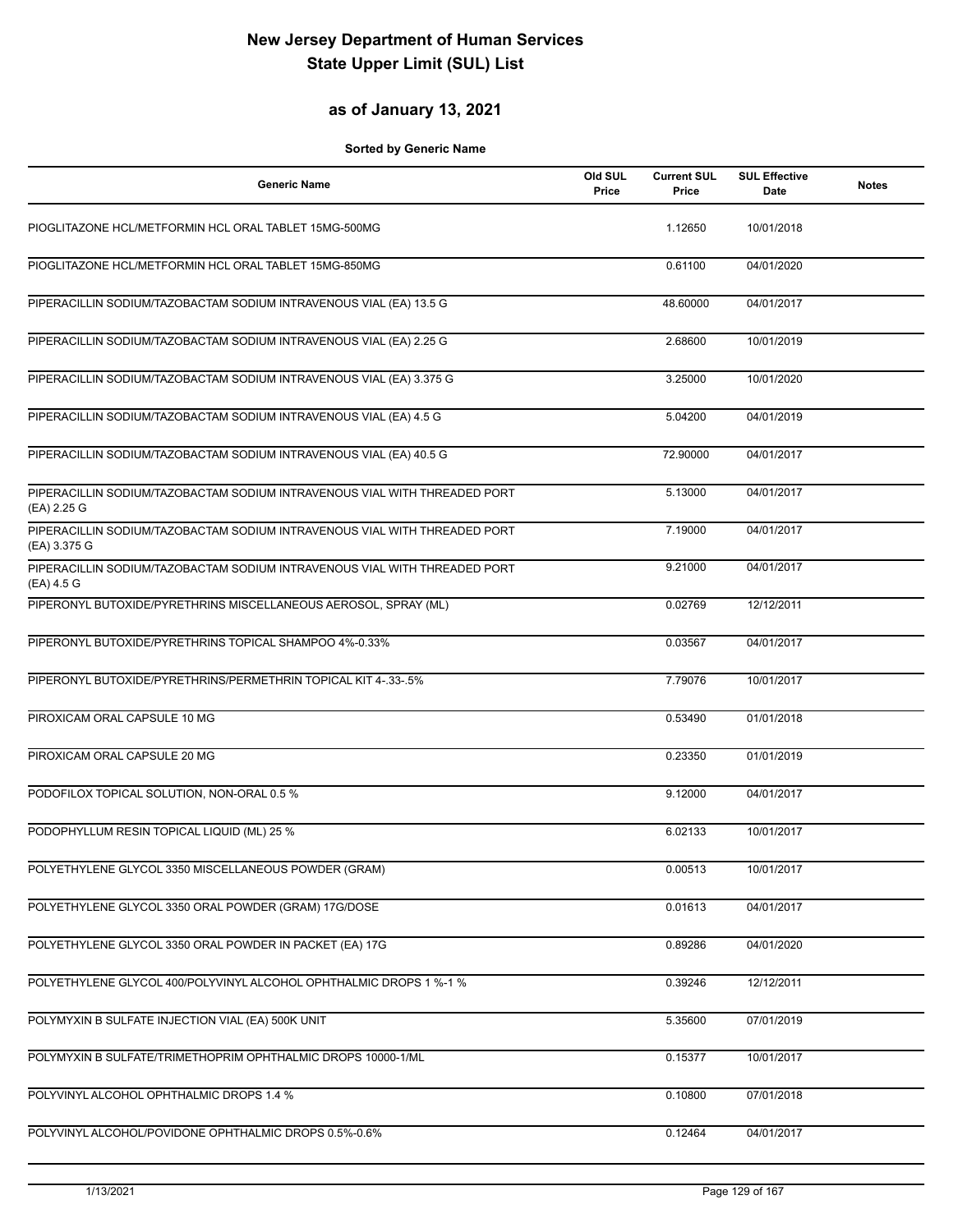### **as of January 13, 2021**

| <b>Generic Name</b>                                                                                       | Old SUL<br>Price | <b>Current SUL</b><br>Price | <b>SUL Effective</b><br>Date | <b>Notes</b> |
|-----------------------------------------------------------------------------------------------------------|------------------|-----------------------------|------------------------------|--------------|
| POSACONAZOLE ORAL TABLET, DELAYED RELEASE (ENTERIC COATED) 100 MG                                         |                  | 34.52886                    | 10/01/2020                   |              |
| POTASSIUM ACETATE INTRAVENOUS VIAL (ML) 2 MEQ/ML                                                          |                  | 0.01546                     | 10/01/2017                   |              |
| POTASSIUM BICARBONATE/CITRIC ACID ORAL TABLET, EFFERVESCENT 25 MEQ                                        |                  | 0.18933                     | 04/01/2017                   |              |
| POTASSIUM CHLORIDE IN 0.45 % SODIUM CHLORIDE INTRAVENOUS INTRAVENOUS<br>SOLUTION 20 MEQ/L                 |                  | 0.00264                     | 04/01/2017                   |              |
| POTASSIUM CHLORIDE IN 0.9 % SODIUM CHLORIDE INTRAVENOUS INTRAVENOUS<br>SOLUTION 20 MEQ/L                  |                  | 0.00780                     | 10/01/2017                   |              |
| POTASSIUM CHLORIDE IN 0.9 % SODIUM CHLORIDE INTRAVENOUS INTRAVENOUS<br>SOLUTION 40 MEQ/L                  |                  | 0.00300                     | 04/01/2017                   |              |
| POTASSIUM CHLORIDE IN 5 % DEXTROSE IN WATER INTRAVENOUS INTRAVENOUS<br>SOLUTION 20 MEQ/L                  |                  | 0.00195                     | 04/01/2017                   |              |
| POTASSIUM CHLORIDE IN DEXTROSE 5 % AND 0.9 % SODIUM CHLORIDE INTRAVENOUS<br>INTRAVENOUS SOLUTION 20 MEQ/L |                  | 0.00077                     | 10/01/2017                   |              |
| POTASSIUM CHLORIDE IN DEXTROSE 5 % AND 0.9 % SODIUM CHLORIDE INTRAVENOUS<br>INTRAVENOUS SOLUTION 40 MEQ/L |                  | 0.00311                     | 04/01/2017                   |              |
| POTASSIUM CHLORIDE IN DEXTROSE 5 %-0.2 % SODIUM CHLORIDE INTRAVENOUS<br>INTRAVENOUS SOLUTION 20 MEQ/L     |                  | 0.00251                     | 04/01/2017                   |              |
| POTASSIUM CHLORIDE IN DEXTROSE 5 %-0.45 % SODIUM CHLORIDE INTRAVENOUS<br>INTRAVENOUS SOLUTION 10 MEQ/L    |                  | 0.00413                     | 10/01/2017                   |              |
| POTASSIUM CHLORIDE IN DEXTROSE 5 %-0.45 % SODIUM CHLORIDE INTRAVENOUS<br>INTRAVENOUS SOLUTION 20 MEQ/L    |                  | 0.00085                     | 10/01/2017                   |              |
| POTASSIUM CHLORIDE IN DEXTROSE 5 %-0.45 % SODIUM CHLORIDE INTRAVENOUS<br>INTRAVENOUS SOLUTION 30 MEQ/L    |                  | 0.00250                     | 04/01/2017                   |              |
| POTASSIUM CHLORIDE IN DEXTROSE 5 %-0.45 % SODIUM CHLORIDE INTRAVENOUS<br>INTRAVENOUS SOLUTION 40 MEQ/L    |                  | 0.00234                     | 04/01/2017                   |              |
| POTASSIUM CHLORIDE IN DEXTROSE 5% AND 0.3 % SODIUM CHLORIDE INTRAVENOUS<br>INTRAVENOUS SOLUTION 20 MEQ/L  |                  | 0.00218                     | 04/01/2017                   |              |
| POTASSIUM CHLORIDE IN LACTATED RINGERS AND 5 % DEXTROSE INTRAVENOUS<br>INTRAVENOUS SOLUTION 20 MEQ/L      |                  | 0.00303                     | 04/01/2017                   |              |
| POTASSIUM CHLORIDE INTRAVENOUS INTRAVENOUS SOLUTION 2 MEQ/ML                                              |                  | 0.03618                     | 12/12/2011                   |              |
| POTASSIUM CHLORIDE INTRAVENOUS INTRAVENOUS SOLUTION, PIGGYBACK (ML)<br>10MEQ/0.1L                         |                  | 0.02890                     | 04/01/2017                   |              |
| POTASSIUM CHLORIDE INTRAVENOUS INTRAVENOUS SOLUTION, PIGGYBACK (ML)<br>10MEQ/50ML                         |                  | 0.06324                     | 04/01/2017                   |              |
| POTASSIUM CHLORIDE INTRAVENOUS INTRAVENOUS SOLUTION, PIGGYBACK (ML)<br>20MEQ/0.1L                         |                  | 0.02660                     | 04/01/2017                   |              |
| POTASSIUM CHLORIDE INTRAVENOUS INTRAVENOUS SOLUTION, PIGGYBACK (ML)<br>20MEQ/50ML                         |                  | 0.05320                     | 04/01/2017                   |              |
| POTASSIUM CHLORIDE INTRAVENOUS INTRAVENOUS SOLUTION, PIGGYBACK (ML)<br>40MEQ/0.1L                         |                  | 0.03157                     | 04/01/2017                   |              |
| POTASSIUM CHLORIDE INTRAVENOUS VIAL (ML) 2 MEQ/ML                                                         |                  | 0.02424                     | 10/01/2017                   |              |
| POTASSIUM CHLORIDE ORAL CAPSULE, EXTENDED RELEASE 10 MEQ                                                  |                  | 0.04560                     | 01/01/2019                   |              |
| POTASSIUM CHLORIDE ORAL CAPSULE, EXTENDED RELEASE 8 MEQ                                                   |                  | 0.15000                     | 10/01/2019                   |              |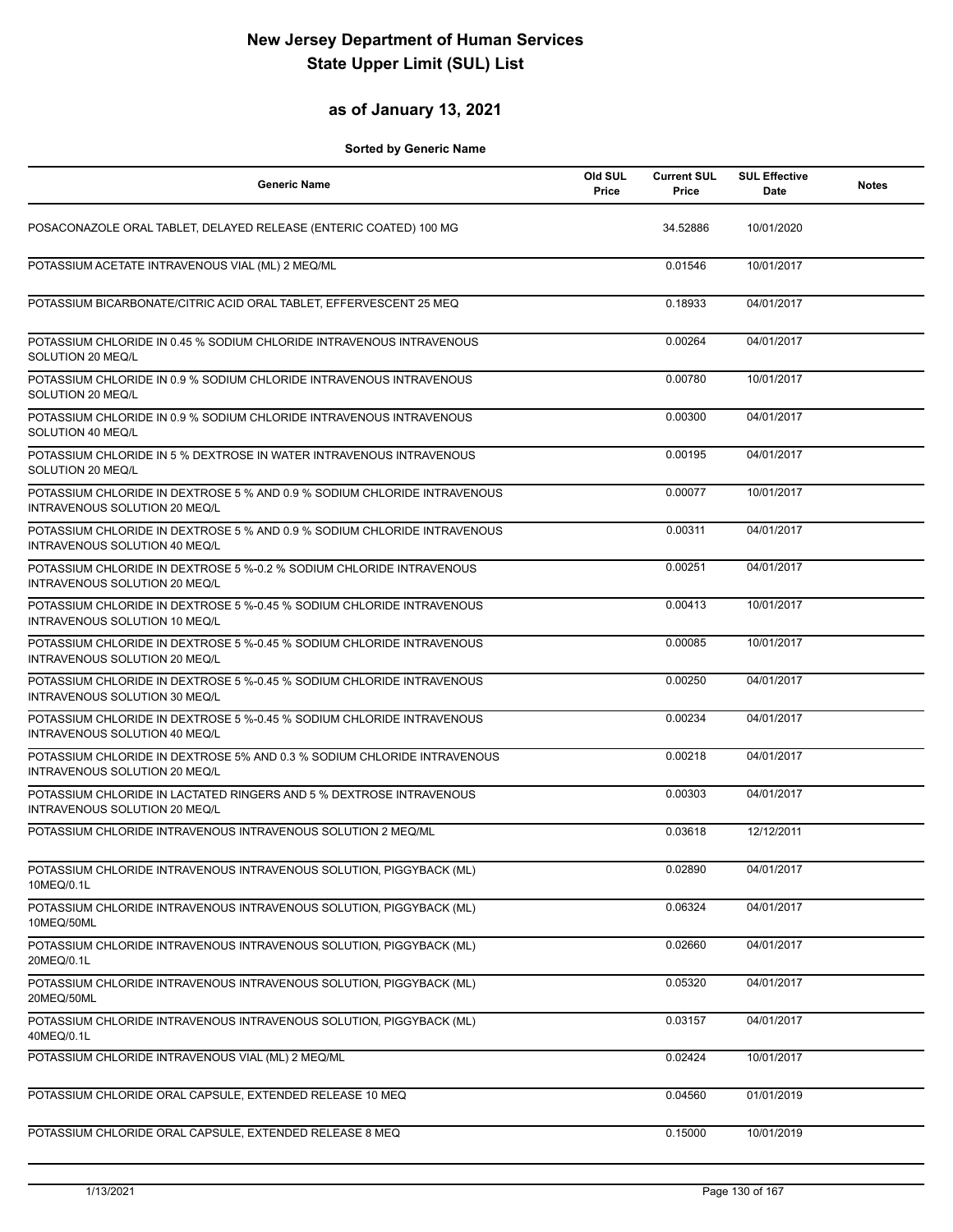### **as of January 13, 2021**

| <b>Generic Name</b>                                                                      | Old SUL<br>Price | <b>Current SUL</b><br>Price | <b>SUL Effective</b><br>Date | <b>Notes</b> |
|------------------------------------------------------------------------------------------|------------------|-----------------------------|------------------------------|--------------|
| POTASSIUM CHLORIDE ORAL LIQUID (ML) 20MEQ/15ML                                           |                  | 0.17428                     | 04/01/2020                   |              |
| POTASSIUM CHLORIDE ORAL LIQUID (ML) 40MEQ/15ML                                           |                  | 0.10532                     | 10/01/2017                   |              |
| POTASSIUM CHLORIDE ORAL PACKET (EA) 20 MEQ                                               |                  | 2.87433                     | 04/01/2017                   |              |
| POTASSIUM CHLORIDE ORAL PACKET (EA) 25 MEQ                                               |                  | 1.30700                     | 12/12/2011                   |              |
| POTASSIUM CHLORIDE ORAL TABLET, EXT RELEASE, PARTICLES/CRYSTALS 10 MEQ                   |                  | 0.11710                     | 01/01/2019                   |              |
| POTASSIUM CHLORIDE ORAL TABLET, EXT RELEASE, PARTICLES/CRYSTALS 20 MEQ                   |                  | 0.13698                     | 01/01/2019                   |              |
| POTASSIUM CHLORIDE ORAL TABLET, EXTENDED RELEASE 10 MEQ                                  |                  | 0.14598                     | 01/01/2021                   |              |
| POTASSIUM CHLORIDE ORAL TABLET, EXTENDED RELEASE 20 MEQ                                  |                  | 0.25374                     | 04/01/2017                   |              |
| POTASSIUM CHLORIDE ORAL TABLET, EXTENDED RELEASE 8 MEQ                                   |                  | 0.15500                     | 10/01/2017                   |              |
| POTASSIUM CHLORIDE/POTASSIUM BICARBONATE/CITRIC ACID ORAL TABLET,<br>EFFERVESCENT 25 MEQ |                  | 1.14300                     | 04/01/2017                   |              |
| POTASSIUM CITRATE ORAL TABLET, EXTENDED RELEASE 10 MEQ                                   |                  | 0.40707                     | 01/01/2021                   |              |
| POTASSIUM CITRATE ORAL TABLET, EXTENDED RELEASE 15 MEQ                                   |                  | 0.40120                     | 04/01/2019                   |              |
| POTASSIUM CITRATE ORAL TABLET, EXTENDED RELEASE 5 MEQ                                    |                  | 0.52180                     | 01/01/2020                   |              |
| POTASSIUM CITRATE/CITRIC ACID ORAL PACKET (EA) 3300-1002                                 |                  | 0.68989                     | 12/12/2011                   |              |
| POTASSIUM CITRATE/CITRIC ACID ORAL SOLUTION, ORAL 1100-334/5                             |                  | 0.07333                     | 04/01/2017                   |              |
| POTASSIUM PHOS, M-BASIC-D-BASIC INTRAVENOUS VIAL (ML) 3MMOL/ML                           |                  | 0.02705                     | 10/01/2017                   |              |
| POVIDONE-IODINE TOPICAL OINTMENT (GRAM) 10 %                                             |                  | 0.05791                     | 04/01/2017                   |              |
| POVIDONE-IODINE TOPICAL SOLUTION, NON-ORAL 10 %                                          |                  | 0.01634                     | 04/01/2017                   |              |
| PRAMIPEXOLE DI-HCL ORAL TABLET 0.125 MG                                                  |                  | 0.02100                     | 01/01/2019                   |              |
| PRAMIPEXOLE DI-HCL ORAL TABLET 0.25 MG                                                   |                  | 0.01467                     | 01/01/2019                   |              |
| PRAMIPEXOLE DI-HCL ORAL TABLET 0.5 MG                                                    |                  | 0.04844                     | 04/01/2017                   |              |
| PRAMIPEXOLE DI-HCL ORAL TABLET 0.75 MG                                                   |                  | 0.07931                     | 10/01/2017                   |              |
| PRAMIPEXOLE DI-HCL ORAL TABLET 1 MG                                                      |                  | 0.04322                     | 04/01/2017                   |              |
| PRAMIPEXOLE DI-HCL ORAL TABLET 1.5 MG                                                    |                  | 0.05722                     | 04/01/2018                   |              |
| PRAMIPEXOLE DI-HCL ORAL TABLET, EXTENDED RELEASE 24 HR 0.375 MG                          |                  | 9.83333                     | 04/01/2017                   |              |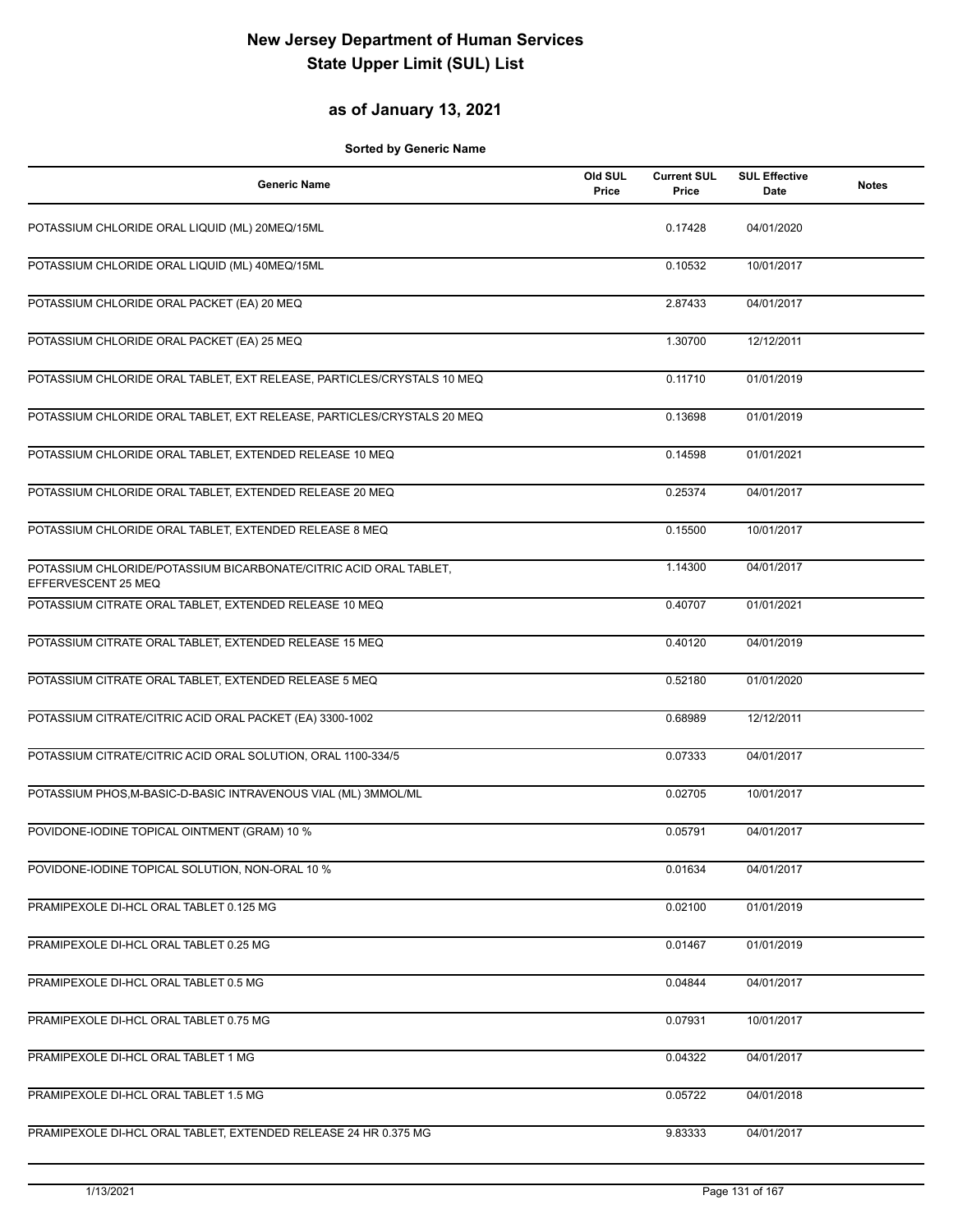#### **as of January 13, 2021**

| <b>Generic Name</b>                                                      | Old SUL<br>Price | <b>Current SUL</b><br>Price | <b>SUL Effective</b><br>Date | <b>Notes</b> |
|--------------------------------------------------------------------------|------------------|-----------------------------|------------------------------|--------------|
| PRAMIPEXOLE DI-HCL ORAL TABLET, EXTENDED RELEASE 24 HR 0.75 MG           |                  | 11.00233                    | 04/01/2017                   |              |
| PRAMIPEXOLE DI-HCL ORAL TABLET, EXTENDED RELEASE 24 HR 1.5 MG            |                  | 9.83333                     | 04/01/2017                   |              |
| PRAMIPEXOLE DI-HCL ORAL TABLET, EXTENDED RELEASE 24 HR 2.25 MG           |                  | 9.83333                     | 04/01/2017                   |              |
| PRAMIPEXOLE DI-HCL ORAL TABLET, EXTENDED RELEASE 24 HR 3 MG              |                  | 11.93707                    | 04/01/2017                   |              |
| PRAMIPEXOLE DI-HCL ORAL TABLET, EXTENDED RELEASE 24 HR 3.75 MG           |                  | 13.13800                    | 04/01/2017                   |              |
| PRAMIPEXOLE DI-HCL ORAL TABLET, EXTENDED RELEASE 24 HR 4.5 MG            |                  | 11.82500                    | 04/01/2017                   |              |
| PRAMOXINE HCL TOPICAL FOAM (GRAM) 1 %                                    |                  | 2.66240                     | 04/01/2017                   |              |
| PRAMOXINE HCL TOPICAL LOTION (ML) 1 %                                    |                  | 0.03045                     | 04/01/2017                   |              |
| PRAMOXINE HCL/CALAMINE TOPICAL LOTION (ML) 1 %-8 %                       |                  | 0.01379                     | 04/01/2017                   |              |
| PRAMOXINE HCL/CAMPHOR/ZINC ACETATE TOPICAL LOTION (ML)                   |                  | 0.01488                     | 04/01/2017                   |              |
| PRAMOXINE HCL/ZINC ACETATE TOPICAL LOTION (ML) 1 %-0.1 %                 |                  | 0.01518                     | 04/01/2017                   |              |
| PRASUGREL HCL ORAL TABLET 10 MG                                          |                  | 0.22500                     | 01/01/2019                   |              |
| PRAVASTATIN SODIUM ORAL TABLET 10 MG                                     |                  | 0.03100                     | 07/01/2018                   |              |
| PRAVASTATIN SODIUM ORAL TABLET 20 MG                                     |                  | 0.03322                     | 07/01/2018                   |              |
| PRAVASTATIN SODIUM ORAL TABLET 40 MG                                     |                  | 0.06144                     | 01/01/2019                   |              |
| PRAVASTATIN SODIUM ORAL TABLET 80 MG                                     |                  | 0.08878                     | 07/01/2018                   |              |
| PRAZOSIN HCL ORAL CAPSULE 1 MG                                           |                  | 0.19500                     | 07/01/2018                   |              |
| PRAZOSIN HCL ORAL CAPSULE 2 MG                                           |                  | 0.12864                     | 10/01/2017                   |              |
| PRAZOSIN HCL ORAL CAPSULE 5 MG                                           |                  | 0.37754                     | 07/01/2019                   |              |
| PREDNICARBATE TOPICAL CREAM (GRAM) 0.1 %                                 |                  | 1.90416                     | 04/01/2017                   |              |
| PREDNICARBATE TOPICAL OINTMENT (GRAM) 0.1 %                              |                  | 1.02483                     | 04/01/2017                   |              |
| PREDNISOLONE ACETATE OPHTHALMIC SUSPENSION, DROPS(FINAL DOSAGE FORM)(ML) |                  | 5.00236                     | 07/01/2019                   |              |
| 1 %<br>PREDNISOLONE ORAL SOLUTION, ORAL 15 MG/5 ML                       |                  | 0.04250                     | 04/01/2017                   |              |
| PREDNISOLONE ORAL TABLET 5 MG                                            |                  | 7.22430                     | 04/01/2017                   |              |
| PREDNISOLONE SOD PHOSPHATE OPHTHALMIC DROPS 1 %                          |                  | 1.06685                     | 10/01/2017                   |              |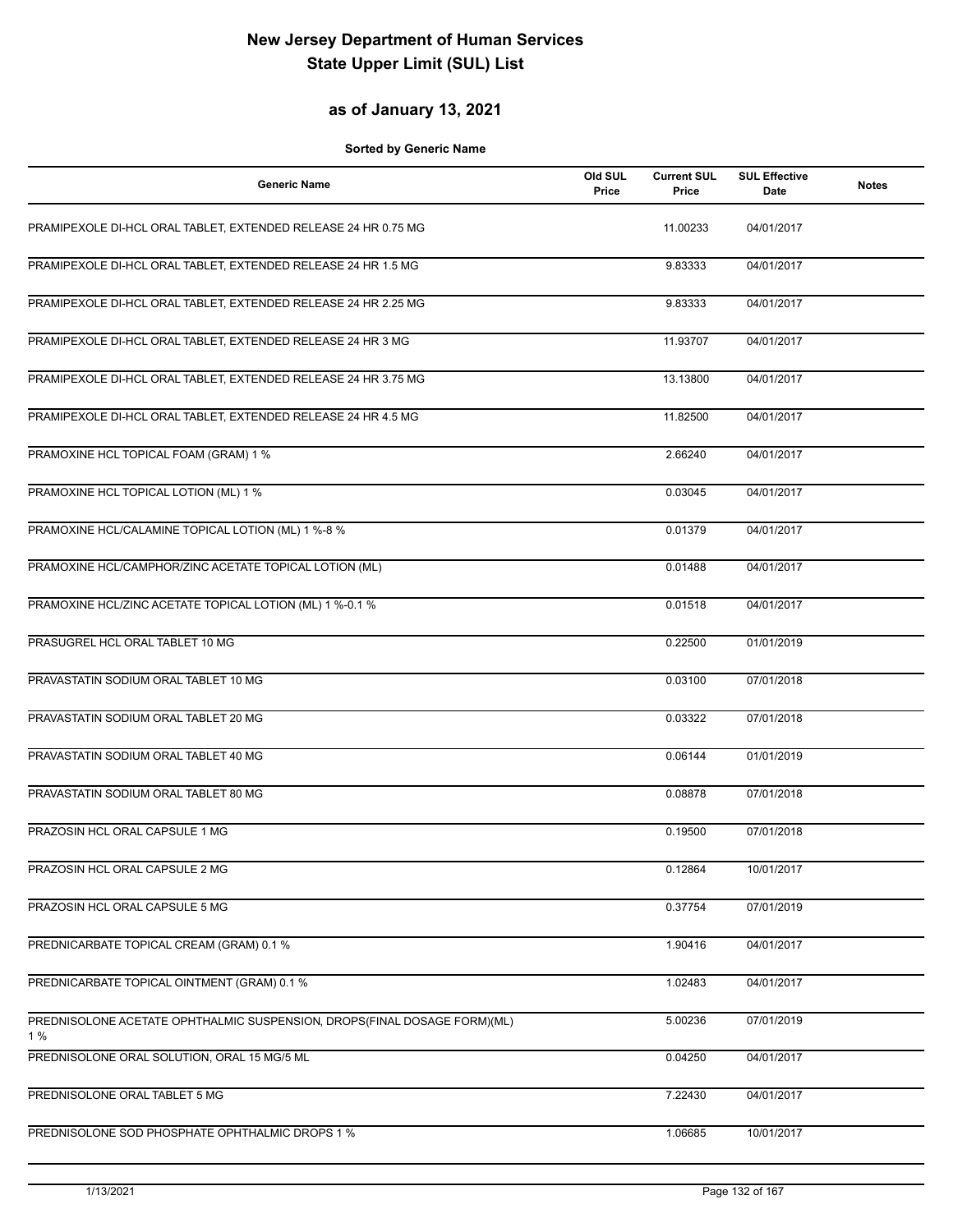#### **as of January 13, 2021**

| <b>Generic Name</b>                                                                                                    | Old SUL<br>Price | <b>Current SUL</b><br>Price | <b>SUL Effective</b><br>Date | <b>Notes</b> |
|------------------------------------------------------------------------------------------------------------------------|------------------|-----------------------------|------------------------------|--------------|
| PREDNISOLONE SOD PHOSPHATE ORAL SOLUTION, ORAL 15 MG/5 ML                                                              |                  | 0.05667                     | 10/01/2017                   |              |
| PREDNISOLONE SOD PHOSPHATE ORAL SOLUTION, ORAL 25 MG/5 ML                                                              |                  | 0.94102                     | 04/01/2017                   |              |
| PREDNISOLONE SOD PHOSPHATE ORAL SOLUTION, ORAL 5 MG/5 ML                                                               |                  | 0.17302                     | 10/01/2017                   |              |
| PREDNISOLONE SOD PHOSPHATE ORAL TABLET, DISINTEGRATING 10 MG                                                           |                  | 10.41025                    | 04/01/2017                   |              |
| PREDNISOLONE SOD PHOSPHATE ORAL TABLET, DISINTEGRATING 15 MG                                                           |                  | 19.17875                    | 04/01/2017                   |              |
| PREDNISOLONE SOD PHOSPHATE ORAL TABLET, DISINTEGRATING 30 MG                                                           |                  | 24.65833                    | 04/01/2017                   |              |
| PREDNISONE ORAL SOLUTION, ORAL 5 MG/5 ML                                                                               |                  | 0.18413                     | 04/01/2017                   |              |
| PREDNISONE ORAL TABLET 1 MG                                                                                            |                  | 0.03080                     | 01/01/2019                   |              |
| PREDNISONE ORAL TABLET 10 MG                                                                                           |                  | 0.04940                     | 01/01/2019                   |              |
| PREDNISONE ORAL TABLET 2.5 MG                                                                                          |                  | 0.03518                     | 10/01/2017                   |              |
| PREDNISONE ORAL TABLET 20 MG                                                                                           |                  | 0.03517                     | 10/01/2017                   |              |
| PREDNISONE ORAL TABLET 5 MG                                                                                            |                  | 0.00868                     | 10/01/2017                   |              |
| PREDNISONE ORAL TABLET 50 MG                                                                                           |                  | 0.23081                     | 04/01/2017                   |              |
| PREDNISONE ORAL TABLET, DOSE PACK 10 MG                                                                                |                  | 0.10896                     | 10/01/2017                   |              |
| PREDNISONE ORAL TABLET, DOSE PACK 5 MG                                                                                 |                  | 0.09667                     | 10/01/2017                   |              |
| PREGABALIN ORAL CAPSULE 100 MG                                                                                         |                  | 0.14356                     | 10/01/2020                   |              |
| PREGABALIN ORAL CAPSULE 150 MG                                                                                         |                  | 0.19256                     | 01/01/2020                   |              |
| PREGABALIN ORAL CAPSULE 200 MG                                                                                         |                  | 0.19745                     | 10/01/2019                   |              |
| PREGABALIN ORAL CAPSULE 225 MG                                                                                         |                  | 0.22595                     | 04/01/2020                   |              |
| PREGABALIN ORAL CAPSULE 25 MG                                                                                          |                  | 0.11111                     | 01/01/2020                   |              |
| PREGABALIN ORAL CAPSULE 300 MG                                                                                         |                  | 0.17767                     | 10/01/2020                   |              |
| PREGABALIN ORAL CAPSULE 50 MG                                                                                          |                  | 0.11528                     | 10/01/2020                   |              |
| PREGABALIN ORAL CAPSULE 75 MG                                                                                          |                  | 0.11233                     | 10/01/2020                   |              |
| PREGABALIN ORAL SOLUTION, ORAL 20 MG/ML                                                                                |                  | 0.14000                     | 10/01/2019                   |              |
| PRENATAL VIT 55/IRON BISGLY HCL, SUC-PROT/FOLIC ACID/OMEGA-3 ORAL COMBINATION<br>PACKAGE, TABLET AND DR CAP 29-1-430MG |                  | 0.49783                     | 04/01/2017                   |              |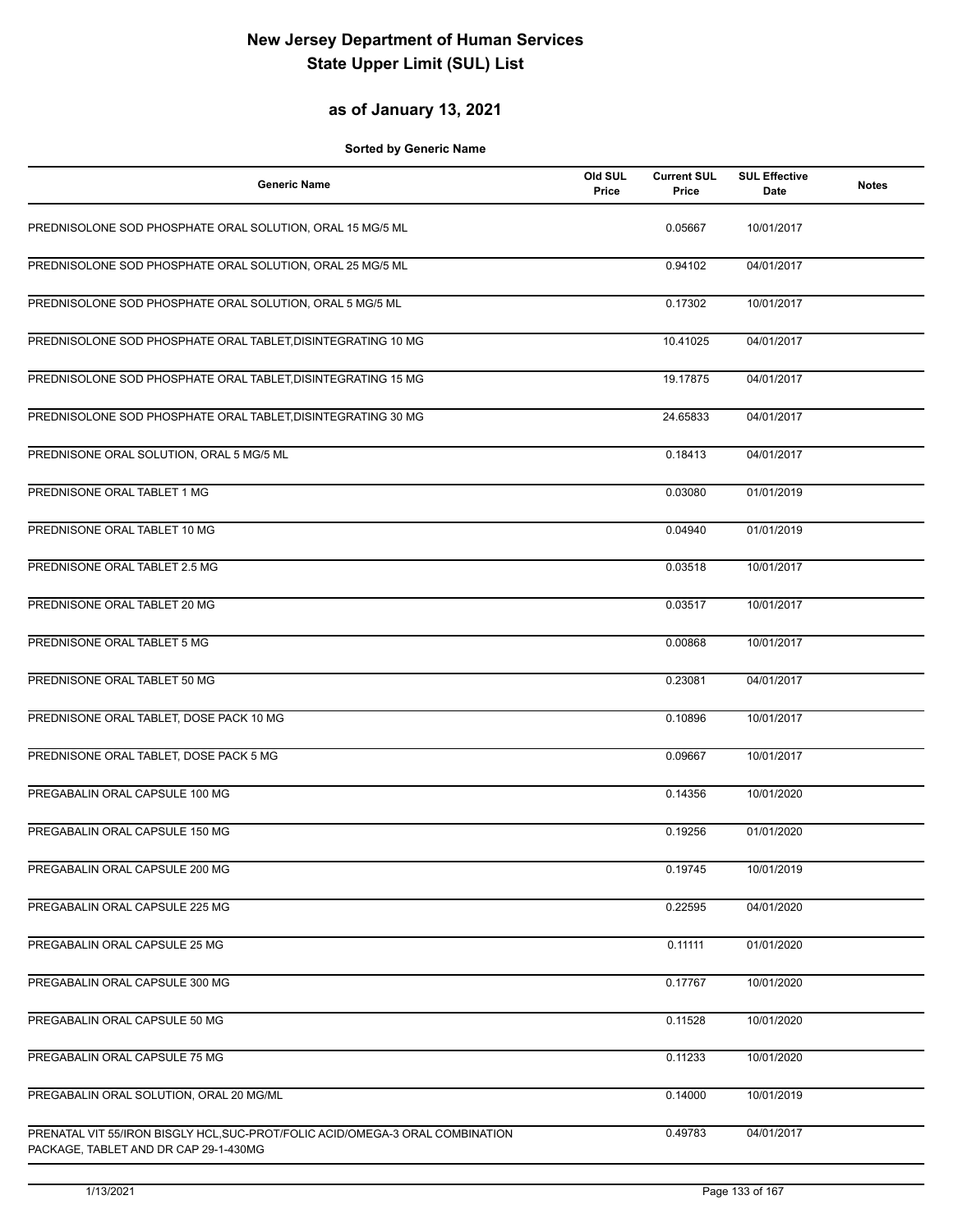## **as of January 13, 2021**

| <b>Generic Name</b>                                                                                                    | Old SUL<br>Price | <b>Current SUL</b><br>Price | <b>SUL Effective</b><br>Date | <b>Notes</b> |
|------------------------------------------------------------------------------------------------------------------------|------------------|-----------------------------|------------------------------|--------------|
| PRENATAL VIT NO.16/IRON FUM, PS COMPLEX/FOLIC ACID/OMEGA-3 ORAL CAPSULE<br>35-1-200MG                                  |                  | 0.63168                     | 10/01/2017                   |              |
| PRENATAL VIT NO.19/IRON BG HCL, SUC-PROT/FOLIC ACID/OMEGA-3 ORAL COMBINATION<br>PACKAGE, TABLET AND DR CAP 29-1-400MG  |                  | 0.53083                     | 04/01/2017                   |              |
| PRENATAL VIT NO.2/IRON BG CHEL, SUCC-PROT/FOLIC ACID/OMEGA-3 ORAL COMBINATION<br>PACKAGE (EA) 29-1-250MG               |                  | 0.35240                     | 04/01/2017                   |              |
| PRENATAL VIT NO.21/IRON POLYSACCH, HEME POLYPEP/FOLIC ACID ORAL TABLET 28-6-1<br>MG                                    |                  | 1.41211                     | 04/01/2017                   |              |
| PRENATAL VIT NO.22/IRON CBN, GLUCON/FOLIC ACID/DOCUSATE/DHA ORAL COMBINATION<br>PACKAGE (EA) 27-1-50 MG                |                  | 0.75050                     | 04/01/2017                   |              |
| PRENATAL VIT NO.72/IRON CARBONY, GLUC/FOLIC ACID/DOCUSATE/DHA ORAL<br>COMBINATION PACKAGE (EA) 90-1-300MG              |                  | 1.30583                     | 04/01/2017                   |              |
| PRENATAL VIT NO.73/IRON CARBONY, GLUC/FOLIC ACID/DOCUSATE/DHA ORAL<br>COMBINATION PACKAGE (EA) 35-1-50 MG              |                  | 1.26033                     | 04/01/2017                   |              |
| PRENATAL VIT NO.81/SOD.FEREDETATE-IRON PS/FOLIC ACID/OMEGA-3 ORAL<br>COMBINATION PACKAGE, TABLET AND DR CAP 27-1-430MG |                  | 1.21200                     | 04/01/2017                   |              |
| PRENATAL VIT WITH CALCIUM #34/IRON/FOLIC ACID ORAL TABLET, EXTENDED RELEASE<br>MULTIPHASE 24 HR 28 MG-1 MG             |                  | 0.20988                     | 12/12/2011                   |              |
| PRENATAL VIT WITH CALCIUM NO. 40/IRON FUMARATE/FA CMB NO.1 ORAL TABLET 27 MG-1<br>MG                                   |                  | 1.23151                     | 10/01/2017                   |              |
| PRENATAL VIT WITH CALCIUM NO.37/IRON, ASPG/FOLIC ACID/OMEGA-3 ORAL CAPSULE<br>27-1-330MG                               |                  | 0.76089                     | 04/01/2017                   |              |
| PRENATAL VIT WITH CALCIUM NO.68/IRON FUM/FOLIC ACID NO.1/DHA ORAL CAPSULE<br>28-1-300MG                                |                  | 1.27300                     | 01/01/2019                   |              |
| PRENATAL VIT WITH CALCIUM NO.69/IRON/FOLIC ACID/DOCUSATE/DHA ORAL CAPSULE<br>27-1-50 MG                                |                  | 1.04600                     | 04/01/2017                   |              |
| PRENATAL VIT WITH CALCIUM NO.69/IRON/FOLIC ACID/DOCUSATE/DHA ORAL CAPSULE<br>28-1-50 MG                                |                  | 1.36900                     | 04/01/2017                   |              |
| PRENATAL VIT, CALCIUM NO.35/IRON/FOLIC ACID/DOCUSATE/OMEGA-3 ORAL CAPSULE<br>27-1-50 MG                                |                  | 0.08682                     | 10/01/2017                   |              |
| PRENATAL VIT/FOLIC ACID/B6/CALCIUM PHOSPH DI, TRIBASIC/GINGER ORAL TABLET<br>1.2-40-100                                |                  | 0.70833                     | 04/01/2017                   |              |
| PRENATAL VITAMIN 27 WITH CALCIUM/FERROUS FUMARATE/FOLIC ACID ORAL TABLET 60<br>MG-1 MG                                 |                  | 0.16800                     | 10/01/2018                   |              |
| PRENATAL VITAMIN NO.15/IRON FUMARATE, POLYSAC COMP/FOLIC ACID ORAL CAPSULE<br>85 MG-1 MG                               |                  | 0.64513                     | 04/01/2017                   |              |
| PRENATAL VITAMIN NO.15/IRON, CARBONYL/FOLIC ACID/DOCUSATE SOD ORAL TABLET<br>90-1-50 MG                                |                  | 0.14689                     | 04/01/2017                   |              |
| PRENATAL VITAMIN NO.16/IRON, CARBONYL/FOLIC ACID/DOCUSATE SOD ORAL TABLET<br>90-1-50 MG                                |                  | 0.15789                     | 04/01/2017                   |              |
| PRENATAL VITAMIN NO.19/IRON POLYSAC, IRON HEME/FOLIC ACID/DHA ORAL CAPSULE<br>22-6-1-200                               |                  | 2.32800                     | 04/01/2017                   |              |
| PRENATAL VITAMIN NO.48/IRON, CARBONYL, GLUCONATE/FOLIC ACID/B6 ORAL TABLET,<br>SEQUENTIAL 20-1-25 MG                   |                  | 0.59800                     | 04/01/2017                   |              |
| PRENATAL VITAMIN NO.57/IRON FUM/FOLIC ACID/DSS/DHA ORAL CAPSULE 29-1.25-55                                             |                  | 2.13200                     | 04/01/2017                   |              |
| PRENATAL VITAMIN NO.86/IRON BIS-GLYCINATE/FOLIC ACID ORAL TABLET 32 MG-1 MG                                            |                  | 1.01711                     | 04/01/2017                   |              |
| PRENATAL VITAMIN W-O VIT A/FERROUS FUMARATE/FOLIC ACID ORAL TABLET,<br>CHEWABLE 40-1MG                                 |                  | 1.13596                     | 12/12/2011                   |              |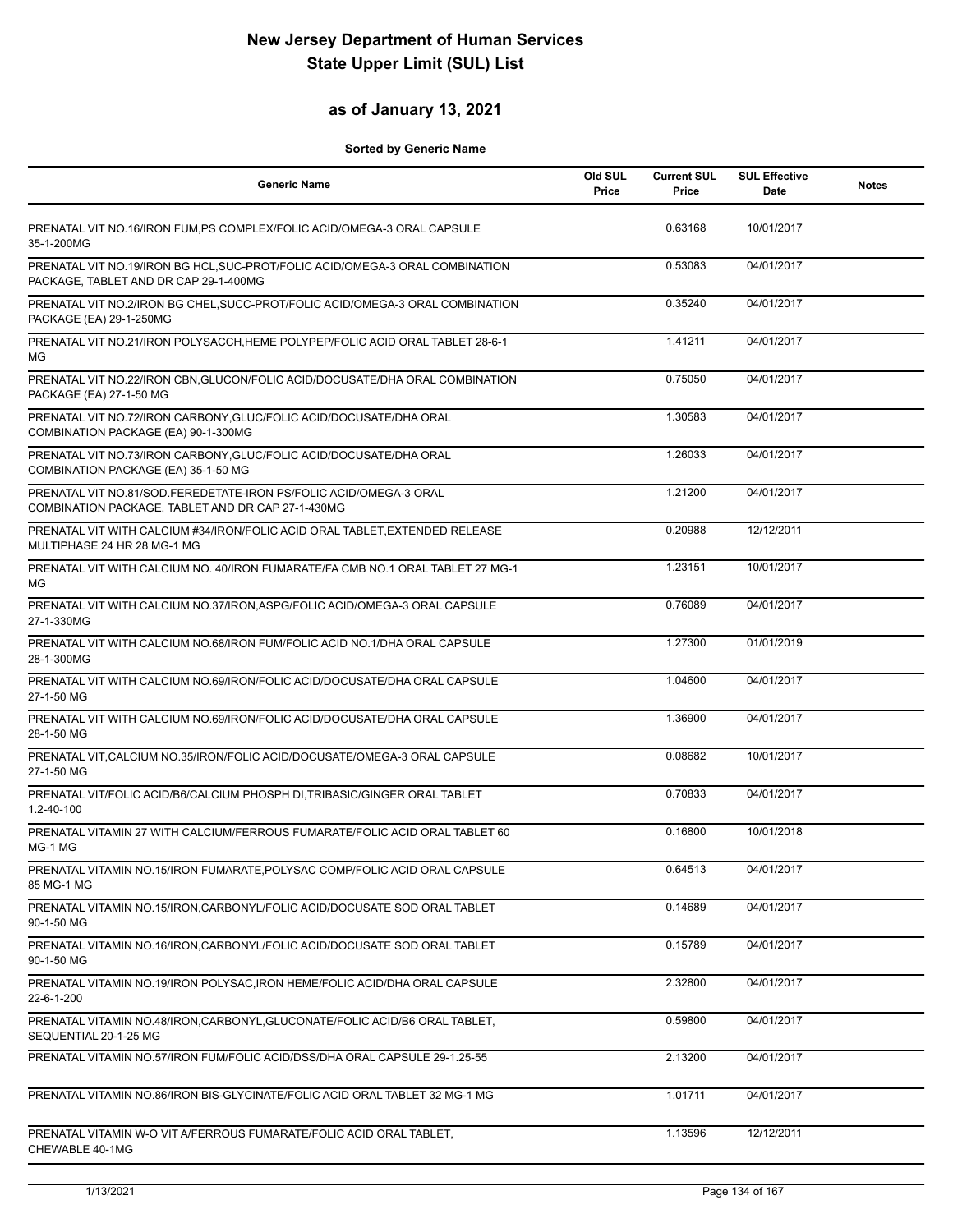## **as of January 13, 2021**

| <b>Generic Name</b>                                                                                      | Old SUL<br>Price | <b>Current SUL</b><br>Price | <b>SUL Effective</b><br>Date | <b>Notes</b> |
|----------------------------------------------------------------------------------------------------------|------------------|-----------------------------|------------------------------|--------------|
| PRENATAL VITAMINS COMB NO.115/IRON FUMARATE/FOLIC ACID/DSS ORAL TABLET 29-1-25<br>МG                     |                  | 0.40080                     | 04/01/2017                   |              |
| PRENATAL VITAMINS COMB NO.53/IRON B-G HCL SUC-P/FA/OMEGA-3 ORAL COMBINATION<br>PACKAGE (EA) 29-1-400MG   |                  | 0.39767                     | 10/01/2017                   |              |
| PRENATAL VITAMINS COMB NO.54/IRON B-G HCL SUC-P/FA/OMEGA-3 ORAL COMBINATION<br>PACKAGE (EA) 29-1-430MG   |                  | 0.43416                     | 04/01/2017                   |              |
| PRENATAL VITAMINS COMB NO.7/FE ASP GLY/DOCUSATE/FOLIC ACID ORAL TABLET<br>30-50-1MG                      |                  | 1.20762                     | 12/12/2011                   |              |
| PRENATAL VITAMINS COMB NO.71/FERROUS FUMARATE/FOLIC ACID ORAL TABLET 27<br>MG-1 MG                       |                  | 0.07605                     | 09/01/2011                   |              |
| PRENATAL VITAMINS COMB NO.87/IRON BISGLY/FOLIC ACID/DHA ORAL COMBINATION<br>PACKAGE (EA) 32-1-230MG      |                  | 0.71083                     | 04/01/2017                   |              |
| PRENATAL VITAMINS COMBO NO.14/FERROUS FUMARATE/FOLIC ACID ORAL TABLET,<br>CHEWABLE 29 MG-1 MG            |                  | 0.23154                     | 10/01/2017                   |              |
| PRENATAL VITAMINS COMBO NO.34/IRON, CARB/FOLIC ACID/DSS/DHA ORAL CAPSULE<br>30-1-50 MG                   |                  | 1.69066                     | 04/01/2017                   |              |
| PRENATAL VITAMINS COMBO NO.59/IRON, CARB/FOLIC ACID/DSS/DHA ORAL CAPSULE<br>29-1-50 MG                   |                  | 1.75866                     | 04/01/2017                   |              |
| PRENATAL VITAMINS NO.11/FERROUS FUMARATE/FOLIC ACID/OMEGA-3 ORAL CAPSULE<br>28-1-200MG                   |                  | 2.00007                     | 04/01/2017                   |              |
| PRENATAL VITAMINS NO.22/IRON CBN & GLUC/FOLIC ACID/DSS ORAL TABLET 27-1-50MG                             |                  | 0.46292                     | 12/12/2011                   |              |
| PRENATAL VITAMINS NO.5/FERROUS FUMARATE/FOLIC ACID ORAL CAPSULE 106.5-1MG                                |                  | 0.56290                     | 04/01/2017                   |              |
| PRENATAL VITAMINS/FERROUS FUMARATE/DOCUSATE/FOLIC ACID ORAL TABLET 29 MG-1<br>ΜG                         |                  | 0.33288                     | 12/12/2011                   |              |
| PRENATAL VITAMINS/FERROUS FUMARATE/FOLIC ACID ORAL TABLET 27 MG-1 MG                                     |                  | 0.08451                     | 12/12/2011                   |              |
| PRENATAL VITAMINS/FERROUS FUMARATE/FOLIC ACID ORAL TABLET 27MG-0.8MG                                     |                  | 0.08377                     | 12/12/2011                   |              |
| PRENATAL VITAMINS/FERROUS FUMARATE/FOLIC ACID ORAL TABLET 28MG-0.8MG                                     |                  | 0.08371                     | 12/12/2011                   |              |
| PRENATAL VITAMINS/FERROUS FUMARATE/FOLIC ACID ORAL TABLET, CHEWABLE 29 MG-1<br>MG                        |                  | 0.34558                     | 12/12/2011                   |              |
| PRENATAL VITAMINS/IRON, CARBONYL/DOCUSATE/FOLIC ACID ORAL TABLET 90-50-1MG                               |                  | 0.18750                     | 12/12/2011                   |              |
| PRENATAL VITS NO.119/IRON FUMARATE/FOLIC ACID/DOCUSATE SOD, ORAL TABLET<br>29-1-25 MG                    |                  | 0.43050                     | 10/01/2018                   |              |
| PRENATAL VITS W-O CA COMB. NO. 7 W/ IRON & FOLIC ACID & DHA ORAL CAPSULE<br>(HARD, SOFT, ETC.) 28-1.25MG |                  | 1.62300                     | 12/12/2011                   |              |
| PRENATAL VITS WITH CALCIUM #74/FERROUS FUMARATE/FOLIC ACID ORAL TABLET 27<br>MG-1 MG                     |                  | 0.05662                     | 10/01/2017                   |              |
| PRENATAL VITS WITH CALCIUM #76/IRON.CARBONYL/FOLIC ACID ORAL TABLET 29 MG-1<br>МG                        |                  | 0.13802                     | 10/01/2017                   |              |
| PRENATAL VITS WITH CALCIUM #78/FERROUS FUMARATE/FOLIC ACID ORAL TABLET 29<br>MG-1 MG                     |                  | 0.12050                     | 10/01/2017                   |              |
| PRENATAL VITS WITH CALCIUM 118/FERROUS FUMARATE/FOLIC ACID ORAL<br>TABLET, CHEWABLE 29 MG-1 MG           |                  | 0.19280                     | 04/01/2019                   |              |
| PRENATAL VITS WITH CALCIUM 47/FERROUS FUM/FOLATE NO.1/DHA ORAL CAPSULE<br>27-1-300MG                     |                  | 0.81153                     | 04/01/2017                   |              |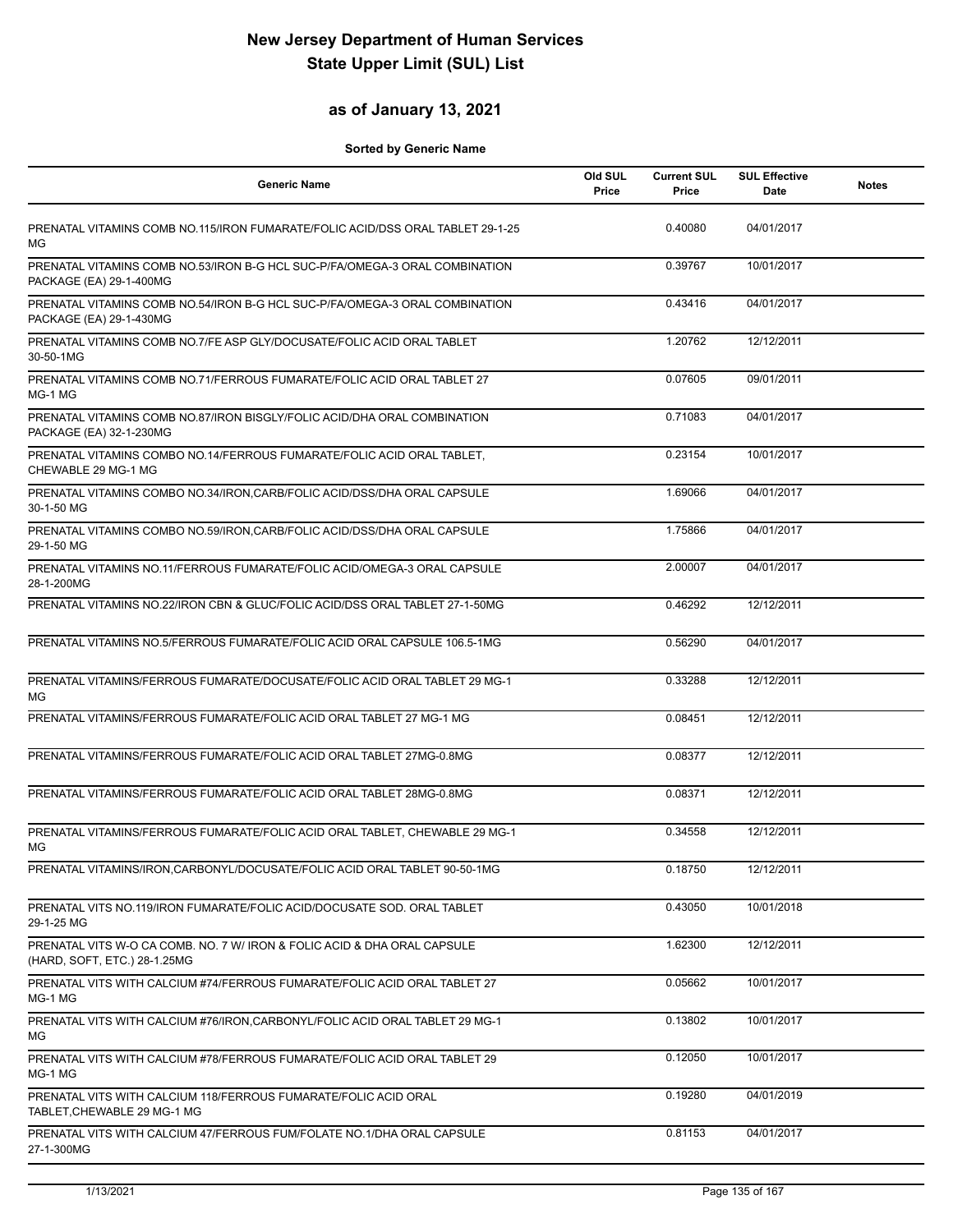## **as of January 13, 2021**

| <b>Generic Name</b>                                                                       | Old SUL<br>Price | <b>Current SUL</b><br>Price | <b>SUL Effective</b><br>Date | <b>Notes</b> |
|-------------------------------------------------------------------------------------------|------------------|-----------------------------|------------------------------|--------------|
| PRENATAL VITS WITH CALCIUM 70/FERROUS FUMARATE/FOLIC AC/DHA ORAL CAPSULE<br>28-1-250MG    |                  | 3.37466                     | 04/01/2017                   |              |
| PRENATAL VITS WITH CALCIUM 72/FERROUS FUMARATE/FOLIC ACID ORAL TABLET 27<br>MG-1 MG       |                  | 0.07590                     | 04/01/2017                   |              |
| PRENATAL VITS WITH CALCIUM 73/FERROUS FUMARATE/FOLIC ACID ORAL TABLET 28<br>MG-1 MG       |                  | 0.39850                     | 04/01/2017                   |              |
| PRENATAL VITS WITH CALCIUM NO.80/IRON FUM/FOLIC ACID/DSS/DHA ORAL CAPSULE<br>29-1.25-55   |                  | 1.97266                     | 04/01/2017                   |              |
| PRENATAL VITS, CALCIUM NO.39/IRON FUM/FOLIC ACID/DOCUSATE/DHA ORAL CAPSULE<br>$30-1.2-55$ |                  | 1.12166                     | 04/01/2017                   |              |
| PRENATAL VITS, CALCIUM NO.66/IRON FUM/FOLIC ACID/DOCUSATE/DHA ORAL CAPSULE<br>26-1.2-55   |                  | 1.15633                     | 04/01/2017                   |              |
| PRENATAL VITS, CALCIUM NO.66/IRON FUM/FOLIC ACID/DOCUSATE/DHA ORAL CAPSULE<br>27-1.25-55  |                  | 0.53556                     | 04/01/2017                   |              |
| PRIMAQUINE PHOSPHATE ORAL TABLET 26.3 MG                                                  |                  | 1.33780                     | 04/01/2017                   |              |
| PRIMIDONE ORAL TABLET 250 MG                                                              |                  | 0.08543                     | 10/01/2017                   |              |
| PRIMIDONE ORAL TABLET 50 MG                                                               |                  | 0.05160                     | 01/01/2019                   |              |
| PROBENECID ORAL TABLET 500 MG                                                             |                  | 0.37000                     | 07/01/2018                   |              |
| PROBENECID/COLCHICINE ORAL TABLET 500-0.5 MG                                              |                  | 0.57437                     | 04/01/2017                   |              |
| PROCAINAMIDE HCL INJECTION VIAL (ML) 100 MG/ML                                            |                  | 7.89300                     | 04/01/2017                   |              |
| PROCAINAMIDE HCL INJECTION VIAL (ML) 500 MG/ML                                            |                  | 32.75000                    | 04/01/2017                   |              |
| PROCAINAMIDE HCL INTRAVENOUS SYRINGE (ML) 100 MG/ML                                       |                  | 8.50000                     | 04/01/2017                   |              |
| PROCHLORPERAZINE EDISYLATE INJECTION VIAL (ML) 10 MG/2 ML                                 |                  | 9.06500                     | 04/01/2017                   |              |
| PROCHLORPERAZINE EDISYLATE INJECTION VIAL (SDV, MDV OR ADDITIVE) (ML) 5 MG/ML             |                  | 1.21154                     | 12/12/2011                   |              |
| PROCHLORPERAZINE MALEATE ORAL TABLET 10 MG                                                |                  | 0.04020                     | 10/01/2017                   |              |
| PROCHLORPERAZINE MALEATE ORAL TABLET 5 MG                                                 |                  | 0.04600                     | 04/01/2017                   |              |
| PROCHLORPERAZINE RECTAL SUPPOSITORY, RECTAL 25 MG                                         |                  | 4.87250                     | 04/01/2020                   |              |
| PROGESTERONE INTRAMUSCULAR VIAL (ML) 50 MG/ML                                             |                  | 1.52800                     | 07/01/2018                   |              |
| PROGESTERONE, MICRONIZED ORAL CAPSULE 100 MG                                              |                  | 0.36080                     | 07/01/2018                   |              |
| PROGESTERONE, MICRONIZED ORAL CAPSULE 200 MG                                              |                  | 0.62600                     | 01/01/2018                   |              |
| PROGESTERONE, MICRONIZED MISCELLANEOUS POWDER (GRAM) 100 %                                |                  | 0.43200                     | 12/12/2011                   |              |
| PROMETHAZINE HCL INJECTION AMPUL (ML) 25 MG/ML                                            |                  | 1.31213                     | 04/01/2017                   |              |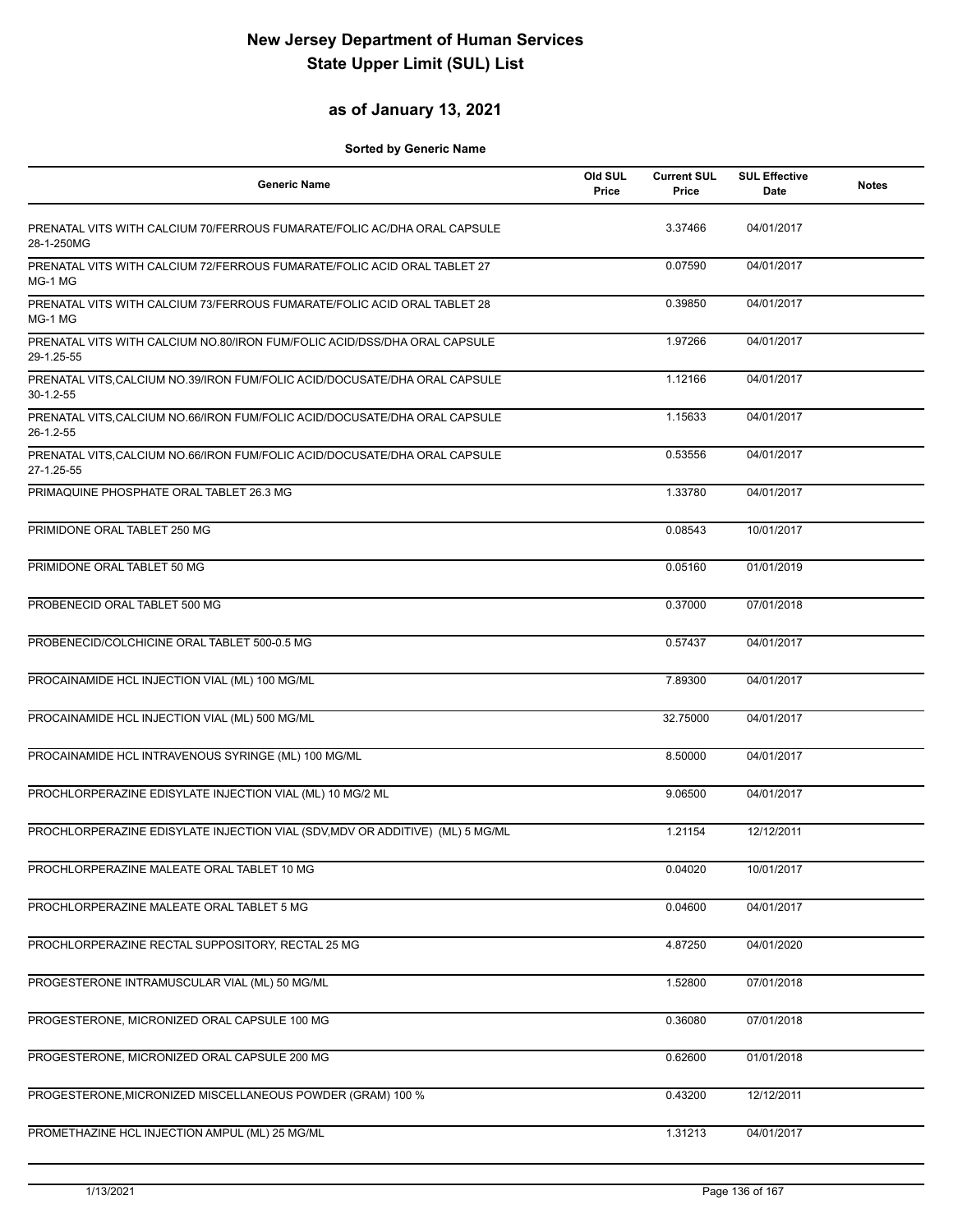## **as of January 13, 2021**

| <b>Generic Name</b>                                         | Old SUL<br>Price | <b>Current SUL</b><br>Price | <b>SUL Effective</b><br>Date | <b>Notes</b> |
|-------------------------------------------------------------|------------------|-----------------------------|------------------------------|--------------|
| PROMETHAZINE HCL INJECTION AMPUL (ML) 50 MG/ML              |                  | 1.39510                     | 10/01/2017                   |              |
| PROMETHAZINE HCL INJECTION VIAL (ML) 25 MG/ML               |                  | 1.23466                     | 04/01/2017                   |              |
| PROMETHAZINE HCL INJECTION VIAL (ML) 50 MG/ML               |                  | 2.20840                     | 04/01/2017                   |              |
| PROMETHAZINE HCL ORAL SYRUP 6.25MG/5ML                      |                  | 0.01240                     | 10/01/2017                   |              |
| PROMETHAZINE HCL ORAL TABLET 12.5 MG                        |                  | 0.05499                     | 04/01/2017                   |              |
| PROMETHAZINE HCL ORAL TABLET 25 MG                          |                  | 0.03240                     | 04/01/2017                   |              |
| PROMETHAZINE HCL ORAL TABLET 50 MG                          |                  | 0.05111                     | 04/01/2017                   |              |
| PROMETHAZINE HCL RECTAL SUPPOSITORY, RECTAL 12.5 MG         |                  | 0.87184                     | 10/01/2017                   |              |
| PROMETHAZINE HCL RECTAL SUPPOSITORY, RECTAL 25 MG           |                  | 4.83000                     | 10/01/2019                   |              |
| PROMETHAZINE HCL RECTAL SUPPOSITORY, RECTAL 50 MG           |                  | 26.40250                    | 04/01/2017                   |              |
| PROMETHAZINE HCL/CODEINE ORAL SYRUP 6.25-10/5               |                  | 0.01196                     | 04/01/2017                   |              |
| PROMETHAZINE HCL/DEXTROMETHORPHAN HBR ORAL SYRUP 6.25-15/5  |                  | 0.00846                     | 04/01/2017                   |              |
| PROMETHAZINE/PHENYLEPHRINE HCL/CODEINE ORAL SYRUP 6.25-5-10 |                  | 0.01101                     | 01/01/2018                   |              |
| PROPAFENONE HCL ORAL CAPSULE, EXTENDED RELEASE 12 HR 225 MG |                  | 3.45893                     | 04/01/2017                   |              |
| PROPAFENONE HCL ORAL CAPSULE, EXTENDED RELEASE 12 HR 325 MG |                  | 3.86333                     | 01/01/2018                   |              |
| PROPAFENONE HCL ORAL CAPSULE, EXTENDED RELEASE 12 HR 425 MG |                  | 2.29167                     | 07/01/2019                   |              |
| PROPAFENONE HCL ORAL TABLET 150 MG                          |                  | 0.11450                     | 10/01/2017                   |              |
| PROPAFENONE HCL ORAL TABLET 225 MG                          |                  | 0.18555                     | 04/01/2017                   |              |
| PROPAFENONE HCL ORAL TABLET 300 MG                          |                  | 0.45365                     | 04/01/2017                   |              |
| PROPANTHELINE BROMIDE ORAL TABLET 15 MG                     |                  | 0.59402                     | 04/01/2017                   |              |
| PROPARACAINE HCL OPHTHALMIC DROPS 0.5 %                     |                  | 0.14003                     | 10/01/2017                   |              |
| PROPOFOL INTRAVENOUS VIAL (ML) 10 MG/ML                     |                  | 0.28000                     | 04/01/2017                   |              |
| PROPOXYPHENE HCL ORAL CAPSULE (HARD, SOFT, ETC.) 65 MG      |                  | 0.17597                     | 12/12/2011                   |              |
| PROPOXYPHENE HCL/ACETAMINOPHEN ORAL TABLET 65MG-650MG       |                  | 0.19477                     | 12/12/2011                   |              |
| PROPOXYPHENE NAPSYL/ACETAMINOPHEN ORAL TABLET 100-650 MG    |                  | 0.05218                     | 12/12/2011                   |              |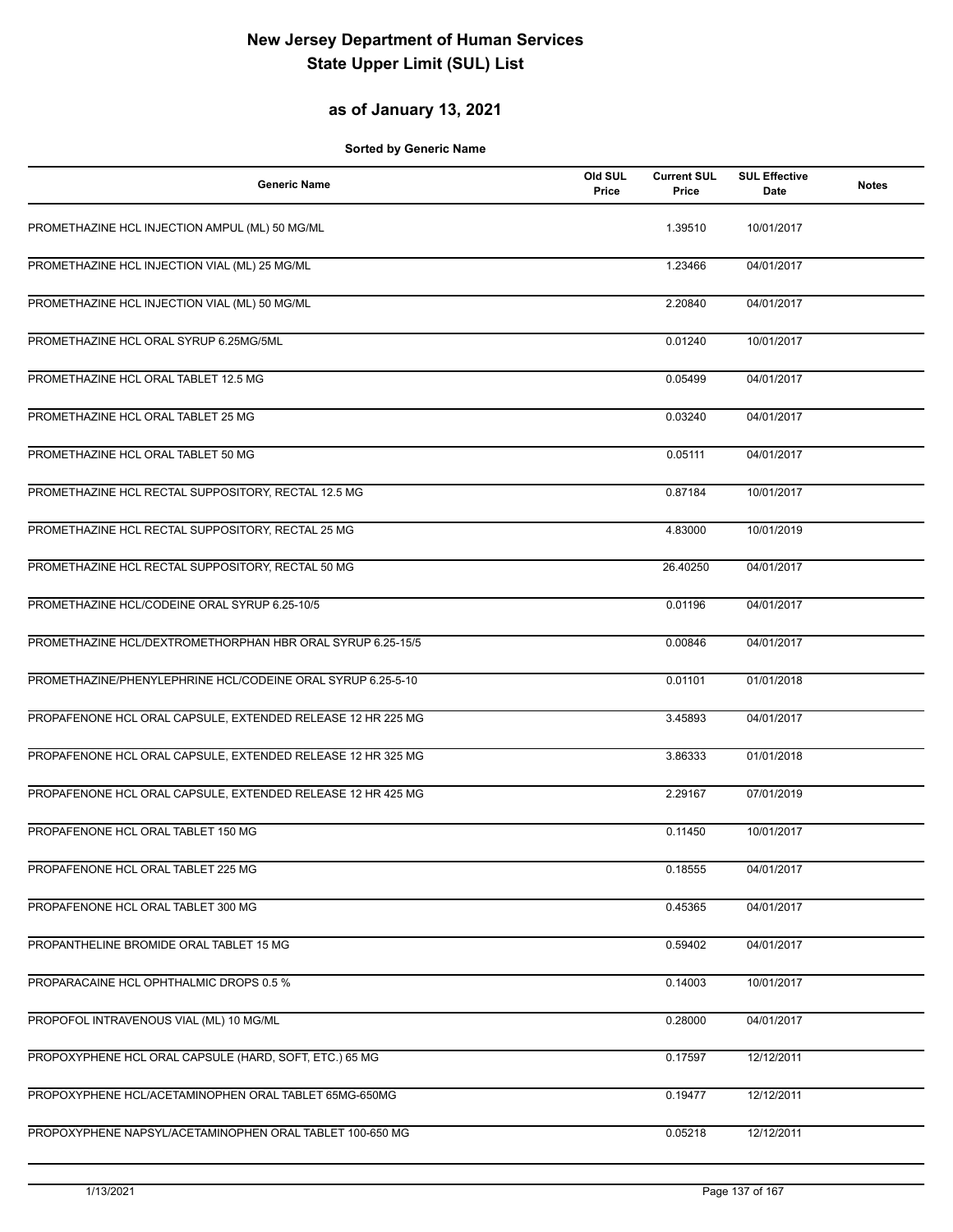### **as of January 13, 2021**

| <b>Generic Name</b>                                                  | Old SUL<br>Price | <b>Current SUL</b><br>Price | <b>SUL Effective</b><br>Date | <b>Notes</b> |
|----------------------------------------------------------------------|------------------|-----------------------------|------------------------------|--------------|
| PROPRANOLOL HCL INTRAVENOUS VIAL (ML) 1 MG/ML                        |                  | 8.00000                     | 04/01/2017                   |              |
| PROPRANOLOL HCL ORAL CAPSULE, EXTENDED RELEASE 24HR 120 MG           |                  | 0.46773                     | 10/01/2017                   |              |
| PROPRANOLOL HCL ORAL CAPSULE, EXTENDED RELEASE 24HR 160 MG           |                  | 0.35770                     | 01/01/2019                   |              |
| PROPRANOLOL HCL ORAL CAPSULE, EXTENDED RELEASE 24HR 60 MG            |                  | 0.32273                     | 10/01/2019                   |              |
| PROPRANOLOL HCL ORAL CAPSULE, EXTENDED RELEASE 24HR 80 MG            |                  | 0.36385                     | 10/01/2019                   |              |
| PROPRANOLOL HCL ORAL SOLUTION, ORAL 20 MG/5 ML                       |                  | 0.09318                     | 04/01/2017                   |              |
| PROPRANOLOL HCL ORAL SOLUTION, ORAL 40MG/5ML                         |                  | 0.13571                     | 04/01/2017                   |              |
| PROPRANOLOL HCL ORAL TABLET 10 MG                                    |                  | 0.07000                     | 01/01/2019                   |              |
| PROPRANOLOL HCL ORAL TABLET 20 MG                                    |                  | 0.02100                     | 10/01/2017                   |              |
| PROPRANOLOL HCL ORAL TABLET 40 MG                                    |                  | 0.14260                     | 07/01/2017                   |              |
| PROPRANOLOL HCL ORAL TABLET 60 MG                                    |                  | 0.50690                     | 04/01/2020                   |              |
| PROPRANOLOL HCL ORAL TABLET 80 MG                                    |                  | 0.04201                     | 10/01/2017                   |              |
| PROPRANOLOL HCL/HYDROCHLOROTHIAZIDE ORAL TABLET 40 MG-25MG           |                  | 0.05960                     | 10/01/2017                   |              |
| PROPRANOLOL HCL/HYDROCHLOROTHIAZIDE ORAL TABLET 80 MG-25MG           |                  | 0.09045                     | 10/01/2017                   |              |
| PROPYLENE GLYCOL/POLYETHYLENE GLYCOL 400 OPHTHALMIC DROPS 0.3 %-0.4% |                  | 0.12464                     | 04/01/2017                   |              |
| PROPYLTHIOURACIL ORAL TABLET 50 MG                                   |                  | 0.17870                     | 04/01/2020                   |              |
| PROTAMINE SULFATE INTRAVENOUS VIAL (ML) 10 MG/ML                     |                  | 0.89840                     | 04/01/2017                   |              |
| PROTRIPTYLINE HCL ORAL TABLET 10 MG                                  |                  | 1.23085                     | 04/01/2017                   |              |
| PROTRIPTYLINE HCL ORAL TABLET 5 MG                                   |                  | 1.02668                     | 04/01/2017                   |              |
| PSEUDOEPHEDRINE HCL ORAL LIQUID (ML) 15 MG/5 ML                      |                  | 0.01346                     | 04/01/2017                   |              |
| PSEUDOEPHEDRINE HCL ORAL LIQUID (ML) 30 MG/5 ML                      |                  | 0.00668                     | 04/01/2017                   |              |
| PSEUDOEPHEDRINE HCL ORAL SYRUP 30 MG/5 ML                            |                  | 0.02135                     | 12/12/2011                   |              |
| PSEUDOEPHEDRINE HCL ORAL TABLET 30 MG                                |                  | 0.02604                     | 04/01/2020                   |              |
| PSEUDOEPHEDRINE HCL ORAL TABLET 60 MG                                |                  | 0.03220                     | 04/01/2017                   |              |
| PSEUDOEPHEDRINE HCL ORAL TABLET, EXTENDED RELEASE 120 MG             |                  | 0.21415                     | 10/01/2017                   |              |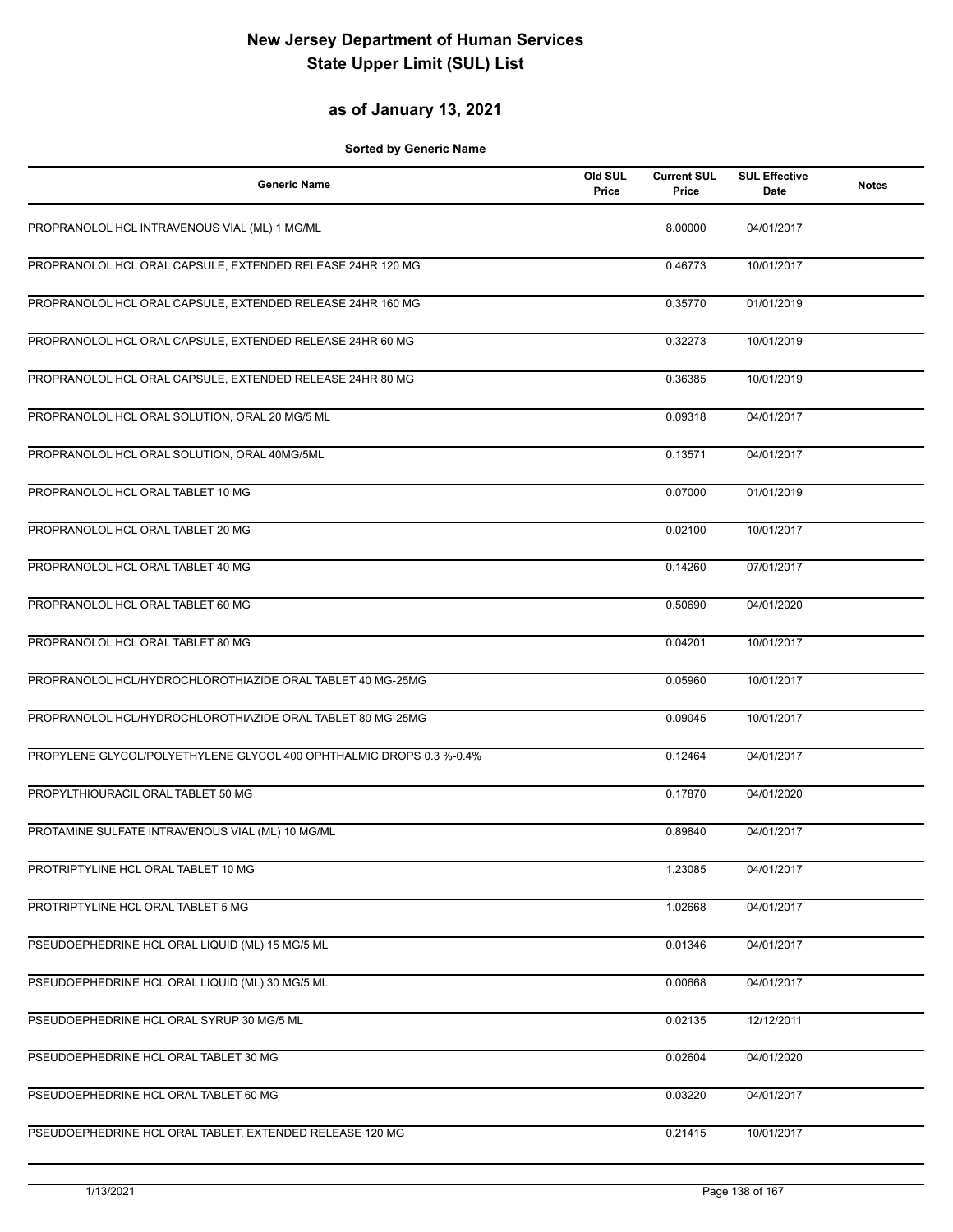## **as of January 13, 2021**

| <b>Generic Name</b>                                                     | Old SUL<br>Price | <b>Current SUL</b><br>Price | <b>SUL Effective</b><br><b>Date</b> | <b>Notes</b> |
|-------------------------------------------------------------------------|------------------|-----------------------------|-------------------------------------|--------------|
| PSEUDOEPHEDRINE HCL/CODEINE PHOSPHATE/GUAIFENESIN ORAL SYRUP 30-10-100  |                  | 0.19437                     | 04/01/2017                          |              |
| PSEUDOEPHEDRINE HCL/CODEINE/CHLORPHENIRAMINE ORAL LIQUID (ML) 30-10-2/5 |                  | 0.09665                     | 04/01/2017                          |              |
| PSEUDOEPHEDRINE HCL/TRIPROLIDINE HCL ORAL SYRUP 30-1.25/5               |                  | 0.00854                     | 12/12/2011                          |              |
| PSYLLIUM HUSK (WITH SUGAR) ORAL POWDER (GRAM) 3.4 G/12 G                |                  | 0.00888                     | 04/01/2017                          |              |
| PSYLLIUM HUSK (WITH SUGAR) ORAL POWDER (GRAM) 3.4 G/7 G                 |                  | 0.01273                     | 04/01/2017                          |              |
| PSYLLIUM HUSK (WITH SUGAR) ORAL POWDER (GRAM) 3.4G/11G                  |                  | 0.00943                     | 04/01/2017                          |              |
| PSYLLIUM HUSK (WITH SUGAR) ORAL POWDER IN PACKET (EA) 3.4 G             |                  | 0.21620                     | 04/01/2017                          |              |
| PSYLLIUM HUSK ORAL CAPSULE 0.52G                                        |                  | 0.04047                     | 04/01/2017                          |              |
| PSYLLIUM HUSK/ASPARTAME ORAL POWDER (GRAM) 3.4G/5.8G                    |                  | 0.01695                     | 04/01/2017                          |              |
| PSYLLIUM SEED (WITH DEXTROSE) ORAL POWDER (GRAM)                        |                  | 0.01267                     | 04/01/2017                          |              |
| PSYLLIUM SEED (WITH SUGAR) ORAL PACKET (EA)                             |                  | 0.26446                     | 12/12/2011                          |              |
| PSYLLIUM SEED (WITH SUGAR) ORAL POWDER (GRAM)                           |                  | 0.01324                     | 04/01/2017                          |              |
| PSYLLIUM SEED ORAL PACKET (EA)                                          |                  | 0.26406                     | 12/12/2011                          |              |
| PSYLLIUM SEED ORAL POWDER (GRAM)                                        |                  | 0.01959                     | 04/01/2017                          |              |
| PSYLLIUM SEED/ASPARTAME ORAL POWDER (GRAM)                              |                  | 0.01985                     | 12/12/2011                          |              |
| PYRAZINAMIDE ORAL TABLET 500 MG                                         |                  | 0.90008                     | 10/01/2017                          |              |
| PYRIDOSTIGMINE BROMIDE ORAL TABLET 60 MG                                |                  | 0.14670                     | 01/01/2019                          |              |
| PYRIDOSTIGMINE BROMIDE ORAL TABLET, EXTENDED RELEASE 180 MG             |                  | 11.08162                    | 04/01/2017                          |              |
| PYRIDOXINE HCL (VITAMIN B6) INJECTION VIAL (ML) 100 MG/ML               |                  | 15.20000                    | 04/01/2017                          |              |
| PYRIDOXINE HCL ORAL TABLET 100 MG                                       |                  | 0.03012                     | 12/12/2011                          |              |
| PYRIDOXINE HCL ORAL TABLET 25 MG                                        |                  | 0.02151                     | 12/12/2011                          |              |
| PYRIDOXINE HCL ORAL TABLET 50 MG                                        |                  | 0.02446                     | 12/12/2011                          |              |
| QUETIAPINE FUMARATE ORAL TABLET 100 MG                                  |                  | 0.03100                     | 07/01/2018                          |              |
| QUETIAPINE FUMARATE ORAL TABLET 200 MG                                  |                  | 0.06500                     | 01/01/2019                          |              |
| QUETIAPINE FUMARATE ORAL TABLET 25 MG                                   |                  | 0.01990                     | 10/01/2017                          |              |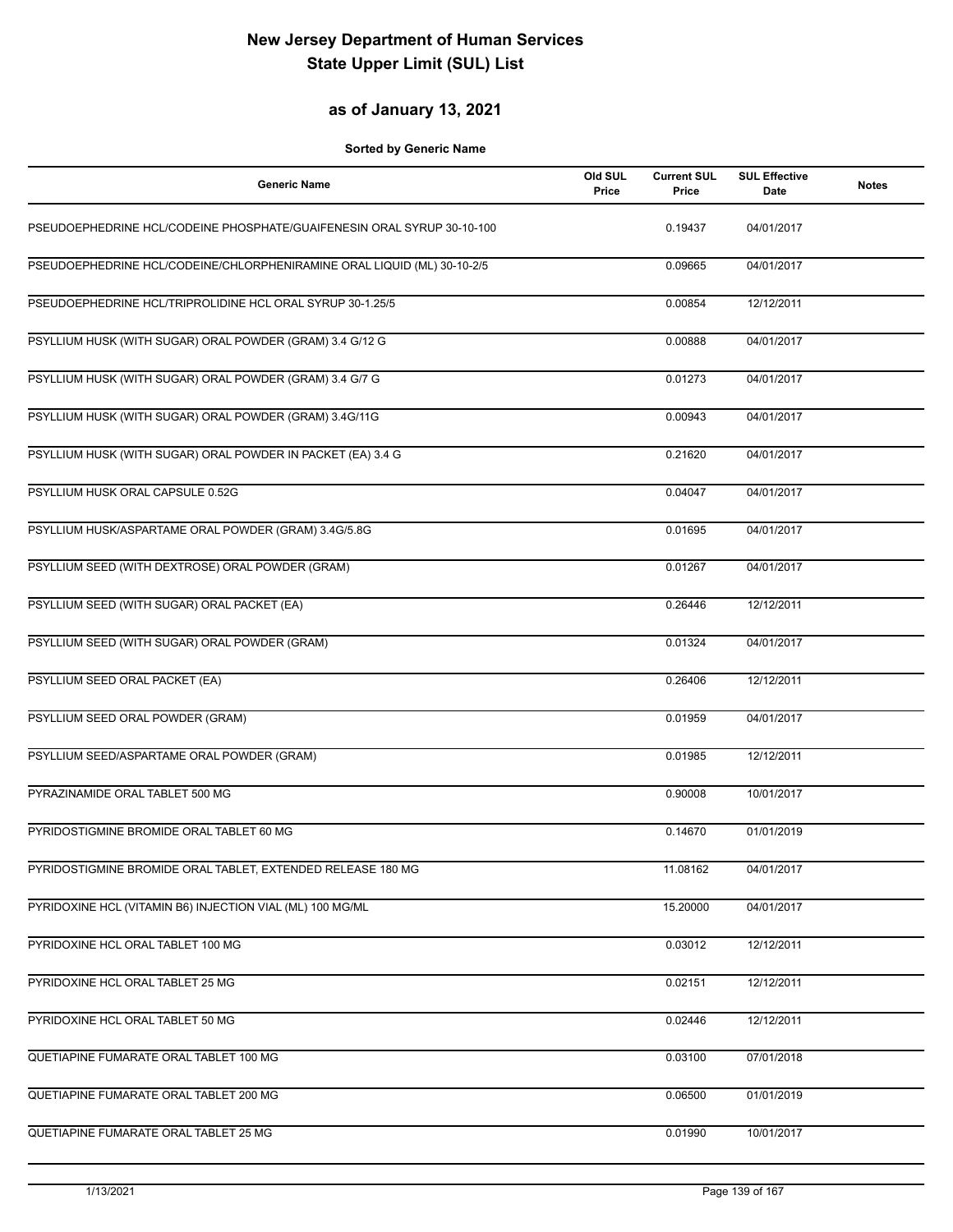## **as of January 13, 2021**

| <b>Generic Name</b>                                                    | Old SUL<br>Price | <b>Current SUL</b><br>Price | <b>SUL Effective</b><br>Date | <b>Notes</b> |
|------------------------------------------------------------------------|------------------|-----------------------------|------------------------------|--------------|
| QUETIAPINE FUMARATE ORAL TABLET 300 MG                                 |                  | 0.08867                     | 04/01/2017                   |              |
| QUETIAPINE FUMARATE ORAL TABLET 400 MG                                 |                  | 0.04417                     | 04/01/2017                   |              |
| QUETIAPINE FUMARATE ORAL TABLET 50 MG                                  |                  | 0.01850                     | 01/01/2019                   |              |
| QUETIAPINE FUMARATE ORAL TABLET, EXTENDED RELEASE 24 HR 150 MG         |                  | 0.30933                     | 01/01/2021                   |              |
| QUETIAPINE FUMARATE ORAL TABLET, EXTENDED RELEASE 24 HR 200 MG         |                  | 0.25400                     | 01/01/2020                   |              |
| QUETIAPINE FUMARATE ORAL TABLET, EXTENDED RELEASE 24 HR 300 MG         |                  | 0.22456                     | 07/01/2019                   |              |
| QUETIAPINE FUMARATE ORAL TABLET, EXTENDED RELEASE 24 HR 400 MG         |                  | 0.22500                     | 01/01/2019                   |              |
| QUETIAPINE FUMARATE ORAL TABLET, EXTENDED RELEASE 24 HR 50 MG          |                  | 0.11959                     | 07/01/2019                   |              |
| QUINAPRIL HCL ORAL TABLET 10 MG                                        |                  | 0.09217                     | 04/01/2017                   |              |
| QUINAPRIL HCL ORAL TABLET 20 MG                                        |                  | 0.05000                     | 01/01/2019                   |              |
| QUINAPRIL HCL ORAL TABLET 40 MG                                        |                  | 0.05522                     | 01/01/2019                   |              |
| QUINAPRIL HCL ORAL TABLET 5 MG                                         |                  | 0.09536                     | 04/01/2017                   |              |
| QUINAPRIL HCL/HYDROCHLOROTHIAZIDE ORAL TABLET 10-12.5MG                |                  | 0.31377                     | 10/01/2017                   |              |
| QUINAPRIL HCL/HYDROCHLOROTHIAZIDE ORAL TABLET 20 MG-25MG               |                  | 0.23233                     | 04/01/2017                   |              |
| QUINAPRIL HCL/HYDROCHLOROTHIAZIDE ORAL TABLET 20-12.5 MG               |                  | 0.33362                     | 04/01/2017                   |              |
| QUINIDINE GLUCONATE INJECTION VIAL (ML) 80 MG/ML                       |                  | 1.79700                     | 04/01/2017                   |              |
| QUINIDINE GLUCONATE ORAL TABLET, EXTENDED RELEASE 324 MG               |                  | 0.40432                     | 10/01/2017                   |              |
| QUINIDINE SULFATE ORAL TABLET 200 MG                                   |                  | 0.24650                     | 04/01/2017                   |              |
| QUINIDINE SULFATE ORAL TABLET 300 MG                                   |                  | 0.19752                     | 04/01/2017                   |              |
| QUINIDINE SULFATE ORAL TABLET, EXTENDED RELEASE 300 MG                 |                  | 0.77273                     | 12/12/2011                   |              |
| QUININE SULFATE ORAL CAPSULE 324 MG                                    |                  | 1.90333                     | 04/01/2020                   |              |
| RABEPRAZOLE SODIUM ORAL TABLET, DELAYED RELEASE (ENTERIC COATED) 20 MG |                  | 0.23333                     | 01/01/2021                   |              |
| RALOXIFENE HCL ORAL TABLET 60 MG                                       |                  | 0.29833                     | 01/01/2021                   |              |
| RAMELTEON ORAL TABLET 8 MG                                             |                  | 1.92700                     | 10/01/2020                   |              |
| RAMIPRIL ORAL CAPSULE 1.25 MG                                          |                  | 0.07507                     | 10/01/2017                   |              |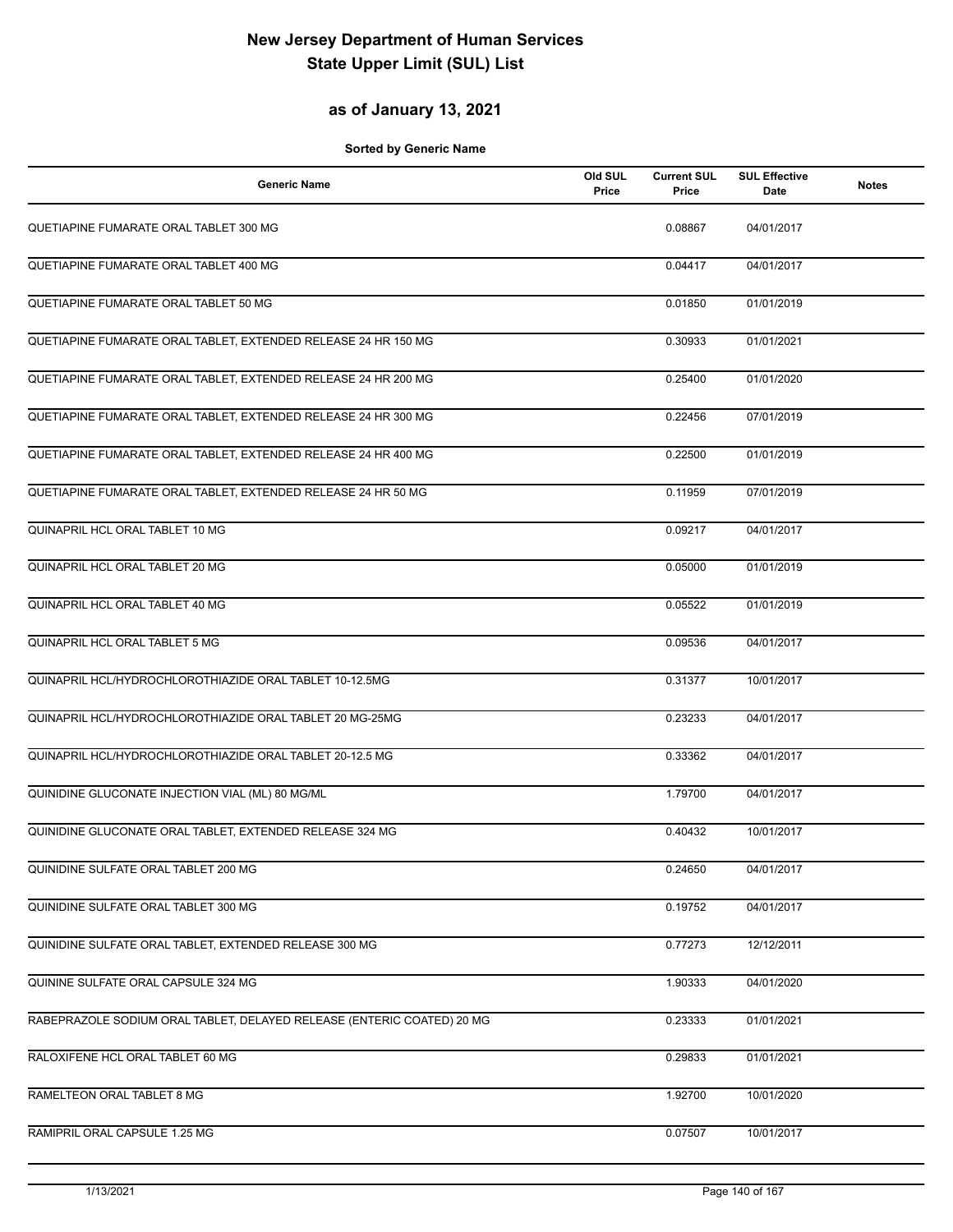## **as of January 13, 2021**

| <b>Generic Name</b>                                    | Old SUL<br>Price | <b>Current SUL</b><br>Price | <b>SUL Effective</b><br>Date | <b>Notes</b> |
|--------------------------------------------------------|------------------|-----------------------------|------------------------------|--------------|
| RAMIPRIL ORAL CAPSULE 10 MG                            |                  | 0.05050                     | 04/01/2018                   |              |
| RAMIPRIL ORAL CAPSULE 2.5 MG                           |                  | 0.03457                     | 10/01/2017                   |              |
| RAMIPRIL ORAL CAPSULE 5 MG                             |                  | 0.02820                     | 01/01/2019                   |              |
| RANITIDINE HCL INJECTION VIAL (ML) 25 MG/ML            |                  | 6.18833                     | 04/01/2017                   |              |
| RANITIDINE HCL INJECTION VIAL (ML) 50 MG/2 ML          |                  | 1.67333                     | 10/01/2017                   |              |
| RANITIDINE HCL ORAL CAPSULE 150 MG                     |                  | 0.20603                     | 10/01/2017                   |              |
| RANITIDINE HCL ORAL CAPSULE 300 MG                     |                  | 0.81033                     | 01/01/2019                   |              |
| RANITIDINE HCL ORAL SYRUP 15 MG/ML                     |                  | 0.01482                     | 07/01/2017                   |              |
| RANITIDINE HCL ORAL TABLET 150 MG                      |                  | 0.01759                     | 10/01/2017                   |              |
| RANITIDINE HCL ORAL TABLET 300 MG                      |                  | 0.05680                     | 01/01/2019                   |              |
| RANITIDINE HCL ORAL TABLET 75 MG                       |                  | 0.05750                     | 01/01/2018                   |              |
| RANOLAZINE ORAL TABLET, EXTENDED RELEASE 12 HR 1000 MG |                  | 0.72164                     | 04/01/2020                   |              |
| RANOLAZINE ORAL TABLET, EXTENDED RELEASE 12 HR 500 MG  |                  | 0.37000                     | 01/01/2021                   |              |
| RASAGILINE MESYLATE ORAL TABLET 0.5 MG                 |                  | 2.65200                     | 10/01/2019                   |              |
| RASAGILINE MESYLATE ORAL TABLET 1 MG                   |                  | 4.40000                     | 01/01/2020                   |              |
| REPAGLINIDE ORAL TABLET 0.5 MG                         |                  | 0.06740                     | 01/01/2019                   |              |
| REPAGLINIDE ORAL TABLET 1 MG                           |                  | 0.06840                     | 01/01/2019                   |              |
| REPAGLINIDE ORAL TABLET 2 MG                           |                  | 0.06740                     | 01/01/2019                   |              |
| REPAGLINIDE/METFORMIN HCL ORAL TABLET 1MG-500MG        |                  | 4.91570                     | 04/01/2017                   |              |
| REPAGLINIDE/METFORMIN HCL ORAL TABLET 2 MG-500MG       |                  | 4.91570                     | 04/01/2017                   |              |
| RIBAVIRIN INHALATION VIAL, NEBULIZER (EA) 6 G          |                  | 23000.00000                 | 04/01/2017                   |              |
| RIBAVIRIN ORAL CAPSULE 200 MG                          |                  | 0.38632                     | 10/01/2017                   |              |
| RIBAVIRIN ORAL TABLET 200 MG                           |                  | 0.57662                     | 04/01/2017                   |              |
| RIBAVIRIN ORAL TABLET, DOSE PACK 200-400(7)            |                  | 13.04392                    | 04/01/2017                   |              |
| RIBAVIRIN ORAL TABLET, DOSE PACK 400-400(7)            |                  | 13.73035                    | 04/01/2017                   |              |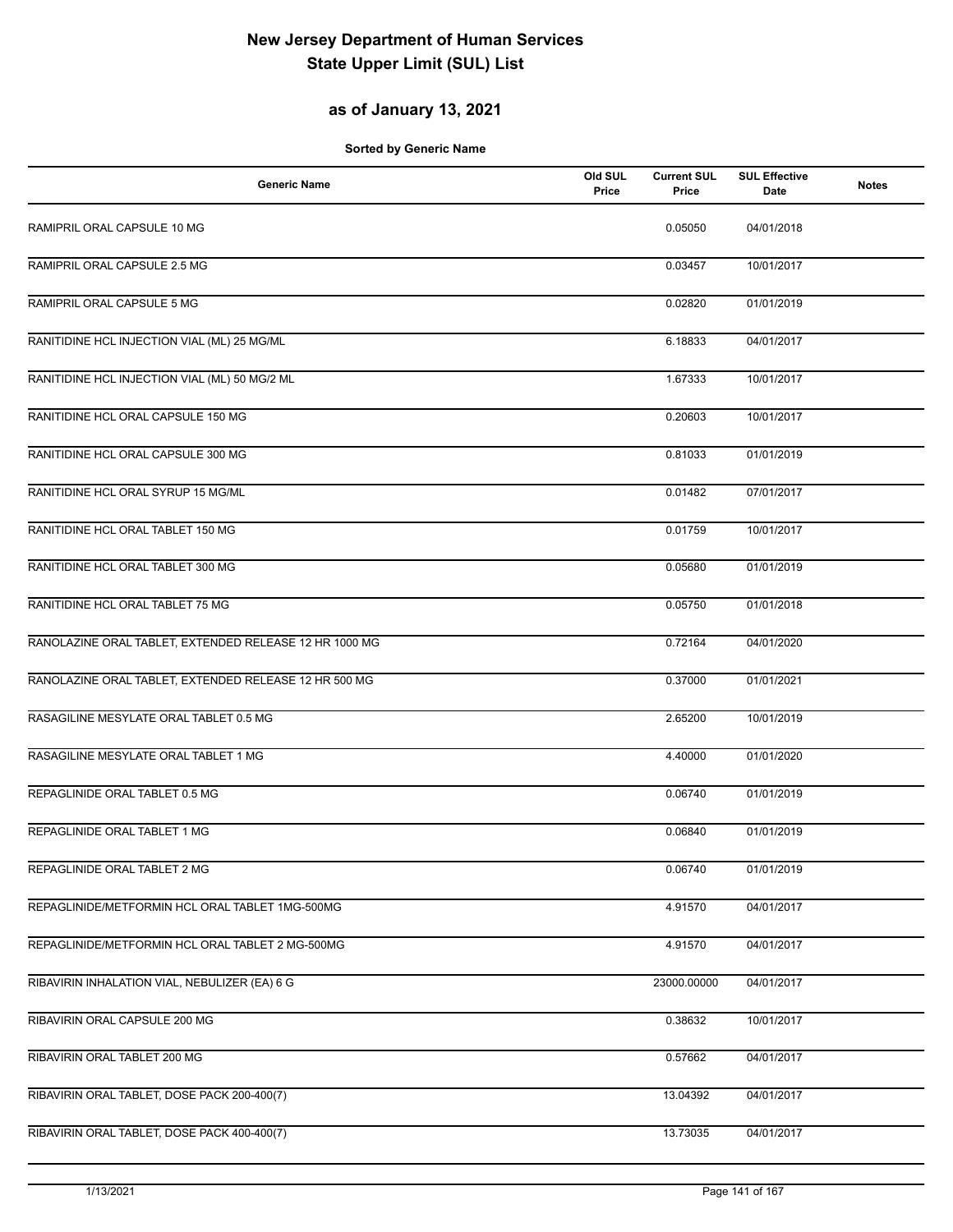## **as of January 13, 2021**

| <b>Generic Name</b>                                                    | Old SUL<br>Price | <b>Current SUL</b><br>Price | <b>SUL Effective</b><br>Date | <b>Notes</b> |
|------------------------------------------------------------------------|------------------|-----------------------------|------------------------------|--------------|
| RIBAVIRIN ORAL TABLET, DOSE PACK 600-400(7)                            |                  | 17.16321                    | 04/01/2017                   |              |
| RIBAVIRIN ORAL TABLET, DOSE PACK 600-600(7)                            |                  | 20.59553                    | 04/01/2017                   |              |
| RIFABUTIN ORAL CAPSULE 150 MG                                          |                  | 13.58362                    | 04/01/2017                   |              |
| RIFAMPIN INTRAVENOUS VIAL (EA) 600 MG                                  |                  | 108.00000                   | 04/01/2017                   |              |
| RIFAMPIN ORAL CAPSULE 150 MG                                           |                  | 0.76070                     | 04/01/2017                   |              |
| RIFAMPIN ORAL CAPSULE 300 MG                                           |                  | 0.48100                     | 01/01/2018                   |              |
| RILUZOLE ORAL TABLET 50 MG                                             |                  | 0.55908                     | 10/01/2020                   |              |
| RIMANTADINE HCL ORAL TABLET 100 MG                                     |                  | 0.85502                     | 10/01/2017                   |              |
| RINGERS SOLUTION INTRAVENOUS INTRAVENOUS SOLUTION                      |                  | 0.00200                     | 04/01/2017                   |              |
| RINGERS SOLUTION IRRIGATION SOLUTION, IRRIGATION                       |                  | 0.00284                     | 04/01/2017                   |              |
| RINGERS SOLUTION, LACTATED INTRAVENOUS INTRAVENOUS SOLUTION            |                  | 0.00155                     | 10/01/2017                   |              |
| RINGERS SOLUTION, LACTATED IRRIGATION SOLUTION, IRRIGATION             |                  | 0.00295                     | 04/01/2017                   |              |
| RISEDRONATE SODIUM ORAL TABLET 150 MG                                  |                  | 29.14556                    | 01/01/2020                   |              |
| RISEDRONATE SODIUM ORAL TABLET 30 MG                                   |                  | 27.45000                    | 04/01/2017                   |              |
| RISEDRONATE SODIUM ORAL TABLET 35 MG                                   |                  | 4.77875                     | 01/01/2020                   |              |
| RISEDRONATE SODIUM ORAL TABLET 5 MG                                    |                  | 4.81408                     | 10/01/2017                   |              |
| RISEDRONATE SODIUM ORAL TABLET, DELAYED RELEASE (ENTERIC COATED) 35 MG |                  | 21.54250                    | 07/01/2018                   |              |
| RISPERIDONE ORAL SOLUTION, ORAL 1 MG/ML                                |                  | 0.07167                     | 04/01/2018                   |              |
| RISPERIDONE ORAL TABLET 0.25 MG                                        |                  | 0.01568                     | 10/01/2017                   |              |
| RISPERIDONE ORAL TABLET 0.5 MG                                         |                  | 0.02026                     | 10/01/2020                   |              |
| RISPERIDONE ORAL TABLET 1 MG                                           |                  | 0.02583                     | 10/01/2017                   |              |
| RISPERIDONE ORAL TABLET 2 MG                                           |                  | 0.02018                     | 01/01/2019                   |              |
| RISPERIDONE ORAL TABLET 3 MG                                           |                  | 0.02567                     | 01/01/2019                   |              |
| RISPERIDONE ORAL TABLET 4 MG                                           |                  | 0.03444                     | 07/01/2018                   |              |
| RISPERIDONE ORAL TABLET, DISINTEGRATING 0.25 MG                        |                  | 2.41973                     | 10/01/2017                   |              |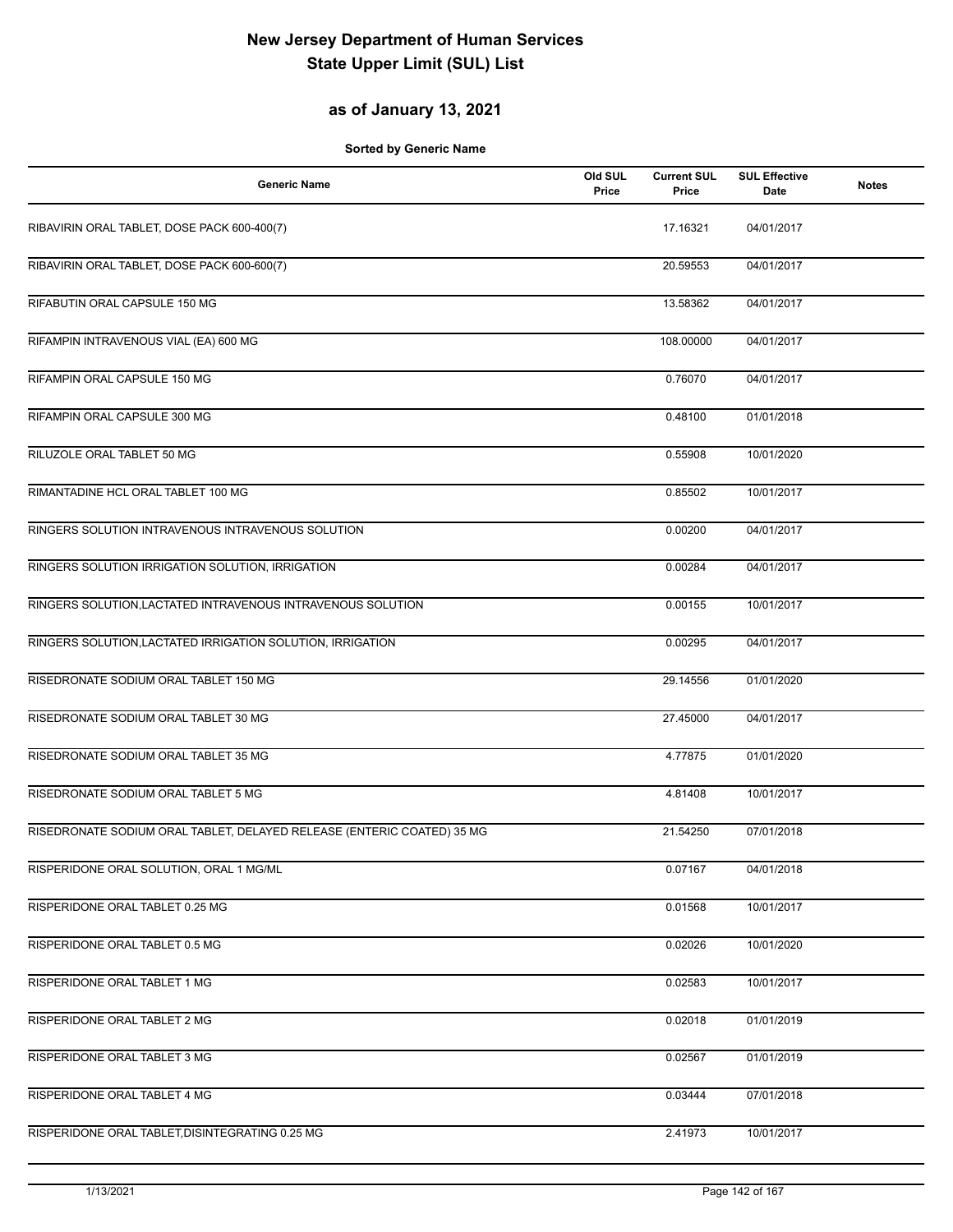## **as of January 13, 2021**

| <b>Generic Name</b>                                             | Old SUL<br>Price | <b>Current SUL</b><br>Price | <b>SUL Effective</b><br>Date | <b>Notes</b> |
|-----------------------------------------------------------------|------------------|-----------------------------|------------------------------|--------------|
| RISPERIDONE ORAL TABLET, DISINTEGRATING 0.5 MG                  |                  | 0.52367                     | 10/01/2019                   |              |
| RISPERIDONE ORAL TABLET, DISINTEGRATING 1 MG                    |                  | 0.48786                     | 04/01/2018                   |              |
| RISPERIDONE ORAL TABLET, DISINTEGRATING 2 MG                    |                  | 1.44976                     | 01/01/2020                   |              |
| RISPERIDONE ORAL TABLET, DISINTEGRATING 3 MG                    |                  | 1.15500                     | 01/01/2020                   |              |
| RISPERIDONE ORAL TABLET, DISINTEGRATING 4 MG                    |                  | 3.22000                     | 10/01/2020                   |              |
| RITONAVIR ORAL TABLET 100 MG                                    |                  | 1.07617                     | 01/01/2021                   |              |
| RIVASTIGMINE TARTRATE ORAL CAPSULE 1.5 MG                       |                  | 0.09000                     | 01/01/2019                   |              |
| RIVASTIGMINE TARTRATE ORAL CAPSULE 3 MG                         |                  | 0.09000                     | 01/01/2019                   |              |
| RIVASTIGMINE TARTRATE ORAL CAPSULE 4.5 MG                       |                  | 0.11583                     | 07/01/2019                   |              |
| RIVASTIGMINE TARTRATE ORAL CAPSULE 6 MG                         |                  | 0.10250                     | 10/01/2019                   |              |
| RIVASTIGMINE TRANSDERMAL PATCH, TRANSDERMAL 24 HOURS 13.3MG/24H |                  | 2.78575                     | 04/01/2020                   |              |
| RIVASTIGMINE TRANSDERMAL PATCH, TRANSDERMAL 24 HOURS 4.6MG/24HR |                  | 1.79500                     | 04/01/2020                   |              |
| RIVASTIGMINE TRANSDERMAL PATCH, TRANSDERMAL 24 HOURS 9.5MG/24HR |                  | 2.99456                     | 04/01/2020                   |              |
| RIZATRIPTAN BENZOATE ORAL TABLET 10 MG                          |                  | 0.55556                     | 07/01/2018                   |              |
| RIZATRIPTAN BENZOATE ORAL TABLET 5 MG                           |                  | 0.61611                     | 10/01/2019                   |              |
| RIZATRIPTAN BENZOATE ORAL TABLET, DISINTEGRATING 10 MG          |                  | 0.59194                     | 10/01/2019                   |              |
| RIZATRIPTAN BENZOATE ORAL TABLET, DISINTEGRATING 5 MG           |                  | 0.55500                     | 10/01/2019                   |              |
| ROCURONIUM BROMIDE INTRAVENOUS VIAL (ML) 10 MG/ML               |                  | 0.70000                     | 04/01/2017                   |              |
| ROPINIROLE HCL ORAL TABLET 0.25 MG                              |                  | 0.01211                     | 10/01/2017                   |              |
| ROPINIROLE HCL ORAL TABLET 0.5 MG                               |                  | 0.03105                     | 10/01/2017                   |              |
| ROPINIROLE HCL ORAL TABLET 1 MG                                 |                  | 0.02800                     | 01/01/2019                   |              |
| ROPINIROLE HCL ORAL TABLET 2 MG                                 |                  | 0.06085                     | 07/01/2019                   |              |
| ROPINIROLE HCL ORAL TABLET 3 MG                                 |                  | 0.06500                     | 07/01/2018                   |              |
| ROPINIROLE HCL ORAL TABLET 4 MG                                 |                  | 0.06920                     | 04/01/2019                   |              |
| ROPINIROLE HCL ORAL TABLET 5 MG                                 |                  | 0.08498                     | 04/01/2017                   |              |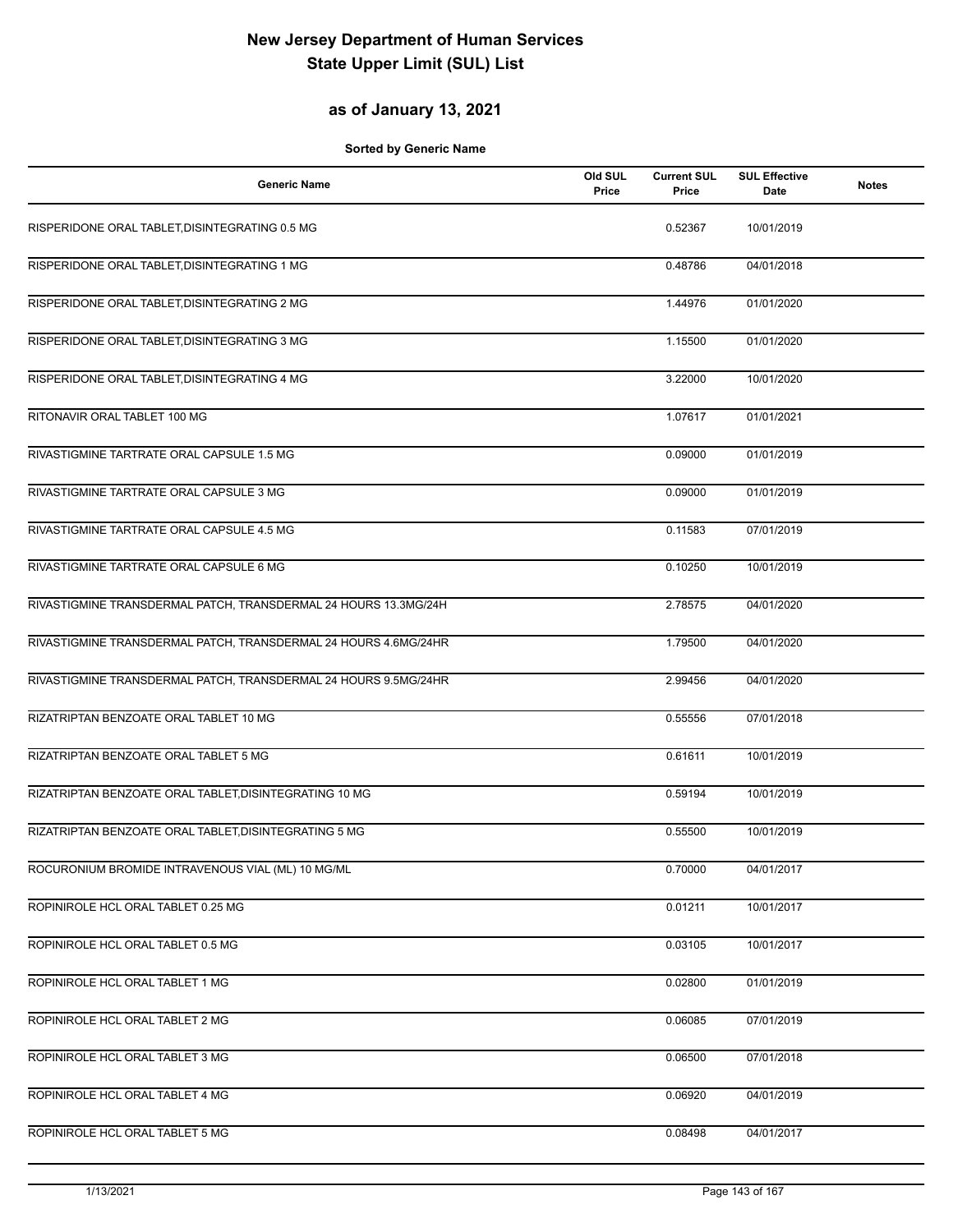### **as of January 13, 2021**

| <b>Generic Name</b>                                               | Old SUL<br>Price | <b>Current SUL</b><br>Price | <b>SUL Effective</b><br><b>Date</b> | <b>Notes</b> |
|-------------------------------------------------------------------|------------------|-----------------------------|-------------------------------------|--------------|
| ROPINIROLE HCL ORAL TABLET, EXTENDED RELEASE 24 HR 12 MG          |                  | 6.05880                     | 04/01/2017                          |              |
| ROPINIROLE HCL ORAL TABLET, EXTENDED RELEASE 24 HR 2 MG           |                  | 0.74883                     | 01/01/2020                          |              |
| ROPINIROLE HCL ORAL TABLET, EXTENDED RELEASE 24 HR 4 MG           |                  | 1.18656                     | 10/01/2017                          |              |
| ROPINIROLE HCL ORAL TABLET, EXTENDED RELEASE 24 HR 6 MG           |                  | 1.61926                     | 10/01/2020                          |              |
| ROPINIROLE HCL ORAL TABLET, EXTENDED RELEASE 24 HR 8 MG           |                  | 1.88900                     | 10/01/2019                          |              |
| ROPIVACAINE HCL/PF INJECTION INFUSION BOTTLE (ML) 2 MG/ML         |                  | 0.40000                     | 04/01/2017                          |              |
| ROPIVACAINE HCL/PF INJECTION VIAL (ML) 10 MG/ML                   |                  | 0.34200                     | 04/01/2017                          |              |
| ROPIVACAINE HCL/PF INJECTION VIAL (ML) 2 MG/ML                    |                  | 0.15100                     | 04/01/2017                          |              |
| ROPIVACAINE HCL/PF INJECTION VIAL (ML) 5 MG/ML                    |                  | 0.20000                     | 04/01/2017                          |              |
| ROPIVACAINE HCL/PF INJECTION VIAL (ML) 7.5 MG/ML                  |                  | 0.31200                     | 04/01/2017                          |              |
| ROSUVASTATIN CALCIUM ORAL TABLET 10 MG                            |                  | 0.04022                     | 07/01/2018                          |              |
| ROSUVASTATIN CALCIUM ORAL TABLET 20 MG                            |                  | 0.03411                     | 01/01/2019                          |              |
| ROSUVASTATIN CALCIUM ORAL TABLET 40 MG                            |                  | 0.03767                     | 01/01/2019                          |              |
| ROSUVASTATIN CALCIUM ORAL TABLET 5 MG                             |                  | 0.03333                     | 01/01/2019                          |              |
| SACCHARIN MISCELLANEOUS POWDER (GRAM)                             |                  | 0.11077                     | 12/12/2011                          |              |
| SALICYLIC ACID TOPICAL CREAM (GRAM) 6 %                           |                  | 0.04356                     | 04/01/2017                          |              |
| SALICYLIC ACID TOPICAL CREAM, EXTENDED RELEASE (GRAM) 6 %         |                  | 0.19673                     | 12/12/2011                          |              |
| SALICYLIC ACID TOPICAL FILM-FORMING LIQUID WITH APPLICATOR 27.5 % |                  | 7.02400                     | 04/01/2017                          |              |
| SALICYLIC ACID TOPICAL GEL (GRAM) 17 %                            |                  | 1.23571                     | 04/01/2017                          |              |
| SALICYLIC ACID TOPICAL LIQUID (ML) 17 %                           |                  | 0.13773                     | 04/01/2017                          |              |
| SALICYLIC ACID TOPICAL LIQUID (ML) 26 %                           |                  | 6.00600                     | 04/01/2017                          |              |
| SALICYLIC ACID TOPICAL LIQUID (ML) 3 %                            |                  | 0.04540                     | 04/01/2017                          |              |
| SALICYLIC ACID TOPICAL LOTION (ML) 6 %                            |                  | 0.09229                     | 04/01/2017                          |              |
| SALICYLIC ACID TOPICAL LOTION, EXTENDED RELEASE (ML) 6 %          |                  | 0.10145                     | 12/12/2011                          |              |
| SALICYLIC ACID TOPICAL OINTMENT (GRAM) 3 %                        |                  | 28.86666                    | 04/01/2017                          |              |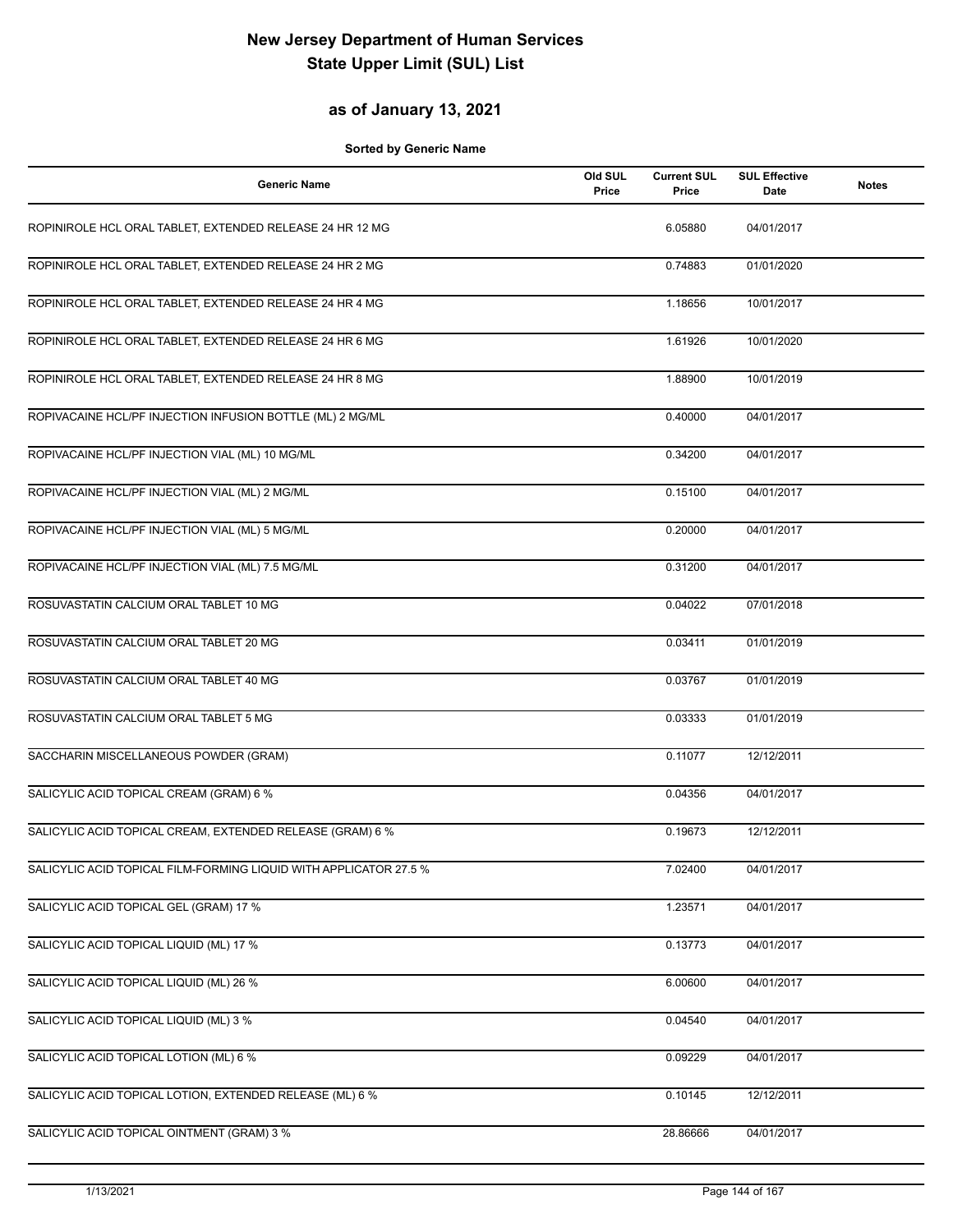#### **as of January 13, 2021**

| <b>Generic Name</b>                                                      | Old SUL<br>Price | <b>Current SUL</b><br>Price | <b>SUL Effective</b><br><b>Date</b> | <b>Notes</b> |
|--------------------------------------------------------------------------|------------------|-----------------------------|-------------------------------------|--------------|
| SALICYLIC ACID TOPICAL SHAMPOO 3 %                                       |                  | 0.04475                     | 04/01/2017                          |              |
| SALICYLIC ACID TOPICAL SHAMPOO 6 %                                       |                  | 0.11643                     | 04/01/2017                          |              |
| SALICYLIC ACID/CERAMIDES 1,3,6-11 TOPICAL COMBINATION PACKAGE (ML) 6 %   |                  | 0.12770                     | 04/01/2017                          |              |
| SALICYLIC ACID/CERAMIDES 1,3,6-11 TOPICAL KIT, CLEANSER AND CREAM ER 6 % |                  | 760.38000                   | 04/01/2017                          |              |
| SALICYLIC ACID/COLLODION, FLEXIBLE TOPICAL LIQUID (ML) 17 %              |                  | 1.06466                     | 04/01/2017                          |              |
| SALICYLIC ACID/SULFUR TOPICAL SHAMPOO 2 %-2 %                            |                  | 0.02106                     | 04/01/2017                          |              |
| SALSALATE ORAL TABLET 500 MG                                             |                  | 0.03826                     | 10/01/2017                          |              |
| SALSALATE ORAL TABLET 750 MG                                             |                  | 0.30100                     | 10/01/2017                          |              |
| SCOPOLAMINE HYDROBROMIDE INJECTION VIAL (ML) 0.4 MG/ML                   |                  | 7.95000                     | 04/01/2017                          |              |
| SCOPOLAMINE TRANSDERMAL PATCH, TRANSDERMAL 3 DAY 1 MG/3 DAY              |                  | 9.83800                     | 04/01/2020                          |              |
| SELEGILINE HCL ORAL CAPSULE 5 MG                                         |                  | 0.84167                     | 10/01/2020                          |              |
| SELEGILINE HCL ORAL TABLET 5 MG                                          |                  | 1.38573                     | 04/01/2017                          |              |
| SELENIUM INTRAVENOUS VIAL (ML) 40 MCG/ML                                 |                  | 0.16235                     | 10/01/2017                          |              |
| SELENIUM SULFIDE TOPICAL LOTION (ML) 2.5 %                               |                  | 0.05306                     | 04/01/2017                          |              |
| SELENIUM SULFIDE TOPICAL SHAMPOO 2.25 %                                  |                  | 0.16000                     | 04/01/2020                          |              |
| SELENIUM SULFIDE TOPICAL SUSPENSION, TOPICAL (ML) 1 %                    |                  | 0.02204                     | 12/12/2011                          |              |
| SELENIUM SULFIDE TOPICAL SUSPENSION, TOPICAL (ML) 2.5 %                  |                  | 0.09375                     | 04/01/2012                          |              |
| SENNOSIDES ORAL SYRUP 8.8MG/5ML                                          |                  | 0.03882                     | 04/01/2017                          |              |
| SENNOSIDES ORAL TABLET 25 MG                                             |                  | 0.09875                     | 04/01/2017                          |              |
| SENNOSIDES ORAL TABLET 8.6 MG                                            |                  | 0.01500                     | 04/01/2017                          |              |
| SENNOSIDES/DOCUSATE SODIUM ORAL TABLET 8.6MG-50MG                        |                  | 0.01897                     | 04/01/2018                          |              |
| SERTRALINE HCL ORAL CONCENTRATE, ORAL 20 MG/ML                           |                  | 0.43535                     | 10/01/2017                          |              |
| SERTRALINE HCL ORAL TABLET 100 MG                                        |                  | 0.03974                     | 04/01/2017                          |              |
| SERTRALINE HCL ORAL TABLET 25 MG                                         |                  | 0.03022                     | 04/01/2017                          |              |
| SERTRALINE HCL ORAL TABLET 50 MG                                         |                  | 0.02666                     | 01/01/2019                          |              |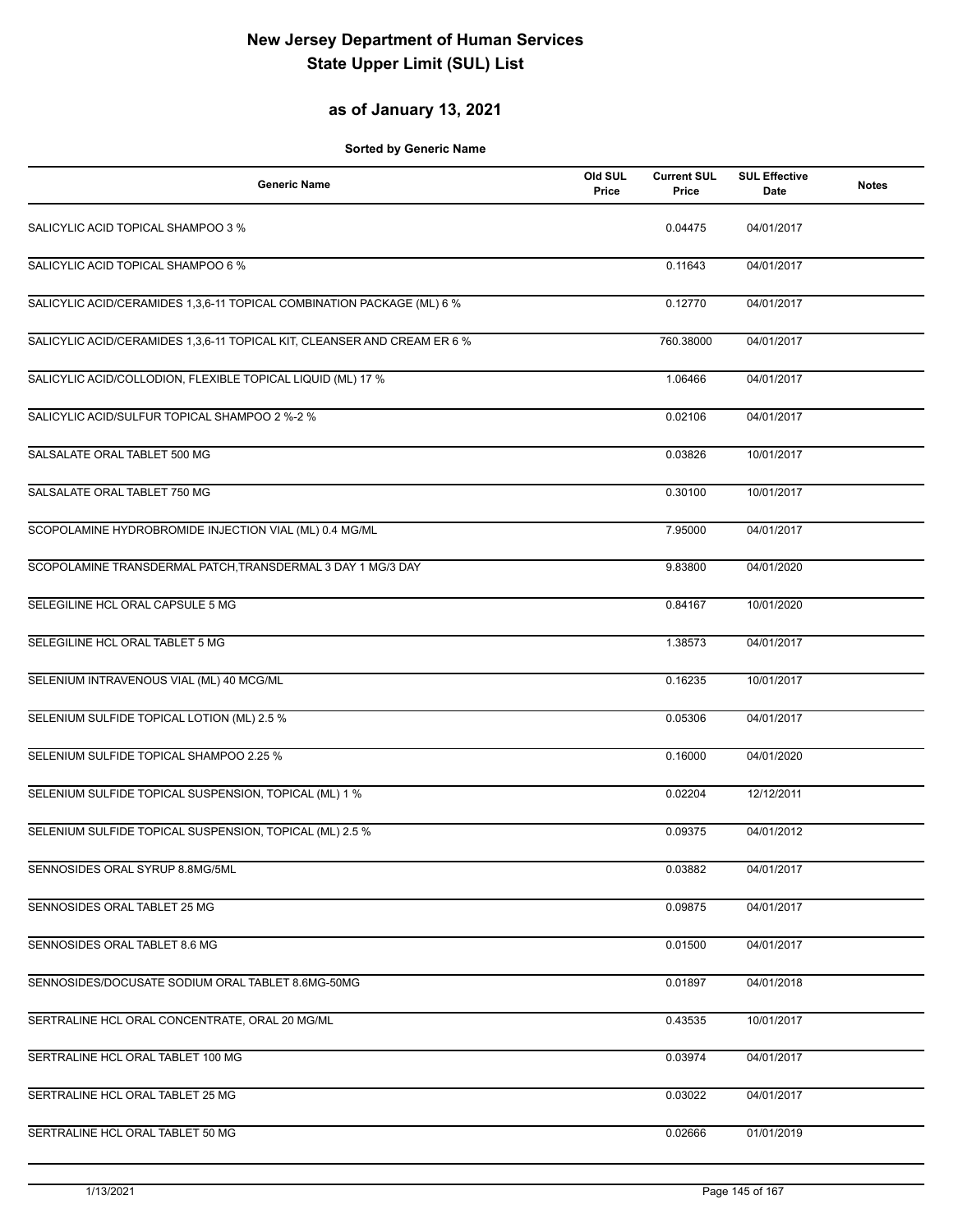#### **as of January 13, 2021**

| <b>Generic Name</b>                                                  | Old SUL<br>Price | <b>Current SUL</b><br>Price | <b>SUL Effective</b><br><b>Date</b> | <b>Notes</b> |
|----------------------------------------------------------------------|------------------|-----------------------------|-------------------------------------|--------------|
| SEVELAMER CARBONATE ORAL POWDER IN PACKET (EA) 0.8 G                 |                  | 4.28722                     | 04/01/2020                          |              |
| SEVELAMER CARBONATE ORAL TABLET 800 MG                               |                  | 0.00000                     | 03/15/2015                          |              |
| SEVELAMER HCL ORAL TABLET 800 MG                                     |                  | 3.77928                     | 04/01/2020                          |              |
| SEVOFLURANE INHALATION LIQUID (ML)                                   |                  | 0.54400                     | 04/01/2017                          |              |
| SILDENAFIL CITRATE INTRAVENOUS VIAL (ML) 10 MG/12.5                  |                  | 14.80000                    | 04/01/2017                          |              |
| SILDENAFIL CITRATE MISCELLANEOUS POWDER (GRAM) 100 %                 |                  | 199.15500                   | 04/01/2017                          |              |
| SILDENAFIL CITRATE ORAL TABLET 100 MG                                |                  | 0.43300                     | 01/01/2019                          |              |
| SILDENAFIL CITRATE ORAL TABLET 20 MG                                 |                  | 0.07400                     | 10/01/2020                          |              |
| SILDENAFIL CITRATE ORAL TABLET 25 MG                                 |                  | 0.25033                     | 10/01/2020                          |              |
| SILDENAFIL CITRATE ORAL TABLET 50 MG                                 |                  | 0.16967                     | 01/01/2019                          |              |
| SILODOSIN ORAL CAPSULE 8 MG                                          |                  | 0.58000                     | 10/01/2020                          |              |
| SILVER NITRATE TOPICAL SOLUTION, NON-ORAL 0.5 %                      |                  | 0.06280                     | 04/01/2017                          |              |
| SILVER SULFADIAZINE TOPICAL CREAM (GRAM) 1 %                         |                  | 0.11228                     | 01/01/2020                          |              |
| SIMETHICONE ORAL CAPSULE 125 MG                                      |                  | 0.04200                     | 07/01/2018                          |              |
| SIMETHICONE ORAL CAPSULE 180 MG                                      |                  | 0.03333                     | 04/01/2018                          |              |
| SIMETHICONE ORAL SUSPENSION, DROPS(FINAL DOSAGE FORM)(ML) 40MG/0.6ML |                  | 0.04456                     | 10/01/2017                          |              |
| SIMETHICONE ORAL TABLET, CHEWABLE 125 MG                             |                  | 0.06510                     | 04/01/2017                          |              |
| SIMETHICONE ORAL TABLET, CHEWABLE 80 MG                              |                  | 0.01560                     | 04/01/2019                          |              |
| SIMVASTATIN ORAL TABLET 10 MG                                        |                  | 0.01204                     | 04/01/2017                          |              |
| SIMVASTATIN ORAL TABLET 20 MG                                        |                  | 0.01500                     | 04/01/2017                          |              |
| SIMVASTATIN ORAL TABLET 40 MG                                        |                  | 0.01508                     | 10/01/2017                          |              |
| SIMVASTATIN ORAL TABLET 5 MG                                         |                  | 0.02814                     | 10/01/2017                          |              |
| SIMVASTATIN ORAL TABLET 80 MG                                        |                  | 0.04911                     | 04/01/2017                          |              |
| SIROLIMUS ORAL SOLUTION, ORAL 1 MG/ML                                |                  | 17.54367                    | 10/01/2020                          |              |
| SIROLIMUS ORAL TABLET 0.5 MG                                         |                  | 5.50700                     | 10/01/2020                          |              |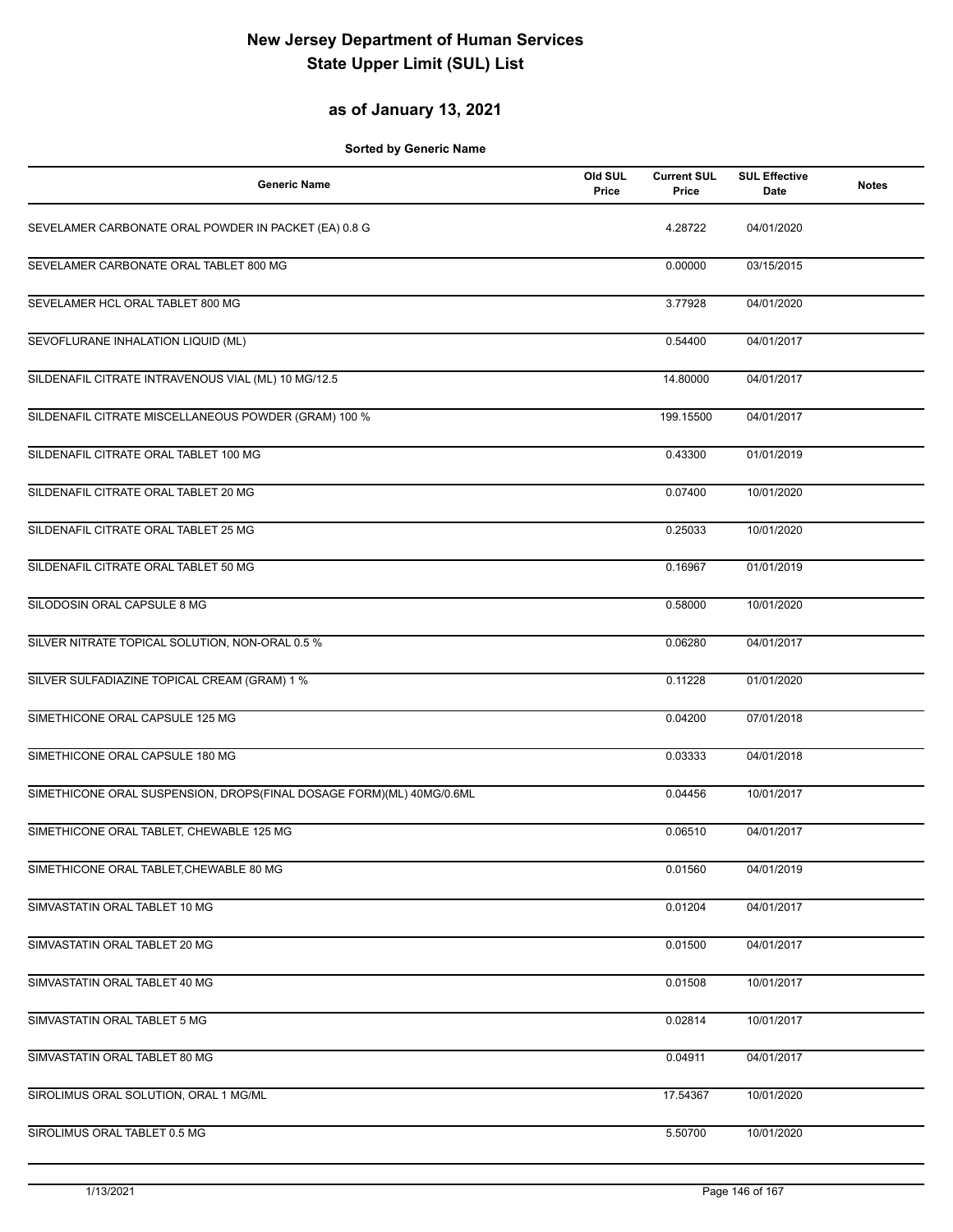#### **as of January 13, 2021**

| <b>Generic Name</b>                                                       | Old SUL<br>Price | <b>Current SUL</b><br>Price | <b>SUL Effective</b><br>Date | <b>Notes</b> |
|---------------------------------------------------------------------------|------------------|-----------------------------|------------------------------|--------------|
| SIROLIMUS ORAL TABLET 1 MG                                                |                  | 7.28433                     | 10/01/2020                   |              |
| SIROLIMUS ORAL TABLET 2 MG                                                |                  | 13.50950                    | 01/01/2019                   |              |
| SODIUM ACETATE INTRAVENOUS VIAL (ML) 2 MEQ/ML                             |                  | 0.03325                     | 10/01/2017                   |              |
| SODIUM ACETATE INTRAVENOUS VIAL (ML) 4 MEQ/ML                             |                  | 0.06030                     | 10/01/2017                   |              |
| SODIUM BENZOATE/SODIUM PHENYLACETATE INTRAVENOUS VIAL (ML) 10 %-10 %      |                  | 700.80000                   | 04/01/2017                   |              |
| SODIUM BICARBONATE INTRAVENOUS SYRINGE (ML) 0.5MEQ/ML                     |                  | 1.08100                     | 04/01/2017                   |              |
| SODIUM BICARBONATE INTRAVENOUS SYRINGE (ML) 0.9MEQ/ML                     |                  | 0.29260                     | 04/01/2017                   |              |
| SODIUM BICARBONATE INTRAVENOUS SYRINGE (ML) 1 MEQ/ML                      |                  | 0.17866                     | 04/01/2017                   |              |
| SODIUM BICARBONATE INTRAVENOUS SYRINGE (ML) 10MEQ/10ML                    |                  | 1.40500                     | 04/01/2017                   |              |
| SODIUM BICARBONATE INTRAVENOUS VIAL (ML) 0.5MEQ/ML                        |                  | 0.51000                     | 04/01/2017                   |              |
| SODIUM BICARBONATE INTRAVENOUS VIAL (ML) 1 MEQ/ML                         |                  | 0.16699                     | 04/01/2017                   |              |
| SODIUM BICARBONATE ORAL TABLET 325 MG                                     |                  | 0.01716                     | 04/01/2017                   |              |
| SODIUM BICARBONATE ORAL TABLET 650 MG                                     |                  | 0.01149                     | 04/01/2017                   |              |
| SODIUM CHLORIDE 0.45 % INTRAVENOUS INTRAVENOUS SOLUTION 0.45 %            |                  | 0.00155                     | 10/01/2017                   |              |
| SODIUM CHLORIDE 0.45 % INTRAVENOUS PIGGYBACK WITH THREADED PORT (ML)      |                  | 0.01256                     | 04/01/2017                   |              |
| SODIUM CHLORIDE 3 % INTRAVENOUS INTRAVENOUS SOLUTION 3 %                  |                  | 0.00908                     | 10/01/2017                   |              |
| SODIUM CHLORIDE 5 % INTRAVENOUS INTRAVENOUS SOLUTION 5 %                  |                  | 0.00376                     | 04/01/2017                   |              |
| SODIUM CHLORIDE FOR INHALATION INHALATION VIAL, NEBULIZER (ML) 0.9 %      |                  | 0.03109                     | 10/01/2017                   |              |
| SODIUM CHLORIDE INTRAVENOUS VIAL (ML) 2.5 MEQ/ML                          |                  | 0.03375                     | 04/01/2017                   |              |
| SODIUM CHLORIDE INTRAVENOUS VIAL (ML) 4 MEQ/ML                            |                  | 0.05945                     | 10/01/2017                   |              |
| SODIUM CHLORIDE IRRIGATING SOLUTION IRRIGATION SOLUTION, IRRIGATION 0.9 % |                  | 0.00341                     | 10/01/2017                   |              |
| SODIUM CHLORIDE MISCELLANEOUS TABLET, SOLUBLE 1000 MG                     |                  | 0.05265                     | 12/12/2011                   |              |
| SODIUM CHLORIDE NASAL AEROSOL, SPRAY (ML) 0.65 %                          |                  | 0.02523                     | 12/12/2011                   |              |
| SODIUM CHLORIDE OPHTHALMIC DROPS 2 %                                      |                  | 1.01200                     | 04/01/2017                   |              |
| SODIUM CHLORIDE OPHTHALMIC DROPS 5 %                                      |                  | 0.12464                     | 04/01/2017                   |              |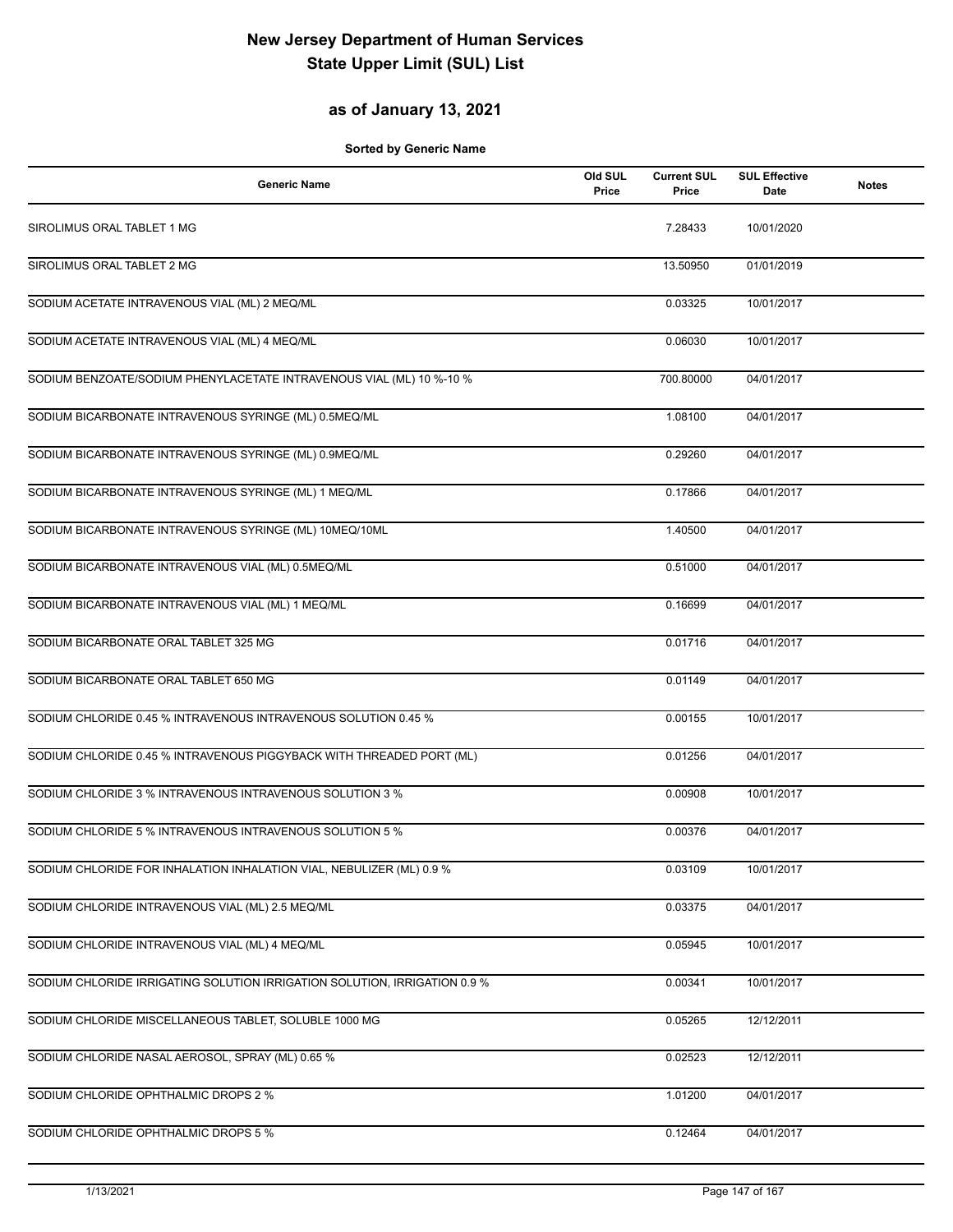#### **as of January 13, 2021**

| <b>Generic Name</b>                                                                                  | Old SUL<br>Price | <b>Current SUL</b><br>Price | <b>SUL Effective</b><br><b>Date</b> | <b>Notes</b> |
|------------------------------------------------------------------------------------------------------|------------------|-----------------------------|-------------------------------------|--------------|
| SODIUM CHLORIDE OPHTHALMIC OINTMENT (GRAM) 5 %                                                       |                  | 1.85007                     | 04/01/2017                          |              |
| SODIUM CHLORIDE/SODIUM BICARBONATE/POTASSIUM CHLORIDE/PEG ORAL SOLUTION,<br>RECONSTITUTED, ORAL 420G |                  | 0.00299                     | 04/01/2017                          |              |
| SODIUM FERRIC GLUCONATE COMPLEX IN SUCROSE INTRAVENOUS VIAL (ML) 62.5MG/5ML                          |                  | 5.98160                     | 10/01/2018                          |              |
| SODIUM FLUORIDE DENTAL CREAM (GRAM) 1.1 %                                                            |                  | 0.03272                     | 10/01/2017                          |              |
| SODIUM FLUORIDE DENTAL GEL (GRAM) 1.1 %                                                              |                  | 0.05570                     | 04/01/2017                          |              |
| SODIUM FLUORIDE DENTAL SOLUTION, NON-ORAL 0.2 %                                                      |                  | 0.01236                     | 04/01/2017                          |              |
| SODIUM FLUORIDE ORAL DROPS 0.25MG/DRP                                                                |                  | 0.38126                     | 10/01/2014                          |              |
| SODIUM FLUORIDE ORAL TABLET, CHEWABLE 0.25(0.55)                                                     |                  | 0.02968                     | 04/01/2017                          |              |
| SODIUM FLUORIDE ORAL TABLET, CHEWABLE 0.5(1.1)MG                                                     |                  | 0.02718                     | 04/01/2017                          |              |
| SODIUM FLUORIDE ORAL TABLET, CHEWABLE 1MG(2.2MG)                                                     |                  | 0.03775                     | 04/01/2017                          |              |
| SODIUM LACTATE INTRAVENOUS VIAL (ML) 5 MEQ/ML                                                        |                  | 0.23600                     | 04/01/2017                          |              |
| SODIUM PHENYLBUTYRATE ORAL POWDER (GRAM) 0.94 G/G                                                    |                  | 17.99848                    | 04/01/2017                          |              |
| SODIUM PHOS, M-BASIC-D-BASIC INTRAVENOUS VIAL (ML) 3MMOL/ML                                          |                  | 0.03633                     | 10/01/2017                          |              |
| SODIUM PHOSPHATE, DIBASIC/POT PHOS, MONOB/SOD PHOSPHATE MONO ORAL TABLET<br>250 MG                   |                  | 0.15994                     | 10/01/2017                          |              |
| SODIUM PHOSPHATE, MONOBASIC/SODIUM PHOSPHATE, DIBASIC ORAL SOLUTION, ORAL                            |                  | 0.07413                     | 12/12/2011                          |              |
| SODIUM PHOSPHATE, MONOBASIC/SODIUM PHOSPHATE, DIBASIC RECTAL ENEMA (ML)<br>19G-7G/118                |                  | 0.00880                     | 10/01/2017                          |              |
| SODIUM POLYSTYRENE SULFONATE ORAL POWDER (GRAM)                                                      |                  | 0.08976                     | 04/01/2019                          |              |
| SODIUM POLYSTYRENE SULFONATE ORAL SUSPENSION, ORAL (FINAL DOSE FORM) 15<br>G/60 ML                   |                  | 0.04536                     | 01/01/2019                          |              |
| SODIUM POLYSTYRENE SULFONATE RECTAL ENEMA (ML) 30 G/120ML                                            |                  | 0.25358                     | 04/01/2017                          |              |
| SODIUM/POTASSIUM/POTASSIUM CITRATE/SODIUM CITRATE/CIT AC ORAL SOLUTION, ORAL<br>500-550/5            |                  | 0.03498                     | 04/01/2017                          |              |
| SODIUM/POTASSIUM/SODIUM CHLORIDE OPHTHALMIC DROPS                                                    |                  | 0.02781                     | 12/12/2011                          |              |
| SOLIFENACIN SUCCINATE ORAL TABLET 10 MG                                                              |                  | 0.16000                     | 01/01/2021                          |              |
| SOLIFENACIN SUCCINATE ORAL TABLET 5 MG                                                               |                  | 0.21444                     | 04/01/2020                          |              |
| SORBITAN SESQUIOLEATE/MINERAL OIL/BENZETHON CL/BASE3 TOPICAL COMBINATION<br>PACKAGE (EA) 0.13 %      |                  | 0.76375                     | 04/01/2017                          |              |
| SORBITOL SOLUTION IRRIGATION SOLUTION, IRRIGATION 3 %                                                |                  | 0.00683                     | 04/01/2017                          |              |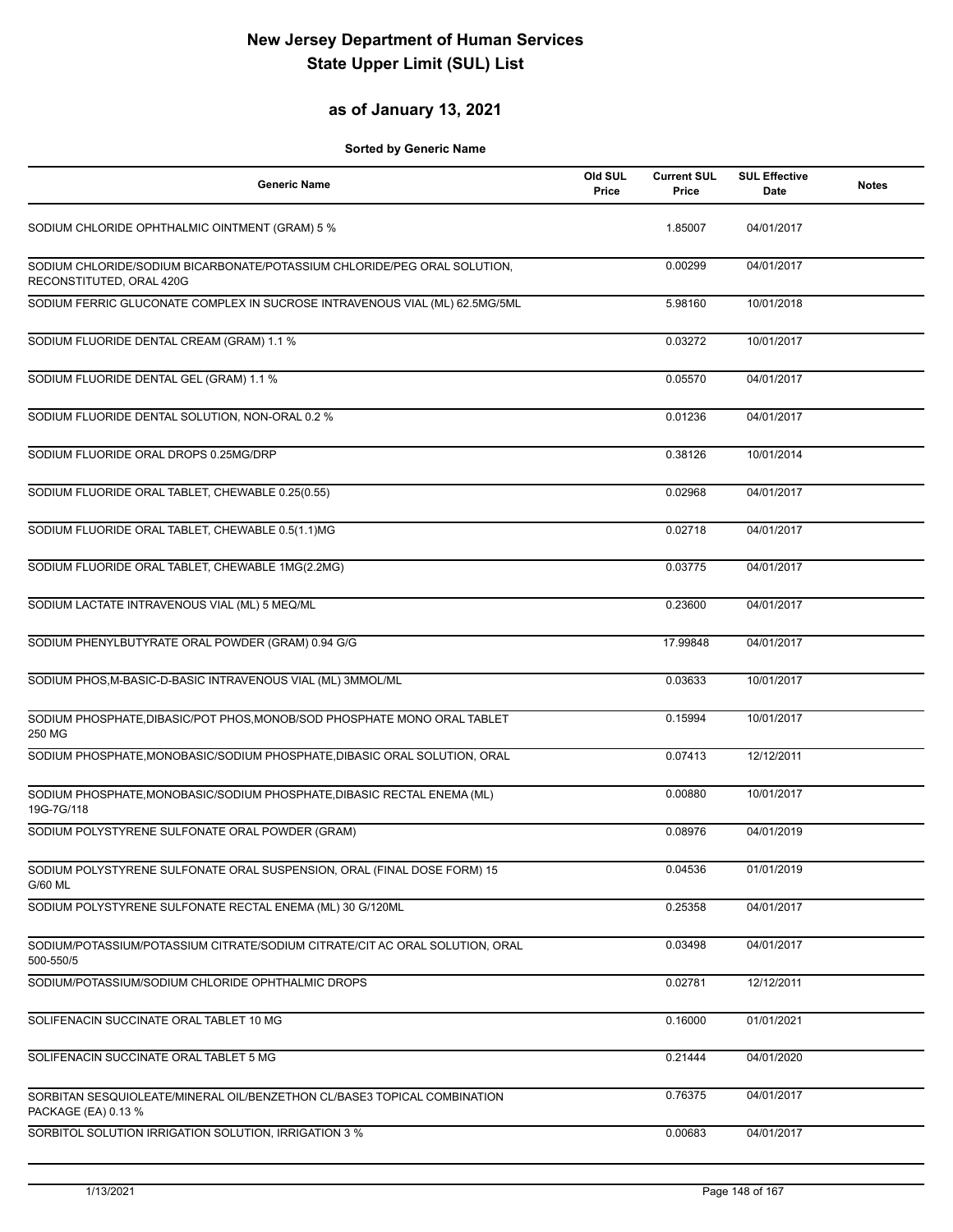#### **as of January 13, 2021**

| <b>Generic Name</b>                                          | Old SUL<br>Price | <b>Current SUL</b><br>Price | <b>SUL Effective</b><br>Date | <b>Notes</b> |
|--------------------------------------------------------------|------------------|-----------------------------|------------------------------|--------------|
| SORBITOL SOLUTION IRRIGATION SOLUTION, IRRIGATION 3.3 %      |                  | 0.00278                     | 04/01/2017                   |              |
| SOTALOL HCL ORAL TABLET 120 MG                               |                  | 0.09290                     | 01/01/2020                   |              |
| SOTALOL HCL ORAL TABLET 160 MG                               |                  | 0.12664                     | 04/01/2017                   |              |
| SOTALOL HCL ORAL TABLET 240 MG                               |                  | 0.23888                     | 10/01/2017                   |              |
| SOTALOL HCL ORAL TABLET 80 MG                                |                  | 0.05500                     | 01/01/2019                   |              |
| SPINOSAD TOPICAL SUSPENSION, TOPICAL (ML) 0.9 %              |                  | 1.58525                     | 10/01/2017                   |              |
| SPIRONOLACTONE ORAL TABLET 100 MG                            |                  | 0.16980                     | 04/01/2019                   |              |
| SPIRONOLACTONE ORAL TABLET 25 MG                             |                  | 0.02310                     | 01/01/2019                   |              |
| SPIRONOLACTONE ORAL TABLET 50 MG                             |                  | 0.08500                     | 07/01/2018                   |              |
| SPIRONOLACTONE/HYDROCHLOROTHIAZIDE ORAL TABLET 25 MG-25MG    |                  | 0.56726                     | 01/01/2018                   |              |
| STAVUDINE ORAL CAPSULE 15 MG                                 |                  | 0.91610                     | 10/01/2017                   |              |
| STAVUDINE ORAL CAPSULE 20 MG                                 |                  | 1.16278                     | 04/01/2017                   |              |
| STAVUDINE ORAL CAPSULE 30 MG                                 |                  | 0.75350                     | 04/01/2017                   |              |
| STAVUDINE ORAL CAPSULE 40 MG                                 |                  | 0.90200                     | 04/01/2017                   |              |
| STAVUDINE ORAL SOLUTION, RECONSTITUTED, ORAL 1 MG/ML         |                  | 0.32795                     | 04/01/2017                   |              |
| STREPTOMYCIN SULFATE INTRAMUSCULAR VIAL (EA) 1 G             |                  | 18.75000                    | 04/01/2017                   |              |
| SUCRALFATE ORAL SUSPENSION, ORAL (FINAL DOSE FORM) 1 G/10 ML |                  | 0.26664                     | 01/01/2021                   |              |
| SUCRALFATE ORAL TABLET 1 G                                   |                  | 0.11350                     | 04/01/2017                   |              |
| SUFENTANIL CITRATE INTRAVENOUS AMPUL (ML) 50 MCG/ML          |                  | 2.90000                     | 04/01/2017                   |              |
| SUFENTANIL CITRATE INTRAVENOUS VIAL (ML) 50 MCG/ML           |                  | 4.54000                     | 04/01/2017                   |              |
| SULFACETAMIDE SODIUM OPHTHALMIC DROPS 10 %                   |                  | 2.16100                     | 04/01/2020                   |              |
| SULFACETAMIDE SODIUM OPHTHALMIC OINTMENT (GRAM) 10 %         |                  | 15.68000                    | 04/01/2017                   |              |
| SULFACETAMIDE SODIUM TOPICAL CLEANSER (ML) 10 %              |                  | 0.20625                     | 07/01/2019                   |              |
| SULFACETAMIDE SODIUM TOPICAL CLEANSER, GEL (ML) 10 %         |                  | 1.17400                     | 04/01/2017                   |              |
| SULFACETAMIDE SODIUM TOPICAL SUSPENSION, TOPICAL (ML) 10 %   |                  | 0.44645                     | 10/01/2017                   |              |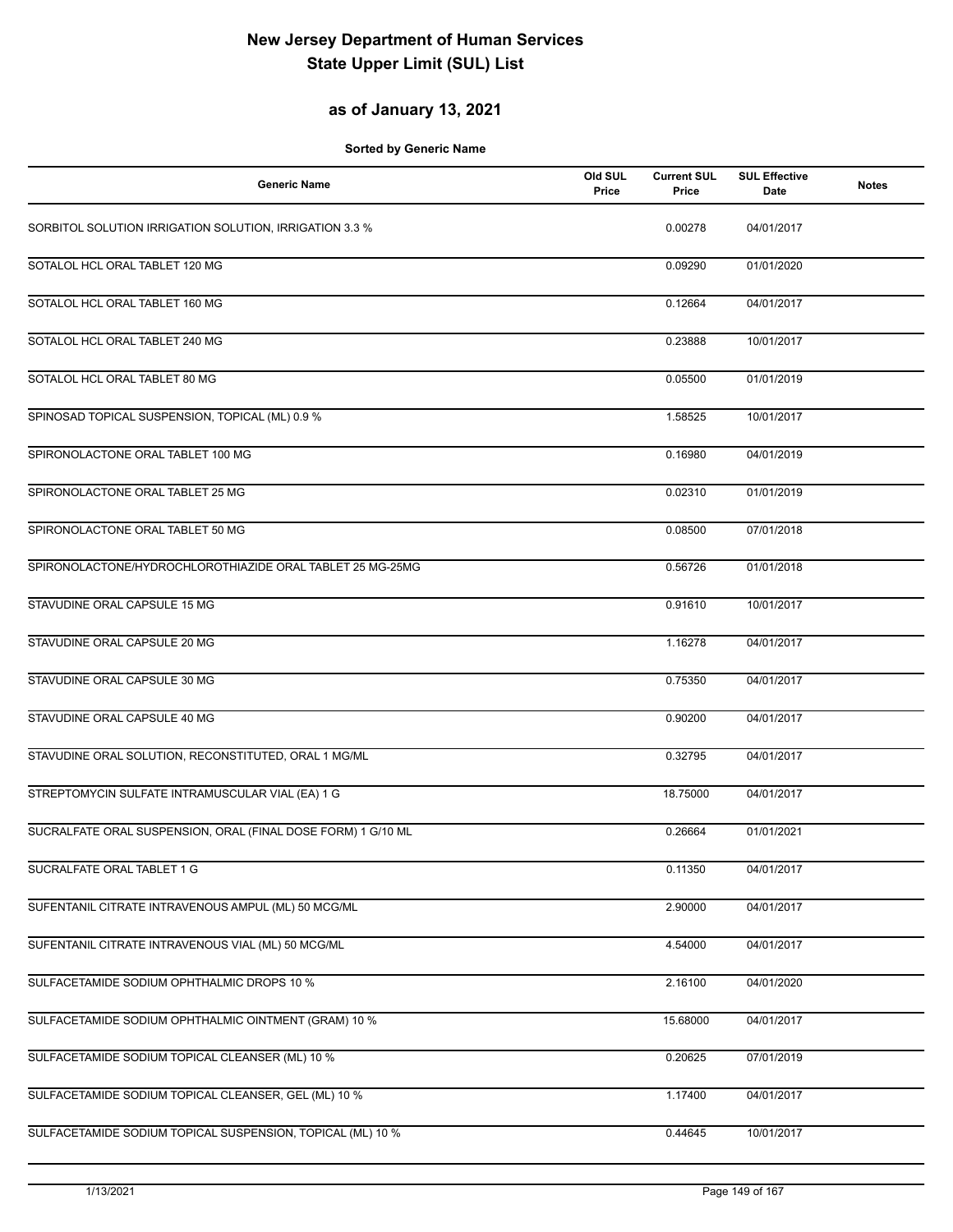#### **as of January 13, 2021**

| <b>Generic Name</b>                                                                  | Old SUL<br>Price | <b>Current SUL</b><br>Price | <b>SUL Effective</b><br>Date | <b>Notes</b> |
|--------------------------------------------------------------------------------------|------------------|-----------------------------|------------------------------|--------------|
| SULFACETAMIDE SODIUM/AVOBENZONE/SULFUR TOPICAL CREAM (GRAM) 10 %-5 %                 |                  | 2.16366                     | 12/12/2011                   |              |
| SULFACETAMIDE SODIUM/PREDNISOLONE SODIUM PHOSPHATE OPHTHALMIC DROPS 10<br>$% -0.23%$ |                  | 2.28322                     | 04/01/2017                   |              |
| SULFACETAMIDE SODIUM/SULFUR TOPICAL CLEANSER (GRAM) 10 %-2 %                         |                  | 1.58682                     | 04/01/2017                   |              |
| SULFACETAMIDE SODIUM/SULFUR TOPICAL CLEANSER (GRAM) 10-5%(W/W)                       |                  | 0.09183                     | 10/01/2017                   |              |
| SULFACETAMIDE SODIUM/SULFUR TOPICAL CLEANSER (GRAM) 9 %-4.5 %                        |                  | 0.07082                     | 07/01/2019                   |              |
| SULFACETAMIDE SODIUM/SULFUR TOPICAL CLEANSER (GRAM) 9.8%-4.8%                        |                  | 1.43449                     | 04/01/2017                   |              |
| SULFACETAMIDE SODIUM/SULFUR TOPICAL CREAM (GRAM) 10 %-2 %                            |                  | 4.90386                     | 01/01/2018                   |              |
| SULFACETAMIDE SODIUM/SULFUR TOPICAL CREAM (GRAM) 10-5%(W/W)                          |                  | 1.90292                     | 04/01/2017                   |              |
| SULFACETAMIDE SODIUM/SULFUR TOPICAL FOAM (GRAM) 10 %-5 %                             |                  | 1.50930                     | 04/01/2017                   |              |
| SULFACETAMIDE SODIUM/SULFUR TOPICAL LOTION (GRAM) 10-5%(W/V)                         |                  | 0.81243                     | 09/01/2011                   |              |
| SULFACETAMIDE SODIUM/SULFUR TOPICAL LOTION (GRAM) 10-5%(W/W)                         |                  | 0.81242                     | 12/12/2011                   |              |
| SULFACETAMIDE SODIUM/SULFUR TOPICAL PADS, MEDICATED (EA) 10 %-4 %                    |                  | 4.23217                     | 01/01/2020                   |              |
| SULFACETAMIDE SODIUM/SULFUR TOPICAL PADS, MEDICATED (EA) 10 %-5 %                    |                  | 2.74566                     | 10/01/2017                   |              |
| SULFACETAMIDE SODIUM/SULFUR TOPICAL SUSPENSION, TOPICAL (ML) 8 %-4 %                 |                  | 0.12000                     | 07/01/2019                   |              |
| SULFACETAMIDE SODIUM/SULFUR/SKIN CLEANSER COMB NO.23 TOPICAL KIT 9 %-4.5 %           |                  | 440.25000                   | 04/01/2017                   |              |
| SULFACETAMIDE SODIUM/SULFUR/UREA TOPICAL CLEANSER (ML) 10%-5%-10%                    |                  | 0.56197                     | 04/01/2017                   |              |
| SULFADIAZINE ORAL TABLET 500 MG                                                      |                  | 3.14840                     | 04/01/2019                   |              |
| SULFAMETHOXAZOLE/TRIMETHOPRIM INTRAVENOUS VIAL (ML) 80-16MG/ML                       |                  | 0.44600                     | 04/01/2017                   |              |
| SULFAMETHOXAZOLE/TRIMETHOPRIM ORAL SUSPENSION, ORAL (FINAL DOSE FORM)<br>200-40MG/5  |                  | 0.08977                     | 10/01/2017                   |              |
| SULFAMETHOXAZOLE/TRIMETHOPRIM ORAL SUSPENSION, ORAL (FINAL DOSE FORM)<br>800-160/20  |                  | 0.19750                     | 04/01/2017                   |              |
| SULFAMETHOXAZOLE/TRIMETHOPRIM ORAL TABLET 400MG-80MG                                 |                  | 0.05122                     | 01/01/2019                   |              |
| SULFAMETHOXAZOLE/TRIMETHOPRIM ORAL TABLET 800-160 MG                                 |                  | 0.02990                     | 07/01/2018                   |              |
| SULFASALAZINE ORAL TABLET 500 MG                                                     |                  | 0.05025                     | 10/01/2017                   |              |
| SULFASALAZINE ORAL TABLET, DELAYED RELEASE (ENTERIC COATED) 500 MG                   |                  | 0.12670                     | 10/01/2017                   |              |
| SULINDAC ORAL TABLET 150 MG                                                          |                  | 0.10000                     | 07/01/2018                   |              |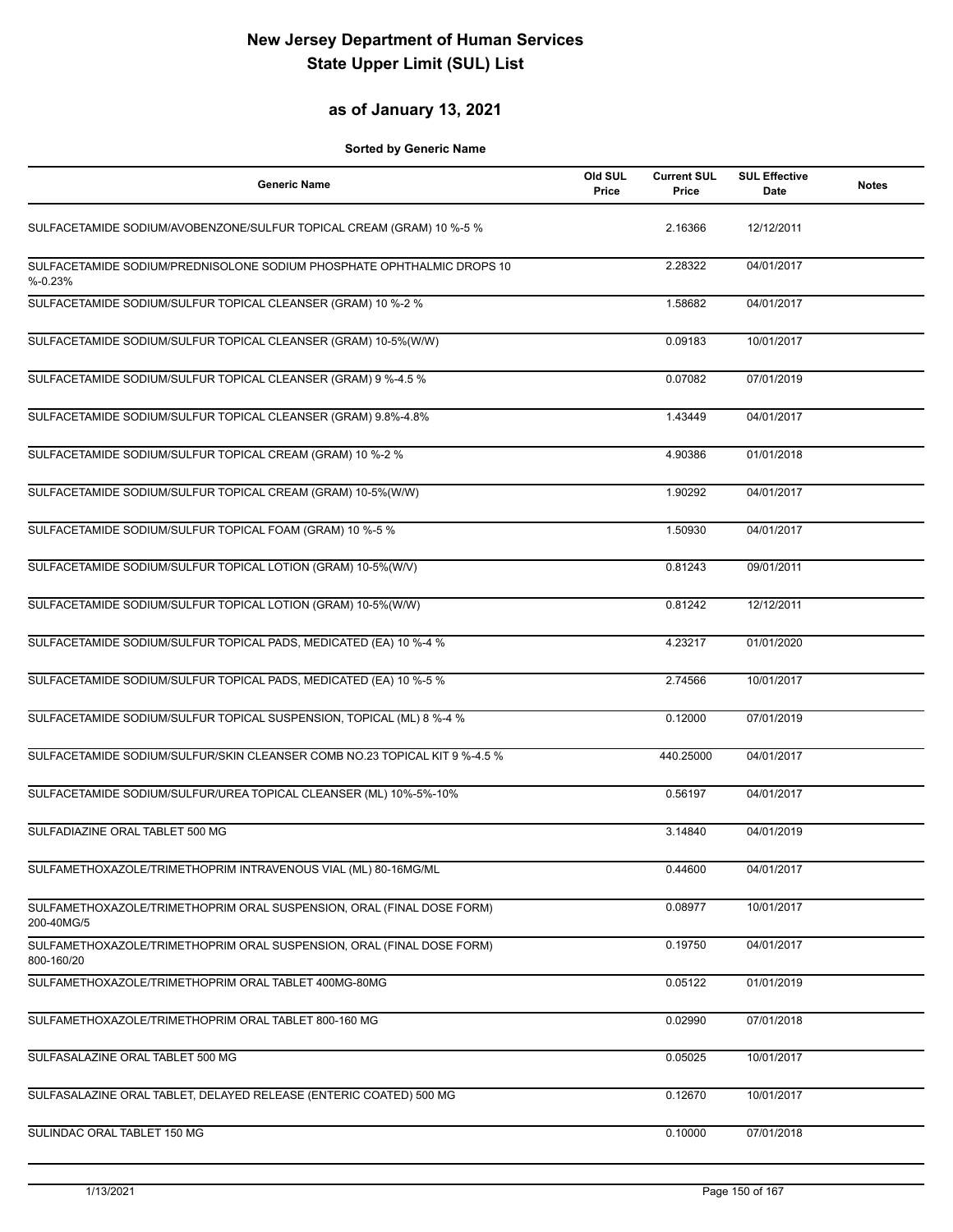#### **as of January 13, 2021**

| <b>Generic Name</b>                                             | Old SUL<br>Price | <b>Current SUL</b><br>Price | <b>SUL Effective</b><br>Date | <b>Notes</b> |
|-----------------------------------------------------------------|------------------|-----------------------------|------------------------------|--------------|
| SULINDAC ORAL TABLET 200 MG                                     |                  | 0.15726                     | 04/01/2017                   |              |
| SUMATRIPTAN NASAL SPRAY, NON-AEROSOL (EA) 20 MG                 |                  | 45.17086                    | 04/01/2017                   |              |
| SUMATRIPTAN NASAL SPRAY, NON-AEROSOL (EA) 5 MG                  |                  | 38.32500                    | 10/01/2020                   |              |
| SUMATRIPTAN SUCCINATE ORAL TABLET 100 MG                        |                  | 0.36778                     | 04/01/2018                   |              |
| SUMATRIPTAN SUCCINATE ORAL TABLET 25 MG                         |                  | 0.34111                     | 10/01/2020                   |              |
| SUMATRIPTAN SUCCINATE ORAL TABLET 50 MG                         |                  | 0.27222                     | 01/01/2019                   |              |
| SUMATRIPTAN SUCCINATE SUBCUTANEOUS CARTRIDGE (ML) 4 MG/0.5ML    |                  | 106.68462                   | 10/01/2017                   |              |
| SUMATRIPTAN SUCCINATE SUBCUTANEOUS CARTRIDGE (ML) 6 MG/0.5ML    |                  | 114.01226                   | 04/01/2017                   |              |
| SUMATRIPTAN SUCCINATE SUBCUTANEOUS PEN INJECTOR (ML) 4 MG/0.5ML |                  | 112.69915                   | 10/01/2017                   |              |
| SUMATRIPTAN SUCCINATE SUBCUTANEOUS PEN INJECTOR (ML) 6 MG/0.5ML |                  | 84.52000                    | 10/01/2020                   |              |
| SUMATRIPTAN SUCCINATE SUBCUTANEOUS SYRINGE (ML) 6 MG/0.5ML      |                  | 36.18000                    | 10/01/2017                   |              |
| SUMATRIPTAN SUCCINATE SUBCUTANEOUS VIAL (ML) 6 MG/0.5ML         |                  | 26.27050                    | 10/01/2020                   |              |
| TACROLIMUS ORAL CAPSULE 0.5 MG                                  |                  | 0.08770                     | 04/01/2017                   |              |
| TACROLIMUS ORAL CAPSULE 1 MG                                    |                  | 0.10130                     | 01/01/2019                   |              |
| TACROLIMUS ORAL CAPSULE 5 MG                                    |                  | 0.39610                     | 10/01/2018                   |              |
| TACROLIMUS TOPICAL OINTMENT (GRAM) 0.03 %                       |                  | 2.83333                     | 01/01/2020                   |              |
| TACROLIMUS TOPICAL OINTMENT (GRAM) 0.1 %                        |                  | 2.24164                     | 01/01/2020                   |              |
| TADALAFIL ORAL TABLET 10 MG                                     |                  | 0.72000                     | 04/01/2020                   |              |
| TADALAFIL ORAL TABLET 20 MG                                     |                  | 0.63300                     | 10/01/2020                   |              |
| TADALAFIL ORAL TABLET 20 MG                                     |                  | 0.46283                     | 04/01/2020                   |              |
| TADALAFIL ORAL TABLET 5 MG                                      |                  | 0.24689                     | 10/01/2020                   |              |
| TAMOXIFEN CITRATE ORAL TABLET 10 MG                             |                  | 0.15000                     | 01/01/2018                   |              |
| TAMOXIFEN CITRATE ORAL TABLET 20 MG                             |                  | 0.18392                     | 10/01/2017                   |              |
| TAMSULOSIN HCL ORAL CAPSULE 0.4 MG                              |                  | 0.03960                     | 01/01/2019                   |              |
| TELMISARTAN ORAL TABLET 20 MG                                   |                  | 0.13809                     | 04/01/2017                   |              |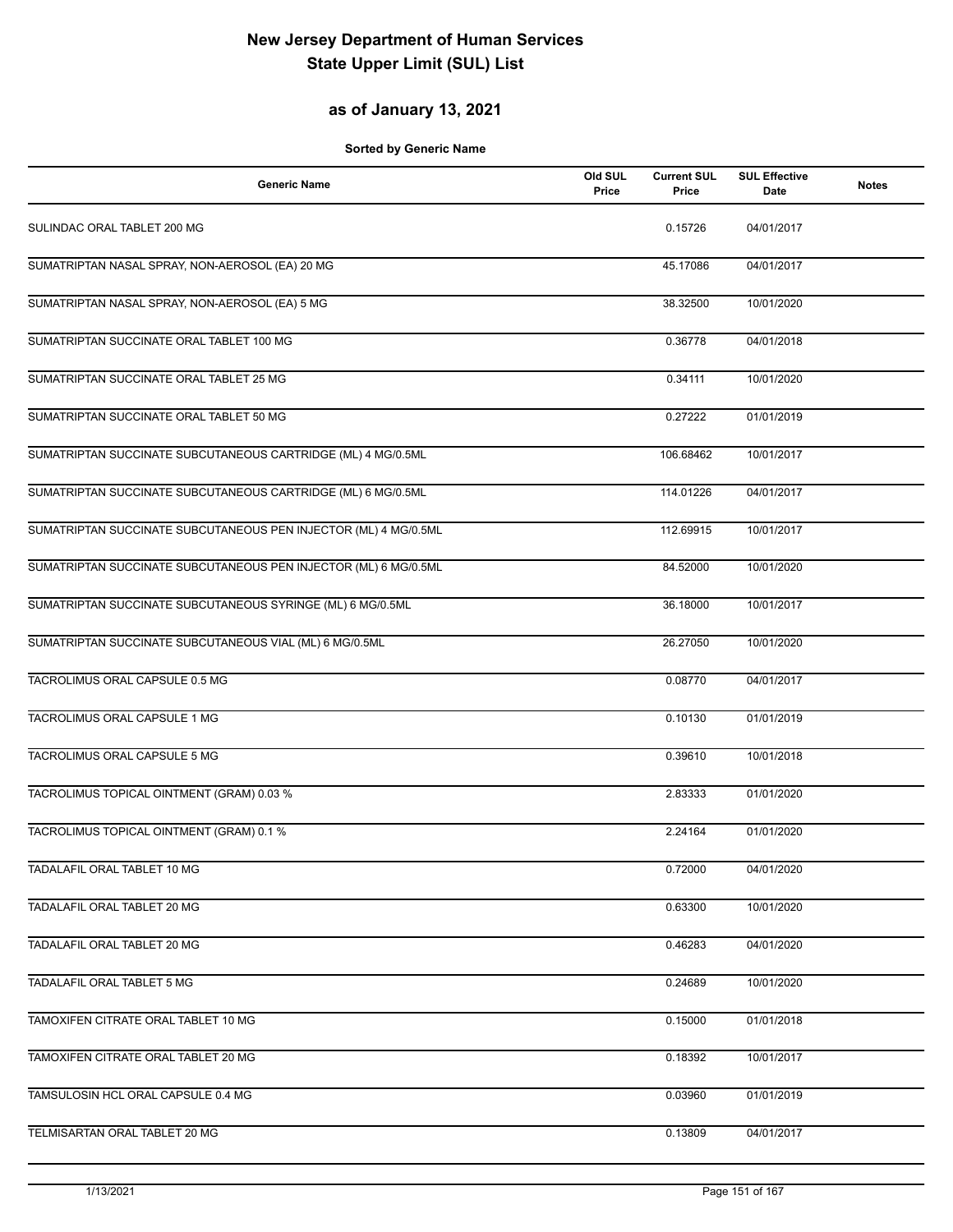#### **as of January 13, 2021**

| <b>Generic Name</b>                                    | Old SUL<br>Price | <b>Current SUL</b><br>Price | <b>SUL Effective</b><br>Date | <b>Notes</b> |
|--------------------------------------------------------|------------------|-----------------------------|------------------------------|--------------|
| TELMISARTAN ORAL TABLET 40 MG                          |                  | 0.06667                     | 01/01/2019                   |              |
| TELMISARTAN ORAL TABLET 80 MG                          |                  | 0.07133                     | 01/01/2019                   |              |
| TELMISARTAN/AMLODIPINE BESYLATE ORAL TABLET 40 MG-10MG |                  | 4.14666                     | 04/01/2017                   |              |
| TELMISARTAN/AMLODIPINE BESYLATE ORAL TABLET 40 MG-5 MG |                  | 4.14666                     | 04/01/2017                   |              |
| TELMISARTAN/AMLODIPINE BESYLATE ORAL TABLET 80 MG-10MG |                  | 4.14666                     | 04/01/2017                   |              |
| TELMISARTAN/AMLODIPINE BESYLATE ORAL TABLET 80 MG-5 MG |                  | 3.79100                     | 04/01/2017                   |              |
| TELMISARTAN/HYDROCHLOROTHIAZIDE ORAL TABLET 40-12.5 MG |                  | 0.73467                     | 07/01/2018                   |              |
| TELMISARTAN/HYDROCHLOROTHIAZIDE ORAL TABLET 80 MG-25MG |                  | 0.56667                     | 01/01/2020                   |              |
| TELMISARTAN/HYDROCHLOROTHIAZIDE ORAL TABLET 80-12.5MG  |                  | 1.17000                     | 04/01/2019                   |              |
| TEMAZEPAM ORAL CAPSULE 15 MG                           |                  | 0.04590                     | 04/01/2018                   |              |
| TEMAZEPAM ORAL CAPSULE 22.5 MG                         |                  | 4.17825                     | 04/01/2017                   |              |
| TEMAZEPAM ORAL CAPSULE 30 MG                           |                  | 0.07842                     | 04/01/2017                   |              |
| TEMAZEPAM ORAL CAPSULE 7.5 MG                          |                  | 3.36810                     | 04/01/2017                   |              |
| TEMOZOLOMIDE ORAL CAPSULE 100 MG                       |                  | 22.14286                    | 04/01/2019                   |              |
| TEMOZOLOMIDE ORAL CAPSULE 140 MG                       |                  | 32.50000                    | 10/01/2019                   |              |
| TEMOZOLOMIDE ORAL CAPSULE 180 MG                       |                  | 42.50000                    | 04/01/2019                   |              |
| TEMOZOLOMIDE ORAL CAPSULE 20 MG                        |                  | 4.07143                     | 04/01/2019                   |              |
| TEMOZOLOMIDE ORAL CAPSULE 250 MG                       |                  | 69.13100                    | 10/01/2019                   |              |
| TEMOZOLOMIDE ORAL CAPSULE 5 MG                         |                  | 1.35714                     | 04/01/2019                   |              |
| TENIPOSIDE INTRAVENOUS AMPUL (ML) 50 MG/5 ML           |                  | 499.19000                   | 04/01/2017                   |              |
| TENOFOVIR DISOPROXIL FUMARATE ORAL TABLET 300 MG       |                  | 0.33333                     | 01/01/2020                   |              |
| TERAZOSIN HCL ORAL CAPSULE 1 MG                        |                  | 0.04960                     | 04/01/2017                   |              |
| TERAZOSIN HCL ORAL CAPSULE 10 MG                       |                  | 0.04130                     | 10/01/2017                   |              |
| TERAZOSIN HCL ORAL CAPSULE 2 MG                        |                  | 0.04330                     | 04/01/2017                   |              |
| TERAZOSIN HCL ORAL CAPSULE 5 MG                        |                  | 0.06080                     | 04/01/2017                   |              |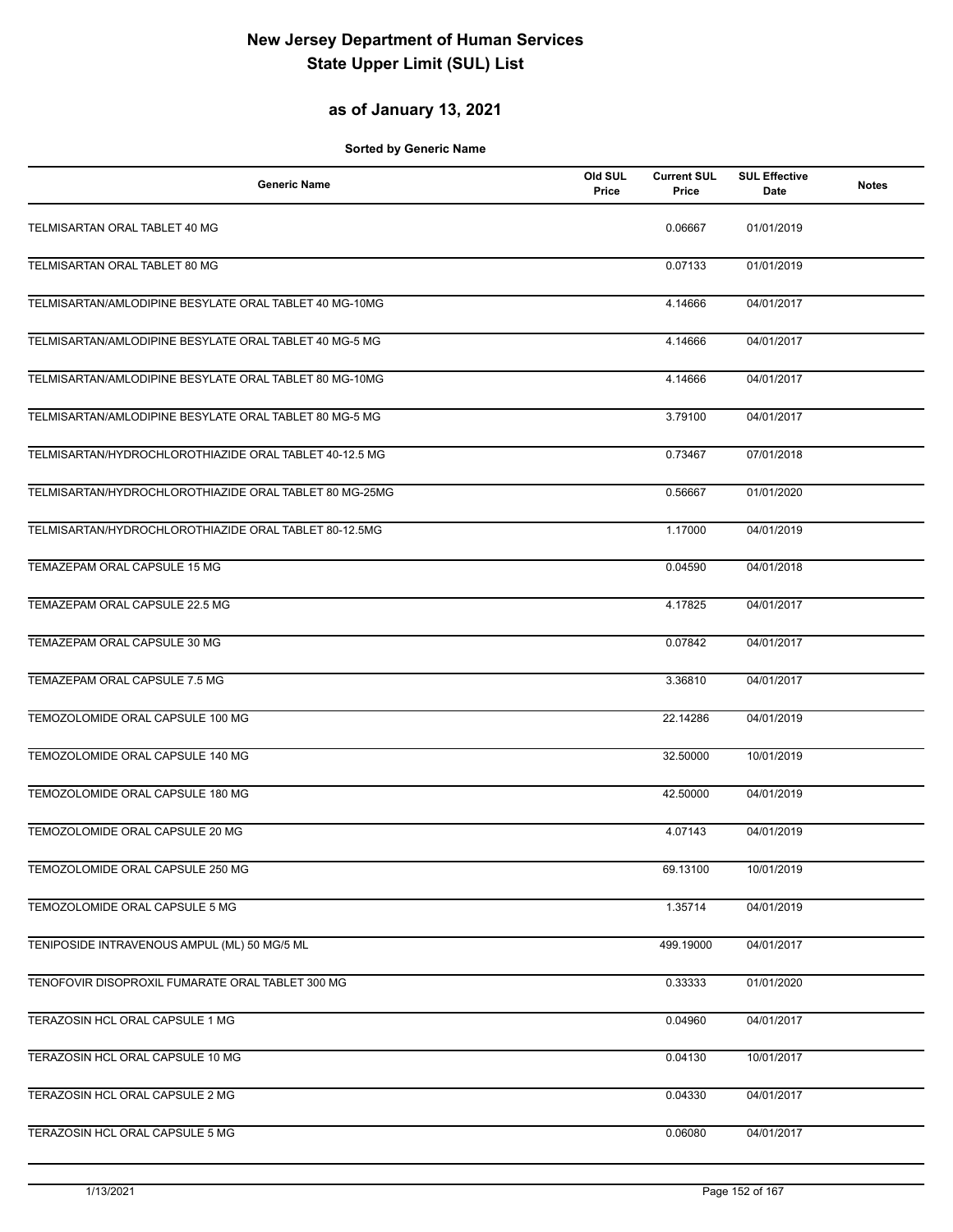#### **as of January 13, 2021**

| <b>Generic Name</b>                                                                         | Old SUL<br>Price | <b>Current SUL</b><br>Price | <b>SUL Effective</b><br>Date | <b>Notes</b> |
|---------------------------------------------------------------------------------------------|------------------|-----------------------------|------------------------------|--------------|
| TERBINAFINE HCL ORAL TABLET 250 MG                                                          |                  | 0.10133                     | 07/01/2017                   |              |
| TERBINAFINE HCL TOPICAL CREAM (GRAM) 1 %                                                    |                  | 0.21646                     | 10/01/2017                   |              |
| TERBUTALINE SULFATE ORAL TABLET 2.5 MG                                                      |                  | 0.95222                     | 10/01/2017                   |              |
| TERBUTALINE SULFATE ORAL TABLET 5 MG                                                        |                  | 0.34120                     | 10/01/2017                   |              |
| TERBUTALINE SULFATE SUBCUTANEOUS VIAL (ML) 1 MG/ML                                          |                  | 4.00000                     | 04/01/2017                   |              |
| TERCONAZOLE VAGINAL CREAM WITH APPLICATOR 0.4 %                                             |                  | 0.19765                     | 10/01/2017                   |              |
| TERCONAZOLE VAGINAL CREAM WITH APPLICATOR 0.8 %                                             |                  | 1.00000                     | 04/01/2017                   |              |
| TERCONAZOLE VAGINAL SUPPOSITORY, VAGINAL 80 MG                                              |                  | 9.35617                     | 10/01/2017                   |              |
| TESTOSTERONE CYPIONATE INTRAMUSCULAR VIAL (ML) 100 MG/ML                                    |                  | 3.86188                     | 04/01/2017                   |              |
| TESTOSTERONE CYPIONATE INTRAMUSCULAR VIAL (ML) 200 MG/ML                                    |                  | 3.00800                     | 04/01/2017                   |              |
| TESTOSTERONE ENANTHATE INTRAMUSCULAR VIAL (ML) 200 MG/ML                                    |                  | 9.90924                     | 04/01/2017                   |              |
| TESTOSTERONE MISCELLANEOUS POWDER (GRAM)                                                    |                  | 0.22085                     | 12/12/2011                   |              |
| TESTOSTERONE TRANSDERMAL GEL (GRAM) 50 MG (1%)                                              |                  | 1.28256                     | 04/01/2017                   |              |
| TESTOSTERONE TRANSDERMAL GEL IN METERED-DOSE PUMP 10 MG (2%)                                |                  | 4.45105                     | 04/01/2017                   |              |
| TESTOSTERONE TRANSDERMAL GEL IN METERED-DOSE PUMP 12.5/1.25G                                |                  | 1.04000                     | 07/01/2019                   |              |
| TESTOSTERONE TRANSDERMAL GEL IN PACKET (GRAM) 25MG(1%)                                      |                  | 2.53307                     | 10/01/2017                   |              |
| TESTOSTERONE TRANSDERMAL GEL IN PACKET (GRAM) 50 MG (1%)                                    |                  | 0.48173                     | 04/01/2020                   |              |
| TETRABENAZINE ORAL TABLET 12.5 MG                                                           |                  | 13.06000                    | 10/01/2020                   |              |
| TETRABENAZINE ORAL TABLET 25 MG                                                             |                  | 26.16000                    | 10/01/2020                   |              |
| TETRACAINE HCL OPHTHALMIC DROPS 0.5 %                                                       |                  | 0.56314                     | 04/01/2017                   |              |
| TETRACAINE HCL/PF OPHTHALMIC DROPS 0.5 %                                                    |                  | 0.56548                     | 10/01/2017                   |              |
| TETRACYCLINE HCL ORAL CAPSULE 250 MG                                                        |                  | 2.86425                     | 10/01/2017                   |              |
| TETRACYCLINE HCL ORAL CAPSULE 500 MG                                                        |                  | 0.04523                     | 10/01/2017                   |              |
| TETRAHYDROZOLINE HCL OPHTHALMIC DROPS 0.05 %                                                |                  | 0.09490                     | 04/01/2017                   |              |
| TETRAHYDROZOLINE HCL/DEXTRAN 70/POLYETHYLENE GL 400/POVIDONE OPHTHALMIC<br>DROPS 0.05-.1-1% |                  | 0.09600                     | 07/01/2019                   |              |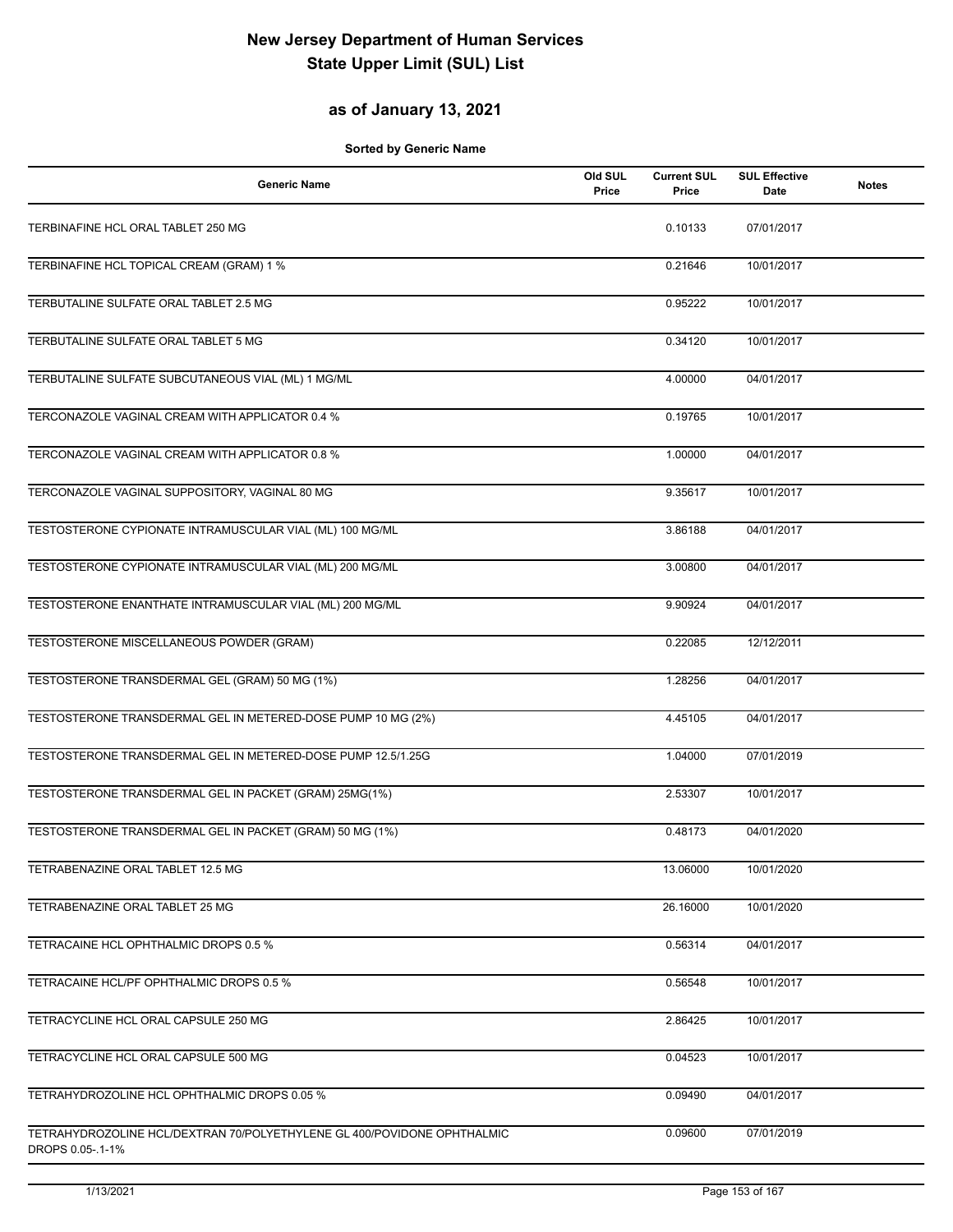#### **as of January 13, 2021**

| <b>Generic Name</b>                                                                           | Old SUL<br>Price | <b>Current SUL</b><br>Price | <b>SUL Effective</b><br>Date | <b>Notes</b> |
|-----------------------------------------------------------------------------------------------|------------------|-----------------------------|------------------------------|--------------|
| TETRAHYDROZOLINE HCL/POLYETHYLENE GLYCOLS OPHTHALMIC DROPS 0.05 %-1 %                         |                  | 0.19548                     | 12/12/2011                   |              |
| TETRAHYDROZOLINE HCL/ZINC SULFATE OPHTHALMIC DROPS 0.05-0.25%                                 |                  | 0.19548                     | 12/12/2011                   |              |
| THEOPHYLLINE ANHYDROUS ORAL ELIXIR 80 MG/15ML                                                 |                  | 0.66666                     | 04/01/2017                   |              |
| THEOPHYLLINE ANHYDROUS ORAL SOLUTION, ORAL 80 MG/15ML                                         |                  | 0.13094                     | 04/01/2017                   |              |
| THEOPHYLLINE ANHYDROUS ORAL TABLET, EXTENDED RELEASE 12 HR 100 MG                             |                  | 0.10804                     | 10/01/2017                   |              |
| THEOPHYLLINE ANHYDROUS ORAL TABLET, EXTENDED RELEASE 12 HR 200 MG                             |                  | 0.13869                     | 10/01/2017                   |              |
| THEOPHYLLINE ANHYDROUS ORAL TABLET, EXTENDED RELEASE 12 HR 300 MG                             |                  | 1.40000                     | 01/01/2019                   |              |
| THEOPHYLLINE ANHYDROUS ORAL TABLET, EXTENDED RELEASE 12 HR 450 MG                             |                  | 0.34827                     | 10/01/2017                   |              |
| THEOPHYLLINE ANHYDROUS ORAL TABLET, EXTENDED RELEASE 24 HR 400 MG                             |                  | 0.52770                     | 01/01/2020                   |              |
| THEOPHYLLINE ANHYDROUS ORAL TABLET, EXTENDED RELEASE 24 HR 600 MG                             |                  | 1.12840                     | 04/01/2020                   |              |
| THEOPHYLLINE ANHYDROUS ORAL TABLET, EXTENDED RELEASE 400 MG                                   |                  | 1.25093                     | 12/12/2011                   |              |
| THEOPHYLLINE ANHYDROUS ORAL TABLET, EXTENDED RELEASE 600 MG                                   |                  | 1.31330                     | 04/01/2016                   |              |
| THEOPHYLLINE IN DEXTROSE 5 % IN WATER INTRAVENOUS INTRAVENOUS SOLUTION<br>400MG/0.5L          |                  | 0.00696                     | 04/01/2017                   |              |
| THIAMINE HCL INJECTION VIAL (ML) 100 MG/ML                                                    |                  | 3.46000                     | 04/01/2017                   |              |
| THIAMINE HCL ORAL TABLET 100 MG                                                               |                  | 0.02573                     | 12/12/2011                   |              |
| THIAMINE HCL ORAL TABLET 50 MG                                                                |                  | 0.01581                     | 12/12/2011                   |              |
| THIAMINE HCL/RIBOFLAVIN/NIACINAMIDE/DEXPANTHENOL/PYRIDOXINE INJECTION VIAL<br>(ML) 100-2MG/ML |                  | 6.15633                     | 04/01/2017                   |              |
| THIORIDAZINE HCL ORAL TABLET 10 MG                                                            |                  | 0.41750                     | 04/01/2018                   |              |
| THIORIDAZINE HCL ORAL TABLET 100 MG                                                           |                  | 0.21015                     | 10/01/2017                   |              |
| THIORIDAZINE HCL ORAL TABLET 25 MG                                                            |                  | 0.10754                     | 10/01/2017                   |              |
| THIORIDAZINE HCL ORAL TABLET 50 MG                                                            |                  | 0.12563                     | 10/01/2017                   |              |
| THIOTEPA INJECTION VIAL (EA) 15 MG                                                            |                  | 1400.00000                  | 04/01/2017                   |              |
| THIOTHIXENE ORAL CAPSULE 1 MG                                                                 |                  | 0.06281                     | 10/01/2017                   |              |
| THIOTHIXENE ORAL CAPSULE 10 MG                                                                |                  | 1.84450                     | 10/01/2017                   |              |
| THIOTHIXENE ORAL CAPSULE 2 MG                                                                 |                  | 0.97090                     | 04/01/2017                   |              |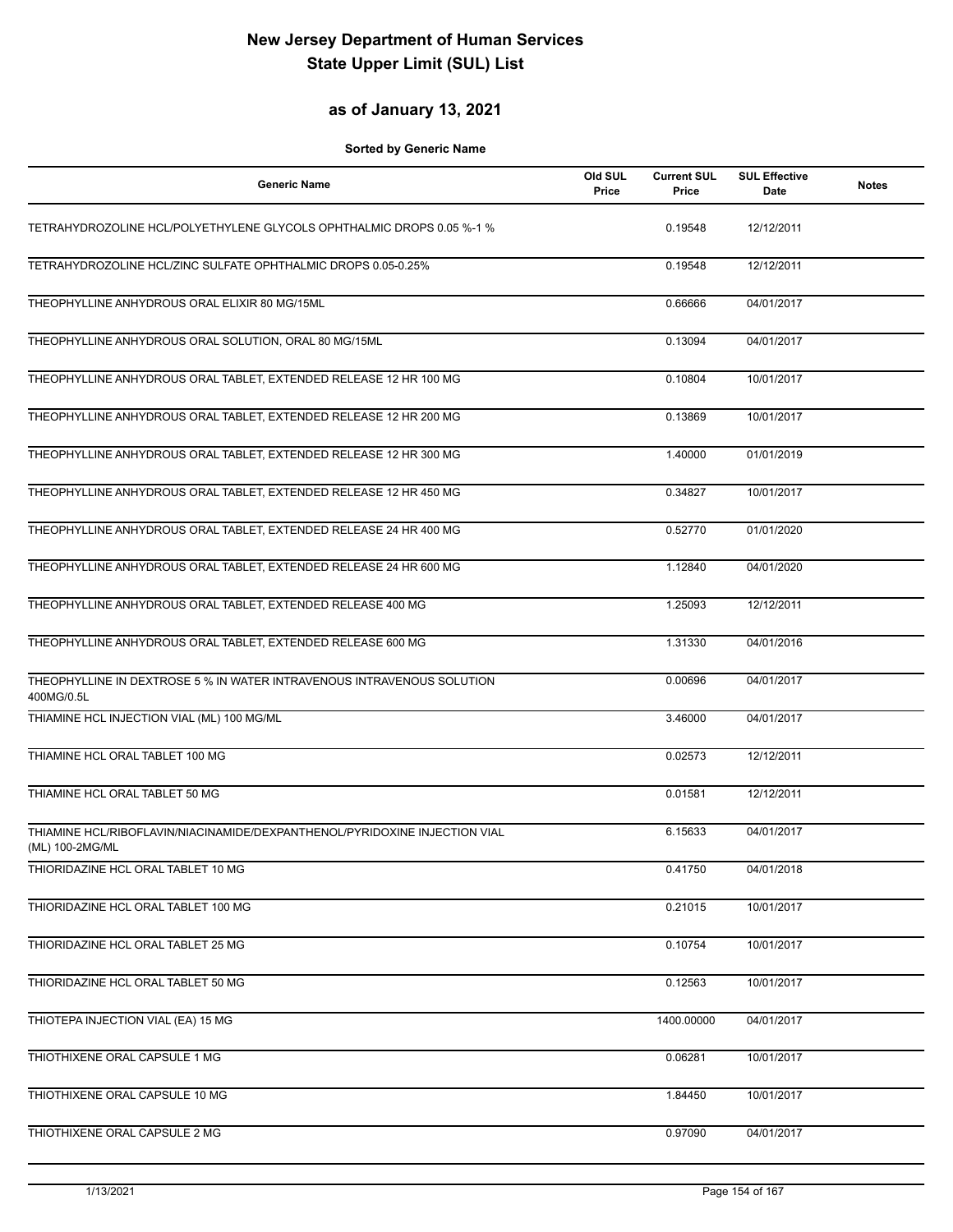#### **as of January 13, 2021**

| <b>Generic Name</b>                                          | Old SUL<br>Price | <b>Current SUL</b><br>Price | <b>SUL Effective</b><br><b>Date</b> | <b>Notes</b> |
|--------------------------------------------------------------|------------------|-----------------------------|-------------------------------------|--------------|
| THIOTHIXENE ORAL CAPSULE 5 MG                                |                  | 1.35560                     | 10/01/2017                          |              |
| THYROID, PORK ORAL TABLET 120 MG                             |                  | 0.96070                     | 01/01/2019                          |              |
| THYROID, PORK ORAL TABLET 15 MG                              |                  | 0.34890                     | 04/01/2017                          |              |
| THYROID, PORK ORAL TABLET 30 MG                              |                  | 0.48580                     | 01/01/2019                          |              |
| THYROID, PORK ORAL TABLET 60 MG                              |                  | 0.42000                     | 07/01/2018                          |              |
| THYROID, PORK ORAL TABLET 90 MG                              |                  | 0.82090                     | 01/01/2019                          |              |
| TIAGABINE HCL ORAL TABLET 2 MG                               |                  | 4.77440                     | 04/01/2017                          |              |
| TIAGABINE HCL ORAL TABLET 4 MG                               |                  | 5.30293                     | 04/01/2017                          |              |
| TICLOPIDINE HCL ORAL TABLET 250 MG                           |                  | 1.40857                     | 04/01/2017                          |              |
| TIGECYCLINE INTRAVENOUS VIAL (EA) 50 MG                      |                  | 156.00000                   | 04/01/2017                          |              |
| TIMOLOL MALEATE OPHTHALMIC DROPS 0.25 %                      |                  | 0.26063                     | 10/01/2017                          |              |
| TIMOLOL MALEATE OPHTHALMIC DROPS 0.5 %                       |                  | 0.27800                     | 04/01/2017                          |              |
| TIMOLOL MALEATE OPHTHALMIC GEL-FORMING SOLUTION 0.25 %       |                  | 20.38200                    | 04/01/2017                          |              |
| TIMOLOL MALEATE OPHTHALMIC GEL-FORMING SOLUTION 0.5 %        |                  | 13.45000                    | 07/01/2017                          |              |
| TIMOLOL MALEATE ORAL TABLET 10 MG                            |                  | 0.25759                     | 10/01/2017                          |              |
| TIMOLOL MALEATE ORAL TABLET 20 MG                            |                  | 0.30150                     | 10/01/2017                          |              |
| TIMOLOL MALEATE ORAL TABLET 5 MG                             |                  | 0.20641                     | 10/01/2017                          |              |
| TINIDAZOLE ORAL TABLET 250 MG                                |                  | 3.30394                     | 10/01/2017                          |              |
| TINIDAZOLE ORAL TABLET 500 MG                                |                  | 2.19850                     | 01/01/2020                          |              |
| TIOCONAZOLE VAGINAL OINTMENT WITH PREFILLED APPLICATOR 6.5 % |                  | 2.12521                     | 04/01/2017                          |              |
| TIZANIDINE HCL ORAL CAPSULE 2 MG                             |                  | 0.29733                     | 04/01/2020                          |              |
| TIZANIDINE HCL ORAL CAPSULE 4 MG                             |                  | 0.40807                     | 04/01/2020                          |              |
| TIZANIDINE HCL ORAL CAPSULE 6 MG                             |                  | 1.86993                     | 01/01/2019                          |              |
| TIZANIDINE HCL ORAL TABLET 2 MG                              |                  | 0.02233                     | 01/01/2019                          |              |
| TIZANIDINE HCL ORAL TABLET 4 MG                              |                  | 0.03812                     | 01/01/2019                          |              |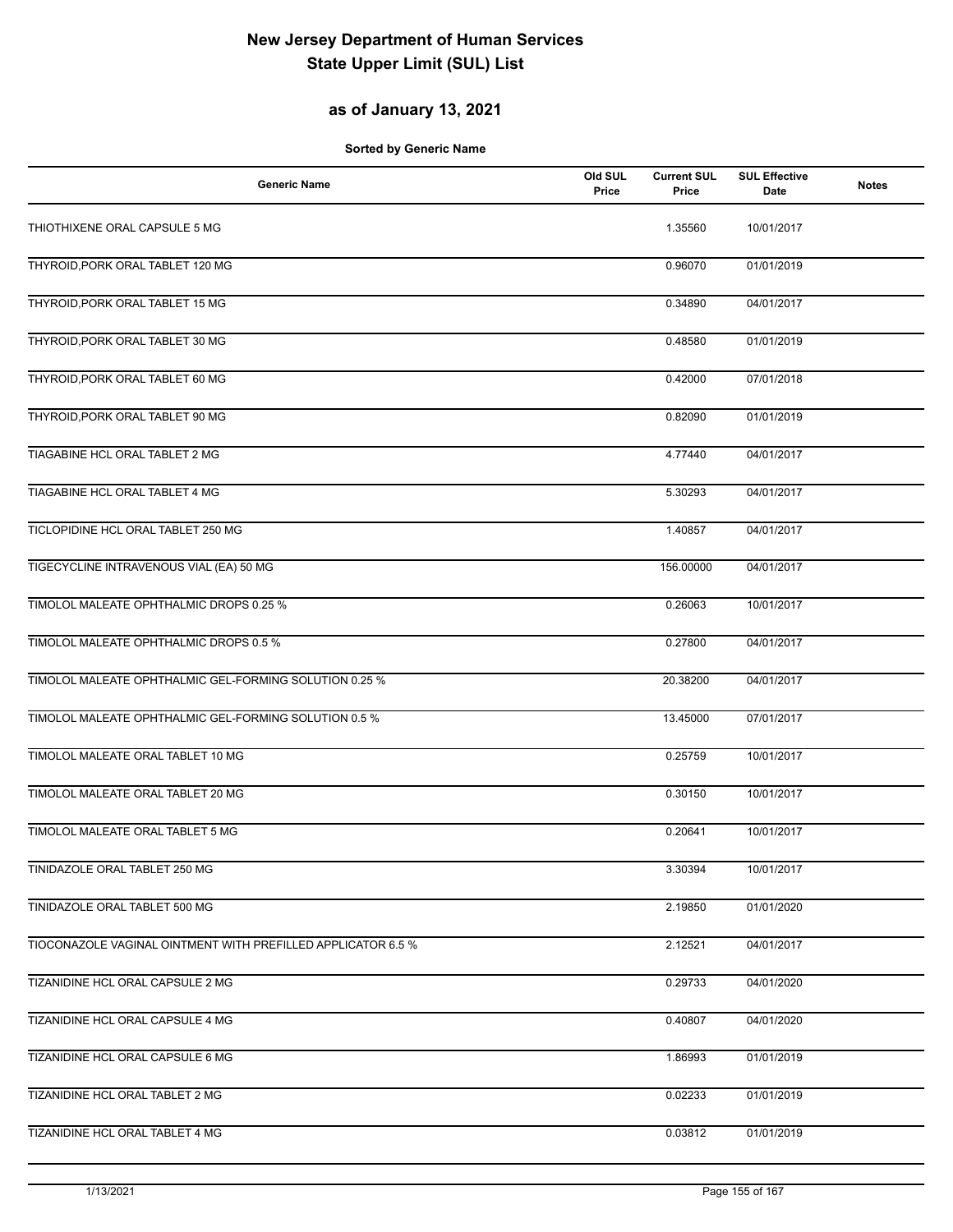#### **as of January 13, 2021**

| <b>Generic Name</b>                                                                        | Old SUL<br>Price | <b>Current SUL</b><br>Price | <b>SUL Effective</b><br><b>Date</b> | <b>Notes</b> |
|--------------------------------------------------------------------------------------------|------------------|-----------------------------|-------------------------------------|--------------|
| TOBRAMYCIN IN 0.225 % SODIUM CHLORIDE INHALATION AMPUL FOR NEBULIZATION (ML)<br>300 MG/5ML |                  | 11.57657                    | 04/01/2017                          |              |
| TOBRAMYCIN OPHTHALMIC DROPS 0.3 %                                                          |                  | 0.59697                     | 10/01/2017                          |              |
| TOBRAMYCIN SULFATE INJECTION VIAL (EA) 1.2 G                                               |                  | 77.70000                    | 04/01/2017                          |              |
| TOBRAMYCIN SULFATE INJECTION VIAL (ML) 10 MG/ML                                            |                  | 1.91000                     | 04/01/2017                          |              |
| TOBRAMYCIN SULFATE INJECTION VIAL (ML) 40 MG/ML                                            |                  | 0.43880                     | 01/01/2019                          |              |
| TOBRAMYCIN SULFATE OPHTHALMIC DROPS 0.3 %                                                  |                  | 0.99900                     | 07/01/2012                          |              |
| TOBRAMYCIN/DEXAMETHASONE OPHTHALMIC SUSPENSION, DROPS(FINAL DOSAGE<br>FORM)(ML) 0.3 %-0.1% |                  | 11.90750                    | 01/01/2018                          |              |
| TOLAZAMIDE ORAL TABLET 250 MG                                                              |                  | 0.14410                     | 10/01/2017                          |              |
| TOLAZAMIDE ORAL TABLET 500 MG                                                              |                  | 0.56156                     | 10/01/2017                          |              |
| TOLBUTAMIDE ORAL TABLET 500 MG                                                             |                  | 0.05412                     | 10/01/2017                          |              |
| TOLCAPONE ORAL TABLET 100 MG                                                               |                  | 87.00077                    | 04/01/2017                          |              |
| TOLMETIN SODIUM ORAL CAPSULE 400 MG                                                        |                  | 0.54347                     | 10/01/2017                          |              |
| TOLMETIN SODIUM ORAL TABLET 200 MG                                                         |                  | 0.51178                     | 10/01/2017                          |              |
| TOLMETIN SODIUM ORAL TABLET 600 MG                                                         |                  | 0.87195                     | 10/01/2017                          |              |
| TOLNAFTATE TOPICAL AEROSOL, POWDER (GRAM) 1 %                                              |                  | 0.02522                     | 04/01/2017                          |              |
| TOLNAFTATE TOPICAL AEROSOL, SPRAY (GRAM) 1 %                                               |                  | 0.02737                     | 10/01/2017                          |              |
| TOLNAFTATE TOPICAL CREAM (GRAM) 1 %                                                        |                  | 0.10569                     | 04/01/2017                          |              |
| TOLNAFTATE TOPICAL POWDER (GRAM) 1 %                                                       |                  | 0.04698                     | 04/01/2017                          |              |
| TOLNAFTATE TOPICAL SOLUTION, NON-ORAL 1 %                                                  |                  | 0.19000                     | 04/01/2017                          |              |
| TOLTERODINE TARTRATE ORAL CAPSULE, EXT RELEASE 24 HR 2 MG                                  |                  | 1.23033                     | 10/01/2020                          |              |
| TOLTERODINE TARTRATE ORAL CAPSULE, EXT RELEASE 24 HR 4 MG                                  |                  | 0.97345                     | 10/01/2020                          |              |
| TOLTERODINE TARTRATE ORAL TABLET 1 MG                                                      |                  | 0.43100                     | 01/01/2020                          |              |
| TOLTERODINE TARTRATE ORAL TABLET 2 MG                                                      |                  | 0.16500                     | 01/01/2019                          |              |
| TOPIRAMATE ORAL CAPSULE SPRINKLE, EXTENDED RELEASE 24 HR 100 MG                            |                  | 10.06822                    | 04/01/2017                          |              |
| TOPIRAMATE ORAL CAPSULE SPRINKLE, EXTENDED RELEASE 24 HR 150 MG                            |                  | 13.54066                    | 04/01/2017                          |              |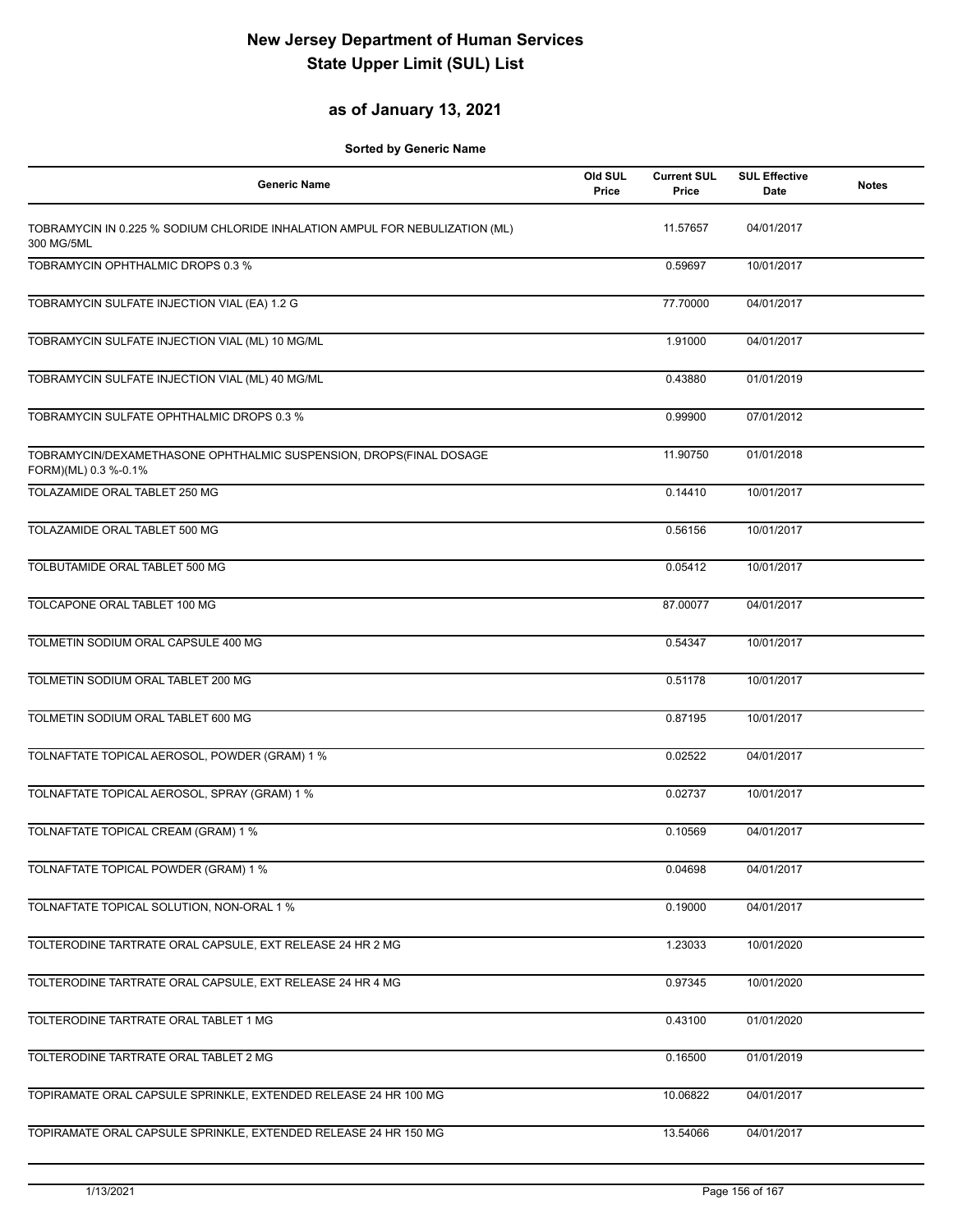#### **as of January 13, 2021**

| <b>Generic Name</b>                                                 | Old SUL<br>Price | <b>Current SUL</b><br>Price | <b>SUL Effective</b><br>Date | <b>Notes</b> |
|---------------------------------------------------------------------|------------------|-----------------------------|------------------------------|--------------|
| TOPIRAMATE ORAL CAPSULE SPRINKLE, EXTENDED RELEASE 24 HR 200 MG     |                  | 13.32420                    | 04/01/2017                   |              |
| TOPIRAMATE ORAL CAPSULE SPRINKLE, EXTENDED RELEASE 24 HR 25 MG      |                  | 4.26566                     | 04/01/2017                   |              |
| TOPIRAMATE ORAL CAPSULE SPRINKLE, EXTENDED RELEASE 24 HR 50 MG      |                  | 5.18560                     | 04/01/2017                   |              |
| TOPIRAMATE ORAL CAPSULE, SPRINKLE 15 MG                             |                  | 0.26700                     | 04/01/2018                   |              |
| TOPIRAMATE ORAL CAPSULE, SPRINKLE 25 MG                             |                  | 0.26867                     | 04/01/2017                   |              |
| TOPIRAMATE ORAL TABLET 100 MG                                       |                  | 0.03100                     | 01/01/2019                   |              |
| TOPIRAMATE ORAL TABLET 200 MG                                       |                  | 0.06417                     | 04/01/2017                   |              |
| TOPIRAMATE ORAL TABLET 25 MG                                        |                  | 0.01545                     | 04/01/2017                   |              |
| TOPIRAMATE ORAL TABLET 50 MG                                        |                  | 0.03024                     | 04/01/2017                   |              |
| TOPOTECAN HCL INTRAVENOUS VIAL (EA) 4 MG                            |                  | 140.00000                   | 04/01/2017                   |              |
| TOPOTECAN HCL INTRAVENOUS VIAL (ML) 4 MG/4 ML                       |                  | 26.72000                    | 04/01/2017                   |              |
| <b>TORSEMIDE ORAL TABLET 10 MG</b>                                  |                  | 0.04500                     | 07/01/2018                   |              |
| TORSEMIDE ORAL TABLET 100 MG                                        |                  | 0.10820                     | 01/01/2019                   |              |
| TORSEMIDE ORAL TABLET 20 MG                                         |                  | 0.05990                     | 01/01/2019                   |              |
| <b>TORSEMIDE ORAL TABLET 5 MG</b>                                   |                  | 0.05390                     | 01/01/2019                   |              |
| TRAMADOL HCL ORAL CAPSULE, EXT. RELEASE 24 HR BIPHASIC 17-83 300 MG |                  | 13.87266                    | 04/01/2017                   |              |
| TRAMADOL HCL ORAL CAPSULE, EXT. RELEASE 24 HR BIPHASIC 25-75 100 MG |                  | 7.65333                     | 04/01/2017                   |              |
| TRAMADOL HCL ORAL CAPSULE, EXT. RELEASE 24 HR BIPHASIC 25-75 200 MG |                  | 10.02933                    | 04/01/2017                   |              |
| TRAMADOL HCL ORAL TABLET 50 MG                                      |                  | 0.01473                     | 04/01/2017                   |              |
| TRAMADOL HCL ORAL TABLET, EXTENDED RELEASE 24 HR 100 MG             |                  | 1.58033                     | 04/01/2017                   |              |
| TRAMADOL HCL ORAL TABLET, EXTENDED RELEASE 24 HR 200 MG             |                  | 1.30933                     | 10/01/2020                   |              |
| TRAMADOL HCL ORAL TABLET, EXTENDED RELEASE 24 HR 300 MG             |                  | 3.23534                     | 04/01/2017                   |              |
| TRAMADOL HCL ORAL TABLET, EXTENDED RELEASE MULTIPHASE 24 HR 100 MG  |                  | 2.22726                     | 04/01/2017                   |              |
| TRAMADOL HCL ORAL TABLET, EXTENDED RELEASE MULTIPHASE 24 HR 200 MG  |                  | 3.51095                     | 04/01/2017                   |              |
| TRAMADOL HCL ORAL TABLET, EXTENDED RELEASE MULTIPHASE 24 HR 300 MG  |                  | 3.56651                     | 04/01/2017                   |              |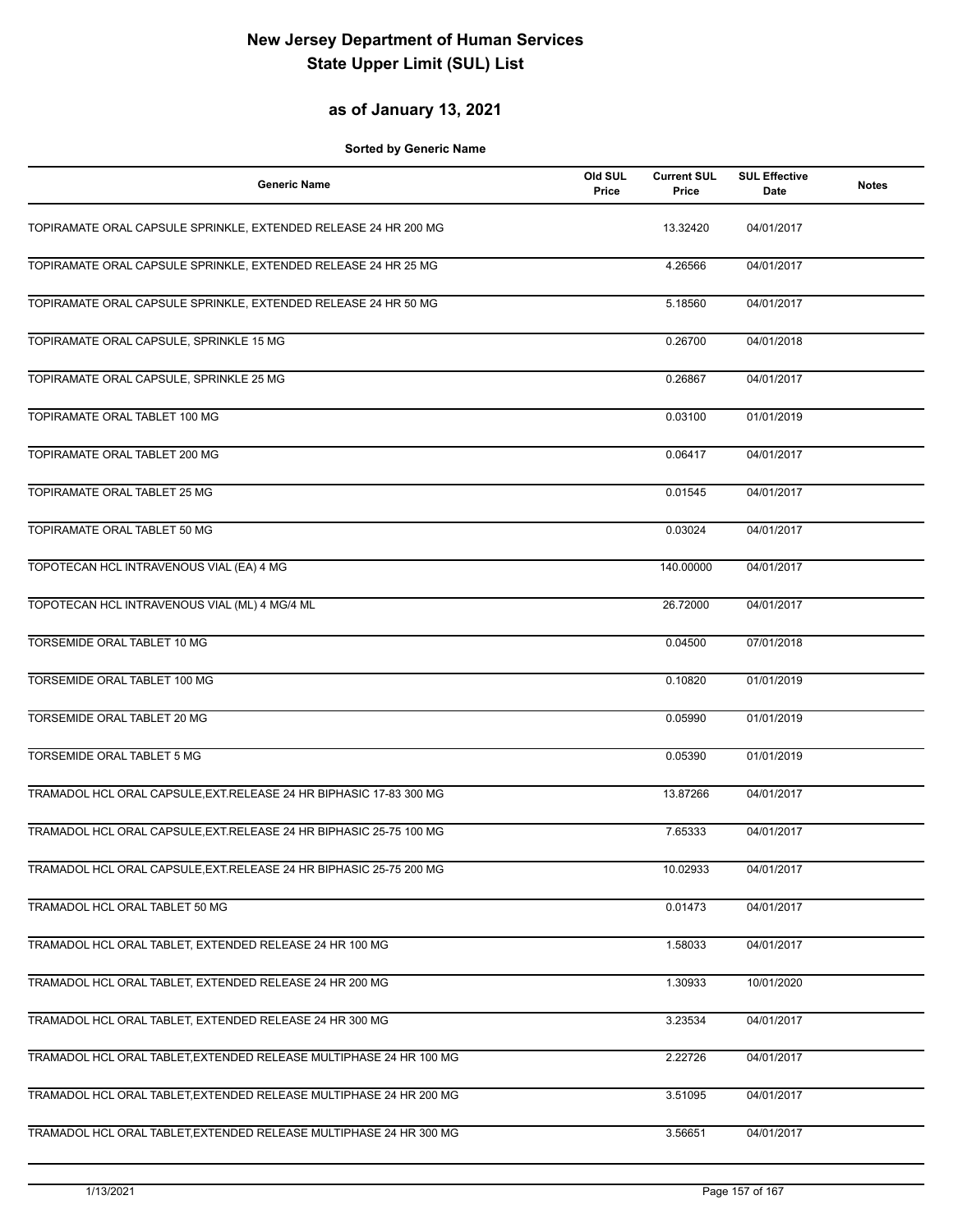#### **as of January 13, 2021**

| <b>Generic Name</b>                                                                            | Old SUL<br>Price | <b>Current SUL</b><br>Price | <b>SUL Effective</b><br>Date | <b>Notes</b> |
|------------------------------------------------------------------------------------------------|------------------|-----------------------------|------------------------------|--------------|
| TRAMADOL HCL/ACETAMINOPHEN ORAL TABLET 37.5-325MG                                              |                  | 0.11890                     | 07/01/2017                   |              |
| TRANDOLAPRIL ORAL TABLET 1 MG                                                                  |                  | 0.21120                     | 10/01/2017                   |              |
| TRANDOLAPRIL ORAL TABLET 2 MG                                                                  |                  | 0.17991                     | 04/01/2017                   |              |
| TRANDOLAPRIL ORAL TABLET 4 MG                                                                  |                  | 0.14284                     | 04/01/2017                   |              |
| TRANDOLAPRIL/VERAPAMIL HCL ORAL TABLET, IMMED AND EXTEND REL BIPHASE 24HR<br>1MG-240 MG        |                  | 4.23220                     | 04/01/2017                   |              |
| TRANDOLAPRIL/VERAPAMIL HCL ORAL TABLET, IMMED AND EXTEND REL BIPHASE 24HR 2<br><b>MG-180MG</b> |                  | 4.23220                     | 04/01/2017                   |              |
| TRANDOLAPRIL/VERAPAMIL HCL ORAL TABLET, IMMED AND EXTEND REL BIPHASE 24HR<br>2MG-240 MG        |                  | 4.23220                     | 04/01/2017                   |              |
| TRANDOLAPRIL/VERAPAMIL HCL ORAL TABLET, IMMED AND EXTEND REL BIPHASE 24HR<br>4MG-240 MG        |                  | 3.25000                     | 10/01/2020                   |              |
| TRANEXAMIC ACID INTRAVENOUS AMPUL (ML) 1000 MG/10                                              |                  | 1.40000                     | 04/01/2017                   |              |
| TRANEXAMIC ACID INTRAVENOUS VIAL (ML) 1000 MG/10                                               |                  | 2.30000                     | 04/01/2017                   |              |
| TRANEXAMIC ACID ORAL TABLET 650 MG                                                             |                  | 1.07400                     | 07/01/2019                   |              |
| TRANYLCYPROMINE SULFATE ORAL TABLET 10 MG                                                      |                  | 0.37108                     | 10/01/2017                   |              |
| TRAVOPROST OPHTHALMIC DROPS 0.004 %                                                            |                  | 41.25600                    | 04/01/2020                   |              |
| TRAZODONE HCL ORAL TABLET 100 MG                                                               |                  | 0.05000                     | 07/01/2018                   |              |
| TRAZODONE HCL ORAL TABLET 150 MG                                                               |                  | 0.05494                     | 10/01/2017                   |              |
| TRAZODONE HCL ORAL TABLET 300 MG                                                               |                  | 2.66680                     | 07/01/2018                   |              |
| TRAZODONE HCL ORAL TABLET 50 MG                                                                |                  | 0.01804                     | 10/01/2017                   |              |
| TRETINOIN MICROSPHERES TOPICAL GEL (GRAM) 0.04 %                                               |                  | 6.14978                     | 01/01/2020                   |              |
| TRETINOIN MICROSPHERES TOPICAL GEL (GRAM) 0.1 %                                                |                  | 9.22556                     | 04/01/2017                   |              |
| TRETINOIN MICROSPHERES TOPICAL GEL WITH PUMP (GRAM) 0.04 %                                     |                  | 9.59636                     | 04/01/2017                   |              |
| TRETINOIN MICROSPHERES TOPICAL GEL WITH PUMP (GRAM) 0.1 %                                      |                  | 8.12032                     | 04/01/2017                   |              |
| TRETINOIN ORAL CAPSULE 10 MG                                                                   |                  | 10.73980                    | 07/01/2019                   |              |
| TRETINOIN TOPICAL CREAM (GRAM) 0.025 %                                                         |                  | 0.50306                     | 10/01/2017                   |              |
| TRETINOIN TOPICAL CREAM (GRAM) 0.05 %                                                          |                  | 3.13550                     | 08/26/2020                   |              |
| TRETINOIN TOPICAL CREAM (GRAM) 0.1 %                                                           |                  | 0.79284                     | 10/01/2017                   |              |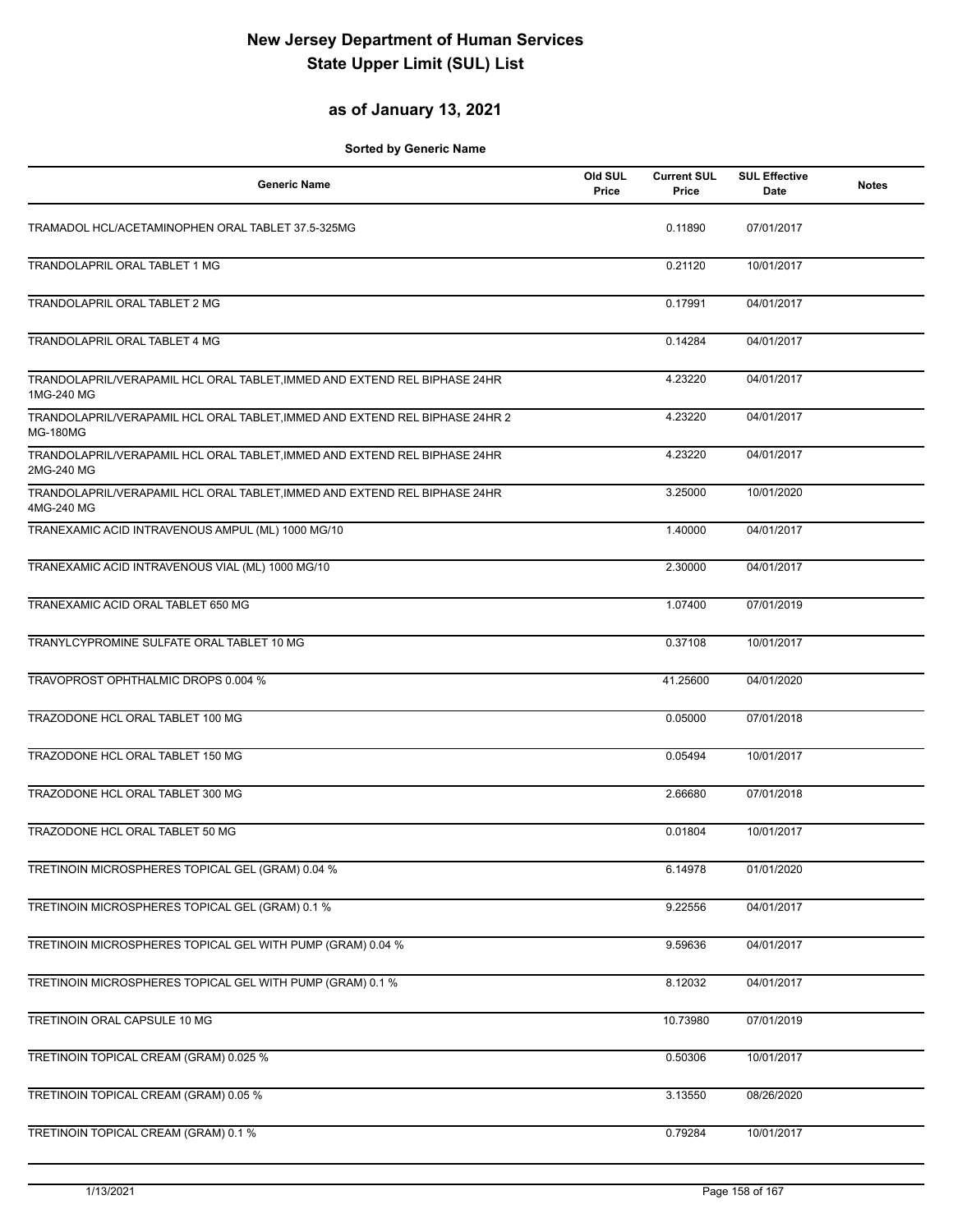#### **as of January 13, 2021**

| <b>Generic Name</b>                                        | Old SUL<br>Price | <b>Current SUL</b><br>Price | <b>SUL Effective</b><br>Date | <b>Notes</b> |
|------------------------------------------------------------|------------------|-----------------------------|------------------------------|--------------|
| TRETINOIN TOPICAL GEL (GRAM) 0.01 %                        |                  | 3.18981                     | 07/01/2017                   |              |
| TRETINOIN TOPICAL GEL (GRAM) 0.025 %                       |                  | 0.70774                     | 10/01/2017                   |              |
| TRETINOIN TOPICAL GEL (GRAM) 0.05 %                        |                  | 4.50226                     | 04/01/2017                   |              |
| TRETINOIN/EMOLLIENT TOPICAL CREAM (GRAM) 0.05 %            |                  | 2.01923                     | 12/12/2011                   |              |
| TRIAMCINOLONE ACETONIDE DENTAL PASTE (GRAM) 0.1 %          |                  | 5.19600                     | 01/01/2021                   |              |
| TRIAMCINOLONE ACETONIDE INJECTION VIAL (ML) 40 MG/ML       |                  | 6.57200                     | 04/01/2019                   |              |
| TRIAMCINOLONE ACETONIDE NASAL AEROSOL, SPRAY (GRAM) 55 MCG |                  | 0.88250                     | 10/01/2015                   |              |
| TRIAMCINOLONE ACETONIDE NASAL AEROSOL, SPRAY (ML) 55 MCG   |                  | 0.65089                     | 10/01/2018                   |              |
| TRIAMCINOLONE ACETONIDE TOPICAL AEROSOL (GRAM) 0.147MG/G   |                  | 3.02730                     | 04/01/2017                   |              |
| TRIAMCINOLONE ACETONIDE TOPICAL CREAM (GRAM) 0.025 %       |                  | 0.07520                     | 04/01/2017                   |              |
| TRIAMCINOLONE ACETONIDE TOPICAL CREAM (GRAM) 0.1 %         |                  | 0.03401                     | 04/01/2017                   |              |
| TRIAMCINOLONE ACETONIDE TOPICAL CREAM (GRAM) 0.5 %         |                  | 0.30600                     | 01/01/2020                   |              |
| TRIAMCINOLONE ACETONIDE TOPICAL LOTION (ML) 0.025 %        |                  | 0.29745                     | 10/01/2017                   |              |
| TRIAMCINOLONE ACETONIDE TOPICAL LOTION (ML) 0.1 %          |                  | 0.35998                     | 04/01/2017                   |              |
| TRIAMCINOLONE ACETONIDE TOPICAL OINTMENT (GRAM) 0.025 %    |                  | 0.06875                     | 04/01/2017                   |              |
| TRIAMCINOLONE ACETONIDE TOPICAL OINTMENT (GRAM) 0.05 %     |                  | 2.00000                     | 04/01/2017                   |              |
| TRIAMCINOLONE ACETONIDE TOPICAL OINTMENT (GRAM) 0.1 %      |                  | 0.04040                     | 04/01/2017                   |              |
| TRIAMCINOLONE ACETONIDE TOPICAL OINTMENT (GRAM) 0.5 %      |                  | 0.11860                     | 10/01/2017                   |              |
| TRIAMTERENE/HYDROCHLOROTHIAZIDE ORAL CAPSULE 37.5-25 MG    |                  | 0.04750                     | 04/01/2017                   |              |
| TRIAMTERENE/HYDROCHLOROTHIAZIDE ORAL CAPSULE 50 MG-25MG    |                  | 1.26607                     | 04/01/2017                   |              |
| TRIAMTERENE/HYDROCHLOROTHIAZIDE ORAL TABLET 37.5-25 MG     |                  | 0.02281                     | 10/01/2017                   |              |
| TRIAMTERENE/HYDROCHLOROTHIAZIDE ORAL TABLET 75 MG-50MG     |                  | 0.02726                     | 10/01/2017                   |              |
| TRIAZOLAM ORAL TABLET 0.125 MG                             |                  | 1.33621                     | 04/01/2017                   |              |
| TRIAZOLAM ORAL TABLET 0.25 MG                              |                  | 1.22522                     | 04/01/2017                   |              |
| TRIFLUOPERAZINE HCL ORAL TABLET 1 MG                       |                  | 0.18809                     | 10/01/2017                   |              |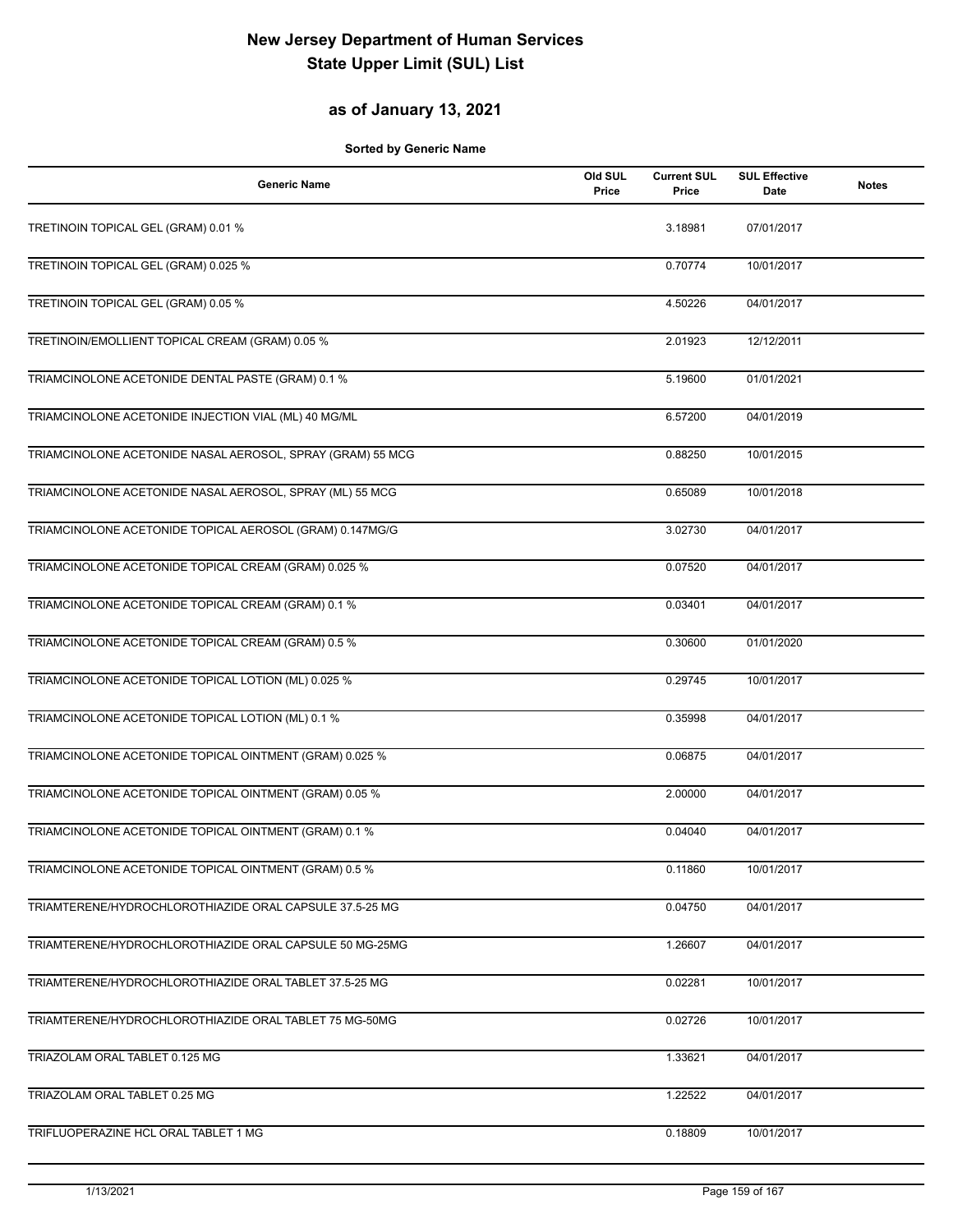#### **as of January 13, 2021**

| <b>Generic Name</b>                                         | Old SUL<br>Price | <b>Current SUL</b><br>Price | <b>SUL Effective</b><br>Date | <b>Notes</b> |
|-------------------------------------------------------------|------------------|-----------------------------|------------------------------|--------------|
| TRIFLUOPERAZINE HCL ORAL TABLET 10 MG                       |                  | 0.55134                     | 10/01/2017                   |              |
| TRIFLUOPERAZINE HCL ORAL TABLET 2 MG                        |                  | 0.69000                     | 07/01/2018                   |              |
| TRIFLUOPERAZINE HCL ORAL TABLET 5 MG                        |                  | 0.35165                     | 10/01/2017                   |              |
| TRIFLURIDINE OPHTHALMIC DROPS 1 %                           |                  | 14.31756                    | 04/01/2017                   |              |
| TRIHEXYPHENIDYL HCL ORAL ELIXIR 2 MG/5 ML                   |                  | 0.03584                     | 01/01/2019                   |              |
| TRIHEXYPHENIDYL HCL ORAL TABLET 2 MG                        |                  | 0.03270                     | 04/01/2017                   |              |
| TRIHEXYPHENIDYL HCL ORAL TABLET 5 MG                        |                  | 0.09007                     | 04/01/2018                   |              |
| TRIMETHOBENZAMIDE HCL ORAL CAPSULE 300 MG                   |                  | 0.87596                     | 04/01/2017                   |              |
| TRIMETHOPRIM ORAL TABLET 100 MG                             |                  | 0.16650                     | 01/01/2018                   |              |
| TRIMIPRAMINE MALEATE ORAL CAPSULE 100 MG                    |                  | 7.55033                     | 04/01/2017                   |              |
| TRIMIPRAMINE MALEATE ORAL CAPSULE 25 MG                     |                  | 3.27533                     | 04/01/2017                   |              |
| TRIMIPRAMINE MALEATE ORAL CAPSULE 50 MG                     |                  | 5.35733                     | 04/01/2017                   |              |
| TRIPROLIDINE HCL ORAL DROPS 0.625MG/ML                      |                  | 1.60480                     | 04/01/2017                   |              |
| TRIPROLIDINE HCL/PSEUDOEPHEDRINE HCL ORAL TABLET 2.5MG-60MG |                  | 0.02598                     | 10/01/2017                   |              |
| TROLAMINE SALICYLATE TOPICAL CREAM (GRAM) 10 %              |                  | 0.02507                     | 04/01/2017                   |              |
| TROPICAMIDE OPHTHALMIC DROPS 0.5 %                          |                  | 0.50637                     | 10/01/2017                   |              |
| TROPICAMIDE OPHTHALMIC DROPS 1 %                            |                  | 0.34733                     | 01/01/2018                   |              |
| TROSPIUM CHLORIDE ORAL CAPSULE, EXT RELEASE 24 HR 60 MG     |                  | 3.77843                     | 04/01/2017                   |              |
| TROSPIUM CHLORIDE ORAL TABLET 20 MG                         |                  | 0.25217                     | 07/01/2019                   |              |
| UBIDECARENONE ORAL CAPSULE (HARD, SOFT, ETC.) 100 MG        |                  | 0.48548                     | 12/12/2011                   |              |
| UREA TOPICAL CREAM (GRAM) 20 %                              |                  | 0.09750                     | 12/12/2011                   |              |
| UREA TOPICAL CREAM (GRAM) 39 %                              |                  | 1.07473                     | 04/01/2017                   |              |
| UREA TOPICAL CREAM (GRAM) 40 %                              |                  | 0.08941                     | 10/01/2017                   |              |
| <b>UREA TOPICAL CREAM (GRAM) 50 %</b>                       |                  | 0.80769                     | 12/12/2011                   |              |
| UREA TOPICAL FOAM (GRAM) 40 %                               |                  | 2.10070                     | 04/01/2017                   |              |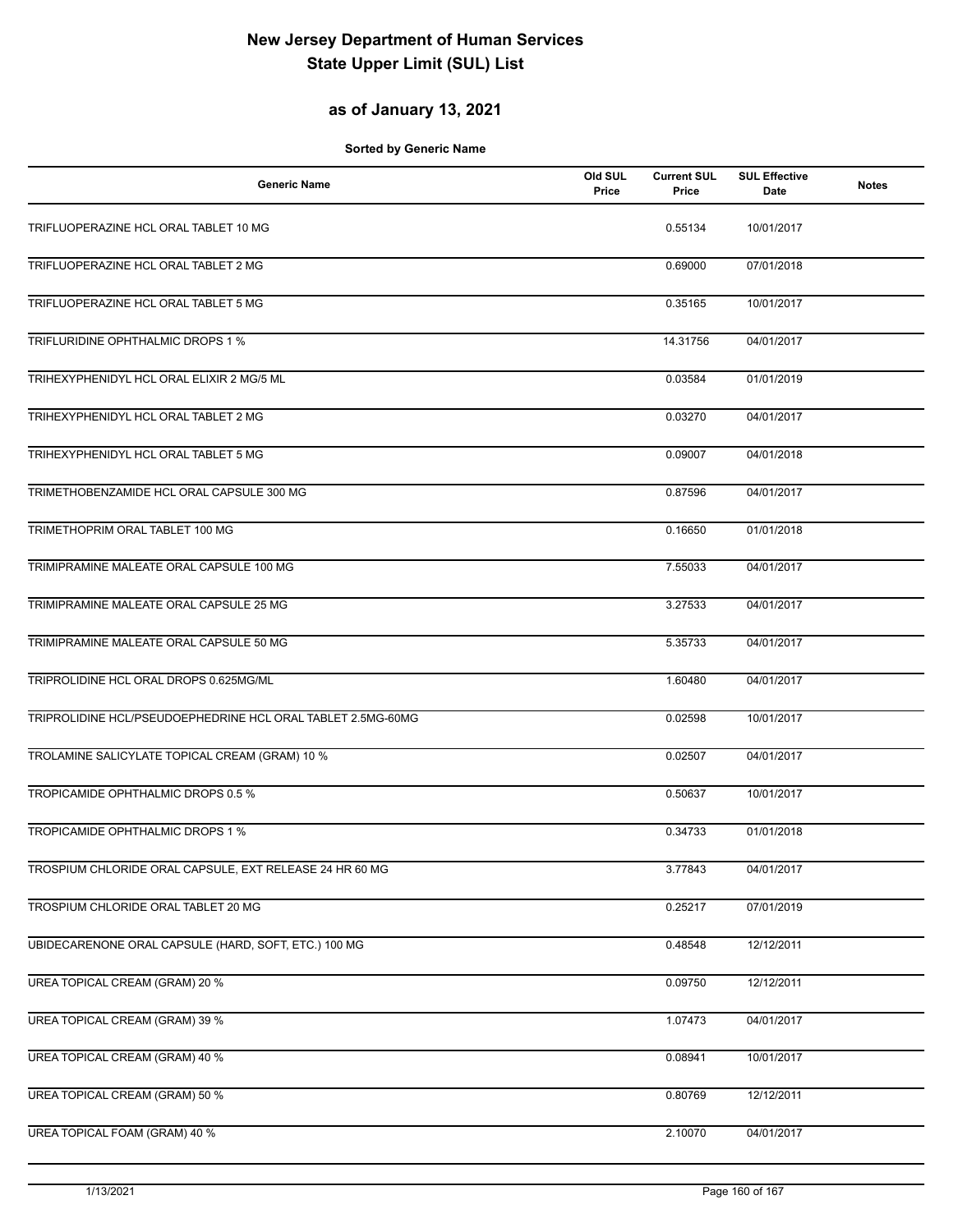#### **as of January 13, 2021**

| <b>Generic Name</b>                                                                   | Old SUL<br>Price | <b>Current SUL</b><br>Price | <b>SUL Effective</b><br><b>Date</b> | <b>Notes</b> |
|---------------------------------------------------------------------------------------|------------------|-----------------------------|-------------------------------------|--------------|
| UREA TOPICAL GEL (ML) 40 %                                                            |                  | 2.64650                     | 10/01/2017                          |              |
| <b>UREA TOPICAL GEL (ML) 50 %</b>                                                     |                  | 4.50000                     | 12/12/2011                          |              |
| UREA TOPICAL GEL WITH PREFILLED APPLICATOR (ML) 45 %                                  |                  | 10.46800                    | 04/01/2017                          |              |
| UREA TOPICAL LOTION (GRAM) 40 %                                                       |                  | 0.38779                     | 01/01/2018                          |              |
| UREA TOPICAL LOTION (ML) 35 %                                                         |                  | 0.13283                     | 12/12/2011                          |              |
| UREA TOPICAL LOTION (ML) 40 %                                                         |                  | 0.06596                     | 04/01/2017                          |              |
| UREA TOPICAL OINTMENT (GRAM) 50 %                                                     |                  | 0.54267                     | 12/12/2011                          |              |
| UREA TOPICAL SOLUTION WITH PREFILLED APPLICATOR (ML) 50 %                             |                  | 4.78022                     | 12/12/2011                          |              |
| URSODIOL ORAL CAPSULE 300 MG                                                          |                  | 0.79510                     | 10/01/2020                          |              |
| URSODIOL ORAL TABLET 250 MG                                                           |                  | 0.56460                     | 10/01/2018                          |              |
| URSODIOL ORAL TABLET 500 MG                                                           |                  | 0.63240                     | 07/01/2019                          |              |
| VALACYCLOVIR HCL ORAL TABLET 1000 MG                                                  |                  | 0.32133                     | 01/01/2019                          |              |
| VALACYCLOVIR HCL ORAL TABLET 500 MG                                                   |                  | 0.20000                     | 01/01/2019                          |              |
| VALGANCICLOVIR HCL ORAL SOLUTION, RECONSTITUTED, ORAL 50 MG/ML                        |                  | 9.09386                     | 04/01/2017                          |              |
| VALGANCICLOVIR HCL ORAL TABLET 450 MG                                                 |                  | 4.48050                     | 04/01/2020                          |              |
| VALPROIC ACID (AS SODIUM SALT) (VALPROATE SODIUM) INTRAVENOUS VIAL (ML) 500<br>MG/5ML |                  | 0.41200                     | 04/01/2017                          |              |
| VALPROIC ACID (AS SODIUM SALT) (VALPROATE SODIUM) ORAL SOLUTION, ORAL 250<br>MG/5ML   |                  | 0.12400                     | 04/01/2017                          |              |
| VALPROIC ACID (AS SODIUM SALT) (VALPROATE SODIUM) ORAL SOLUTION, ORAL 250<br>MG/5ML   |                  | 0.01522                     | 04/01/2017                          |              |
| VALPROIC ACID (AS SODIUM SALT) (VALPROATE SODIUM) ORAL SOLUTION, ORAL<br>500MG/10ML   |                  | 0.08439                     | 04/01/2017                          |              |
| VALPROIC ACID (AS SODIUM SALT) (VALPROATE SODIUM) ORAL SYRINGE (ML) 250 MG/5ML        |                  | 0.22948                     | 04/01/2017                          |              |
| VALPROIC ACID ORAL CAPSULE 250 MG                                                     |                  | 0.12720                     | 10/01/2017                          |              |
| VALSARTAN ORAL TABLET 160 MG                                                          |                  | 0.06556                     | 07/01/2018                          |              |
| VALSARTAN ORAL TABLET 320 MG                                                          |                  | 0.08789                     | 07/01/2018                          |              |
| VALSARTAN ORAL TABLET 40 MG                                                           |                  | 0.06233                     | 04/01/2017                          |              |
| VALSARTAN ORAL TABLET 80 MG                                                           |                  | 0.03744                     | 07/01/2018                          |              |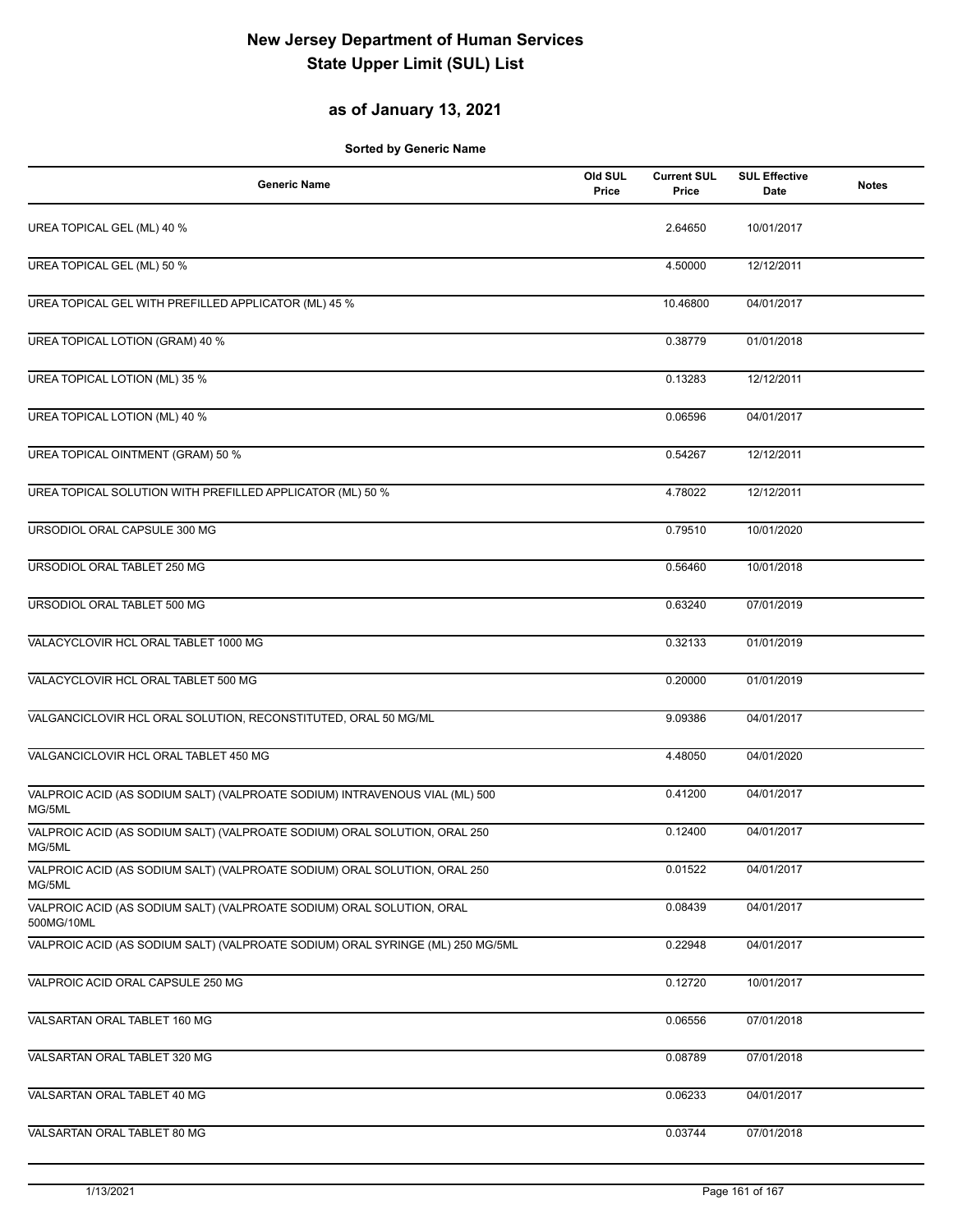#### **as of January 13, 2021**

| <b>Generic Name</b>                                                                                     | Old SUL<br>Price | <b>Current SUL</b><br>Price | <b>SUL Effective</b><br>Date | <b>Notes</b> |
|---------------------------------------------------------------------------------------------------------|------------------|-----------------------------|------------------------------|--------------|
| VALSARTAN/HYDROCHLOROTHIAZIDE ORAL TABLET 160-12.5MG                                                    |                  | 0.10156                     | 04/01/2017                   |              |
| VALSARTAN/HYDROCHLOROTHIAZIDE ORAL TABLET 160-25MG                                                      |                  | 0.13333                     | 04/01/2017                   |              |
| VALSARTAN/HYDROCHLOROTHIAZIDE ORAL TABLET 320-12.5MG                                                    |                  | 0.16444                     | 07/01/2018                   |              |
| VALSARTAN/HYDROCHLOROTHIAZIDE ORAL TABLET 320MG-25MG                                                    |                  | 0.11111                     | 07/01/2018                   |              |
| VALSARTAN/HYDROCHLOROTHIAZIDE ORAL TABLET 80-12.5MG                                                     |                  | 0.12778                     | 01/01/2019                   |              |
| VANCOMYCIN HCL INTRAVENOUS VIAL (EA) 1 G                                                                |                  | 3.43040                     | 10/01/2017                   |              |
| VANCOMYCIN HCL INTRAVENOUS VIAL (EA) 10 G                                                               |                  | 4.06300                     | 07/01/2019                   |              |
| VANCOMYCIN HCL INTRAVENOUS VIAL (EA) 5 G                                                                |                  | 16.34130                    | 10/01/2017                   |              |
| VANCOMYCIN HCL INTRAVENOUS VIAL (EA) 500 MG                                                             |                  | 3.05319                     | 10/01/2017                   |              |
| VANCOMYCIN HCL INTRAVENOUS VIAL (EA) 750 MG                                                             |                  | 9.50000                     | 04/01/2017                   |              |
| VANCOMYCIN HCL INTRAVENOUS VIAL WITH THREADED PORT (EA) 1 G                                             |                  | 11.68767                    | 04/01/2017                   |              |
| VANCOMYCIN HCL INTRAVENOUS VIAL WITH THREADED PORT (EA) 500 MG                                          |                  | 10.69000                    | 04/01/2017                   |              |
| VANCOMYCIN HCL INTRAVENOUS VIAL WITH THREADED PORT (EA) 750 MG                                          |                  | 10.97000                    | 04/01/2017                   |              |
| VANCOMYCIN HCL ORAL CAPSULE 125 MG                                                                      |                  | 2.10033                     | 04/01/2020                   |              |
| VANCOMYCIN HCL ORAL CAPSULE 250 MG                                                                      |                  | 4.40000                     | 07/01/2019                   |              |
| VANCOMYCIN HCL/DEXTROSE 5 % IN WATER INTRAVENOUS IV SOLUTION, PIGGYBACK<br>PREMIX FROZEN(ML) 1G/200ML   |                  | 0.11348                     | 10/01/2017                   |              |
| VANCOMYCIN HCL/DEXTROSE 5 % IN WATER INTRAVENOUS IV SOLUTION, PIGGYBACK<br>PREMIX FROZEN(ML) 500MG/0.1L |                  | 0.06600                     | 04/01/2017                   |              |
| VANCOMYCIN HCL/DEXTROSE 5 % IN WATER INTRAVENOUS IV SOLUTION, PIGGYBACK<br>PREMIX FROZEN(ML) 750MG/.15L |                  | 0.08053                     | 04/01/2017                   |              |
| VANCOMYCIN IN 0.9 % SODIUM CHLORIDE INTRAVENOUS IV SOLUTION, PIGGYBACK<br>PREMIX FROZEN(ML) 1G/200ML    |                  | 0.11895                     | 04/01/2017                   |              |
| VANCOMYCIN IN 0.9 % SODIUM CHLORIDE INTRAVENOUS IV SOLUTION, PIGGYBACK<br>PREMIX FROZEN(ML) 500MG/0.1L  |                  | 0.07350                     | 04/01/2017                   |              |
| VANCOMYCIN IN 0.9 % SODIUM CHLORIDE INTRAVENOUS IV SOLUTION, PIGGYBACK<br>PREMIX FROZEN(ML) 750MG/.15L  |                  | 0.08553                     | 04/01/2017                   |              |
| VARDENAFIL HCL ORAL TABLET 20 MG                                                                        |                  | 48.41500                    | 01/01/2019                   |              |
| VASOPRESSIN INJECTION VIAL (ML) 20 UNIT/ML                                                              |                  | 2.41000                     | 04/01/2017                   |              |
| VECURONIUM BROMIDE INTRAVENOUS VIAL (EA) 10 MG                                                          |                  | 2.90000                     | 04/01/2017                   |              |
| VECURONIUM BROMIDE INTRAVENOUS VIAL (EA) 20 MG                                                          |                  | 9.00000                     | 04/01/2017                   |              |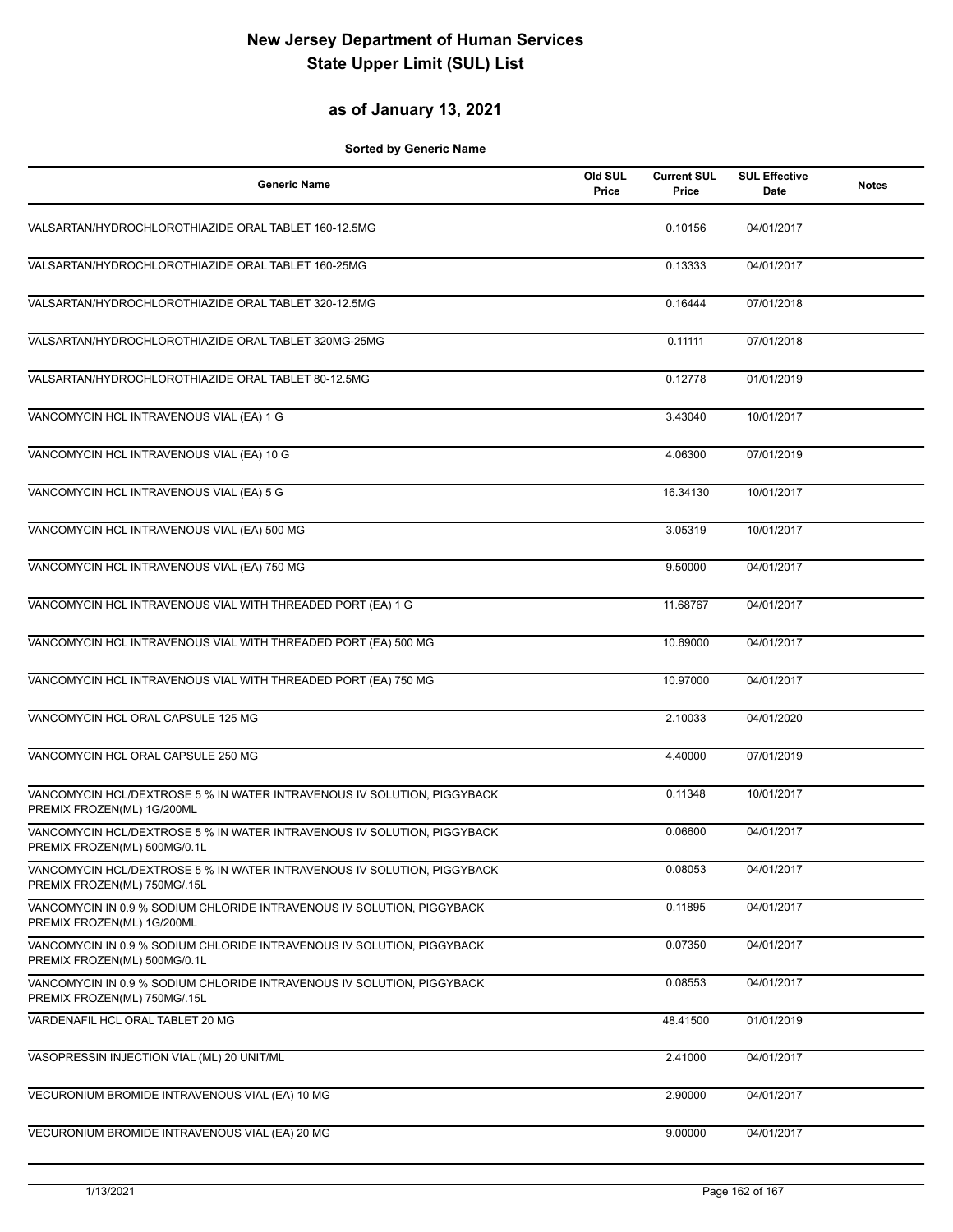#### **as of January 13, 2021**

| <b>Generic Name</b>                                                | Old SUL<br>Price | <b>Current SUL</b><br>Price | <b>SUL Effective</b><br><b>Date</b> | <b>Notes</b> |
|--------------------------------------------------------------------|------------------|-----------------------------|-------------------------------------|--------------|
| VENLAFAXINE HCL ORAL CAPSULE, EXT RELEASE 24 HR 150 MG             |                  | 0.10167                     | 04/01/2017                          |              |
| VENLAFAXINE HCL ORAL CAPSULE, EXT RELEASE 24 HR 37.5 MG            |                  | 0.05511                     | 01/01/2019                          |              |
| VENLAFAXINE HCL ORAL CAPSULE, EXT RELEASE 24 HR 75 MG              |                  | 0.07889                     | 01/01/2019                          |              |
| VENLAFAXINE HCL ORAL TABLET 100 MG                                 |                  | 0.09980                     | 10/01/2019                          |              |
| VENLAFAXINE HCL ORAL TABLET 25 MG                                  |                  | 0.11520                     | 01/01/2019                          |              |
| VENLAFAXINE HCL ORAL TABLET 37.5 MG                                |                  | 0.14692                     | 04/01/2017                          |              |
| VENLAFAXINE HCL ORAL TABLET 50 MG                                  |                  | 0.03520                     | 10/01/2019                          |              |
| VENLAFAXINE HCL ORAL TABLET 75 MG                                  |                  | 0.05919                     | 10/01/2017                          |              |
| VENLAFAXINE HCL ORAL TABLET, EXTENDED RELEASE 24 HR 150 MG         |                  | 2.48400                     | 04/01/2017                          |              |
| VENLAFAXINE HCL ORAL TABLET, EXTENDED RELEASE 24 HR 225 MG         |                  | 7.51244                     | 04/01/2017                          |              |
| VENLAFAXINE HCL ORAL TABLET, EXTENDED RELEASE 24 HR 37.5 MG        |                  | 1.51785                     | 10/01/2017                          |              |
| VENLAFAXINE HCL ORAL TABLET, EXTENDED RELEASE 24 HR 75 MG          |                  | 2.95194                     | 10/01/2017                          |              |
| VERAPAMIL HCL INTRAVENOUS AMPUL (ML) 2.5 MG/ML                     |                  | 8.24000                     | 04/01/2017                          |              |
| VERAPAMIL HCL INTRAVENOUS SYRINGE (ML) 2.5 MG/ML                   |                  | 12.01250                    | 04/01/2017                          |              |
| VERAPAMIL HCL INTRAVENOUS VIAL (ML) 2.5 MG/ML                      |                  | 7.27750                     | 04/01/2017                          |              |
| VERAPAMIL HCL ORAL CAPSULE, EXTENDED RELEASE PELLETS 24 HR 120 MG  |                  | 0.53862                     | 10/01/2017                          |              |
| VERAPAMIL HCL ORAL CAPSULE, EXTENDED RELEASE PELLETS 24 HR 180 MG  |                  | 0.25668                     | 10/01/2017                          |              |
| VERAPAMIL HCL ORAL CAPSULE, EXTENDED RELEASE PELLETS 24 HR 240 MG  |                  | 0.40190                     | 10/01/2017                          |              |
| VERAPAMIL HCL ORAL CAPSULE. EXTENDED RELEASE PELLETS 24 HR 360 MG  |                  | 1.67785                     | 10/01/2017                          |              |
| VERAPAMIL HCL ORAL CAPSULE, 24HR EXTENDED RELEASE PELLET CT 100 MG |                  | 0.74820                     | 04/01/2017                          |              |
| VERAPAMIL HCL ORAL CAPSULE, 24HR EXTENDED RELEASE PELLET CT 200 MG |                  | 0.79429                     | 10/01/2017                          |              |
| VERAPAMIL HCL ORAL CAPSULE, 24HR EXTENDED RELEASE PELLET CT 300 MG |                  | 1.05737                     | 04/01/2017                          |              |
| VERAPAMIL HCL ORAL TABLET 120 MG                                   |                  | 0.05666                     | 04/01/2018                          |              |
| VERAPAMIL HCL ORAL TABLET 40 MG                                    |                  | 0.12050                     | 04/01/2017                          |              |
| VERAPAMIL HCL ORAL TABLET 80 MG                                    |                  | 0.05000                     | 04/01/2017                          |              |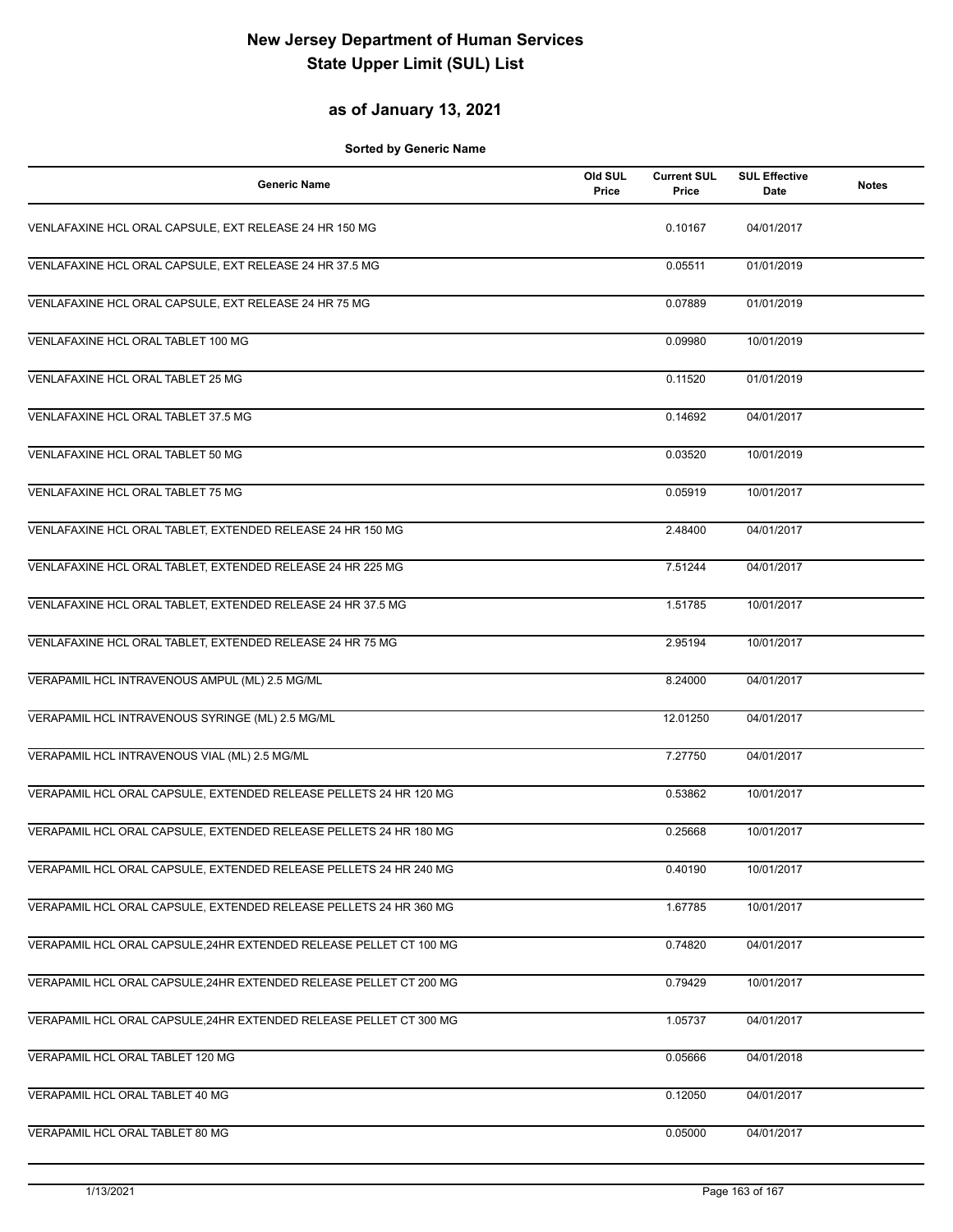#### **as of January 13, 2021**

| <b>Generic Name</b>                                                         | Old SUL<br>Price | <b>Current SUL</b><br>Price | <b>SUL Effective</b><br>Date | <b>Notes</b> |
|-----------------------------------------------------------------------------|------------------|-----------------------------|------------------------------|--------------|
| VERAPAMIL HCL ORAL TABLET, EXTENDED RELEASE 120 MG                          |                  | 0.06693                     | 10/01/2017                   |              |
| VERAPAMIL HCL ORAL TABLET, EXTENDED RELEASE 180 MG                          |                  | 0.09870                     | 04/01/2019                   |              |
| VERAPAMIL HCL ORAL TABLET, EXTENDED RELEASE 240 MG                          |                  | 0.04910                     | 01/01/2019                   |              |
| VINBLASTINE SULFATE INTRAVENOUS VIAL (ML) 1 MG/ML                           |                  | 4.30700                     | 04/01/2017                   |              |
| VINCRISTINE SULFATE INTRAVENOUS VIAL (ML) 1 MG/ML                           |                  | 5.66000                     | 04/01/2017                   |              |
| VINCRISTINE SULFATE INTRAVENOUS VIAL (ML) 2 MG/2 ML                         |                  | 5.26500                     | 04/01/2017                   |              |
| VINORELBINE TARTRATE INTRAVENOUS VIAL (ML) 10 MG/ML                         |                  | 18.00000                    | 04/01/2017                   |              |
| VINORELBINE TARTRATE INTRAVENOUS VIAL (ML) 50 MG/5 ML                       |                  | 8.76800                     | 04/01/2017                   |              |
| VITAMIN B COMPLEX & VITAMIN C NO.20/FOLIC ACID ORAL CAPSULE 1 MG            |                  | 0.00000                     | 04/01/2015                   |              |
| VITAMIN B COMPLEX ORAL CAPSULE (HARD, SOFT, ETC.)                           |                  | 0.04488                     | 12/12/2011                   |              |
| VITAMIN B COMPLX NO.3/FOLIC ACID/ASCORBIC ACID/BIOTIN ORAL TABLET 1MG-60MG  |                  | 0.09967                     | 04/01/2017                   |              |
| VITAMIN E ACETATE ORAL CAPSULE (HARD, SOFT, ETC.) 400 UNIT                  |                  | 0.05758                     | 12/12/2011                   |              |
| VITAMIN E ACETATE/WHEAT GERM OIL/ALOE VERA TOPICAL OINTMENT (GRAM)          |                  | 0.05288                     | 12/12/2011                   |              |
| VITAMIN E ORAL CAPSULE (HARD, SOFT, ETC.) 100 UNIT                          |                  | 0.03450                     | 12/12/2011                   |              |
| VITAMIN E ORAL CAPSULE (HARD, SOFT, ETC.) 1000 UNIT                         |                  | 0.11540                     | 12/12/2011                   |              |
| VITAMIN E ORAL CAPSULE (HARD, SOFT, ETC.) 200 UNIT                          |                  | 0.03508                     | 12/12/2011                   |              |
| VITAMIN E ORAL CAPSULE (HARD, SOFT, ETC.) 400 UNIT                          |                  | 0.05758                     | 12/12/2011                   |              |
| VITAMIN E ORAL DROPS 50 UNIT/ML                                             |                  | 1.23081                     | 12/12/2011                   |              |
| VITAMINS A AND D TOPICAL OINTMENT (GRAM)                                    |                  | 0.02712                     | 12/12/2011                   |              |
| VITAMINS A AND D/WHITE PETROLATUM/LANOLIN TOPICAL OINTMENT (GRAM)           |                  | 0.04237                     | 04/01/2017                   |              |
| VITAMINS A AND D/WHITE PETROLATUM/LANOLIN TOPICAL OINTMENT IN PACKET (GRAM) |                  | 0.04391                     | 04/01/2017                   |              |
| VITAMINS A,C,AND D ORAL DROPS 1500-35                                       |                  | 0.08961                     | 12/12/2011                   |              |
| VORICONAZOLE INTRAVENOUS VIAL (EA) 200 MG                                   |                  | 122.07000                   | 04/01/2017                   |              |
| VORICONAZOLE ORAL SUSPENSION, RECONSTITUTED, ORAL (ML) 200 MG/5ML           |                  | 10.69373                    | 04/01/2017                   |              |
| VORICONAZOLE ORAL TABLET 200 MG                                             |                  | 3.00000                     | 07/01/2019                   |              |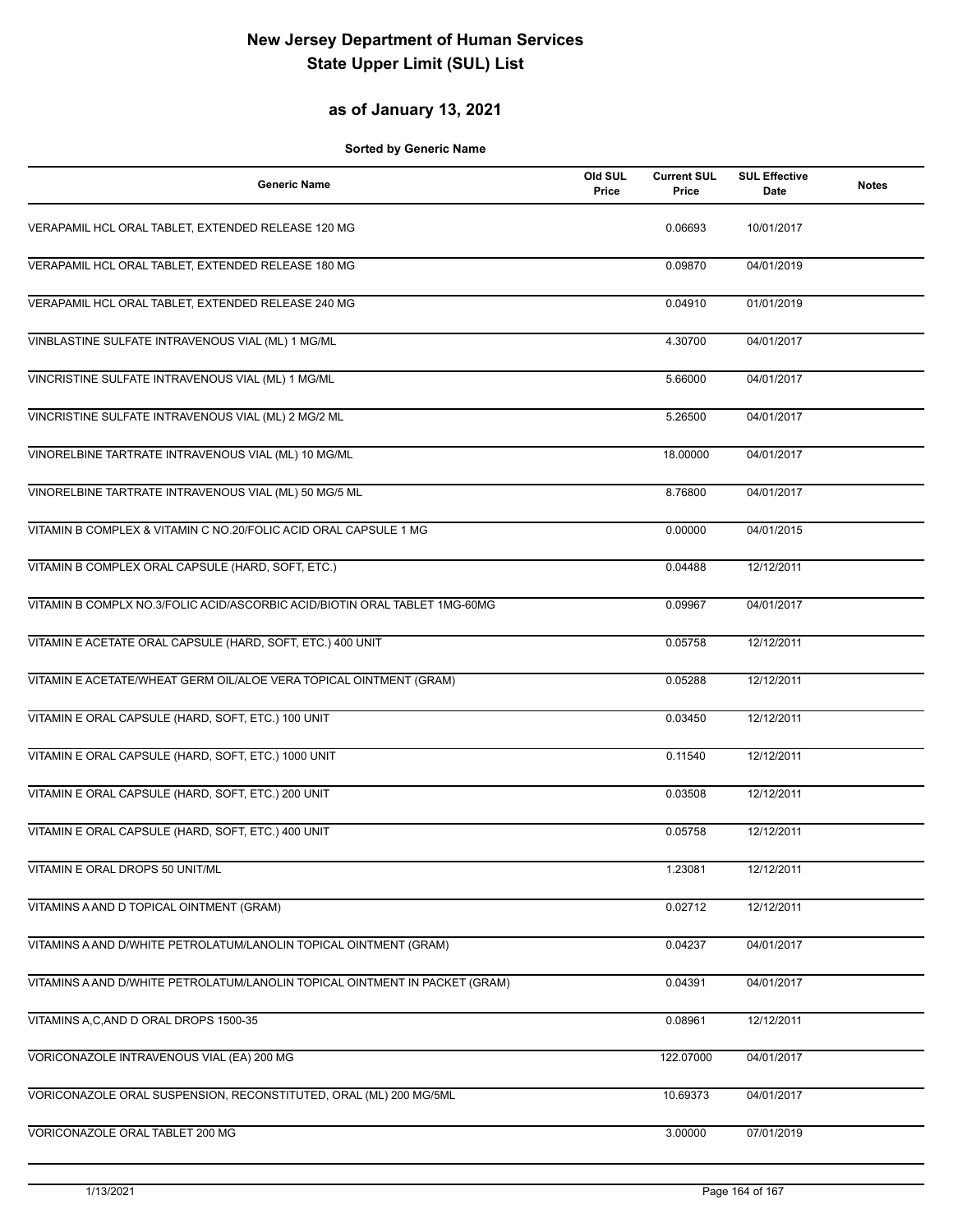#### **as of January 13, 2021**

| <b>Generic Name</b>                                                               | Old SUL<br>Price | <b>Current SUL</b><br>Price | <b>SUL Effective</b><br><b>Date</b> | <b>Notes</b> |
|-----------------------------------------------------------------------------------|------------------|-----------------------------|-------------------------------------|--------------|
| VORICONAZOLE ORAL TABLET 50 MG                                                    |                  | 0.89967                     | 10/01/2017                          |              |
| WARFARIN SODIUM ORAL TABLET 1 MG                                                  |                  | 0.02470                     | 01/01/2019                          |              |
| WARFARIN SODIUM ORAL TABLET 10 MG                                                 |                  | 0.03920                     | 10/01/2017                          |              |
| WARFARIN SODIUM ORAL TABLET 2 MG                                                  |                  | 0.05176                     | 10/01/2017                          |              |
| WARFARIN SODIUM ORAL TABLET 2.5 MG                                                |                  | 0.03000                     | 07/01/2018                          |              |
| WARFARIN SODIUM ORAL TABLET 3 MG                                                  |                  | 0.05360                     | 07/01/2019                          |              |
| WARFARIN SODIUM ORAL TABLET 4 MG                                                  |                  | 0.07199                     | 10/01/2017                          |              |
| WARFARIN SODIUM ORAL TABLET 5 MG                                                  |                  | 0.02633                     | 10/01/2017                          |              |
| WARFARIN SODIUM ORAL TABLET 6 MG                                                  |                  | 0.06573                     | 10/01/2017                          |              |
| WARFARIN SODIUM ORAL TABLET 7.5 MG                                                |                  | 0.08420                     | 07/01/2018                          |              |
| WATER FOR INJ., BACTERIOSTATIC INJECTION VIAL (ML)                                |                  | 0.01933                     | 10/01/2017                          |              |
| WATER FOR INJ., BACTERIOSTATIC/METHYLPARABEN/PROPYLPARABEN INJECTION VIAL<br>(ML) |                  | 0.03015                     | 10/01/2017                          |              |
| WATER FOR INJECTION, STERILE INJECTION AMPUL (ML)                                 |                  | 0.00231                     | 12/12/2011                          |              |
| WATER FOR INJECTION, STERILE INJECTION VIAL (ML)                                  |                  | 0.05031                     | 10/01/2017                          |              |
| WATER FOR INJECTION, STERILE INTRAVENOUS INTRAVENOUS SOLUTION                     |                  | 0.00155                     | 10/01/2017                          |              |
| WATER FOR IRRIGATION, STERILE IRRIGATION SOLUTION, IRRIGATION                     |                  | 0.00439                     | 04/01/2017                          |              |
| WITCH HAZEL LEAF TOPICAL LIQUID (ML)                                              |                  | 0.00412                     | 04/01/2017                          |              |
| YOHIMBINE HCL ORAL TABLET 5.4 MG                                                  |                  | 0.28304                     | 12/12/2011                          |              |
| ZAFIRLUKAST ORAL TABLET 10 MG                                                     |                  | 1.39236                     | 04/01/2017                          |              |
| ZAFIRLUKAST ORAL TABLET 20 MG                                                     |                  | 0.77624                     | 10/01/2017                          |              |
| ZALEPLON ORAL CAPSULE 10 MG                                                       |                  | 0.24611                     | 04/01/2017                          |              |
| ZALEPLON ORAL CAPSULE 5 MG                                                        |                  | 0.17120                     | 10/01/2018                          |              |
| ZIDOVUDINE ORAL CAPSULE 100 MG                                                    |                  | 1.22587                     | 10/01/2017                          |              |
| ZIDOVUDINE ORAL SYRUP 10 MG/ML                                                    |                  | 0.09521                     | 01/01/2018                          |              |
| ZIDOVUDINE ORAL TABLET 300 MG                                                     |                  | 0.14500                     | 10/01/2018                          |              |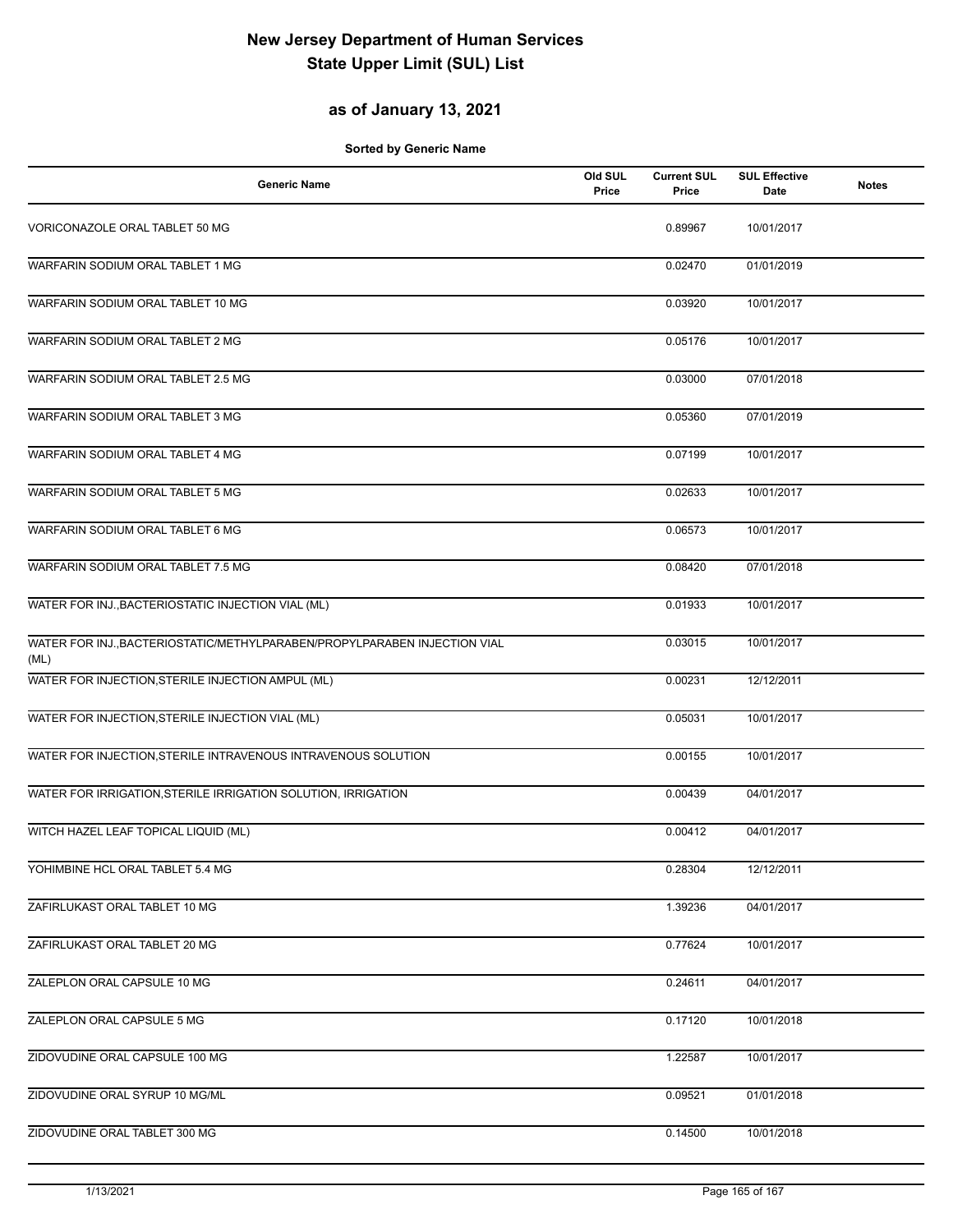#### **as of January 13, 2021**

| <b>Generic Name</b>                                                                                                | Old SUL<br>Price | <b>Current SUL</b><br>Price | <b>SUL Effective</b><br>Date | <b>Notes</b> |
|--------------------------------------------------------------------------------------------------------------------|------------------|-----------------------------|------------------------------|--------------|
| ZINC CHLORIDE INTRAVENOUS VIAL (ML) 1 MG/ML                                                                        |                  | 0.05335                     | 10/01/2017                   |              |
| ZINC OXIDE TOPICAL CREAM (GRAM) 10 %                                                                               |                  | 0.14205                     | 04/01/2017                   |              |
| ZINC OXIDE TOPICAL CREAM (GRAM) 30.6 %                                                                             |                  | 0.10423                     | 04/01/2017                   |              |
| ZINC OXIDE TOPICAL OINTMENT (GRAM) 20 %                                                                            |                  | 0.00945                     | 10/01/2017                   |              |
| ZINC OXIDE/BENZETHONIUM CHLORIDE TOPICAL COMBINATION PACKAGE (EA) 10%-0.13%                                        |                  | 17.94000                    | 04/01/2017                   |              |
| ZINC SULFATE HEPTAHYDRATE/CUSO4 P-HYD/MANGANESE/CHROMIUM/SEL<br>INTRAVENOUS VIAL (ML) 20-1000                      |                  | 0.70149                     | 10/01/2017                   |              |
| ZINC SULFATE HEPTAHYDRATE/CUSO4 P-HYD/MANGANESE/CHROMIUM/SEL<br>INTRAVENOUS VIAL (ML) 5-1-500/ML                   |                  | 0.29377                     | 10/01/2017                   |              |
| ZINC SULFATE INTRAVENOUS VIAL (ML) 1 MG/ML                                                                         |                  | 0.13460                     | 10/01/2017                   |              |
| ZINC SULFATE INTRAVENOUS VIAL (ML) 5 MG/ML                                                                         |                  | 0.53984                     | 10/01/2017                   |              |
| ZINC SULFATE/CUPRIC SULFATE/MANGANESE SULF/CHROMIC CHLORIDE INTRAVENOUS<br>VIAL (ML) 1-0.4-0.1                     |                  | 0.70000                     | 04/01/2017                   |              |
| ZINC SULFATE/CUPRIC SULFATE/MANGANESE SULF/CHROMIC CHLORIDE INTRAVENOUS<br>VIAL (ML) 1.5-0.1-25                    |                  | 3.00000                     | 04/01/2017                   |              |
| ZINC SULFATE/CUPRIC SULFATE/MANGANESE SULF/CHROMIC CHLORIDE INTRAVENOUS<br>VIAL (ML) 5-1-0.5-10                    |                  | 1.00000                     | 04/01/2017                   |              |
| ZIPRASIDONE HCL ORAL CAPSULE 20 MG                                                                                 |                  | 0.19050                     | 07/01/2018                   |              |
| ZIPRASIDONE HCL ORAL CAPSULE 40 MG                                                                                 |                  | 0.13750                     | 01/01/2019                   |              |
| ZIPRASIDONE HCL ORAL CAPSULE 60 MG                                                                                 |                  | 0.24917                     | 07/01/2019                   |              |
| ZIPRASIDONE HCL ORAL CAPSULE 80 MG                                                                                 |                  | 0.17367                     | 01/01/2019                   |              |
| ZOLEDRONIC ACID IN MANNITOL AND WATER FOR INJECTION INTRAVENOUS INFUSION<br>BOTTLE (ML) 5 MG/100ML                 |                  | 2.75000                     | 04/01/2017                   |              |
| ZOLEDRONIC ACID IN MANNITOL AND WATER FOR INJECTION INTRAVENOUS INTRAVENOUS<br>SOLUTION, PIGGYBACK (ML) 4 MG/100ML |                  | 0.60000                     | 04/01/2017                   |              |
| ZOLEDRONIC ACID IN MANNITOL AND WATER FOR INJECTION INTRAVENOUS INTRAVENOUS<br>SOLUTION, PIGGYBACK (ML) 5 MG/100ML |                  | 3.50000                     | 04/01/2017                   |              |
| ZOLEDRONIC ACID INTRAVENOUS VIAL (EA) 4 MG                                                                         |                  | 375.00000                   | 04/01/2017                   |              |
| ZOLEDRONIC ACID INTRAVENOUS VIAL (ML) 4 MG/5 ML                                                                    |                  | 11.25000                    | 04/01/2017                   |              |
| ZOLMITRIPTAN ORAL TABLET 2.5 MG                                                                                    |                  | 1.01357                     | 04/01/2017                   |              |
| ZOLMITRIPTAN ORAL TABLET 5 MG                                                                                      |                  | 2.40500                     | 04/01/2020                   |              |
| ZOLMITRIPTAN ORAL TABLET, DISINTEGRATING 2.5 MG                                                                    |                  | 5.64688                     | 04/01/2017                   |              |
| ZOLMITRIPTAN ORAL TABLET, DISINTEGRATING 5 MG                                                                      |                  | 5.50481                     | 04/01/2017                   |              |